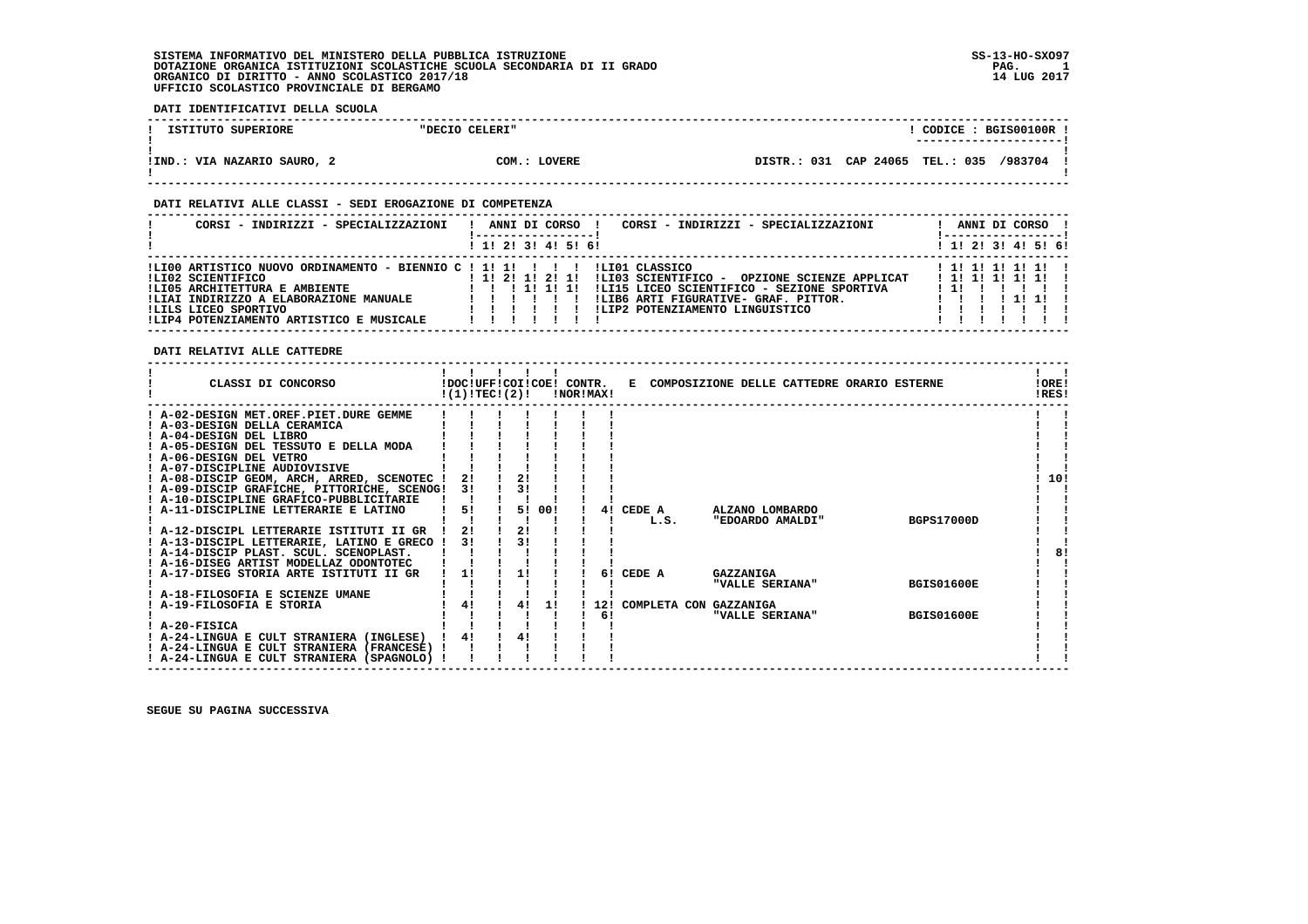**DATI IDENTIFICATIVI DELLA SCUOLA**

| ISTITUTO SUPERIORE          | "DECIO CELERI" |                                         | CODICE: BGIS00100R !<br>---------------------- |  |
|-----------------------------|----------------|-----------------------------------------|------------------------------------------------|--|
| !IND.: VIA NAZARIO SAURO, 2 | COM.: LOVERE   | DISTR.: 031 CAP 24065 TEL.: 035 /983704 |                                                |  |

 **------------------------------------------------------------------------------------------------------------------------------------**

 **DATI RELATIVI ALLE CATTEDRE**

| CLASSI DI CONCORSO                                      |    | $!(1)!TEC!(2)!$ $INORIMAX!$ |    |     |        |                        | !DOC!UFF!COI!COE! CONTR. E COMPOSIZIONE DELLE CATTEDRE ORARIO ESTERNE | !ORE!<br>!RES! |
|---------------------------------------------------------|----|-----------------------------|----|-----|--------|------------------------|-----------------------------------------------------------------------|----------------|
|                                                         |    |                             |    |     |        |                        |                                                                       |                |
| ! A-24-LINGUA E CULT STRANIERA (TEDESCO)                |    |                             |    |     |        |                        |                                                                       |                |
| A-24-LINGUA E CULT STRANIERA (RUSSO)<br>A-26-MATEMATICA | 1! |                             | 11 | 10! |        | COMPLETA CON CLUSONE   |                                                                       |                |
|                                                         |    |                             |    | 81  |        | "ANDREA FANTONI"       | <b>BGIS012007</b>                                                     |                |
| ! A-27-MATEMATICA E FISICA                              | 61 | 71                          |    |     |        |                        |                                                                       |                |
| A-29-MUSICA ISTITUTI II GRADO                           |    |                             |    |     |        |                        |                                                                       |                |
| ! A-34-SCIENZE E TECNOLOGIE CHIMICHE                    |    |                             |    |     |        |                        |                                                                       | 4!             |
| A-37-COSTRUZ TECNOL E TECN RAPPR GRAFICA!               |    |                             |    |     |        |                        |                                                                       |                |
| A-40-TECNOLOGIE ELETTRICHE ELETTRONICHE                 |    |                             |    |     |        |                        |                                                                       |                |
| A-41-SCIENZE E TECNOLOGIE INFORMATICHE                  |    |                             | 11 | 10! |        | COMPLETA CON GAZZANIGA |                                                                       |                |
|                                                         |    |                             |    | 81  |        | "VALLE SERIANA"        | <b>BGIS01600E</b>                                                     |                |
| A-46-SCIENZE GIURIDICO-ECONOMICHE                       |    |                             |    |     |        |                        |                                                                       |                |
| ! A-47-SCIENZE MATEMATICHE APPLICATE                    |    |                             |    |     |        |                        |                                                                       |                |
| ! A-48-SCIENZE MOTORIE E SPORTIVE II GRADO!             | 31 | 3!                          |    |     |        |                        |                                                                       | 16!            |
| A-50-SCIENZE NAT, CHIM E BIOLOG                         | 3! | 3 <sub>1</sub>              |    | 21  | CEDE A | <b>LOVERE</b>          |                                                                       |                |
| ! A-54-STORIA DELL'ARTE                                 | 1! | 11                          |    |     |        | "IVAN PIANA"           | <b>BGIS007000</b>                                                     |                |
| ! A-61-TECNOL E TECN COMUNICAZ MULTIMEDIA !             |    |                             |    |     |        |                        |                                                                       |                |
| ! A-62-TECNOL E TECNICHE PER LA GRAFICA                 |    |                             |    |     |        |                        |                                                                       |                |
| ! B-02-CONV LINGUA STRANIERA (FRANCESE)                 |    |                             |    |     |        |                        |                                                                       |                |
| ! B-02-CONV LINGUA STRANIERA (INGLESE)                  |    |                             |    |     |        |                        |                                                                       |                |
| ! B-02-CONV LINGUA STRANIERA (TEDESCO)                  |    |                             |    |     |        |                        |                                                                       |                |
| ! B-02-CONV LINGUA STRANIERA (RUSSO)                    |    |                             |    |     |        |                        |                                                                       |                |
| ! B-08-LAB PRODUZ INDUSTR ARTIG CERAMICA                |    |                             |    |     |        |                        |                                                                       |                |
| ! B-18-LAB SC E TECNOL TESS ABBIGL MODA                 |    |                             |    |     |        |                        |                                                                       |                |
| ! B-28-LABORATORIO DI TECNOLOGIE ORAFE                  |    |                             |    |     |        |                        |                                                                       |                |

 **(1) TITOLARI/INCARICATI**

 **(2) CATTEDRE/POSTI POTENZ.**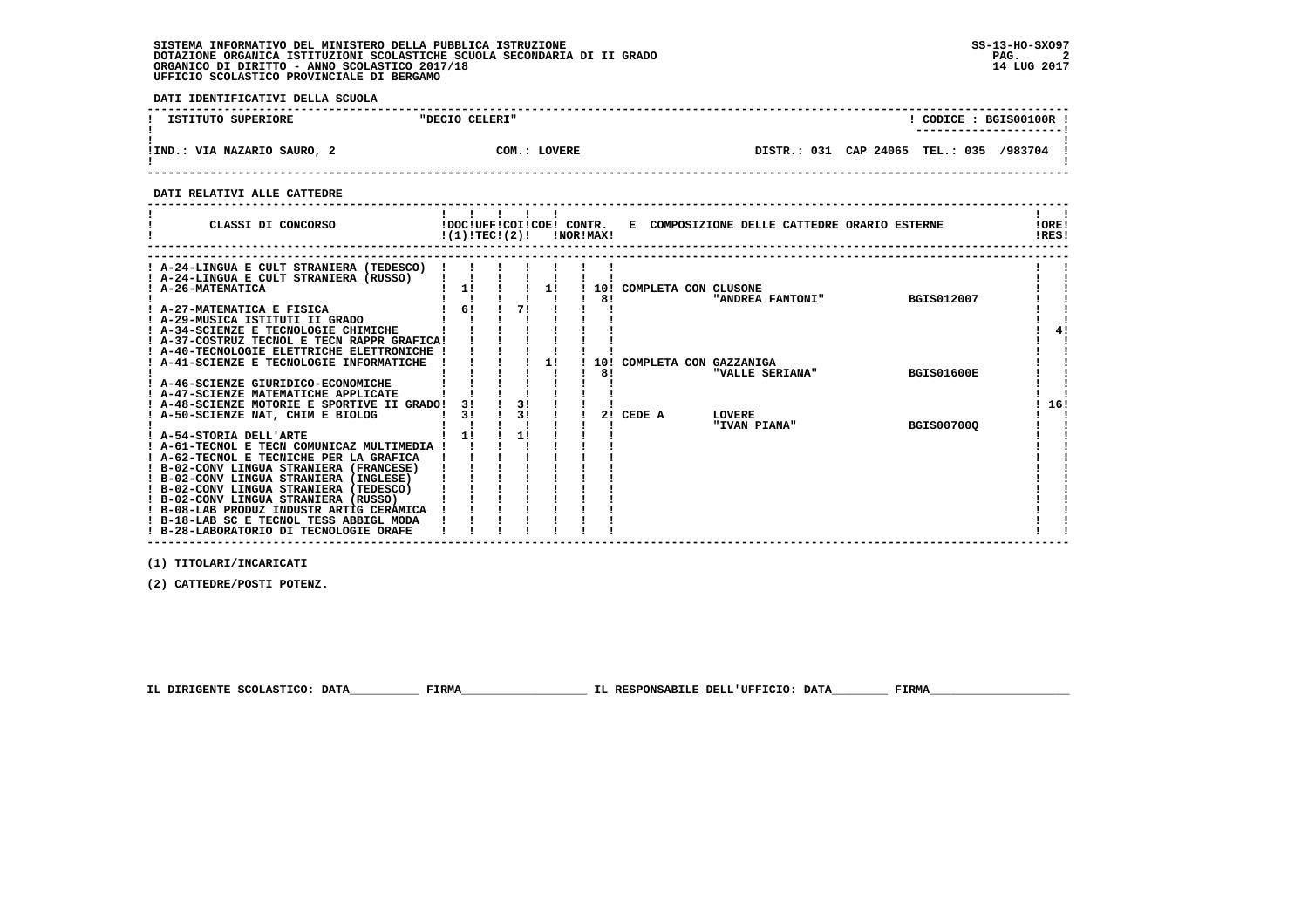**DATI IDENTIFICATIVI DELLA SCUOLA**

| ISTITUTO SUPERIORE                                            | "SIMONE WEIL"      |         | CODICE: BGIS00200L!<br>----------------------- |
|---------------------------------------------------------------|--------------------|---------|------------------------------------------------|
|                                                               |                    |         |                                                |
|                                                               |                    |         |                                                |
| $\overline{\phantom{a}}$ : VIA L.<br><b>GALVANI,</b><br>!IND. | COM.:<br>TREVIGLIO | DISTR.: | : 032 CAP 24047 TEL.: 0363 /43096              |
|                                                               |                    |         |                                                |

 **------------------------------------------------------------------------------------------------------------------------------------**

#### **DATI RELATIVI ALLE CLASSI - SEDI EROGAZIONE DI COMPETENZA**

| CORSI - INDIRIZZI - SPECIALIZZAZIONI                                    | CORSI - INDIRIZZI - SPECIALIZZAZIONI<br>ANNI DI CORSO                                                                                                                                        |       |  | ! ------------------ ! | ANNI DI CORSO !         |
|-------------------------------------------------------------------------|----------------------------------------------------------------------------------------------------------------------------------------------------------------------------------------------|-------|--|------------------------|-------------------------|
|                                                                         | $1$ , 1! 2! 3! 4! 5! 6!                                                                                                                                                                      |       |  |                        | $1$ , 1! 2! 3! 4! 5! 6! |
| ILIO1 CLASSICO<br>!LI05 ARCHITETTURA E AMBIENTE                         | ITP5 POT. SOCIO ECONOMICO E PER LA LEGALITA' !!!!!!!!!!LI00 ARTISTICO NUOVO ORDINAMENTO - BIENNIO C!<br>ILI04 LINGUISTICO<br>!!!!!!!!!!!<br>!LIAI INDIRIZZO A ELABORAZIONE MANUALE<br>111111 | 13141 |  |                        | $1$ 3! 3! 3! 2! 2!!     |
| !LIB6 ARTI FIGURATIVE- GRAF. PITTOR.<br>!LIP2 POTENZIAMENTO LINGUISTICO | ILIC6 ARTI FIGURATIVE- PLAST. PITTOR.<br>111111<br>!LIP4 POTENZIAMENTO ARTISTICO E MUSICALE                                                                                                  |       |  |                        | 1 1 1 1 1 1 1 1         |

 **DATI RELATIVI ALLE CATTEDRE**

| CLASSI DI CONCORSO                          | !DOC!UFF!COI!COE! CONTR.<br>!(1)!TEC!(2)! |  |    | !NOR!MAX! |    |        | E COMPOSIZIONE DELLE CATTEDRE ORARIO ESTERNE |  |                      |            | !ORE!<br>!RES! |    |
|---------------------------------------------|-------------------------------------------|--|----|-----------|----|--------|----------------------------------------------|--|----------------------|------------|----------------|----|
| ! A-02-DESIGN MET.OREF.PIET.DURE GEMME      |                                           |  |    |           |    |        |                                              |  |                      |            |                |    |
| ! A-03-DESIGN DELLA CERAMICA                |                                           |  |    |           |    |        |                                              |  |                      |            |                |    |
| ! A-04-DESIGN DEL LIBRO                     |                                           |  |    |           |    |        |                                              |  |                      |            |                |    |
| ! A-05-DESIGN DEL TESSUTO E DELLA MODA      |                                           |  |    |           |    |        |                                              |  |                      |            |                |    |
| ! A-06-DESIGN DEL VETRO                     |                                           |  |    |           |    |        |                                              |  |                      |            |                |    |
| ! A-07-DISCIPLINE AUDIOVISIVE               |                                           |  |    |           |    |        |                                              |  |                      |            |                |    |
| ! A-08-DISCIP GEOM, ARCH, ARRED, SCENOTEC ! | 31                                        |  |    |           |    |        |                                              |  |                      |            | 11!            |    |
| ! A-09-DISCIP GRAFICHE, PITTORICHE, SCENOG! | 61                                        |  | 51 |           |    |        |                                              |  |                      |            |                |    |
| ! A-10-DISCIPLINE GRAFICO-PUBBLICITARIE     |                                           |  |    |           |    |        |                                              |  |                      |            |                |    |
| ! A-11-DISCIPLINE LETTERARIE E LATINO       | 5!                                        |  | 51 |           |    |        |                                              |  |                      |            |                |    |
| ! A-12-DISCIPL LETTERARIE ISTITUTI II GR    | 41                                        |  | 5! |           |    |        |                                              |  |                      |            |                |    |
| ! A-13-DISCIPL LETTERARIE, LATINO E GRECO ! | 4!                                        |  | 4! |           |    |        |                                              |  |                      |            |                |    |
| ! A-14-DISCIP PLAST. SCUL. SCENOPLAST.      | 2!                                        |  | 21 |           |    |        |                                              |  |                      |            |                | 71 |
| ! A-16-DISEG ARTIST MODELLAZ ODONTOTEC      |                                           |  |    |           |    |        |                                              |  |                      |            |                |    |
| ! A-17-DISEG STORIA ARTE ISTITUTI II GR     |                                           |  |    |           |    |        |                                              |  |                      |            |                |    |
| ! A-18-FILOSOFIA E SCIENZE UMANE            |                                           |  |    |           |    |        |                                              |  |                      |            |                |    |
| ! A-19-FILOSOFIA E STORIA                   | 3!                                        |  | 31 |           | 4! | CEDE A |                                              |  | ROMANO DI LOMBARDIA  |            |                |    |
|                                             |                                           |  |    |           |    |        |                                              |  | "DON LORENZO MILANI" | BGIS034004 |                |    |
| ! A-24-LINGUA E CULT STRANIERA (INGLESE)    | 51                                        |  | 6! |           |    |        |                                              |  |                      |            |                | 8! |
| ! A-24-LINGUA E CULT STRANIERA (FRANCESE) ! | 2!                                        |  |    |           |    |        |                                              |  |                      |            |                |    |
| ! A-24-LINGUA E CULT STRANIERA (SPAGNOLO) ! | 11                                        |  |    |           |    |        |                                              |  |                      |            |                | 4! |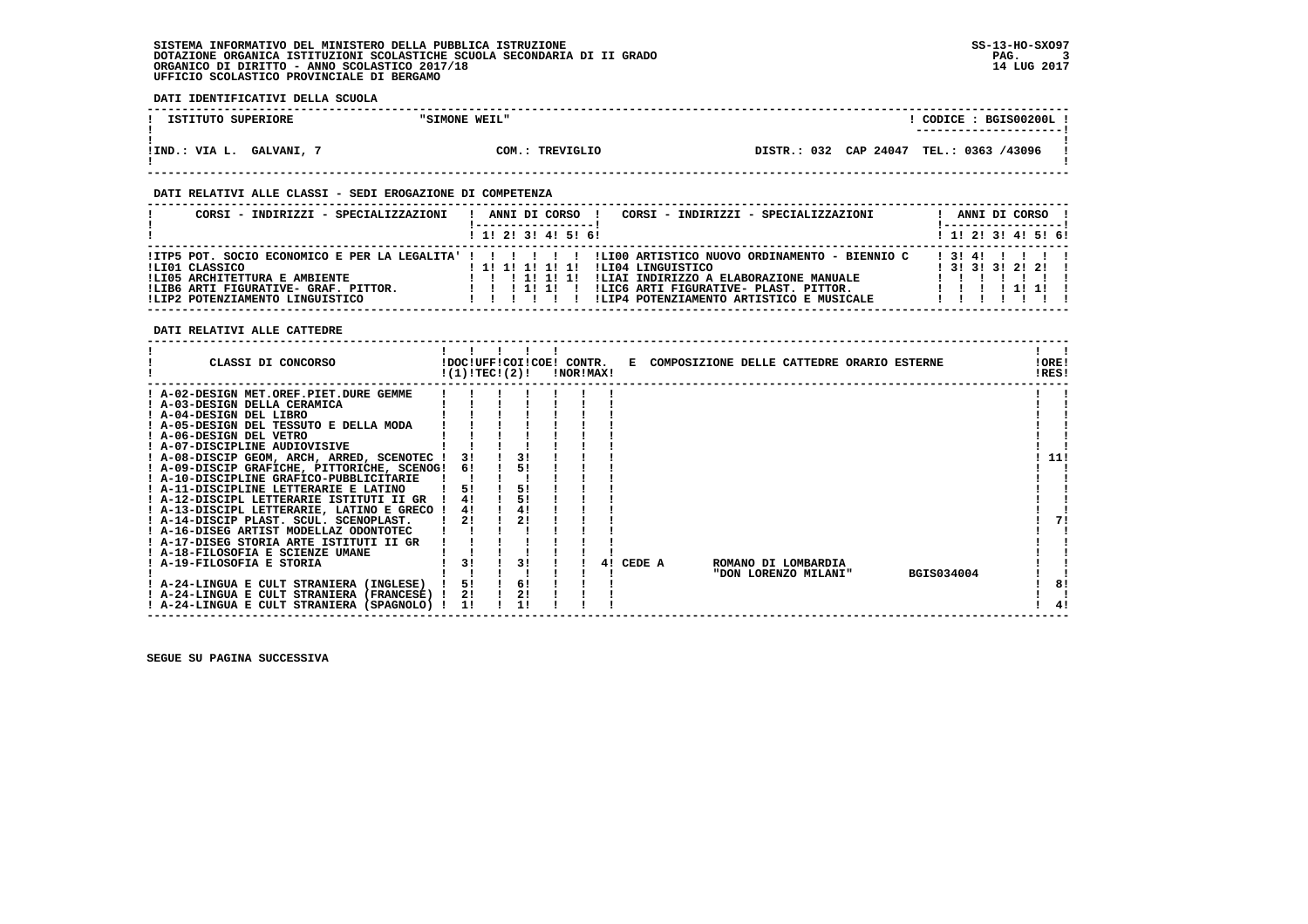**DATI IDENTIFICATIVI DELLA SCUOLA**

| <b>SUPERIORE</b><br>ISTITUTO       | "SIMONE WEIL"    |                             | BGIS00200L<br>CODICE :<br>---------------------- |
|------------------------------------|------------------|-----------------------------|--------------------------------------------------|
| <b>GALVANI,</b><br>VIA L.<br>!IND. | TREVIGLIO<br>COM | CAP 24047<br>032<br>DISTR.: | TEL.: 0363 /43096                                |

 **------------------------------------------------------------------------------------------------------------------------------------**

 **DATI RELATIVI ALLE CATTEDRE**

| CLASSI DI CONCORSO                          | !DOC!UFF!COI!COE! CONTR.<br>!(1)!TEC!(2)! |    |    | !NOR!MAX! |    |                   | E COMPOSIZIONE DELLE CATTEDRE ORARIO ESTERNE |                   | !ORE!<br>!RES! |
|---------------------------------------------|-------------------------------------------|----|----|-----------|----|-------------------|----------------------------------------------|-------------------|----------------|
| ! A-24-LINGUA E CULT STRANIERA (TEDESCO) !  | 2!                                        | 21 |    |           |    | 9! CEDE A         | TREVIGLIO<br>"GUGLIELMO OBERDAN"             | <b>BGIS03700G</b> | 1!             |
| ! A-24-LINGUA E CULT STRANIERA (RUSSO)      |                                           |    |    |           |    |                   |                                              |                   |                |
| ! A-26-MATEMATICA                           |                                           |    |    |           |    |                   |                                              |                   |                |
| ! A-27-MATEMATICA E FISICA                  | $1 \quad 61$                              | 61 |    |           |    |                   |                                              |                   | 51             |
| ! A-29-MUSICA ISTITUTI II GRADO             |                                           |    |    |           |    |                   |                                              |                   |                |
| ! A-34-SCIENZE E TECNOLOGIE CHIMICHE        |                                           |    |    |           |    |                   |                                              |                   | 10!            |
| ! A-37-COSTRUZ TECNOL E TECN RAPPR GRAFICA! |                                           |    |    |           |    |                   |                                              |                   |                |
| ! A-45-SCIENZE ECONOMICO-AZIENDALI          |                                           |    |    |           |    |                   |                                              |                   |                |
| ! A-46-SCIENZE GIURIDICO-ECONOMICHE         | 11                                        | 11 |    |           |    |                   |                                              |                   |                |
| A-48-SCIENZE MOTORIE E SPORTIVE II GRADO!   | 3 I                                       | 3! |    |           |    | 4! CEDE A         | CARAVAGGIO                                   |                   | 61             |
|                                             |                                           |    |    |           |    | L.S.              | "GALILEO GALILEI"                            | <b>BGPS04000R</b> |                |
| ! A-50-SCIENZE NAT, CHIM E BIOLOG           | 2!                                        | 2! | 11 |           |    |                   | 14! COMPLETA CON ROMANO DI LOMBARDIA         |                   |                |
|                                             |                                           |    |    |           | 41 |                   | "DON LORENZO MILANI"                         | BGIS034004        |                |
| ! A-54-STORIA DELL'ARTE                     | 31                                        | 3! |    |           |    |                   |                                              |                   | 81             |
| ! A-61-TECNOL E TECN COMUNICAZ MULTIMEDIA ! |                                           |    |    |           |    |                   |                                              |                   |                |
| ! A-62-TECNOL E TECNICHE PER LA GRAFICA     |                                           |    |    |           |    |                   |                                              |                   |                |
| ! A-65-TEORIA E TECNICA COMUNICAZIONE       |                                           |    |    |           |    |                   |                                              |                   |                |
| B-02-CONV LINGUA STRANIERA (FRANCESE)       | 1!                                        |    | 1! |           |    |                   | 10! COMPLETA CON ROMANO DI LOMBARDIA         |                   |                |
|                                             |                                           |    |    |           | 3! |                   | "DON LORENZO MILANI"                         | <b>BGIS034004</b> |                |
|                                             |                                           |    |    |           |    | ! E COM           | CARAVAGGIO                                   |                   |                |
|                                             |                                           |    |    |           | 51 | L.S.              | "GALILEO GALILEI"                            | <b>BGPS04000R</b> |                |
| B-02-CONV LINGUA STRANIERA (INGLESE)        | 1!                                        |    |    |           |    | 7! CEDE A         | ROMANO DI LOMBARDIA                          |                   |                |
|                                             |                                           |    |    |           |    |                   | "DON LORENZO MILANI"                         | <b>BGIS034004</b> |                |
|                                             |                                           |    |    |           |    | 6! ED A           | CARAVAGGIO                                   |                   |                |
|                                             |                                           |    |    |           |    | L.S.              | "GALILEO GALILEI"                            | <b>BGPS04000R</b> | 81             |
| ! B-02-CONV LINGUA STRANIERA (SPAGNOLO)     |                                           |    |    |           |    |                   |                                              |                   | 2!             |
| ! B-02-CONV LINGUA STRANIERA (TEDESCO)      |                                           |    |    |           |    | 6! CEDE A<br>L.S. | CARAVAGGIO<br>"GALILEO GALILEI"              | <b>BGPS04000R</b> |                |
| ! B-02-CONV LINGUA STRANIERA (RUSSO)        |                                           |    |    |           |    |                   |                                              |                   |                |
| ! B-08-LAB PRODUZ INDUSTR ARTIG CERAMICA    |                                           |    |    |           |    |                   |                                              |                   |                |
| ! B-18-LAB SC E TECNOL TESS ABBIGL MODA     |                                           |    |    |           |    |                   |                                              |                   |                |
| ! B-28-LABORATORIO DI TECNOLOGIE ORAFE      |                                           |    |    |           |    |                   |                                              |                   |                |

 **------------------------------------------------------------------------------------------------------------------------------------**

 **(1) TITOLARI/INCARICATI**

 **(2) CATTEDRE/POSTI POTENZ.**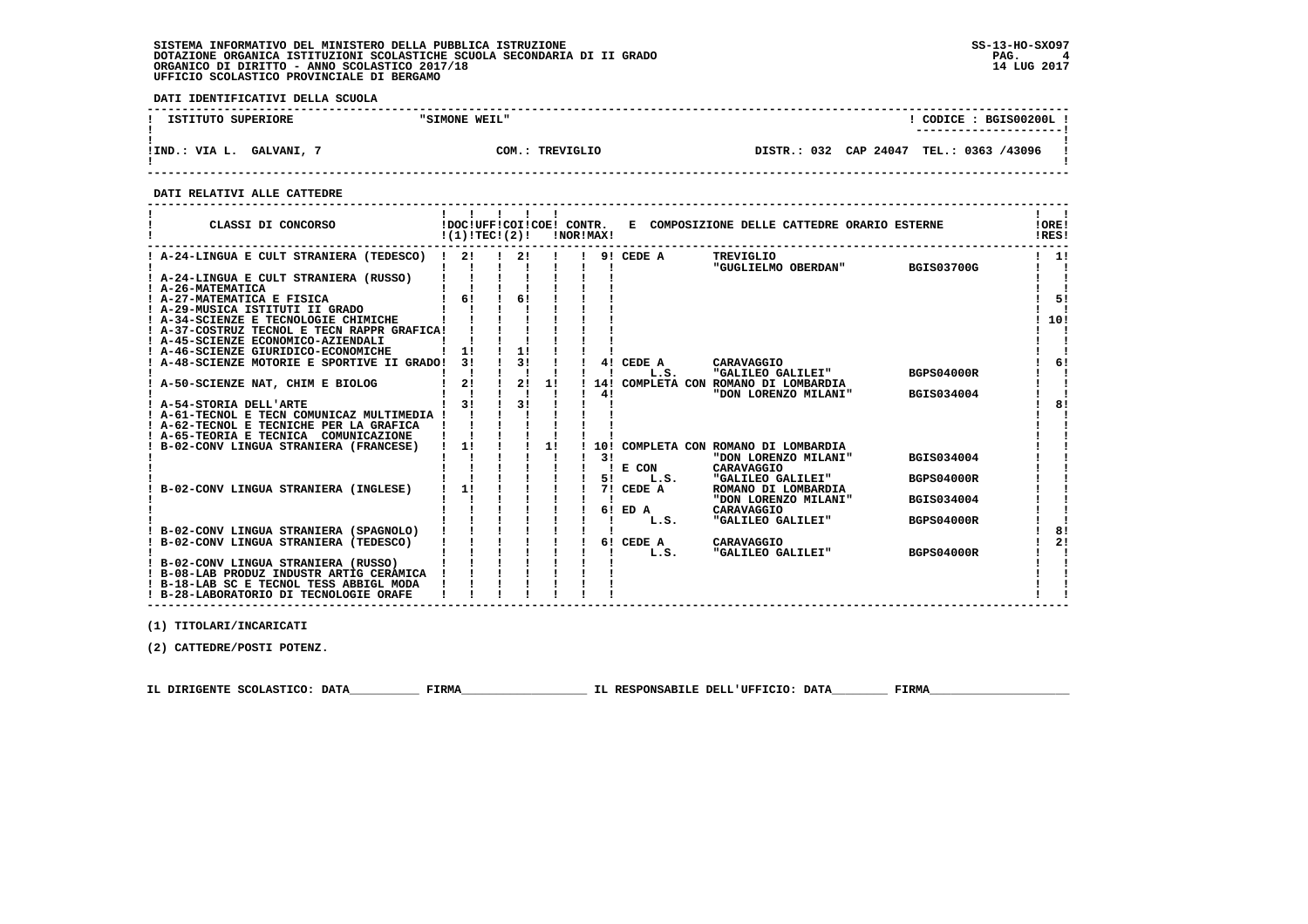**DATI IDENTIFICATIVI DELLA SCUOLA**

| ISTITUTO SUPERIORE    |          | <b>AMBIVERI"</b><br>"BETTY |                 |             |           | CODICE:   | BGIS00300C 1            |  |
|-----------------------|----------|----------------------------|-----------------|-------------|-----------|-----------|-------------------------|--|
|                       |          |                            |                 |             |           |           | _______________________ |  |
| !IND.<br>VIA C.<br>J. | BERIZZI, | 2OM.                       | <b>PRESEZZO</b> | DISTR.: 028 | CAP 24030 | TEL.: 035 | /610251                 |  |

 **------------------------------------------------------------------------------------------------------------------------------------**

#### **DATI RELATIVI ALLE CLASSI - SEDI EROGAZIONE DI COMPETENZA**

| CORSI - INDIRIZZI - SPECIALIZZAZIONI                             | ANNI DI CORSO !<br>CORSI - INDIRIZZI - SPECIALIZZAZIONI                                      | ANNI DI CORSO !<br>----------------- |
|------------------------------------------------------------------|----------------------------------------------------------------------------------------------|--------------------------------------|
|                                                                  | ! 1! 2! 3! 4! 5! 6!                                                                          | ! 1! 2! 3! 4! 5! 6!                  |
| !IP08 SERVIZI COMMERCIALI BIENNIO - TRIENNIO ! 2! 1! 1! 2! 2!    | !IP09 MAN.NE ASSIS.ZA TEC. BIENNIO - TRIENNIO                                                | ! 1! 1! 1! 1!                        |
| !IPOE OPER.RE AI SERV. DI PROM.NE ACCOGLIENZ ! ! ! ! ! !         | !IPOF OPERATORE AMMINISTRATIVO SEGRETARIALE                                                  | $1 \quad 1 \quad 1 \quad 11$         |
| ! IPON OPERATORE ELETTRICO                                       | 1 1 1 1 1 1 1 1<br><b>!IPOP OPERATORE MECCANICO</b>                                          | $1$ 1! 1! 1!                         |
|                                                                  | IIT05 MECC. MECCATRON. ENER. - BIENNIO COMUNE ! 2! 1! ! ! ! ! IITMM MECCANICA E MECCATRONICA | 1 1 1 1 1 1 1 1 1                    |
| !ITP5 POT. SOCIO ECONOMICO E PER LA LEGALITA' ! ! ! ! ! !        | !ITP7 POTENZIAMENTO LABORATORIALE                                                            |                                      |
| ILI04 LINGUISTICO                                                | ! 2! 1! 1! 2! 1!<br>!LI11 SCIENZE UMANE                                                      | 1 3 1 2 1 2 1 3 1 2 1 1              |
| - OPZ. ECONOMICO SOCIALE ! 2! 1! 1! ! ! !<br>!LI12 SCIENZE UMANE | ILIP2 POTENZIAMENTO LINGUISTICO                                                              |                                      |
| !LIP4 POTENZIAMENTO ARTISTICO E MUSICALE                         | $\blacksquare$                                                                               |                                      |

 **DATI RELATIVI ALLE CATTEDRE**

| CLASSI DI CONCORSO                          |    | !DOC!UFF!COI!COE! CONTR.<br>!(1)!TECI(2)! | !NOR!MAX! |    |        | E COMPOSIZIONE DELLE CATTEDRE ORARIO ESTERNE |                    |                   | !ORE!<br>!RES! |
|---------------------------------------------|----|-------------------------------------------|-----------|----|--------|----------------------------------------------|--------------------|-------------------|----------------|
| ! A-02-DESIGN MET.OREF.PIET.DURE GEMME      |    |                                           |           |    |        |                                              |                    |                   |                |
| A-03-DESIGN DELLA CERAMICA                  |    |                                           |           |    |        |                                              |                    |                   |                |
| ! A-05-DESIGN DEL TESSUTO E DELLA MODA      |    |                                           |           |    |        |                                              |                    |                   |                |
| ! A-06-DESIGN DEL VETRO                     |    |                                           |           |    |        |                                              |                    |                   |                |
| ! A-07-DISCIPLINE AUDIOVISIVE               |    |                                           |           |    |        |                                              |                    |                   |                |
| ! A-08-DISCIP GEOM, ARCH, ARRED, SCENOTEC ! |    |                                           |           |    |        |                                              |                    |                   |                |
| ! A-09-DISCIP GRAFICHE, PITTORICHE, SCENOG! |    |                                           |           |    |        |                                              |                    |                   |                |
| ! A-10-DISCIPLINE GRAFICO-PUBBLICITARIE     |    |                                           |           |    |        |                                              |                    |                   |                |
| ! A-11-DISCIPLINE LETTERARIE E LATINO       | 6! | 71                                        |           |    |        |                                              |                    |                   |                |
| A-12-DISCIPL LETTERARIE ISTITUTI II GR      | 91 | 10!                                       |           |    |        |                                              |                    |                   |                |
| ! A-14-DISCIP PLAST. SCUL. SCENOPLAST.      |    |                                           |           |    |        |                                              |                    |                   |                |
| ! A-16-DISEG ARTIST MODELLAZ ODONTOTEC      |    |                                           |           |    |        |                                              |                    |                   |                |
| A-17-DISEG STORIA ARTE ISTITUTI II GR       | 11 | 11                                        |           | 41 | CEDE A | <b>PRESEZZO</b>                              |                    |                   |                |
|                                             |    |                                           |           |    |        |                                              | "MAIRONI DA PONTE" | <b>BGIS00800G</b> |                |
| ! A-18-FILOSOFIA E SCIENZE UMANE            | 51 | 6!                                        |           |    |        |                                              |                    |                   |                |
| ! A-19-FILOSOFIA E STORIA                   |    |                                           |           |    |        |                                              |                    |                   |                |
| ! A-20-FISICA                               |    |                                           |           |    |        |                                              |                    |                   | 17!            |
| ! A-21-GEOGRAFIA                            |    |                                           |           |    |        |                                              |                    |                   | 3!             |
| ! A-24-LINGUA E CULT STRANIERA (FRANCESE)   | 21 | 3!                                        |           |    |        |                                              |                    |                   | 7!             |
| ! A-24-LINGUA E CULT STRANIERA (INGLESE)    | 8! | 9!                                        |           |    |        |                                              |                    |                   |                |
| ! A-24-LINGUA E CULT STRANIERA (SPAGNOLO) ! | 11 | 1!                                        |           |    |        |                                              |                    |                   | 3!             |
| ! A-24-LINGUA E CULT STRANIERA (TEDESCO)    |    |                                           |           |    |        |                                              |                    |                   |                |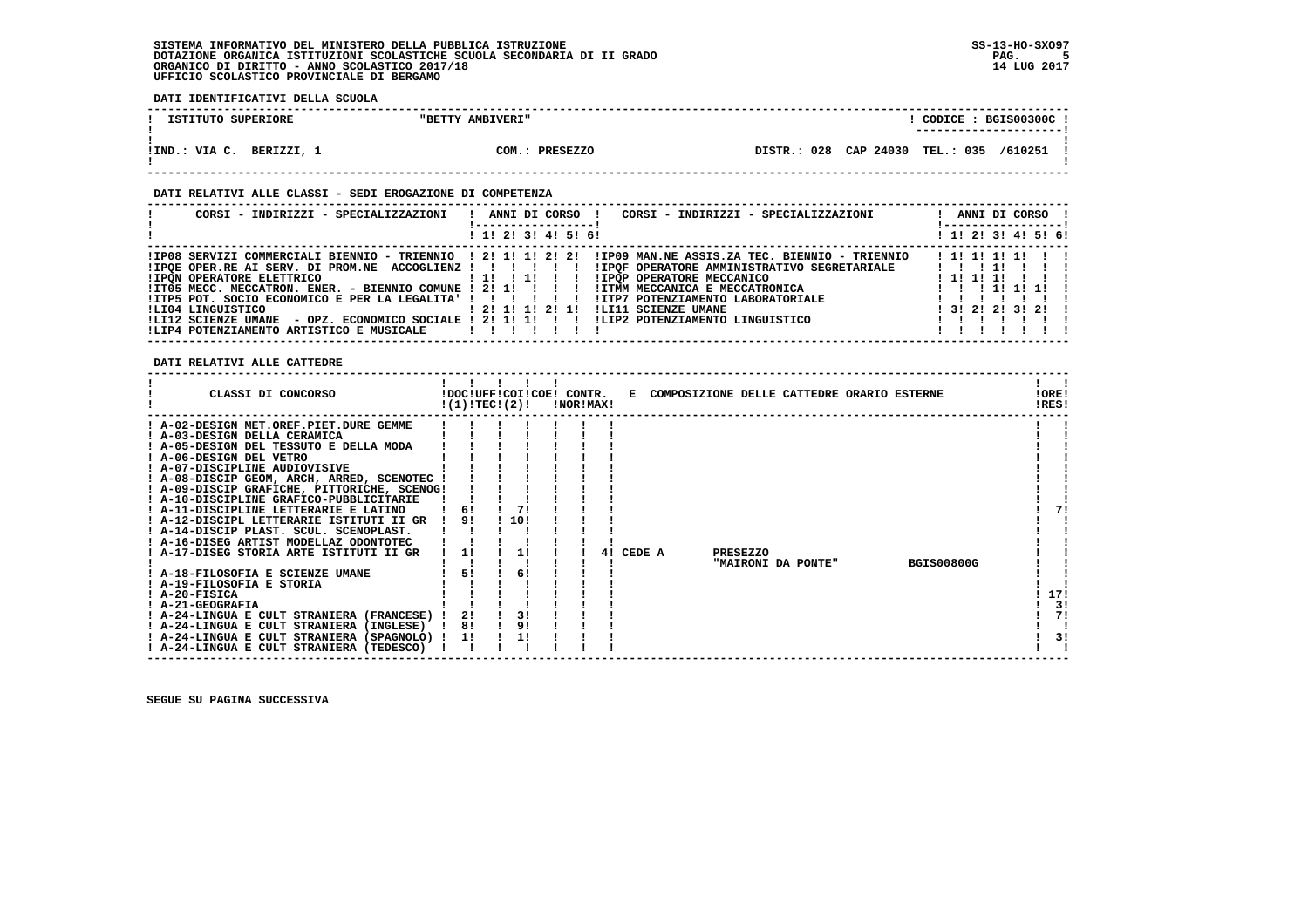**DATI IDENTIFICATIVI DELLA SCUOLA**

| SUPERIORE                   | <b>AMBIVERI"</b>        | CODICE: BGIS00300C!                                 |
|-----------------------------|-------------------------|-----------------------------------------------------|
| ISTITUTO                    | "BETTY                  | ----------------------                              |
| !IND.<br>VIA C.<br>BERIZZI, | COM.<br><b>PRESEZZO</b> | CAP 24030<br>028<br>TEL.: 035<br>/610251<br>DISTR.: |

 **------------------------------------------------------------------------------------------------------------------------------------**

 **DATI RELATIVI ALLE CATTEDRE**

| CLASSI DI CONCORSO                                                                | !(1)!TEC!(2)! |    |      | !NOR!MAX! |            | !DOC!UFF!COI!COE! CONTR. E COMPOSIZIONE DELLE CATTEDRE ORARIO ESTERNE |                   | ! ORE!<br>!RES! |
|-----------------------------------------------------------------------------------|---------------|----|------|-----------|------------|-----------------------------------------------------------------------|-------------------|-----------------|
| A-24-LINGUA E CULT STRANIERA (RUSSO)                                              |               |    |      |           |            |                                                                       |                   |                 |
| ! A-26-MATEMATICA                                                                 | 6!            |    | 5!1! |           |            | 15! COMPLETA CON PRESEZZO                                             |                   |                 |
|                                                                                   | $1 \quad 31$  | 4! |      | 51        |            | "MAIRONI DA PONTE"                                                    | <b>BGIS00800G</b> |                 |
| A-27-MATEMATICA E FISICA<br>! A-29-MUSICA ISTITUTI II GRADO                       | $1 \quad 11$  | 11 |      |           |            |                                                                       |                   |                 |
| ! A-31-SCIENZE DEGLI ALIMENTI                                                     |               |    |      |           |            |                                                                       |                   |                 |
| ! A-34-SCIENZE E TECNOLOGIE CHIMICHE                                              |               |    |      |           |            |                                                                       |                   | 15!             |
| ! A-37-COSTRUZ TECNOL E TECN RAPPR GRAFICA!                                       |               |    |      |           | 9! CEDE A  | <b>ZOGNO</b>                                                          |                   |                 |
|                                                                                   |               |    |      |           |            | "DAVID MARIA TUROLDO"                                                 | BGIS013003        |                 |
| A-38-TECNOL COSTR AERONAUTICHE                                                    |               |    |      |           |            |                                                                       |                   |                 |
| A-40-TECNOLOGIE ELETTRICHE ELETTRONICHE !                                         | 21            | 21 |      |           |            |                                                                       |                   |                 |
| A-41-SCIENZE E TECNOLOGIE INFORMATICHE<br>! A-42-SCIENZE E TECNOLOGIE MECCANICHE  | 31            | 41 |      |           |            |                                                                       |                   | 14!             |
| ! A-43-SCIENZE E TECNOLOGIE NAUTICHE                                              |               |    |      |           |            |                                                                       |                   |                 |
| ! A-45-SCIENZE ECONOMICO-AZIENDALI                                                | 4!            | 3! |      |           | 8! CEDE A  | <b>ZOGNO</b>                                                          |                   |                 |
|                                                                                   |               |    |      |           |            | "DAVID MARIA TUROLDO"                                                 | <b>BGIS013003</b> |                 |
| A-46-SCIENZE GIURIDICO-ECONOMICHE                                                 | 51            | 5! |      |           | 8! CEDE A  | <b>DALMINE</b>                                                        |                   |                 |
|                                                                                   |               |    |      |           |            | "LUIGI EINAUDI"                                                       | <b>BGIS01100B</b> |                 |
| A-47-SCIENZE MATEMATICHE APPLICATE                                                |               |    |      |           |            |                                                                       |                   |                 |
| A-48-SCIENZE MOTORIE E SPORTIVE II GRADO!                                         | 51            | 6! |      |           | 2! CEDE A  | <b>DALMINE</b>                                                        |                   |                 |
|                                                                                   | 3!            | 3! |      |           | 10! CEDE A | "LUIGI EINAUDI"                                                       | <b>BGIS01100B</b> |                 |
| ! A-50-SCIENZE NAT, CHIM E BIOLOG                                                 |               |    |      |           |            | <b>DALMINE</b><br>"LUIGI EINAUDI"                                     | <b>BGIS01100B</b> |                 |
| A-51-SCIENZE, TECNOL E TECN AGR                                                   |               |    |      |           |            |                                                                       |                   |                 |
| A-54-STORIA DELL'ARTE                                                             | 11            | 11 |      |           |            |                                                                       |                   |                 |
| ! A-61-TECNOL E TECN COMUNICAZ MULTIMEDIA !                                       |               |    |      |           |            |                                                                       |                   |                 |
| ! A-62-TECNOL E TECNICHE PER LA GRAFICA                                           |               |    |      |           |            |                                                                       |                   |                 |
| ! A-65-TEORIA E TECNICA COMUNICAZIONE                                             |               |    |      |           |            |                                                                       |                   |                 |
| ! A-66-TRATT TESTI DATI APPLIC INFORMATICA!                                       | 21            | 21 |      |           |            |                                                                       |                   |                 |
| ! B-02-CONV LINGUA STRANIERA (FRANCESE)                                           |               |    |      |           |            |                                                                       |                   | 71              |
| ! B-02-CONV LINGUA STRANIERA (INGLESE)<br>! B-02-CONV LINGUA STRANIERA (SPAGNOLO) |               |    |      |           |            |                                                                       |                   | 71<br>7!        |
| ! B-02-CONV LINGUA STRANIERA (TEDESCO)                                            |               |    |      |           |            |                                                                       |                   |                 |
| ! B-02-CONV LINGUA STRANIERA (RUSSO)                                              |               |    |      |           |            |                                                                       |                   |                 |
| ! B-03-LABORATORI DI FISICA                                                       |               |    |      |           |            |                                                                       |                   | 3!              |

 **------------------------------------------------------------------------------------------------------------------------------------**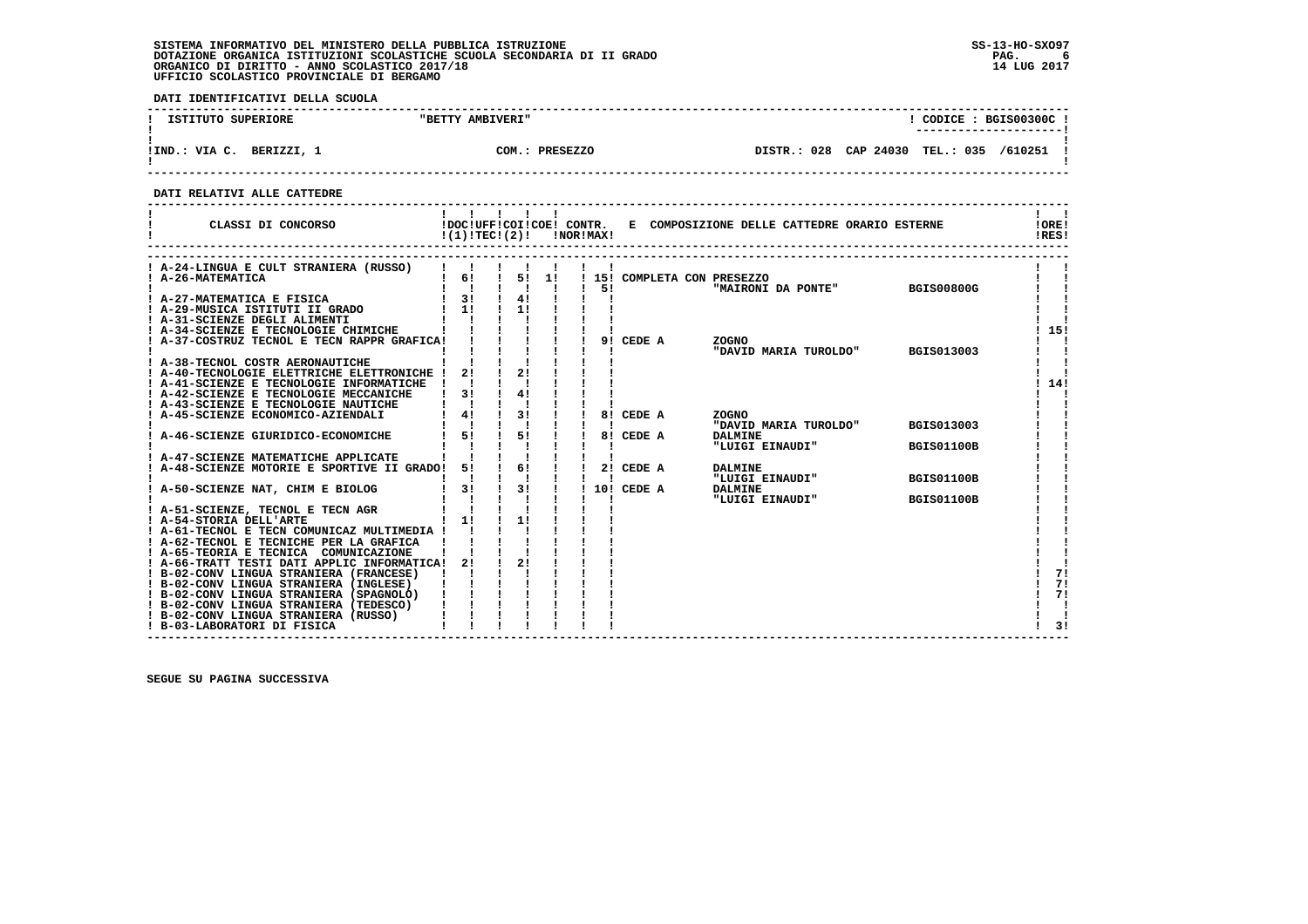**DATI IDENTIFICATIVI DELLA SCUOLA**

| ISTITUTO SUPERIORE        | "BETTY AMBIVERI"  | CODICE: BGIS00300C!<br>----------------------    |
|---------------------------|-------------------|--------------------------------------------------|
| !IND.: VIA C.<br>BERIZZI. | COM.:<br>PRESEZZO | CAP 24030 TEL.: 035<br>028<br>/610251<br>DISTR.: |

 **------------------------------------------------------------------------------------------------------------------------------------**

#### **DATI RELATIVI ALLE CATTEDRE**

| CLASSI DI CONCORSO                          |    | $\mathbf{I}$ and $\mathbf{I}$ |    | $!(1)!TEC!(2)!$ $INORIMAX!$ |  | !DOC!UFF!COI!COE! CONTR. E COMPOSIZIONE DELLE CATTEDRE ORARIO ESTERNE | !ORE!<br>!RES! |    |
|---------------------------------------------|----|-------------------------------|----|-----------------------------|--|-----------------------------------------------------------------------|----------------|----|
|                                             |    |                               |    |                             |  |                                                                       |                |    |
| ! B-04-LABORATORI DI LIUTERIA               |    |                               |    |                             |  |                                                                       |                |    |
| ! B-06-LABORATORIO DI ODONTOTECNICA         |    |                               |    |                             |  |                                                                       |                |    |
| ! B-07-LABORATORIO DI OTTICA                |    |                               |    |                             |  |                                                                       |                |    |
| ! B-08-LAB PRODUZ INDUSTR ARTIG CERAMICA    |    |                               |    |                             |  |                                                                       |                |    |
| ! B-10-LAB SCIENZE E TECNOL COSTR AERON     |    |                               |    |                             |  |                                                                       |                |    |
| ! B-11-LAB SCIENZE E TECNOL AGRARIE         |    |                               |    |                             |  |                                                                       |                |    |
| ! B-12-LAB SCIENZE E TECNOL CHIM MICROBIOL! |    |                               |    |                             |  |                                                                       |                | 51 |
| ! B-14-LAB SCIENZE E TECNOL COSTRUZIONI     |    |                               |    |                             |  |                                                                       |                |    |
| ! B-15-LAB SC E TECNOL ELETTR ELETTRONIC    | 31 |                               | 21 |                             |  |                                                                       |                | 8! |
| ! B-16-LAB SCIENZE E TECNOL INFORMATICHE    |    |                               |    |                             |  |                                                                       |                | 4! |
| ! B-17-LAB SCIENZE E TECNOL MECCANICHE      | 4! | 11                            | 31 |                             |  |                                                                       |                |    |
| - DI CUI UFFICIO TECNICO !                  |    | 11                            |    |                             |  |                                                                       |                |    |
| ! B-18-LAB SC E TECNOL TESS ABBIGL MODA     |    |                               |    |                             |  |                                                                       |                |    |
| ! B-19-LAB SERVIZI RICETTIVITA' ALBERGHIER! |    |                               |    |                             |  |                                                                       |                |    |
| ! B-20-LAB SERV ENOGASTRON, SETT CUCINA     |    |                               |    |                             |  |                                                                       |                |    |
| ! B-21-LAB SERV ENOGASTRON, SETT SALA VEND! |    |                               |    |                             |  |                                                                       |                |    |
| ! B-22-LAB TECNOL E TECN COMUNICAZ MULTIME! |    |                               |    |                             |  |                                                                       |                |    |
| ! B-23-LAB SERVIZI SOCIO-SANITARI           |    |                               |    |                             |  |                                                                       |                |    |
| ! B-24-LAB SCIENZE E TECNOL NAUTICHE        |    |                               |    |                             |  |                                                                       |                |    |
| ! B-25-LAB SCIENZE E TECNOLCOSTR NAVALI     |    |                               |    |                             |  |                                                                       |                |    |
| ! B-26-LABORATORIO DI TECNOLOGIE DEL LEGNO! |    |                               |    |                             |  |                                                                       |                |    |
| ! B-27-LABORATORIO DI TECNOLOGIE DEL MARMO! |    |                               |    |                             |  |                                                                       |                |    |
| B-28-LABORATORIO DI TECNOLOGIE ORAFE        |    |                               |    |                             |  |                                                                       |                |    |
|                                             |    |                               |    |                             |  |                                                                       |                |    |
| (1) TITOLARI/INCARICATI                     |    |                               |    |                             |  |                                                                       |                |    |

 **(2) CATTEDRE/POSTI POTENZ.**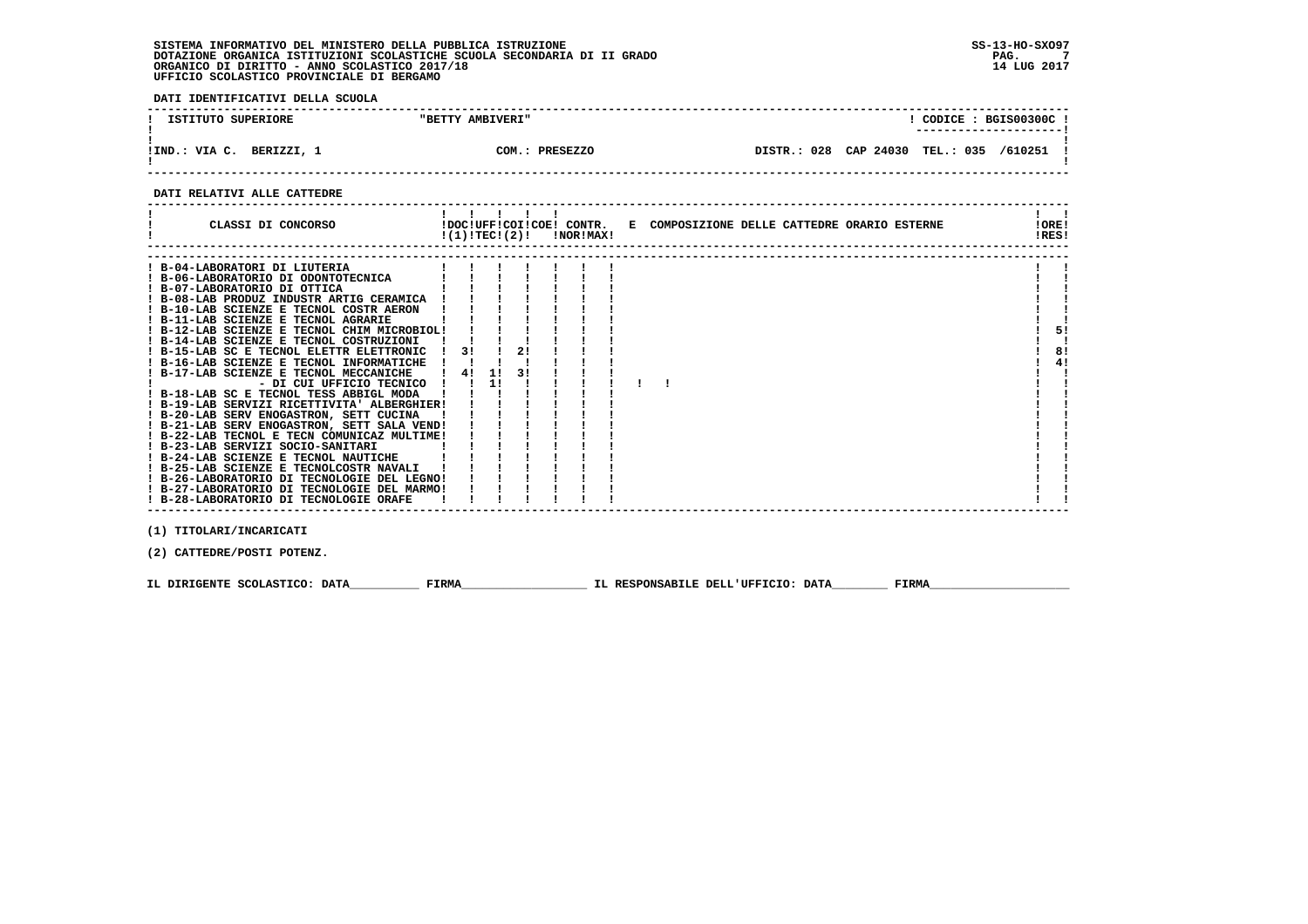**DATI IDENTIFICATIVI DELLA SCUOLA**

| ISTITUTO SUPERIORE        | "ARCHIMEDE"     | CODICE: BGIS004008 !                                              |
|---------------------------|-----------------|-------------------------------------------------------------------|
| !IND.: VIA CARAVAGGIO, 52 | COM.: TREVIGLIO | --------------------- <br>DISTR.: 032 CAP 24047 TEL.: 0363 /48721 |
|                           |                 |                                                                   |

 **------------------------------------------------------------------------------------------------------------------------------------**

#### **DATI RELATIVI ALLE CLASSI - SEDI EROGAZIONE DI COMPETENZA**

| CORSI - INDIRIZZI - SPECIALIZZAZIONI                                                                                                                                                                                             | ANNI DI CORSO<br>CORSI - INDIRIZZI - SPECIALIZZAZIONI<br>! 1! 2! 3! 4! 5! 6!                                                                                                                                                                                                                                                                                             | ANNI DI CORSO !<br>-----------------<br>! 1! 2! 3! 4! 5! 6! |
|----------------------------------------------------------------------------------------------------------------------------------------------------------------------------------------------------------------------------------|--------------------------------------------------------------------------------------------------------------------------------------------------------------------------------------------------------------------------------------------------------------------------------------------------------------------------------------------------------------------------|-------------------------------------------------------------|
| <b>!IPON OPERATORE ELETTRICO</b><br>$!ITO5 MECC. MECCATRON. ENER. - BIENTO COMUNE 1 3! 2! 1! 1!$<br>!IT13 INFOR. TELECOM. - BIENNIO COMUNE<br>!ITAT AUTOMAZIONE<br>!ITIA INFORMATICA<br>!LIP4 POTENZIAMENTO ARTISTICO E MUSICALE | IPO9 MAN.NE ASSIS.ZA TEC. BIENNIO - TRIENNIO !!!!!!!!!!PC1 INDIRIZZO A ELABORAZIONE MANUALE!!!!!!!!!<br>! 1! 1! ! 1! !<br>IIPOP OPERATORE MECCANICO<br>!IT10 ELETTR. ED ELETTROTEC.- BIENNIO COMUNE<br>12121 11<br>!IT16 CHIM. MATER. BIOTECN. - BIENNIO COMUNE<br>!ITCM CHIMICA E MATERIALI<br>1 1 1 1 1 1 1 1 1<br>!ITMM MECCANICA E MECCATRONICA<br>1 1 1 2 1 1 1 1 1 | ! 1! 1! 1! 1!<br>1 1 1 1 1 1<br>1211111<br>211111           |

### **DATI RELATIVI ALLE CATTEDRE**

| CLASSI DI CONCORSO                                            | !(1)!TECI(2)! | !DOC!UFF!COI!COE! CONTR. | !NOR!MAX! |    |        |  |               | E COMPOSIZIONE DELLE CATTEDRE ORARIO ESTERNE |                   | !ORE!<br>!RES! |
|---------------------------------------------------------------|---------------|--------------------------|-----------|----|--------|--|---------------|----------------------------------------------|-------------------|----------------|
| ! A-02-DESIGN MET.OREF.PIET.DURE GEMME                        |               |                          |           |    |        |  |               |                                              |                   |                |
| ! A-03-DESIGN DELLA CERAMICA                                  |               |                          |           |    |        |  |               |                                              |                   |                |
| A-05-DESIGN DEL TESSUTO E DELLA MODA                          |               |                          |           |    |        |  |               |                                              |                   |                |
| ! A-06-DESIGN DEL VETRO                                       |               |                          |           |    |        |  |               |                                              |                   |                |
| ! A-07-DISCIPLINE AUDIOVISIVE                                 |               |                          |           |    |        |  |               |                                              |                   |                |
| ! A-08-DISCIP GEOM, ARCH, ARRED, SCENOTEC !                   |               |                          |           |    |        |  |               |                                              |                   |                |
| ! A-09-DISCIP GRAFICHE, PITTORICHE, SCENOG!                   |               |                          |           |    |        |  |               |                                              |                   |                |
| ! A-10-DISCIPLINE GRAFICO-PUBBLICITARIE                       |               |                          |           |    |        |  |               |                                              |                   |                |
| ! A-12-DISCIPL LETTERARIE ISTITUTI II GR                      | 71            | 10!                      |           |    |        |  |               |                                              |                   | 13!            |
| ! A-14-DISCIP PLAST. SCUL. SCENOPLAST.                        |               |                          |           |    |        |  |               |                                              |                   |                |
| ! A-15-DISCIPLINE SANITARIE                                   |               |                          |           |    |        |  |               |                                              |                   |                |
| ! A-16-DISEG ARTIST MODELLAZ ODONTOTEC                        |               |                          |           |    |        |  |               |                                              |                   |                |
| ! A-17-DISEG STORIA ARTE ISTITUTI II GR                       |               |                          |           |    |        |  |               |                                              |                   |                |
| $I$ A-20-FISICA                                               | 1!            | 2 <sub>1</sub>           |           |    |        |  |               |                                              |                   |                |
| ! A-21-GEOGRAFIA                                              |               |                          |           |    |        |  |               |                                              |                   |                |
| ! A-24-LINGUA E CULT STRANIERA (INGLESE)                      | 4!            | 6!                       |           | 81 | CEDE A |  |               | ROMANO DI LOMBARDIA                          |                   |                |
|                                                               |               |                          |           |    |        |  | "G.B. RUBINI" |                                              | <b>BGIS00600X</b> |                |
| ! A-24-LINGUA E CULT STRANIERA (FRANCESE)                     |               |                          |           |    |        |  |               |                                              |                   |                |
| ! A-24-LINGUA E CULT STRANIERA (SPAGNOLO) !                   |               |                          |           |    |        |  |               |                                              |                   |                |
| ! A-24-LINGUA E CULT STRANIERA (TEDESCO)<br>! A-26-MATEMATICA | 51            | 81                       |           |    |        |  |               |                                              |                   |                |
| ! A-27-MATEMATICA E FISICA                                    |               |                          |           |    |        |  |               |                                              |                   |                |
| ! A-29-MUSICA ISTITUTI II GRADO                               |               |                          |           |    |        |  |               |                                              |                   |                |
|                                                               |               |                          |           |    |        |  |               |                                              |                   |                |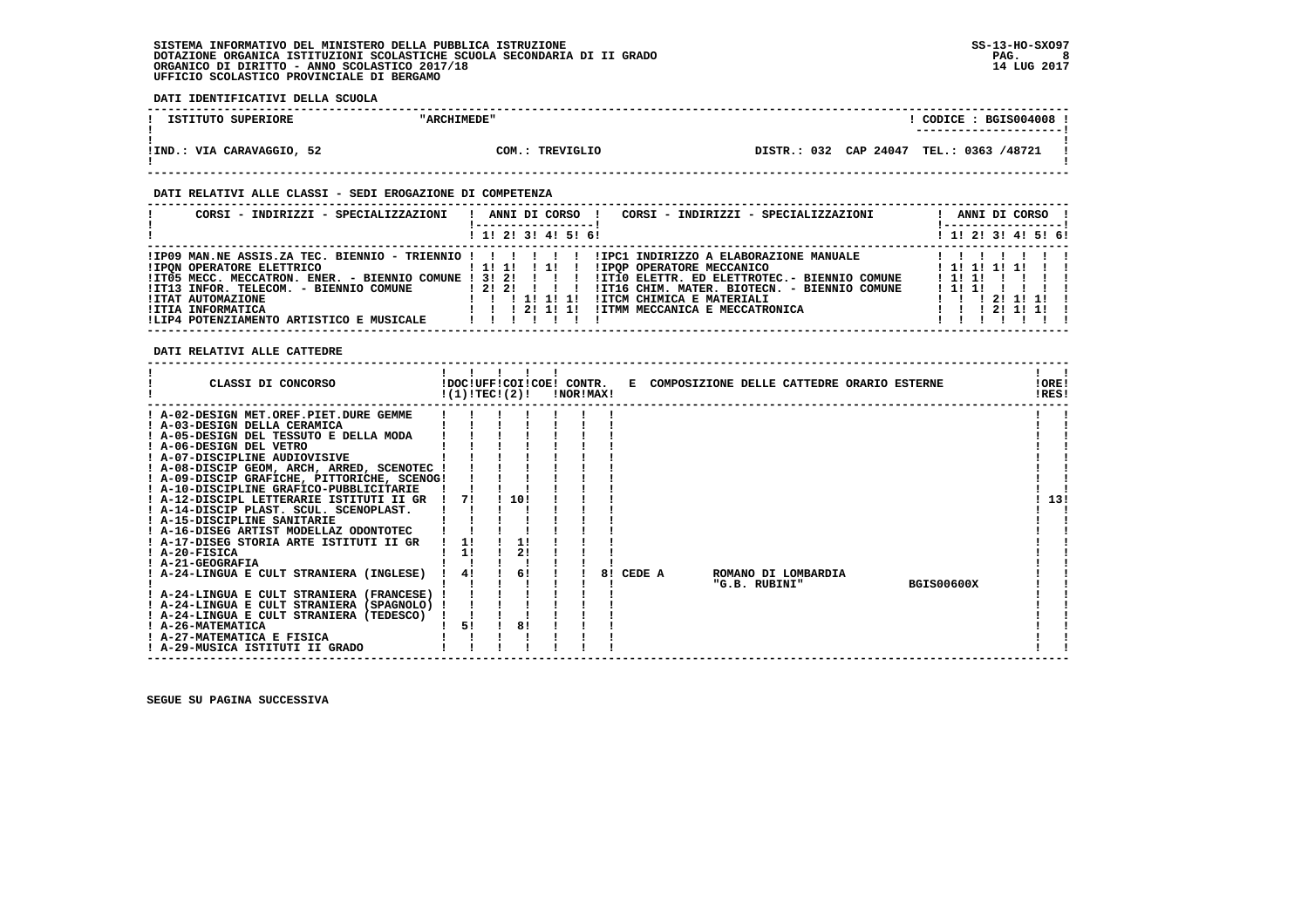**DATI IDENTIFICATIVI DELLA SCUOLA**

| ISTITUTO SUPERIORE        | "ARCHIMEDE"     |  | CODICE: BGIS004008 !<br>---------------------- |
|---------------------------|-----------------|--|------------------------------------------------|
| !IND.: VIA CARAVAGGIO, 52 | COM.: TREVIGLIO |  | DISTR.: 032 CAP 24047 TEL.: 0363 /48721        |

 **------------------------------------------------------------------------------------------------------------------------------------**

 **DATI RELATIVI ALLE CATTEDRE**

| CLASSI DI CONCORSO                                                                 | $!(1)!TEC!(2)!$ $INORIMAX!$ |      |                             |              |      |  | !DOC!UFF!COI!COE! CONTR. E COMPOSIZIONE DELLE CATTEDRE ORARIO ESTERNE |                     |                   | 10RE1<br>IRES! |    |
|------------------------------------------------------------------------------------|-----------------------------|------|-----------------------------|--------------|------|--|-----------------------------------------------------------------------|---------------------|-------------------|----------------|----|
| ! A-31-SCIENZE DEGLI ALIMENTI                                                      |                             |      |                             |              |      |  |                                                                       |                     |                   |                |    |
| ! A-34-SCIENZE E TECNOLOGIE CHIMICHE                                               | 31                          |      | $\frac{1}{5}$ $\frac{1}{1}$ |              |      |  | ! 15! CEDE A ROMANO DI LOMBARDIA                                      |                     |                   |                |    |
|                                                                                    |                             |      |                             |              |      |  | "G.B. RUBINI"                                                         |                     | <b>BGIS00600X</b> |                |    |
| ! A-37-COSTRUZ TECNOL E TECN RAPPR GRAFICA! 2! ! 2!                                |                             |      |                             |              |      |  |                                                                       |                     |                   |                |    |
| ! A-38-TECNOL COSTR AERONAUTICHE                                                   |                             |      |                             |              |      |  |                                                                       |                     |                   |                |    |
| ! A-40-TECNOLOGIE ELETTRICHE ELETTRONICHE ! 6! ! 6!                                |                             |      |                             |              |      |  |                                                                       |                     |                   |                |    |
| ! A-41-SCIENZE E TECNOLOGIE INFORMATICHE ! ! ! 3!                                  |                             |      |                             |              |      |  |                                                                       |                     |                   |                |    |
| ! A-42-SCIENZE E TECNOLOGIE MECCANICHE                                             |                             | 51 1 | 61                          |              |      |  |                                                                       |                     |                   |                |    |
| ! A-45-SCIENZE ECONOMICO-AZIENDALI                                                 | $1 \quad 1!$                |      | $\frac{1}{2}$               |              |      |  |                                                                       |                     |                   |                |    |
| <b>1 A-46-SCIENZE GIURIDICO-ECONOMICHE</b><br>1 A-47-SCIENZE MATEMATICHE APPLICATE | 2!                          |      | 2!                          |              |      |  |                                                                       |                     |                   |                | 2! |
| ! A-47-SCIENZE MATEMATICHE APPLICATE                                               |                             |      |                             |              |      |  |                                                                       |                     |                   |                |    |
| ! A-48-SCIENZE MOTORIE E SPORTIVE II GRADO!                                        | 21                          |      | $\frac{1}{3!}$              |              |      |  |                                                                       |                     |                   | 12!            |    |
| ! A-50-SCIENZE NAT, CHIM E BIOLOG                                                  | 11                          |      | 21                          |              |      |  |                                                                       |                     |                   |                |    |
| ! A-54-STORIA DELL'ARTE                                                            |                             |      |                             |              |      |  |                                                                       |                     |                   |                |    |
| ! A-61-TECNOL E TECN COMUNICAZ MULTIMEDIA !                                        |                             |      |                             |              |      |  |                                                                       |                     |                   |                |    |
| ! A-62-TECNOL E TECNICHE PER LA GRAFICA                                            |                             |      |                             |              |      |  |                                                                       |                     |                   |                |    |
| ! A-66-TRATT TESTI DATI APPLIC INFORMATICA! ! !                                    |                             |      |                             |              |      |  |                                                                       |                     |                   |                |    |
| ! B-03-LABORATORI DI FISICA                                                        | $1 \quad 2! \quad 11$       |      |                             | 1!           |      |  | ! 13! COMPLETA CON TREVIGLIO                                          |                     |                   |                |    |
|                                                                                    |                             |      |                             | $\mathbf{I}$ | 110! |  |                                                                       | "ZENALE E BUTINONE" | <b>BGIS033008</b> |                |    |
| B-04-LABORATORI DI LIUTERIA                                                        |                             |      |                             |              |      |  |                                                                       |                     |                   |                |    |
| ! B-07-LABORATORIO DI OTTICA                                                       |                             |      |                             |              |      |  |                                                                       |                     |                   |                |    |
| <b>B-08-LAB PRODUZ INDUSTR ARTIG CERAMICA !</b>                                    |                             |      |                             |              |      |  |                                                                       |                     |                   |                |    |
| ! B-10-LAB SCIENZE E TECNOL COSTR AERON                                            |                             |      |                             |              |      |  |                                                                       |                     |                   |                |    |
| ! B-12-LAB SCIENZE E TECNOL CHIM MICROBIOL! 2!                                     |                             |      | 21                          |              |      |  |                                                                       |                     |                   | 12!            |    |
| ! B-14-LAB SCIENZE E TECNOL COSTRUZIONI                                            |                             |      |                             |              |      |  |                                                                       |                     |                   |                |    |
| B-15-LAB SC E TECNOL ELETTR ELETTRONIC                                             | 51                          |      | 2!<br>41                    |              |      |  |                                                                       |                     |                   |                | 9! |
| - DI CUI UFFICIO TECNICO                                                           |                             | 21   |                             |              |      |  |                                                                       |                     |                   |                |    |
| ! B-16-LAB SCIENZE E TECNOL INFORMATICHE                                           |                             |      | 2!                          |              |      |  |                                                                       |                     |                   |                | 71 |
| ! B-17-LAB SCIENZE E TECNOL MECCANICHE                                             | $\frac{1}{4}$               |      | 41                          |              |      |  |                                                                       |                     |                   |                |    |
| ! B-18-LAB SC E TECNOL TESS ABBIGL MODA                                            |                             |      |                             |              |      |  |                                                                       |                     |                   |                |    |
| ! B-20-LAB SERV ENOGASTRON, SETT CUCINA                                            |                             |      |                             |              |      |  |                                                                       |                     |                   |                |    |
| ! B-22-LAB TECNOL E TECN COMUNICAZ MULTIME!                                        |                             |      |                             |              |      |  |                                                                       |                     |                   |                |    |
| ! B-24-LAB SCIENZE E TECNOL NAUTICHE                                               |                             |      |                             |              |      |  |                                                                       |                     |                   |                |    |
| ! B-25-LAB SCIENZE E TECNOLCOSTR NAVALI                                            |                             |      |                             |              |      |  |                                                                       |                     |                   |                |    |
| ! B-26-LABORATORIO DI TECNOLOGIE DEL LEGNO!                                        |                             |      |                             |              |      |  |                                                                       |                     |                   |                |    |

 **------------------------------------------------------------------------------------------------------------------------------------**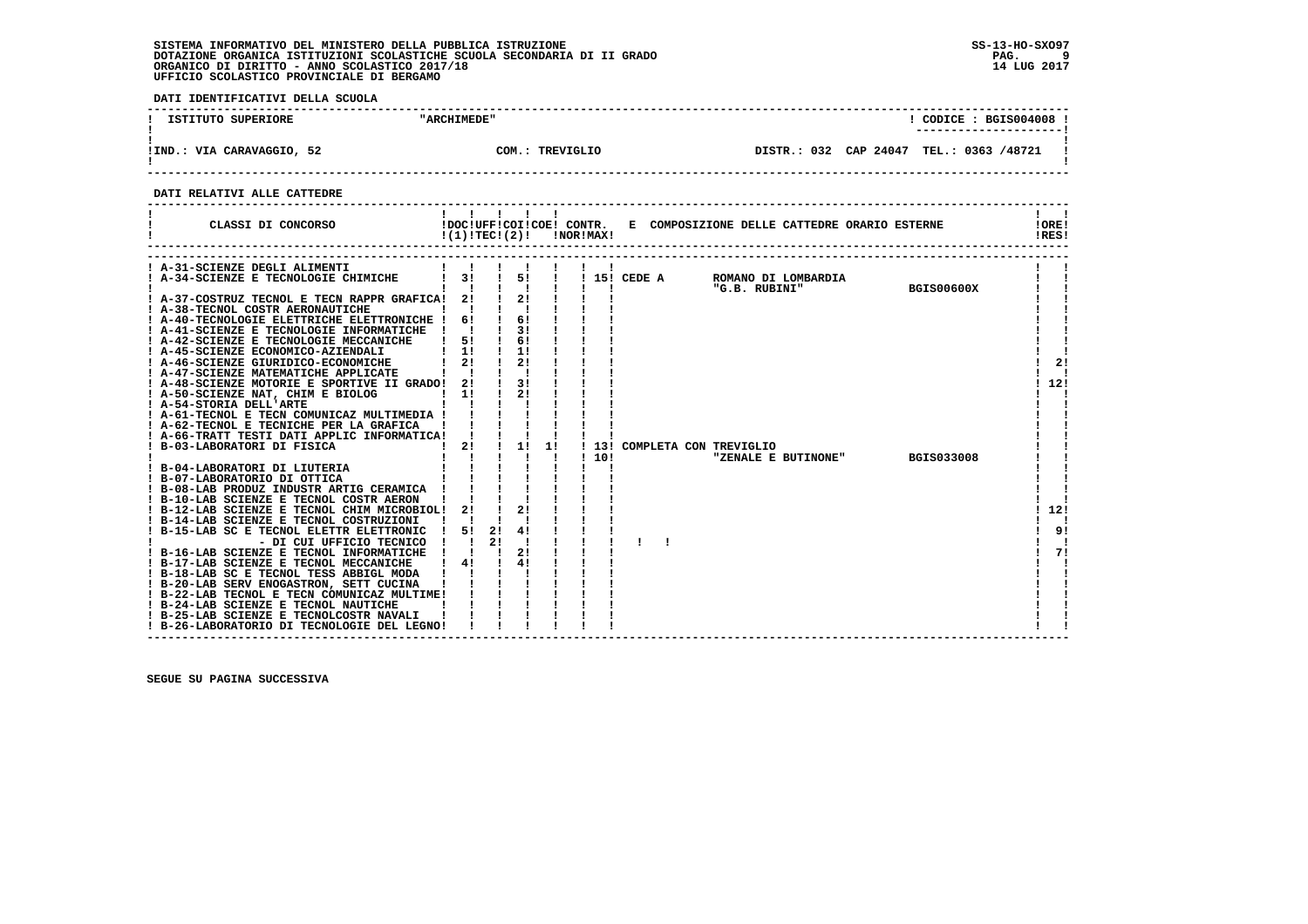**DATI IDENTIFICATIVI DELLA SCUOLA**

| ISTITUTO SUPERIORE                                                                    | "ARCHIMEDE"                 | ! CODICE : BGIS004008 !                                                                 |
|---------------------------------------------------------------------------------------|-----------------------------|-----------------------------------------------------------------------------------------|
| !IND.: VIA CARAVAGGIO, 52                                                             | COM.: TREVIGLIO             | DISTR.: 032 CAP 24047 TEL.: 0363 /48721                                                 |
| DATI RELATIVI ALLE CATTEDRE                                                           |                             |                                                                                         |
| CLASSI DI CONCORSO                                                                    | $!(1)!TEC!(2)!$ $INORIMAX!$ | !DOC!UFF!COI!COE! CONTR. E COMPOSIZIONE DELLE CATTEDRE ORARIO ESTERNE<br>!ORE!<br>!RES! |
| ! B-27-LABORATORIO DI TECNOLOGIE DEL MARMO!<br>! B-28-LABORATORIO DI TECNOLOGIE ORAFE |                             |                                                                                         |
| (1) TITOLARI/INCARICATI<br>(2) CATTEDRE/POSTI POTENZ.                                 |                             |                                                                                         |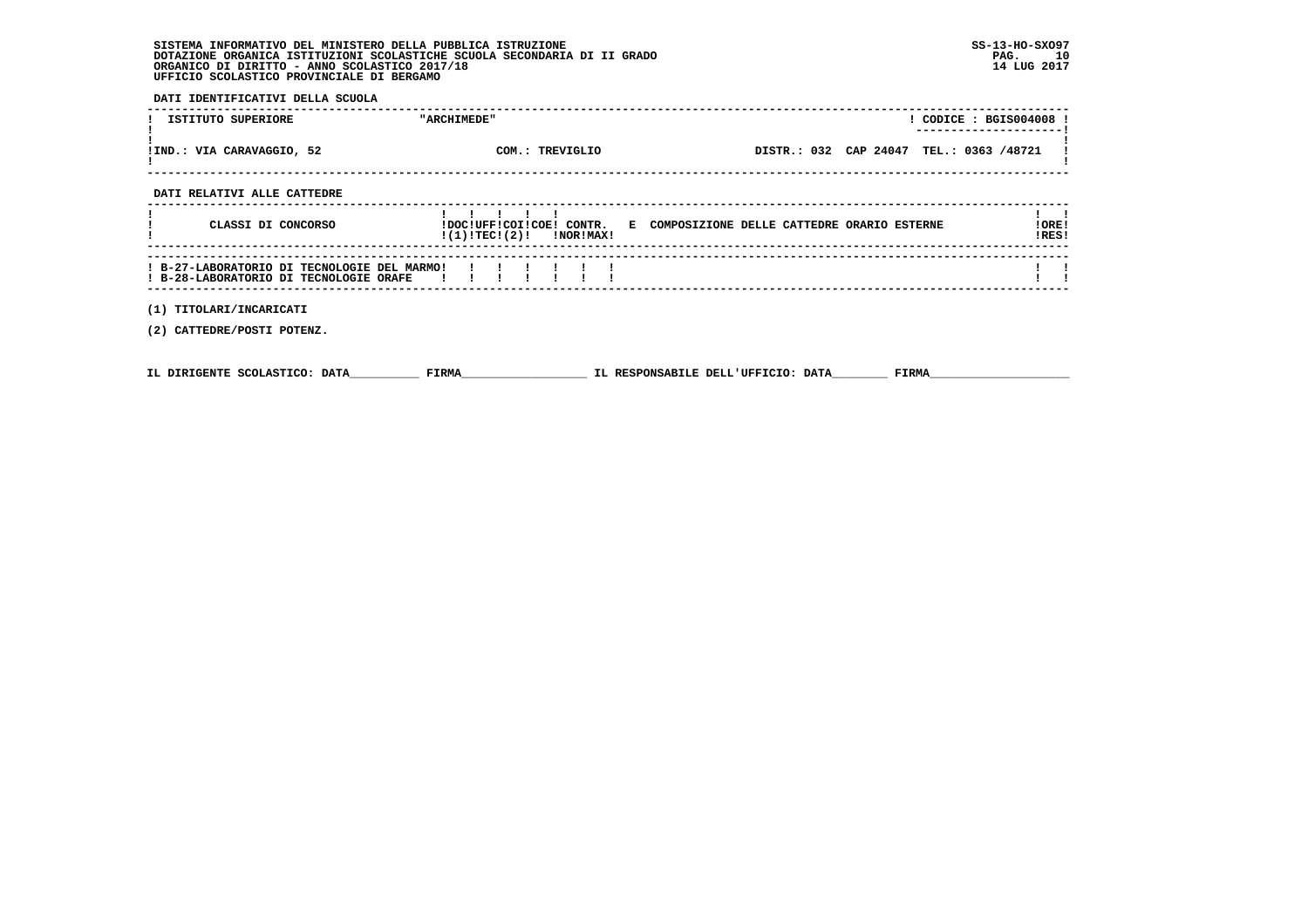**DATI IDENTIFICATIVI DELLA SCUOLA ------------------------------------------------------------------------------------------------------------------------------------** $!$  CODICE : BGIS00600X  $!$ *I* **ISTITUTO SUPERIORE**  $\blacksquare$  $\blacksquare$  $\blacksquare$  $\blacksquare$  $\blacksquare$  **. RUBINI" ! ---------------------! ! ! !IND.: VIA BELVEDERE COM.: ROMANO DI LOMBARDIA DISTR.: 033 CAP 24058 TEL.: 0363 /911688 !**- 1  **! ! ------------------------------------------------------------------------------------------------------------------------------------ DATI RELATIVI ALLE CLASSI - SEDI EROGAZIONE DI COMPETENZA ------------------------------------------------------------------------------------------------------------------------------------ ! CORSI - INDIRIZZI - SPECIALIZZAZIONI ! ANNI DI CORSO ! CORSI - INDIRIZZI - SPECIALIZZAZIONI ! ANNI DI CORSO !**\_\_\_\_\_\_\_\_\_\_\_\_\_\_\_\_\_\_\_\_\_\_  **! !-----------------! !-----------------!**1 1 2 3 3 4 5 6  **! ! 1! 2! 3! 4! 5! 6! ! 1! 2! 3! 4! 5! 6! ------------------------------------------------------------------------------------------------------------------------------------ !IP02 SERVIZI SOCIO-SANITARI BIENNIO-TRIENNIO ! 2! 2! 2! 2! 2! !IPQE OPER.RE AI SERV. DI PROM.NE ACCOGLIENZ ! ! ! 1! 1! ! ! !IPQP OPERATORE MECCANICO ! 1! 1! 1! 1! ! !IT01 AMM. FINAN. MARKETING - BIENNIO COMUNE ! 2! 2! ! ! ! !**ITT24 COSTR., AMB. E TERRITORIO - BIENNIO COM | | | | | | |ITCA COSTR. AMB. TERRITORIO - TRIENNIO | | | | | 1| 1| 1|<br>ITRI REL. INTERNAZIONALI PER IL MARKETING | | | | 1| 1| 1| 1| ITSI SISTEMI INFORMATIVI AZIENDALI | | | |  **------------------------------------------------------------------------------------------------------------------------------------ DATI RELATIVI ALLE CATTEDRE ------------------------------------------------------------------------------------------------------------------------------------** $\mathbf{I}$   $\mathbf{I}$  **! ! ! ! ! ! ! ! ! CLASSI DI CONCORSO !DOC!UFF!COI!COE! CONTR. E COMPOSIZIONE DELLE CATTEDRE ORARIO ESTERNE !ORE! ! !(1)!TEC!(2)! !NOR!MAX! !RES!LORE!**  $IPICI$   **------------------------------------------------------------------------------------------------------------------------------------**- 1  **! A-12-DISCIPL LETTERARIE ISTITUTI II GR ! 7! ! 9! ! ! ! ! ! ! A-14-DISCIP PLAST. SCUL. SCENOPLAST. ! ! ! ! ! ! ! ! !** $\blacksquare$  $1 \quad 61$  **! A-15-DISCIPLINE SANITARIE ! 1! ! 1! ! ! ! ! 6! ! A-16-DISEG ARTIST MODELLAZ ODONTOTEC ! ! ! ! ! ! ! ! ! ! A-17-DISEG STORIA ARTE ISTITUTI II GR ! ! ! ! ! ! ! ! 4!** $\mathbf{I}$  $1 \quad 41$  $\mathbf{I}$  **! A-18-FILOSOFIA E SCIENZE UMANE ! 2! ! 2! ! ! ! ! ! ! A-20-FISICA ! ! ! ! ! ! ! ! 8! ! A-21-GEOGRAFIA ! 1! ! 1! ! ! ! ! ! ! A-24-LINGUA E CULT STRANIERA (FRANCESE) ! 1! ! 3! ! ! ! ! 2!** $\overline{1}$   $\overline{8}$   $\overline{1}$  $\overline{1}$  21  $\mathbf{I}$  and  $\mathbf{I}$  **! A-24-LINGUA E CULT STRANIERA (INGLESE) ! 5! ! 4! 1! ! 15! COMPLETA CON TREVIGLIO ! !** $\blacksquare$ ا !!!!!!!!!!!!!! A-24-LINGUA E CULT STRANIERA (SPAGNOLO) !!!!!!!!!<br>! A-24-LINGUA E CULT STRANIERA (SPAGNOLO) !!!!!!!!!!!!!!  $91$  **! A-24-LINGUA E CULT STRANIERA (SPAGNOLO) ! ! ! ! ! ! ! ! 9! ! A-24-LINGUA E CULT STRANIERA (TEDESCO) ! ! ! ! ! ! ! ! ! ! A-24-LINGUA E CULT STRANIERA (RUSSO) ! ! ! ! ! ! ! ! ! ! A-26-MATEMATICA ! 3! ! 3! ! ! ! ! ! ! A-27-MATEMATICA E FISICA ! ! ! ! ! ! ! ! ! ! A-29-MUSICA ISTITUTI II GRADO ! ! ! ! ! ! ! ! 4! ! A-32-SCIENZE GEOLOGIA MINERALOGIA ! ! ! ! ! ! ! ! ! ! A-34-SCIENZE E TECNOLOGIE CHIMICHE ! 1! ! ! 1! ! 8! COMPLETA CON TREVIGLIO ! !** $\blacksquare$  $\blacksquare$  $\blacksquare$  $\blacksquare$  $41$ - 1  $\mathbf{I}$ - 1  **! ! ! ! ! ! ! 15! "ARCHIMEDE" BGIS004008 ! !**- 1  **! A-37-COSTRUZ TECNOL E TECN RAPPR GRAFICA! 5! ! 4! ! ! ! ! ! ! A-38-TECNOL COSTR AERONAUTICHE ! ! ! ! ! ! ! ! !**- 1  $\blacksquare$  **! A-40-TECNOLOGIE ELETTRICHE ELETTRONICHE ! ! ! ! ! ! ! ! !**- 1  **! A-41-SCIENZE E TECNOLOGIE INFORMATICHE ! 1! ! 1! ! ! ! ! !** $\blacksquare$  **! A-42-SCIENZE E TECNOLOGIE MECCANICHE ! 2! ! 2! ! ! ! ! ! ------------------------------------------------------------------------------------------------------------------------------------**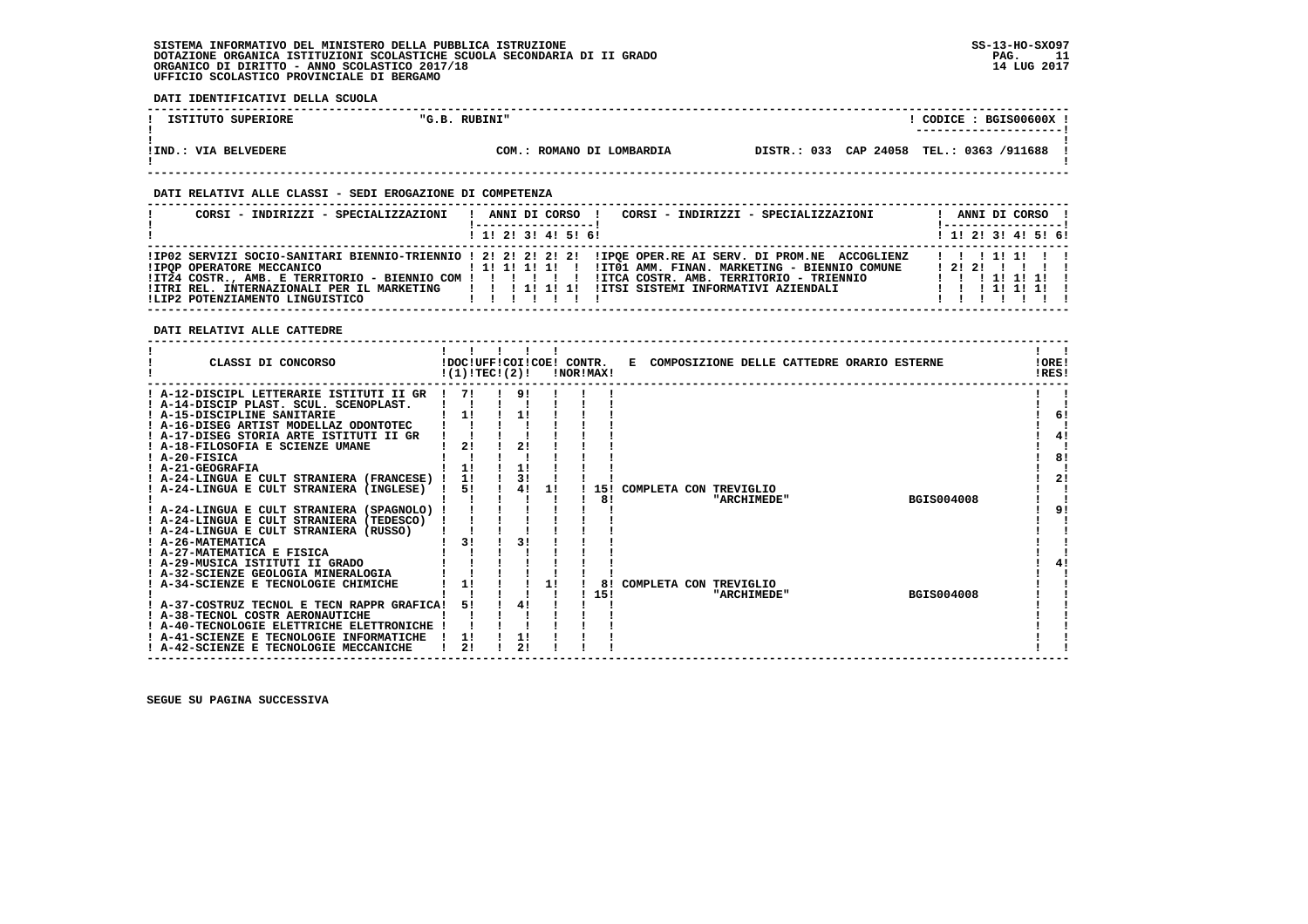**DATI IDENTIFICATIVI DELLA SCUOLA**

| ISTITUTO SUPERIORE   | "G.B. RUBINI"             | CODICE: BGIS00600X                       |
|----------------------|---------------------------|------------------------------------------|
| !IND.: VIA BELVEDERE | COM.: ROMANO DI LOMBARDIA | DISTR.: 033 CAP 24058 TEL.: 0363 /911688 |

 **------------------------------------------------------------------------------------------------------------------------------------**

 **DATI RELATIVI ALLE CATTEDRE**

| ! A-45-SCIENZE ECONOMICO-AZIENDALI<br>$1 \quad 61$<br>$1 \quad 51$<br>! 11!<br>ROMANO DI LOMBARDIA<br>$\frac{1}{2}$ 4! $\frac{1}{2}$<br>A-46-SCIENZE GIURIDICO-ECONOMICHE<br>$\frac{1}{4}$<br>$\frac{1}{1}$ 3! CEDE A<br>$\frac{1}{1}$ $\frac{1}{3}$ $\frac{1}{1}$<br>$\mathbf{1}$ $\mathbf{1}$<br>$1 - 1$ and $1 - 1$ and $1 - 1$<br>! A-47-SCIENZE MATEMATICHE APPLICATE   3!<br>$\mathbf{1}$ $\mathbf{1}$<br>! A-48-SCIENZE MOTORIE E SPORTIVE II GRADO! 2! ! 3! !<br>1 2! 1 1! 1 16! COMPLETA CON TREVIGLIO<br>! A-50-SCIENZE NAT, CHIM E BIOLOG<br>"GAETANO CANTONI" BGIS027001<br>$\mathbf{I}$<br>$\frac{1}{1}$ 6!<br>$\mathbf{1}$ $\mathbf{1}$<br>$\frac{1}{1}$<br>! 11! COMPLETA CON TREVIGLIO<br>! A-51-SCIENZE, TECNOL E TECN AGR<br>TREVIGLIO<br>"GAETANO CANTONI"<br>$\frac{1}{1}$ $\frac{1}{1}$ $\frac{1}{1}$ $\frac{1}{1}$ $\frac{1}{1}$<br>111<br><b>BGIS027001</b><br>$\blacksquare$<br>A-61-TECNOL E TECN COMUNICAZ MULTIMEDIA !<br>Ι.<br>! A-66-TRATT TESTI DATI APPLIC INFORMATICA! ! ! 1!<br>$\mathbf{I}$<br>! B-02-CONV LINGUA STRANIERA (FRANCESE)<br>$\begin{array}{cccccc} 1 & 1 & 1 & 1 \\ 1 & 1 & 1 & 1 \\ 1 & 1 & 1 & 1 \\ 1 & 1 & 1 & 1 \\ 1 & 1 & 1 & 1 \\ 1 & 1 & 1 & 1 \\ 1 & 1 & 1 & 1 \\ \end{array}$<br>! B-02-CONV LINGUA STRANIERA (INGLESE)<br>! B-02-CONV LINGUA STRANIERA (TEDESCO)<br>! B-02-CONV LINGUA STRANIERA (RUSSO)<br>! B-03-LABORATORI DI FISICA<br>! B-04-LABORATORI DI LIUTERIA<br>! B-08-LAB PRODUZ INDUSTR ARTIG CERAMICA !<br>I B-12-LAB SCIENZE E TECNOL COSTR AERON      <br>  B-14-LAB SCIENZE E TECNOL CHIM MICROBIOL     <br>  B-14-LAB SCIENZE E TECNOL COSTRUISTONT<br>$\frac{1}{1}$<br>9!<br>$\left\langle 1\right\rangle$ , $\left\langle 1\right\rangle$ , $\left\langle 1\right\rangle$ , $\left\langle 1\right\rangle$<br>! B-15-LAB SC E TECNOL ELETTR ELETTRONIC<br>$\frac{1}{1}$ $\frac{1}{1}$<br>! B-16-LAB SCIENZE E TECNOL INFORMATICHE<br>$\frac{1}{2}$<br>9! COMPLETA CON TREVIGLIO<br>"GAETANO CANTONI" BGIS027001<br>$\mathbf{r}$<br>1101<br>$\frac{1}{2}$<br>$1 \quad 21$<br>! B-17-LAB SCIENZE E TECNOL MECCANICHE<br>! B-18-LAB SC E TECNOL TESS ABBIGL MODA<br>$\mathbf{1}$<br>$\frac{1}{1}$ $\frac{1}{1}$ $\frac{1}{1}$<br>2!<br>! B-19-LAB SERVIZI RICETTIVITA' ALBERGHIER!<br>! B-22-LAB TECNOL E TECN COMUNICAZ MULTIME!<br>$1 \quad 1 \quad 11$<br>! B-23-LAB SERVIZI SOCIO-SANITARI<br>! B-24-LAB SCIENZE E TECNOL NAUTICHE<br>$3N0!$ $1 \t 1$<br>! B-25-LAB SCIENZE E TECNOLCOSTR NAVALI<br>! B-26-LABORATORIO DI TECNOLOGIE DEL LEGNO!<br>! B-27-LABORATORIO DI TECNOLOGIE DEL MARMO!<br>! B-28-LABORATORIO DI TECNOLOGIE ORAFE | CLASSI DI CONCORSO<br>-1 | $\mathbf{1}$ $\mathbf{1}$<br>!(1)!TEC!(2)! | $\blacksquare$<br>-1 | <b>!NOR!MAX!</b> | !DOC!UFF!COI!COE! CONTR. E COMPOSIZIONE DELLE CATTEDRE ORARIO ESTERNE | !ORE!<br>IRES! |
|-------------------------------------------------------------------------------------------------------------------------------------------------------------------------------------------------------------------------------------------------------------------------------------------------------------------------------------------------------------------------------------------------------------------------------------------------------------------------------------------------------------------------------------------------------------------------------------------------------------------------------------------------------------------------------------------------------------------------------------------------------------------------------------------------------------------------------------------------------------------------------------------------------------------------------------------------------------------------------------------------------------------------------------------------------------------------------------------------------------------------------------------------------------------------------------------------------------------------------------------------------------------------------------------------------------------------------------------------------------------------------------------------------------------------------------------------------------------------------------------------------------------------------------------------------------------------------------------------------------------------------------------------------------------------------------------------------------------------------------------------------------------------------------------------------------------------------------------------------------------------------------------------------------------------------------------------------------------------------------------------------------------------------------------------------------------------------------------------------------------------------------------------------------------------------------------------------------------------------------------------------------------------------------------------------------------------------------------------------------------------------------------------------------------------------------------------------------------------------------------------------------------------------------------------------------------------------------------------------------------------|--------------------------|--------------------------------------------|----------------------|------------------|-----------------------------------------------------------------------|----------------|
|                                                                                                                                                                                                                                                                                                                                                                                                                                                                                                                                                                                                                                                                                                                                                                                                                                                                                                                                                                                                                                                                                                                                                                                                                                                                                                                                                                                                                                                                                                                                                                                                                                                                                                                                                                                                                                                                                                                                                                                                                                                                                                                                                                                                                                                                                                                                                                                                                                                                                                                                                                                                                         |                          |                                            |                      |                  |                                                                       |                |
|                                                                                                                                                                                                                                                                                                                                                                                                                                                                                                                                                                                                                                                                                                                                                                                                                                                                                                                                                                                                                                                                                                                                                                                                                                                                                                                                                                                                                                                                                                                                                                                                                                                                                                                                                                                                                                                                                                                                                                                                                                                                                                                                                                                                                                                                                                                                                                                                                                                                                                                                                                                                                         |                          |                                            |                      |                  |                                                                       |                |
|                                                                                                                                                                                                                                                                                                                                                                                                                                                                                                                                                                                                                                                                                                                                                                                                                                                                                                                                                                                                                                                                                                                                                                                                                                                                                                                                                                                                                                                                                                                                                                                                                                                                                                                                                                                                                                                                                                                                                                                                                                                                                                                                                                                                                                                                                                                                                                                                                                                                                                                                                                                                                         |                          |                                            |                      |                  |                                                                       |                |
|                                                                                                                                                                                                                                                                                                                                                                                                                                                                                                                                                                                                                                                                                                                                                                                                                                                                                                                                                                                                                                                                                                                                                                                                                                                                                                                                                                                                                                                                                                                                                                                                                                                                                                                                                                                                                                                                                                                                                                                                                                                                                                                                                                                                                                                                                                                                                                                                                                                                                                                                                                                                                         |                          |                                            |                      |                  |                                                                       |                |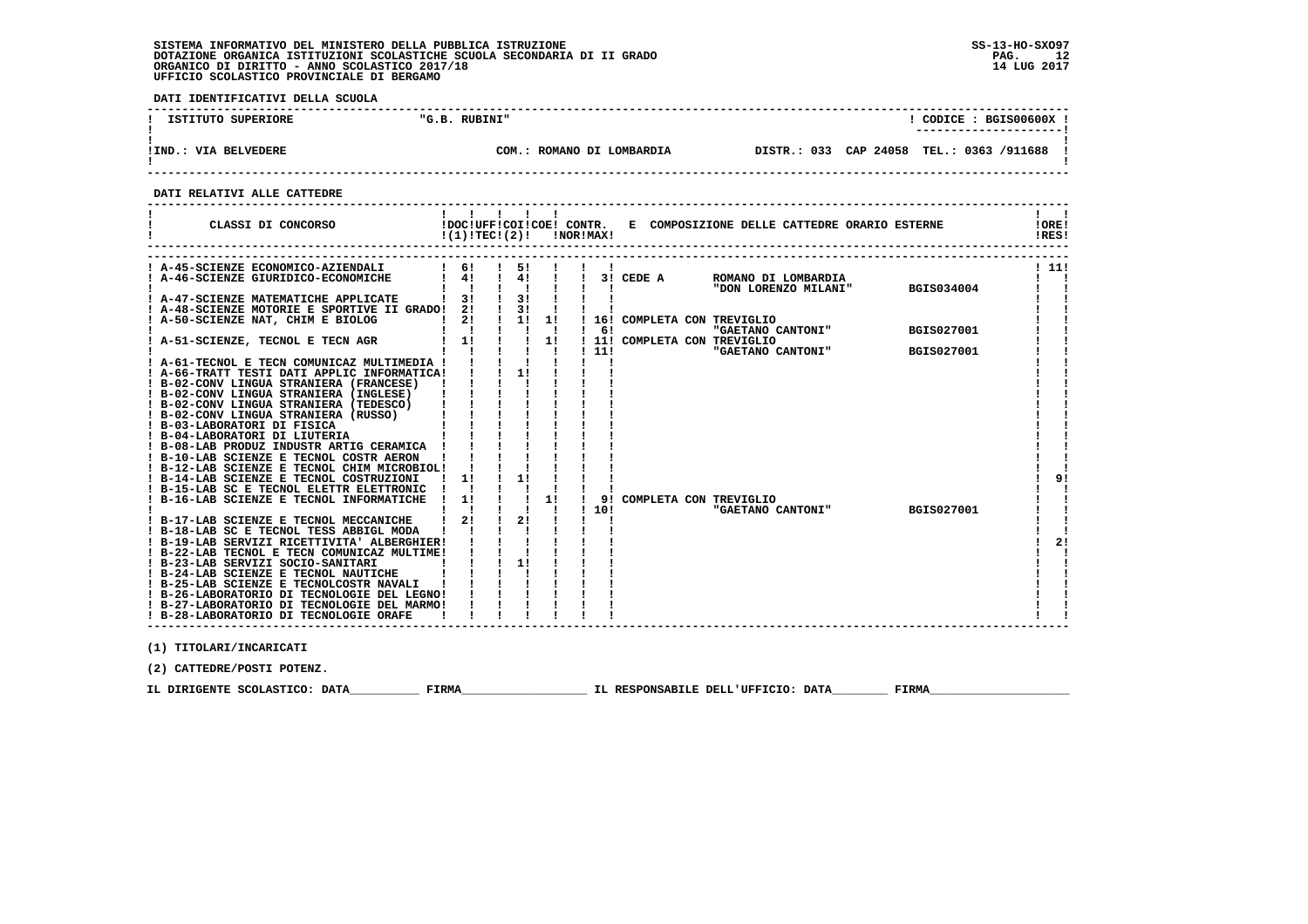**DATI IDENTIFICATIVI DELLA SCUOLA**

| ISTITUTO SUPERIORE       | "IVAN PIANA" | CODICE: BGIS00700Q:                        |  |
|--------------------------|--------------|--------------------------------------------|--|
|                          |              | ----------------------                     |  |
|                          |              |                                            |  |
| !IND.: VIA XX SETTEMBRE, | COM.: LOVERE | DISTR.: 031 CAP 24065 TEL.: 035<br>/960300 |  |
|                          |              |                                            |  |

 **------------------------------------------------------------------------------------------------------------------------------------**

#### **DATI RELATIVI ALLE CLASSI - SEDI EROGAZIONE DI COMPETENZA**

| CORSI - INDIRIZZI - SPECIALIZZAZIONI                                                                                                                | ANNI DI CORSO<br>CORSI - INDIRIZZI - SPECIALIZZAZIONI                                                                                                                                                                                                                                                                                                    | ANNI DI CORSO !<br>! ------------------                                              |
|-----------------------------------------------------------------------------------------------------------------------------------------------------|----------------------------------------------------------------------------------------------------------------------------------------------------------------------------------------------------------------------------------------------------------------------------------------------------------------------------------------------------------|--------------------------------------------------------------------------------------|
|                                                                                                                                                     | 1 1! 2! 3! 4! 5! 6!                                                                                                                                                                                                                                                                                                                                      | $1$ 1! 2! 3! 4! 5! 6!                                                                |
| <b>!ITET ELETTROTECNICA</b><br>!ITP7 POTENZIAMENTO LABORATORIALE<br>IITSI SISTEMI INFORMATIVI AZIENDALI<br>!LIP4 POTENZIAMENTO ARTISTICO E MUSICALE | IIPO2 SERVIZI SOCIO-SANITARI BIENNIO-TRIENNIO ! 2! 3! 2! 2! 2! IITO1 AMM. FINAN. MARKETING - BIENNIO COMUNE<br>ITO5 MECC. MECCATRON. ENER. - BIENNIO COMUNE ! 2! 2! ! !! !ITIO ELETTR. ED ELETTROTEC. - BIENNIO COMUNE<br>! ITMM MECCANICA E MECCATRONICA<br>! 1! 1! 1!<br>!ITRI REL. INTERNAZIONALI PER IL MARKETING<br>ILIP2 POTENZIAMENTO LINGUISTICO | 12111 1 1 1 1<br>111111111<br>$1 \quad 1 \quad 1 \quad 21 \quad 21 \quad 11 \quad 1$ |

 **DATI RELATIVI ALLE CATTEDRE**

| CLASSI DI CONCORSO                          | !DOC!UFF!COI!COE! CONTR.<br>!(1)!TECI(2)! |     |    | !NOR!MAX! | E COMPOSIZIONE DELLE CATTEDRE ORARIO ESTERNE |                        |  |                   | !ORE!<br>!RES! |
|---------------------------------------------|-------------------------------------------|-----|----|-----------|----------------------------------------------|------------------------|--|-------------------|----------------|
| ! A-02-DESIGN MET.OREF.PIET.DURE GEMME      |                                           |     |    |           |                                              |                        |  |                   |                |
| ! A-03-DESIGN DELLA CERAMICA                |                                           |     |    |           |                                              |                        |  |                   |                |
| ! A-05-DESIGN DEL TESSUTO E DELLA MODA      |                                           |     |    |           |                                              |                        |  |                   |                |
| ! A-06-DESIGN DEL VETRO                     |                                           |     |    |           |                                              |                        |  |                   |                |
| ! A-07-DISCIPLINE AUDIOVISIVE               |                                           |     |    |           |                                              |                        |  |                   |                |
| ! A-08-DISCIP GEOM, ARCH, ARRED, SCENOTEC ! |                                           |     |    |           |                                              |                        |  |                   |                |
| ! A-09-DISCIP GRAFICHE, PITTORICHE, SCENOG! |                                           |     |    |           |                                              |                        |  |                   |                |
| ! A-10-DISCIPLINE GRAFICO-PUBBLICITARIE     |                                           |     |    |           |                                              |                        |  |                   |                |
| ! A-12-DISCIPL LETTERARIE ISTITUTI II GR    | 91                                        | 11! |    |           |                                              |                        |  |                   | 12!            |
| ! A-14-DISCIP PLAST. SCUL. SCENOPLAST.      |                                           |     |    |           |                                              |                        |  |                   |                |
| A-15-DISCIPLINE SANITARIE                   |                                           | 11  |    |           |                                              |                        |  |                   |                |
| ! A-16-DISEG ARTIST MODELLAZ ODONTOTEC      |                                           |     |    |           |                                              |                        |  |                   |                |
| ! A-17-DISEG STORIA ARTE ISTITUTI II GR     | 11                                        |     |    |           |                                              |                        |  |                   |                |
| A-18-FILOSOFIA E SCIENZE UMANE              | 2!                                        | 2!  | 11 | 91        | COMPLETA CON CLUSONE                         |                        |  |                   |                |
|                                             |                                           |     |    | 91        |                                              | "ANDREA FANTONI"       |  | BGIS012007        |                |
| A-20-FISICA                                 | 1!                                        | 1!  |    | 41        | CEDE A                                       | <b>NEMBRO</b>          |  |                   |                |
|                                             |                                           |     |    |           | IPSAR                                        | "ALFREDO SONZOGNI"     |  | <b>BGRH020009</b> |                |
| A-21-GEOGRAFIA                              | 11                                        |     | 11 | 14!       | COMPLETA CON                                 | <b>ALBINO</b>          |  |                   |                |
|                                             |                                           |     |    | 4!        |                                              | "OSCAR ARNULFO ROMERO" |  | <b>BGIS00900B</b> |                |
| A-24-LINGUA E CULT STRANIERA (FRANCESE)     | 2!                                        | 21  |    |           | 7! CEDE A                                    | <b>CLUSONE</b>         |  |                   |                |
|                                             |                                           |     |    |           |                                              | "ANDREA FANTONI"       |  | <b>BGIS012007</b> |                |
| ! A-24-LINGUA E CULT STRANIERA (INGLESE)    | 4!                                        | 51  |    |           |                                              |                        |  |                   |                |
| ! A-24-LINGUA E CULT STRANIERA (TEDESCO)    |                                           |     |    |           |                                              |                        |  |                   | 31             |
| ! A-24-LINGUA E CULT STRANIERA (SPAGNOLO)   |                                           |     |    |           |                                              |                        |  |                   |                |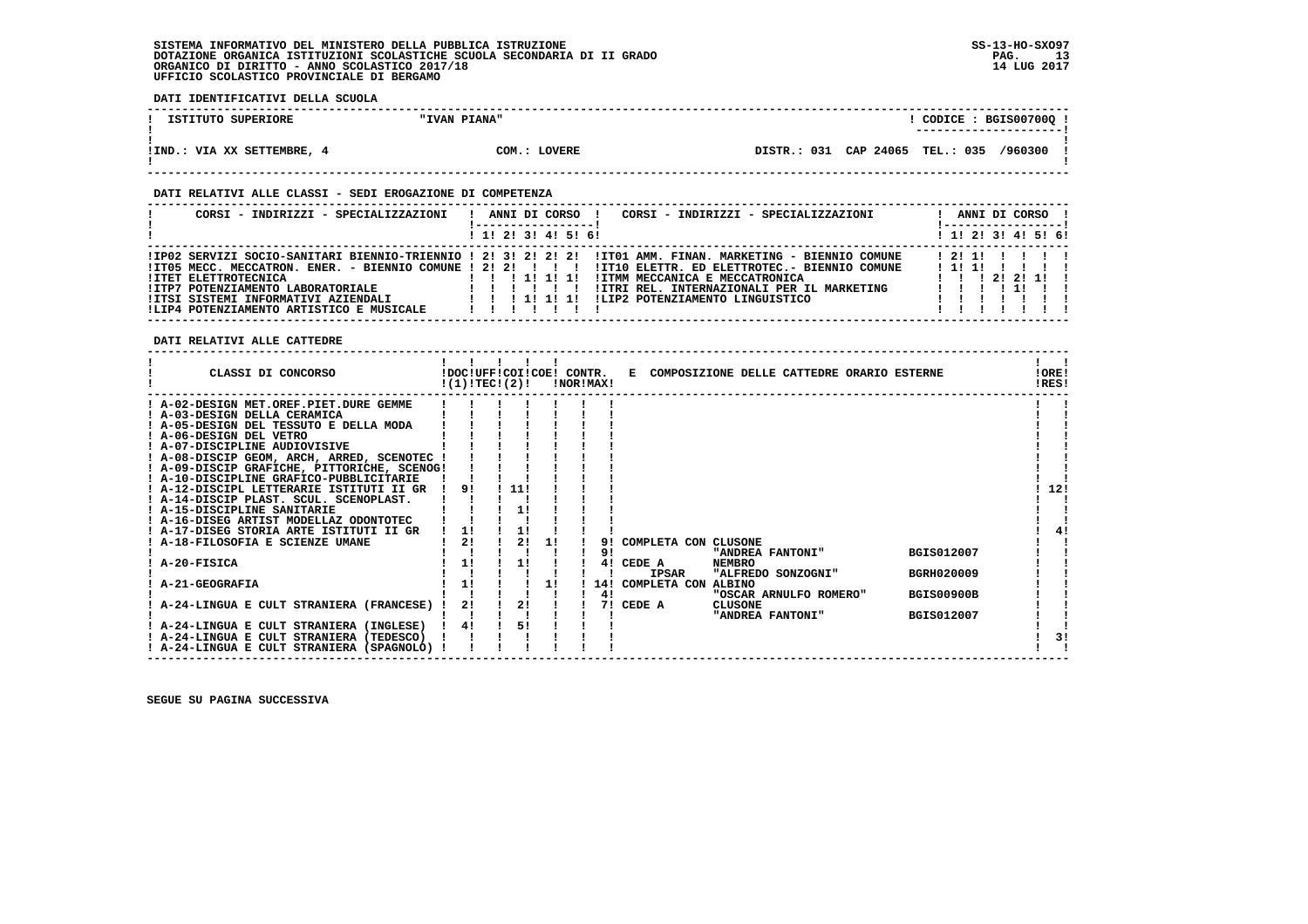**DATI IDENTIFICATIVI DELLA SCUOLA**

| ISTITUTO SUPERIORE       | "IVAN PIANA" |                                         | $\overline{CODICE}: BGIS00700Q:$<br>--------------------- |
|--------------------------|--------------|-----------------------------------------|-----------------------------------------------------------|
| !IND.: VIA XX SETTEMBRE, | COM.: LOVERE | DISTR.: 031 CAP 24065 TEL.: 035 /960300 |                                                           |

 **------------------------------------------------------------------------------------------------------------------------------------**

 **DATI RELATIVI ALLE CATTEDRE**

| CLASSI DI CONCORSO                                           | !DOC!UFF!COI!COE! CONTR.<br>!(1)!TECI(2)! |    |    |    | !NOR!MAX! |                         | E COMPOSIZIONE DELLE CATTEDRE ORARIO ESTERNE |                   | !ORE!<br>IRES! |
|--------------------------------------------------------------|-------------------------------------------|----|----|----|-----------|-------------------------|----------------------------------------------|-------------------|----------------|
|                                                              |                                           |    |    |    |           |                         |                                              |                   |                |
| ! A-24-LINGUA E CULT STRANIERA (RUSSO)                       |                                           | 4! |    |    |           |                         |                                              |                   |                |
| ! A-26-MATEMATICA<br>! A-27-MATEMATICA E FISICA              | 4!                                        |    |    |    |           |                         |                                              |                   |                |
| A-29-MUSICA ISTITUTI II GRADO                                |                                           |    |    |    |           |                         |                                              |                   | 6!             |
| ! A-31-SCIENZE DEGLI ALIMENTI                                |                                           |    |    |    |           |                         |                                              |                   |                |
| A-34-SCIENZE E TECNOLOGIE CHIMICHE                           | 11                                        | 11 |    |    |           | 6! CEDE A               | GAZZANIGA                                    |                   |                |
|                                                              |                                           |    |    |    |           |                         | "VALLE SERIANA"                              | <b>BGIS01600E</b> |                |
| A-37-COSTRUZ TECNOL E TECN RAPPR GRAFICA!                    | 11                                        | 11 |    |    |           |                         |                                              |                   |                |
| A-40-TECNOLOGIE ELETTRICHE ELETTRONICHE                      | 41                                        | 31 |    |    |           | 4! CEDE A               | GAZZANIGA                                    |                   | 31             |
|                                                              |                                           |    |    |    |           |                         | "VALLE SERIANA"                              | <b>BGIS01600E</b> |                |
| A-41-SCIENZE E TECNOLOGIE INFORMATICHE                       |                                           | 1! |    |    |           |                         |                                              |                   |                |
| A-42-SCIENZE E TECNOLOGIE MECCANICHE                         | 31                                        |    | 4! | 1! |           | 15! COMPLETA CON NEMBRO |                                              |                   |                |
|                                                              |                                           |    |    |    | 31        | <b>IPSAR</b>            | "ALFREDO SONZOGNI"                           | BGRH020009        |                |
| A-43-SCIENZE E TECNOLOGIE NAUTICHE                           |                                           |    |    |    |           |                         |                                              |                   |                |
| A-45-SCIENZE ECONOMICO-AZIENDALI                             | 2!                                        | 2! |    |    |           | 1! CEDE A               | <b>NEMBRO</b>                                |                   |                |
|                                                              | J.                                        |    |    |    |           | <b>IPSAR</b>            | "ALFREDO SONZOGNI"                           | BGRH020009        |                |
| A-46-SCIENZE GIURIDICO-ECONOMICHE                            | 5!                                        |    | 4! | 1! |           |                         | 12! COMPLETA CON ALZANO LOMBARDO             |                   |                |
|                                                              |                                           |    |    |    | 61        | L.S.                    | "EDOARDO AMALDI"                             | <b>BGPS17000D</b> |                |
| ! A-47-SCIENZE MATEMATICHE APPLICATE                         | 31                                        | 41 |    |    |           |                         |                                              |                   |                |
| ! A-48-SCIENZE MOTORIE E SPORTIVE II GRADO!                  | 31                                        | 31 |    |    |           |                         |                                              |                   | 10!            |
| A-50-SCIENZE NAT, CHIM E BIOLOG                              | 11                                        | 1! |    | 1! | 16!       | COMPLETA CON LOVERE     |                                              |                   |                |
|                                                              |                                           |    |    |    | 21        |                         | "DECIO CELERI"                               | <b>BGIS00100R</b> |                |
| ! A-51-SCIENZE, TECNOL E TECN AGR<br>! A-54-STORIA DELL'ARTE |                                           |    |    |    |           |                         |                                              |                   |                |
| ! A-61-TECNOL E TECN COMUNICAZ MULTIMEDIA !                  |                                           |    |    |    |           |                         |                                              |                   |                |
| ! A-62-TECNOL E TECNICHE PER LA GRAFICA                      |                                           |    |    |    |           |                         |                                              |                   |                |
| ! A-66-TRATT TESTI DATI APPLIC INFORMATICA!                  |                                           |    |    |    |           |                         |                                              |                   |                |
| ! B-02-CONV LINGUA STRANIERA (FRANCESE)                      |                                           |    |    |    |           |                         |                                              |                   |                |
| ! B-02-CONV LINGUA STRANIERA (INGLESE)                       |                                           |    |    |    |           |                         |                                              |                   |                |
| ! B-02-CONV LINGUA STRANIERA (TEDESCO)                       |                                           |    |    |    |           |                         |                                              |                   |                |
| ! B-02-CONV LINGUA STRANIERA (RUSSO)                         |                                           |    |    |    |           |                         |                                              |                   |                |
|                                                              |                                           |    |    |    |           |                         |                                              |                   |                |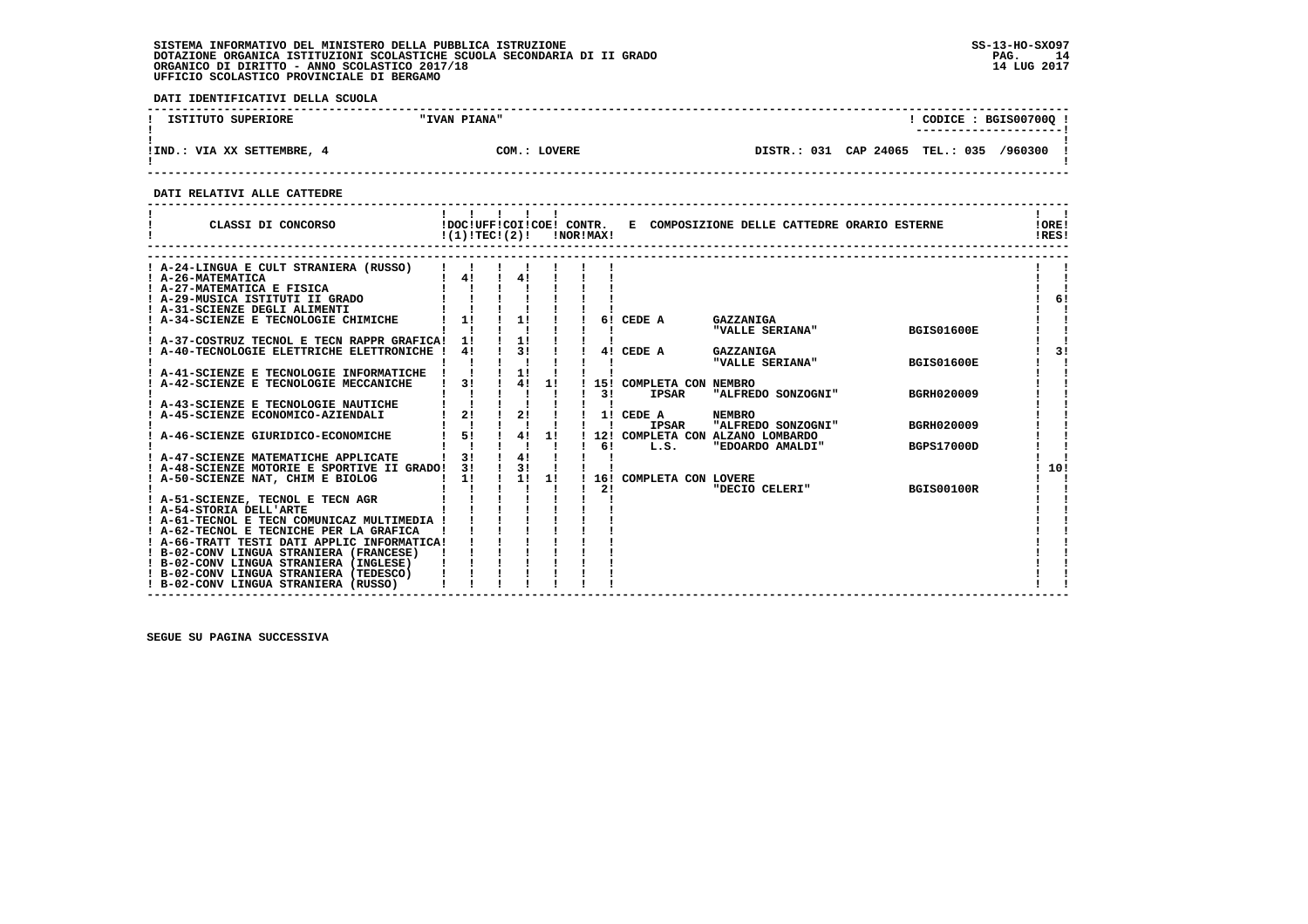**DATI IDENTIFICATIVI DELLA SCUOLA**

| ISTITUTO SUPERIORE         | "IVAN PIANA" |  |                                         |  | CODICE: BGIS00700Q!<br>---------------------- |  |
|----------------------------|--------------|--|-----------------------------------------|--|-----------------------------------------------|--|
| !IND.: VIA XX SETTEMBRE, 4 | COM.: LOVERE |  | DISTR.: 031 CAP 24065 TEL.: 035 /960300 |  |                                               |  |

 **------------------------------------------------------------------------------------------------------------------------------------**

#### **DATI RELATIVI ALLE CATTEDRE**

| CLASSI DI CONCORSO                          | !DOC!UFF!COI!COE! CONTR.<br>!(1)!TEC!(2)! |    |    | !NOR!MAX! |        | E COMPOSIZIONE DELLE CATTEDRE ORARIO ESTERNE |                   | !ORE!<br>!RES! |  |
|---------------------------------------------|-------------------------------------------|----|----|-----------|--------|----------------------------------------------|-------------------|----------------|--|
| B-03-LABORATORI DI FISICA                   |                                           |    |    | 41        | CEDE A | <b>GAZZANIGA</b>                             |                   | 2!             |  |
|                                             |                                           |    |    |           |        | "VALLE SERIANA"                              | <b>BGIS01600E</b> |                |  |
| B-06-LABORATORIO DI ODONTOTECNICA           |                                           |    |    |           |        |                                              |                   |                |  |
| ! B-07-LABORATORIO DI OTTICA                |                                           |    |    |           |        |                                              |                   |                |  |
| ! B-08-LAB PRODUZ INDUSTR ARTIG CERAMICA    |                                           |    |    |           |        |                                              |                   |                |  |
| ! B-11-LAB SCIENZE E TECNOL AGRARIE         |                                           |    |    |           |        |                                              |                   |                |  |
| B-12-LAB SCIENZE E TECNOL CHIM MICROBIOL!   |                                           |    |    | 41        | CEDE A | <b>GAZZANIGA</b>                             |                   | 21             |  |
|                                             |                                           |    |    |           |        | "VALLE SERIANA"                              | <b>BGIS01600E</b> |                |  |
| ! B-14-LAB SCIENZE E TECNOL COSTRUZIONI     |                                           |    |    |           |        |                                              |                   |                |  |
| B-15-LAB SC E TECNOL ELETTR ELETTRONIC      | 21                                        |    |    |           |        |                                              |                   | 9!             |  |
| - DI CUI UFFICIO TECNICO                    |                                           |    |    |           |        |                                              |                   |                |  |
| ! B-16-LAB SCIENZE E TECNOL INFORMATICHE    |                                           |    |    |           |        |                                              |                   | 15!            |  |
| ! B-17-LAB SCIENZE E TECNOL MECCANICHE      | 21                                        | 21 | 11 | 14!       |        | COMPLETA CON GAZZANIGA                       |                   |                |  |
|                                             |                                           |    |    | 41        |        | "VALLE SERIANA"                              | <b>BGIS01600E</b> |                |  |
| ! B-18-LAB SC E TECNOL TESS ABBIGL MODA     |                                           |    |    |           |        |                                              |                   |                |  |
| ! B-19-LAB SERVIZI RICETTIVITA' ALBERGHIER! |                                           |    |    |           |        |                                              |                   |                |  |
| ! B-20-LAB SERV ENOGASTRON, SETT CUCINA     |                                           |    |    |           |        |                                              |                   |                |  |
| ! B-21-LAB SERV ENOGASTRON, SETT SALA VEND! |                                           |    |    |           |        |                                              |                   |                |  |
| ! B-23-LAB SERVIZI SOCIO-SANITARI           | 1!                                        |    | 11 | 12!       |        | COMPLETA CON GAZZANIGA                       |                   |                |  |
|                                             |                                           |    |    | 6!        |        | "VALLE SERIANA"                              | <b>BGIS01600E</b> |                |  |
| B-24-LAB SCIENZE E TECNOL NAUTICHE          |                                           |    |    |           |        |                                              |                   |                |  |
| ! B-28-LABORATORIO DI TECNOLOGIE ORAFE      |                                           |    |    |           |        |                                              |                   |                |  |

 **(1) TITOLARI/INCARICATI**

 **(2) CATTEDRE/POSTI POTENZ.**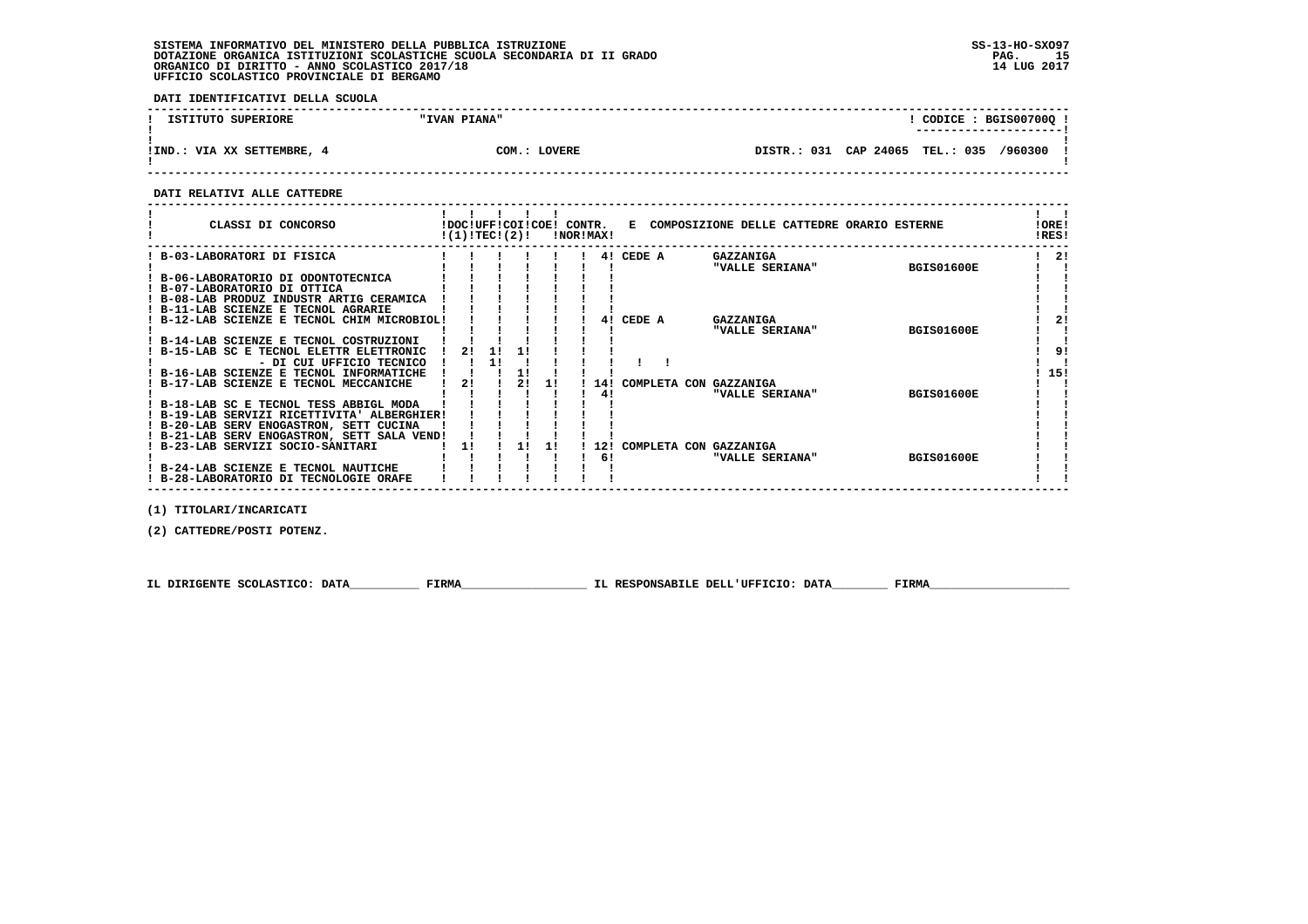**DATI IDENTIFICATIVI DELLA SCUOLA**

| ISTITUTO SUPERIORE        | "MAIRONI DA PONTE" | CODICE: BGIS00800G!                           |  |
|---------------------------|--------------------|-----------------------------------------------|--|
|                           |                    | ---------------------                         |  |
| !IND.: VIA C.<br>BERIZZI. | COM.:<br>PRESEZZO  | 028 CAP 24030<br>TEL.: 035 /611400<br>DISTR.: |  |
|                           |                    |                                               |  |

 **------------------------------------------------------------------------------------------------------------------------------------**

#### **DATI RELATIVI ALLE CLASSI - SEDI EROGAZIONE DI COMPETENZA**

| CORSI - INDIRIZZI - SPECIALIZZAZIONI                                                                                                                                                                                                                                                                                           | ANNI DI CORSO<br>CORSI - INDIRIZZI - SPECIALIZZAZIONI                                                                                                                                                                                            | ANNI DI CORSO !<br>! ------------------!                  |
|--------------------------------------------------------------------------------------------------------------------------------------------------------------------------------------------------------------------------------------------------------------------------------------------------------------------------------|--------------------------------------------------------------------------------------------------------------------------------------------------------------------------------------------------------------------------------------------------|-----------------------------------------------------------|
|                                                                                                                                                                                                                                                                                                                                | 1 1! 2! 3! 4! 5! 6!                                                                                                                                                                                                                              | $1$ 1! 2! 3! 4! 5! 6!                                     |
| !IT01 AMM. FINAN. MARKETING - BIENNIO COMUNE ! 4! 3! ! ! !<br>$IITAF AMM.NE FINAN. E MARKETING - TRIENNIO$ $I$ $I$ $I$ $I$ $I$ $I$ $I$ $I$ $I$<br>IITP7 POTENZIAMENTO LABORATORIALE<br>IITSI SISTEMI INFORMATIVI AZIENDALI<br>!LI03 SCIENTIFICO - OPZIONE SCIENZE APPLICAT ! 3! 4! 3! 2! 3!<br>!LIP2 POTENZIAMENTO LINGUISTICO | IIT04 TURISMO BIENNIO - TRIENNIO<br>!ITP5 POT. SOCIO ECONOMICO E PER LA LEGALITA'<br>!ITRI REL. INTERNAZIONALI PER IL MARKETING<br>!LI02 SCIENTIFICO<br>11111<br>ILIP1 POTENZIAMENTO UMANISTICO<br>!LIP4 POTENZIAMENTO ARTISTICO E MUSICALE<br>. | 1 1 1 1 1 1 1 1 1<br>1 1 1 1 1 1 1 1<br>$1$ 21 21 21 21 1 |

 **DATI RELATIVI ALLE CATTEDRE**

| CLASSI DI CONCORSO                          | !DOC!UFF!COI!COE! CONTR.<br>!(1)!TECI(2)! |    |    | !NOR!MAX! |        |                           |                 | E COMPOSIZIONE DELLE CATTEDRE ORARIO ESTERNE |                   | !ORE!<br>!RES! |    |
|---------------------------------------------|-------------------------------------------|----|----|-----------|--------|---------------------------|-----------------|----------------------------------------------|-------------------|----------------|----|
| ! A-02-DESIGN MET.OREF.PIET.DURE GEMME      |                                           |    |    |           |        |                           |                 |                                              |                   |                |    |
| ! A-03-DESIGN DELLA CERAMICA                |                                           |    |    |           |        |                           |                 |                                              |                   |                |    |
| ! A-05-DESIGN DEL TESSUTO E DELLA MODA      |                                           |    |    |           |        |                           |                 |                                              |                   |                |    |
| ! A-06-DESIGN DEL VETRO                     |                                           |    |    |           |        |                           |                 |                                              |                   |                |    |
| ! A-07-DISCIPLINE AUDIOVISIVE               |                                           |    |    |           |        |                           |                 |                                              |                   |                |    |
| ! A-08-DISCIP GEOM, ARCH, ARRED, SCENOTEC ! |                                           |    |    |           |        |                           |                 |                                              |                   |                |    |
| ! A-09-DISCIP GRAFICHE, PITTORICHE, SCENOG! | -11                                       |    |    |           |        |                           |                 |                                              |                   |                |    |
| ! A-10-DISCIPLINE GRAFICO-PUBBLICITARIE     |                                           |    |    |           |        |                           |                 |                                              |                   |                |    |
| ! A-11-DISCIPLINE LETTERARIE E LATINO       | 8!                                        | 8! |    |           |        |                           |                 |                                              |                   |                |    |
| ! A-12-DISCIPL LETTERARIE ISTITUTI II GR    | 71                                        | 71 |    |           |        |                           |                 |                                              |                   |                |    |
| ! A-13-DISCIPL LETTERARIE, LATINO E GRECO ! | 11                                        | 11 |    |           |        |                           |                 |                                              |                   |                |    |
| ! A-14-DISCIP PLAST. SCUL. SCENOPLAST.      |                                           |    |    |           |        |                           |                 |                                              |                   |                |    |
| ! A-16-DISEG ARTIST MODELLAZ ODONTOTEC      |                                           |    |    |           |        |                           |                 |                                              |                   |                |    |
| ! A-17-DISEG STORIA ARTE ISTITUTI II GR     | 3!                                        | 2! | 11 |           |        | 14! COMPLETA CON PRESEZZO |                 |                                              |                   |                |    |
|                                             |                                           |    |    | 41        |        |                           |                 | "BETTY AMBIVERI"                             | <b>BGIS00300C</b> |                |    |
| ! A-18-FILOSOFIA E SCIENZE UMANE            |                                           |    |    |           |        |                           |                 |                                              |                   |                |    |
| A-19-FILOSOFIA E STORIA                     | 41                                        |    |    | 51        | CEDE A |                           | <b>DALMINE</b>  |                                              |                   |                | 31 |
|                                             |                                           |    |    |           |        |                           | "LUIGI EINAUDI" |                                              | <b>BGIS01100B</b> |                |    |
| ! A-20-FISICA                               |                                           |    |    |           |        |                           |                 |                                              |                   |                |    |
| ! A-21-GEOGRAFIA                            | 11                                        |    |    |           |        |                           |                 |                                              |                   |                |    |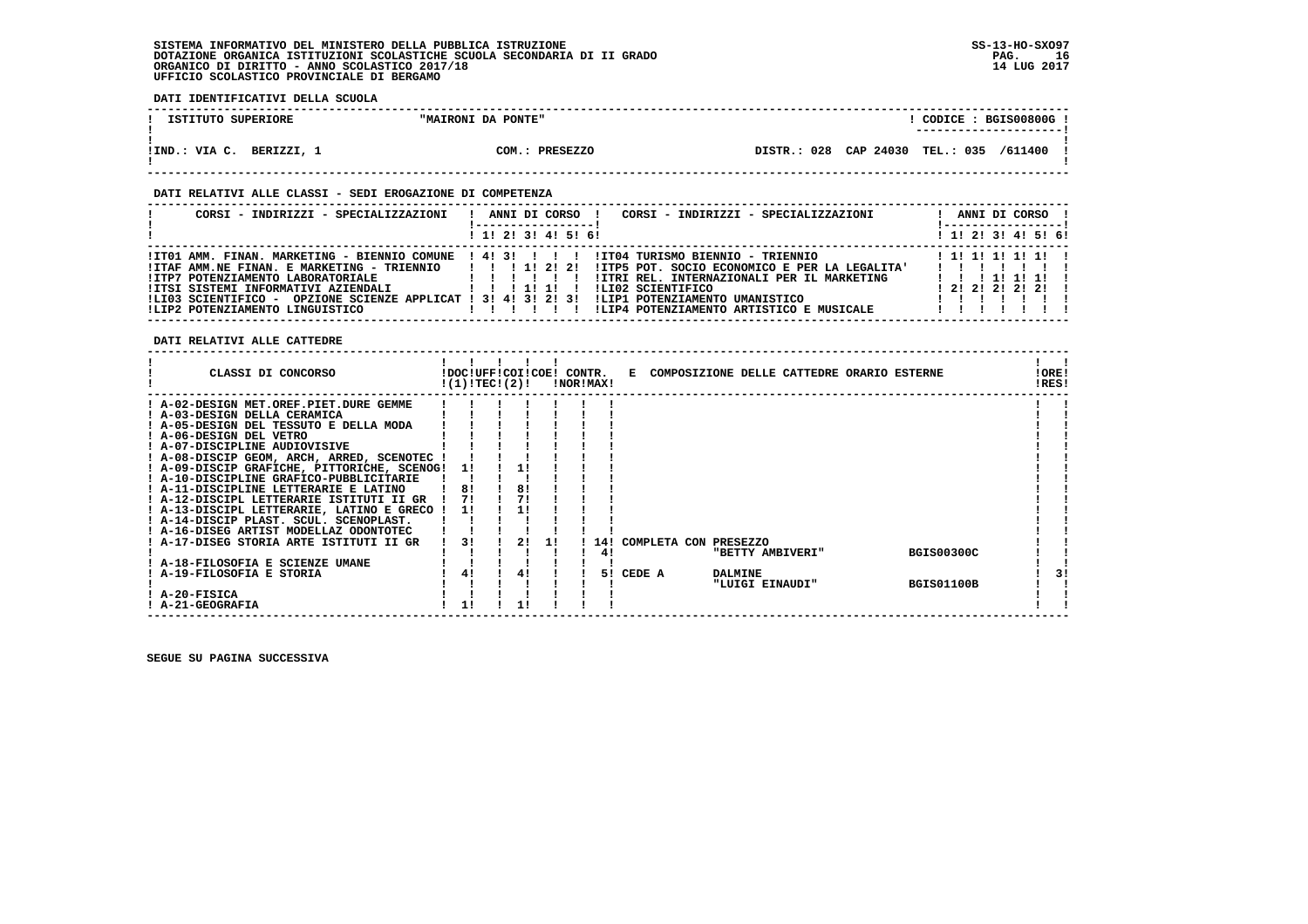**DATI IDENTIFICATIVI DELLA SCUOLA**

| ISTITUTO SUPERIORE          | "MAIRONI DA PONTE"    | CODICE: BGIS00800G<br>----------------------        |
|-----------------------------|-----------------------|-----------------------------------------------------|
| VIA C.<br>BERIZZI,<br>!IND. | ിന<br><b>PRESEZZO</b> | CAP 24030<br>028<br>TEL.: 035<br>/611400<br>DISTR.: |

 **------------------------------------------------------------------------------------------------------------------------------------**

 **DATI RELATIVI ALLE CATTEDRE**

| ! A-24-LINGUA E CULT STRANIERA (INGLESE) ! 8!<br>$\frac{1}{1}$ 8! $\frac{1}{1}$<br>$19!$ CEDE A<br>SAN PELLEGRINO TERME<br>$\frac{1}{2}$ $\frac{1}{2}$ $\frac{1}{2}$<br>IPSAR DI SAN PELLEGRINO TERME<br>BGRH01000P<br>$\blacksquare$<br>$\blacksquare$<br>! A-24-LINGUA E CULT STRANIERA (FRANCESE) ! 2! !<br>2!<br>21<br>$\mathbf{I}$<br>! A-24-LINGUA E CULT STRANIERA (TEDESCO) ! 2!<br>! A-24-LINGUA E CULT STRANIERA (SPAGNOLO) ! ! ! !<br>! A-24-LINGUA E CULT STRANIERA (RUSSO)   ! ! !<br>$1 \quad 2! \quad 1 \quad 2!$<br>5! CEDE A<br>! 13!<br>! A-26-MATEMATICA<br>PRESEZZO<br>$1 \quad 1 \quad 1 \quad 1$<br>"BETTY AMBIVERI" BGIS00300C<br>! 6! 1 7!<br>! A-27-MATEMATICA E FISICA<br>! A-29-MUSICA ISTITUTI II GRADO<br>1!<br>! A-31-SCIENZE DEGLI ALIMENTI<br>! A-34-SCIENZE E TECNOLOGIE CHIMICHE<br>! A-37-COSTRUZ TECNOL E TECN RAPPR GRAFICA!<br>! A-40-TECNOLOGIE ELETTRICHE ELETTRONICHE !<br>21<br>! A-41-SCIENZE E TECNOLOGIE INFORMATICHE<br>11<br>$\mathbf{I}$<br>! A-42-SCIENZE E TECNOLOGIE MECCANICHE<br>! A-43-SCIENZE E TECNOLOGIE NAUTICHE<br>61<br>$\begin{array}{ccc} 1 & 6 & 1 \end{array}$<br>! A-45-SCIENZE ECONOMICO-AZIENDALI | CLASSI DI CONCORSO                  | !(1)!TEC!(2)! |    | !NOR!MAX! |           | !DOC!UFF!COI!COE! CONTR. E COMPOSIZIONE DELLE CATTEDRE ORARIO ESTERNE | $\mathbf{1}$ $\mathbf{1}$<br>!ORE!<br>!RES! |
|----------------------------------------------------------------------------------------------------------------------------------------------------------------------------------------------------------------------------------------------------------------------------------------------------------------------------------------------------------------------------------------------------------------------------------------------------------------------------------------------------------------------------------------------------------------------------------------------------------------------------------------------------------------------------------------------------------------------------------------------------------------------------------------------------------------------------------------------------------------------------------------------------------------------------------------------------------------------------------------------------------------------------------------------------------------------------------------------------------------------------------------------------------------------|-------------------------------------|---------------|----|-----------|-----------|-----------------------------------------------------------------------|---------------------------------------------|
|                                                                                                                                                                                                                                                                                                                                                                                                                                                                                                                                                                                                                                                                                                                                                                                                                                                                                                                                                                                                                                                                                                                                                                      |                                     |               |    |           |           |                                                                       |                                             |
|                                                                                                                                                                                                                                                                                                                                                                                                                                                                                                                                                                                                                                                                                                                                                                                                                                                                                                                                                                                                                                                                                                                                                                      |                                     |               |    |           |           |                                                                       |                                             |
|                                                                                                                                                                                                                                                                                                                                                                                                                                                                                                                                                                                                                                                                                                                                                                                                                                                                                                                                                                                                                                                                                                                                                                      |                                     |               |    |           |           |                                                                       |                                             |
|                                                                                                                                                                                                                                                                                                                                                                                                                                                                                                                                                                                                                                                                                                                                                                                                                                                                                                                                                                                                                                                                                                                                                                      |                                     |               |    |           |           |                                                                       |                                             |
|                                                                                                                                                                                                                                                                                                                                                                                                                                                                                                                                                                                                                                                                                                                                                                                                                                                                                                                                                                                                                                                                                                                                                                      |                                     |               |    |           |           |                                                                       |                                             |
|                                                                                                                                                                                                                                                                                                                                                                                                                                                                                                                                                                                                                                                                                                                                                                                                                                                                                                                                                                                                                                                                                                                                                                      |                                     |               |    |           |           |                                                                       |                                             |
|                                                                                                                                                                                                                                                                                                                                                                                                                                                                                                                                                                                                                                                                                                                                                                                                                                                                                                                                                                                                                                                                                                                                                                      |                                     |               |    |           |           |                                                                       |                                             |
|                                                                                                                                                                                                                                                                                                                                                                                                                                                                                                                                                                                                                                                                                                                                                                                                                                                                                                                                                                                                                                                                                                                                                                      |                                     |               |    |           |           |                                                                       |                                             |
|                                                                                                                                                                                                                                                                                                                                                                                                                                                                                                                                                                                                                                                                                                                                                                                                                                                                                                                                                                                                                                                                                                                                                                      |                                     |               |    |           |           |                                                                       |                                             |
|                                                                                                                                                                                                                                                                                                                                                                                                                                                                                                                                                                                                                                                                                                                                                                                                                                                                                                                                                                                                                                                                                                                                                                      |                                     |               |    |           |           |                                                                       |                                             |
|                                                                                                                                                                                                                                                                                                                                                                                                                                                                                                                                                                                                                                                                                                                                                                                                                                                                                                                                                                                                                                                                                                                                                                      |                                     |               |    |           |           |                                                                       |                                             |
|                                                                                                                                                                                                                                                                                                                                                                                                                                                                                                                                                                                                                                                                                                                                                                                                                                                                                                                                                                                                                                                                                                                                                                      |                                     |               |    |           |           |                                                                       |                                             |
|                                                                                                                                                                                                                                                                                                                                                                                                                                                                                                                                                                                                                                                                                                                                                                                                                                                                                                                                                                                                                                                                                                                                                                      |                                     |               |    |           |           |                                                                       |                                             |
|                                                                                                                                                                                                                                                                                                                                                                                                                                                                                                                                                                                                                                                                                                                                                                                                                                                                                                                                                                                                                                                                                                                                                                      |                                     |               |    |           |           |                                                                       | 13!                                         |
|                                                                                                                                                                                                                                                                                                                                                                                                                                                                                                                                                                                                                                                                                                                                                                                                                                                                                                                                                                                                                                                                                                                                                                      |                                     |               |    |           |           |                                                                       |                                             |
|                                                                                                                                                                                                                                                                                                                                                                                                                                                                                                                                                                                                                                                                                                                                                                                                                                                                                                                                                                                                                                                                                                                                                                      |                                     |               |    |           |           |                                                                       |                                             |
|                                                                                                                                                                                                                                                                                                                                                                                                                                                                                                                                                                                                                                                                                                                                                                                                                                                                                                                                                                                                                                                                                                                                                                      |                                     |               |    |           |           |                                                                       |                                             |
|                                                                                                                                                                                                                                                                                                                                                                                                                                                                                                                                                                                                                                                                                                                                                                                                                                                                                                                                                                                                                                                                                                                                                                      | ! A-46-SCIENZE GIURIDICO-ECONOMICHE | 6!            | 5! |           | 2! CEDE A | SAN PELLEGRINO TERME                                                  | 5!                                          |
| IPSAR DI SAN PELLEGRINO TERME<br>BGRH01000P<br>-1                                                                                                                                                                                                                                                                                                                                                                                                                                                                                                                                                                                                                                                                                                                                                                                                                                                                                                                                                                                                                                                                                                                    |                                     |               |    |           |           |                                                                       |                                             |
| $\frac{1}{4}$<br>4!<br>! A-47-SCIENZE MATEMATICHE APPLICATE                                                                                                                                                                                                                                                                                                                                                                                                                                                                                                                                                                                                                                                                                                                                                                                                                                                                                                                                                                                                                                                                                                          |                                     |               |    |           |           |                                                                       |                                             |
| $\frac{1}{5}$ $\frac{5}{1}$ $\frac{1}{1}$<br>! A-48-SCIENZE MOTORIE E SPORTIVE II GRADO!<br>41<br>4! CEDE A<br><b>DALMINE</b>                                                                                                                                                                                                                                                                                                                                                                                                                                                                                                                                                                                                                                                                                                                                                                                                                                                                                                                                                                                                                                        |                                     |               |    |           |           |                                                                       |                                             |
| "LUIGI EINAUDI"<br><b>BGIS01100B</b>                                                                                                                                                                                                                                                                                                                                                                                                                                                                                                                                                                                                                                                                                                                                                                                                                                                                                                                                                                                                                                                                                                                                 |                                     |               |    |           |           |                                                                       |                                             |
| ! A-50-SCIENZE NAT, CHIM E BIOLOG<br>8!<br>$1 \quad 71$                                                                                                                                                                                                                                                                                                                                                                                                                                                                                                                                                                                                                                                                                                                                                                                                                                                                                                                                                                                                                                                                                                              |                                     |               |    |           |           |                                                                       |                                             |
| ! A-51-SCIENZE, TECNOL E TECN AGR<br>! A-54-STORIA DELL'ARTE                                                                                                                                                                                                                                                                                                                                                                                                                                                                                                                                                                                                                                                                                                                                                                                                                                                                                                                                                                                                                                                                                                         |                                     |               |    |           |           |                                                                       | 6!                                          |
| ! A-61-TECNOL E TECN COMUNICAZ MULTIMEDIA !                                                                                                                                                                                                                                                                                                                                                                                                                                                                                                                                                                                                                                                                                                                                                                                                                                                                                                                                                                                                                                                                                                                          |                                     |               |    |           |           |                                                                       |                                             |
| ! A-62-TECNOL E TECNICHE PER LA GRAFICA                                                                                                                                                                                                                                                                                                                                                                                                                                                                                                                                                                                                                                                                                                                                                                                                                                                                                                                                                                                                                                                                                                                              |                                     |               |    |           |           |                                                                       |                                             |
| ! A-65-TEORIA E TECNICA COMUNICAZIONE                                                                                                                                                                                                                                                                                                                                                                                                                                                                                                                                                                                                                                                                                                                                                                                                                                                                                                                                                                                                                                                                                                                                |                                     |               |    |           |           |                                                                       |                                             |
| 11<br>! A-66-TRATT TESTI DATI APPLIC INFORMATICA! 1!                                                                                                                                                                                                                                                                                                                                                                                                                                                                                                                                                                                                                                                                                                                                                                                                                                                                                                                                                                                                                                                                                                                 |                                     |               |    |           |           |                                                                       |                                             |
| ! B-02-CONV LINGUA STRANIERA (FRANCESE)                                                                                                                                                                                                                                                                                                                                                                                                                                                                                                                                                                                                                                                                                                                                                                                                                                                                                                                                                                                                                                                                                                                              |                                     |               |    |           |           |                                                                       |                                             |
| ! B-02-CONV LINGUA STRANIERA (INGLESE)                                                                                                                                                                                                                                                                                                                                                                                                                                                                                                                                                                                                                                                                                                                                                                                                                                                                                                                                                                                                                                                                                                                               |                                     |               |    |           |           |                                                                       |                                             |
| ! B-02-CONV LINGUA STRANIERA (TEDESCO)                                                                                                                                                                                                                                                                                                                                                                                                                                                                                                                                                                                                                                                                                                                                                                                                                                                                                                                                                                                                                                                                                                                               |                                     |               |    |           |           |                                                                       |                                             |
| ! B-02-CONV LINGUA STRANIERA (RUSSO)                                                                                                                                                                                                                                                                                                                                                                                                                                                                                                                                                                                                                                                                                                                                                                                                                                                                                                                                                                                                                                                                                                                                 |                                     |               |    |           |           |                                                                       |                                             |
| ! B-03-LABORATORI DI FISICA                                                                                                                                                                                                                                                                                                                                                                                                                                                                                                                                                                                                                                                                                                                                                                                                                                                                                                                                                                                                                                                                                                                                          |                                     |               |    |           |           |                                                                       |                                             |
| ! B-06-LABORATORIO DI ODONTOTECNICA                                                                                                                                                                                                                                                                                                                                                                                                                                                                                                                                                                                                                                                                                                                                                                                                                                                                                                                                                                                                                                                                                                                                  |                                     |               |    |           |           |                                                                       |                                             |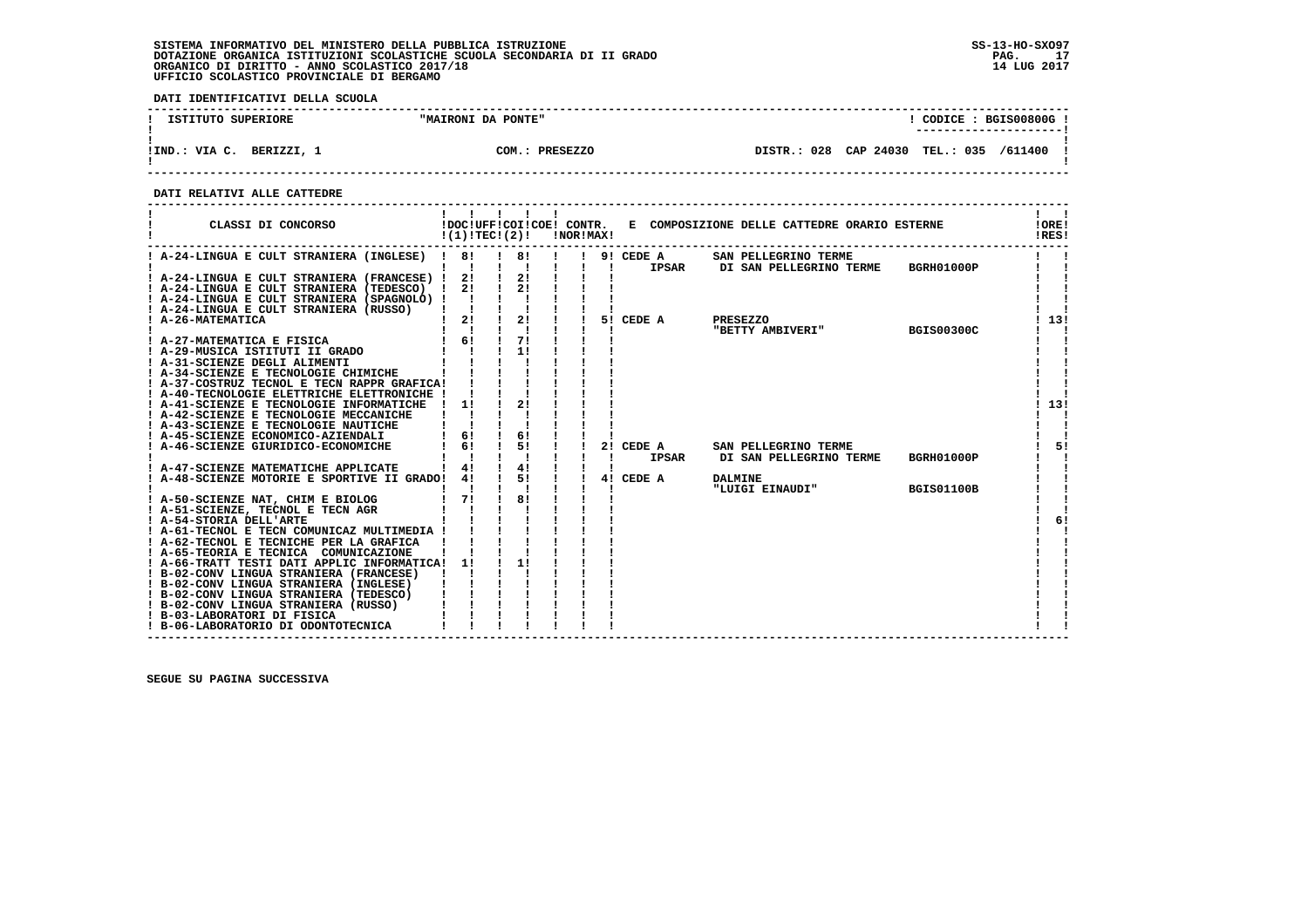**DATI IDENTIFICATIVI DELLA SCUOLA**

| ISTITUTO SUPERIORE          | "MAIRONI DA PONTE"          | CODICE: BGIS00800G!<br>----------------------       |
|-----------------------------|-----------------------------|-----------------------------------------------------|
| VIA C.<br>!IND.<br>BERIZZI, | $COM.$ :<br><b>PRESEZZO</b> | CAP 24030<br>TEL.: 035<br>028<br>/611400<br>DISTR.: |

 **------------------------------------------------------------------------------------------------------------------------------------**

#### **DATI RELATIVI ALLE CATTEDRE**

| CLASSI DI CONCORSO                          |  |  | $!(1)!TEC!(2)!$ $INORIMAX!$ | !DOC!UFF!COI!COE! CONTR. E COMPOSIZIONE DELLE CATTEDRE ORARIO ESTERNE |  |  | IOREI<br>!RES! |  |
|---------------------------------------------|--|--|-----------------------------|-----------------------------------------------------------------------|--|--|----------------|--|
|                                             |  |  |                             |                                                                       |  |  |                |  |
| ! B-07-LABORATORIO DI OTTICA                |  |  |                             |                                                                       |  |  |                |  |
| ! B-08-LAB PRODUZ INDUSTR ARTIG CERAMICA    |  |  |                             |                                                                       |  |  |                |  |
| ! B-11-LAB SCIENZE E TECNOL AGRARIE         |  |  |                             |                                                                       |  |  |                |  |
| ! B-12-LAB SCIENZE E TECNOL CHIM MICROBIOL! |  |  |                             |                                                                       |  |  |                |  |
| ! B-14-LAB SCIENZE E TECNOL COSTRUZIONI     |  |  |                             |                                                                       |  |  |                |  |
| ! B-15-LAB SC E TECNOL ELETTR ELETTRONIC    |  |  |                             |                                                                       |  |  |                |  |
| ! B-16-LAB SCIENZE E TECNOL INFORMATICHE    |  |  |                             |                                                                       |  |  | 6!             |  |
| ! B-17-LAB SCIENZE E TECNOL MECCANICHE      |  |  |                             |                                                                       |  |  |                |  |
| ! B-18-LAB SC E TECNOL TESS ABBIGL MODA     |  |  |                             |                                                                       |  |  |                |  |
| ! B-19-LAB SERVIZI RICETTIVITA' ALBERGHIER! |  |  |                             |                                                                       |  |  |                |  |
| ! B-20-LAB SERV ENOGASTRON, SETT CUCINA     |  |  |                             |                                                                       |  |  |                |  |
| ! B-21-LAB SERV ENOGASTRON, SETT SALA VEND! |  |  |                             |                                                                       |  |  |                |  |
| ! B-23-LAB SERVIZI SOCIO-SANITARI           |  |  |                             |                                                                       |  |  |                |  |
| ! B-24-LAB SCIENZE E TECNOL NAUTICHE        |  |  |                             |                                                                       |  |  |                |  |
| ! B-28-LABORATORIO DI TECNOLOGIE ORAFE      |  |  |                             |                                                                       |  |  |                |  |
|                                             |  |  |                             |                                                                       |  |  |                |  |
| (1) TITOLARI/INCARICATI                     |  |  |                             |                                                                       |  |  |                |  |

 **(2) CATTEDRE/POSTI POTENZ.**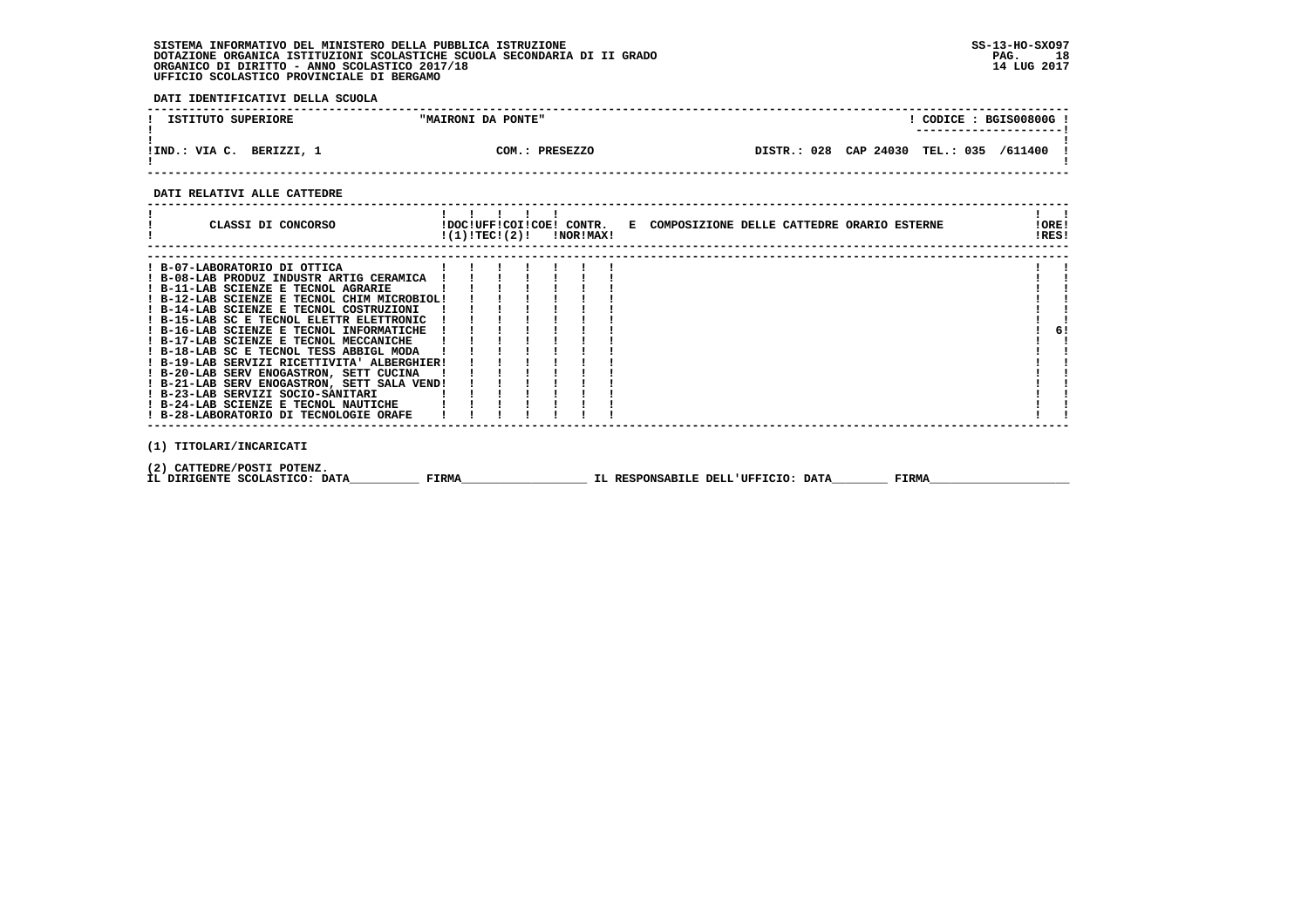**DATI IDENTIFICATIVI DELLA SCUOLA**

| ISTITUTO SUPERIORE         | "OSCAR ARNULFO ROMERO" | CODICE: BGIS00900B !<br>---------------------- |
|----------------------------|------------------------|------------------------------------------------|
| !IND.: VIALE ALDO MORO, 51 | COM.: ALBINO           | DISTR.: 026 CAP 24021 TEL.: 035 /751389        |

#### **DATI RELATIVI ALLE CLASSI - SEDI EROGAZIONE DI COMPETENZA**

| CORSI - INDIRIZZI - SPECIALIZZAZIONI                                                                                                                                                 | CORSI - INDIRIZZI - SPECIALIZZAZIONI<br>ANNI DI CORSO !<br>!------------------                                                                                                                                                                                                                                                                           | ANNI DI CORSO !<br><u>!-----------------</u> !                                                          |
|--------------------------------------------------------------------------------------------------------------------------------------------------------------------------------------|----------------------------------------------------------------------------------------------------------------------------------------------------------------------------------------------------------------------------------------------------------------------------------------------------------------------------------------------------------|---------------------------------------------------------------------------------------------------------|
|                                                                                                                                                                                      | $1$ , 1! 2! 3! 4! 5! 6!                                                                                                                                                                                                                                                                                                                                  | $1$ 1! 2! 3! 4! 5! 6!                                                                                   |
| !IT01 AMM. FINAN. MARKETING - BIENNIO COMUNE ! 4! 4! ! ! ! !<br>IITLS QUINTA LINGUA STRANIERA<br>! ITP5 POT. SOCIO ECONOMICO E PER LA LEGALITA' ! ! ! ! ! ! !<br>!LI11 SCIENZE UMANE | IIP08 SERVIZI COMMERCIALI BIENNIO - TRIENNIO ! 2! 1! ! ! 1! !IPCP PROM.NE COMMER.LE E PUBBL.RIA - OPZIONE<br>!ITAF AMM.NE FINAN. E MARKETING - TRIENNIO<br>.<br>IITP3 POTENZIAMENTO SCIENTIFICO<br>!ITRI REL. INTERNAZIONALI PER IL MARKETING<br>ILI04 LINGUISTICO<br>$\frac{1}{1}$<br>!LIP4 POTENZIAMENTO ARTISTICO E MUSICALE<br>1 2 1 2 1 2 1 2 1 2 1 | 11111111<br>1 1 1 1 1 2 1 1 1<br>$1 \quad 1 \quad 11 \quad 21 \quad 11 \quad 1$<br>$1$ 4! 4! 3! 4! 3! ! |

 **DATI RELATIVI ALLE CATTEDRE**

| CLASSI DI CONCORSO                                                                                                                                                                                                                                                                                                                                                                                                                                                                                                                                                                                                                               | !(1)!TEC!(2)!               | !DOC!UFF!COI!COE! CONTR. | !NOR!MAX! |    | Е                                        | COMPOSIZIONE DELLE CATTEDRE ORARIO ESTERNE                                 |  |                                        | !ORE!<br>!RES! |  |
|--------------------------------------------------------------------------------------------------------------------------------------------------------------------------------------------------------------------------------------------------------------------------------------------------------------------------------------------------------------------------------------------------------------------------------------------------------------------------------------------------------------------------------------------------------------------------------------------------------------------------------------------------|-----------------------------|--------------------------|-----------|----|------------------------------------------|----------------------------------------------------------------------------|--|----------------------------------------|----------------|--|
| A-02-DESIGN MET.OREF.PIET.DURE GEMME<br>! A-03-DESIGN DELLA CERAMICA<br>A-05-DESIGN DEL TESSUTO E DELLA MODA<br>! A-06-DESIGN DEL VETRO<br>! A-07-DISCIPLINE AUDIOVISIVE<br>! A-08-DISCIP GEOM, ARCH, ARRED, SCENOTEC<br>! A-09-DISCIP GRAFICHE, PITTORICHE, SCENOG!<br>! A-10-DISCIPLINE GRAFICO-PUBBLICITARIE<br>! A-11-DISCIPLINE LETTERARIE E LATINO<br>! A-12-DISCIPL LETTERARIE ISTITUTI II GR<br>! A-14-DISCIP PLAST. SCUL. SCENOPLAST.<br>A-15-DISCIPLINE SANITARIE<br>! A-16-DISEG ARTIST MODELLAZ ODONTOTEC<br>! A-17-DISEG STORIA ARTE ISTITUTI II GR<br>! A-18-FILOSOFIA E SCIENZE UMANE<br>! A-19-FILOSOFIA E STORIA<br>A-20-FISICA | 11<br>11!<br>81<br>11<br>51 | 11!<br>91<br>51          |           | 41 | CEDE A<br>L.S.<br>CEDE A<br><b>IPSAR</b> | ALZANO LOMBARDO<br>"EDOARDO AMALDI"<br><b>NEMBRO</b><br>"ALFREDO SONZOGNI" |  | <b>BGPS17000D</b><br><b>BGRH020009</b> | 16!            |  |
| A-21-GEOGRAFIA                                                                                                                                                                                                                                                                                                                                                                                                                                                                                                                                                                                                                                   | 2!                          | 2!                       |           | 4! | CEDE A                                   | LOVERE<br>"IVAN PIANA"                                                     |  | <b>BGIS00700Q</b>                      |                |  |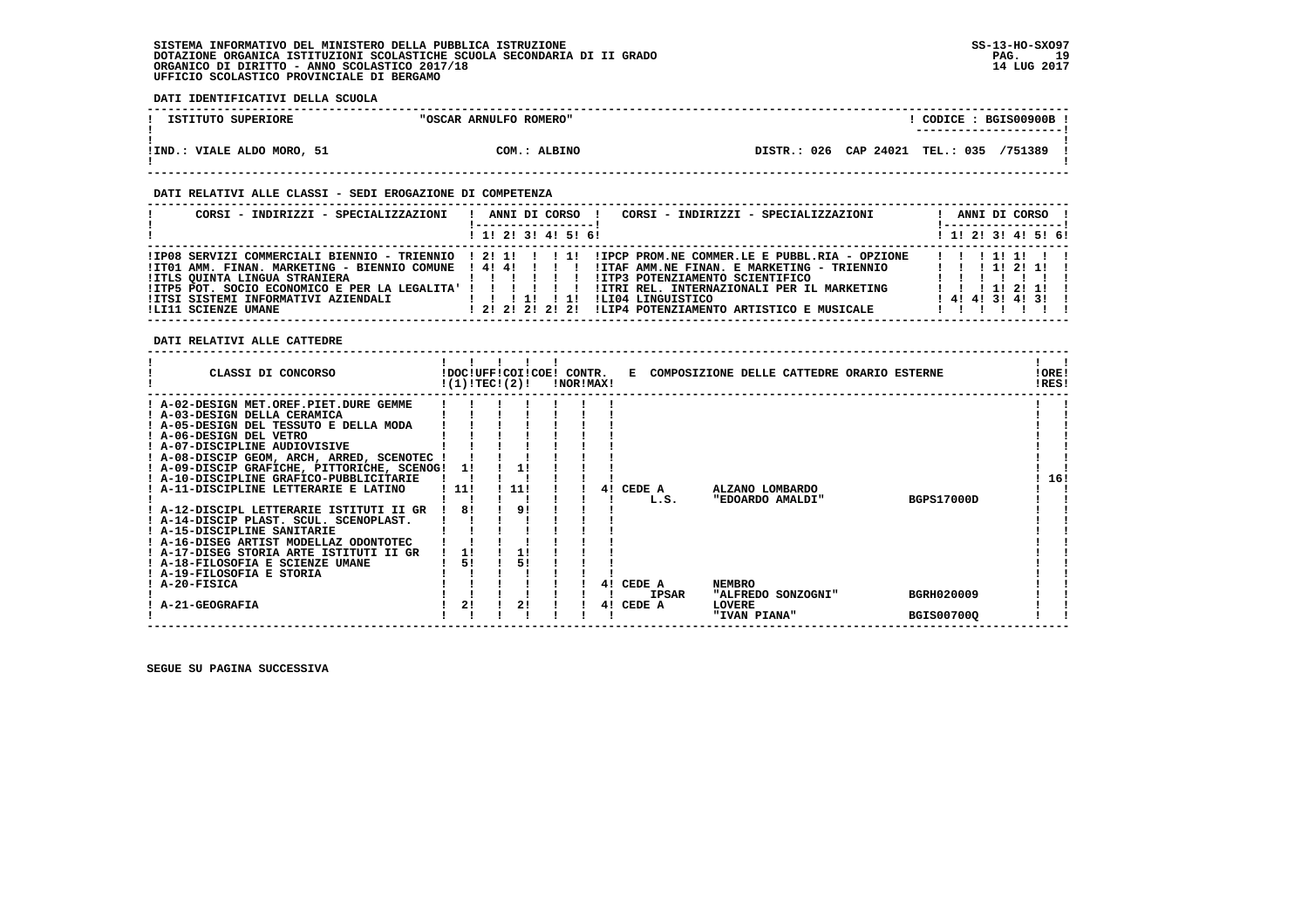**DATI IDENTIFICATIVI DELLA SCUOLA**

| ISTITUTO SUPERIORE         | "OSCAR ARNULFO ROMERO" | CODICE: BGIS00900B!<br>---------------------- |  |
|----------------------------|------------------------|-----------------------------------------------|--|
| !IND.: VIALE ALDO MORO, 51 | COM.: ALBINO           | DISTR.: 026 CAP 24021 TEL.: 035<br>/751389    |  |

 **------------------------------------------------------------------------------------------------------------------------------------**

#### **DATI RELATIVI ALLE CATTEDRE**

| CLASSI DI CONCORSO                          | !DOC!UFF!COI!COE! CONTR.<br>!(1)!TEC!(2)! |      |    | !NOR!MAX! |           |                        | E COMPOSIZIONE DELLE CATTEDRE ORARIO ESTERNE |                   | !ORE!<br>!RES! |
|---------------------------------------------|-------------------------------------------|------|----|-----------|-----------|------------------------|----------------------------------------------|-------------------|----------------|
| ! A-24-LINGUA E CULT STRANIERA (FRANCESE) ! | 3!                                        | 3!   |    |           |           | 7! CEDE A              | <b>CLUSONE</b><br>"ANDREA FANTONI"           | <b>BGIS012007</b> |                |
| ! A-24-LINGUA E CULT STRANIERA (INGLESE)    | 91                                        | 110! |    |           |           |                        |                                              |                   |                |
| A-24-LINGUA E CULT STRANIERA (SPAGNOLO) !   | 21                                        | 31   |    |           |           |                        |                                              |                   |                |
| ! A-24-LINGUA E CULT STRANIERA (TEDESCO) !  | 51                                        | 51   |    |           |           |                        |                                              |                   |                |
| ! A-24-LINGUA E CULT STRANIERA (CINESE)     |                                           |      |    |           |           |                        |                                              |                   | 6!             |
| ! A-24-LINGUA E CULT STRANIERA (RUSSO)      |                                           |      |    |           |           |                        |                                              |                   |                |
| A-24-LINGUA E CULT STRANIERA (ALBANESE) !   |                                           |      |    |           |           |                        |                                              |                   |                |
| A-24-LINGUA E CULT STRANIERA (SLOVENO)      |                                           |      |    |           |           |                        |                                              |                   |                |
| A-24-LINGUA E CULT STRAN (SERBO-CROATO) !   |                                           |      |    |           |           |                        |                                              |                   |                |
| A-24-LINGUA E CULT STRANIERA (GIAPPONESE)!  |                                           |      |    |           |           |                        |                                              |                   |                |
| ! A-24-LINGUA E CULT STRANIERA (EBRAICO) !  |                                           |      |    |           |           |                        |                                              |                   |                |
| A-24-LINGUA E CULT STRANIERA (ARABO)        |                                           |      |    |           |           |                        |                                              |                   |                |
| ! A-24-LINGUA E CULT STRANIERA (NEO-GRECO)! |                                           |      |    |           |           |                        |                                              |                   |                |
| A-24-LINGUA E CULT STRANIERA (PORTOGHESE) ! |                                           |      |    |           |           |                        |                                              |                   |                |
| <b>A-26-MATEMATICA</b>                      | 11                                        | 1!   |    |           |           |                        |                                              |                   |                |
| A-27-MATEMATICA E FISICA                    | 61                                        | 71   |    |           |           |                        |                                              |                   |                |
| A-29-MUSICA ISTITUTI II GRADO               | 11                                        | 11   |    |           |           |                        |                                              |                   |                |
| A-34-SCIENZE E TECNOLOGIE CHIMICHE          |                                           |      |    |           |           |                        |                                              |                   | 21             |
| A-37-COSTRUZ TECNOL E TECN RAPPR GRAFICA!   |                                           |      |    |           |           |                        |                                              |                   |                |
| A-41-SCIENZE E TECNOLOGIE INFORMATICHE      |                                           | 1!   |    |           |           | 2! CEDE A              | ALZANO LOMBARDO                              |                   |                |
|                                             |                                           |      |    |           |           | L.S.                   | "EDOARDO AMALDI"                             | <b>BGPS17000D</b> |                |
| A-45-SCIENZE ECONOMICO-AZIENDALI            | 9!                                        | 8!   | 11 |           | 151<br>31 | COMPLETA CON GAZZANIGA | "VALLE SERIANA"                              | <b>BGIS01600E</b> |                |
| A-46-SCIENZE GIURIDICO-ECONOMICHE           | 61                                        | 51   | 1! |           | 12!       | COMPLETA CON GAZZANIGA |                                              |                   |                |
|                                             |                                           |      |    |           | 41        |                        | "VALLE SERIANA"                              | <b>BGIS01600E</b> |                |
|                                             |                                           |      |    |           |           | E CON                  | CLUSONE                                      |                   |                |
|                                             |                                           |      |    |           | 51        |                        | "ANDREA FANTONI"                             | <b>BGIS012007</b> |                |
| A-47-SCIENZE MATEMATICHE APPLICATE          | 3!                                        | 3!   |    |           |           | 3! CEDE A              | <b>NEMBRO</b>                                |                   |                |
|                                             |                                           |      |    |           |           | <b>IPSAR</b>           | "ALFREDO SONZOGNI"                           | <b>BGRH020009</b> |                |
| A-48-SCIENZE MOTORIE E SPORTIVE II GRADO!   | 6!                                        | 51   | 1! |           |           |                        | 14! COMPLETA CON ALZANO LOMBARDO             |                   |                |
|                                             |                                           |      |    |           | 41        | L.S.                   | "EDOARDO AMALDI"                             | <b>BGPS17000D</b> |                |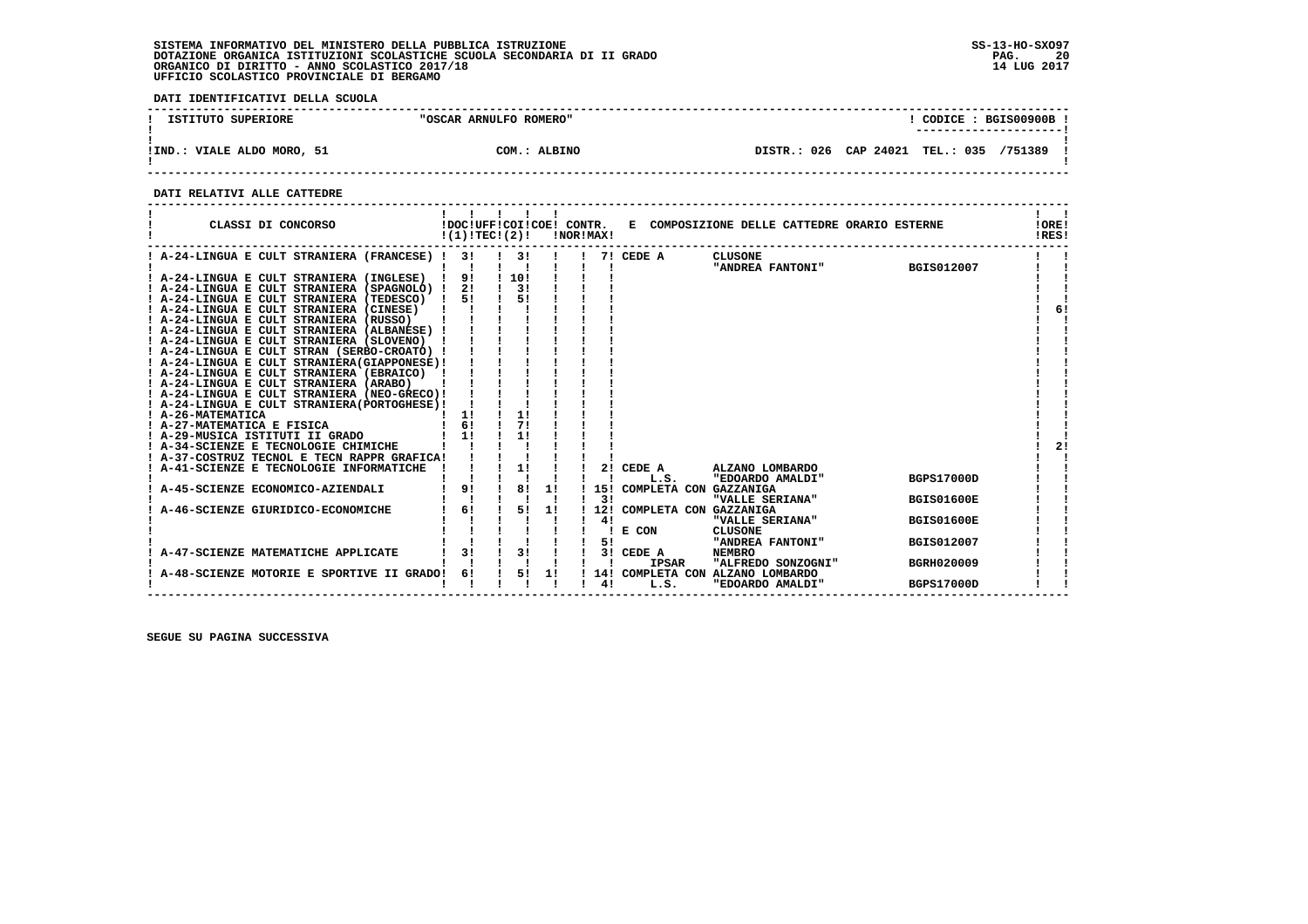**DATI IDENTIFICATIVI DELLA SCUOLA**

| ISTITUTO SUPERIORE         | "OSCAR ARNULFO ROMERO" | $\texttt{COLICE}: \texttt{BGIS00900B}.$    |  |
|----------------------------|------------------------|--------------------------------------------|--|
|                            |                        | ----------------------                     |  |
|                            |                        |                                            |  |
| !IND.: VIALE ALDO MORO, 51 | COM.: ALBINO           | DISTR.: 026 CAP 24021 TEL.: 035<br>/751389 |  |
|                            |                        |                                            |  |

 **------------------------------------------------------------------------------------------------------------------------------------**

 **DATI RELATIVI ALLE CATTEDRE**

| CLASSI DI CONCORSO                                                                      |    | !(1)!TEC!(2)! | <b>!NOR!MAX!</b> |    | !DOC!UFF!COI!COE! CONTR. E COMPOSIZIONE DELLE CATTEDRE ORARIO ESTERNE               | !ORE!<br>!RES! |
|-----------------------------------------------------------------------------------------|----|---------------|------------------|----|-------------------------------------------------------------------------------------|----------------|
| ! A-50-SCIENZE NAT, CHIM E BIOLOG                                                       | 4! |               | 4! 1!            | 41 | ! 14! COMPLETA CON ALZANO LOMBARDO<br>L.S.<br><b>BGPS17000D</b><br>"EDOARDO AMALDI" |                |
| ! A-54-STORIA DELL'ARTE                                                                 | 1! | 11            | 11               |    | 16! COMPLETA CON CLUSONE                                                            |                |
| ! A-61-TECNOL E TECN COMUNICAZ MULTIMEDIA !<br>A-62-TECNOL E TECNICHE PER LA GRAFICA    |    |               |                  | 4! | "ANDREA FANTONI"<br>BGIS012007                                                      |                |
| ! A-65-TEORIA E TECNICA COMUNICAZIONE<br>! A-66-TRATT TESTI DATI APPLIC INFORMATICA!    | 2! | 1!            | 11               |    | 12! COMPLETA CON CLUSONE                                                            |                |
|                                                                                         |    |               |                  | 8! | <b>BGIS012007</b><br>"ANDREA FANTONI"                                               |                |
| ! B-02-CONV LINGUA STRANIERA (FRANCESE)<br>! B-02-CONV LINGUA STRANIERA (INGLESE)       | 1! | 1!            |                  |    |                                                                                     | 5!             |
| ! B-02-CONV LINGUA STRANIERA (SPAGNOLO)<br>! B-02-CONV LINGUA STRANIERA (TEDESCO)       |    |               |                  |    |                                                                                     | 15!<br>12!     |
| ! B-02-CONV LINGUA STRANIERA (RUSSO)<br>! B-02-CONV LINGUA STRANIERA (ALBANESE)         |    |               |                  |    |                                                                                     | 5!             |
| ! B-02-CONV LINGUA STRANIERA (SLOVENO)<br>! B-02-CONV LINGUA STRANIERA (SERBO-CROATO) ! |    |               |                  |    |                                                                                     |                |
| ! B-02-CONV LINGUA STRANIERA(CINESE)<br>! B-02-CONV LINGUA STRANIERA (GIAPPONESE) !     |    |               |                  |    |                                                                                     |                |
| ! B-02-CONV LINGUA STRANIERA (EBRAICO)<br>! B-02-CONV LINGUA STRANIERA (ARABO)          |    |               |                  |    |                                                                                     |                |
| ! B-02-CONV LINGUA STRANIERA (NEO-GRECO)                                                |    |               |                  |    |                                                                                     |                |
| ! B-02-CONV LINGUA STRANIERA (PORTOGHESE) !<br>! B-08-LAB PRODUZ INDUSTR ARTIG CERAMICA |    |               |                  |    |                                                                                     |                |
| ! B-16-LAB SCIENZE E TECNOL INFORMATICHE<br>! B-18-LAB SC E TECNOL TESS ABBIGL MODA     |    |               |                  |    |                                                                                     | 6!             |
| ! B-22-LAB TECNOL E TECN COMUNICAZ MULTIME!<br>! B-28-LABORATORIO DI TECNOLOGIE ORAFE   |    |               |                  |    |                                                                                     | 4!             |

 **(1) TITOLARI/INCARICATI**

 **(2) CATTEDRE/POSTI POTENZ.**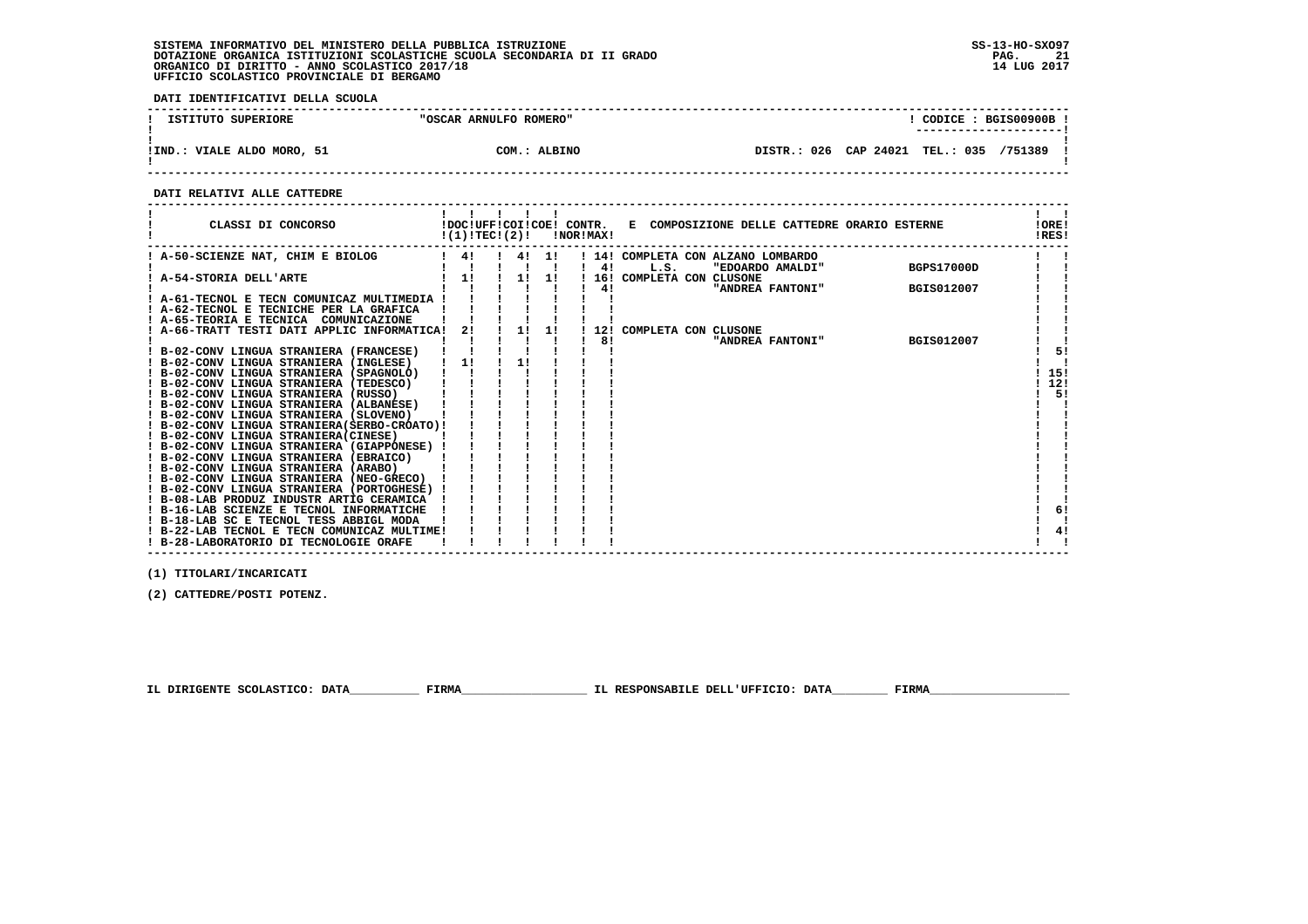**DATI IDENTIFICATIVI DELLA SCUOLA**

| ISTITUTO SUPERIORE   | "LUIGI EINAUDI" | CODICE: BGIS01100B<br>----------------------- |
|----------------------|-----------------|-----------------------------------------------|
| !IND.: VIA VERDI, 48 | COM.: DALMINE   | DISTR.: 029 CAP 24044 TEL.: 035 /561129       |

#### **DATI RELATIVI ALLE CLASSI - SEDI EROGAZIONE DI COMPETENZA**

| CORSI - INDIRIZZI - SPECIALIZZAZIONI                                                                                                                                                       | CORSI - INDIRIZZI - SPECIALIZZAZIONI<br>ANNI DI CORSO !                                                                                                                                                                                                                                                                                                             | ANNI DI CORSO !<br>! ------------------                                                                 |
|--------------------------------------------------------------------------------------------------------------------------------------------------------------------------------------------|---------------------------------------------------------------------------------------------------------------------------------------------------------------------------------------------------------------------------------------------------------------------------------------------------------------------------------------------------------------------|---------------------------------------------------------------------------------------------------------|
|                                                                                                                                                                                            | $1$ , 1! 2! 3! 4! 5! 6!                                                                                                                                                                                                                                                                                                                                             | $1$ 1! 2! 3! 4! 5! 6!                                                                                   |
| IITLS OUINTA LINGUA STRANIERA<br>!ITRI REL. INTERNAZIONALI PER IL MARKETING   !!!!!!!!<br>!LI03 SCIENTIFICO - OPZIONE SCIENZE APPLICAT ! 2! 2! 1! 2! 1!<br>ILIP2 POTENZIAMENTO LINGUISTICO | IIPO2 SERVIZI SOCIO-SANITARI BIENNIO-TRIENNIO ! 3! 3! 3! 3! 3! IIPO8 SERVIZI COMMERCIALI BIENNIO - TRIENNIO<br>ITO1 AMM. FINAN. MARKETING - BIENNIO COMUNE ! 2! 3! ! ! !! !ITAF AMM.NE FINAN. E MARKETING - TRIENNIO<br>IITP7 POTENZIAMENTO LABORATORIALE<br>ILI02 SCIENTIFICO<br>!LI11 SCIENZE UMANE<br>!LIP4 POTENZIAMENTO ARTISTICO E MUSICALE<br>$\blacksquare$ | $1$ 1! 1! 2! 1! 1! 1<br>$1 \quad 1 \quad 1 \quad 21 \quad 11 \quad 21 \quad 1$<br>1111111111<br>1211111 |

 **DATI RELATIVI ALLE CATTEDRE**

|                             | CLASSI DI CONCORSO                          | !DOC!UFF!COI!COE! CONTR.<br>!(1)!TEC!(2)! |     |    | !NOR!MAX! |                    |  | E COMPOSIZIONE DELLE CATTEDRE ORARIO ESTERNE |  |                   | !ORE!<br>!RES! |  |
|-----------------------------|---------------------------------------------|-------------------------------------------|-----|----|-----------|--------------------|--|----------------------------------------------|--|-------------------|----------------|--|
|                             | ! A-02-DESIGN MET.OREF.PIET.DURE GEMME      |                                           |     |    |           |                    |  |                                              |  |                   |                |  |
|                             | ! A-03-DESIGN DELLA CERAMICA                |                                           |     |    |           |                    |  |                                              |  |                   |                |  |
|                             | ! A-05-DESIGN DEL TESSUTO E DELLA MODA      |                                           |     |    |           |                    |  |                                              |  |                   |                |  |
| A-06-DESIGN DEL VETRO       |                                             |                                           |     |    |           |                    |  |                                              |  |                   |                |  |
|                             | ! A-07-DISCIPLINE AUDIOVISIVE               |                                           |     |    |           |                    |  |                                              |  |                   |                |  |
|                             | ! A-08-DISCIP GEOM, ARCH, ARRED, SCENOTEC ! |                                           |     |    |           |                    |  |                                              |  |                   |                |  |
|                             | ! A-09-DISCIP GRAFICHE, PITTORICHE, SCENOG! | 11                                        | 1!  |    |           |                    |  |                                              |  |                   |                |  |
|                             | A-10-DISCIPLINE GRAFICO-PUBBLICITARIE       |                                           |     |    |           |                    |  |                                              |  |                   |                |  |
|                             | ! A-11-DISCIPLINE LETTERARIE E LATINO       |                                           | 6!  |    |           |                    |  |                                              |  |                   | 71             |  |
|                             | ! A-12-DISCIPL LETTERARIE ISTITUTI II GR    | 91                                        | 11! |    |           |                    |  |                                              |  |                   | 12!            |  |
|                             | A-14-DISCIP PLAST. SCUL. SCENOPLAST.        |                                           |     |    |           |                    |  |                                              |  |                   |                |  |
| ! A-15-DISCIPLINE SANITARIE |                                             |                                           | 1!  |    |           |                    |  |                                              |  |                   | 16!            |  |
|                             | ! A-16-DISEG ARTIST MODELLAZ ODONTOTEC      |                                           |     |    |           |                    |  |                                              |  |                   |                |  |
|                             | ! A-17-DISEG STORIA ARTE ISTITUTI II GR     |                                           |     |    |           |                    |  |                                              |  |                   | 14!            |  |
|                             | A-18-FILOSOFIA E SCIENZE UMANE              | 6!                                        | 5!  | 11 | 14!       | COMPLETA CON ZOGNO |  |                                              |  |                   |                |  |
|                             |                                             |                                           |     |    | 51        |                    |  | "DAVID MARIA TUROLDO"                        |  | <b>BGIS013003</b> |                |  |
| A-19-FILOSOFIA E STORIA     |                                             | 2!                                        | 11  | 11 |           |                    |  | 13! COMPLETA CON PRESEZZO                    |  |                   |                |  |
|                             |                                             |                                           |     |    | 5!        |                    |  | "MAIRONI DA PONTE"                           |  | <b>BGIS00800G</b> |                |  |
| ! A-20-FISICA               |                                             |                                           |     |    |           |                    |  |                                              |  |                   | 12!            |  |
| ! A-21-GEOGRAFIA            |                                             |                                           |     |    |           |                    |  |                                              |  |                   |                |  |
|                             | ! A-24-LINGUA E CULT STRANIERA (INGLESE)    | 8!                                        | 8!  |    |           |                    |  |                                              |  |                   | 9!             |  |
|                             | ! A-24-LINGUA E CULT STRANIERA (FRANCESE) ! | 6!                                        | 6!  |    |           |                    |  |                                              |  |                   |                |  |
|                             | ! A-24-LINGUA E CULT STRANIERA (SPAGNOLO) ! |                                           |     |    |           |                    |  |                                              |  |                   | 12!            |  |
|                             | ! A-24-LINGUA E CULT STRANIERA (TEDESCO)    |                                           |     |    |           |                    |  |                                              |  |                   | 3!             |  |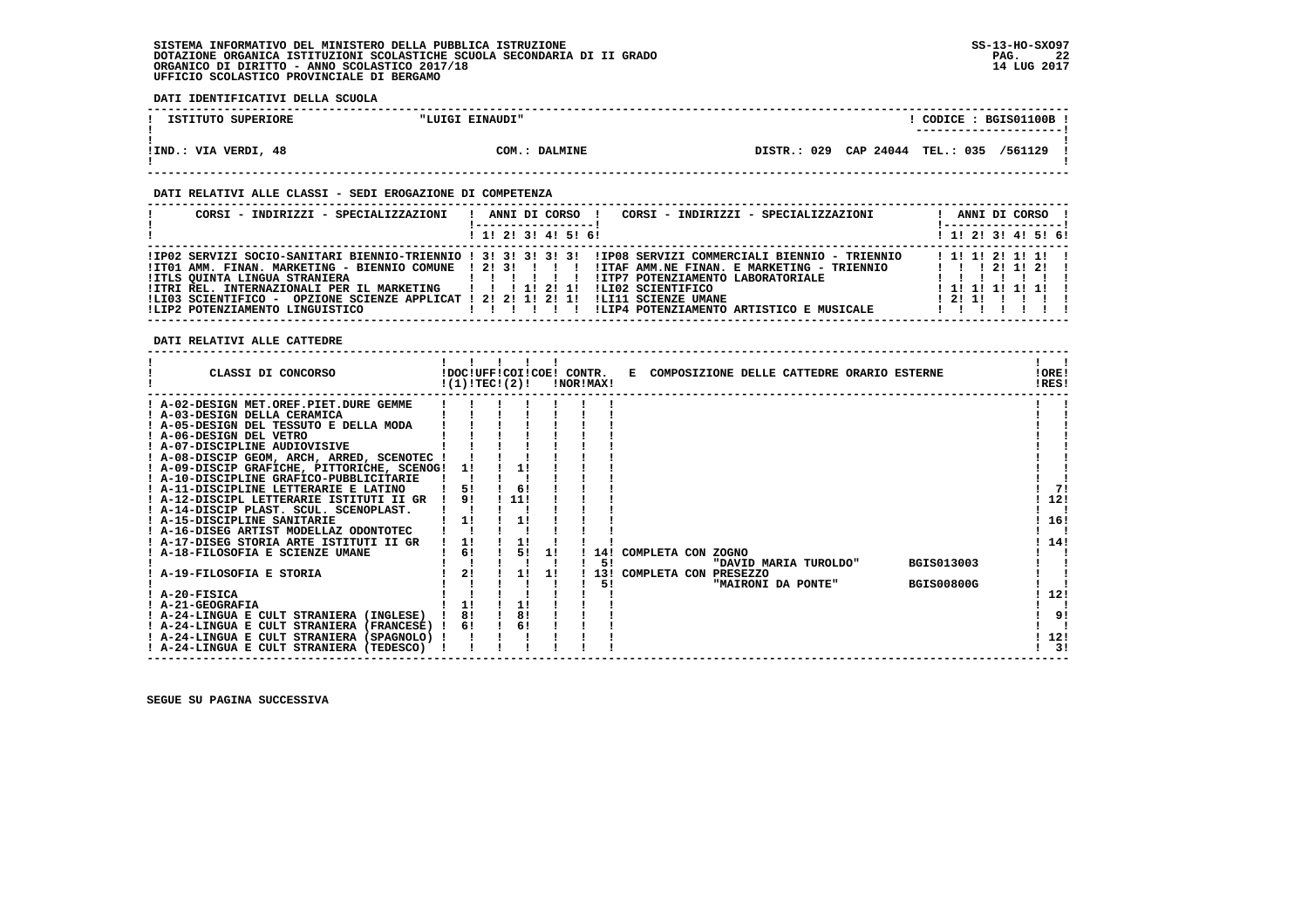**DATI IDENTIFICATIVI DELLA SCUOLA**

| ISTITUTO SUPERIORE   | "LUIGI EINAUDI" | CODICE: BGIS01100B<br>----------------------               |
|----------------------|-----------------|------------------------------------------------------------|
| !IND.: VIA VERDI, 48 | COM.: DALMINE   | CAP 24044<br>029<br><b>TEL.: 035</b><br>/561129<br>DISTR.: |

 **------------------------------------------------------------------------------------------------------------------------------------**

#### **DATI RELATIVI ALLE CATTEDRE**

| CLASSI DI CONCORSO                                                                                                                                                                                                                                                                                                                                                                                                                                                                                                                                                                                                                                                                                                                                                                                                                                                                                                                                                                                                              |                                                                                                                                                | $\mathbf{I}$                                                                                                                  |                      | $!(1)!TEC!(2)!$ $INORIMAX!$  | !DOC!UFF!COI!COE! CONTR. E COMPOSIZIONE DELLE CATTEDRE ORARIO ESTERNE                                                                                                                                          | !ORE!<br>!RES!                                              |          |
|---------------------------------------------------------------------------------------------------------------------------------------------------------------------------------------------------------------------------------------------------------------------------------------------------------------------------------------------------------------------------------------------------------------------------------------------------------------------------------------------------------------------------------------------------------------------------------------------------------------------------------------------------------------------------------------------------------------------------------------------------------------------------------------------------------------------------------------------------------------------------------------------------------------------------------------------------------------------------------------------------------------------------------|------------------------------------------------------------------------------------------------------------------------------------------------|-------------------------------------------------------------------------------------------------------------------------------|----------------------|------------------------------|----------------------------------------------------------------------------------------------------------------------------------------------------------------------------------------------------------------|-------------------------------------------------------------|----------|
| A-24-LINGUA E CULT STRANIERA (RUSSO)<br>! A-24-LINGUA E CULT STRANIERA (ALBANESE) !<br>! A-24-LINGUA E CULT STRANIERA (SLOVENO) !<br>! A-24-LINGUA E CULT STRAN (SERBO-CROATO) !<br>! A-24-LINGUA E CULT STRANIERA (CINESE)  <br>! A-24-LINGUA E CULT STRANIERA (GIAPPONESE) !<br>! A-24-LINGUA E CULT STRANIERA (EBRAICO) !<br>! A-24-LINGUA E CULT STRANIERA (ARABO)<br>! A-24-LINGUA E CULT STRANIERA (NEO-GRECO)!<br>! A-24-LINGUA E CULT STRANIERA(PORTOGHESE)!<br>! A-26-MATEMATICA<br>! A-27-MATEMATICA E FISICA<br>! A-29-MUSICA ISTITUTI II GRADO<br>! A-31-SCIENZE DEGLI ALIMENTI<br>! A-34-SCIENZE E TECNOLOGIE CHIMICHE<br>! A-37-COSTRUZ TECNOL E TECN RAPPR GRAFICA!<br>! A-40-TECNOLOGIE ELETTRICHE ELETTRONICHE !<br>! A-41-SCIENZE E TECNOLOGIE INFORMATICHE !<br>! A-42-SCIENZE E TECNOLOGIE MECCANICHE<br>! A-43-SCIENZE E TECNOLOGIE NAUTICHE<br>! A-45-SCIENZE ECONOMICO-AZIENDALI<br>A-46-SCIENZE GIURIDICO-ECONOMICHE<br>A-47-SCIENZE MATEMATICHE APPLICATE<br>A-48-SCIENZE MOTORIE E SPORTIVE II GRADO! | 51<br>151<br>$1$ 9!<br>$\mathbf{I}$<br>$\frac{1}{1}$ 8!<br>4!<br>61                                                                            | 51<br>51<br>1!<br>$\frac{1}{1}$ $\frac{71}{1}$<br>7! 1!<br>$\mathbf{1}$ $\mathbf{1}$<br>$1 \quad 4!$<br>$1 \quad 5! \quad 1!$ | 11<br>$\blacksquare$ | 121<br>6!<br>81<br>12!<br>4! | COMPLETA CON SAN PELLEGRINO TERME<br><b>IPSAR</b><br>DI SAN PELLEGRINO TERME<br>! 13! COMPLETA CON PRESEZZO<br>"BETTY AMBIVERI"<br>COMPLETA CON PRESEZZO<br>"MAIRONI DA PONTE"<br>$!$ E CON<br><b>PRESEZZO</b> | 10!<br>BGRH01000P<br><b>BGIS00300C</b><br><b>BGIS00800G</b> | 61<br>8! |
| A-50-SCIENZE NAT, CHIM E BIOLOG<br>! A-51-SCIENZE, TECNOL E TECN AGR<br>! A-54-STORIA DELL'ARTE<br>! A-61-TECNOL E TECN COMUNICAZ MULTIMEDIA !<br>! A-62-TECNOL E TECNICHE PER LA GRAFICA                                                                                                                                                                                                                                                                                                                                                                                                                                                                                                                                                                                                                                                                                                                                                                                                                                       | $\begin{array}{cccccccc}\n1 & 1 & 1 & 1 & 1 \\ 1 & 51 & 1 & 41 & 11\n\end{array}$<br>$\mathbf{I}$<br>$\mathbf{1}$ $\mathbf{1}$<br>$1 \quad 11$ | 1!                                                                                                                            |                      | 2!<br>110!                   | "BETTY AMBIVERI"<br>! 13! COMPLETA CON PRESEZZO<br>"BETTY AMBIVERI"                                                                                                                                            | <b>BGIS00300C</b><br><b>BGIS00300C</b>                      |          |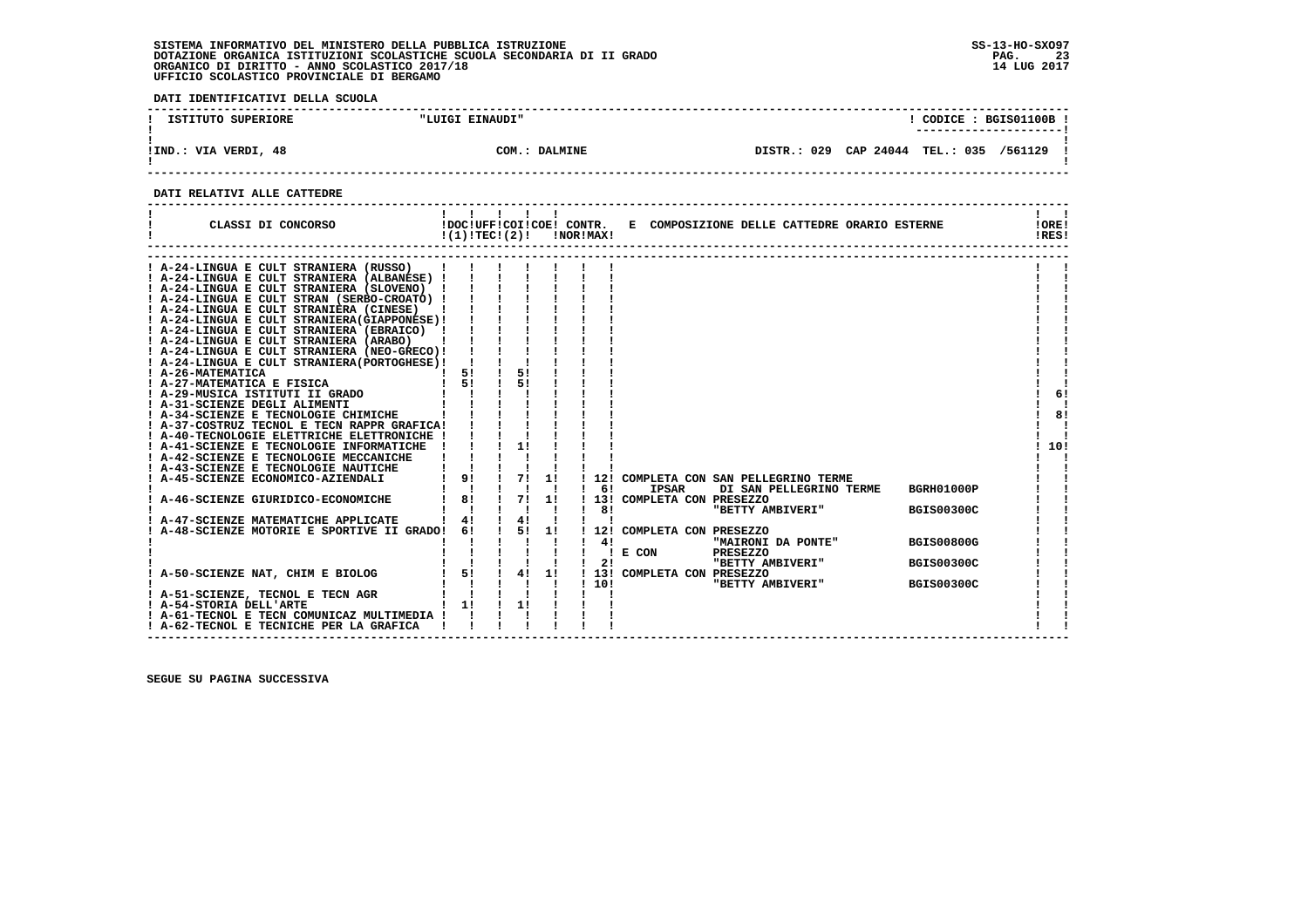**DATI IDENTIFICATIVI DELLA SCUOLA**

| ISTITUTO SUPERIORE   | "LUIGI EINAUDI" | CODICE: BGIS01100B!                                 |  |
|----------------------|-----------------|-----------------------------------------------------|--|
|                      |                 |                                                     |  |
| !IND.: VIA VERDI, 48 | COM.: DALMINE   | 029<br>CAP 24044<br>TEL.: 035<br>/561129<br>DISTR.: |  |

 **------------------------------------------------------------------------------------------------------------------------------------**

#### **DATI RELATIVI ALLE CATTEDRE**

| CLASSI DI CONCORSO                                                                        | $\mathbf{1}$ $\mathbf{1}$<br>!DOC!UFF!COI!COE! CONTR.<br>!(1)!TEC!(2)! |    | !NOR!MAX! | E COMPOSIZIONE DELLE CATTEDRE ORARIO ESTERNE | !ORE!<br>!RES! |    |
|-------------------------------------------------------------------------------------------|------------------------------------------------------------------------|----|-----------|----------------------------------------------|----------------|----|
|                                                                                           |                                                                        |    |           |                                              |                |    |
| ! A-66-TRATT TESTI DATI APPLIC INFORMATICA! 2!<br>! B-02-CONV LINGUA STRANIERA (FRANCESE) | $\mathbf{I}$                                                           |    |           |                                              |                | 8! |
| ! B-02-CONV LINGUA STRANIERA (INGLESE)                                                    |                                                                        |    |           |                                              |                |    |
| ! B-02-CONV LINGUA STRANIERA (SPAGNOLO)                                                   |                                                                        |    |           |                                              |                |    |
| ! B-02-CONV LINGUA STRANIERA (TEDESCO)                                                    |                                                                        |    |           |                                              |                |    |
| ! B-02-CONV LINGUA STRANIERA (RUSSO)                                                      |                                                                        |    |           |                                              |                |    |
| ! B-02-CONV LINGUA STRANIERA (ALBANESE)                                                   |                                                                        |    |           |                                              |                |    |
| ! B-02-CONV LINGUA STRANIERA (SLOVENO)                                                    |                                                                        |    |           |                                              |                |    |
| ! B-02-CONV LINGUA STRANIERA (SERBO-CROATO) !                                             |                                                                        |    |           |                                              |                |    |
| ! B-02-CONV LINGUA STRANIERA (CINESE)                                                     |                                                                        |    |           |                                              |                |    |
| ! B-02-CONV LINGUA STRANIERA (GIAPPONESE) !                                               |                                                                        |    |           |                                              |                |    |
| ! B-02-CONV LINGUA STRANIERA (EBRAICO)                                                    |                                                                        |    |           |                                              |                |    |
| ! B-02-CONV LINGUA STRANIERA (ARABO)                                                      |                                                                        |    |           |                                              |                |    |
| ! B-02-CONV LINGUA STRANIERA (NEO-GRECO) !                                                |                                                                        |    |           |                                              |                |    |
| ! B-02-CONV LINGUA STRANIERA (PORTOGHESE) !                                               |                                                                        |    |           |                                              |                |    |
| ! B-03-LABORATORI DI FISICA                                                               |                                                                        |    |           |                                              |                |    |
| ! B-06-LABORATORIO DI ODONTOTECNICA                                                       |                                                                        |    |           |                                              |                |    |
| ! B-07-LABORATORIO DI OTTICA                                                              |                                                                        |    |           |                                              |                |    |
| ! B-08-LAB PRODUZ INDUSTR ARTIG CERAMICA !                                                |                                                                        |    |           |                                              |                |    |
| ! B-11-LAB SCIENZE E TECNOL AGRARIE                                                       |                                                                        |    |           |                                              |                |    |
| ! B-12-LAB SCIENZE E TECNOL CHIM MICROBIOL!                                               |                                                                        |    |           |                                              |                |    |
| ! B-14-LAB SCIENZE E TECNOL COSTRUZIONI                                                   |                                                                        |    |           |                                              |                |    |
| ! B-15-LAB SC E TECNOL ELETTR ELETTRONIC                                                  |                                                                        |    |           |                                              |                |    |
| ! B-16-LAB SCIENZE E TECNOL INFORMATICHE                                                  |                                                                        |    |           |                                              |                |    |
| ! B-17-LAB SCIENZE E TECNOL MECCANICHE                                                    |                                                                        |    |           |                                              |                |    |
| ! B-18-LAB SC E TECNOL TESS ABBIGL MODA                                                   |                                                                        |    |           |                                              |                |    |
| ! B-19-LAB SERVIZI RICETTIVITA' ALBERGHIER!                                               |                                                                        |    |           |                                              |                |    |
| ! B-20-LAB SERV ENOGASTRON, SETT CUCINA                                                   |                                                                        |    |           |                                              |                |    |
| ! B-21-LAB SERV ENOGASTRON, SETT SALA VEND!                                               |                                                                        |    |           |                                              |                |    |
| ! B-22-LAB TECNOL E TECN COMUNICAZ MULTIME!                                               |                                                                        |    |           |                                              |                |    |
| ! B-23-LAB SERVIZI SOCIO-SANITARI                                                         | 2!                                                                     | 2! |           |                                              |                |    |
| ! B-24-LAB SCIENZE E TECNOL NAUTICHE                                                      |                                                                        |    |           |                                              |                |    |
| ! B-28-LABORATORIO DI TECNOLOGIE ORAFE                                                    |                                                                        |    |           |                                              |                |    |
|                                                                                           |                                                                        |    |           |                                              |                |    |

 **(1) TITOLARI/INCARICATI**

 **(2) CATTEDRE/POSTI POTENZ.**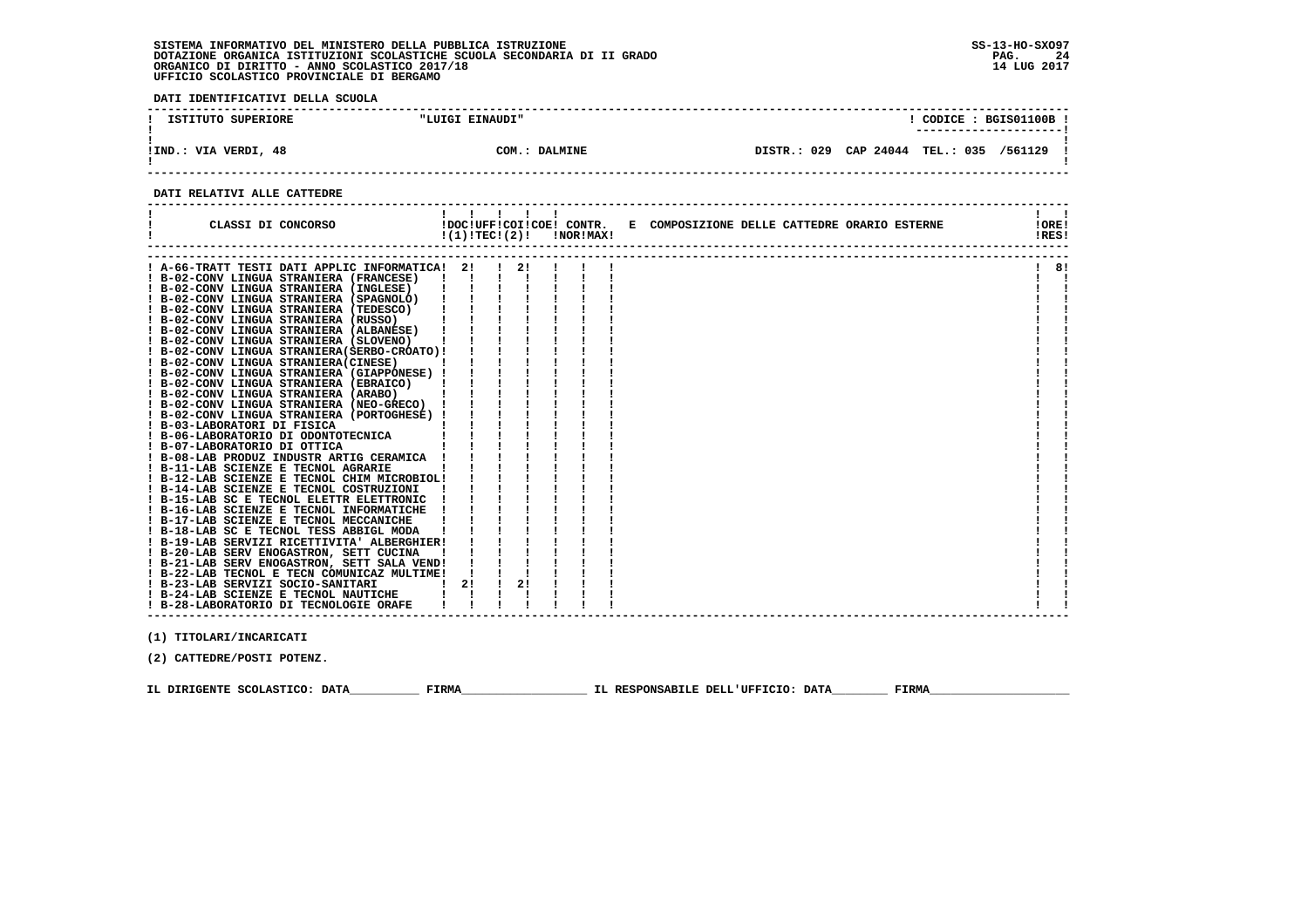**DATI IDENTIFICATIVI DELLA SCUOLA**

| ISTITUTO SUPERIORE       | "ANDREA FANTONI" | CODICE: BGIS012007 !<br>--------------------- |  |
|--------------------------|------------------|-----------------------------------------------|--|
| !IND.: VIA BARBARIGO, 27 | COM.: CLUSONE    | DISTR.: 025 CAP 24023 TEL.: 0346 /21033       |  |

 **------------------------------------------------------------------------------------------------------------------------------------**

#### **DATI RELATIVI ALLE CLASSI - SEDI EROGAZIONE DI COMPETENZA**

| CORSI - INDIRIZZI - SPECIALIZZAZIONI                                                                                                                                                                                                   | ANNI DI CORSO !<br>CORSI - INDIRIZZI - SPECIALIZZAZIONI<br>! ------------------ <u>.</u>                                                                                                                                                                                                                                                   | ANNI DI CORSO !<br>!------------------       |
|----------------------------------------------------------------------------------------------------------------------------------------------------------------------------------------------------------------------------------------|--------------------------------------------------------------------------------------------------------------------------------------------------------------------------------------------------------------------------------------------------------------------------------------------------------------------------------------------|----------------------------------------------|
|                                                                                                                                                                                                                                        | $1$ , 1! 2! 3! 4! 5! 6!                                                                                                                                                                                                                                                                                                                    | $1$ 1! 2! 3! 4! 5! 6!                        |
| <b>!IPOT OPERATORE GRAFICO</b><br>!IT04 TURISMO BIENNIO - TRIENNIO<br>!IT24 COSTR., AMB. E TERRITORIO - BIENNIO COM ! 1! 1! ! ! ! !<br>!ITCA COSTR. AMB. TERRITORIO - TRIENNIO<br>ILI02 SCIENTIFICO<br>ILIP2 POTENZIAMENTO LINGUISTICO | !IT01 AMM. FINAN. MARKETING - BIENNIO COMUNE<br>1 1 1 1 1 1 1 1<br>!IT13 INFOR. TELECOM. - BIENNIO COMUNE                  <br>1 1 1 1 2 1 1 1 1<br>!ITAF AMM.NE FINAN. E MARKETING - TRIENNIO<br>!ITIA INFORMATICA<br>1 1 1 1 2 1 1 1<br>!LI12 SCIENZE UMANE - OPZ. ECONOMICO SOCIALE<br>!LIP4 POTENZIAMENTO ARTISTICO E MUSICALE<br>1111 | 1111<br>1 1 1 1 1 1 1 1<br>1 1 1 1 1 1 1 1 1 |

 **DATI RELATIVI ALLE CATTEDRE**

| CLASSI DI CONCORSO                        | !DOC!UFF!COI!COE! CONTR.<br>!(1)!TEC!(2)! |    |    | !NOR!MAX! | Е            | COMPOSIZIONE DELLE CATTEDRE ORARIO ESTERNE |  |                   | !ORE!<br>!RES! |  |
|-------------------------------------------|-------------------------------------------|----|----|-----------|--------------|--------------------------------------------|--|-------------------|----------------|--|
| A-02-DESIGN MET.OREF.PIET.DURE GEMME      |                                           |    |    |           |              |                                            |  |                   |                |  |
| A-03-DESIGN DELLA CERAMICA                |                                           |    |    |           |              |                                            |  |                   |                |  |
| A-04-DESIGN DEL LIBRO                     |                                           |    |    |           |              |                                            |  |                   |                |  |
| A-05-DESIGN DEL TESSUTO E DELLA MODA      |                                           |    |    |           |              |                                            |  |                   |                |  |
| ! A-06-DESIGN DEL VETRO                   |                                           |    |    |           |              |                                            |  |                   |                |  |
| A-07-DISCIPLINE AUDIOVISIVE               |                                           |    |    |           |              |                                            |  |                   |                |  |
| ! A-08-DISCIP GEOM, ARCH, ARRED, SCENOTEC |                                           |    |    |           |              |                                            |  |                   |                |  |
| A-09-DISCIP GRAFICHE, PITTORICHE, SCENOG! |                                           |    |    |           |              |                                            |  |                   |                |  |
| ! A-10-DISCIPLINE GRAFICO-PUBBLICITARIE   | 11                                        |    |    |           |              |                                            |  |                   |                |  |
| A-11-DISCIPLINE LETTERARIE E LATINO       | 5!                                        |    |    |           |              |                                            |  |                   |                |  |
| ! A-12-DISCIPL LETTERARIE ISTITUTI II GR  | 71                                        | 6! |    |           |              |                                            |  |                   | 6!             |  |
| ! A-14-DISCIP PLAST. SCUL. SCENOPLAST.    |                                           |    |    |           |              |                                            |  |                   |                |  |
| A-16-DISEG ARTIST MODELLAZ ODONTOTEC      |                                           |    |    |           |              |                                            |  |                   |                |  |
| A-17-DISEG STORIA ARTE ISTITUTI II GR     | 21                                        |    |    |           |              |                                            |  |                   |                |  |
| A-18-FILOSOFIA E SCIENZE UMANE            |                                           |    |    | 91        | CEDE A       | LOVERE                                     |  |                   | 6!             |  |
|                                           |                                           |    |    |           |              | "IVAN PIANA"                               |  | <b>BGIS00700Q</b> |                |  |
| A-19-FILOSOFIA E STORIA                   | 21                                        | 1! | 11 | 14!       | COMPLETA CON | LOVERE                                     |  |                   |                |  |
|                                           |                                           |    |    | 6!        | L.C.         | LICEO LINGUISTICO "CESARE                  |  | BGPC07000D        |                |  |
| A-20-FISICA                               | 1!                                        |    | 11 | 10!       | COMPLETA CON | <b>GAZZANIGA</b>                           |  |                   |                |  |
|                                           |                                           | 21 |    | 8!        |              | "VALLE SERIANA"                            |  | <b>BGIS01600E</b> |                |  |
| <b>A-21-GEOGRAFIA</b>                     | 2!                                        |    |    |           |              |                                            |  |                   |                |  |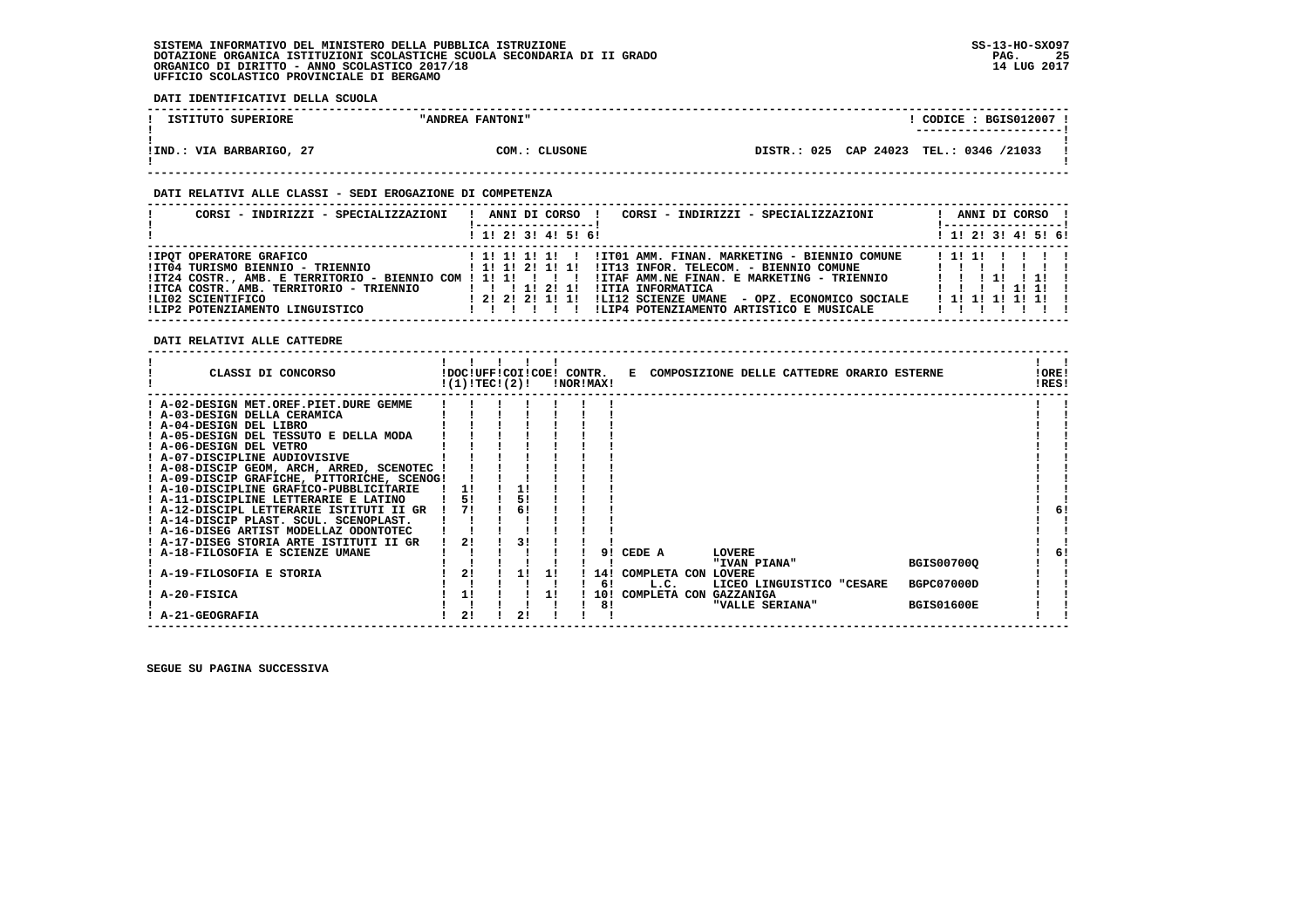**DATI IDENTIFICATIVI DELLA SCUOLA**

| ISTITUTO SUPERIORE       | "ANDREA FANTONI" | CODICE: BGIS012007<br>---------------------- |  |
|--------------------------|------------------|----------------------------------------------|--|
| !IND.: VIA BARBARIGO, 27 | COM.: CLUSONE    | DISTR.: 025 CAP 24023 TEL.: 0346 /21033      |  |

 **------------------------------------------------------------------------------------------------------------------------------------**

 **DATI RELATIVI ALLE CATTEDRE**

| CLASSI DI CONCORSO                                                             | $!(1)!$ TEC $!(2)!$ |                                           | <b>!NOR!MAX!</b> |             | !DOC!UFF!COI!COE! CONTR. E COMPOSIZIONE DELLE CATTEDRE ORARIO ESTERNE | !ORE!<br>!RES! |
|--------------------------------------------------------------------------------|---------------------|-------------------------------------------|------------------|-------------|-----------------------------------------------------------------------|----------------|
| ! A-24-LINGUA E CULT STRANIERA (INGLESE) ! 8!                                  |                     |                                           |                  |             | ! 6! 1! ! 16! COMPLETA CON LOVERE                                     |                |
|                                                                                |                     | $\mathbf{1}$ $\mathbf{1}$ $\mathbf{1}$    | 21               | L.C.        | LICEO LINGUISTICO "CESARE BGPC07000D                                  |                |
| ! A-24-LINGUA E CULT STRANIERA (TEDESCO) ! !                                   |                     | $\frac{1}{2}$ 11<br>$1 \quad 11 \quad 11$ |                  |             |                                                                       |                |
| A-24-LINGUA E CULT STRANIERA (FRANCESE) ! 2!                                   |                     |                                           | 71               |             | 9! COMPLETA CON ALBINO<br>"OSCAR ARNULFO ROMERO"<br><b>BGIS00900B</b> |                |
|                                                                                |                     |                                           |                  | $! \tE$ CON | LOVERE                                                                |                |
|                                                                                |                     |                                           | 71               |             | "IVAN PIANA"<br><b>BGIS007000</b>                                     |                |
| ! A-24-LINGUA E CULT STRANIERA (SPAGNOLO) !                                    |                     |                                           |                  |             |                                                                       | 91             |
| ! A-24-LINGUA E CULT STRANIERA (RUSSO)                                         |                     |                                           |                  |             |                                                                       |                |
| ! A-26-MATEMATICA                                                              | 1!                  | 1!                                        |                  | 8! CEDE A   | <b>LOVERE</b>                                                         |                |
|                                                                                |                     |                                           |                  |             | "DECIO CELERI"<br><b>BGIS00100R</b>                                   |                |
| ! A-27-MATEMATICA E FISICA                                                     | $1 \quad 41$        | 4!                                        |                  |             |                                                                       |                |
| ! A-29-MUSICA ISTITUTI II GRADO                                                |                     |                                           |                  |             |                                                                       |                |
| ! A-32-SCIENZE GEOLOGIA MINERALOGIA<br>! A-34-SCIENZE E TECNOLOGIE CHIMICHE    |                     |                                           |                  |             |                                                                       | 10!            |
| ! A-37-COSTRUZ TECNOL E TECN RAPPR GRAFICA!                                    | 3 I                 | 31                                        |                  |             |                                                                       |                |
| ! A-40-TECNOLOGIE ELETTRICHE ELETTRONICHE !                                    |                     |                                           |                  |             |                                                                       | 3!             |
| ! A-41-SCIENZE E TECNOLOGIE INFORMATICHE                                       | 11                  | 21                                        |                  |             |                                                                       | 81             |
| ! A-42-SCIENZE E TECNOLOGIE MECCANICHE                                         |                     |                                           |                  |             |                                                                       |                |
| ! A-45-SCIENZE ECONOMICO-AZIENDALI                                             | 3!                  | 3!                                        |                  |             |                                                                       |                |
| ! A-46-SCIENZE GIURIDICO-ECONOMICHE                                            | 31                  | 4!                                        | 51               | CEDE A      | <b>ALBINO</b>                                                         |                |
|                                                                                |                     |                                           |                  |             | "OSCAR ARNULFO ROMERO"<br><b>BGIS00900B</b>                           |                |
| ! A-47-SCIENZE MATEMATICHE APPLICATE                                           | 2!                  | 2!                                        |                  |             |                                                                       |                |
| ! A-48-SCIENZE MOTORIE E SPORTIVE II GRADO! 3!                                 | 21                  | 31<br>2!<br>$\mathbf{I}$                  |                  |             |                                                                       | 14!            |
| ! A-50-SCIENZE NAT, CHIM E BIOLOG<br>! A-51-SCIENZE, TECNOL E TECN AGR         | 11                  | 1!                                        |                  |             |                                                                       |                |
| A-54-STORIA DELL'ARTE                                                          | 1!                  | 1!                                        | 41               | CEDE A      | <b>ALBINO</b>                                                         | 4!             |
|                                                                                |                     |                                           |                  |             | "OSCAR ARNULFO ROMERO"<br><b>BGIS00900B</b>                           |                |
| ! A-61-TECNOL E TECN COMUNICAZ MULTIMEDIA !                                    |                     |                                           |                  |             |                                                                       |                |
| ! A-62-TECNOL E TECNICHE PER LA GRAFICA                                        |                     | 1!                                        |                  |             |                                                                       |                |
| ! A-66-TRATT TESTI DATI APPLIC INFORMATICA!                                    | 11                  |                                           |                  | 8! CEDE A   | <b>ALBINO</b>                                                         |                |
|                                                                                |                     |                                           |                  |             | "OSCAR ARNULFO ROMERO"<br><b>BGIS00900B</b>                           |                |
| ! B-02-CONV LINGUA STRANIERA (FRANCESE)                                        |                     |                                           |                  |             |                                                                       |                |
| ! B-02-CONV LINGUA STRANIERA (INGLESE)                                         |                     |                                           |                  |             |                                                                       |                |
| ! B-02-CONV LINGUA STRANIERA (TEDESCO)<br>! B-02-CONV LINGUA STRANIERA (RUSSO) |                     |                                           |                  |             |                                                                       |                |
|                                                                                |                     |                                           |                  |             |                                                                       |                |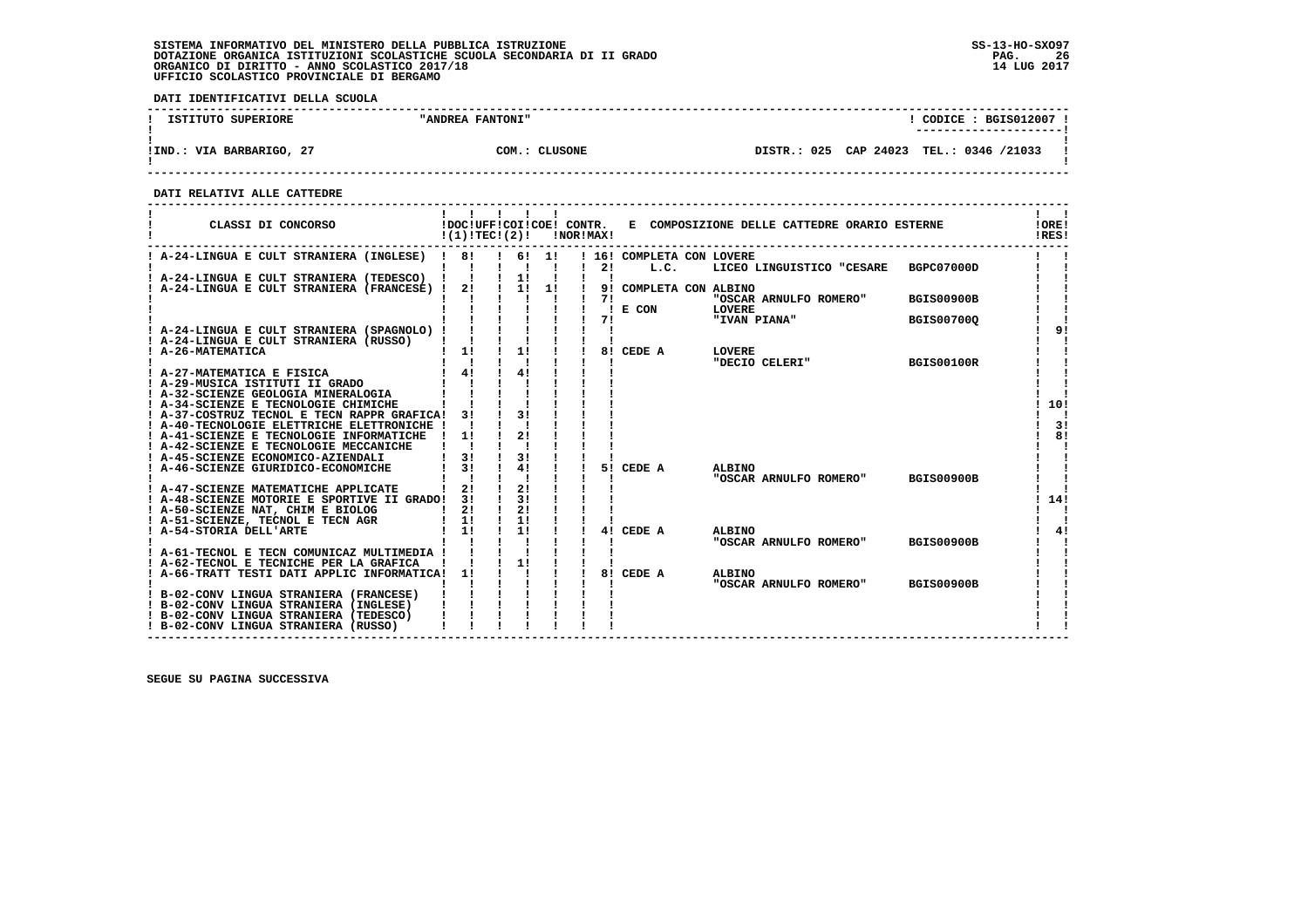**DATI IDENTIFICATIVI DELLA SCUOLA**

| ISTITUTO SUPERIORE       | "ANDREA FANTONI" | CODICE: BGIS012007                      |
|--------------------------|------------------|-----------------------------------------|
| !IND.: VIA BARBARIGO, 27 | COM.: CLUSONE    | DISTR.: 025 CAP 24023 TEL.: 0346 /21033 |

 **------------------------------------------------------------------------------------------------------------------------------------**

#### **DATI RELATIVI ALLE CATTEDRE**

| CLASSI DI CONCORSO                                                                     |                                            |  | $!(1)!TEC!(2)!$ $INORIMAX!$ | !DOC!UFF!COI!COE! CONTR. E COMPOSIZIONE DELLE CATTEDRE ORARIO ESTERNE |  |  | !ORE!<br>!RES! |    |  |
|----------------------------------------------------------------------------------------|--------------------------------------------|--|-----------------------------|-----------------------------------------------------------------------|--|--|----------------|----|--|
| ! B-03-LABORATORI DI FISICA                                                            |                                            |  |                             |                                                                       |  |  |                | 21 |  |
| ! B-04-LABORATORI DI LIUTERIA<br>! B-08-LAB PRODUZ INDUSTR ARTIG CERAMICA              |                                            |  |                             |                                                                       |  |  |                |    |  |
| ! B-12-LAB SCIENZE E TECNOL CHIM MICROBIOL!<br>! B-14-LAB SCIENZE E TECNOL COSTRUZIONI | ! 1! ! 2!                                  |  |                             |                                                                       |  |  |                | 2! |  |
| ! B-15-LAB SC E TECNOL ELETTR ELETTRONIC                                               |                                            |  |                             |                                                                       |  |  |                | 2! |  |
| ! B-16-LAB SCIENZE E TECNOL INFORMATICHE<br>! B-17-LAB SCIENZE E TECNOL MECCANICHE     |                                            |  |                             |                                                                       |  |  |                | 2! |  |
| ! B-18-LAB SC E TECNOL TESS ABBIGL MODA<br>! B-22-LAB TECNOL E TECN COMUNICAZ MULTIME! | $\begin{array}{ccc} 1 & 1 & 1 \end{array}$ |  |                             |                                                                       |  |  |                |    |  |
| ! B-24-LAB SCIENZE E TECNOL NAUTICHE                                                   |                                            |  |                             |                                                                       |  |  |                |    |  |
| ! B-25-LAB SCIENZE E TECNOLCOSTR NAVALI<br>! B-26-LABORATORIO DI TECNOLOGIE DEL LEGNO! |                                            |  |                             |                                                                       |  |  |                |    |  |
| ! B-27-LABORATORIO DI TECNOLOGIE DEL MARMO!<br>! B-28-LABORATORIO DI TECNOLOGIE ORAFE  |                                            |  |                             |                                                                       |  |  |                |    |  |
|                                                                                        |                                            |  |                             |                                                                       |  |  |                |    |  |
| (1) TITOLARI/INCARICATI                                                                |                                            |  |                             |                                                                       |  |  |                |    |  |
|                                                                                        |                                            |  |                             |                                                                       |  |  |                |    |  |

 **(2) CATTEDRE/POSTI POTENZ.**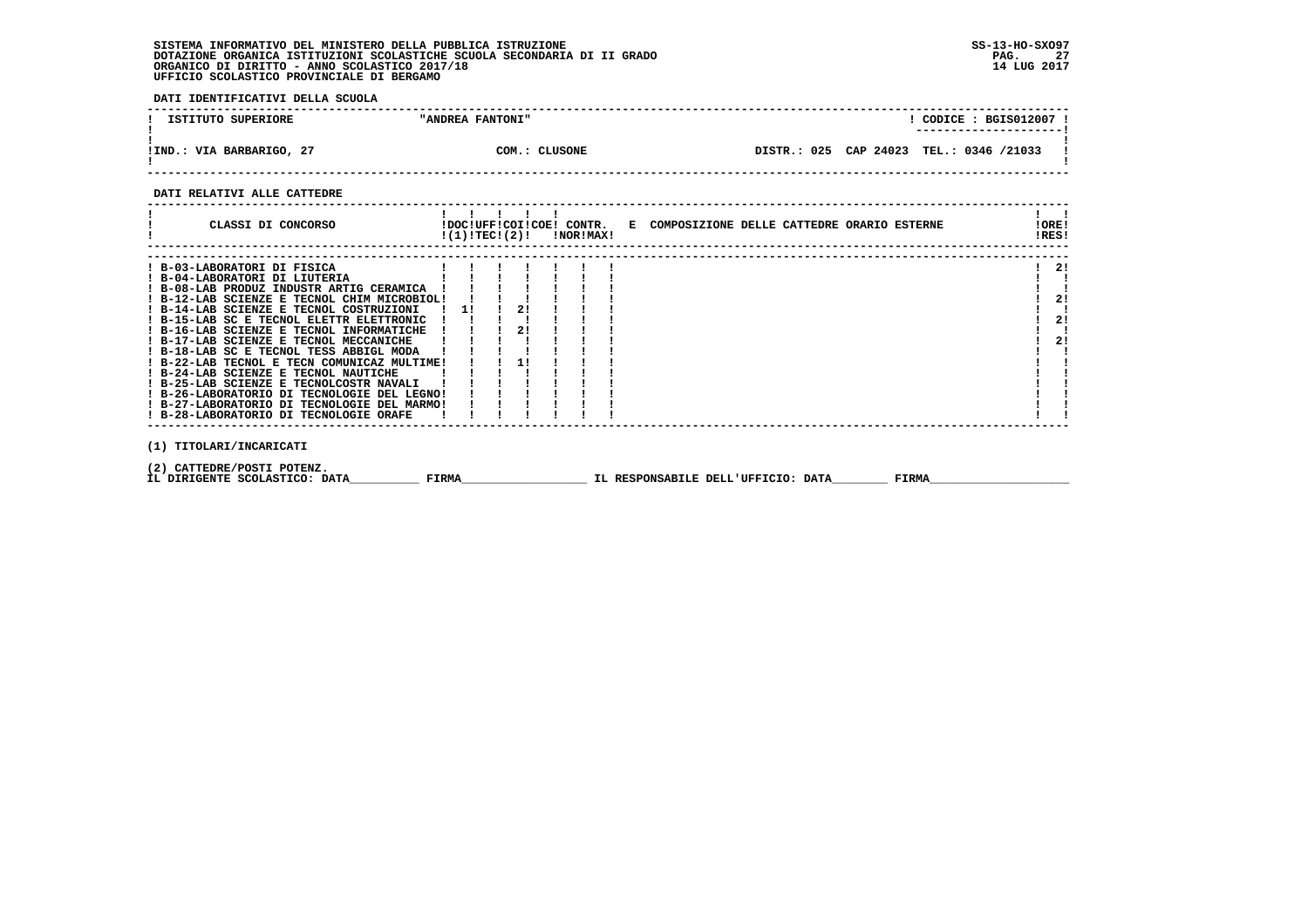**DATI IDENTIFICATIVI DELLA SCUOLA**

| ISTITUTO SUPERIORE   | "DAVID MARIA TUROLDO" | CODICE: BGIS013003 !<br>---------------------- |
|----------------------|-----------------------|------------------------------------------------|
| !IND.: VIA RONCO, 11 | COM.: ZOGNO           | DISTR.: 027 CAP 24019 TEL.: 0345 /92210        |

#### **DATI RELATIVI ALLE CLASSI - SEDI EROGAZIONE DI COMPETENZA**

| CORSI - INDIRIZZI - SPECIALIZZAZIONI                                                                                                                            | ANNI DI CORSO !<br>CORSI - INDIRIZZI - SPECIALIZZAZIONI                                                                                                                                                                                                                                                                                                                                                                           | ANNI DI CORSO !                                                                                                                             |
|-----------------------------------------------------------------------------------------------------------------------------------------------------------------|-----------------------------------------------------------------------------------------------------------------------------------------------------------------------------------------------------------------------------------------------------------------------------------------------------------------------------------------------------------------------------------------------------------------------------------|---------------------------------------------------------------------------------------------------------------------------------------------|
|                                                                                                                                                                 | ! 1! 2! 3! 4! 5! 6!                                                                                                                                                                                                                                                                                                                                                                                                               | ! 1! 2! 3! 4! 5! 6!                                                                                                                         |
| $IITCL TECN.IE LEGNO COSTR.NI - OPZIONE$ $I:I II II I$<br>!ITP5 POT. SOCIO ECONOMICO E PER LA LEGALITA' ! ! ! ! ! !<br>ILI02 SCIENTIFICO<br>!LI11 SCIENZE UMANE | <b>!IPON OPERATORE ELETTRICO</b><br>ITO1 AMM. FINAN. MARKETING - BIENNIO COMUNE ! 1! 1! ! !! !ITO5 MECC. MECCATRON. ENER. - BIENNIO COMUNE<br>IT24 COSTR., AMB. E TERRITORIO - BIENNIO COM ! 1! 1! ! ! ! ! ITAF AMM. NE FINAN. E MARKETING - TRIENNIO<br>!ITMM MECCANICA E MECCATRONICA<br>!ITP7 POTENZIAMENTO LABORATORIALE<br>! 2! 1! 2! 2! 1!<br>ILI04 LINGUISTICO<br>ILIP2 POTENZIAMENTO LINGUISTICO<br>1 2 1 2 1 2 1 2 1 1 1 | ! 1! 1! 2! 1! ! !<br>$1$ 31 31 1 1 1 1<br>1 1 1 1 2 1 1 1<br>$1 \quad 1 \quad 1 \quad 21 \quad 21 \quad 21 \quad 1$<br>$1$ 2! 2! 2! 2! 2! ! |
| !LIP4 POTENZIAMENTO ARTISTICO E MUSICALE                                                                                                                        |                                                                                                                                                                                                                                                                                                                                                                                                                                   |                                                                                                                                             |

 **DATI RELATIVI ALLE CATTEDRE**

| CLASSI DI CONCORSO                          |       | !(1)!TECI(2)! |      | !DOC!UFF!COI!COE! CONTR. | !NOR!MAX! |    |              |                 | E COMPOSIZIONE DELLE CATTEDRE ORARIO ESTERNE |                   | !ORE!<br>!RES! |  |
|---------------------------------------------|-------|---------------|------|--------------------------|-----------|----|--------------|-----------------|----------------------------------------------|-------------------|----------------|--|
| ! A-02-DESIGN MET.OREF.PIET.DURE GEMME      |       |               |      |                          |           |    |              |                 |                                              |                   |                |  |
| A-03-DESIGN DELLA CERAMICA                  |       |               |      |                          |           |    |              |                 |                                              |                   |                |  |
| ! A-05-DESIGN DEL TESSUTO E DELLA MODA      |       |               |      |                          |           |    |              |                 |                                              |                   |                |  |
| ! A-06-DESIGN DEL VETRO                     |       |               |      |                          |           |    |              |                 |                                              |                   |                |  |
| ! A-07-DISCIPLINE AUDIOVISIVE               |       |               |      |                          |           |    |              |                 |                                              |                   |                |  |
| ! A-08-DISCIP GEOM, ARCH, ARRED, SCENOTEC ! |       |               |      |                          |           |    |              |                 |                                              |                   |                |  |
| ! A-09-DISCIP GRAFICHE, PITTORICHE, SCENOG! |       |               |      |                          |           |    |              |                 |                                              |                   |                |  |
| ! A-10-DISCIPLINE GRAFICO-PUBBLICITARIE     |       |               |      |                          |           |    |              |                 |                                              |                   |                |  |
| ! A-11-DISCIPLINE LETTERARIE E LATINO       | ! 10! |               | 10!  |                          |           |    |              |                 |                                              |                   |                |  |
| A-12-DISCIPL LETTERARIE ISTITUTI II GR      |       | 81            |      | 81                       |           |    |              |                 |                                              |                   |                |  |
| ! A-14-DISCIP PLAST. SCUL. SCENOPLAST.      |       |               |      |                          |           |    |              |                 |                                              |                   |                |  |
| ! A-16-DISEG ARTIST MODELLAZ ODONTOTEC      |       |               |      |                          |           |    |              |                 |                                              |                   |                |  |
| ! A-17-DISEG STORIA ARTE ISTITUTI II GR     |       | 21            |      | 3!                       |           |    |              |                 |                                              |                   |                |  |
| ! A-18-FILOSOFIA E SCIENZE UMANE            |       | 2!            |      | 21                       |           | 51 | CEDE A       | <b>DALMINE</b>  |                                              |                   |                |  |
|                                             |       |               |      |                          |           |    |              | "LUIGI EINAUDI" |                                              | <b>BGIS01100B</b> |                |  |
| ! A-19-FILOSOFIA E STORIA                   |       | 51            |      | 5!                       |           |    |              |                 |                                              |                   | 10!            |  |
| ! A-20-FISICA                               |       | 1!            |      | 1!                       |           | 8! | CEDE A       |                 | SAN PELLEGRINO TERME                         |                   |                |  |
|                                             |       |               |      |                          |           |    | <b>IPSAR</b> |                 | DI SAN PELLEGRINO TERME                      | <b>BGRH01000P</b> |                |  |
| ! A-21-GEOGRAFIA                            |       |               |      |                          |           |    |              |                 |                                              |                   | 10!            |  |
| ! A-24-LINGUA E CULT STRANIERA (INGLESE)    |       | 9!            | 110! |                          |           |    |              |                 |                                              |                   |                |  |
| ! A-24-LINGUA E CULT STRANIERA (FRANCESE) ! |       | 3!            |      | 3!                       |           |    |              |                 |                                              |                   |                |  |
| ! A-24-LINGUA E CULT STRANIERA (SPAGNOLO) ! |       | 11            |      |                          |           |    |              |                 |                                              |                   | 12!            |  |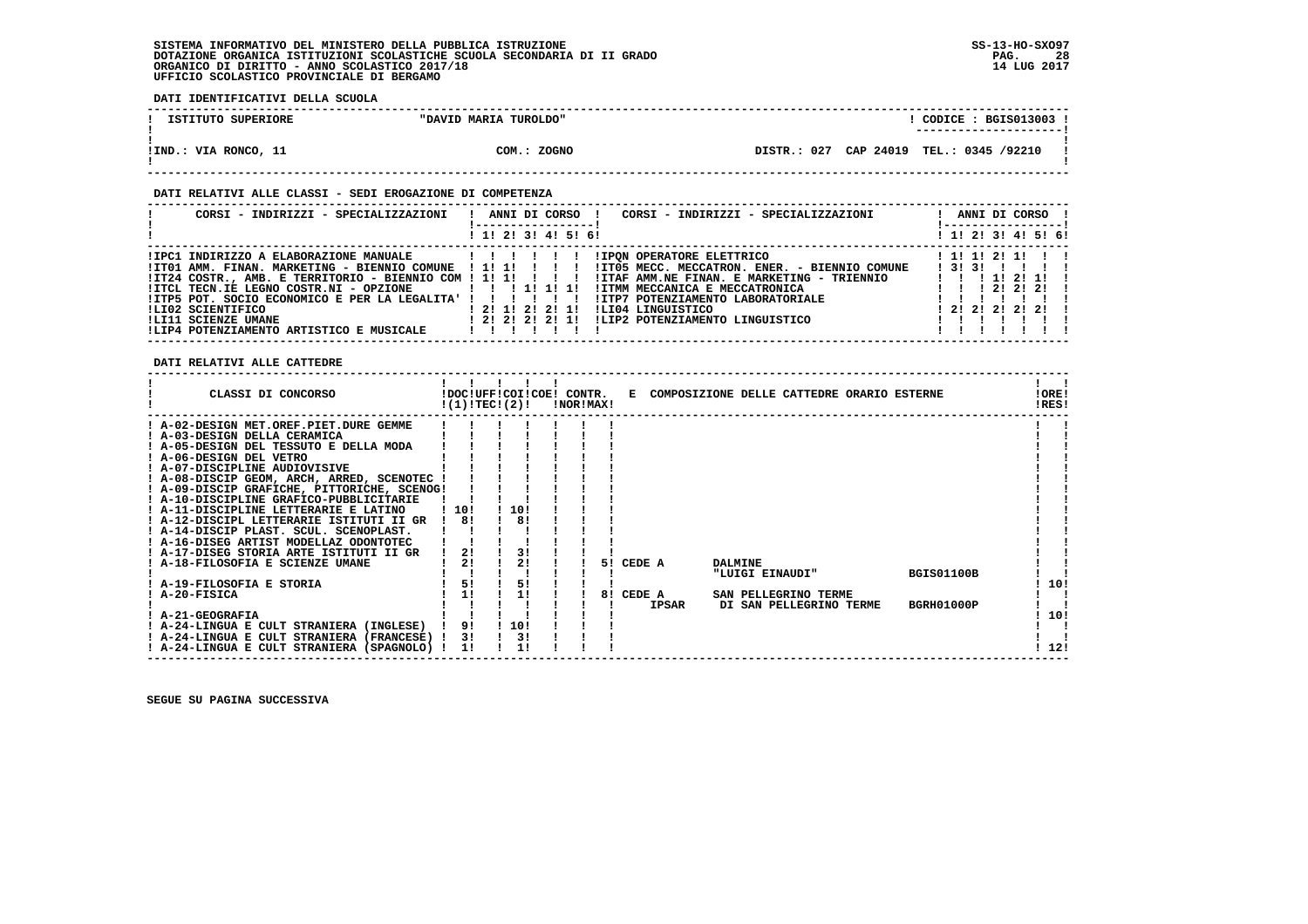**DATI IDENTIFICATIVI DELLA SCUOLA**

| ISTITUTO SUPERIORE   | "DAVID MARIA TUROLDO" | CODICE : BGIS013003 !<br>---------------------- |  |
|----------------------|-----------------------|-------------------------------------------------|--|
| !IND.: VIA RONCO, 11 | COM.: ZOGNO           | DISTR.: 027 CAP 24019 TEL.: 0345 /92210         |  |

 **------------------------------------------------------------------------------------------------------------------------------------**

 **DATI RELATIVI ALLE CATTEDRE**

| CLASSI DI CONCORSO                             | !(1)!TEC!(2)!                                              |                                         |    | !NOR!MAX! |              |                           | !DOC!UFF!COI!COE! CONTR. E COMPOSIZIONE DELLE CATTEDRE ORARIO ESTERNE |                   | 10RE1<br>!RES! |
|------------------------------------------------|------------------------------------------------------------|-----------------------------------------|----|-----------|--------------|---------------------------|-----------------------------------------------------------------------|-------------------|----------------|
| ! A-24-LINGUA E CULT STRANIERA (TEDESCO) !     |                                                            |                                         |    |           |              | 6! CEDE A                 | SAN PELLEGRINO TERME                                                  |                   |                |
|                                                |                                                            |                                         |    |           | $\mathbf{I}$ |                           | IPSAR DI SAN PELLEGRINO TERME                                         | BGRH01000P        |                |
| ! A-24-LINGUA E CULT STRANIERA (RUSSO)         |                                                            |                                         |    |           |              |                           |                                                                       |                   |                |
| ! A-26-MATEMATICA                              | $\begin{array}{cccc} 1 & 51 & 1 \\ 1 & 51 & 1 \end{array}$ | $\begin{array}{c} 5! \\ 7! \end{array}$ |    |           |              |                           |                                                                       |                   |                |
| ! A-27-MATEMATICA E FISICA                     |                                                            |                                         |    |           |              |                           |                                                                       |                   |                |
| ! A-29-MUSICA ISTITUTI II GRADO                |                                                            |                                         |    |           |              |                           |                                                                       |                   |                |
| ! A-31-SCIENZE DEGLI ALIMENTI                  |                                                            |                                         |    |           |              |                           |                                                                       |                   |                |
| ! A-32-SCIENZE GEOLOGIA MINERALOGIA            |                                                            |                                         |    |           |              |                           |                                                                       |                   |                |
| ! A-34-SCIENZE E TECNOLOGIE CHIMICHE           |                                                            | 1!                                      |    |           |              |                           |                                                                       |                   |                |
| ! A-37-COSTRUZ TECNOL E TECN RAPPR GRAFICA!    | 51                                                         | 4!                                      | 1! |           |              | 13! COMPLETA CON PRESEZZO |                                                                       |                   |                |
|                                                |                                                            | $\blacksquare$                          |    |           | 9!           |                           | "BETTY AMBIVERI"                                                      | <b>BGIS00300C</b> |                |
| ! A-40-TECNOLOGIE ELETTRICHE ELETTRONICHE !    | 31                                                         | 31                                      |    |           |              |                           |                                                                       |                   |                |
| ! A-41-SCIENZE E TECNOLOGIE INFORMATICHE       |                                                            | 11                                      |    |           |              |                           |                                                                       |                   |                |
| ! A-42-SCIENZE E TECNOLOGIE MECCANICHE         | 4!                                                         | 51                                      |    |           |              |                           |                                                                       |                   |                |
| ! A-43-SCIENZE E TECNOLOGIE NAUTICHE           |                                                            |                                         |    |           |              |                           |                                                                       |                   |                |
| ! A-45-SCIENZE ECONOMICO-AZIENDALI             | 3!                                                         | 1!                                      | 1! |           |              | 14! COMPLETA CON PRESEZZO |                                                                       |                   |                |
|                                                |                                                            |                                         |    |           | 81           |                           | "BETTY AMBIVERI"                                                      | <b>BGIS00300C</b> |                |
| A-46-SCIENZE GIURIDICO-ECONOMICHE              | 4!                                                         | $\frac{1}{5}$                           |    |           |              | 2! CEDE A                 | SAN PELLEGRINO TERME                                                  |                   |                |
|                                                |                                                            |                                         |    |           |              | <b>IPSAR</b>              | DI SAN PELLEGRINO TERME                                               | <b>BGRH01000P</b> |                |
| ! A-47-SCIENZE MATEMATICHE APPLICATE           | 2!                                                         | 1!                                      |    |           |              |                           |                                                                       |                   |                |
| ! A-48-SCIENZE MOTORIE E SPORTIVE II GRADO! 6! |                                                            | 71                                      |    |           |              |                           |                                                                       |                   |                |
| ! A-50-SCIENZE NAT, CHIM E BIOLOG              | 51                                                         | 51                                      |    |           |              |                           |                                                                       |                   |                |
| ! A-51-SCIENZE, TECNOL E TECN AGR              | 11                                                         |                                         |    |           |              |                           |                                                                       |                   | 9!             |
| ! A-54-STORIA DELL'ARTE                        |                                                            |                                         |    |           |              |                           |                                                                       |                   |                |
| ! A-61-TECNOL E TECN COMUNICAZ MULTIMEDIA !    |                                                            |                                         |    |           |              |                           |                                                                       |                   |                |
| ! A-62-TECNOL E TECNICHE PER LA GRAFICA        |                                                            |                                         |    |           |              |                           |                                                                       |                   |                |
| ! A-65-TEORIA E TECNICA COMUNICAZIONE          |                                                            |                                         |    |           |              |                           |                                                                       |                   |                |
| ! A-66-TRATT TESTI DATI APPLIC INFORMATICA!    |                                                            |                                         |    |           |              |                           |                                                                       |                   |                |
| ! B-02-CONV LINGUA STRANIERA (FRANCESE)        |                                                            |                                         |    |           |              |                           |                                                                       |                   | 10!            |
| ! B-02-CONV LINGUA STRANIERA (INGLESE)         |                                                            |                                         |    |           |              |                           |                                                                       |                   | 10!            |
| ! B-02-CONV LINGUA STRANIERA (SPAGNOLO)        |                                                            |                                         |    |           |              |                           |                                                                       |                   | -81            |
| ! B-02-CONV LINGUA STRANIERA (TEDESCO)         |                                                            |                                         |    |           |              |                           |                                                                       |                   | 2!             |
| ! B-02-CONV LINGUA STRANIERA (RUSSO)           |                                                            |                                         |    |           |              |                           |                                                                       |                   |                |
| ! B-03-LABORATORI DI FISICA                    |                                                            |                                         |    |           |              |                           |                                                                       |                   | 8!             |
| ! B-04-LABORATORI DI LIUTERIA                  |                                                            |                                         |    |           |              |                           |                                                                       |                   |                |

 **------------------------------------------------------------------------------------------------------------------------------------**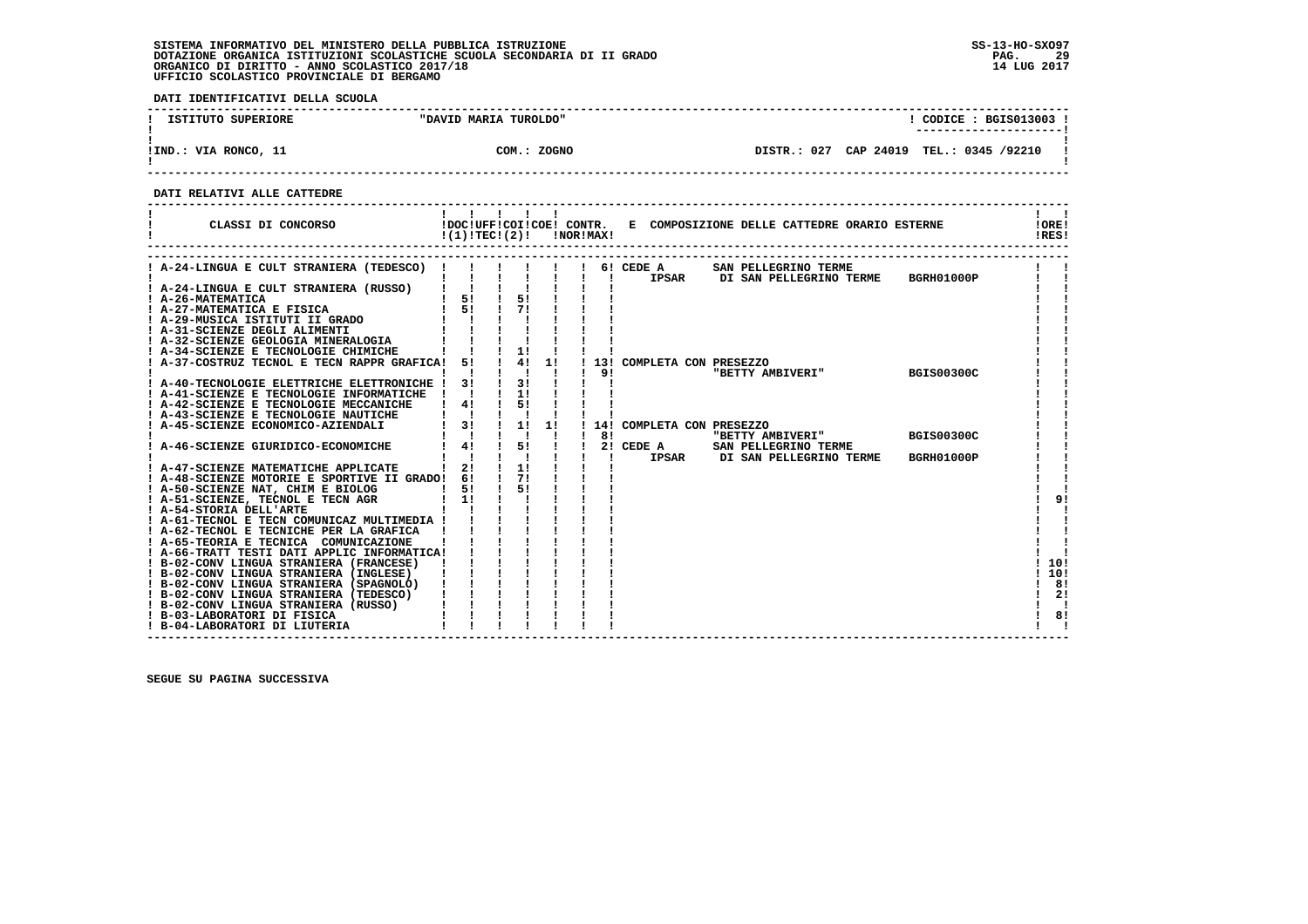**DATI IDENTIFICATIVI DELLA SCUOLA**

| ISTITUTO SUPERIORE   | "DAVID MARIA TUROLDO" | CODICE : BGIS013003 !<br>--------------------- |
|----------------------|-----------------------|------------------------------------------------|
| !IND.: VIA RONCO, 11 | COM.: ZOGNO           | DISTR.: 027 CAP 24019 TEL.: 0345 /92210        |

 **------------------------------------------------------------------------------------------------------------------------------------**

#### **DATI RELATIVI ALLE CATTEDRE**

| CLASSI DI CONCORSO                          |    |    |    | $!(1)!TEC!(2)!$ $INORIMAX!$ |  | !DOC!UFF!COI!COE! CONTR. E COMPOSIZIONE DELLE CATTEDRE ORARIO ESTERNE | !ORE!<br>!RES! |     |
|---------------------------------------------|----|----|----|-----------------------------|--|-----------------------------------------------------------------------|----------------|-----|
|                                             |    |    |    |                             |  |                                                                       |                |     |
| ! B-06-LABORATORIO DI ODONTOTECNICA         |    |    |    |                             |  |                                                                       |                |     |
| ! B-07-LABORATORIO DI OTTICA                |    |    |    |                             |  |                                                                       |                |     |
| ! B-08-LAB PRODUZ INDUSTR ARTIG CERAMICA    |    |    |    |                             |  |                                                                       |                |     |
| ! B-11-LAB SCIENZE E TECNOL AGRARIE         |    |    |    |                             |  |                                                                       |                |     |
| ! B-12-LAB SCIENZE E TECNOL CHIM MICROBIOL! |    |    |    |                             |  |                                                                       |                | 8!  |
| ! B-14-LAB SCIENZE E TECNOL COSTRUZIONI     |    |    |    |                             |  |                                                                       |                | 17! |
| ! B-15-LAB SC E TECNOL ELETTR ELETTRONIC    | 51 |    | 31 |                             |  |                                                                       |                | 4!  |
| ! B-16-LAB SCIENZE E TECNOL INFORMATICHE    |    |    |    |                             |  |                                                                       |                | 8!  |
| ! B-17-LAB SCIENZE E TECNOL MECCANICHE      | 21 | 11 | 31 |                             |  |                                                                       |                |     |
| - DI CUI UFFICIO TECNICO                    |    | 1! |    |                             |  |                                                                       |                |     |
| ! B-18-LAB SC E TECNOL TESS ABBIGL MODA     |    |    |    |                             |  |                                                                       |                |     |
| ! B-19-LAB SERVIZI RICETTIVITA' ALBERGHIER! |    |    |    |                             |  |                                                                       |                |     |
| ! B-20-LAB SERV ENOGASTRON, SETT CUCINA     |    |    |    |                             |  |                                                                       |                |     |
| ! B-21-LAB SERV ENOGASTRON, SETT SALA VEND! |    |    |    |                             |  |                                                                       |                |     |
| ! B-22-LAB TECNOL E TECN COMUNICAZ MULTIME! |    |    |    |                             |  |                                                                       |                |     |
| ! B-23-LAB SERVIZI SOCIO-SANITARI           |    |    |    |                             |  |                                                                       |                |     |
| ! B-24-LAB SCIENZE E TECNOL NAUTICHE        |    |    |    |                             |  |                                                                       |                |     |
| ! B-25-LAB SCIENZE E TECNOLCOSTR NAVALI     |    |    |    |                             |  |                                                                       |                |     |
| ! B-26-LABORATORIO DI TECNOLOGIE DEL LEGNO! |    |    |    |                             |  |                                                                       |                | 10! |
| ! B-27-LABORATORIO DI TECNOLOGIE DEL MARMO! |    |    |    |                             |  |                                                                       |                |     |
| ! B-28-LABORATORIO DI TECNOLOGIE ORAFE      |    |    |    |                             |  |                                                                       |                |     |

 **(1) TITOLARI/INCARICATI**

 **(2) CATTEDRE/POSTI POTENZ.**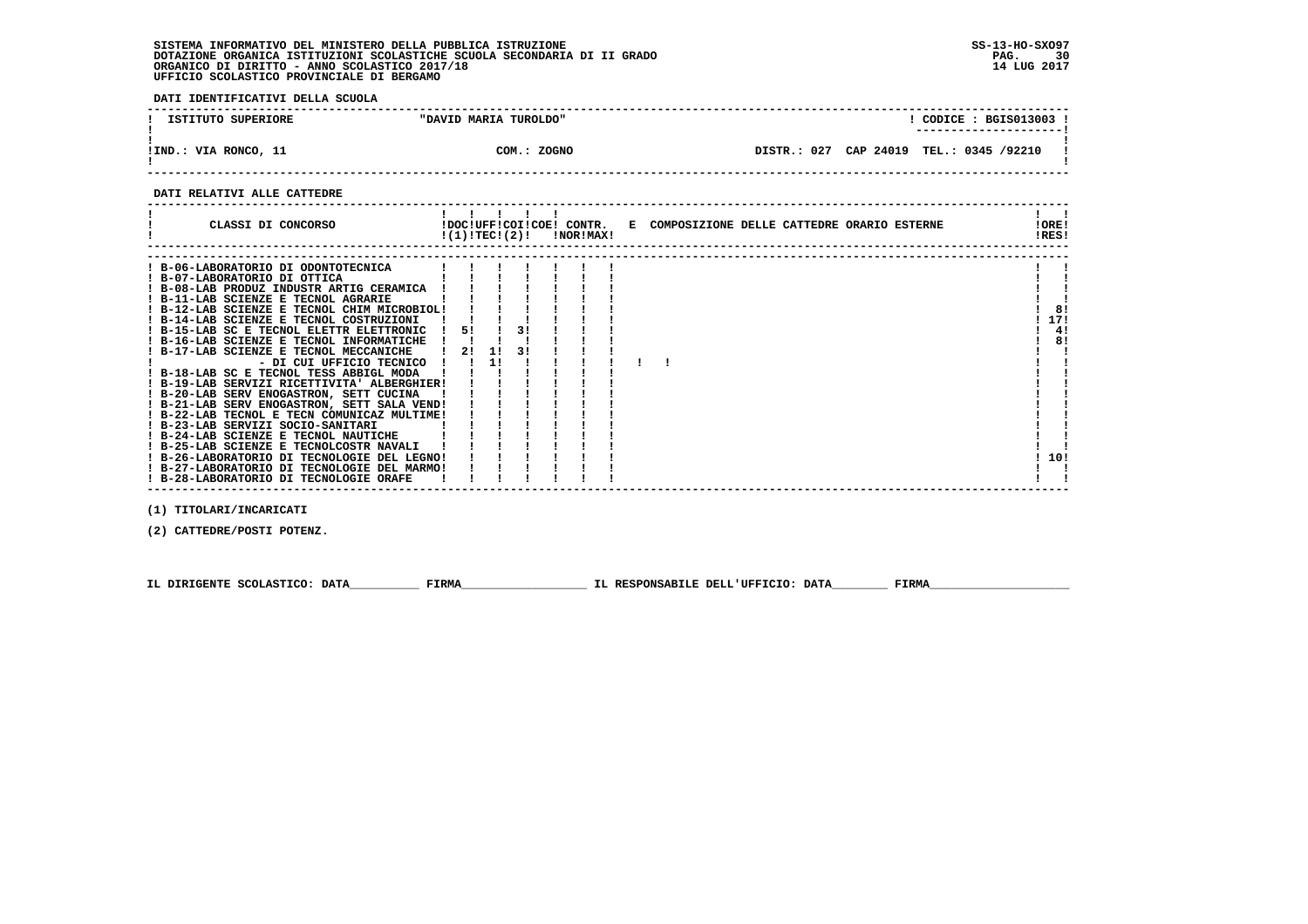**DATI IDENTIFICATIVI DELLA SCUOLA**

| ISTITUTO SUPERIORE                      | "LORENZO LOTTO" |                           |             | CODICE                      | : BGIS01400V |
|-----------------------------------------|-----------------|---------------------------|-------------|-----------------------------|--------------|
| 23<br>IIND.<br>.: VIA DELL'ALBAROTTO N. | COM.:           | <b>TRESCORE BALNEARIO</b> | DISTR.: 030 | CAP 24069 TEL.: 035 /944782 |              |

### **DATI RELATIVI ALLE CLASSI - SEDI EROGAZIONE DI COMPETENZA**

| CORSI - INDIRIZZI - SPECIALIZZAZIONI                                                                                                                                                                                                                                                                                                                             | ANNI DI CORSO !<br>CORSI - INDIRIZZI - SPECIALIZZAZIONI<br>$\blacksquare$<br>1 1! 2! 3! 4! 5! 6!                                                                                                                                                                                                                                    | ANNI DI CORSO !<br>! ----------------- <u>!</u><br>! 1! 2! 3! 4! 5! 6!            |
|------------------------------------------------------------------------------------------------------------------------------------------------------------------------------------------------------------------------------------------------------------------------------------------------------------------------------------------------------------------|-------------------------------------------------------------------------------------------------------------------------------------------------------------------------------------------------------------------------------------------------------------------------------------------------------------------------------------|-----------------------------------------------------------------------------------|
|                                                                                                                                                                                                                                                                                                                                                                  |                                                                                                                                                                                                                                                                                                                                     |                                                                                   |
| !IP02 SERVIZI SOCIO-SANITARI BIENNIO-TRIENNIO ! 3! 3! 3! 3! 2!<br>!IPC1 INDIRIZZO A ELABORAZIONE MANUALE   ! ! ! ! ! !<br>!IPOF OPERATORE AMMINISTRATIVO SEGRETARIALE<br>!IT01 AMM. FINAN. MARKETING - BIENNIO COMUNE ! 5! 4! ! ! ! !<br>!ITAF AMM.NE FINAN. E MARKETING - TRIENNIO<br>!ITLS OUINTA LINGUA STRANIERA<br>!LIP4 POTENZIAMENTO ARTISTICO E MUSICALE | !IP08 SERVIZI COMMERCIALI BIENNIO - TRIENNIO<br>!IPCP PROM.NE COMMER.LE E PUBBL.RIA - OPZIONE<br>IIPOG OPERATORE AI SERVIZI DI VENDITA<br>!IT24 COSTR., AMB. E TERRITORIO - BIENNIO COM<br>1 1 1 1 2 2 1<br>!ITCA COSTR. AMB. TERRITORIO - TRIENNIO<br>!ITRI REL. INTERNAZIONALI PER IL MARKETING<br>!LIP1 POTENZIAMENTO UMANISTICO | 1 1 1 1 1 1 1 1 1<br>11111<br>111111111<br>1 1 1 1 1 1 1 1 1<br>1 1 1 1 1 2 1 2 1 |

 **------------------------------------------------------------------------------------------------------------------------------------**

 **DATI RELATIVI ALLE CATTEDRE**

| CLASSI DI CONCORSO                             |       | !(1)!TEC!(2)! |     | !DOC!UFF!COI!COE! CONTR.<br>!NOR!MAX! | E COMPOSIZIONE DELLE CATTEDRE ORARIO ESTERNE | !ORE!<br>!RES! |
|------------------------------------------------|-------|---------------|-----|---------------------------------------|----------------------------------------------|----------------|
| ! A-02-DESIGN MET.OREF.PIET.DURE GEMME         |       |               |     |                                       |                                              |                |
| ! A-03-DESIGN DELLA CERAMICA                   |       |               |     |                                       |                                              |                |
| ! A-05-DESIGN DEL TESSUTO E DELLA MODA         |       |               |     |                                       |                                              |                |
| ! A-06-DESIGN DEL VETRO                        |       |               |     |                                       |                                              |                |
| ! A-07-DISCIPLINE AUDIOVISIVE                  |       |               |     |                                       |                                              |                |
| ! A-08-DISCIP GEOM, ARCH, ARRED, SCENOTEC !    |       |               |     |                                       |                                              |                |
| ! A-09-DISCIP GRAFICHE, PITTORICHE, SCENOG! 1! |       |               |     |                                       |                                              |                |
| ! A-10-DISCIPLINE GRAFICO-PUBBLICITARIE        |       | 11            |     |                                       |                                              |                |
| ! A-11-DISCIPLINE LETTERARIE E LATINO          |       | 11            | 1!  |                                       |                                              |                |
| ! A-12-DISCIPL LETTERARIE ISTITUTI II GR       | ! 15! |               | 18! |                                       |                                              | 12!            |
| ! A-13-DISCIPL LETTERARIE, LATINO E GRECO !    |       |               |     |                                       |                                              |                |
| ! A-14-DISCIP PLAST. SCUL. SCENOPLAST.         |       |               |     |                                       |                                              |                |
| ! A-15-DISCIPLINE SANITARIE                    |       |               |     |                                       |                                              | 12!            |
| ! A-16-DISEG ARTIST MODELLAZ ODONTOTEC         |       |               |     |                                       |                                              |                |
| ! A-17-DISEG STORIA ARTE ISTITUTI II GR        |       |               |     |                                       |                                              | 6!             |
| ! A-18-FILOSOFIA E SCIENZE UMANE               |       | 3!            | 3!  |                                       |                                              | 15!            |
| ! A-20-FISICA                                  |       | 1!            |     |                                       |                                              | 8!             |
| ! A-21-GEOGRAFIA                               |       |               |     |                                       |                                              | 5!             |
| ! A-24-LINGUA E CULT STRANIERA (FRANCESE) !    |       | 4!            | 4!  |                                       |                                              | 15!            |
| ! A-24-LINGUA E CULT STRANIERA (INGLESE)       |       | 9!            | 9!  |                                       |                                              | 10!            |
| ! A-24-LINGUA E CULT STRANIERA (SPAGNOLO) !    |       | 11            |     |                                       |                                              |                |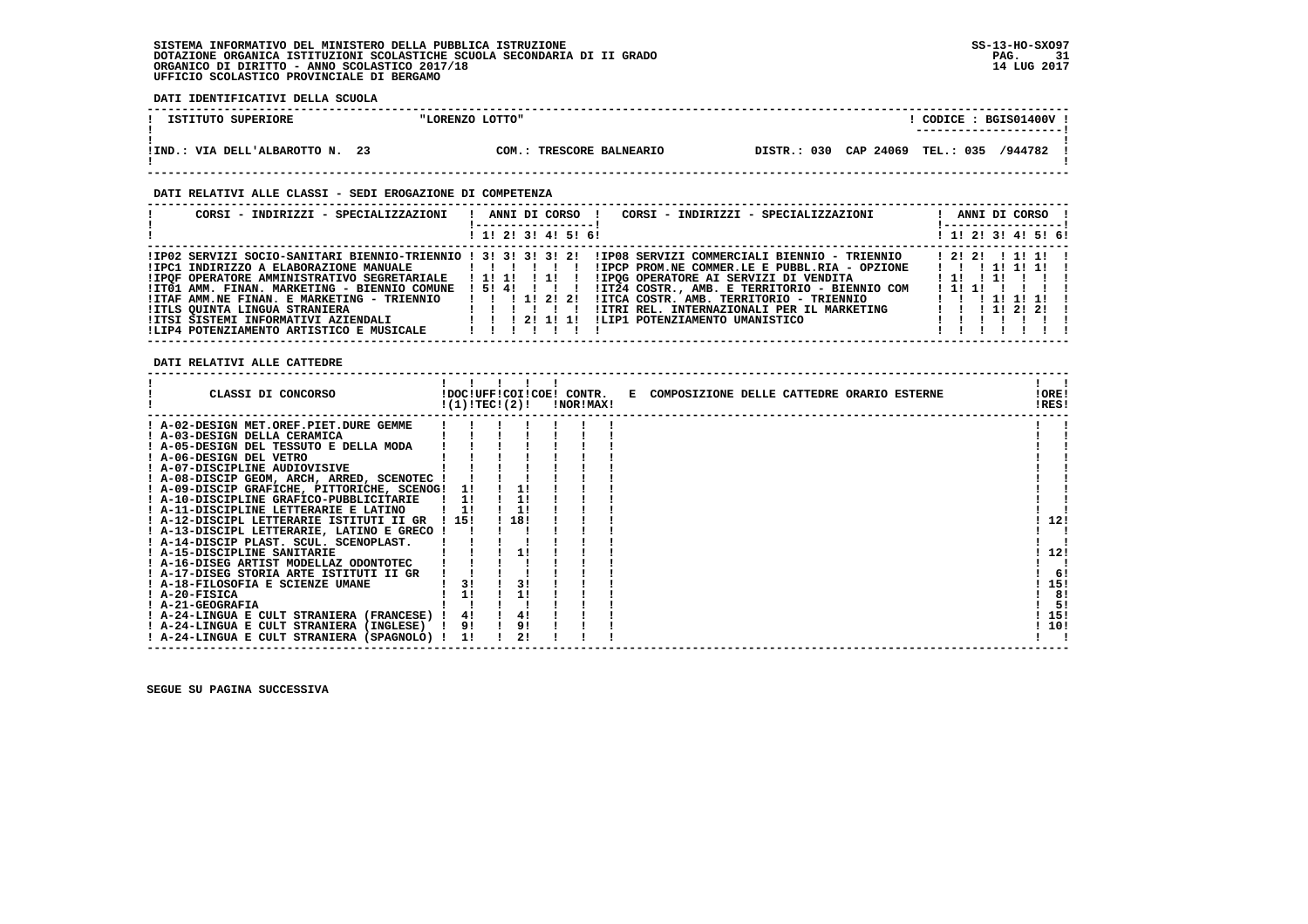**DATI IDENTIFICATIVI DELLA SCUOLA**

| ISTITUTO SUPERIORE                     | "LORENZO LOTTO" |                                      |                  | CODICE: BGIS01400V<br>--------------------- |  |
|----------------------------------------|-----------------|--------------------------------------|------------------|---------------------------------------------|--|
| -23<br>VIA DELL'ALBAROTTO N.<br>! IND. | COM.            | <b>TRESCORE BALNEARIO</b><br>DISTR.: | CAP 24069<br>030 | TEL.: 035<br>/944782                        |  |

 **------------------------------------------------------------------------------------------------------------------------------------**

 **DATI RELATIVI ALLE CATTEDRE**

|                         | CLASSI DI CONCORSO                                                                    |                    | !DOC!UFF!COI!COE! CONTR.<br>!(1)!TECI(2)! |    | !NOR!MAX! |                          |  | E COMPOSIZIONE DELLE CATTEDRE ORARIO ESTERNE |                   | !ORE!<br>!RES! |
|-------------------------|---------------------------------------------------------------------------------------|--------------------|-------------------------------------------|----|-----------|--------------------------|--|----------------------------------------------|-------------------|----------------|
|                         | ! A-24-LINGUA E CULT STRANIERA (TEDESCO) ! 2!                                         |                    | . . 1. 1.                                 |    |           |                          |  | ! 15! COMPLETA CON TRESCORE BALNEARIO        |                   |                |
|                         |                                                                                       |                    |                                           |    | 71        |                          |  | "LORENZO FEDERICI"                           | <b>BGIS02400D</b> |                |
|                         | ! A-24-LINGUA E CULT STRANIERA (RUSSO)                                                |                    |                                           |    |           |                          |  |                                              |                   |                |
|                         | ! A-24-LINGUA E CULT STRANIERA (ALBANESE) !                                           |                    |                                           |    |           |                          |  |                                              |                   |                |
|                         | A-24-LINGUA E CULT STRANIERA (SLOVENO) !                                              |                    |                                           |    |           |                          |  |                                              |                   |                |
|                         | ! A-24-LINGUA E CULT STRAN (SERBO-CROATO) !                                           |                    |                                           |    |           |                          |  |                                              |                   |                |
|                         | ! A-24-LINGUA E CULT STRANIERA (CINESE)                                               |                    |                                           |    |           |                          |  |                                              |                   |                |
|                         | ! A-24-LINGUA E CULT STRANIERA(GIAPPONESE)!                                           |                    |                                           |    |           |                          |  |                                              |                   |                |
|                         | ! A-24-LINGUA E CULT STRANIERA (EBRAICO) !                                            |                    |                                           |    |           |                          |  |                                              |                   |                |
|                         | ! A-24-LINGUA E CULT STRANIERA (ARABO)<br>! A-24-LINGUA E CULT STRANIERA (NEO-GRECO)! |                    |                                           |    |           |                          |  |                                              |                   |                |
|                         | ! A-24-LINGUA E CULT STRANIERA (PORTOGHESE) !                                         |                    |                                           |    |           |                          |  |                                              |                   |                |
| ! A-26-MATEMATICA       |                                                                                       | 51                 | 51                                        |    |           |                          |  |                                              |                   |                |
|                         | ! A-27-MATEMATICA E FISICA                                                            |                    |                                           |    |           |                          |  |                                              |                   |                |
|                         | ! A-29-MUSICA ISTITUTI II GRADO                                                       |                    |                                           |    |           |                          |  |                                              |                   | 6!             |
|                         | ! A-32-SCIENZE GEOLOGIA MINERALOGIA                                                   |                    |                                           |    |           |                          |  |                                              |                   |                |
|                         | ! A-34-SCIENZE E TECNOLOGIE CHIMICHE                                                  |                    |                                           |    |           |                          |  |                                              |                   | 16!            |
|                         | ! A-37-COSTRUZ TECNOL E TECN RAPPR GRAFICA!                                           | 3!                 |                                           |    |           |                          |  |                                              |                   |                |
|                         | ! A-40-TECNOLOGIE ELETTRICHE ELETTRONICHE !                                           |                    |                                           |    |           |                          |  |                                              |                   |                |
|                         | ! A-41-SCIENZE E TECNOLOGIE INFORMATICHE                                              | 2!<br>$\mathbf{I}$ | 2!                                        |    |           |                          |  |                                              |                   | 15!            |
|                         | ! A-42-SCIENZE E TECNOLOGIE MECCANICHE                                                |                    |                                           |    |           |                          |  |                                              |                   |                |
|                         | ! A-45-SCIENZE ECONOMICO-AZIENDALI                                                    | 113!               | 12!                                       |    |           |                          |  |                                              |                   | 71             |
|                         | ! A-46-SCIENZE GIURIDICO-ECONOMICHE                                                   | 110!               | 9!                                        | 11 |           | 17! COMPLETA CON SERIATE |  |                                              |                   |                |
|                         |                                                                                       |                    |                                           |    | 71        |                          |  | "ETTORE MAJORANA"                            | <b>BGIS01700A</b> | $\mathbf{I}$   |
|                         | ! A-47-SCIENZE MATEMATICHE APPLICATE                                                  | 181                | 71                                        |    |           |                          |  |                                              |                   | 3!             |
|                         | A-48-SCIENZE MOTORIE E SPORTIVE II GRADO!                                             | 61                 | 6!                                        |    |           |                          |  |                                              |                   |                |
|                         | ! A-50-SCIENZE NAT, CHIM E BIOLOG                                                     | 51                 | 51                                        |    |           |                          |  |                                              |                   |                |
|                         | ! A-51-SCIENZE, TECNOL E TECN AGR                                                     |                    |                                           |    |           |                          |  |                                              |                   | 11!            |
| ! A-54-STORIA DELL'ARTE |                                                                                       |                    |                                           |    |           |                          |  |                                              |                   | 6!             |
|                         | ! A-61-TECNOL E TECN COMUNICAZ MULTIMEDIA !                                           |                    |                                           |    |           |                          |  |                                              |                   |                |
|                         | ! A-62-TECNOL E TECNICHE PER LA GRAFICA                                               |                    |                                           |    |           |                          |  |                                              |                   |                |
|                         | ! A-66-TRATT TESTI DATI APPLIC INFORMATICA!                                           | 31                 | 31                                        |    |           |                          |  |                                              |                   | 71             |
|                         | ! B-02-CONV LINGUA STRANIERA (FRANCESE)                                               |                    |                                           |    |           |                          |  |                                              |                   |                |
|                         | ! B-02-CONV LINGUA STRANIERA (INGLESE)                                                |                    |                                           |    |           |                          |  |                                              |                   |                |
|                         | ! B-02-CONV LINGUA STRANIERA (SPAGNOLO)                                               |                    |                                           |    |           |                          |  |                                              |                   |                |
|                         | ! B-02-CONV LINGUA STRANIERA (TEDESCO)                                                |                    |                                           |    |           |                          |  |                                              |                   |                |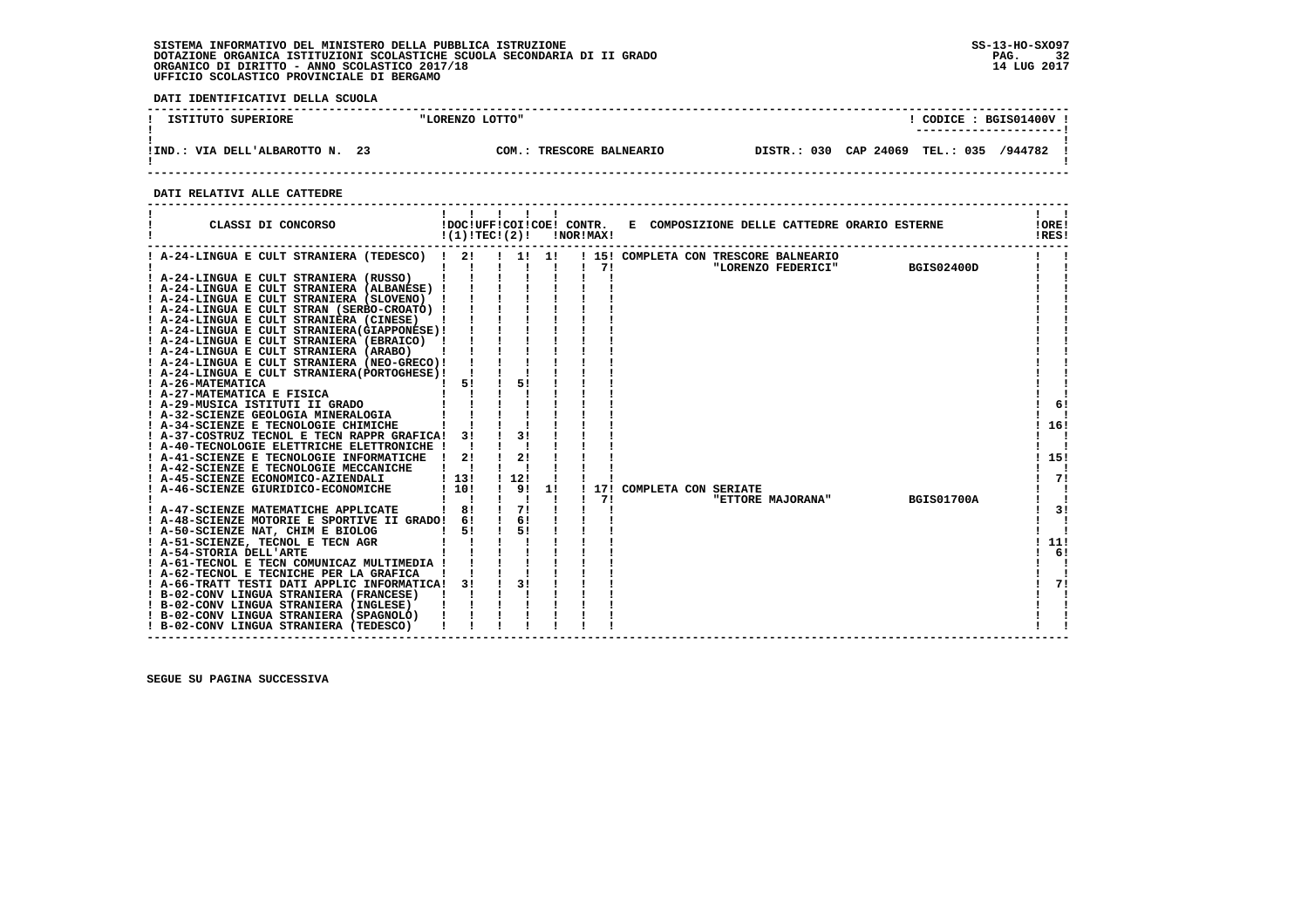**DATI IDENTIFICATIVI DELLA SCUOLA**

| ISTITUTO SUPERIORE              | "LORENZO LOTTO" |                           | CODICE: BGIS01400V                      |
|---------------------------------|-----------------|---------------------------|-----------------------------------------|
| !IND.: VIA DELL'ALBAROTTO N. 23 | COM:            | <b>TRESCORE BALNEARIO</b> | DISTR.: 030 CAP 24069 TEL.: 035 /944782 |

 **DATI RELATIVI ALLE CATTEDRE**

| CLASSI DI CONCORSO                                                                                                                                                                                                                                                                                                                                                                                                                                                                                                                                                                                                                                                                                                                                                                                                                                                                                                                                                                                                                                                                                                                                                                                                 | !(1)!TECI(2)!  |          | !DOC!UFF!COI!COE! CONTR.<br>!NOR!MAX! | E COMPOSIZIONE DELLE CATTEDRE ORARIO ESTERNE | !ORE!<br>!RES!                   |
|--------------------------------------------------------------------------------------------------------------------------------------------------------------------------------------------------------------------------------------------------------------------------------------------------------------------------------------------------------------------------------------------------------------------------------------------------------------------------------------------------------------------------------------------------------------------------------------------------------------------------------------------------------------------------------------------------------------------------------------------------------------------------------------------------------------------------------------------------------------------------------------------------------------------------------------------------------------------------------------------------------------------------------------------------------------------------------------------------------------------------------------------------------------------------------------------------------------------|----------------|----------|---------------------------------------|----------------------------------------------|----------------------------------|
| ! B-02-CONV LINGUA STRANIERA (RUSSO)<br>! B-02-CONV LINGUA STRANIERA (ALBANESE)<br>! B-02-CONV LINGUA STRANIERA (SLOVENO)<br>! B-02-CONV LINGUA STRANIERA(SERBO-CROATO)!<br>! B-02-CONV LINGUA STRANIERA (CINESE)<br>! B-02-CONV LINGUA STRANIERA (GIAPPONESE) !<br>! B-02-CONV LINGUA STRANIERA (EBRAICO)<br>! B-02-CONV LINGUA STRANIERA (ARABO)<br>B-02-CONV LINGUA STRANIERA (NEO-GRECO)<br>! B-02-CONV LINGUA STRANIERA (PORTOGHESE) !<br>! B-03-LABORATORI DI FISICA<br>! B-04-LABORATORI DI LIUTERIA<br>! B-07-LABORATORIO DI OTTICA<br>B-08-LAB PRODUZ INDUSTR ARTIG CERAMICA<br>! B-12-LAB SCIENZE E TECNOL CHIM MICROBIOL!<br>! B-14-LAB SCIENZE E TECNOL COSTRUZIONI<br>! B-15-LAB SC E TECNOL ELETTR ELETTRONIC<br>! B-16-LAB SCIENZE E TECNOL INFORMATICHE<br>! B-17-LAB SCIENZE E TECNOL MECCANICHE<br>! B-18-LAB SC E TECNOL TESS ABBIGL MODA<br>! B-20-LAB SERV ENOGASTRON, SETT CUCINA<br>! B-22-LAB TECNOL E TECN COMUNICAZ MULTIME!<br>! B-23-LAB SERVIZI SOCIO-SANITARI<br>B-24-LAB SCIENZE E TECNOL NAUTICHE<br>B-25-LAB SCIENZE E TECNOLCOSTR NAVALI<br>! B-26-LABORATORIO DI TECNOLOGIE DEL LEGNO!<br>! B-27-LABORATORIO DI TECNOLOGIE DEL MARMO!<br>! B-28-LABORATORIO DI TECNOLOGIE ORAFE | 11<br>11<br>11 | 1!<br>1! |                                       |                                              | 2!<br>2!<br>3!<br>2!<br>6!<br>9! |

 **------------------------------------------------------------------------------------------------------------------------------------**

 **(1) TITOLARI/INCARICATI**

 **(2) CATTEDRE/POSTI POTENZ.**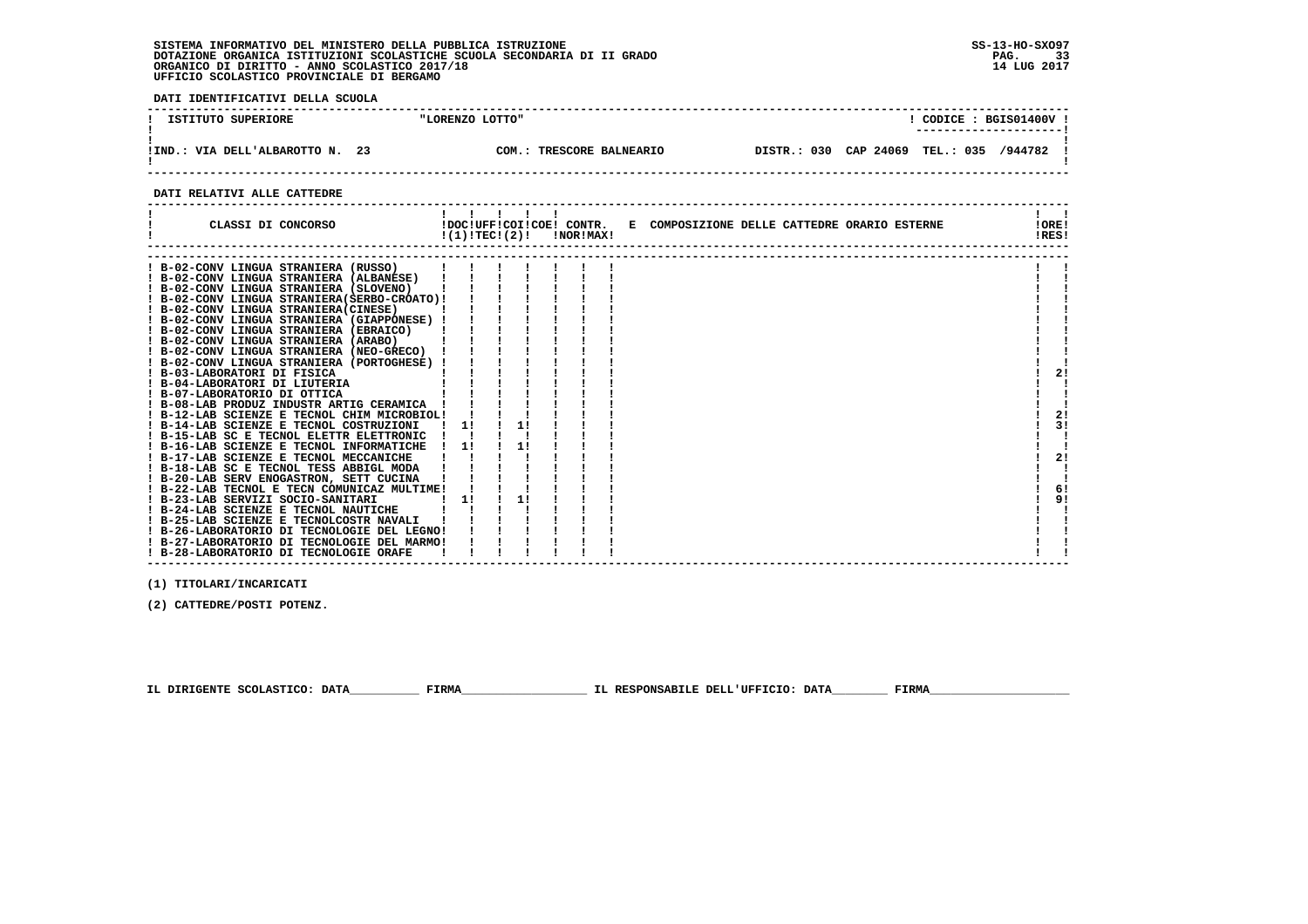**DATI IDENTIFICATIVI DELLA SCUOLA**

| ISTITUTO SUPERIORE     | "VALLE SERIANA" | <b>BGIS01600E</b><br>CODICE :<br>---------------------- |
|------------------------|-----------------|---------------------------------------------------------|
| !IND.: VIA MARCONI, 45 | COM.: GAZZANIGA | DISTR.: 026 CAP 24025 TEL.: 035<br>/712229              |

#### **DATI RELATIVI ALLE CLASSI - SEDI EROGAZIONE DI COMPETENZA**

| CORSI - INDIRIZZI - SPECIALIZZAZIONI                           |  |  | ANNI DI CORSO       |                                   | CORSI - INDIRIZZI - SPECIALIZZAZIONI          |       |       |  | ANNI DI CORSO           |  |
|----------------------------------------------------------------|--|--|---------------------|-----------------------------------|-----------------------------------------------|-------|-------|--|-------------------------|--|
|                                                                |  |  | ! 1! 2! 3! 4! 5! 6! |                                   |                                               |       |       |  | ! 1! 2! 3! 4! 5! 6!     |  |
| !IP02 SERVIZI SOCIO-SANITARI BIENNIO-TRIENNIO ! 2! 3! 3! 2! 2! |  |  |                     |                                   | !IT05 MECC. MECCATRON. ENER. - BIENNIO COMUNE |       | 13121 |  |                         |  |
| $!$ IT10 ELETTR. ED ELETTROTEC.- BIENNIO COMUNE $!$ 1! 2!!!!!  |  |  |                     |                                   | !IT13 INFOR. TELECOM. - BIENNIO COMUNE        | 14121 |       |  |                         |  |
| <b>!ITEC ELETTRONICA</b>                                       |  |  | 1 11 11 11          | <b>!ITET ELETTROTECNICA</b>       |                                               |       |       |  | 111111                  |  |
| !ITIA INFORMATICA                                              |  |  | 1212121             | !ITMM MECCANICA E MECCATRONICA    |                                               |       |       |  | 212121                  |  |
| !ITP5 POT. SOCIO ECONOMICO E PER LA LEGALITA' !!!!!!           |  |  |                     | !ITP7 POTENZIAMENTO LABORATORIALE |                                               |       |       |  |                         |  |
| !ITTL TELECOMUNICAZIONI                                        |  |  |                     |                                   | ILI03 SCIENTIFICO - OPZIONE SCIENZE APPLICAT  |       |       |  | 1 3 1 2 1 2 1 2 1 4 1 1 |  |
| !LIP1 POTENZIAMENTO UMANISTICO                                 |  |  |                     | !LIP2 POTENZIAMENTO LINGUISTICO   |                                               |       |       |  |                         |  |
| !LIP4 POTENZIAMENTO ARTISTICO E MUSICALE                       |  |  |                     |                                   |                                               |       |       |  |                         |  |

 **DATI RELATIVI ALLE CATTEDRE**

| CLASSI DI CONCORSO                          |      | !DOC!UFF!COI!COE! CONTR.<br>!(1)!TEC!(2)! |     |     | <b>!NOR!MAX!</b> |                    | E COMPOSIZIONE DELLE CATTEDRE ORARIO ESTERNE |  |                   | !ORE!<br>!RES! |  |
|---------------------------------------------|------|-------------------------------------------|-----|-----|------------------|--------------------|----------------------------------------------|--|-------------------|----------------|--|
| ! A-02-DESIGN MET.OREF.PIET.DURE GEMME      |      |                                           |     |     |                  |                    |                                              |  |                   |                |  |
| ! A-03-DESIGN DELLA CERAMICA                |      |                                           |     |     |                  |                    |                                              |  |                   |                |  |
| A-05-DESIGN DEL TESSUTO E DELLA MODA        |      |                                           |     |     |                  |                    |                                              |  |                   |                |  |
| ! A-06-DESIGN DEL VETRO                     |      |                                           |     |     |                  |                    |                                              |  |                   |                |  |
| ! A-07-DISCIPLINE AUDIOVISIVE               |      |                                           |     |     |                  |                    |                                              |  |                   |                |  |
| ! A-08-DISCIP GEOM, ARCH, ARRED, SCENOTEC   |      |                                           |     |     |                  |                    |                                              |  |                   |                |  |
| ! A-09-DISCIP GRAFICHE, PITTORICHE, SCENOG! | -11  |                                           |     |     |                  |                    |                                              |  |                   |                |  |
| ! A-10-DISCIPLINE GRAFICO-PUBBLICITARIE     |      |                                           |     |     |                  |                    |                                              |  |                   |                |  |
| ! A-11-DISCIPLINE LETTERARIE E LATINO       |      |                                           |     |     |                  |                    |                                              |  |                   |                |  |
| ! A-12-DISCIPL LETTERARIE ISTITUTI II GR    | 1171 |                                           | 18! |     |                  |                    |                                              |  |                   | 15!            |  |
| ! A-13-DISCIPL LETTERARIE, LATINO E GRECO   |      |                                           |     |     |                  |                    |                                              |  |                   |                |  |
| ! A-14-DISCIP PLAST. SCUL. SCENOPLAST.      |      |                                           |     |     |                  |                    |                                              |  |                   |                |  |
| ! A-15-DISCIPLINE SANITARIE                 |      |                                           |     |     |                  |                    |                                              |  |                   | 81             |  |
| ! A-16-DISEG ARTIST MODELLAZ ODONTOTEC      |      |                                           |     |     |                  |                    |                                              |  |                   |                |  |
| ! A-17-DISEG STORIA ARTE ISTITUTI II GR     | 2!   |                                           |     |     | 121              |                    | COMPLETA CON LOVERE                          |  |                   |                |  |
|                                             |      |                                           |     |     | 6!               |                    | "DECIO CELERI"                               |  | <b>BGIS00100R</b> |                |  |
| A-18-FILOSOFIA E SCIENZE UMANE              |      | 3!                                        | 31  | -11 |                  | ! 16! COMPLETA CON | NEMBRO                                       |  |                   |                |  |
|                                             |      |                                           |     |     | 41               | <b>IPSAR</b>       | "ALFREDO SONZOGNI"                           |  | <b>BGRH020009</b> |                |  |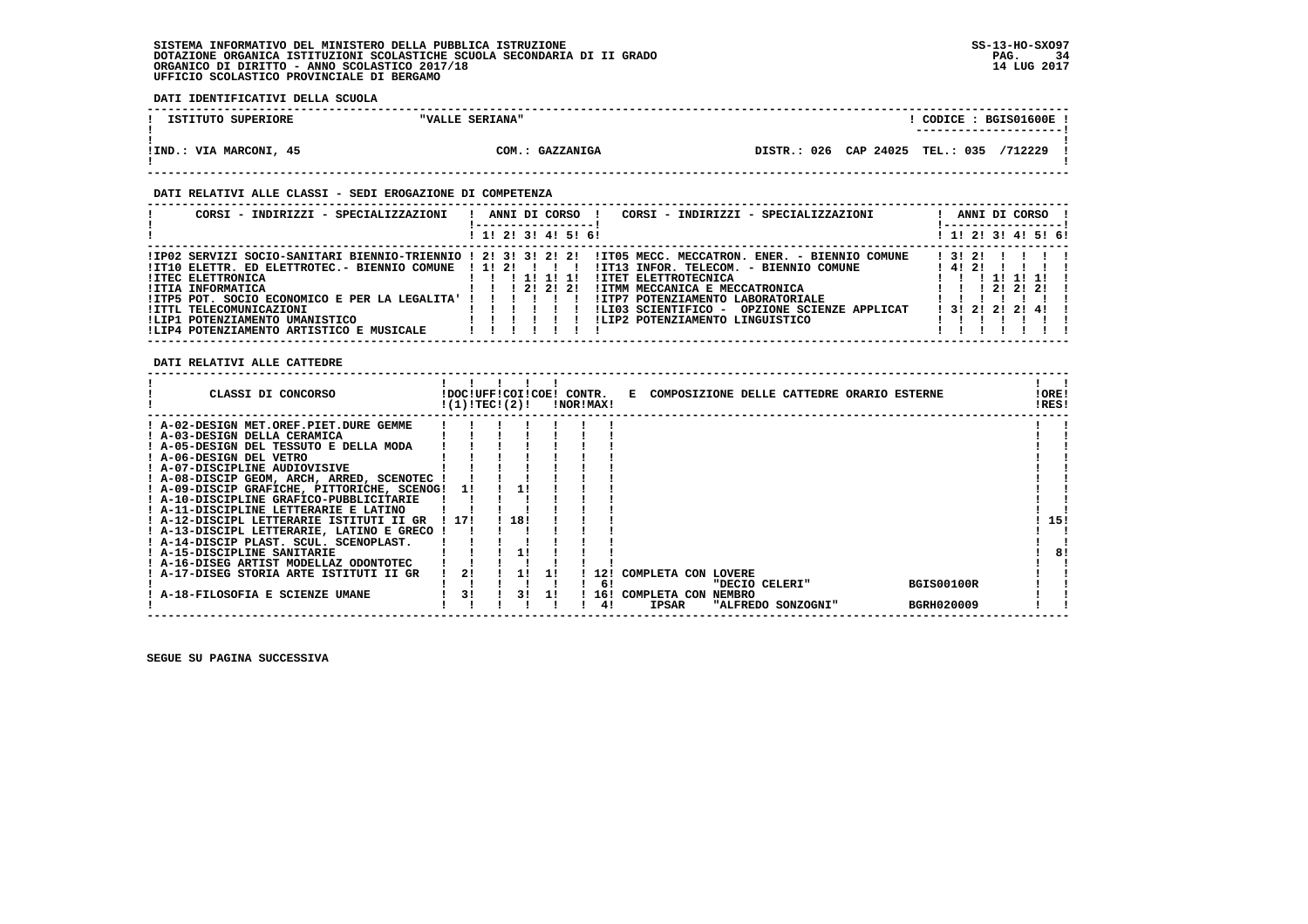**DATI IDENTIFICATIVI DELLA SCUOLA**

| ISTITUTO SUPERIORE     | "VALLE SERIANA" | CODICE: BGIS01600E<br>----------------------- |  |
|------------------------|-----------------|-----------------------------------------------|--|
| !IND.: VIA MARCONI, 45 | COM.: GAZZANIGA | DISTR.: 026 CAP 24025 TEL.: 035<br>/712229    |  |

 **------------------------------------------------------------------------------------------------------------------------------------**

#### **DATI RELATIVI ALLE CATTEDRE**

| CLASSI DI CONCORSO                                                                                                            | !(1)!TEC!(2)! | IDOCIUFFICOIICOEI CONTR. |    | !NOR!MAX! |                                         | E COMPOSIZIONE DELLE CATTEDRE ORARIO ESTERNE |                   | !ORE!<br>!RES! |
|-------------------------------------------------------------------------------------------------------------------------------|---------------|--------------------------|----|-----------|-----------------------------------------|----------------------------------------------|-------------------|----------------|
| ! A-19-FILOSOFIA E STORIA                                                                                                     | $1 \quad 31$  | 2!                       |    |           | 6! CEDE A                               | LOVERE<br>"DECIO CELERI"                     | <b>BGIS00100R</b> |                |
| A-20-FISICA                                                                                                                   | 4!            | 4!                       |    |           | 8! CEDE A                               | <b>CLUSONE</b><br>"ANDREA FANTONI"           | <b>BGIS012007</b> |                |
| A-21-GEOGRAFIA                                                                                                                |               |                          |    |           |                                         |                                              |                   | 31             |
| A-24-LINGUA E CULT STRANIERA (INGLESE)                                                                                        | 110!          | 11!                      | 1! | 9!        | 9! COMPLETA CON NEMBRO<br><b>IPSAR</b>  | "ALFREDO SONZOGNI"                           | <b>BGRH020009</b> |                |
| A-24-LINGUA E CULT STRANIERA (SPAGNOLO) !                                                                                     |               |                          | 1! | 51        | 13! COMPLETA CON NEMBRO<br><b>IPSAR</b> | "ALFREDO SONZOGNI"                           | <b>BGRH020009</b> |                |
| A-24-LINGUA E CULT STRANIERA (FRANCESE) !<br>A-24-LINGUA E CULT STRANIERA (TEDESCO)<br>! A-24-LINGUA E CULT STRANIERA (RUSSO) |               |                          |    |           |                                         |                                              |                   |                |
| ! A-26-MATEMATICA<br>A-27-MATEMATICA E FISICA<br>A-29-MUSICA ISTITUTI II GRADO                                                | 1131          | 1, 131                   |    |           |                                         |                                              |                   | 61             |
| A-31-SCIENZE DEGLI ALIMENTI<br>A-34-SCIENZE E TECNOLOGIE CHIMICHE                                                             | 1!            | 2!                       | 1! | 12!       | COMPLETA CON LOVERE                     |                                              |                   |                |
|                                                                                                                               |               |                          |    | 61        |                                         | "IVAN PIANA"                                 | <b>BGIS007000</b> |                |
| A-37-COSTRUZ TECNOL E TECN RAPPR GRAFICA!<br>A-40-TECNOLOGIE ELETTRICHE ELETTRONICHE                                          | 4!<br>71      | 4!<br>71                 | 1! |           | 14! COMPLETA CON LOVERE                 |                                              |                   |                |
|                                                                                                                               |               |                          |    | 41        |                                         | "IVAN PIANA"                                 | <b>BGIS00700Q</b> |                |
| A-41-SCIENZE E TECNOLOGIE INFORMATICHE                                                                                        | 2!            | 6!                       |    | 81        | CEDE A                                  | LOVERE<br>"DECIO CELERI"                     | <b>BGIS00100R</b> |                |
| A-42-SCIENZE E TECNOLOGIE MECCANICHE                                                                                          | 41            | 5!                       | 1! | 41        | 14! COMPLETA CON NEMBRO<br><b>IPSAR</b> | "ALFREDO SONZOGNI"                           | <b>BGRH020009</b> |                |
| A-43-SCIENZE E TECNOLOGIE NAUTICHE                                                                                            |               |                          |    |           |                                         |                                              |                   | 51             |
| A-45-SCIENZE ECONOMICO-AZIENDALI                                                                                              |               |                          |    |           | 3! CEDE A                               | ALBINO<br>"OSCAR ARNULFO ROMERO"             | <b>BGIS00900B</b> |                |
| A-46-SCIENZE GIURIDICO-ECONOMICHE                                                                                             | 4!            | 41                       |    | 41        | CEDE A                                  | <b>ALBINO</b><br>"OSCAR ARNULFO ROMERO"      | <b>BGIS00900B</b> |                |
|                                                                                                                               |               |                          |    | 11.       | ED A<br><b>IPSAR</b>                    | <b>NEMBRO</b><br>"ALFREDO SONZOGNI"          | <b>BGRH020009</b> |                |
| A-47-SCIENZE MATEMATICHE APPLICATE                                                                                            |               |                          |    |           |                                         |                                              |                   |                |
| ! A-48-SCIENZE MOTORIE E SPORTIVE II GRADO!                                                                                   | 51            | 6!                       |    |           |                                         |                                              |                   |                |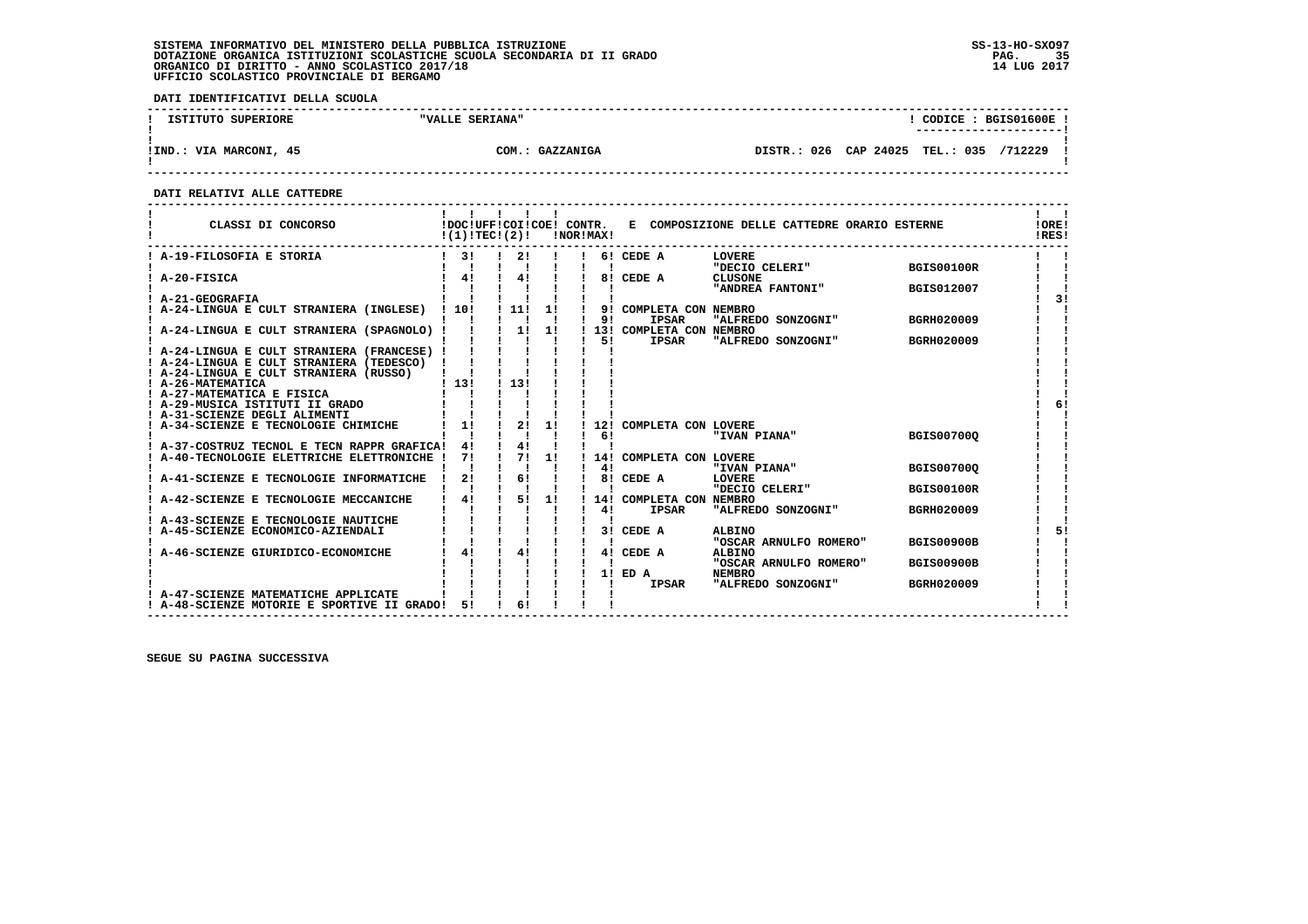**DATI IDENTIFICATIVI DELLA SCUOLA**

| ISTITUTO SUPERIORE     | "VALLE SERIANA" | CODICE: BGIS01600E<br>---------------------- |
|------------------------|-----------------|----------------------------------------------|
| !IND.: VIA MARCONI, 45 | COM.: GAZZANIGA | DISTR.: 026 CAP 24025 TEL.: 035<br>/712229   |

 **------------------------------------------------------------------------------------------------------------------------------------**

#### **DATI RELATIVI ALLE CATTEDRE**

| CLASSI DI CONCORSO                                                                     | !(1)!TECI(2)!             |          |    |       | !NOR!MAX! |    |                                           | !DOC!UFF!COI!COE! CONTR. E COMPOSIZIONE DELLE CATTEDRE ORARIO ESTERNE |                   | !ORE!<br>!RES! |
|----------------------------------------------------------------------------------------|---------------------------|----------|----|-------|-----------|----|-------------------------------------------|-----------------------------------------------------------------------|-------------------|----------------|
| ! A-50-SCIENZE NAT, CHIM E BIOLOG                                                      | $1 \quad 71$              |          |    | 6! 1! |           | 51 | ! 13! COMPLETA CON NEMBRO<br><b>IPSAR</b> | "ALFREDO SONZOGNI"                                                    | <b>BGRH020009</b> |                |
| ! A-51-SCIENZE, TECNOL E TECN AGR                                                      |                           |          |    |       |           |    |                                           |                                                                       |                   |                |
| ! A-54-STORIA DELL'ARTE                                                                |                           |          |    |       |           |    |                                           |                                                                       |                   |                |
| ! A-61-TECNOL E TECN COMUNICAZ MULTIMEDIA !                                            |                           |          |    |       |           |    |                                           |                                                                       |                   |                |
| ! A-62-TECNOL E TECNICHE PER LA GRAFICA                                                |                           |          |    |       |           |    |                                           |                                                                       |                   |                |
| ! A-65-TEORIA E TECNICA COMUNICAZIONE                                                  |                           |          |    |       |           |    |                                           |                                                                       |                   |                |
| ! A-66-TRATT TESTI DATI APPLIC INFORMATICA!                                            |                           |          |    |       |           |    |                                           |                                                                       |                   |                |
| ! B-02-CONV LINGUA STRANIERA (FRANCESE)                                                |                           |          |    |       |           |    |                                           |                                                                       |                   |                |
| ! B-02-CONV LINGUA STRANIERA (INGLESE)                                                 |                           |          |    |       |           |    |                                           |                                                                       |                   |                |
| ! B-02-CONV LINGUA STRANIERA (TEDESCO)                                                 |                           |          |    |       |           |    |                                           |                                                                       |                   |                |
| ! B-02-CONV LINGUA STRANIERA (RUSSO)                                                   |                           |          |    |       |           |    |                                           |                                                                       |                   |                |
| ! B-03-LABORATORI DI FISICA                                                            | 1!                        |          |    | 1!    |           |    | 14! COMPLETA CON LOVERE                   |                                                                       |                   |                |
|                                                                                        |                           |          |    |       |           | 41 |                                           | "IVAN PIANA"                                                          | <b>BGIS007000</b> |                |
| B-06-LABORATORIO DI ODONTOTECNICA                                                      |                           |          |    |       |           |    |                                           |                                                                       |                   |                |
| ! B-07-LABORATORIO DI OTTICA                                                           |                           |          |    |       |           |    |                                           |                                                                       |                   |                |
| B-08-LAB PRODUZ INDUSTR ARTIG CERAMICA                                                 |                           |          |    |       |           |    |                                           |                                                                       |                   |                |
| ! B-11-LAB SCIENZE E TECNOL AGRARIE                                                    |                           |          |    |       |           |    |                                           |                                                                       |                   |                |
| B-12-LAB SCIENZE E TECNOL CHIM MICROBIOL!                                              | 1!                        |          |    | 1!    |           |    | 14! COMPLETA CON LOVERE                   |                                                                       |                   |                |
|                                                                                        |                           |          |    |       |           | 41 |                                           | "IVAN PIANA"                                                          | <b>BGIS00700Q</b> |                |
| B-14-LAB SCIENZE E TECNOL COSTRUZIONI                                                  | 4!                        |          | 31 |       |           |    |                                           |                                                                       |                   |                |
| B-15-LAB SC E TECNOL ELETTR ELETTRONIC                                                 |                           | 1!<br>11 |    |       |           |    |                                           |                                                                       |                   | 8!             |
| - DI CUI UFFICIO TECNICO                                                               | $\mathbf{1}$ $\mathbf{1}$ |          | 31 |       |           |    |                                           |                                                                       |                   |                |
| B-16-LAB SCIENZE E TECNOL INFORMATICHE                                                 | 21                        |          | 3! |       |           |    | CEDE A                                    | <b>LOVERE</b>                                                         |                   | 3!             |
| B-17-LAB SCIENZE E TECNOL MECCANICHE                                                   | 4!                        |          |    |       |           | 41 |                                           | "IVAN PIANA"                                                          | <b>BGIS007000</b> | 10!            |
|                                                                                        |                           |          |    |       |           |    |                                           |                                                                       |                   |                |
| ! B-18-LAB SC E TECNOL TESS ABBIGL MODA<br>! B-19-LAB SERVIZI RICETTIVITA' ALBERGHIER! |                           |          |    |       |           |    |                                           |                                                                       |                   |                |
| ! B-20-LAB SERV ENOGASTRON, SETT CUCINA                                                |                           |          |    |       |           |    |                                           |                                                                       |                   |                |
| ! B-21-LAB SERV ENOGASTRON, SETT SALA VEND!                                            |                           |          |    |       |           |    |                                           |                                                                       |                   |                |
| ! B-23-LAB SERVIZI SOCIO-SANITARI                                                      | 1!                        |          | 1! |       |           |    | 6! CEDE A                                 | <b>LOVERE</b>                                                         |                   |                |
|                                                                                        |                           |          |    |       |           |    |                                           | "IVAN PIANA"                                                          | <b>BGIS007000</b> |                |
| ! B-24-LAB SCIENZE E TECNOL NAUTICHE                                                   |                           |          |    |       |           |    |                                           |                                                                       |                   |                |
| ! B-28-LABORATORIO DI TECNOLOGIE ORAFE                                                 |                           |          |    |       |           |    |                                           |                                                                       |                   |                |
|                                                                                        |                           |          |    |       |           |    |                                           |                                                                       |                   |                |

 **(1) TITOLARI/INCARICATI**

 **(2) CATTEDRE/POSTI POTENZ.**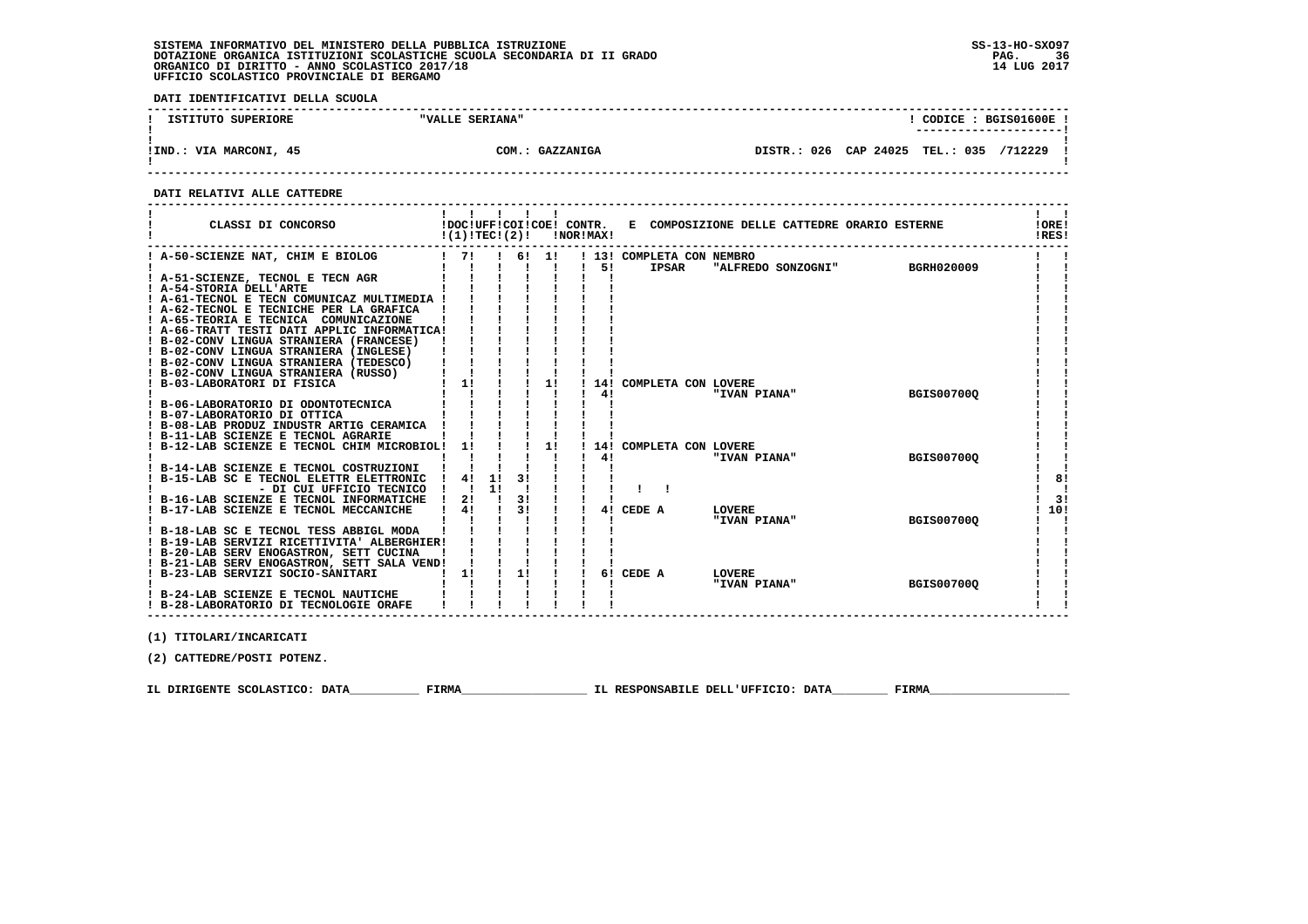**DATI IDENTIFICATIVI DELLA SCUOLA**

| ISTITUTO SUPERIORE       | "ETTORE MAJORANA" | CODICE: BGIS01700A !                    |  |
|--------------------------|-------------------|-----------------------------------------|--|
|                          |                   | ----------------------                  |  |
|                          |                   |                                         |  |
| !IND.: VIA PARTIGIANI, 1 | COM.: SERIATE     | DISTR.: 030 CAP 24068 TEL.: 035 /297612 |  |
|                          |                   |                                         |  |

 **------------------------------------------------------------------------------------------------------------------------------------**

### **DATI RELATIVI ALLE CLASSI - SEDI EROGAZIONE DI COMPETENZA**

| CORSI - INDIRIZZI - SPECIALIZZAZIONI                                                                                                                                                                                                                                                                                  | CORSI - INDIRIZZI - SPECIALIZZAZIONI<br>ANNI DI CORSO !                                                                                                                                                                                                                                                                                                                                                  | ANNI DI CORSO !                                                     |
|-----------------------------------------------------------------------------------------------------------------------------------------------------------------------------------------------------------------------------------------------------------------------------------------------------------------------|----------------------------------------------------------------------------------------------------------------------------------------------------------------------------------------------------------------------------------------------------------------------------------------------------------------------------------------------------------------------------------------------------------|---------------------------------------------------------------------|
|                                                                                                                                                                                                                                                                                                                       | ! 1! 2! 3! 4! 5! 6!                                                                                                                                                                                                                                                                                                                                                                                      | ! 1! 2! 3! 4! 5! 6!                                                 |
| !IP09 MAN.NE ASSIS.ZA TEC. BIENNIO - TRIENNIO ! 1! 2! 2! 2! 2!<br><b>!IPON OPERATORE ELETTRICO</b><br>!IT09 TRASPORTI E LOGISTICA - BIENNIO COMUNE<br>!IT13 INFOR. TELECOM. - BIENNIO COMUNE<br>!ITET ELETTROTECNICA<br><b>!ITLG LOGISTICA</b><br>!ITP7 POTENZIAMENTO LABORATORIALE<br>!LIP1 POTENZIAMENTO UMANISTICO | IIPC1 INDIRIZZO A ELABORAZIONE MANUALE<br>1 1 1 1 1 1 1<br>!IT04 TURISMO BIENNIO - TRIENNIO<br>11111<br>!IT10 ELETTR. ED ELETTROTEC.- BIENNIO COMUNE<br>1615111<br><b>!ITEC ELETTRONICA</b><br>1 1 1 2 1 2 1 1 1<br>!ITIA INFORMATICA<br>1 1 1 1 2 1 2 1<br>!ITP5 POT. SOCIO ECONOMICO E PER LA LEGALITA'<br>!LI03 SCIENTIFICO -<br>OPZIONE SCIENZE APPLICAT<br>!LIP4 POTENZIAMENTO ARTISTICO E MUSICALE | ! 2! 2! 1! 1! 1! !<br>13121<br>1 1 1 1 1 1 1 1<br>1 1 1 2 1 2 1 2 1 |

 **DATI RELATIVI ALLE CATTEDRE**

| CLASSI DI CONCORSO                             |       | !(1)!TEC!(2)! |       | !NOR!MAX! | !DOC!UFF!COI!COE! CONTR. E COMPOSIZIONE DELLE CATTEDRE ORARIO ESTERNE | !ORE!<br>!RES! |    |
|------------------------------------------------|-------|---------------|-------|-----------|-----------------------------------------------------------------------|----------------|----|
| ! A-02-DESIGN MET.OREF.PIET.DURE GEMME         |       |               |       |           |                                                                       |                | 81 |
| A-03-DESIGN DELLA CERAMICA                     |       |               |       |           |                                                                       |                |    |
| ! A-05-DESIGN DEL TESSUTO E DELLA MODA         |       |               |       |           |                                                                       |                |    |
| ! A-06-DESIGN DEL VETRO                        |       |               |       |           |                                                                       |                |    |
| ! A-07-DISCIPLINE AUDIOVISIVE                  |       |               |       |           |                                                                       |                |    |
| ! A-08-DISCIP GEOM, ARCH, ARRED, SCENOTEC !    |       |               |       |           |                                                                       |                |    |
| ! A-09-DISCIP GRAFICHE, PITTORICHE, SCENOG!    |       |               |       |           |                                                                       |                |    |
| ! A-10-DISCIPLINE GRAFICO-PUBBLICITARIE        |       |               |       |           |                                                                       |                |    |
| ! A-11-DISCIPLINE LETTERARIE E LATINO          |       |               |       |           |                                                                       |                |    |
| ! A-12-DISCIPL LETTERARIE ISTITUTI II GR       | ! 14! |               | ! 18! |           |                                                                       |                |    |
| ! A-13-DISCIPL LETTERARIE, LATINO E GRECO ! 1! |       |               | -1.1  |           |                                                                       |                |    |
| ! A-14-DISCIP PLAST. SCUL. SCENOPLAST.         |       |               |       |           |                                                                       |                |    |
| ! A-16-DISEG ARTIST MODELLAZ ODONTOTEC         |       |               |       |           |                                                                       | 17!            |    |
| ! A-17-DISEG STORIA ARTE ISTITUTI II GR        |       |               |       |           |                                                                       | 14!            |    |
| ! A-18-FILOSOFIA E SCIENZE UMANE               |       |               |       |           |                                                                       |                |    |
| ! A-19-FILOSOFIA E STORIA                      |       |               |       |           |                                                                       |                | 6! |
| ! A-20-FISICA                                  |       |               | 4!    |           |                                                                       |                |    |
| ! A-21-GEOGRAFIA                               |       |               |       |           |                                                                       | 10!            |    |
| ! A-24-LINGUA E CULT STRANIERA (INGLESE) !     |       | 81            | ! 10! |           |                                                                       |                |    |
| ! A-24-LINGUA E CULT STRANIERA (SPAGNOLO) !    |       |               |       |           |                                                                       |                | 8! |
| ! A-24-LINGUA E CULT STRANIERA (TEDESCO)       |       |               |       |           |                                                                       |                |    |
| ! A-24-LINGUA E CULT STRANIERA (FRANCESE) !    |       |               |       |           |                                                                       |                |    |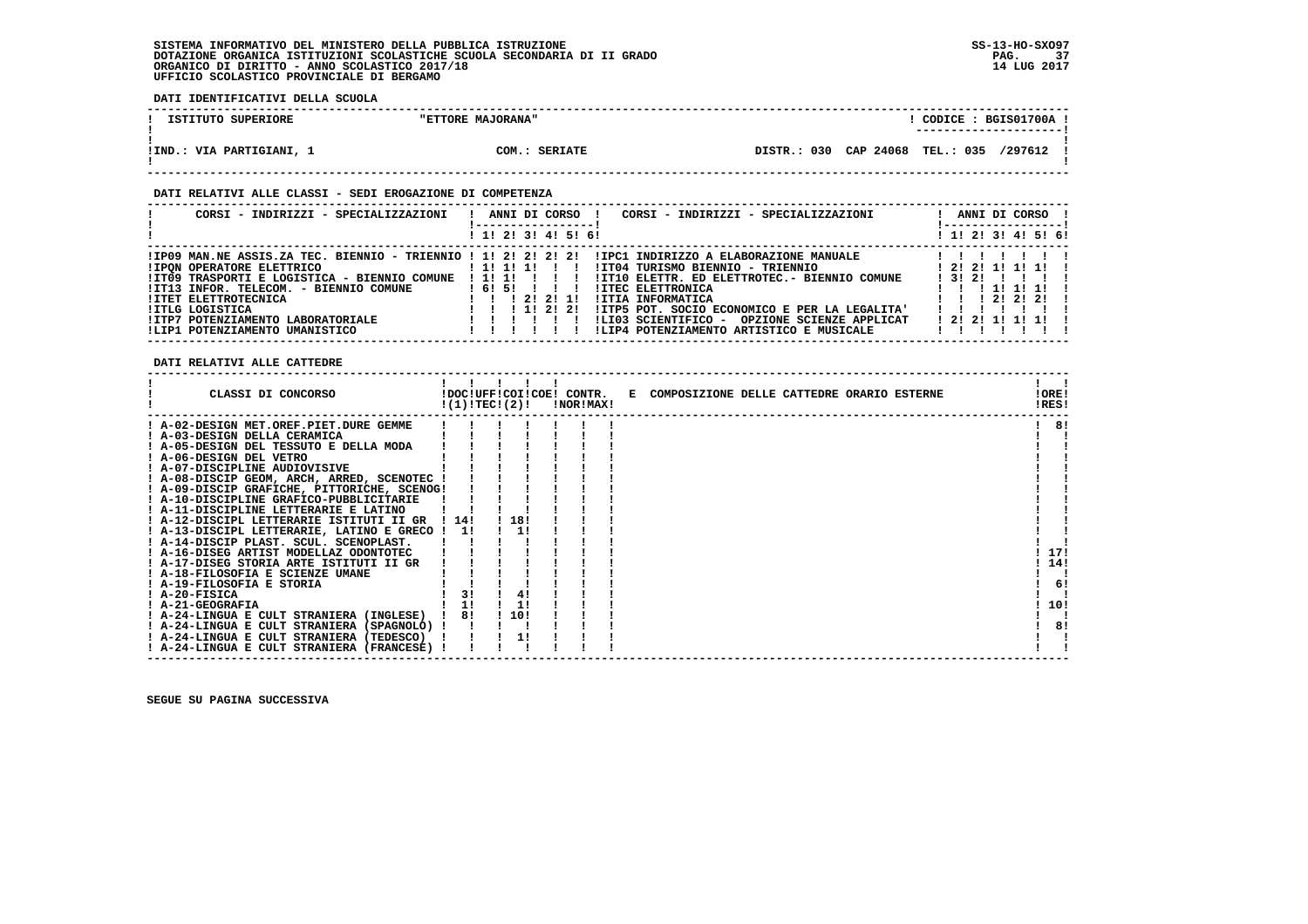**DATI IDENTIFICATIVI DELLA SCUOLA**

| ISTITUTO SUPERIORE       | "ETTORE MAJORANA" | CODICE: BGIS01700A<br>--------------------- |
|--------------------------|-------------------|---------------------------------------------|
| !IND.: VIA PARTIGIANI, 1 | COM.: SERIATE     | DISTR.: 030 CAP 24068 TEL.: 035<br>/297612  |

 **------------------------------------------------------------------------------------------------------------------------------------**

### **DATI RELATIVI ALLE CATTEDRE**

| CLASSI DI CONCORSO                                                                                                                                                                                                                                                                                                                                                                                                                                                                                                                                                                                                                                                                                                                                                                                                                                                                                                                                                                                                                                                                                                                                                                                                                                                                                                                                                                                                                                                                                                                                                            | $!(1)!TEC!(2)!$ $INORIMAX!$                                                                                               | $\blacksquare$                                                                                                                                                         |    |           |                                         |                 | !DOC!UFF!COI!COE! CONTR. E COMPOSIZIONE DELLE CATTEDRE ORARIO ESTERNE |                                        | !ORE!<br>!RES!        |
|-------------------------------------------------------------------------------------------------------------------------------------------------------------------------------------------------------------------------------------------------------------------------------------------------------------------------------------------------------------------------------------------------------------------------------------------------------------------------------------------------------------------------------------------------------------------------------------------------------------------------------------------------------------------------------------------------------------------------------------------------------------------------------------------------------------------------------------------------------------------------------------------------------------------------------------------------------------------------------------------------------------------------------------------------------------------------------------------------------------------------------------------------------------------------------------------------------------------------------------------------------------------------------------------------------------------------------------------------------------------------------------------------------------------------------------------------------------------------------------------------------------------------------------------------------------------------------|---------------------------------------------------------------------------------------------------------------------------|------------------------------------------------------------------------------------------------------------------------------------------------------------------------|----|-----------|-----------------------------------------|-----------------|-----------------------------------------------------------------------|----------------------------------------|-----------------------|
| ! A-26-MATEMATICA<br>! A-27-MATEMATICA E FISICA<br>: A-2/-EALERBLILLER = -------<br>! A-29-MUSICA ISTITUTI II GRADO<br>' * 21-CATENTE DEGIT ALIMENTI<br>! A-33-SCIENZE E TECNOLOGIE AERONAUTICHE ! ! !<br>! A-34-SCIENZE E TECNOLOGIE CHIMICHE<br>$\blacksquare$ $\blacksquare$ $\blacksquare$ $\blacksquare$ $\blacksquare$<br>! A-36-SCIENZE E TECNOL LOGISTICA<br>! A-37-COSTRUZ TECNOL E TECN RAPPR GRAFICA! 3!<br>! A-38-TECNOL COSTR AERONAUTICHE<br>! A-39-TECNOL COSTR NAVALI<br>! A-40-TECNOLOGIE ELETTRICHE ELETTRONICHE ! 13!<br>! A-41-SCIENZE E TECNOLOGIE INFORMATICHE<br>! A-42-SCIENZE E TECNOLOGIE MECCANICHE<br>! A-43-SCIENZE E TECNOLOGIE NAUTICHE<br>! A-45-SCIENZE ECONOMICO-AZIENDALI<br>! A-46-SCIENZE GIURIDICO-ECONOMICHE<br>! A-47-SCIENZE MATEMATICHE APPLICATE<br>! A-48-SCIENZE MOTORIE E SPORTIVE II GRADO! 5!<br>! A-50-SCIENZE NAT, CHIM E BIOLOG<br>! A-51-SCIENZE, TECNOL E TECN AGR<br>! A-54-STORIA DELL'ARTE<br>! A-61-TECNOL E TECN COMUNICAZ MULTIMEDIA !<br>! A-62-TECNOL E TECNICHE PER LA GRAFICA<br>! A-65-TEORIA E TECNICA COMUNICAZIONE<br>! A-66-TRATT TESTI DATI APPLIC INFORMATICA! ! !<br>! B-03-LABORATORI DI FISICA<br>B-04-LABORATORI DI LIUTERIA<br>POSTIBORATORIO DI LOGISTICA (CONSTRUERE IN ESSENTICA (CONSTRUERE IN ESSENTICA (CONSTRUERE IN ESSENTICA (CONSTRUERE IN ESSENTICA (CONSTRUERE IN ESSENTICA (CONSTRUERE IN ESSENTICA (CONSTRUERE IN EUROPE IN EUROPE IN EUROPE IN<br>! B-08-LAB PRODUZ INDUSTR ARTIG CERAMICA !<br>! B-09-LAB SCIENZE E TECNOL AERONAUTICHE<br>! B-10-LAB SCIENZE E TECNOL COSTR AERON | 191<br>$\mathbf{1}$ $\mathbf{1}$<br>$1 \quad 11$<br>$2!$ $1$<br>41<br>$\frac{1}{2}$<br>$1 \quad 41$<br>$1 \quad 21$<br>3! | ! 10!<br>$\blacksquare$<br>11<br>3!<br>11<br>41<br>! 17!<br>61<br>2!<br>2!<br>4!<br>$\mathbf{I}$<br>$\frac{1}{2}$<br>$\mathbf{I}$ $\mathbf{I}$<br>6!<br>4!<br>11<br>1! | 1! | - 1<br>81 | 7! CEDE A<br>! 13! COMPLETA CON SARNICO | "LORENZO LOTTO" | TRESCORE BALNEARIO<br>"SERAFINO RIVA"                                 | <b>BGIS01400V</b><br><b>BGIS02300N</b> | 14!<br>31<br>6!<br>41 |

 **------------------------------------------------------------------------------------------------------------------------------------**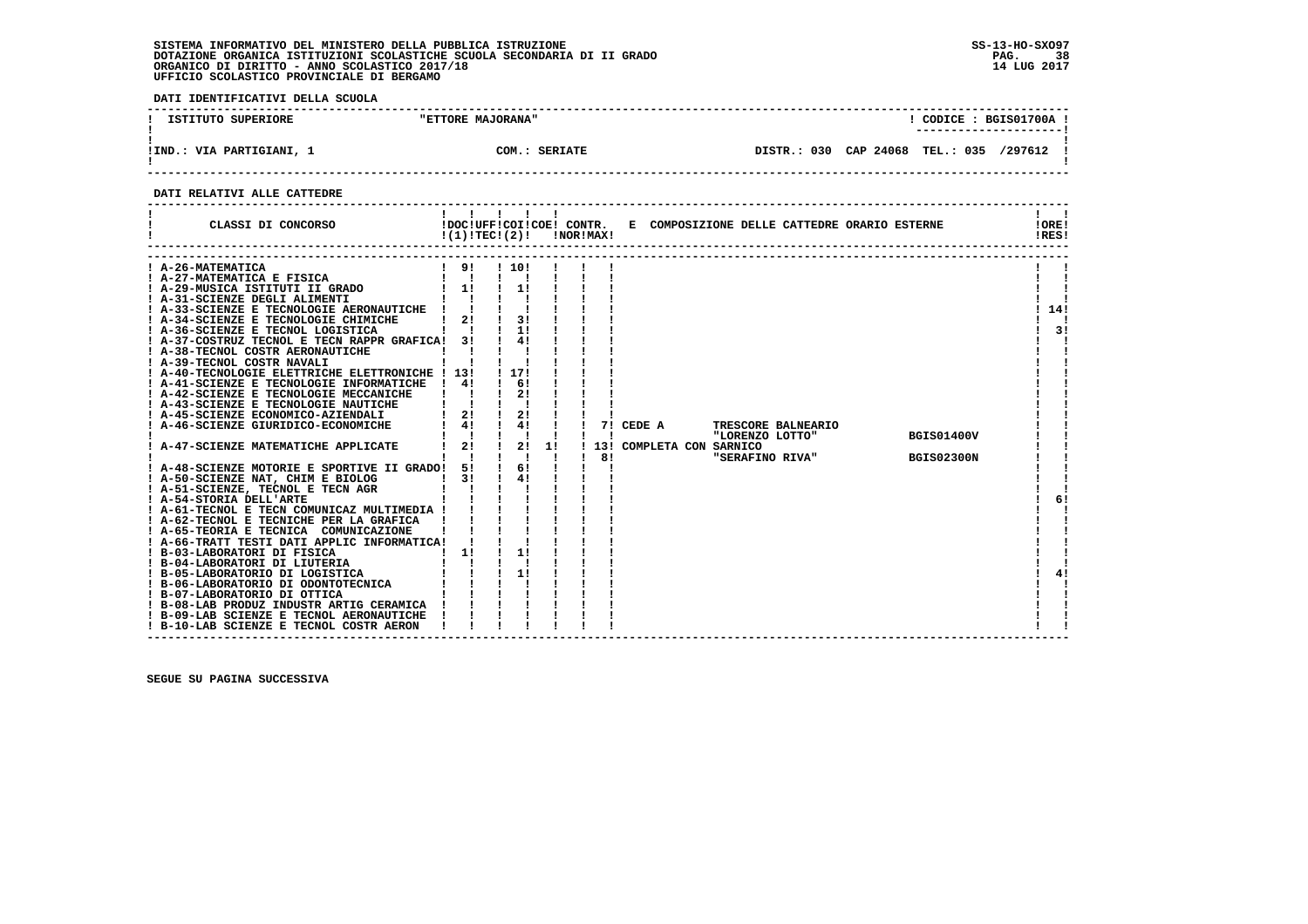**DATI IDENTIFICATIVI DELLA SCUOLA**

| ISTITUTO SUPERIORE       | "ETTORE MAJORANA" | CODICE: BGIS01700A<br>----------------------         |
|--------------------------|-------------------|------------------------------------------------------|
| !IND.: VIA PARTIGIANI, 1 | COM.: SERIATE     | DISTR.: 030 CAP 24068<br><b>TEL.: 035</b><br>/297612 |

 **------------------------------------------------------------------------------------------------------------------------------------**

#### **DATI RELATIVI ALLE CATTEDRE**

| CLASSI DI CONCORSO                                                                                                                                                                                                                                                                                                                                                                                                                                                                                                                                                                                                                                                                                                                                   |       | !(1)!TEC!(2)!         |                 | !NOR!MAX! |  | !DOC!UFF!COI!COE! CONTR. E COMPOSIZIONE DELLE CATTEDRE ORARIO ESTERNE |  |  | !ORE!<br>!RES! |  |
|------------------------------------------------------------------------------------------------------------------------------------------------------------------------------------------------------------------------------------------------------------------------------------------------------------------------------------------------------------------------------------------------------------------------------------------------------------------------------------------------------------------------------------------------------------------------------------------------------------------------------------------------------------------------------------------------------------------------------------------------------|-------|-----------------------|-----------------|-----------|--|-----------------------------------------------------------------------|--|--|----------------|--|
| ! B-11-LAB SCIENZE E TECNOL AGRARIE<br>! B-12-LAB SCIENZE E TECNOL CHIM MICROBIOL!<br>! B-14-LAB SCIENZE E TECNOL COSTRUZIONI<br>! B-15-LAB SC E TECNOL ELETTR ELETTRONIC<br>- DI CUI UFFICIO TECNICO<br>! B-16-LAB SCIENZE E TECNOL INFORMATICHE<br>! B-17-LAB SCIENZE E TECNOL MECCANICHE<br>! B-18-LAB SC E TECNOL TESS ABBIGL MODA<br>! B-19-LAB SERVIZI RICETTIVITA' ALBERGHIER!<br>! B-20-LAB SERV ENOGASTRON, SETT CUCINA<br>! B-21-LAB SERV ENOGASTRON, SETT SALA VEND!<br>! B-22-LAB TECNOL E TECN COMUNICAZ MULTIME!<br>! B-23-LAB SERVIZI SOCIO-SANITARI<br>! B-24-LAB SCIENZE E TECNOL NAUTICHE<br>! B-25-LAB SCIENZE E TECNOLCOSTR NAVALI<br>! B-26-LABORATORIO DI TECNOLOGIE DEL LEGNO!<br>! B-27-LABORATORIO DI TECNOLOGIE DEL MARMO! | ! 11! | 11<br>11<br>-21<br>11 | 12!<br>31<br>21 |           |  |                                                                       |  |  | 12!            |  |
| ! B-28-LABORATORIO DI TECNOLOGIE ORAFE                                                                                                                                                                                                                                                                                                                                                                                                                                                                                                                                                                                                                                                                                                               |       |                       |                 |           |  |                                                                       |  |  |                |  |

 **------------------------------------------------------------------------------------------------------------------------------------**

 **(1) TITOLARI/INCARICATI**

 **(2) CATTEDRE/POSTI POTENZ.**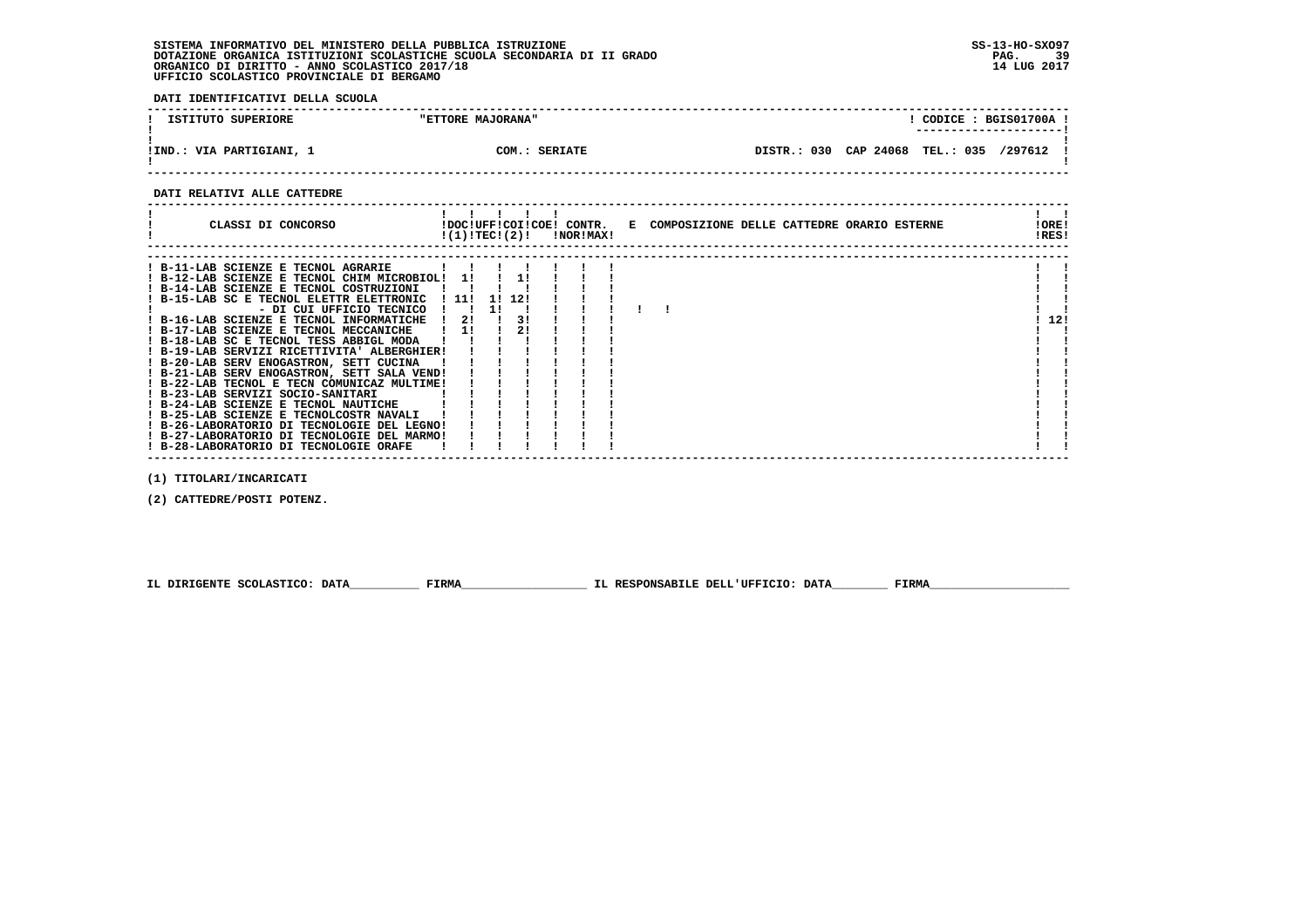**DATI IDENTIFICATIVI DELLA SCUOLA**

| ISTITUTO SUPERIORE    | "CESARE PESENTI" | CODICE: BGIS021002 !<br>________________________ |  |
|-----------------------|------------------|--------------------------------------------------|--|
| !IND.: VIA OZANAM, 27 | COM.: BERGAMO    | DISTR.: 029 CAP 24126 TEL.: 035 /319416          |  |

 **------------------------------------------------------------------------------------------------------------------------------------**

### **DATI RELATIVI ALLE CLASSI - SEDI EROGAZIONE DI COMPETENZA**

| CORSI - INDIRIZZI - SPECIALIZZAZIONI                                                                             | CORSI - INDIRIZZI - SPECIALIZZAZIONI<br>ANNI DI CORSO !<br>'-----------------                                                                                                                                                                                                   | ANNI DI CORSO !<br>! -----------------                                |  |
|------------------------------------------------------------------------------------------------------------------|---------------------------------------------------------------------------------------------------------------------------------------------------------------------------------------------------------------------------------------------------------------------------------|-----------------------------------------------------------------------|--|
|                                                                                                                  | $1$ , 1! 2! 3! 4! 5! 6!                                                                                                                                                                                                                                                         | ! 1! 2! 3! 4! 5! 6!                                                   |  |
| !IPC1 INDIRIZZO A ELABORAZIONE MANUALE<br><b>!IPON OPERATORE ELETTRICO</b><br><b>!IPOR OPERATORE ELETTRONICO</b> | IPO9 MAN.NE ASSIS.ZA TEC. BIENNIO - TRIENNIO ! 2! 1! ! ! ! ! IPAI APP. IMP. SER. TEC. IND. CIV. - OPZIONE!<br>!IPOM OPERAT. ALLA RIPARAZ. VEICOLI A MOTORE<br>, , , , , , , , , ,<br>! 1! 1! 2! 2! !<br>!IPOP OPERATORE MECCANICO<br>!IPQU OPERATORE DI IMPIANTI TERMOIDRAULICI | 1 1 1 2 1 2 1 2 1<br>12121312111<br>1212121111<br>1 1! 1! 1! 1! 1! 1! |  |
| ! ITP5 POT. SOCIO ECONOMICO E PER LA LEGALITA' ! ! ! ! ! ! !                                                     | !LIP4 POTENZIAMENTO ARTISTICO E MUSICALE                                                                                                                                                                                                                                        | .                                                                     |  |

 **------------------------------------------------------------------------------------------------------------------------------------**

 **DATI RELATIVI ALLE CATTEDRE**

| CLASSI DI CONCORSO                          | !(1)!TEC!(2)! |  |    | !NOR!MAX! |            |                | !DOC!UFF!COI!COE! CONTR. E COMPOSIZIONE DELLE CATTEDRE ORARIO ESTERNE |            | !ORE!<br>!RES! |  |
|---------------------------------------------|---------------|--|----|-----------|------------|----------------|-----------------------------------------------------------------------|------------|----------------|--|
| ! A-02-DESIGN MET.OREF.PIET.DURE GEMME      |               |  |    |           |            |                |                                                                       |            |                |  |
| ! A-03-DESIGN DELLA CERAMICA                |               |  |    |           |            |                |                                                                       |            |                |  |
| ! A-05-DESIGN DEL TESSUTO E DELLA MODA      |               |  |    |           |            |                |                                                                       |            |                |  |
| ! A-06-DESIGN DEL VETRO                     |               |  |    |           |            |                |                                                                       |            |                |  |
| ! A-07-DISCIPLINE AUDIOVISIVE               |               |  |    |           |            |                |                                                                       |            |                |  |
| ! A-08-DISCIP GEOM, ARCH, ARRED, SCENOTEC ! |               |  |    |           |            |                |                                                                       |            |                |  |
| ! A-09-DISCIP GRAFICHE, PITTORICHE, SCENOG! | 11            |  | 1! |           |            |                |                                                                       |            |                |  |
| ! A-10-DISCIPLINE GRAFICO-PUBBLICITARIE     |               |  |    |           |            |                |                                                                       |            |                |  |
| ! A-12-DISCIPL LETTERARIE ISTITUTI II GR    | 91            |  | 91 |           |            |                |                                                                       |            |                |  |
| ! A-14-DISCIP PLAST. SCUL. SCENOPLAST.      |               |  |    |           |            |                |                                                                       |            |                |  |
| ! A-16-DISEG ARTIST MODELLAZ ODONTOTEC      |               |  |    |           |            |                |                                                                       |            |                |  |
| ! A-17-DISEG STORIA ARTE ISTITUTI II GR     |               |  |    |           |            |                |                                                                       |            |                |  |
| ! A-18-FILOSOFIA E SCIENZE UMANE            |               |  |    |           |            |                |                                                                       |            |                |  |
| ! A-19-FILOSOFIA E STORIA                   |               |  |    |           |            |                |                                                                       |            |                |  |
| $I$ A-20-FISICA                             | 4!            |  | 4! |           |            |                |                                                                       |            |                |  |
| ! A-21-GEOGRAFIA                            |               |  |    |           |            |                |                                                                       |            | 11             |  |
| ! A-24-LINGUA E CULT STRANIERA (INGLESE)    | 81            |  | 81 |           |            |                |                                                                       |            | 91             |  |
| ! A-24-LINGUA E CULT STRANIERA (FRANCESE)   |               |  |    |           |            |                |                                                                       |            |                |  |
| ! A-24-LINGUA E CULT STRANIERA (SPAGNOLO) ! |               |  |    |           |            |                |                                                                       |            |                |  |
| ! A-24-LINGUA E CULT STRANIERA (TEDESCO)    |               |  |    |           |            |                |                                                                       |            |                |  |
| ! A-26-MATEMATICA                           | 6!            |  | 6! |           | 12! CEDE A | <b>BERGAMO</b> |                                                                       |            |                |  |
|                                             |               |  |    |           |            |                | "MARIAGRAZIA MAMOLI"                                                  | BGIS026005 |                |  |
| ! A-27-MATEMATICA E FISICA                  |               |  |    |           |            |                |                                                                       |            |                |  |
| ! A-29-MUSICA ISTITUTI II GRADO             |               |  |    |           |            |                |                                                                       |            |                |  |
| ! A-34-SCIENZE E TECNOLOGIE CHIMICHE        |               |  |    |           |            |                |                                                                       |            | 6!             |  |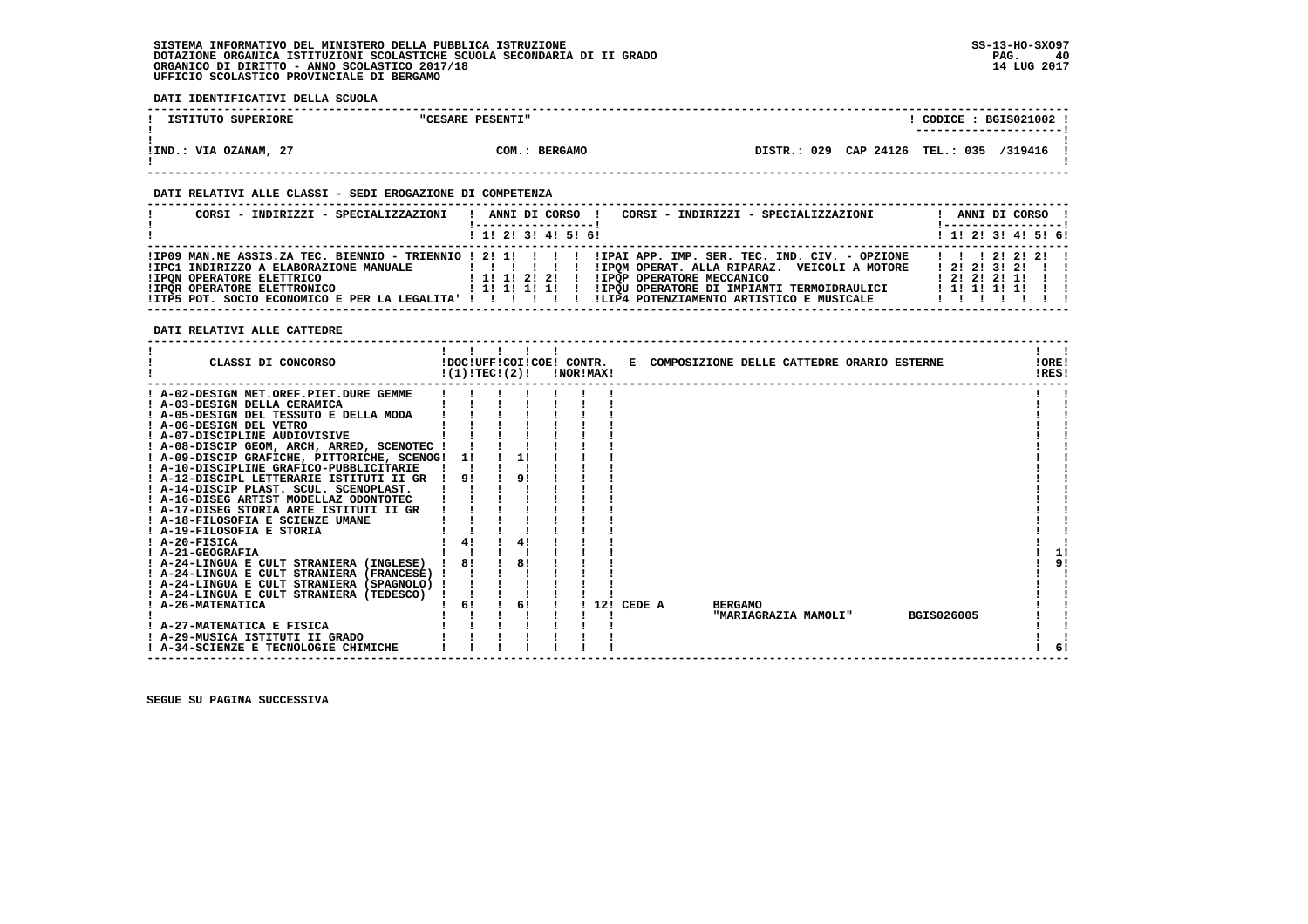**DATI IDENTIFICATIVI DELLA SCUOLA**

| ISTITUTO SUPERIORE    | "CESARE PESENTI"        | CODICE: BGIS021002 !<br>----------------------      |
|-----------------------|-------------------------|-----------------------------------------------------|
| !IND.: VIA OZANAM, 27 | <b>BERGAMO</b><br>COM.: | 029<br>CAP 24126<br>TEL.: 035<br>/319416<br>DISTR.: |

 **------------------------------------------------------------------------------------------------------------------------------------**

### **DATI RELATIVI ALLE CATTEDRE**

| CLASSI DI CONCORSO                                                                                                                                                            |              | !DOC!UFF!COI!COE! CONTR.<br>!(1)!TEC!(2)! | $\mathbf{I}$ |                    | !NOR!MAX! |                 |                                          | E COMPOSIZIONE DELLE CATTEDRE ORARIO ESTERNE                  |                                 | !ORE!<br>!RES! |
|-------------------------------------------------------------------------------------------------------------------------------------------------------------------------------|--------------|-------------------------------------------|--------------|--------------------|-----------|-----------------|------------------------------------------|---------------------------------------------------------------|---------------------------------|----------------|
| A-37-COSTRUZ TECNOL E TECN RAPPR GRAFICA!<br>A-38-TECNOL COSTR AERONAUTICHE<br>A-40-TECNOLOGIE ELETTRICHE ELETTRONICHE ! 10!<br>! A-41-SCIENZE E TECNOLOGIE INFORMATICHE      |              | 110!                                      |              |                    |           |                 |                                          |                                                               |                                 |                |
| ! A-42-SCIENZE E TECNOLOGIE MECCANICHE<br>! A-45-SCIENZE ECONOMICO-AZIENDALI<br>A-46-SCIENZE GIURIDICO-ECONOMICHE<br>A-47-SCIENZE MATEMATICHE APPLICATE                       | 1131<br>21   | ! 13!                                     | 21           |                    |           |                 |                                          |                                                               |                                 |                |
| A-48-SCIENZE MOTORIE E SPORTIVE II GRADO! 2!<br>A-50-SCIENZE NAT, CHIM E BIOLOG                                                                                               | 1!           | $\frac{1}{2}$                             |              | 1!<br>$\mathbf{I}$ |           | 8!<br>171<br>2! | CEDE A<br>COMPLETA CON BERGAMO<br>I.T.G. | <b>BERGAMO</b><br>"MARIAGRAZIA MAMOLI"<br>"GIACOMO QUARENGHI" | <b>BGIS026005</b><br>BGTL02000T |                |
| ! A-54-STORIA DELL'ARTE<br>A-61-TECNOL E TECN COMUNICAZ MULTIMEDIA !<br>! A-62-TECNOL E TECNICHE PER LA GRAFICA<br>! A-65-TEORIA E TECNICA COMUNICAZIONE                      |              |                                           |              |                    |           |                 |                                          |                                                               |                                 |                |
| A-66-TRATT TESTI DATI APPLIC INFORMATICA!<br>! B-03-LABORATORI DI FISICA<br>! B-04-LABORATORI DI LIUTERIA                                                                     | 11           |                                           |              |                    |           |                 |                                          |                                                               |                                 |                |
| ! B-07-LABORATORIO DI OTTICA<br>! B-08-LAB PRODUZ INDUSTR ARTIG CERAMICA !<br>! B-10-LAB SCIENZE E TECNOL COSTR AERON<br>B-12-LAB SCIENZE E TECNOL CHIM MICROBIOL!            |              |                                           |              |                    |           |                 |                                          |                                                               |                                 | 3!             |
| ! B-14-LAB SCIENZE E TECNOL COSTRUZIONI<br>! B-15-LAB SC E TECNOL ELETTR ELETTRONIC<br>! B-16-LAB SCIENZE E TECNOL INFORMATICHE                                               | $1 \quad 71$ |                                           | 81           |                    |           |                 |                                          |                                                               |                                 | 17!            |
| B-17-LAB SCIENZE E TECNOL MECCANICHE<br>- DI CUI UFFICIO TECNICO<br>! B-18-LAB SC E TECNOL TESS ABBIGL MODA<br>! B-20-LAB SERV ENOGASTRON, SETT CUCINA                        | 1111         | 1! 10!<br>11                              |              |                    |           |                 | 8! CEDE A<br>I.T.G.                      | <b>BERGAMO</b><br>"GIACOMO QUARENGHI"                         | BGTL02000T                      |                |
| ! B-22-LAB TECNOL E TECN COMUNICAZ MULTIME!<br>! B-24-LAB SCIENZE E TECNOL NAUTICHE<br>! B-25-LAB SCIENZE E TECNOLCOSTR NAVALI<br>! B-26-LABORATORIO DI TECNOLOGIE DEL LEGNO! |              |                                           |              |                    |           |                 |                                          |                                                               |                                 |                |
| ! B-27-LABORATORIO DI TECNOLOGIE DEL MARMO!                                                                                                                                   |              |                                           |              |                    |           |                 |                                          |                                                               |                                 |                |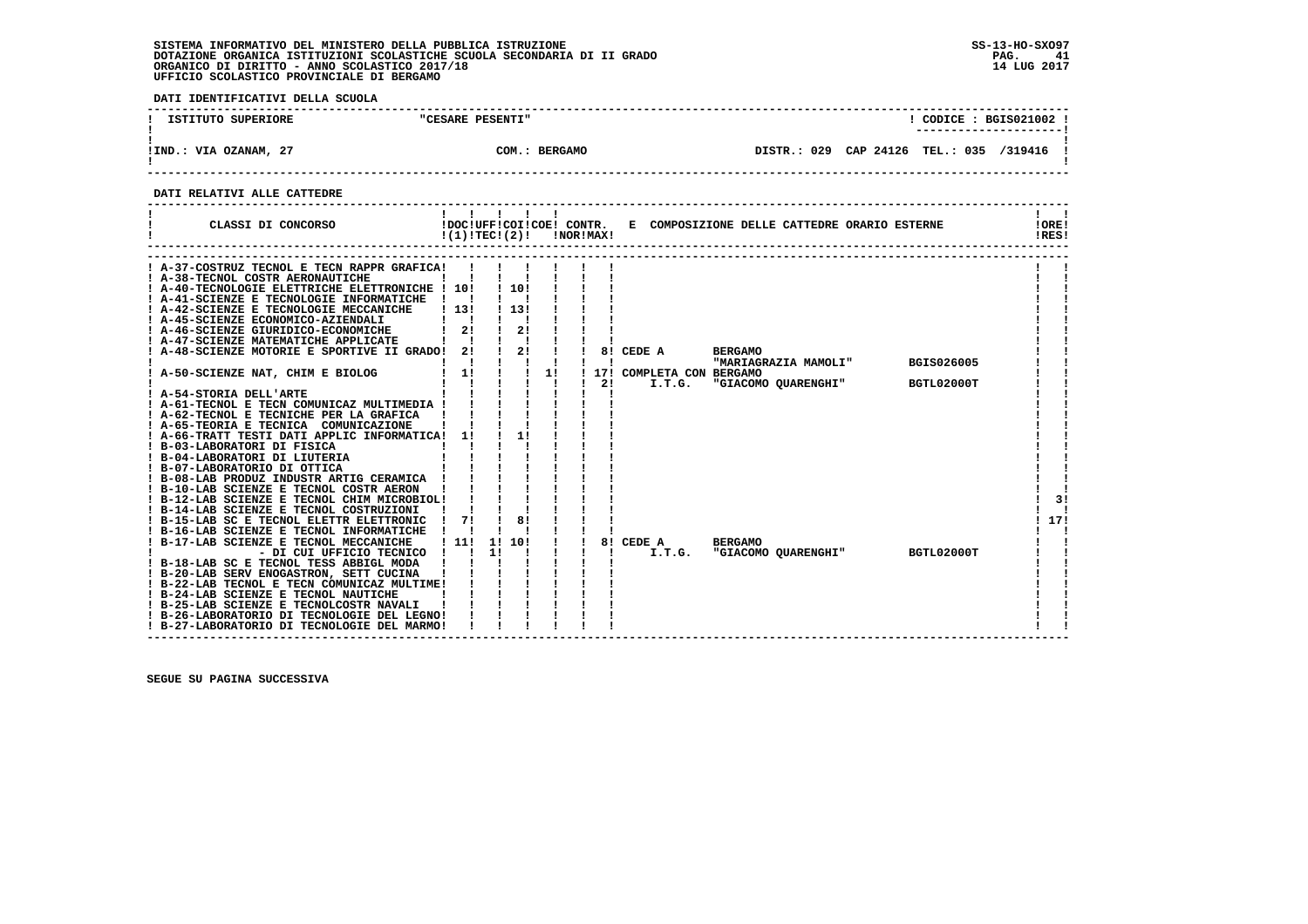**DATI IDENTIFICATIVI DELLA SCUOLA**

| ISTITUTO SUPERIORE                     | "CESARE PESENTI"            | ! CODICE : BGIS021002 !                                               | ---------------- |
|----------------------------------------|-----------------------------|-----------------------------------------------------------------------|------------------|
| !IND.: VIA OZANAM, 27                  | COM.: BERGAMO               | DISTR.: 029 CAP 24126 TEL.: 035 /319416                               |                  |
| DATI RELATIVI ALLE CATTEDRE            |                             |                                                                       |                  |
| CLASSI DI CONCORSO                     | $!(1)!TEC!(2)!$ $!NORIMAX!$ | !DOC!UFF!COI!COE! CONTR. E COMPOSIZIONE DELLE CATTEDRE ORARIO ESTERNE | !ORE!<br>!RES!   |
| ! B-28-LABORATORIO DI TECNOLOGIE ORAFE | .                           |                                                                       |                  |
| (1) TITOLARI/INCARICATI                |                             |                                                                       |                  |

 **(2) CATTEDRE/POSTI POTENZ.**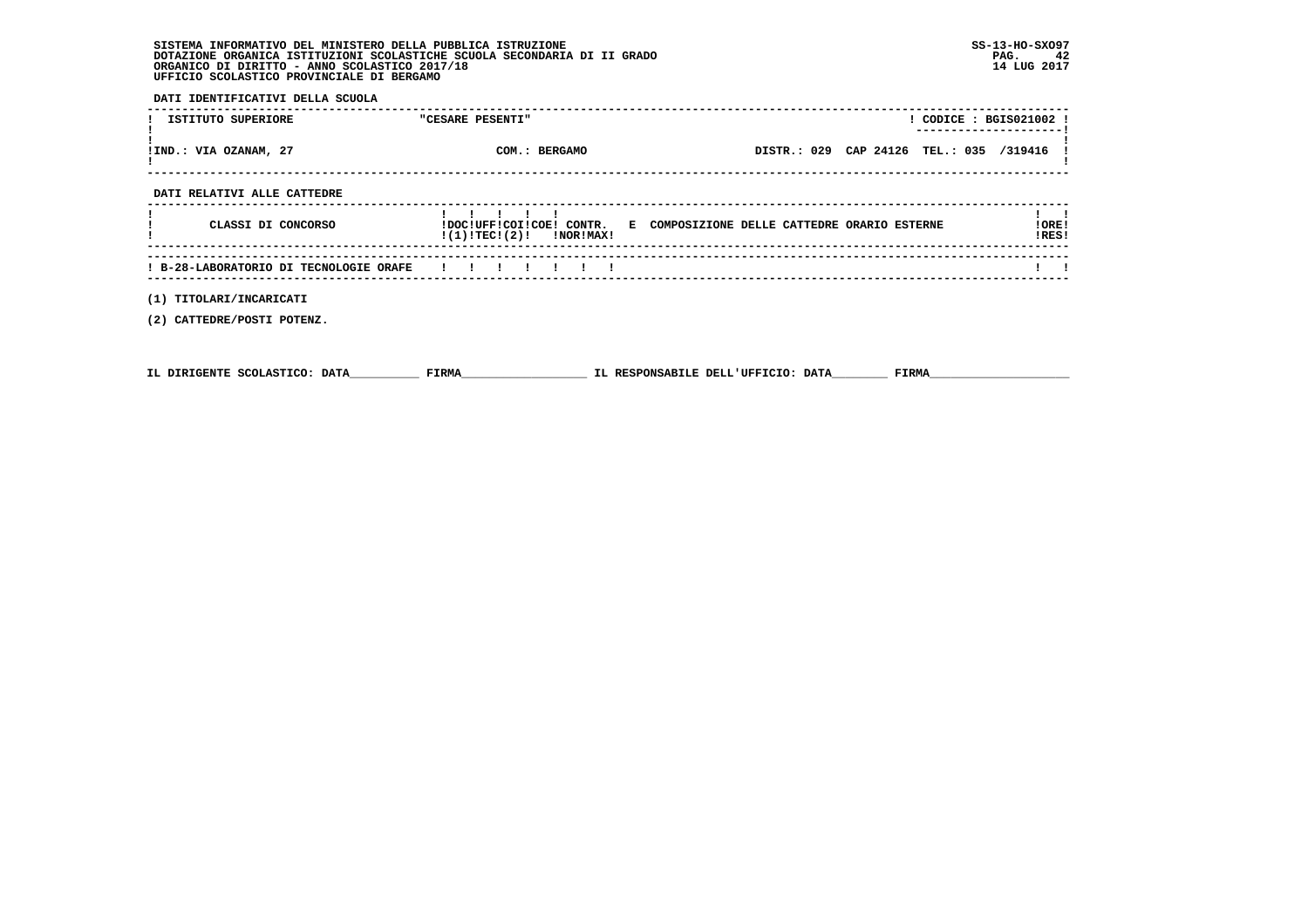**DATI IDENTIFICATIVI DELLA SCUOLA**

| ISTITUTO SUPERIORE       | "SERAFINO RIVA" | CODICE: BGIS02300N !                    |
|--------------------------|-----------------|-----------------------------------------|
| !IND.: VIA CORTIVO 30/32 | COM.: SARNICO   | DISTR.: 031 CAP 24067 TEL.: 035 /914290 |

### **DATI RELATIVI ALLE CLASSI - SEDI EROGAZIONE DI COMPETENZA**

| CORSI - INDIRIZZI - SPECIALIZZAZIONI                                                                                                                                                                                                                                                                                                                                   | ANNI DI CORSO !<br>CORSI - INDIRIZZI - SPECIALIZZAZIONI                                                                                                                                                                                                                                                   | ANNI DI CORSO !                                                                        |
|------------------------------------------------------------------------------------------------------------------------------------------------------------------------------------------------------------------------------------------------------------------------------------------------------------------------------------------------------------------------|-----------------------------------------------------------------------------------------------------------------------------------------------------------------------------------------------------------------------------------------------------------------------------------------------------------|----------------------------------------------------------------------------------------|
|                                                                                                                                                                                                                                                                                                                                                                        | ! 1! 2! 3! 4! 5! 6!                                                                                                                                                                                                                                                                                       | ! 1! 2! 3! 4! 5! 6!                                                                    |
| $IIP05$ SER. ENOG. OSP. ALBERG. - BIENNIO COMUN ! 3! 3! ! ! ! !<br>!IP07 ACCOGLIENZA TURISTICA - TRIENNIO           !!!!!!!!!<br>!IPEN ENOGASTRONOMIA - TRIENNIO<br>!ITO1 AMM. FINAN. MARKETING - BIENNIO COMUNE !!!!<br>!IT05 MECC. MECCATRON. ENER. - BIENNIO COMUNE ! 1! 1! ! ! ! !<br>!ITAF AMM.NE FINAN. E MARKETING - TRIENNIO<br>IITMM MECCANICA E MECCATRONICA | !IP06 SERVIZI DI SALA E DI VENDITA - TRIENNIO<br>IIPC1 INDIRIZZO A ELABORAZIONE MANUALE<br>1 1 2 2 2 2 2 1<br>IIPOP OPERATORE MECCANICO<br>!IT04 TURISMO BIENNIO - TRIENNIO<br>!IT13 INFOR. TELECOM. - BIENNIO COMUNE<br><b>!ITIA INFORMATICA</b><br>1 1 1 1 1 1 1 1<br>!ITP7 POTENZIAMENTO LABORATORIALE | 1 1 1 1 1 1 1 1 1<br>1 11 11 11 11<br>! 1! 1! 1! 1! 1!<br>111111111<br>1 1 1 1 1 1 1 1 |
| !LIP2 POTENZIAMENTO LINGUISTICO                                                                                                                                                                                                                                                                                                                                        | !LIP4 POTENZIAMENTO ARTISTICO E MUSICALE<br>$\mathbf{I}$                                                                                                                                                                                                                                                  |                                                                                        |

 **DATI RELATIVI ALLE CATTEDRE**

| CLASSI DI CONCORSO<br>!DOC!UFF!COI!COE! CONTR. E COMPOSIZIONE DELLE CATTEDRE ORARIO ESTERNE<br>!(1)!TEC!(2)!<br>!NOR!MAX! | !ORE!<br>!RES! |
|---------------------------------------------------------------------------------------------------------------------------|----------------|
| ! A-02-DESIGN MET.OREF.PIET.DURE GEMME                                                                                    |                |
| A-03-DESIGN DELLA CERAMICA                                                                                                |                |
| ! A-05-DESIGN DEL TESSUTO E DELLA MODA                                                                                    |                |
| ! A-06-DESIGN DEL VETRO                                                                                                   |                |
| ! A-07-DISCIPLINE AUDIOVISIVE                                                                                             |                |
| ! A-08-DISCIP GEOM, ARCH, ARRED, SCENOTEC !                                                                               |                |
| ! A-09-DISCIP GRAFICHE, PITTORICHE, SCENOG!                                                                               |                |
| ! A-10-DISCIPLINE GRAFICO-PUBBLICITARIE                                                                                   |                |
| 1131<br>81<br>! A-12-DISCIPL LETTERARIE ISTITUTI II GR                                                                    |                |
| ! A-14-DISCIP PLAST. SCUL. SCENOPLAST.                                                                                    |                |
| ! A-16-DISEG ARTIST MODELLAZ ODONTOTEC                                                                                    |                |
| ! A-17-DISEG STORIA ARTE ISTITUTI II GR<br>11                                                                             |                |
| ! A-18-FILOSOFIA E SCIENZE UMANE                                                                                          |                |
| ! A-20-FISICA                                                                                                             |                |
| ! A-21-GEOGRAFIA                                                                                                          |                |
| 2!<br>21<br>! A-24-LINGUA E CULT STRANIERA (FRANCESE) !                                                                   | 12!            |
| 71<br>! A-24-LINGUA E CULT STRANIERA (INGLESE)<br>61                                                                      |                |
| ! A-24-LINGUA E CULT STRANIERA (SPAGNOLO) !                                                                               | 91             |
| 2!<br>3!<br>! A-24-LINGUA E CULT STRANIERA (TEDESCO)                                                                      |                |
| ! A-24-LINGUA E CULT STRANIERA (RUSSO)                                                                                    |                |
| 2!<br>4!<br>! A-26-MATEMATICA                                                                                             |                |
| 11<br>! A-27-MATEMATICA E FISICA                                                                                          |                |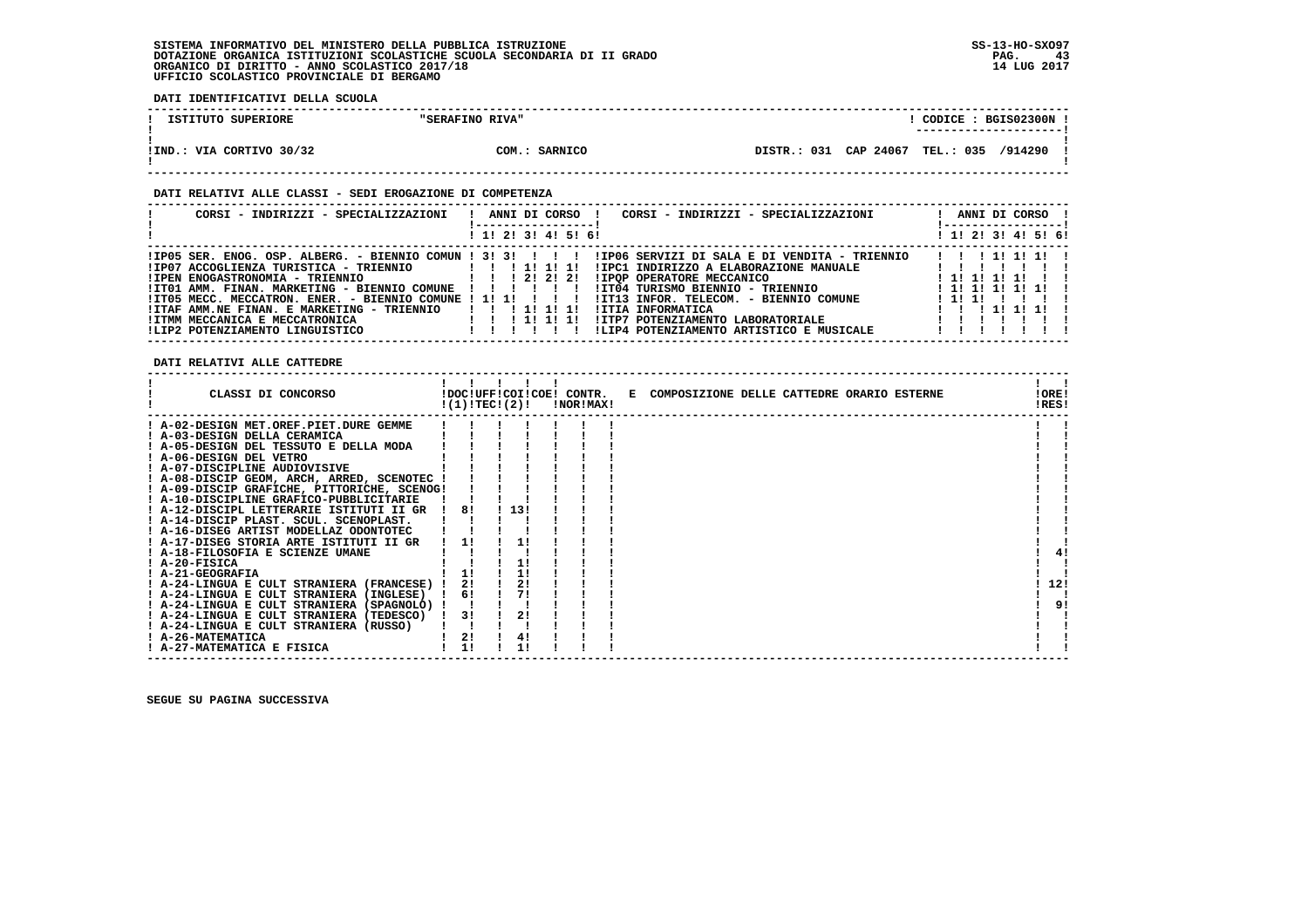**DATI IDENTIFICATIVI DELLA SCUOLA**

| ISTITUTO SUPERIORE                   | "SERAFINO RIVA" |                       | CODICE: BGIS02300N<br>---------------------- |         |  |
|--------------------------------------|-----------------|-----------------------|----------------------------------------------|---------|--|
| $\cdot$ : VIA CORTIVO 30/32<br>!IND. | COM.: SARNICO   | DISTR.: 031 CAP 24067 | <b>TEL.: 035</b>                             | /914290 |  |

 **------------------------------------------------------------------------------------------------------------------------------------**

### **DATI RELATIVI ALLE CATTEDRE**

| CLASSI DI CONCORSO                                                                                                                                                                                                                                                                                                                                                                                                                                                                                                                                                                                                                                                                                                                                                                                                                                                                                                                                                                                                                                                                                                                                                                                                                                                                                                    | 11111<br>!DOC!UFF!COI!COE! CONTR.<br>$!(1)!TEC!(2)!$ $INORIMAX!$ |                                                                                                       |    |        | E COMPOSIZIONE DELLE CATTEDRE ORARIO ESTERNE |                |                   |                   | !ORE!<br>IRES!                     |
|-----------------------------------------------------------------------------------------------------------------------------------------------------------------------------------------------------------------------------------------------------------------------------------------------------------------------------------------------------------------------------------------------------------------------------------------------------------------------------------------------------------------------------------------------------------------------------------------------------------------------------------------------------------------------------------------------------------------------------------------------------------------------------------------------------------------------------------------------------------------------------------------------------------------------------------------------------------------------------------------------------------------------------------------------------------------------------------------------------------------------------------------------------------------------------------------------------------------------------------------------------------------------------------------------------------------------|------------------------------------------------------------------|-------------------------------------------------------------------------------------------------------|----|--------|----------------------------------------------|----------------|-------------------|-------------------|------------------------------------|
| A-29-MUSICA ISTITUTI II GRADO<br>! A-31-SCIENZE DEGLI ALIMENTI<br>! A-34-SCIENZE E TECNOLOGIE CHIMICHE<br>! A-37-COSTRUZ TECNOL E TECN RAPPR GRAFICA! !<br>! A-38-TECNOL COSTR AERONAUTICHE<br>! A-40-TECNOLOGIE ELETTRICHE ELETTRONICHE ! 1!<br>! A-41-SCIENZE E TECNOLOGIE INFORMATICHE ! !<br>! A-42-SCIENZE E TECNOLOGIE MECCANICHE<br>! A-43-SCIENZE E TECNOLOGIE NAUTICHE<br>! A-45-SCIENZE ECONOMICO-AZIENDALI<br>! A-46-SCIENZE GIURIDICO-ECONOMICHE<br>A-47-SCIENZE MATEMATICHE APPLICATE<br>! A-48-SCIENZE MOTORIE E SPORTIVE II GRADO!<br>! A-50-SCIENZE NAT, CHIM E BIOLOG<br>! A-51-SCIENZE, TECNOL E TECN AGR<br>! A-54-STORIA DELL'ARTE<br>! A-61-TECNOL E TECN COMUNICAZ MULTIMEDIA !<br>! A-62-TECNOL E TECNICHE PER LA GRAFICA<br>! A-66-TRATT TESTI DATI APPLIC INFORMATICA!<br>! B-02-CONV LINGUA STRANIERA (FRANCESE)<br>.<br>$b = 02$ -CONV LINGUA STRANIERA (INGLESE)<br>1 B-02-CONV LINGUA STRANIERA (TEDESCO)<br>1 1 1<br>1 B-03-LABORATORI DI FISICA<br>1 9-04-LABORATORI DI LUITERIA<br>1 9-06-LABORATORIO DI ODONTOTECNICA<br>1 1 1<br>B-07-LABORATORIO DI ODONTO<br>! B-10-LAB SCIENZE E TECNOL COSTR AERON<br>! B-11-LAB SCIENZE E TECNOL AGRARIE<br>! B-12-LAB SCIENZE E TECNOL CHIM MICROBIOL!<br>! B-14-LAB SCIENZE E TECNOL COSTRUZIONI<br>! B-15-LAB SC E TECNOL ELETTR ELETTRONIC | 1!<br>21<br>$1 \quad 51$<br>2!<br>3 I<br>3!<br>1!                | $\frac{1}{2}$<br>$\frac{1}{2}$<br>11<br>3 I<br>51<br>6!<br>2!<br>$\mathbf{I}$<br>2!<br>4!<br>1!<br>1! | 81 | CEDE A |                                              | <b>SERIATE</b> | "ETTORE MAJORANA" | <b>BGIS01700A</b> | 12!<br>2!<br>6!<br>41<br>4!<br>10! |
| ! B-16-LAB SCIENZE E TECNOL INFORMATICHE                                                                                                                                                                                                                                                                                                                                                                                                                                                                                                                                                                                                                                                                                                                                                                                                                                                                                                                                                                                                                                                                                                                                                                                                                                                                              | 11                                                               |                                                                                                       |    |        |                                              |                |                   |                   | ! 9!                               |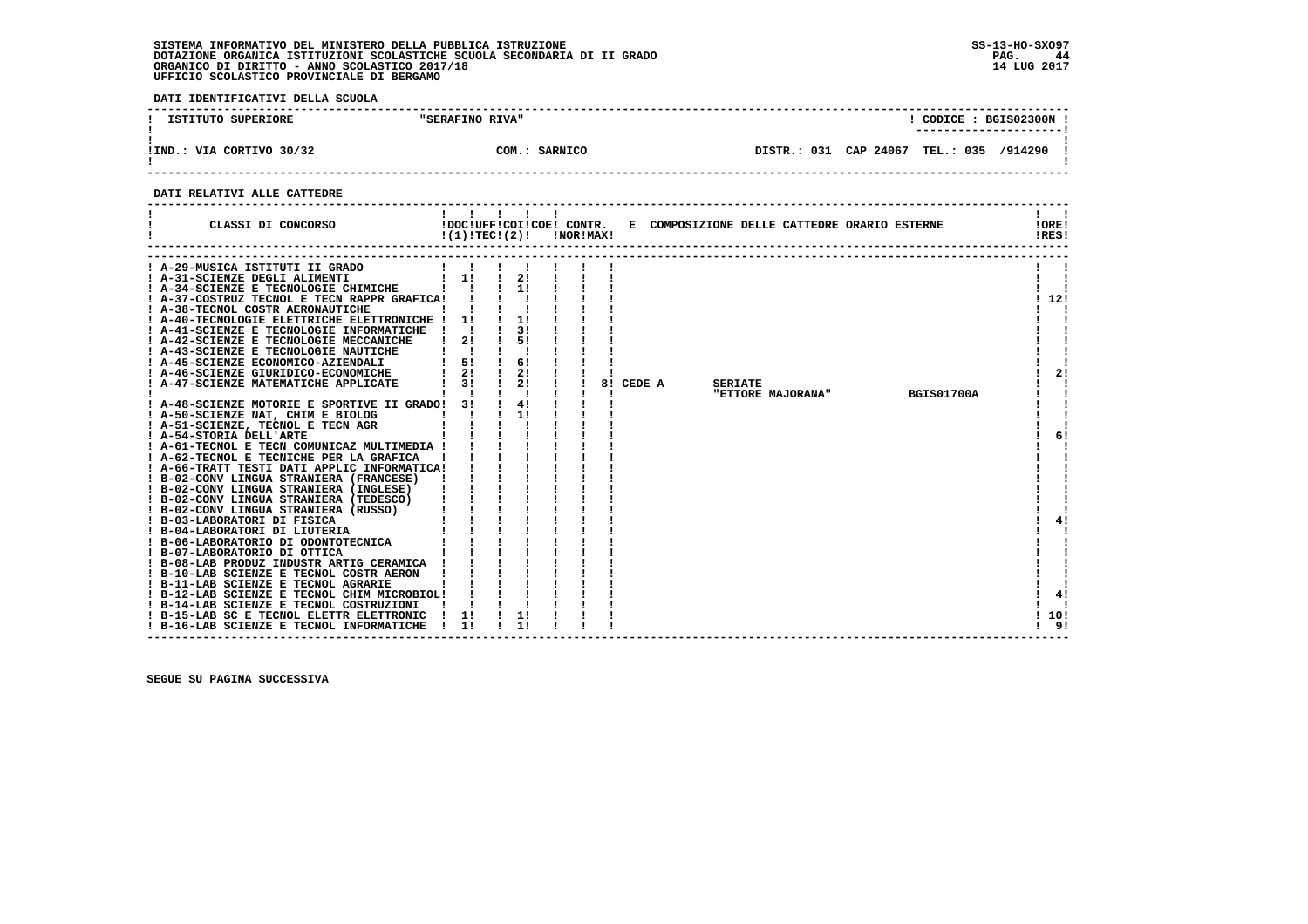**DATI IDENTIFICATIVI DELLA SCUOLA**

| ISTITUTO SUPERIORE       | "SERAFINO RIVA"  |             |           | CODICE: BGIS02300N |         |  |
|--------------------------|------------------|-------------|-----------|--------------------|---------|--|
| !IND.: VIA CORTIVO 30/32 | COM.:<br>SARNICO | DISTR.: 031 | CAP 24067 | <b>TEL.: 035</b>   | /914290 |  |

 **------------------------------------------------------------------------------------------------------------------------------------**

#### **DATI RELATIVI ALLE CATTEDRE**

| CLASSI DI CONCORSO                                                                                                                                                                                                                                                                                                                                                                                                                                                                                                                                                       |                  |                            | !(1)!TEC!(2)!       | <b>INORIMAX!</b> |  | !DOC!UFF!COI!COE! CONTR. E COMPOSIZIONE DELLE CATTEDRE ORARIO ESTERNE | !ORE!<br>!RES! |
|--------------------------------------------------------------------------------------------------------------------------------------------------------------------------------------------------------------------------------------------------------------------------------------------------------------------------------------------------------------------------------------------------------------------------------------------------------------------------------------------------------------------------------------------------------------------------|------------------|----------------------------|---------------------|------------------|--|-----------------------------------------------------------------------|----------------|
| ! B-17-LAB SCIENZE E TECNOL MECCANICHE<br>- DI CUI UFFICIO TECNICO<br>! B-18-LAB SC E TECNOL TESS ABBIGL MODA<br>! B-19-LAB SERVIZI RICETTIVITA' ALBERGHIER! 1!<br>! B-20-LAB SERV ENOGASTRON, SETT CUCINA<br>! B-21-LAB SERV ENOGASTRON, SETT SALA VEND!<br>! B-22-LAB TECNOL E TECN COMUNICAZ MULTIME!<br>! B-23-LAB SERVIZI SOCIO-SANITARI<br>! B-24-LAB SCIENZE E TECNOL NAUTICHE<br>! B-25-LAB SCIENZE E TECNOLCOSTR NAVALI<br>! B-26-LABORATORIO DI TECNOLOGIE DEL LEGNO!<br>! B-27-LABORATORIO DI TECNOLOGIE DEL MARMO!<br>! B-28-LABORATORIO DI TECNOLOGIE ORAFE | 1 41 11 31<br>11 | <b>11</b><br>$\frac{1}{1}$ | $\frac{1}{3}$<br>21 |                  |  |                                                                       | 41             |

 **(1) TITOLARI/INCARICATI**

 **(2) CATTEDRE/POSTI POTENZ.**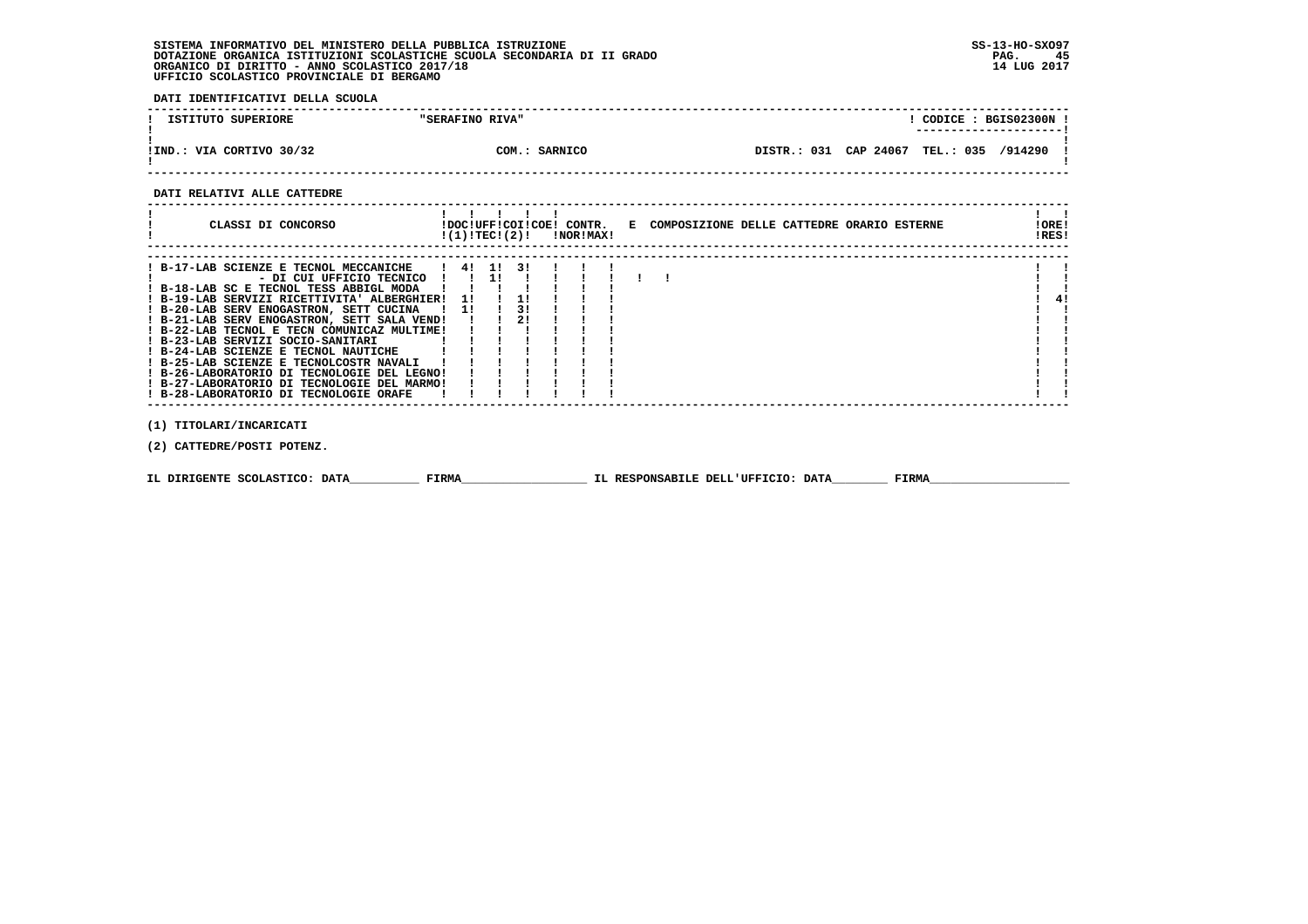**DATI IDENTIFICATIVI DELLA SCUOLA**

| ISTITUTO SUPERIORE        | "LORENZO FEDERICI"       | CODICE: BGIS02400D !<br>--------------------- |
|---------------------------|--------------------------|-----------------------------------------------|
| !IND.: VIA DELL'ALBAROTTO | COM.: TRESCORE BALNEARIO | DISTR.: 030 CAP 24069 TEL.: 035<br>/4258726 ! |

 **------------------------------------------------------------------------------------------------------------------------------------**

### **DATI RELATIVI ALLE CLASSI - SEDI EROGAZIONE DI COMPETENZA**

| CORSI - INDIRIZZI - SPECIALIZZAZIONI                                                                                                                                           | CORSI - INDIRIZZI - SPECIALIZZAZIONI<br>ANNI DI CORSO !<br>1 1! 2! 3! 4! 5! 6!                                                               | ANNI DI CORSO !<br>! -----------------<br>$1$ 1! 2! 3! 4! 5! 6!     |
|--------------------------------------------------------------------------------------------------------------------------------------------------------------------------------|----------------------------------------------------------------------------------------------------------------------------------------------|---------------------------------------------------------------------|
| !ITP7 POTENZIAMENTO LABORATORIALE<br>!LI03 SCIENTIFICO - OPZIONE SCIENZE APPLICAT ! 3! 3! 2! 2! 2! !LI04 LINGUISTICO<br>ILI11 SCIENZE UMANE<br>!LIP2 POTENZIAMENTO LINGUISTICO | ILI02 SCIENTIFICO<br>.<br>! 2! 2! 2! 2! 2! !LI12 SCIENZE UMANE - OPZ. ECONOMICO SOCIALE<br>!LIP4 POTENZIAMENTO ARTISTICO E MUSICALE<br>11111 | $1$ 31 31 21 21 31 1<br>$1$ 4! 3! 4! 4! 2!!<br>$1$ 1! 1! 1! 1! 1! 1 |

 **DATI RELATIVI ALLE CATTEDRE**

| ! A-02-DESIGN MET.OREF.PIET.DURE GEMME                                                     |     |
|--------------------------------------------------------------------------------------------|-----|
| ! A-03-DESIGN DELLA CERAMICA                                                               |     |
| ! A-05-DESIGN DEL TESSUTO E DELLA MODA                                                     |     |
| ! A-06-DESIGN DEL VETRO                                                                    |     |
| ! A-07-DISCIPLINE AUDIOVISIVE                                                              |     |
| ! A-08-DISCIP GEOM, ARCH, ARRED, SCENOTEC !                                                |     |
| ! A-09-DISCIP GRAFICHE, PITTORICHE, SCENOG! 1!                                             |     |
| ! A-10-DISCIPLINE GRAFICO-PUBBLICITARIE                                                    |     |
| 22!<br>! A-11-DISCIPLINE LETTERARIE E LATINO<br>! 21!                                      |     |
| ! A-12-DISCIPL LETTERARIE ISTITUTI II GR                                                   |     |
| ! A-14-DISCIP PLAST, SCUL, SCENOPLAST,                                                     |     |
| ! A-16-DISEG ARTIST MODELLAZ ODONTOTEC                                                     |     |
| 3!<br>! A-17-DISEG STORIA ARTE ISTITUTI II GR<br>3!                                        | 16! |
| 6!<br>6!<br>! A-18-FILOSOFIA E SCIENZE UMANE                                               |     |
| 6!<br>6!<br>! A-19-FILOSOFIA E STORIA                                                      |     |
| ! A-20-FISICA                                                                              |     |
| 10!<br>1101<br>! A-24-LINGUA E CULT STRANIERA (INGLESE)                                    | 16! |
| 1!<br>! A-24-LINGUA E CULT STRANIERA (FRANCESE) ! 1!                                       |     |
| 4!<br>! A-24-LINGUA E CULT STRANIERA (SPAGNOLO) !<br>3!                                    |     |
| 3!<br>! A-24-LINGUA E CULT STRANIERA (TEDESCO)<br>2!<br>CEDE A<br>TRESCORE BALNEARIO<br>71 |     |
| <b>BGIS01400V</b><br>"LORENZO LOTTO"                                                       |     |
| ! A-24-LINGUA E CULT STRANIERA (RUSSO)                                                     |     |
| 3!<br>3!<br>! A-26-MATEMATICA                                                              |     |
| 1131<br>115!<br>! A-27-MATEMATICA E FISICA                                                 |     |
| ! A-29-MUSICA ISTITUTI II GRADO                                                            |     |
| ! A-31-SCIENZE DEGLI ALIMENTI                                                              |     |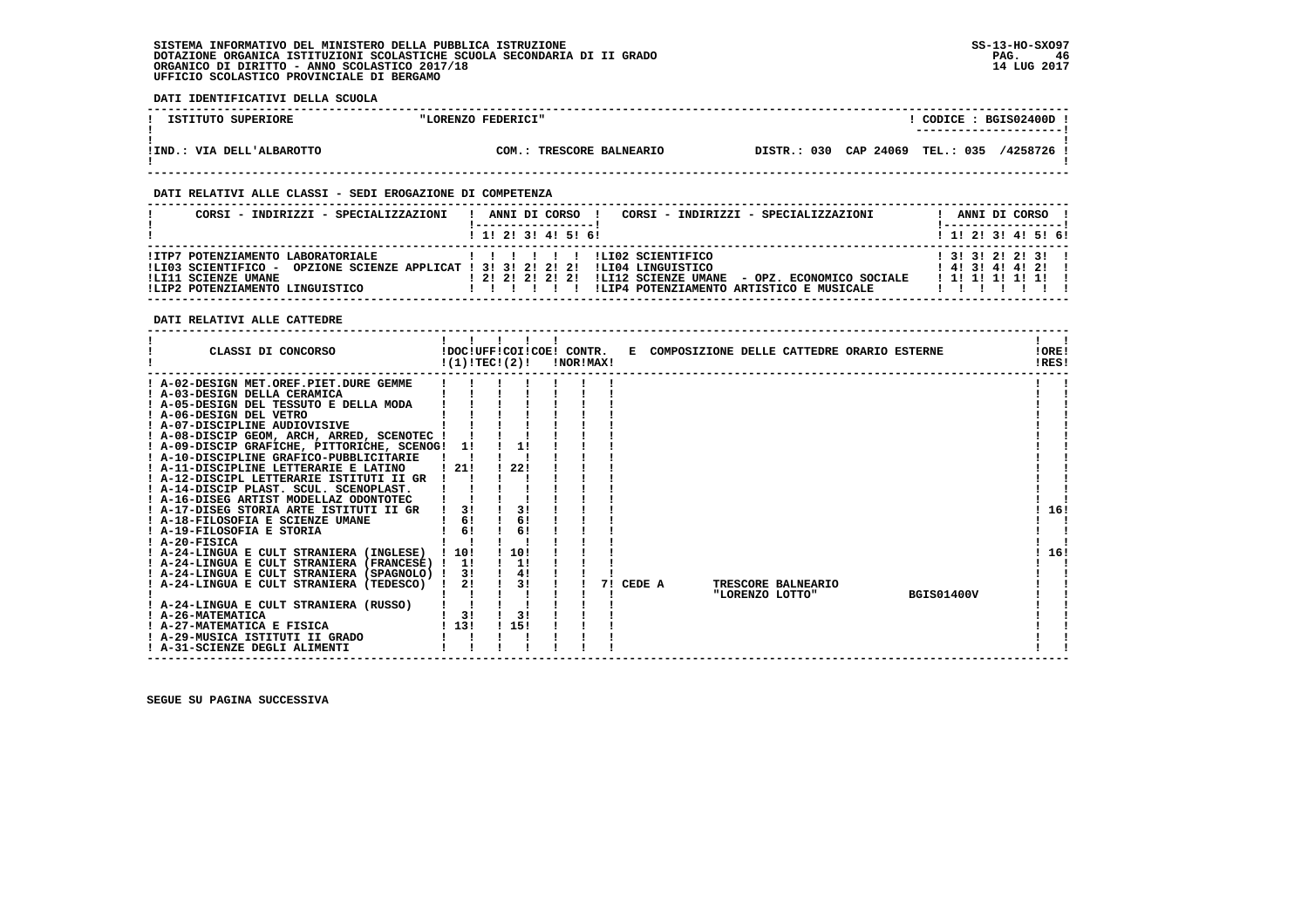**DATI IDENTIFICATIVI DELLA SCUOLA**

| ISTITUTO SUPERIORE        | "LORENZO FEDERICI"       | CODICE: BGIS02400D!                              |  |
|---------------------------|--------------------------|--------------------------------------------------|--|
| !IND.: VIA DELL'ALBAROTTO | COM.: TRESCORE BALNEARIO | CAP 24069 TEL.: 035<br>/4258726 !<br>DISTR.: 030 |  |
|                           |                          |                                                  |  |

### **DATI RELATIVI ALLE CATTEDRE**

| CLASSI DI CONCORSO                                                                     |                                                                                                                                  | 1111<br>$!(1)!TEC!(2)!$ $INORIMAX!$ |  |  |  | !DOC!UFF!COI!COE! CONTR. E COMPOSIZIONE DELLE CATTEDRE ORARIO ESTERNE | !ORE!<br>!RES! |  |
|----------------------------------------------------------------------------------------|----------------------------------------------------------------------------------------------------------------------------------|-------------------------------------|--|--|--|-----------------------------------------------------------------------|----------------|--|
| ! A-34-SCIENZE E TECNOLOGIE CHIMICHE                                                   |                                                                                                                                  |                                     |  |  |  |                                                                       |                |  |
| ! A-37-COSTRUZ TECNOL E TECN RAPPR GRAFICA!                                            |                                                                                                                                  |                                     |  |  |  |                                                                       |                |  |
| ! A-40-TECNOLOGIE ELETTRICHE ELETTRONICHE !                                            |                                                                                                                                  |                                     |  |  |  |                                                                       |                |  |
| ! A-41-SCIENZE E TECNOLOGIE INFORMATICHE ! 1! ! 1!                                     |                                                                                                                                  |                                     |  |  |  |                                                                       |                |  |
| ! A-42-SCIENZE E TECNOLOGIE MECCANICHE                                                 | $\mathbf{1}$ $\mathbf{1}$                                                                                                        |                                     |  |  |  |                                                                       |                |  |
| ! A-43-SCIENZE E TECNOLOGIE NAUTICHE                                                   |                                                                                                                                  |                                     |  |  |  |                                                                       |                |  |
| A-46-SCIENZE GIURIDICO-ECONOMICHE                                                      | $1 \quad 2! \quad 1 \quad 2!$                                                                                                    |                                     |  |  |  |                                                                       |                |  |
| ! A-47-SCIENZE MATEMATICHE APPLICATE                                                   |                                                                                                                                  |                                     |  |  |  |                                                                       |                |  |
| ! A-48-SCIENZE MOTORIE E SPORTIVE II GRADO! 5!                                         |                                                                                                                                  | 6!                                  |  |  |  |                                                                       | 6!             |  |
| ! A-50-SCIENZE NAT, CHIM E BIOLOG                                                      | $\frac{1}{2}$ 8!                                                                                                                 | <b>1</b> 81                         |  |  |  |                                                                       |                |  |
| ! A-51-SCIENZE, TECNOL E TECN AGR                                                      | $\mathbf{1}$ $\mathbf{1}$                                                                                                        |                                     |  |  |  |                                                                       |                |  |
| ! A-54-STORIA DELL'ARTE                                                                | a Tanzania (n. 1879).<br>1900: Carlos Carlos III, principal (n. 1890).<br>1900: Carlos II, principal (n. 1890).<br>$\frac{1}{1}$ | 1!                                  |  |  |  |                                                                       |                |  |
| ! A-61-TECNOL E TECN COMUNICAZ MULTIMEDIA ! !                                          |                                                                                                                                  |                                     |  |  |  |                                                                       |                |  |
|                                                                                        |                                                                                                                                  |                                     |  |  |  |                                                                       |                |  |
|                                                                                        |                                                                                                                                  |                                     |  |  |  |                                                                       |                |  |
|                                                                                        |                                                                                                                                  |                                     |  |  |  |                                                                       | 5!             |  |
|                                                                                        |                                                                                                                                  |                                     |  |  |  |                                                                       | ! 17!          |  |
|                                                                                        |                                                                                                                                  |                                     |  |  |  |                                                                       | ! 17!          |  |
|                                                                                        |                                                                                                                                  |                                     |  |  |  |                                                                       | 112!           |  |
|                                                                                        |                                                                                                                                  |                                     |  |  |  |                                                                       |                |  |
|                                                                                        |                                                                                                                                  |                                     |  |  |  |                                                                       |                |  |
|                                                                                        |                                                                                                                                  |                                     |  |  |  |                                                                       |                |  |
|                                                                                        |                                                                                                                                  |                                     |  |  |  |                                                                       |                |  |
|                                                                                        |                                                                                                                                  |                                     |  |  |  |                                                                       |                |  |
|                                                                                        |                                                                                                                                  |                                     |  |  |  |                                                                       |                |  |
| ! B-12-LAB SCIENZE E TECNOL CHIM MICROBIOL!                                            |                                                                                                                                  |                                     |  |  |  |                                                                       |                |  |
| ! B-14-LAB SCIENZE E TECNOL COSTRUZIONI                                                |                                                                                                                                  |                                     |  |  |  |                                                                       |                |  |
| ! B-15-LAB SC E TECNOL ELETTR ELETTRONIC                                               |                                                                                                                                  |                                     |  |  |  |                                                                       |                |  |
| ! B-16-LAB SCIENZE E TECNOL INFORMATICHE                                               |                                                                                                                                  |                                     |  |  |  |                                                                       |                |  |
| ! B-17-LAB SCIENZE E TECNOL MECCANICHE                                                 |                                                                                                                                  |                                     |  |  |  |                                                                       |                |  |
| ! B-18-LAB SC E TECNOL TESS ABBIGL MODA<br>! B-19-LAB SERVIZI RICETTIVITA' ALBERGHIER! |                                                                                                                                  |                                     |  |  |  |                                                                       |                |  |
| ! B-20-LAB SERV ENOGASTRON, SETT CUCINA                                                |                                                                                                                                  |                                     |  |  |  |                                                                       |                |  |
| ! B-21-LAB SERV ENOGASTRON, SETT SALA VEND!                                            |                                                                                                                                  |                                     |  |  |  |                                                                       |                |  |
| ! B-23-LAB SERVIZI SOCIO-SANITARI                                                      |                                                                                                                                  |                                     |  |  |  |                                                                       |                |  |
|                                                                                        |                                                                                                                                  |                                     |  |  |  |                                                                       |                |  |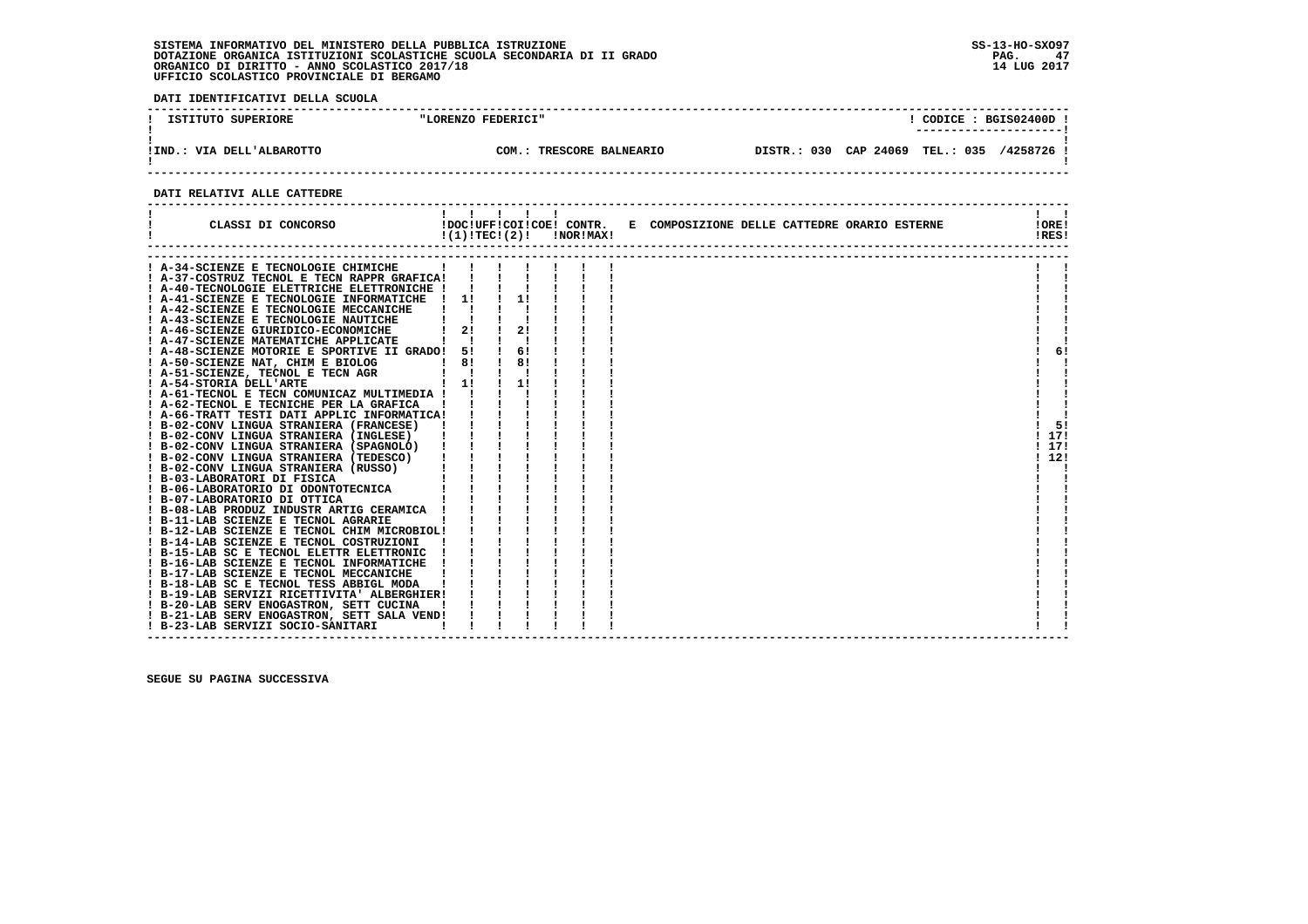| SISTEMA INFORMATIVO DEL MINISTERO DELLA PUBBLICA ISTRUZIONE              | $SS-13-HO-SXO97$ |
|--------------------------------------------------------------------------|------------------|
| DOTAZIONE ORGANICA ISTITUZIONI SCOLASTICHE SCUOLA SECONDARIA DI II GRADO | 48<br>PAG.       |
| ORGANICO DI DIRITTO - ANNO SCOLASTICO 2017/18                            | 14 LUG 2017      |
| UFFICIO SCOLASTICO PROVINCIALE DI BERGAMO                                |                  |

 **DATI IDENTIFICATIVI DELLA SCUOLA**

| ISTITUTO SUPERIORE                                                             | "LORENZO FEDERICI"                                                                                   | ! CODICE : BGIS02400D ! |
|--------------------------------------------------------------------------------|------------------------------------------------------------------------------------------------------|-------------------------|
| !IND.: VIA DELL'ALBAROTTO                                                      | COM.: TRESCORE BALNEARIO  DISTR.: 030 CAP 24069 TEL.: 035 /4258726                                   |                         |
| DATI RELATIVI ALLE CATTEDRE                                                    |                                                                                                      |                         |
| CLASSI DI CONCORSO                                                             | !DOC!UFF!COI!COE! CONTR. E COMPOSIZIONE DELLE CATTEDRE ORARIO ESTERNE<br>$!(1)!TEC!(2)!$ $INORIMAX!$ | !ORE!<br>!RES!          |
| ! B-24-LAB SCIENZE E TECNOL NAUTICHE<br>! B-28-LABORATORIO DI TECNOLOGIE ORAFE |                                                                                                      |                         |
| (1) TITOLARI/INCARICATI<br>(2) CATTEDRE/POSTI POTENZ.                          |                                                                                                      |                         |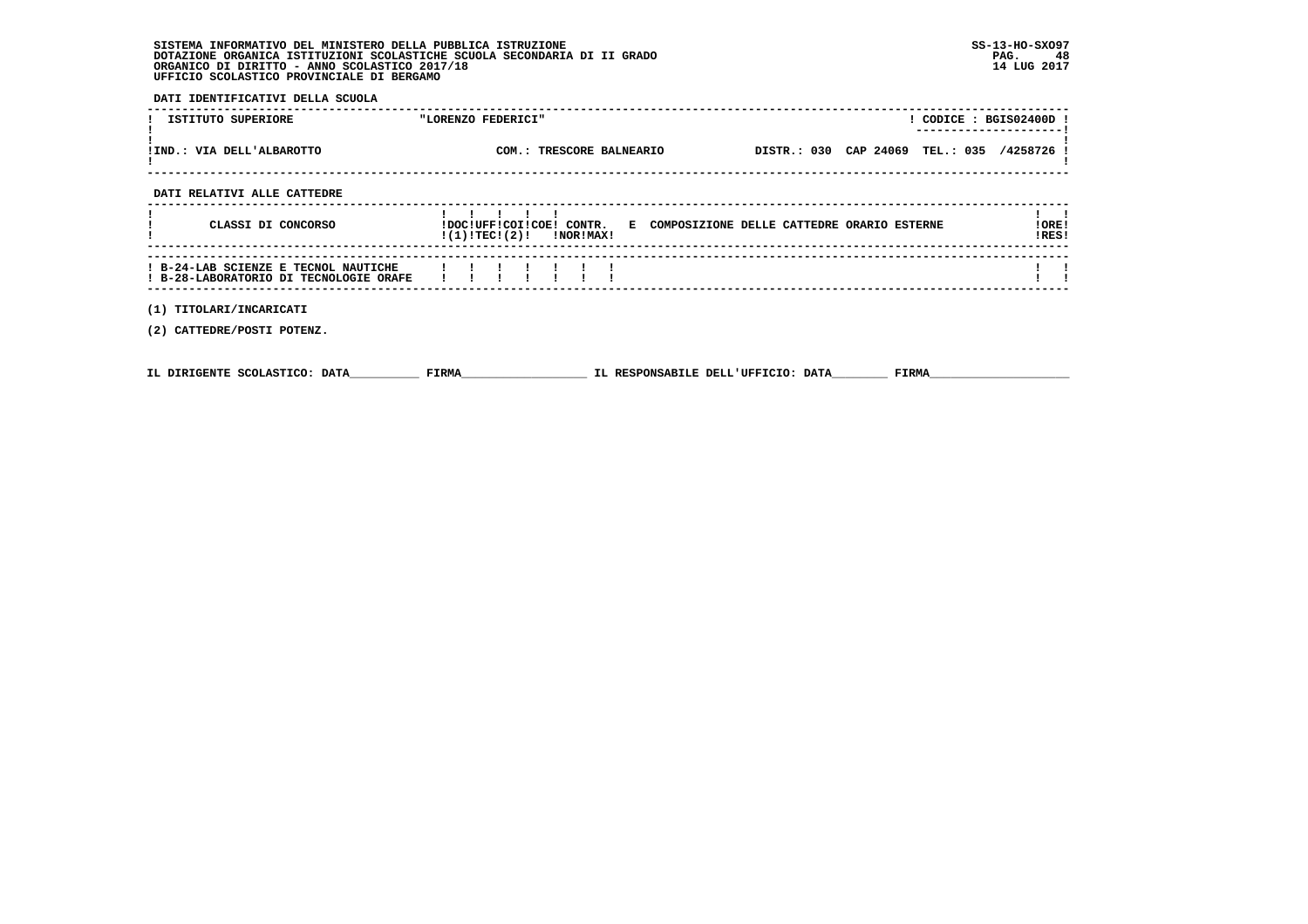**DATI IDENTIFICATIVI DELLA SCUOLA**

| ISTITUTO SUPERIORE     | "MARIAGRAZIA MAMOLI"       | CODICE: BGIS026005                               |  |
|------------------------|----------------------------|--------------------------------------------------|--|
|                        |                            | ----------------------                           |  |
| !IND.: VIA BREMBILLA 3 | $COM.$ :<br><b>BERGAMO</b> | CAP 24129 TEL.: 035<br>029<br>/260525<br>DISTR.: |  |

 **------------------------------------------------------------------------------------------------------------------------------------**

### **DATI RELATIVI ALLE CLASSI - SEDI EROGAZIONE DI COMPETENZA**

| CORSI - INDIRIZZI - SPECIALIZZAZIONI                                 | CORSI - INDIRIZZI - SPECIALIZZAZIONI<br>ANNI DI CORSO !                                                                                                                                                            | ANNI DI CORSO !                  |
|----------------------------------------------------------------------|--------------------------------------------------------------------------------------------------------------------------------------------------------------------------------------------------------------------|----------------------------------|
|                                                                      | 1 1 1 2 1 3 1 4 1 5 1 6 1                                                                                                                                                                                          | 1 1 1 2 1 3 1 4 1 5 1 6 1        |
| !ITP7 POTENZIAMENTO LABORATORIALE<br>!LIP2 POTENZIAMENTO LINGUISTICO | IP02 SERVIZI SOCIO-SANITARI BIENNIO-TRIENNIO ! 4! 6! 7! 6! 7! IIPOG OPERATORE AI SERVIZI DI VENDITA!<br>!LI12 SCIENZE UMANE - OPZ. ECONOMICO SOCIALE<br>ILIP4 POTENZIAMENTO ARTISTICO E MUSICALE<br>$\blacksquare$ | 11111111<br>$1$ 21 31 31 51 41 1 |

### **DATI RELATIVI ALLE CATTEDRE**

| CLASSI DI CONCORSO                          |       | !DOC!UFF!COI!COE! CONTR.<br>!(1)!TEC!(2)! |    | !NOR!MAX! |     | E COMPOSIZIONE DELLE CATTEDRE ORARIO ESTERNE      | !ORE!<br>!RES! |
|---------------------------------------------|-------|-------------------------------------------|----|-----------|-----|---------------------------------------------------|----------------|
| A-02-DESIGN MET.OREF.PIET.DURE GEMME        |       |                                           |    |           |     |                                                   |                |
| ! A-03-DESIGN DELLA CERAMICA                |       |                                           |    |           |     |                                                   |                |
| ! A-05-DESIGN DEL TESSUTO E DELLA MODA      |       |                                           |    |           |     |                                                   |                |
| ! A-06-DESIGN DEL VETRO                     |       |                                           |    |           |     |                                                   |                |
| ! A-07-DISCIPLINE AUDIOVISIVE               |       |                                           |    |           |     |                                                   |                |
| ! A-08-DISCIP GEOM, ARCH, ARRED, SCENOTEC ! |       |                                           |    |           |     |                                                   |                |
| ! A-09-DISCIP GRAFICHE, PITTORICHE, SCENOG! | 11    |                                           |    |           |     |                                                   |                |
| ! A-10-DISCIPLINE GRAFICO-PUBBLICITARIE     |       |                                           |    |           |     |                                                   |                |
| ! A-11-DISCIPLINE LETTERARIE E LATINO       |       |                                           |    |           |     |                                                   |                |
| ! A-12-DISCIPL LETTERARIE ISTITUTI II GR    | 1151  | 16!                                       |    |           |     |                                                   | 71             |
| ! A-14-DISCIP PLAST. SCUL. SCENOPLAST.      |       |                                           |    |           |     |                                                   |                |
| ! A-15-DISCIPLINE SANITARIE                 | 4!    | 4!                                        |    |           |     |                                                   |                |
| ! A-16-DISEG ARTIST MODELLAZ ODONTOTEC      |       |                                           |    |           |     |                                                   |                |
| A-17-DISEG STORIA ARTE ISTITUTI II GR       | 3!    | 2!                                        | 11 |           | 14! | COMPLETA CON BERGAMO                              |                |
|                                             |       |                                           |    |           | 41  | <b>BGPS05000B</b><br>"LORENZO MASCHERONI"<br>L.S. |                |
| A-18-FILOSOFIA E SCIENZE UMANE              | ! 11! | 111                                       |    |           |     | 5! CEDE A<br><b>BERGAMO</b>                       | 51             |
|                                             |       |                                           |    |           |     | I.P.S.S. SERALE PROF.SOCIO SANITARI<br>BGRF026506 |                |
| A-19-FILOSOFIA E STORIA                     | 11    | 11                                        |    |           |     |                                                   |                |
| A-20-FISICA                                 | 1!    |                                           | 11 |           | 81  | COMPLETA CON BERGAMO                              |                |
|                                             |       |                                           |    |           | 14! | "GUIDO GALLI"<br><b>BGIS03800B</b>                |                |
| ! A-21-GEOGRAFIA                            |       |                                           |    |           |     |                                                   |                |
| A-24-LINGUA E CULT STRANIERA (FRANCESE)     | 4!    | 31                                        | 11 |           |     | 13! COMPLETA CON BERGAMO                          |                |
|                                             |       |                                           |    |           | 51  | <b>BGPM02000L</b><br>I.M.<br>"GIOVANNI FALCONE"   |                |
| ! A-24-LINGUA E CULT STRANIERA (INGLESE)    | 91    | 91                                        |    |           |     |                                                   |                |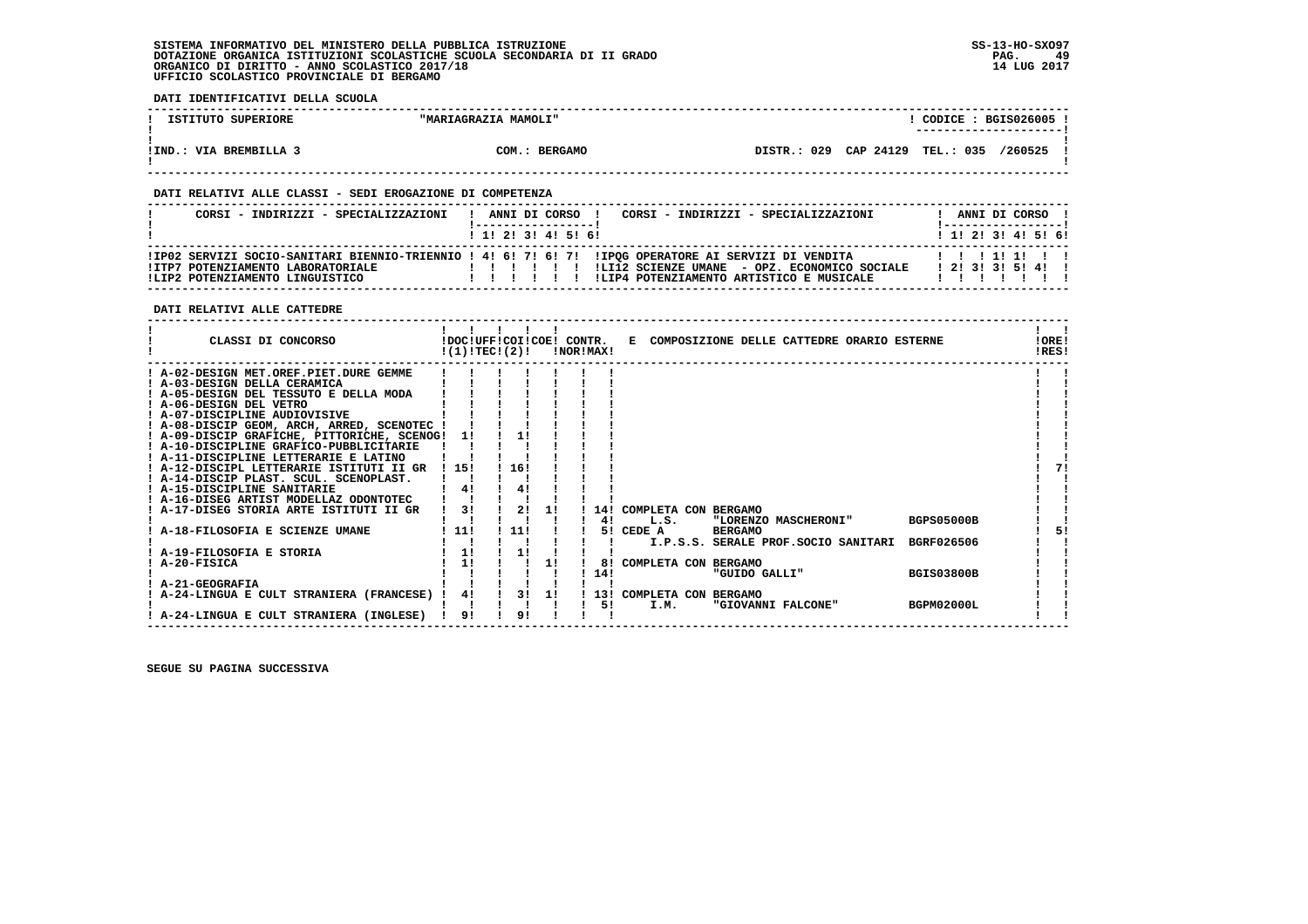**DATI IDENTIFICATIVI DELLA SCUOLA**

| ISTITUTO SUPERIORE     | "MARIAGRAZIA MAMOLI"    | CODICE: BGIS026005<br>---------------------- |  |
|------------------------|-------------------------|----------------------------------------------|--|
| !IND.: VIA BREMBILLA 3 | <b>BERGAMO</b><br>COM.: | DISTR.: 029 CAP 24129 TEL.: 035<br>/260525   |  |

 **------------------------------------------------------------------------------------------------------------------------------------**

 **DATI RELATIVI ALLE CATTEDRE**

| CLASSI DI CONCORSO                                                                 | 11111<br>!(1)!TECI(2)! |               |    |                | !NOR!MAX! |                    |                            | !DOC!UFF!COI!COE! CONTR. E COMPOSIZIONE DELLE CATTEDRE ORARIO ESTERNE |                   | !ORE!<br>!RES! |
|------------------------------------------------------------------------------------|------------------------|---------------|----|----------------|-----------|--------------------|----------------------------|-----------------------------------------------------------------------|-------------------|----------------|
| ! A-24-LINGUA E CULT STRANIERA (SPAGNOLO) ! 3!                                     |                        | ! 3! 1!       |    | $\blacksquare$ |           | 21                 | ! 16! COMPLETA CON BERGAMO | I.T.C. "VITTORIO EMANUELE II" BGTD030002                              |                   |                |
| ! A-24-LINGUA E CULT STRANIERA (TEDESCO) !                                         |                        |               |    |                |           |                    |                            |                                                                       |                   |                |
| A-24-LINGUA E CULT STRANIERA (RUSSO)                                               |                        |               |    |                |           |                    |                            |                                                                       |                   |                |
| ! A-26-MATEMATICA                                                                  | 8!                     |               | 71 | 1!             |           | 1121               | ! 10! COMPLETA CON BERGAMO | "CESARE PESENTI"                                                      | BGIS021002        |                |
|                                                                                    |                        |               |    |                |           |                    | 2! CEDE A                  | <b>BERGAMO</b>                                                        |                   |                |
|                                                                                    |                        |               |    |                |           | -1                 |                            | L.S. "LORENZO MASCHERONI"                                             | <b>BGPS05000B</b> |                |
|                                                                                    |                        |               |    |                |           |                    | 2! ED A BERGAMO            |                                                                       |                   |                |
|                                                                                    | $\frac{1}{1}$ 3!       |               | 31 |                |           |                    |                            | I.T.I. "PIETRO PALEOCAPA"                                             | <b>BGTF010003</b> |                |
| ! A-27-MATEMATICA E FISICA<br>! A-29-MUSICA ISTITUTI II GRADO                      | $1 \quad 11$           |               | 11 |                |           |                    |                            |                                                                       |                   | 12!            |
| ! A-31-SCIENZE DEGLI ALIMENTI                                                      |                        |               |    |                |           |                    |                            |                                                                       |                   |                |
| ! A-34-SCIENZE E TECNOLOGIE CHIMICHE                                               |                        |               |    |                |           |                    |                            |                                                                       |                   | 1121           |
| ! A-37-COSTRUZ TECNOL E TECN RAPPR GRAFICA!                                        |                        |               |    |                |           |                    |                            |                                                                       |                   |                |
| ! A-40-TECNOLOGIE ELETTRICHE ELETTRONICHE !                                        |                        |               |    |                |           |                    |                            |                                                                       |                   |                |
| ! A-41-SCIENZE E TECNOLOGIE INFORMATICHE<br>! A-42-SCIENZE E TECNOLOGIE MECCANICHE |                        |               |    |                |           |                    |                            |                                                                       |                   |                |
| ! A-43-SCIENZE E TECNOLOGIE NAUTICHE                                               |                        |               |    |                |           |                    |                            |                                                                       |                   |                |
| A-45-SCIENZE ECONOMICO-AZIENDALI                                                   | $1 \quad 31$           | $\frac{1}{2}$ |    | 1!             |           |                    | 14! COMPLETA CON BERGAMO   |                                                                       |                   |                |
|                                                                                    |                        |               |    |                |           | 4!                 | I.T.C.                     | "VITTORIO EMANUELE II"                                                | BGTD030002        |                |
| ! A-46-SCIENZE GIURIDICO-ECONOMICHE                                                | 110!                   |               | 9! | 1!             |           |                    | 9! COMPLETA CON BERGAMO    |                                                                       |                   |                |
|                                                                                    |                        |               |    |                |           | 81                 |                            | "GIULIO NATTA"                                                        | <b>BGIS03200C</b> |                |
|                                                                                    |                        |               |    |                |           | $\mathbf{I}$<br>4! | E CON<br>I.T.G.            | <b>BERGAMO</b><br>"GIACOMO QUARENGHI"                                 | BGTL02000T        |                |
| A-47-SCIENZE MATEMATICHE APPLICATE                                                 |                        |               |    |                |           |                    |                            |                                                                       |                   |                |
| ! A-48-SCIENZE MOTORIE E SPORTIVE II GRADO!                                        | 71                     |               | 6! | 1!             |           |                    | ! 16! COMPLETA CON BERGAMO |                                                                       |                   |                |
|                                                                                    |                        |               |    |                |           | 8!                 |                            | "CESARE PESENTI"                                                      | BGIS021002        |                |
| ! A-50-SCIENZE NAT, CHIM E BIOLOG                                                  | 2!                     | $\frac{1}{2}$ |    | 1!             |           |                    | 16! COMPLETA CON BERGAMO   |                                                                       |                   |                |
|                                                                                    |                        |               |    |                |           |                    | 6!                         | "CATERINA CANIANA"                                                    | <b>BGIS02900L</b> |                |
| ! A-51-SCIENZE, TECNOL E TECN AGR<br>! A-54-STORIA DELL'ARTE                       |                        |               |    |                |           |                    |                            |                                                                       |                   |                |
| ! A-61-TECNOL E TECN COMUNICAZ MULTIMEDIA !                                        |                        |               |    |                |           |                    |                            |                                                                       |                   |                |
| ! A-62-TECNOL E TECNICHE PER LA GRAFICA                                            |                        |               |    |                |           |                    |                            |                                                                       |                   |                |
| ! A-66-TRATT TESTI DATI APPLIC INFORMATICA!                                        |                        |               |    |                |           |                    |                            |                                                                       |                   |                |
| ! B-02-CONV LINGUA STRANIERA (FRANCESE)                                            |                        |               |    |                |           |                    |                            |                                                                       |                   |                |

 **------------------------------------------------------------------------------------------------------------------------------------**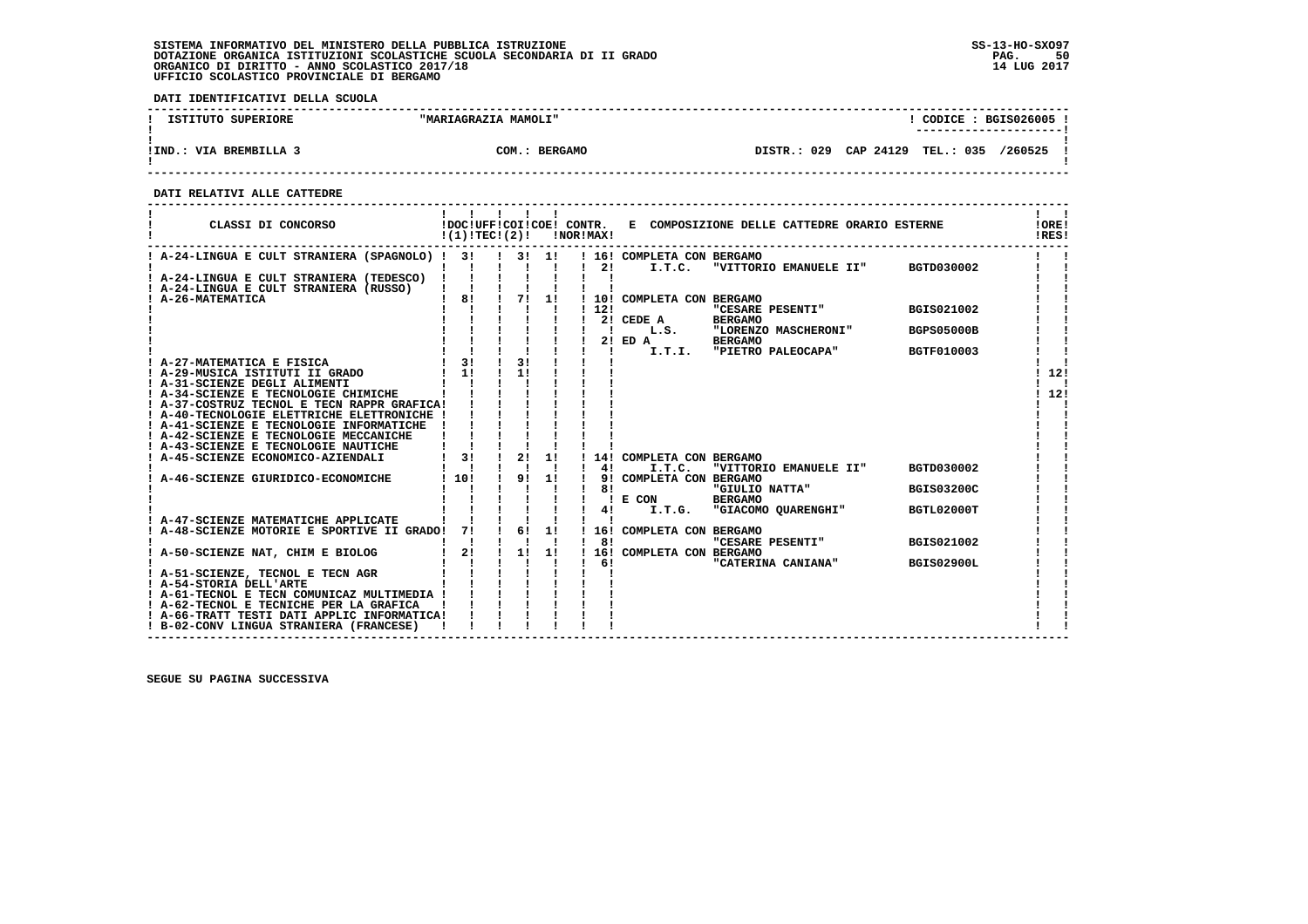**DATI IDENTIFICATIVI DELLA SCUOLA**

| ISTITUTO SUPERIORE           | "MARIAGRAZIA MAMOLI" | CODICE: BGIS026005!<br>----------------------        |
|------------------------------|----------------------|------------------------------------------------------|
| VIA BREMBILLA 3<br>$!$ IND.: | COM.: BERGAMO        | DISTR.: 029 CAP 24129<br><b>TEL.: 035</b><br>/260525 |

 **------------------------------------------------------------------------------------------------------------------------------------**

### **DATI RELATIVI ALLE CATTEDRE**

| CLASSI DI CONCORSO                                                                     |    | . |    | $!(1)!TEC!(2)!$ $INORIMAX!$ | !DOC!UFF!COI!COE! CONTR. E COMPOSIZIONE DELLE CATTEDRE ORARIO ESTERNE | !ORE!<br>!RES! |    |
|----------------------------------------------------------------------------------------|----|---|----|-----------------------------|-----------------------------------------------------------------------|----------------|----|
|                                                                                        |    |   |    |                             |                                                                       |                |    |
| ! B-02-CONV LINGUA STRANIERA (INGLESE)                                                 |    |   |    |                             |                                                                       |                |    |
| ! B-02-CONV LINGUA STRANIERA (TEDESCO)                                                 |    |   |    |                             |                                                                       |                |    |
| ! B-02-CONV LINGUA STRANIERA (RUSSO)<br>! B-03-LABORATORI DI FISICA                    |    |   |    |                             |                                                                       |                |    |
| ! B-04-LABORATORI DI LIUTERIA                                                          |    |   |    |                             |                                                                       |                | 4! |
| ! B-06-LABORATORIO DI ODONTOTECNICA                                                    |    |   |    |                             |                                                                       |                |    |
| ! B-07-LABORATORIO DI OTTICA                                                           |    |   |    |                             |                                                                       |                |    |
| ! B-08-LAB PRODUZ INDUSTR ARTIG CERAMICA                                               |    |   |    |                             |                                                                       |                |    |
| ! B-11-LAB SCIENZE E TECNOL AGRARIE                                                    |    |   |    |                             |                                                                       |                |    |
| ! B-12-LAB SCIENZE E TECNOL CHIM MICROBIOL!                                            |    |   |    |                             |                                                                       |                |    |
| ! B-14-LAB SCIENZE E TECNOL COSTRUZIONI                                                |    |   |    |                             |                                                                       |                |    |
| ! B-15-LAB SC E TECNOL ELETTR ELETTRONIC                                               |    |   |    |                             |                                                                       |                |    |
| ! B-16-LAB SCIENZE E TECNOL INFORMATICHE                                               | 1! |   | 1! |                             |                                                                       |                |    |
| ! B-17-LAB SCIENZE E TECNOL MECCANICHE                                                 |    |   |    |                             |                                                                       |                |    |
| ! B-18-LAB SC E TECNOL TESS ABBIGL MODA                                                |    |   |    |                             |                                                                       |                |    |
| ! B-19-LAB SERVIZI RICETTIVITA' ALBERGHIER!                                            |    |   |    |                             |                                                                       |                |    |
| ! B-20-LAB SERV ENOGASTRON, SETT CUCINA                                                |    |   |    |                             |                                                                       |                |    |
| ! B-21-LAB SERV ENOGASTRON, SETT SALA VEND!                                            |    |   |    |                             |                                                                       |                |    |
| ! B-22-LAB TECNOL E TECN COMUNICAZ MULTIME!                                            |    |   |    |                             |                                                                       |                |    |
| ! B-23-LAB SERVIZI SOCIO-SANITARI                                                      | 5! |   | 4! |                             |                                                                       |                |    |
| ! B-24-LAB SCIENZE E TECNOL NAUTICHE                                                   |    |   |    |                             |                                                                       |                | 8! |
| ! B-25-LAB SCIENZE E TECNOLCOSTR NAVALI<br>! B-26-LABORATORIO DI TECNOLOGIE DEL LEGNO! |    |   |    |                             |                                                                       |                | 6! |
| ! B-27-LABORATORIO DI TECNOLOGIE DEL MARMO!                                            |    |   |    |                             |                                                                       |                |    |
| ! B-28-LABORATORIO DI TECNOLOGIE ORAFE                                                 |    |   |    |                             |                                                                       |                |    |
|                                                                                        |    |   |    |                             |                                                                       |                |    |
|                                                                                        |    |   |    |                             |                                                                       |                |    |

 **(1) TITOLARI/INCARICATI**

(2) CATTEDRE/POSTI POTENZ**.**<br>IL DIRIGENTE SCOLASTICO: DATA\_\_\_\_\_\_\_\_\_\_\_\_ FIRMA\_\_\_\_\_\_\_\_\_\_\_\_\_\_\_\_\_\_\_\_\_\_\_\_IL RESPONSABILE DELL'UFFICIO: DATA\_\_\_\_\_\_\_\_\_\_\_ FIRMA\_\_\_\_\_\_\_\_\_\_\_\_\_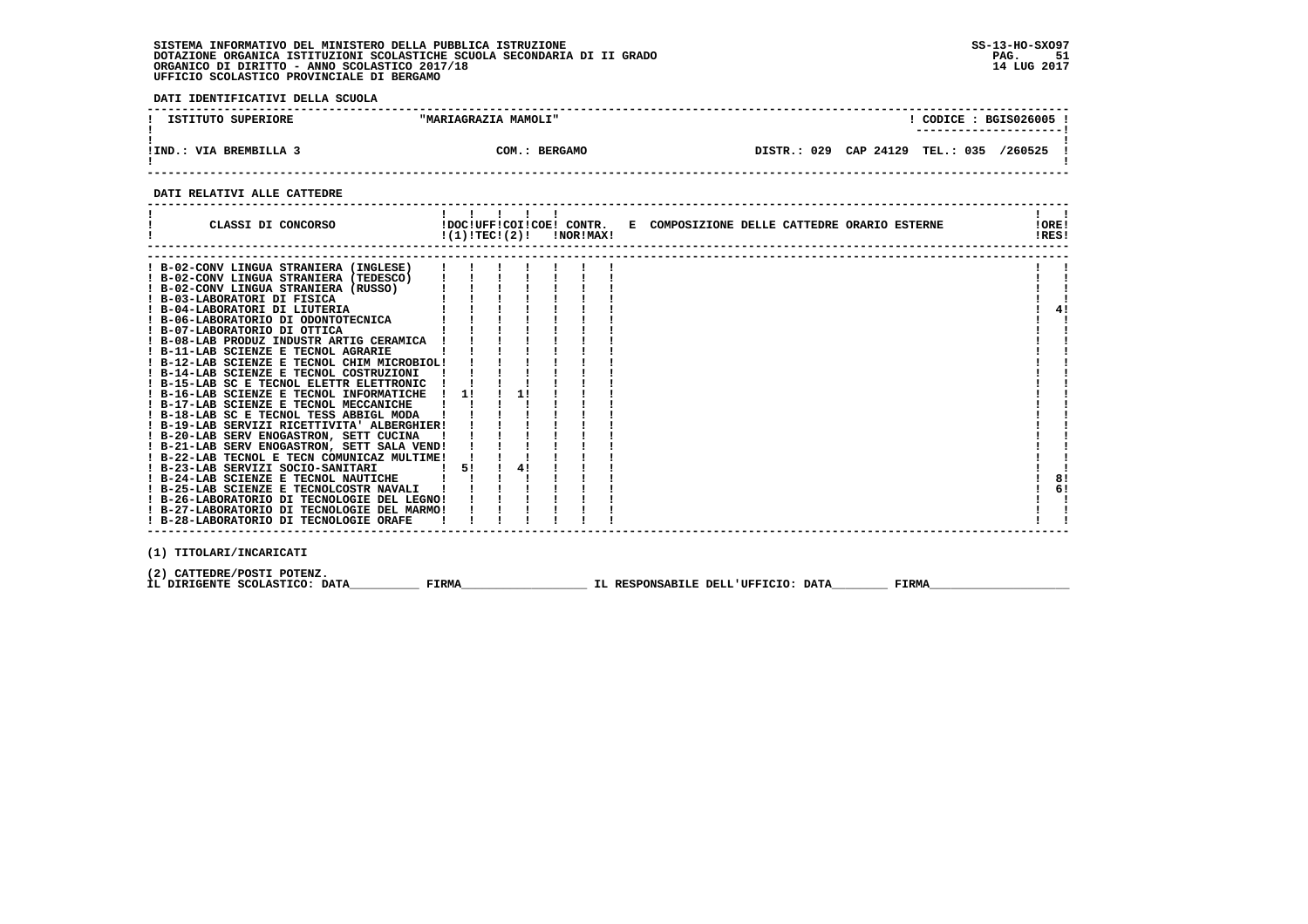**DATI IDENTIFICATIVI DELLA SCUOLA**

| ISTITUTO SUPERIORE       | "GAETANO CANTONI" | CODICE: BGIS027001 !                    |  |
|--------------------------|-------------------|-----------------------------------------|--|
|                          |                   | ---------------------                   |  |
|                          |                   |                                         |  |
| !IND.: VIA MERISIO, 17/C | COM.: TREVIGLIO   | DISTR.: 032 CAP 24047 TEL.: 0363 /49004 |  |
|                          |                   |                                         |  |

 **------------------------------------------------------------------------------------------------------------------------------------**

### **DATI RELATIVI ALLE CLASSI - SEDI EROGAZIONE DI COMPETENZA**

| CORSI - INDIRIZZI - SPECIALIZZAZIONI                                                                                         | CORSI - INDIRIZZI - SPECIALIZZAZIONI<br>ANNI DI CORSO !                                                                                      | ANNI DI CORSO !                                     |
|------------------------------------------------------------------------------------------------------------------------------|----------------------------------------------------------------------------------------------------------------------------------------------|-----------------------------------------------------|
|                                                                                                                              | $1$ , 1! 2! 3! 4! 5! 6!                                                                                                                      | 1 1 1 2 1 3 1 4 1 5 1 6 1                           |
| !IP01 SER.ZI AGRIC. S.PO RUR.LE BIEN. TRIEN. ! 2! 2! 2! 2! 2! !IPOJ OPERATORE AGRICOLO<br>! ITP7 POTENZIAMENTO LABORATORIALE | ITZ1 AGRARIA, AGROAL. E AGROIND.-BIENNIO COM ! 5! 4! !!!! !ITGA GESTIONE DELL'AMBIENTE E DEL TERRITORIO<br>!ITPT PRODUZIONI E TRASFORMAZIONI | 111111111<br>1 1 1 1 1 1 1 1 1<br>1 1 1 3 1 3 1 3 1 |

### **DATI RELATIVI ALLE CATTEDRE**

| CLASSI DI CONCORSO                                                                                                                                                                                                                                               |                | !DOC!UFF!COI!COE! CONTR.<br>!(1)!TECI(2)! |    | !NOR!MAX! |           |        |                                         | E COMPOSIZIONE DELLE CATTEDRE ORARIO ESTERNE |                                        | !ORE!<br>!RES!  |
|------------------------------------------------------------------------------------------------------------------------------------------------------------------------------------------------------------------------------------------------------------------|----------------|-------------------------------------------|----|-----------|-----------|--------|-----------------------------------------|----------------------------------------------|----------------------------------------|-----------------|
| ! A-09-DISCIP GRAFICHE, PITTORICHE, SCENOG!<br>! A-10-DISCIPLINE GRAFICO-PUBBLICITARIE<br>A-12-DISCIPL LETTERARIE ISTITUTI II GR<br>A-20-FISICA<br>! A-21-GEOGRAFIA<br>A-24-LINGUA E CULT STRANIERA (INGLESE)<br>! A-24-LINGUA E CULT STRANIERA (FRANCESE) !     | 91             | 10!<br>6!                                 |    |           | 81        | CEDE A | TREVIGLIO                               | "ZENALE E BUTINONE"                          | <b>BGIS033008</b>                      | 15!<br>21<br>91 |
| ! A-24-LINGUA E CULT STRANIERA (SPAGNOLO) !<br>! A-24-LINGUA E CULT STRANIERA (TEDESCO)<br>! A-26-MATEMATICA<br>! A-27-MATEMATICA E FISICA<br>! A-31-SCIENZE DEGLI ALIMENTI<br>A-34-SCIENZE E TECNOLOGIE CHIMICHE<br>! A-37-COSTRUZ TECNOL E TECN RAPPR GRAFICA! | 41             | 6!<br>31                                  | 11 |           | 12!<br>6! |        | COMPLETA CON TREVIGLIO                  | "ZENALE E BUTINONE"                          | <b>BGIS033008</b>                      | 16!             |
| ! A-40-TECNOLOGIE ELETTRICHE ELETTRONICHE<br>A-41-SCIENZE E TECNOLOGIE INFORMATICHE<br>! A-42-SCIENZE E TECNOLOGIE MECCANICHE<br>A-43-SCIENZE E TECNOLOGIE NAUTICHE<br>A-46-SCIENZE GIURIDICO-ECONOMICHE<br>A-47-SCIENZE MATEMATICHE APPLICATE                   | 11<br>2!<br>2! | 11<br>21<br>1!                            | 11 |           | 81<br>6!  | CEDE A | TREVIGLIO<br>14! COMPLETA CON TREVIGLIO | "ZENALE E BUTINONE"<br>"ZENALE E BUTINONE"   | <b>BGIS033008</b><br><b>BGIS033008</b> | 10!             |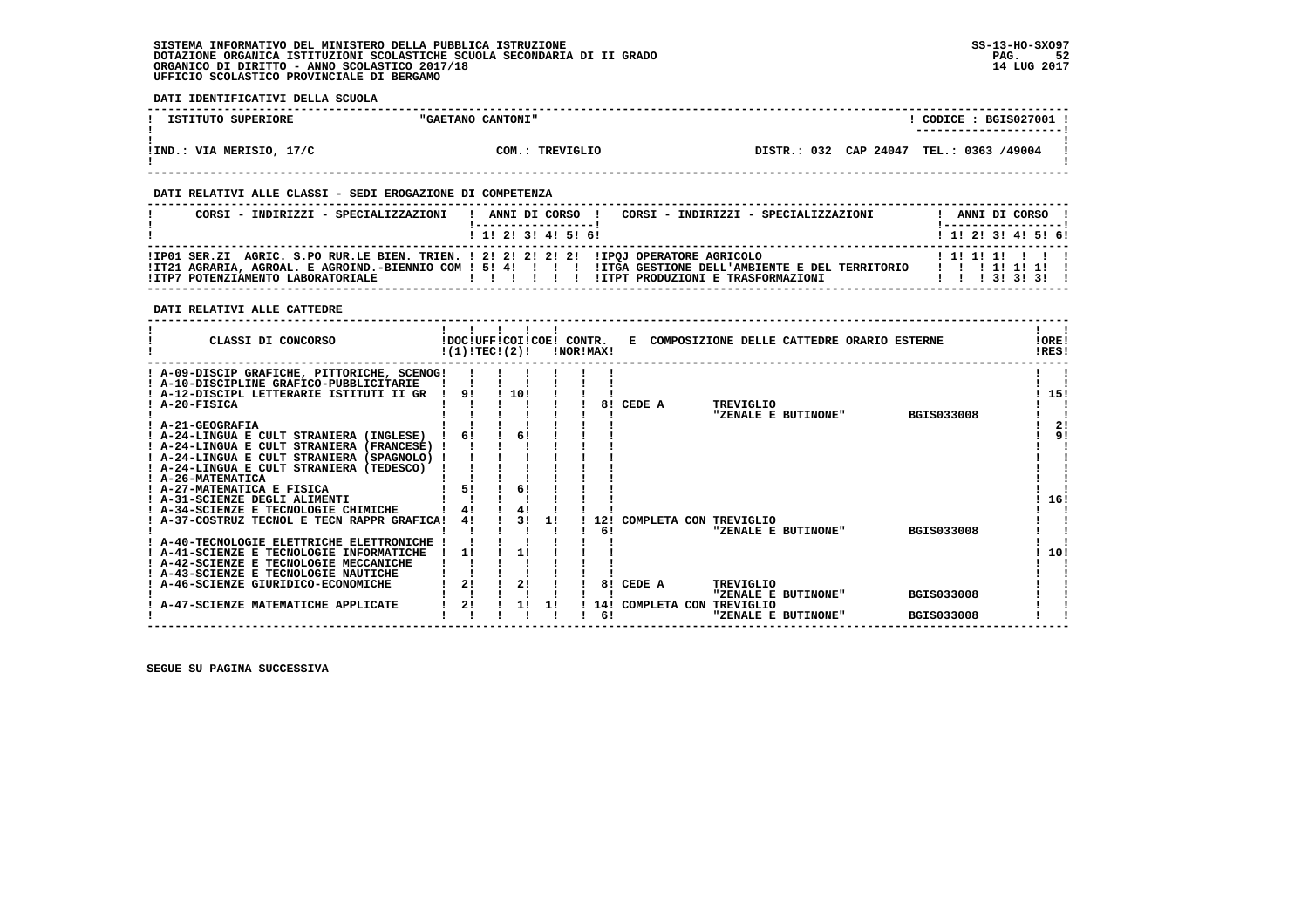**DATI IDENTIFICATIVI DELLA SCUOLA**

| ISTITUTO SUPERIORE | "GAETANO CANTONI" | CODICE: BGIS027001    |  |
|--------------------|-------------------|-----------------------|--|
| VIA MERISIO, 17/C  | TREVIGLIO         | DISTR.: 032 CAP 24047 |  |
| !IND.              | ∩∩м               | TEL.: 0363 /49004     |  |

 **------------------------------------------------------------------------------------------------------------------------------------**

 **DATI RELATIVI ALLE CATTEDRE**

| CLASSI DI CONCORSO                                                                  |    | !(1)!TEC!(2)! |      | !NOR!MAX! |                 | !DOC!UFF!COI!COE! CONTR. E COMPOSIZIONE DELLE CATTEDRE ORARIO ESTERNE |                   | !ORE!<br>!RES! |
|-------------------------------------------------------------------------------------|----|---------------|------|-----------|-----------------|-----------------------------------------------------------------------|-------------------|----------------|
| A-48-SCIENZE MOTORIE E SPORTIVE II GRADO!                                           | 21 |               | 3!1! |           |                 | ! 14! COMPLETA CON TREVIGLIO                                          |                   |                |
|                                                                                     |    |               |      | 41        |                 | "GUGLIELMO OBERDAN"                                                   | <b>BGIS03700G</b> |                |
| A-50-SCIENZE NAT, CHIM E BIOLOG                                                     | 4! | 4!            |      |           | 6! CEDE A       | ROMANO DI LOMBARDIA                                                   |                   |                |
|                                                                                     | 9! |               |      |           |                 | "G.B. RUBINI"                                                         | BGIS00600X        |                |
| A-51-SCIENZE, TECNOL E TECN AGR                                                     |    | 12!           |      |           | 11! CEDE A      | ROMANO DI LOMBARDIA<br>"G.B. RUBINI"                                  | <b>BGIS00600X</b> |                |
| ! A-52-SCIENZE, TECNOL E TECN PROD ANIMALI!                                         | 2! | 21            |      |           |                 |                                                                       |                   |                |
| ! A-66-TRATT TESTI DATI APPLIC INFORMATICA!                                         |    |               |      |           |                 |                                                                       |                   |                |
| ! B-03-LABORATORI DI FISICA                                                         |    |               |      |           |                 |                                                                       |                   |                |
| ! B-06-LABORATORIO DI ODONTOTECNICA                                                 |    |               |      |           |                 |                                                                       |                   |                |
| ! B-07-LABORATORIO DI OTTICA                                                        |    |               |      |           |                 |                                                                       |                   |                |
| ! B-11-LAB SCIENZE E TECNOL AGRARIE                                                 | 4! | 11!           |      |           |                 |                                                                       |                   |                |
| ! B-12-LAB SCIENZE E TECNOL CHIM MICROBIOL!                                         |    |               |      |           |                 |                                                                       |                   |                |
| ! B-14-LAB SCIENZE E TECNOL COSTRUZIONI<br>! B-15-LAB SC E TECNOL ELETTR ELETTRONIC | 11 |               |      |           |                 |                                                                       |                   |                |
| ! B-16-LAB SCIENZE E TECNOL INFORMATICHE                                            |    |               |      |           | 10! CEDE A      | ROMANO DI LOMBARDIA                                                   |                   |                |
|                                                                                     |    |               |      |           |                 | "G.B. RUBINI"                                                         | <b>BGIS00600X</b> |                |
| ! B-17-LAB SCIENZE E TECNOL MECCANICHE                                              | 11 |               | 11   |           | 9! COMPLETA CON | TREVIGLIO                                                             |                   |                |
|                                                                                     |    |               |      | 10!       |                 | "ZENALE E BUTINONE"                                                   | <b>BGIS033008</b> |                |
| ! B-19-LAB SERVIZI RICETTIVITA' ALBERGHIER!                                         |    |               |      |           |                 |                                                                       |                   |                |
| ! B-20-LAB SERV ENOGASTRON, SETT CUCINA                                             |    |               |      |           |                 |                                                                       |                   |                |
| ! B-21-LAB SERV ENOGASTRON, SETT SALA VEND!                                         |    |               |      |           |                 |                                                                       |                   |                |
| ! B-23-LAB SERVIZI SOCIO-SANITARI                                                   |    |               |      |           |                 |                                                                       |                   |                |
| ! B-24-LAB SCIENZE E TECNOL NAUTICHE                                                |    |               |      |           |                 |                                                                       |                   |                |

 **(1) TITOLARI/INCARICATI**

 **(2) CATTEDRE/POSTI POTENZ.**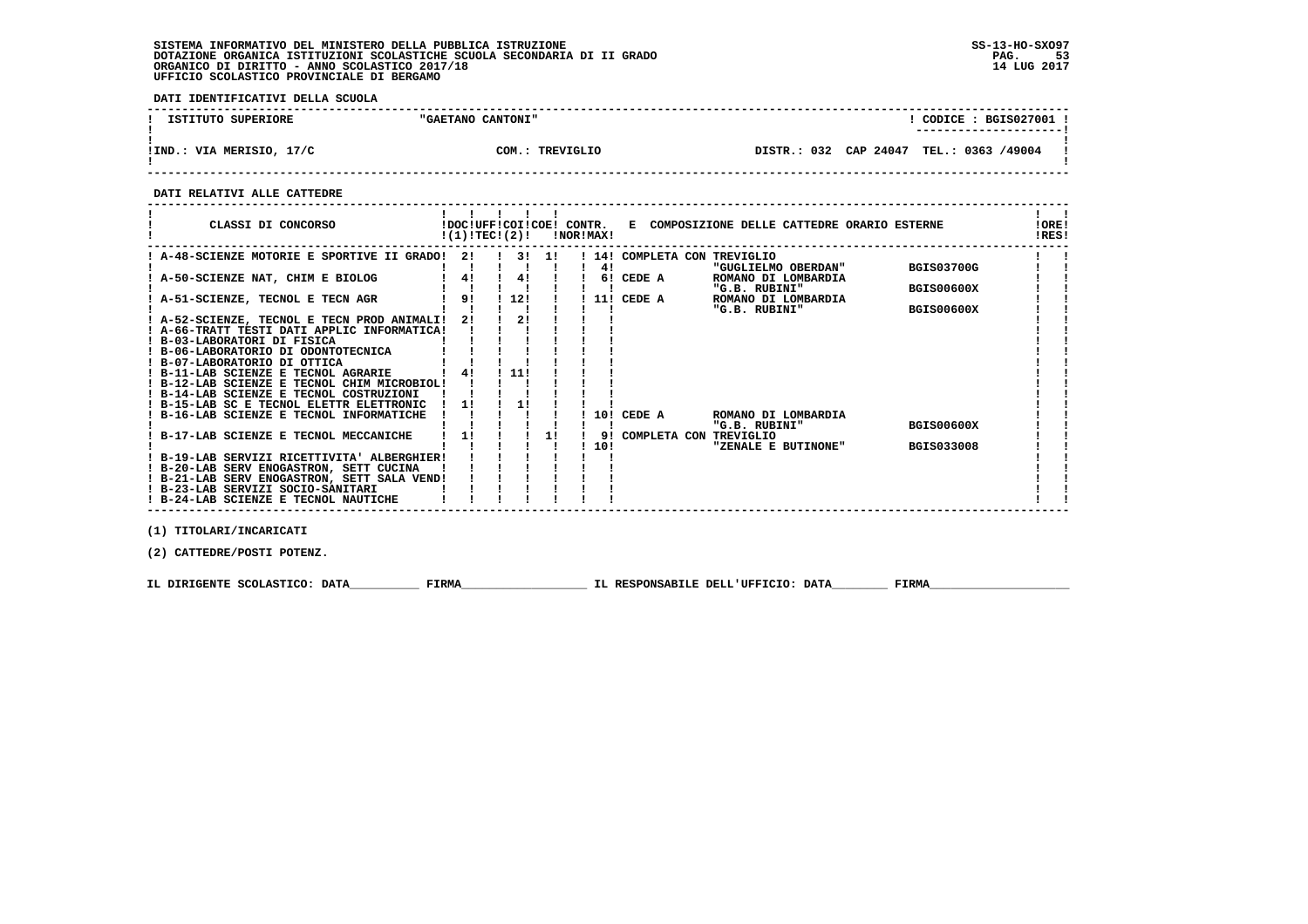**DATI IDENTIFICATIVI DELLA SCUOLA**

| CODICE: BGIS02900L<br>"CATERINA CANIANA"<br>ISTITUTO SUPERIORE                                            |         |
|-----------------------------------------------------------------------------------------------------------|---------|
| ----------------------                                                                                    |         |
|                                                                                                           |         |
| CAP 24129<br>029<br><b>TEL.: 035</b><br>!IND.: VIA DEL POLARESCO, 19<br>COM.<br><b>BERGAMO</b><br>DISTR.: | /250547 |
|                                                                                                           |         |

 **------------------------------------------------------------------------------------------------------------------------------------**

### **DATI RELATIVI ALLE CLASSI - SEDI EROGAZIONE DI COMPETENZA**

| CORSI - INDIRIZZI - SPECIALIZZAZIONI                                                                                     | CORSI - INDIRIZZI - SPECIALIZZAZIONI<br>ANNI DI CORSO !                                                                                                                                                                                                                                        |  | ANNI DI CORSO !                                    |  |  |
|--------------------------------------------------------------------------------------------------------------------------|------------------------------------------------------------------------------------------------------------------------------------------------------------------------------------------------------------------------------------------------------------------------------------------------|--|----------------------------------------------------|--|--|
|                                                                                                                          | $1$ , 1! 2! 3! 4! 5! 6!                                                                                                                                                                                                                                                                        |  | 1 1 2 3 3 4 5 6 1                                  |  |  |
| !IPC1 INDIRIZZO A ELABORAZIONE MANUALE<br>! IPOA OPERATORE DELL'ABBIGLIAMENTO<br>!IT15 GRAF. E COM.NE BIENNIO - TRIENNIO | IIPO8 SERVIZI COMMERCIALI BIENNIO - TRIENNIO 11121 111110 IROD. INDUSTR. ARTIG. - BIENNIO COMUNE<br>!IPCP PROM.NE COMMER.LE E PUBBL.RIA - OPZIONE<br>, , , , , ,<br>!IPTS PRODUZIONI TESSILI SARTORIALI - OPZIONE<br>111111<br>!LIP4 POTENZIAMENTO ARTISTICO E MUSICALE<br>1 3 1 2 1 1 2 1 2 1 |  | 12121111<br>1 1 1 2 1 2 1 2 1<br>1 1 1 3 1 2 1 2 1 |  |  |

 **DATI RELATIVI ALLE CATTEDRE**

| CLASSI DI CONCORSO                                                                                                                                                                                                                                                                                                                                                                                                                                                                                                                                                                                                                                                                                                                                                                                                                                                                                                                                                                  | !DOC!UFF!COI!COE! CONTR.<br>!(1)!TECI(2)! |     |                                                    | !NOR!MAX! |    |                | E COMPOSIZIONE DELLE CATTEDRE ORARIO ESTERNE |  |            | !ORE!<br>!RES!        |
|-------------------------------------------------------------------------------------------------------------------------------------------------------------------------------------------------------------------------------------------------------------------------------------------------------------------------------------------------------------------------------------------------------------------------------------------------------------------------------------------------------------------------------------------------------------------------------------------------------------------------------------------------------------------------------------------------------------------------------------------------------------------------------------------------------------------------------------------------------------------------------------------------------------------------------------------------------------------------------------|-------------------------------------------|-----|----------------------------------------------------|-----------|----|----------------|----------------------------------------------|--|------------|-----------------------|
| ! A-02-DESIGN MET.OREF.PIET.DURE GEMME<br>! A-03-DESIGN DELLA CERAMICA<br>! A-05-DESIGN DEL TESSUTO E DELLA MODA<br>! A-06-DESIGN DEL VETRO<br>! A-07-DISCIPLINE AUDIOVISIVE<br>! A-08-DISCIP GEOM, ARCH, ARRED, SCENOTEC !<br>! A-09-DISCIP GRAFICHE, PITTORICHE, SCENOG!<br>! A-10-DISCIPLINE GRAFICO-PUBBLICITARIE<br>! A-12-DISCIPL LETTERARIE ISTITUTI II GR<br>! A-14-DISCIP PLAST. SCUL. SCENOPLAST.<br>! A-16-DISEG ARTIST MODELLAZ ODONTOTEC<br>A-17-DISEG STORIA ARTE ISTITUTI II GR<br>! A-18-FILOSOFIA E SCIENZE UMANE<br>! A-20-FISICA<br>! A-21-GEOGRAFIA<br>! A-24-LINGUA E CULT STRANIERA (FRANCESE)<br>! A-24-LINGUA E CULT STRANIERA (INGLESE)<br>! A-24-LINGUA E CULT STRANIERA (SPAGNOLO) !<br>! A-24-LINGUA E CULT STRANIERA (TEDESCO)<br>! A-26-MATEMATICA<br>A-27-MATEMATICA E FISICA<br>! A-29-MUSICA ISTITUTI II GRADO<br>! A-34-SCIENZE E TECNOLOGIE CHIMICHE<br>! A-37-COSTRUZ TECNOL E TECN RAPPR GRAFICA!<br>! A-40-TECNOLOGIE ELETTRICHE ELETTRONICHE | 6!<br>81<br>31<br>11<br>4!<br>6!          | 10! | 1!<br>6!<br>3!<br>1!<br>1!<br>11<br>51<br>71<br>1! |           | 21 | CEDE A<br>I.M. | <b>BERGAMO</b><br>"GIOVANNI FALCONE"         |  | BGPM02000L | 7!<br>6!<br>3!<br>15! |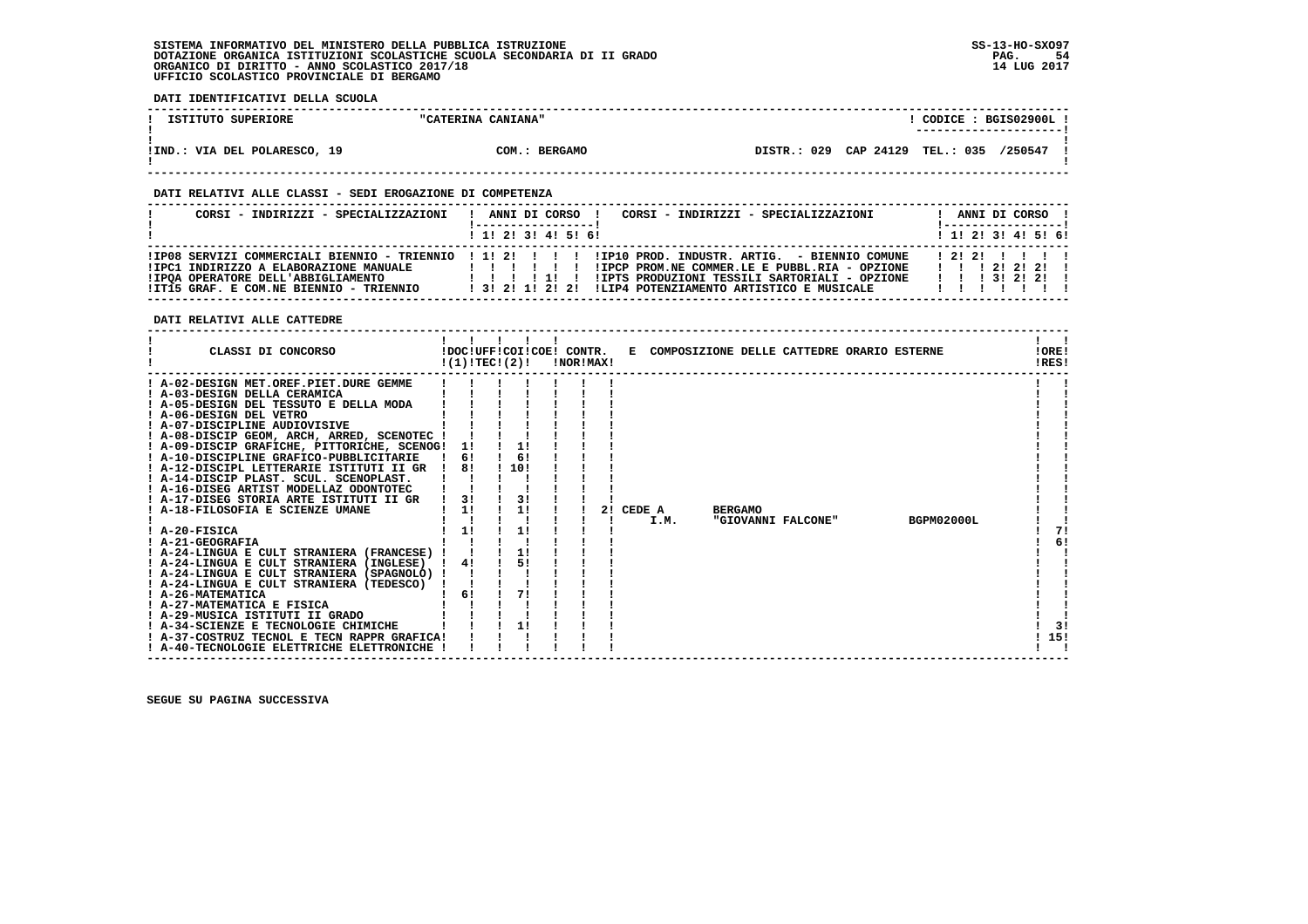**DATI IDENTIFICATIVI DELLA SCUOLA**

| ISTITUTO SUPERIORE           | "CATERINA CANIANA"      | CODICE: BGIS02900L                               |
|------------------------------|-------------------------|--------------------------------------------------|
|                              |                         | ----------------------                           |
| !IND.: VIA DEL POLARESCO, 19 | COM.:<br><b>BERGAMO</b> | CAP 24129<br>/250547<br>DISTR.: 029<br>TEL.: 035 |
|                              |                         |                                                  |

 **------------------------------------------------------------------------------------------------------------------------------------**

 **DATI RELATIVI ALLE CATTEDRE**

| CLASSI DI CONCORSO                                                                     |                               | !(1)!TEC!(2)!                              | !NOR!MAX!      |                |                          | !DOC!UFF!COI!COE! CONTR. E COMPOSIZIONE DELLE CATTEDRE ORARIO ESTERNE |                   | !ORE!<br>!RES! |
|----------------------------------------------------------------------------------------|-------------------------------|--------------------------------------------|----------------|----------------|--------------------------|-----------------------------------------------------------------------|-------------------|----------------|
|                                                                                        |                               |                                            |                |                |                          |                                                                       |                   |                |
| A-41-SCIENZE E TECNOLOGIE INFORMATICHE ! 1!<br>! A-42-SCIENZE E TECNOLOGIE MECCANICHE  | $\mathbf{I}$ $\mathbf{I}$     | $\frac{1}{1}$<br>$\mathbf{I}$ $\mathbf{I}$ |                |                |                          |                                                                       |                   |                |
| ! A-44-TECNOL TESSILI, ABBIGL E MODA                                                   | $1 \quad 11$                  | $\frac{1}{2}$                              |                |                | 2! CEDE A                | <b>BERGAMO</b>                                                        |                   |                |
|                                                                                        | $\mathbf{I}$ $\mathbf{I}$     | $\frac{1}{2}$ $\frac{1}{2}$                |                | $\blacksquare$ | I.T.I.                   | "PIETRO PALEOCAPA"                                                    | <b>BGTF010003</b> |                |
| ! A-45-SCIENZE ECONOMICO-AZIENDALI                                                     |                               | $2!$ $1$ $2!$                              |                |                |                          |                                                                       |                   | 6!             |
| A-46-SCIENZE GIURIDICO-ECONOMICHE                                                      | $1 \quad 2! \quad 1 \quad 2!$ |                                            | $\blacksquare$ |                | 6! CEDE A                | <b>BERGAMO</b>                                                        |                   |                |
|                                                                                        |                               |                                            |                |                |                          | "MARIO RIGONI STERN"                                                  | <b>BGIS03100L</b> |                |
| ! A-47-SCIENZE MATEMATICHE APPLICATE                                                   |                               |                                            |                |                |                          |                                                                       |                   |                |
| ! A-48-SCIENZE MOTORIE E SPORTIVE II GRADO! 4!                                         |                               | 4!                                         |                |                |                          |                                                                       |                   | 81             |
| ! A-50-SCIENZE NAT, CHIM E BIOLOG                                                      | 11                            | $\frac{1}{1}$ 11                           |                |                | 6! CEDE A                | <b>BERGAMO</b><br>"MARIAGRAZIA MAMOLI"                                | <b>BGIS026005</b> |                |
| A-54-STORIA DELL'ARTE                                                                  | 2!                            | 11                                         | 1!             |                | 14! COMPLETA CON BERGAMO |                                                                       |                   |                |
|                                                                                        |                               |                                            |                | 91             | L.A.                     | " GIACOMO E PIO MANZU' "                                              | BGSL01000T        |                |
| ! A-61-TECNOL E TECN COMUNICAZ MULTIMEDIA !                                            | 21                            | 21                                         |                |                |                          |                                                                       |                   |                |
| ! A-62-TECNOL E TECNICHE PER LA GRAFICA                                                |                               |                                            |                |                |                          |                                                                       |                   |                |
| ! A-65-TEORIA E TECNICA COMUNICAZIONE                                                  |                               |                                            |                |                |                          |                                                                       |                   |                |
| ! A-66-TRATT TESTI DATI APPLIC INFORMATICA!                                            |                               |                                            |                |                |                          |                                                                       |                   |                |
| B-03-LABORATORI DI FISICA                                                              |                               | $1 \quad 1 \quad 1$                        |                |                | 9! CEDE A                | <b>BERGAMO</b>                                                        |                   |                |
|                                                                                        |                               |                                            |                |                | I.T.G.                   | "GIACOMO QUARENGHI"                                                   | BGTL02000T        |                |
| ! B-04-LABORATORI DI LIUTERIA<br>! B-07-LABORATORIO DI OTTICA                          |                               |                                            |                |                |                          |                                                                       |                   |                |
| ! B-08-LAB PRODUZ INDUSTR ARTIG CERAMICA !                                             |                               |                                            |                |                |                          |                                                                       |                   |                |
| ! B-12-LAB SCIENZE E TECNOL CHIM MICROBIOL!                                            |                               |                                            |                |                |                          |                                                                       |                   | 9!             |
| ! B-14-LAB SCIENZE E TECNOL COSTRUZIONI                                                |                               |                                            |                |                |                          |                                                                       |                   |                |
| ! B-15-LAB SC E TECNOL ELETTR ELETTRONIC                                               |                               |                                            |                |                |                          |                                                                       |                   |                |
| ! B-16-LAB SCIENZE E TECNOL INFORMATICHE                                               |                               |                                            |                |                |                          |                                                                       |                   | 6!             |
| ! B-17-LAB SCIENZE E TECNOL MECCANICHE                                                 |                               |                                            |                |                | 5! CEDE A                | <b>BERGAMO</b>                                                        |                   |                |
|                                                                                        |                               |                                            |                |                |                          | "MARIO RIGONI STERN"                                                  | <b>BGIS03100L</b> |                |
| ! B-18-LAB SC E TECNOL TESS ABBIGL MODA ! 4!                                           |                               | 51                                         |                |                |                          |                                                                       |                   |                |
| ! B-20-LAB SERV ENOGASTRON, SETT CUCINA<br>! B-22-LAB TECNOL E TECN COMUNICAZ MULTIME! |                               | 3!                                         |                |                |                          |                                                                       |                   |                |
| ! B-24-LAB SCIENZE E TECNOL NAUTICHE                                                   |                               |                                            |                |                |                          |                                                                       |                   |                |
| ! B-25-LAB SCIENZE E TECNOLCOSTR NAVALI                                                |                               |                                            |                |                |                          |                                                                       |                   |                |
| ! B-26-LABORATORIO DI TECNOLOGIE DEL LEGNO!                                            |                               |                                            |                |                |                          |                                                                       |                   |                |
| ! B-27-LABORATORIO DI TECNOLOGIE DEL MARMO!                                            |                               |                                            |                |                |                          |                                                                       |                   |                |

 **------------------------------------------------------------------------------------------------------------------------------------**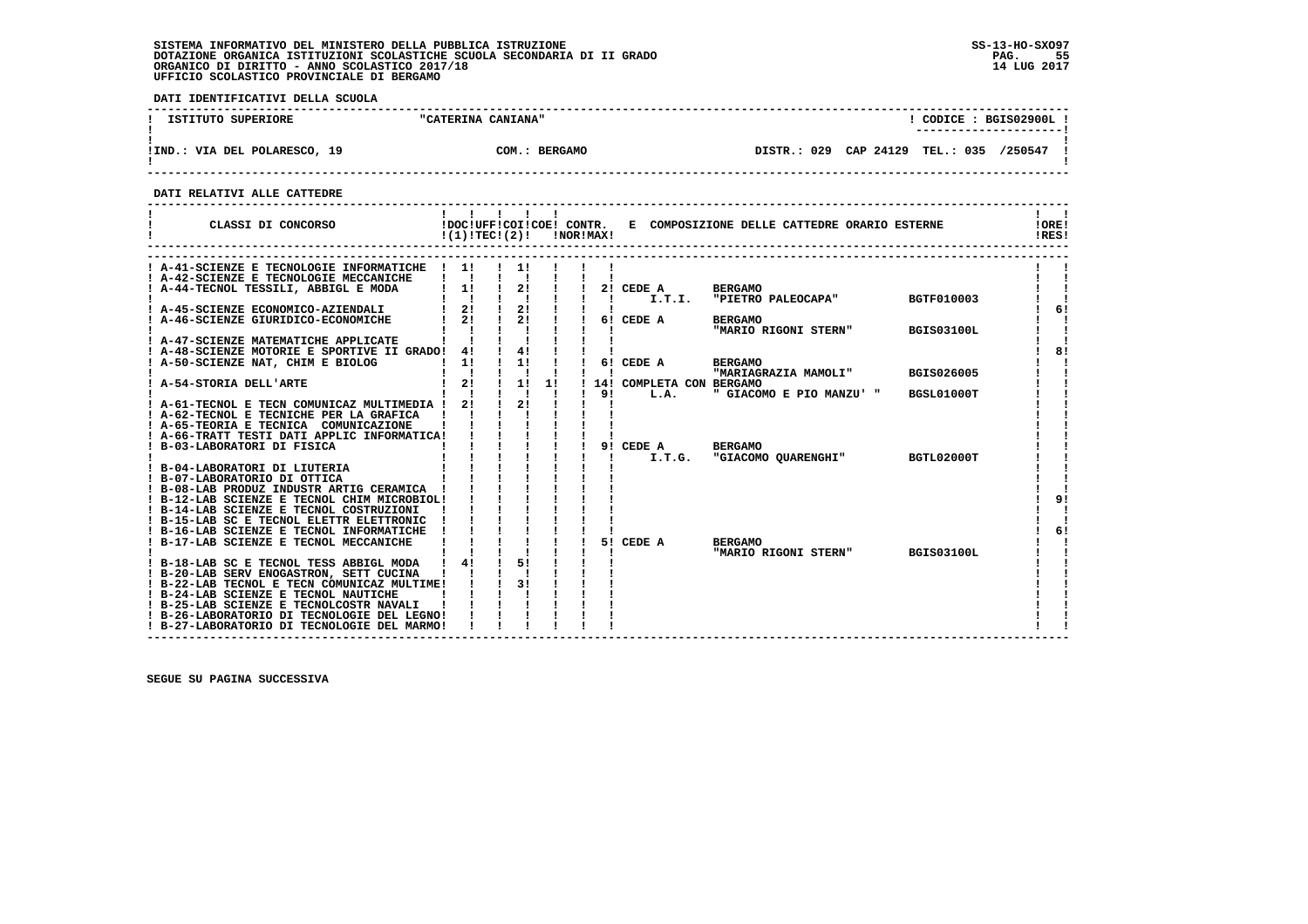**DATI IDENTIFICATIVI DELLA SCUOLA**

| ISTITUTO SUPERIORE                     | $!$ CODICE : BGIS02900L $!$<br>"CATERINA CANIANA"<br>---------------------                           |                |
|----------------------------------------|------------------------------------------------------------------------------------------------------|----------------|
| !IND.: VIA DEL POLARESCO, 19           | DISTR.: 029 CAP 24129 TEL.: 035 /250547<br>COM.: BERGAMO                                             |                |
| DATI RELATIVI ALLE CATTEDRE            |                                                                                                      |                |
| CLASSI DI CONCORSO                     | !DOC!UFF!COI!COE! CONTR. E COMPOSIZIONE DELLE CATTEDRE ORARIO ESTERNE<br>$!(1)!TEC!(2)!$ $INORIMAX!$ | !ORE!<br>!RES! |
| ! B-28-LABORATORIO DI TECNOLOGIE ORAFE |                                                                                                      |                |
| (1) TITOLARI/INCARICATI                |                                                                                                      |                |

 **(2) CATTEDRE/POSTI POTENZ.**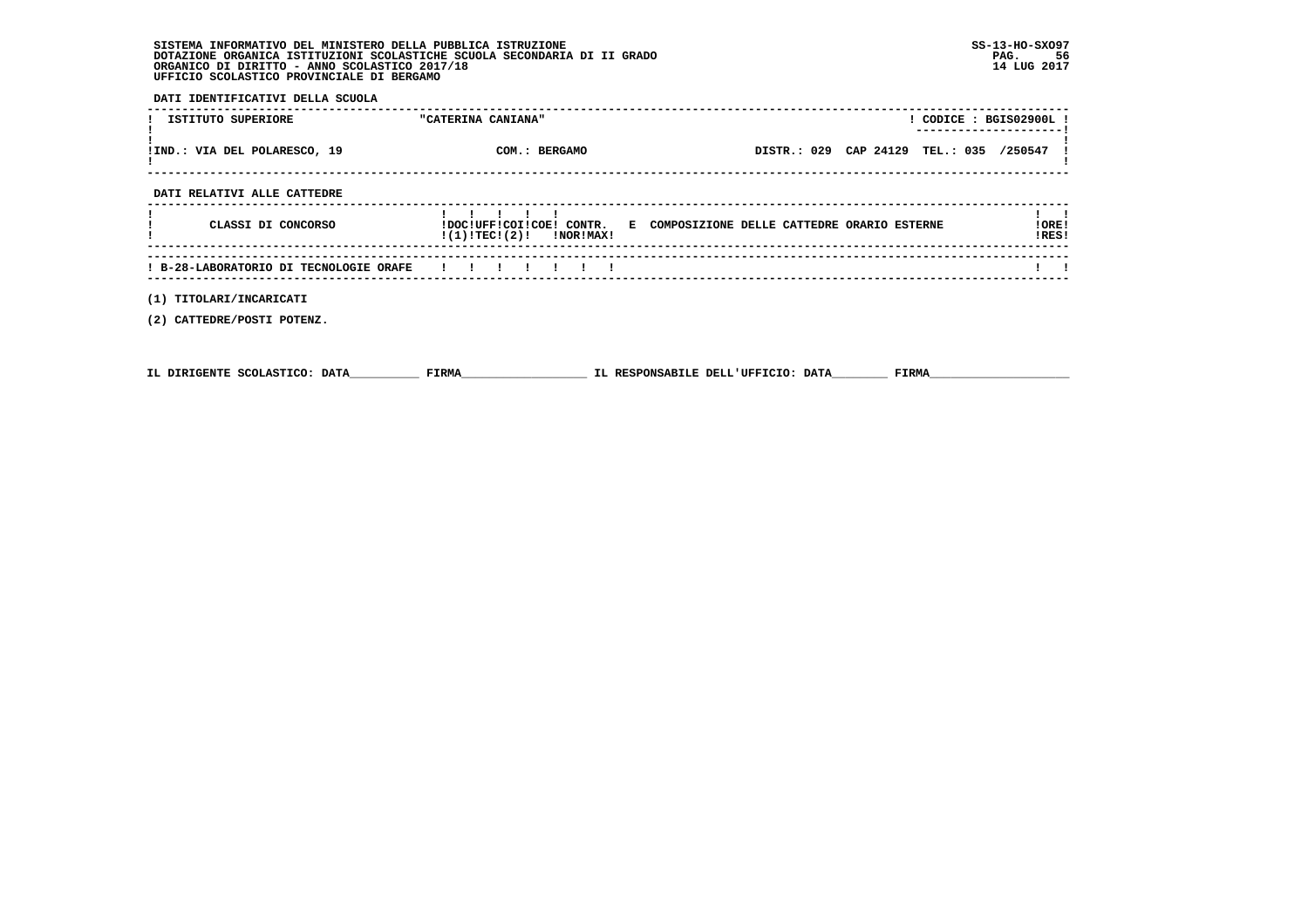**DATI IDENTIFICATIVI DELLA SCUOLA**

| ISTITUTO SUPERIORE            | "MARIO RIGONI STERN" | CODICE: BGIS03100L.<br>---------------------- |  |
|-------------------------------|----------------------|-----------------------------------------------|--|
| !IND.: VIA BORGO PALAZZO, 128 | COM.: BERGAMO        | DISTR.: 029 CAP 24125 TEL.: 035<br>/220213    |  |

### **DATI RELATIVI ALLE CLASSI - SEDI EROGAZIONE DI COMPETENZA**

| CORSI - INDIRIZZI - SPECIALIZZAZIONI                               | CORSI - INDIRIZZI - SPECIALIZZAZIONI<br>ANNI DI CORSO !                                                                                                                                                                                                                                                               | ANNI DI CORSO !           |
|--------------------------------------------------------------------|-----------------------------------------------------------------------------------------------------------------------------------------------------------------------------------------------------------------------------------------------------------------------------------------------------------------------|---------------------------|
|                                                                    | $1$ , 1! 2! 3! 4! 5! 6!                                                                                                                                                                                                                                                                                               | ! 1! 2! 3! 4! 5! 6!       |
| !ITP7 POTENZIAMENTO LABORATORIALE<br>IITVE VITICOLTURA ED ENOLOGIA | IIPO1 SER.ZI AGRIC. S.PO RUR.LE BIEN. TRIEN. ! 2! 2! 2! 1! 1! IIT21 AGRARIA, AGROAL. E AGROIND.-BIENNIO COM<br>ITGA GESTIONE DELL'AMBIENTE E DEL TERRITORIO ! ! ! 2! 3! 3! ITP5 POT. SOCIO ECONOMICO E PER LA LEGALITA'<br><b>!ITPT PRODUZIONI E TRASFORMAZIONI</b><br>.<br>!!!!!!!!!!!!!P2 POTENZIAMENTO LINGUISTICO | 171611111<br>.<br>1122221 |

 **DATI RELATIVI ALLE CATTEDRE**

| CLASSI DI CONCORSO                          | !DOC!UFF!COI!COE! CONTR.<br>!(1)!TEC!(2)! |     |    | !NOR!MAX! |  |                      |                | E COMPOSIZIONE DELLE CATTEDRE ORARIO ESTERNE |                   | !ORE!<br>!RES! |
|---------------------------------------------|-------------------------------------------|-----|----|-----------|--|----------------------|----------------|----------------------------------------------|-------------------|----------------|
| ! A-09-DISCIP GRAFICHE, PITTORICHE, SCENOG! |                                           |     |    |           |  |                      |                |                                              |                   |                |
| ! A-10-DISCIPLINE GRAFICO-PUBBLICITARIE     |                                           |     |    |           |  |                      |                |                                              |                   |                |
| ! A-12-DISCIPL LETTERARIE ISTITUTI II GR    | 112!                                      | 12! |    |           |  |                      |                |                                              |                   | 12!            |
| ! A-18-FILOSOFIA E SCIENZE UMANE            |                                           |     |    |           |  |                      |                |                                              |                   |                |
| ! A-19-FILOSOFIA E STORIA                   | 11                                        | 11  |    |           |  |                      |                |                                              |                   |                |
| ! A-20-FISICA                               |                                           |     |    |           |  |                      |                |                                              |                   |                |
| ! A-21-GEOGRAFIA                            |                                           |     |    |           |  |                      |                |                                              |                   | 9!             |
| ! A-24-LINGUA E CULT STRANIERA (INGLESE)    | 6!                                        | 6!  |    |           |  |                      |                |                                              |                   |                |
| ! A-24-LINGUA E CULT STRANIERA (FRANCESE)   |                                           |     |    |           |  |                      |                |                                              |                   |                |
| ! A-24-LINGUA E CULT STRANIERA (SPAGNOLO)   |                                           |     |    |           |  |                      |                |                                              |                   |                |
| ! A-24-LINGUA E CULT STRANIERA (TEDESCO)    |                                           |     |    |           |  |                      |                |                                              |                   |                |
| ! A-24-LINGUA E CULT STRANIERA (RUSSO)      |                                           |     |    |           |  |                      |                |                                              |                   |                |
| ! A-26-MATEMATICA                           | 1!                                        | 1!  |    |           |  |                      |                |                                              |                   |                |
| ! A-27-MATEMATICA E FISICA                  | 81                                        | 10! |    |           |  |                      |                |                                              |                   |                |
| ! A-31-SCIENZE DEGLI ALIMENTI               |                                           |     |    |           |  |                      |                |                                              |                   |                |
| ! A-34-SCIENZE E TECNOLOGIE CHIMICHE        | 4!                                        | 5!  |    |           |  |                      |                |                                              |                   |                |
| ! A-37-COSTRUZ TECNOL E TECN RAPPR GRAFICA! | 5!                                        | 4!  | 11 | 16!       |  | COMPLETA CON BERGAMO |                |                                              |                   |                |
|                                             |                                           |     |    | 21        |  |                      | "GIULIO NATTA" |                                              | <b>BGIS03200C</b> |                |
| ! A-40-TECNOLOGIE ELETTRICHE ELETTRONICHE   |                                           |     |    |           |  |                      |                |                                              |                   |                |
| ! A-41-SCIENZE E TECNOLOGIE INFORMATICHE    | 11                                        | 1!  |    |           |  |                      |                |                                              |                   | 11!            |
| : A-42-SCIENZE E TECNOLOGIE MECCANICHE      |                                           |     |    |           |  |                      |                |                                              |                   |                |
| ! A-43-SCIENZE E TECNOLOGIE NAUTICHE        |                                           |     |    |           |  |                      |                |                                              |                   |                |
| ! A-45-SCIENZE ECONOMICO-AZIENDALI          |                                           |     |    |           |  |                      |                |                                              |                   |                |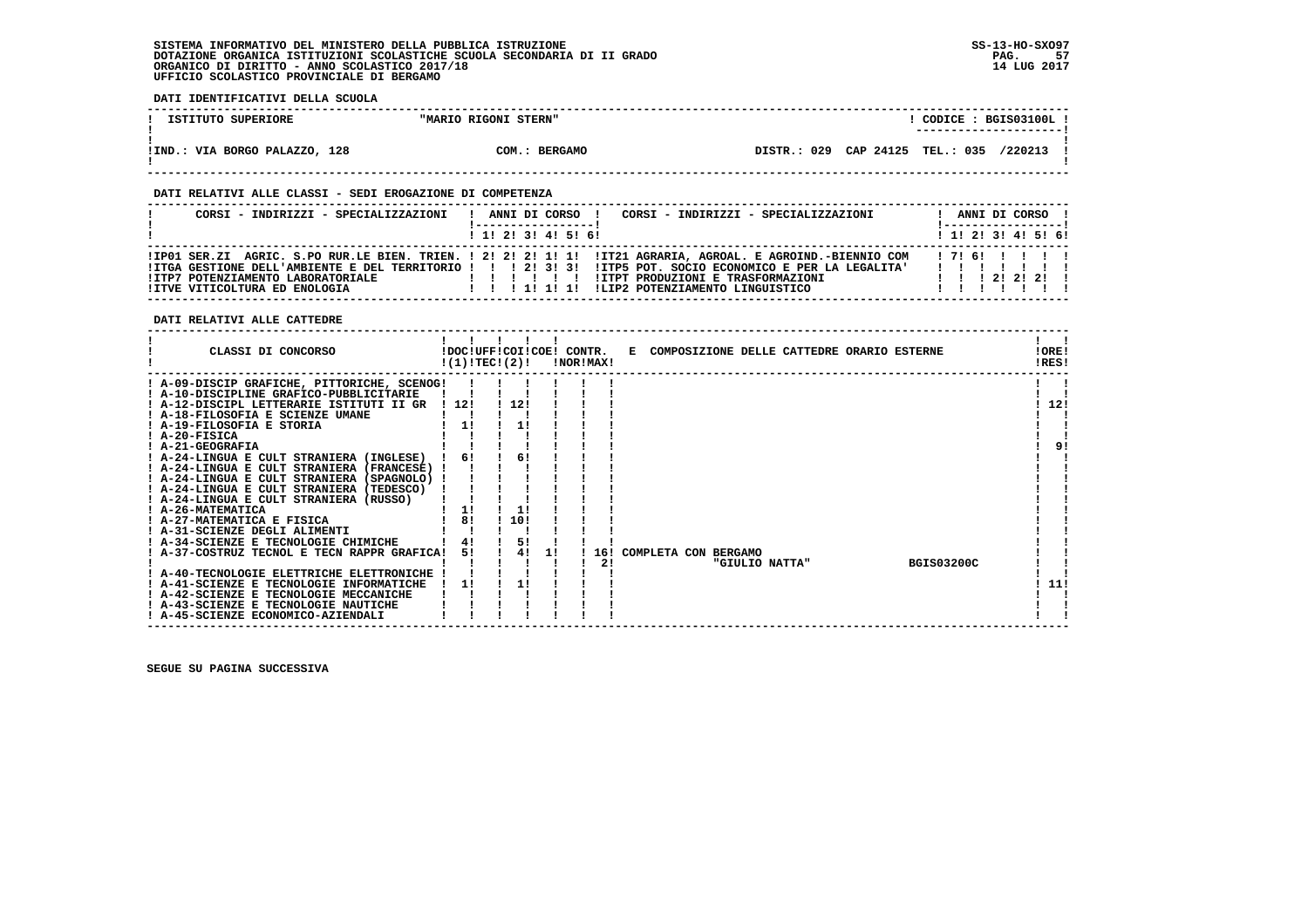**DATI IDENTIFICATIVI DELLA SCUOLA**

| ISTITUTO SUPERIORE            | "MARIO RIGONI STERN" | CODICE: BGIS03100L<br>--------------------- |
|-------------------------------|----------------------|---------------------------------------------|
| !IND.: VIA BORGO PALAZZO, 128 | COM.: BERGAMO        | DISTR.: 029 CAP 24125 TEL.: 035<br>/220213  |

 **------------------------------------------------------------------------------------------------------------------------------------**

 **DATI RELATIVI ALLE CATTEDRE**

| CLASSI DI CONCORSO                                                  | !(1)!TEC!(2)! |    |                |      | !NOR!MAX! |                            |                | !DOC!UFF!COI!COE! CONTR. E COMPOSIZIONE DELLE CATTEDRE ORARIO ESTERNE |                   | !ORE!<br>!RES! |
|---------------------------------------------------------------------|---------------|----|----------------|------|-----------|----------------------------|----------------|-----------------------------------------------------------------------|-------------------|----------------|
| ! A-46-SCIENZE GIURIDICO-ECONOMICHE                                 | 31            |    |                | 2!1! | 61        | ! 16! COMPLETA CON BERGAMO |                | "CATERINA CANIANA"                                                    | BGIS02900L        |                |
| ! A-47-SCIENZE MATEMATICHE APPLICATE                                |               |    |                |      |           |                            |                |                                                                       |                   |                |
| A-48-SCIENZE MOTORIE E SPORTIVE II GRADO! 5!                        |               |    | 51             |      |           | 4! CEDE A                  | <b>BERGAMO</b> |                                                                       |                   |                |
|                                                                     |               |    |                |      |           | L.S.                       |                | "FILIPPO LUSSANA"                                                     | <b>BGPS02000G</b> |                |
| A-50-SCIENZE NAT, CHIM E BIOLOG                                     | 2!            |    | 3!             |      |           | 9! CEDE A                  | <b>BERGAMO</b> |                                                                       |                   |                |
|                                                                     |               |    |                |      |           | L.S.                       |                | "LORENZO MASCHERONI"                                                  | <b>BGPS05000B</b> |                |
| ! A-51-SCIENZE, TECNOL E TECN AGR                                   | 111           |    | ! 12!          |      |           | 2! CEDE A                  | <b>BERGAMO</b> |                                                                       |                   |                |
|                                                                     |               |    |                |      |           | I.T.G.                     |                | "GIACOMO QUARENGHI"                                                   | BGTL02000T        |                |
| ! A-52-SCIENZE, TECNOL E TECN PROD ANIMALI! 2!                      |               |    | 2!             |      |           |                            |                |                                                                       |                   | 51             |
| ! A-65-TEORIA E TECNICA COMUNICAZIONE                               |               |    |                |      |           |                            |                |                                                                       |                   |                |
| ! A-66-TRATT TESTI DATI APPLIC INFORMATICA!                         | 21            |    | 21             |      |           |                            |                |                                                                       |                   |                |
| ! B-02-CONV LINGUA STRANIERA (FRANCESE)                             |               |    |                |      |           |                            |                |                                                                       |                   |                |
| ! B-02-CONV LINGUA STRANIERA (INGLESE)                              |               |    |                |      |           |                            |                |                                                                       |                   |                |
| ! B-02-CONV LINGUA STRANIERA (TEDESCO)                              |               |    |                |      |           |                            |                |                                                                       |                   |                |
| ! B-02-CONV LINGUA STRANIERA (RUSSO)                                |               |    |                |      |           |                            |                |                                                                       |                   |                |
| ! B-03-LABORATORI DI FISICA                                         |               |    |                |      |           |                            |                |                                                                       |                   |                |
| ! B-06-LABORATORIO DI ODONTOTECNICA<br>! B-07-LABORATORIO DI OTTICA |               |    |                |      |           |                            |                |                                                                       |                   |                |
| ! B-11-LAB SCIENZE E TECNOL AGRARIE                                 | 71            |    | 1121           |      |           |                            |                |                                                                       |                   |                |
| ! B-12-LAB SCIENZE E TECNOL CHIM MICROBIOL!                         |               |    |                |      |           |                            |                |                                                                       |                   |                |
| ! B-14-LAB SCIENZE E TECNOL COSTRUZIONI                             |               |    |                |      |           |                            |                |                                                                       |                   |                |
| ! B-15-LAB SC E TECNOL ELETTR ELETTRONIC                            | 1!            |    | 11             |      |           |                            |                |                                                                       |                   |                |
| B-16-LAB SCIENZE E TECNOL INFORMATICHE                              |               |    |                |      |           | 14! CEDE A                 | <b>BERGAMO</b> |                                                                       |                   |                |
|                                                                     |               |    |                |      |           | I.T.G.                     |                | "GIACOMO OUARENGHI"                                                   | BGTL02000T        |                |
| B-17-LAB SCIENZE E TECNOL MECCANICHE                                | 21            | 11 | $\blacksquare$ | 1!   |           | 13! COMPLETA CON BERGAMO   |                |                                                                       |                   |                |
| - DI CUI UFFICIO TECNICO                                            |               | 11 |                |      | 51        |                            |                | "CATERINA CANIANA"                                                    | <b>BGIS02900L</b> |                |
| ! B-19-LAB SERVIZI RICETTIVITA' ALBERGHIER!                         |               |    |                |      |           |                            |                |                                                                       |                   |                |
| ! B-20-LAB SERV ENOGASTRON, SETT CUCINA                             |               |    |                |      |           |                            |                |                                                                       |                   |                |
| ! B-21-LAB SERV ENOGASTRON, SETT SALA VEND!                         |               |    |                |      |           |                            |                |                                                                       |                   |                |
| ! B-23-LAB SERVIZI SOCIO-SANITARI                                   |               |    |                |      |           |                            |                |                                                                       |                   |                |
| ! B-24-LAB SCIENZE E TECNOL NAUTICHE                                |               |    |                |      |           |                            |                |                                                                       |                   |                |

 **------------------------------------------------------------------------------------------------------------------------------------**

 **(1) TITOLARI/INCARICATI**

 **(2) CATTEDRE/POSTI POTENZ.**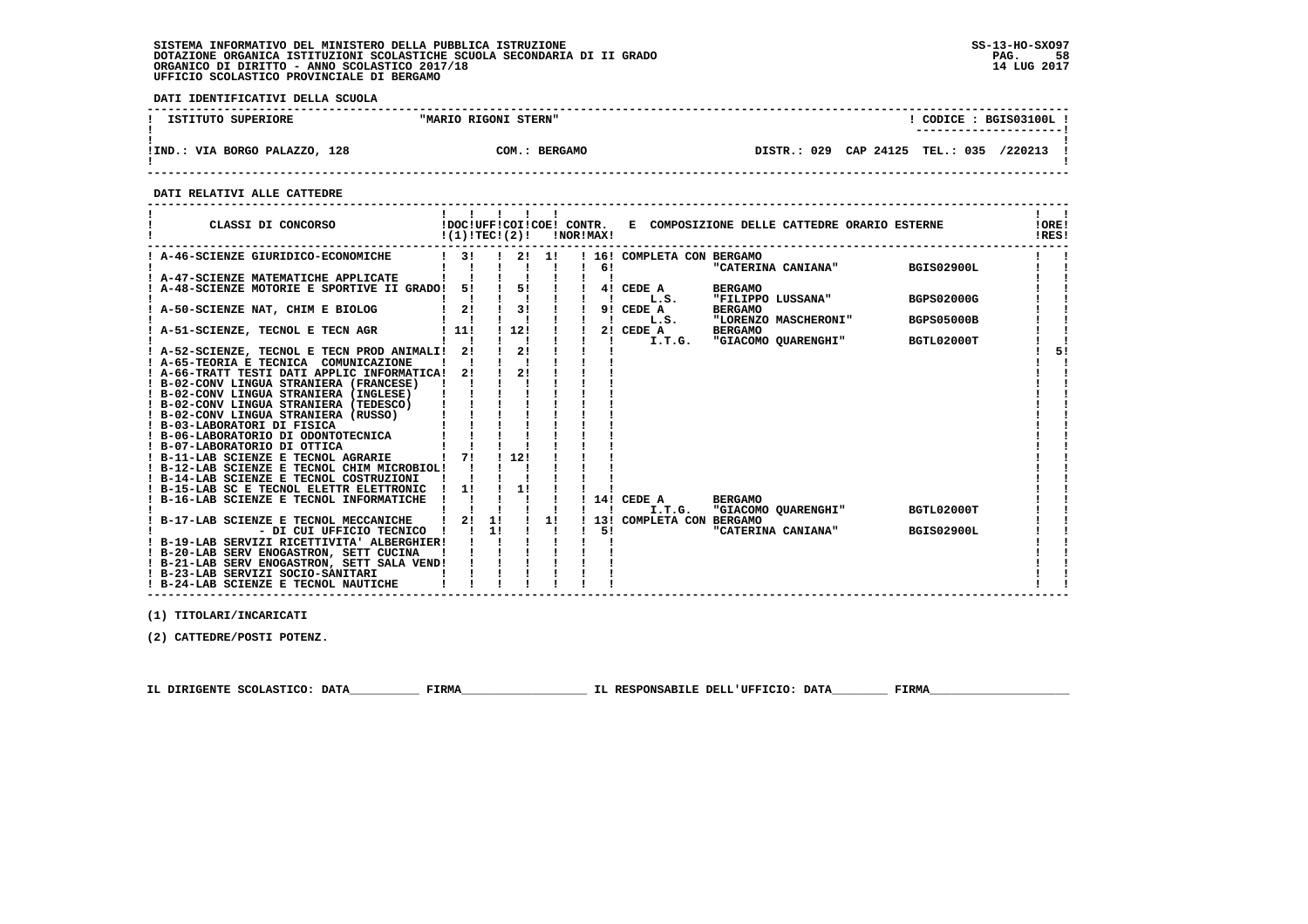**DATI IDENTIFICATIVI DELLA SCUOLA**

| ISTITUTO SUPERIORE        | "GIULIO NATTA"          | CODICE: BGIS03200C!<br>-----------------------             |
|---------------------------|-------------------------|------------------------------------------------------------|
| VIALE EUROPA, 15<br>!IND. | COM.:<br><b>BERGAMO</b> | CAP 24125<br>029<br><b>TEL.: 035</b><br>/319376<br>DISTR.: |

 **------------------------------------------------------------------------------------------------------------------------------------**

### **DATI RELATIVI ALLE CLASSI - SEDI EROGAZIONE DI COMPETENZA**

| CORSI - INDIRIZZI - SPECIALIZZAZIONI                                                                                                                                                                                         | ANNI DI CORSO !<br>1 1 2 3 3 4 5 5 6 |  |  | CORSI - INDIRIZZI - SPECIALIZZAZIONI                                                                                                       |  |  | ANNI DI CORSO !<br>! ------------------!<br>$1$ , 1!, 2!, 3!, 4!, 5!, 6! |  |
|------------------------------------------------------------------------------------------------------------------------------------------------------------------------------------------------------------------------------|--------------------------------------|--|--|--------------------------------------------------------------------------------------------------------------------------------------------|--|--|--------------------------------------------------------------------------|--|
| ITT16 CHIM. MATER. BIOTECN. - BIENNIO COMUNE 191101 1 1 1 1ITBA BIOTECNOLOGIE AMBIENTALI<br>IITBS BIOTECNOLOGIE SANITARIE<br>! ITP5 POT. SOCIO ECONOMICO E PER LA LEGALITA' ! ! ! ! ! ! !<br>!LIP2 POTENZIAMENTO LINGUISTICO | 1 1 1 2 1 2 1 2 1<br>1 1 1 1 1 1 1   |  |  | !ITCM CHIMICA E MATERIALI<br>1 1 1 2 1 3 1 3 1<br>ILI03 SCIENTIFICO - OPZIONE SCIENZE APPLICAT<br>!LIP4 POTENZIAMENTO ARTISTICO E MUSICALE |  |  | 1 1 1 2 1 2 1 2 1<br>1 5 1 5 1 7 1 7 1 5 1                               |  |

 **DATI RELATIVI ALLE CATTEDRE**

| CLASSI DI CONCORSO                          | !(1)!TEC!(2)! | $\blacksquare$<br>!DOC!UFF!COI!COE! CONTR. |    | !NOR!MAX! |                          |                    | E COMPOSIZIONE DELLE CATTEDRE ORARIO ESTERNE |                   | !ORE!<br>IRES! |
|---------------------------------------------|---------------|--------------------------------------------|----|-----------|--------------------------|--------------------|----------------------------------------------|-------------------|----------------|
| ! A-02-DESIGN MET.OREF.PIET.DURE GEMME      |               |                                            |    |           |                          |                    |                                              |                   |                |
| ! A-03-DESIGN DELLA CERAMICA                |               |                                            |    |           |                          |                    |                                              |                   |                |
| ! A-05-DESIGN DEL TESSUTO E DELLA MODA      |               |                                            |    |           |                          |                    |                                              |                   |                |
| ! A-06-DESIGN DEL VETRO                     |               |                                            |    |           |                          |                    |                                              |                   |                |
| ! A-07-DISCIPLINE AUDIOVISIVE               |               |                                            |    |           |                          |                    |                                              |                   |                |
| ! A-08-DISCIP GEOM, ARCH, ARRED, SCENOTEC ! |               |                                            |    |           |                          |                    |                                              |                   |                |
| ! A-09-DISCIP GRAFICHE, PITTORICHE, SCENOG! | -11           | 1!                                         |    |           |                          |                    |                                              |                   |                |
| ! A-10-DISCIPLINE GRAFICO-PUBBLICITARIE     |               |                                            |    |           |                          |                    |                                              |                   |                |
| ! A-11-DISCIPLINE LETTERARIE E LATINO       | 31            | 3!                                         |    |           | 4! CEDE A                | <b>BERGAMO</b>     |                                              |                   |                |
|                                             |               |                                            |    |           | I.M.                     | "GIOVANNI FALCONE" |                                              | <b>BGPM02000L</b> |                |
| A-12-DISCIPL LETTERARIE ISTITUTI II GR      | ! 18!         | 18!                                        | 1! |           | 15! COMPLETA CON         | <b>BERGAMO</b>     |                                              |                   |                |
|                                             |               |                                            |    | 31        | L.A.                     |                    | " GIACOMO E PIO MANZU' "                     | <b>BGSL01000T</b> |                |
| ! A-14-DISCIP PLAST. SCUL. SCENOPLAST.      |               |                                            |    |           |                          |                    |                                              |                   |                |
| ! A-15-DISCIPLINE SANITARIE                 | 1!            | 1!                                         |    |           |                          |                    |                                              |                   |                |
| ! A-16-DISEG ARTIST MODELLAZ ODONTOTEC      |               |                                            |    |           |                          |                    |                                              |                   |                |
| ! A-17-DISEG STORIA ARTE ISTITUTI II GR     | 2!            | 2!                                         |    |           |                          |                    |                                              |                   |                |
| A-18-FILOSOFIA E SCIENZE UMANE              | 31            | 21                                         |    |           |                          |                    |                                              |                   |                |
| ! A-19-FILOSOFIA E STORIA                   | 21            | 4!                                         |    |           |                          |                    |                                              |                   |                |
| ! A-20-FISICA                               | 51            | 51                                         | 1! |           | 17! COMPLETA CON BERGAMO |                    |                                              |                   |                |
|                                             |               |                                            |    | 11        | I.T.C.                   | "BORTOLO BELOTTI"  |                                              | <b>BGTD06000T</b> |                |
| ! A-21-GEOGRAFIA                            |               |                                            |    |           |                          |                    |                                              |                   |                |
| A-24-LINGUA E CULT STRANIERA (INGLESE)      | ! 11!         | 11!                                        |    |           | 3! CEDE A                | <b>BERGAMO</b>     |                                              |                   |                |
|                                             |               |                                            |    |           | I.T.G.                   |                    | "GIACOMO QUARENGHI"                          | BGTL02000T        |                |
| ! A-24-LINGUA E CULT STRANIERA (FRANCESE) ! |               |                                            |    |           |                          |                    |                                              |                   |                |
| ! A-24-LINGUA E CULT STRANIERA (SPAGNOLO)   |               |                                            |    |           |                          |                    |                                              |                   |                |
| ! A-24-LINGUA E CULT STRANIERA (TEDESCO)    |               |                                            |    |           |                          |                    |                                              |                   |                |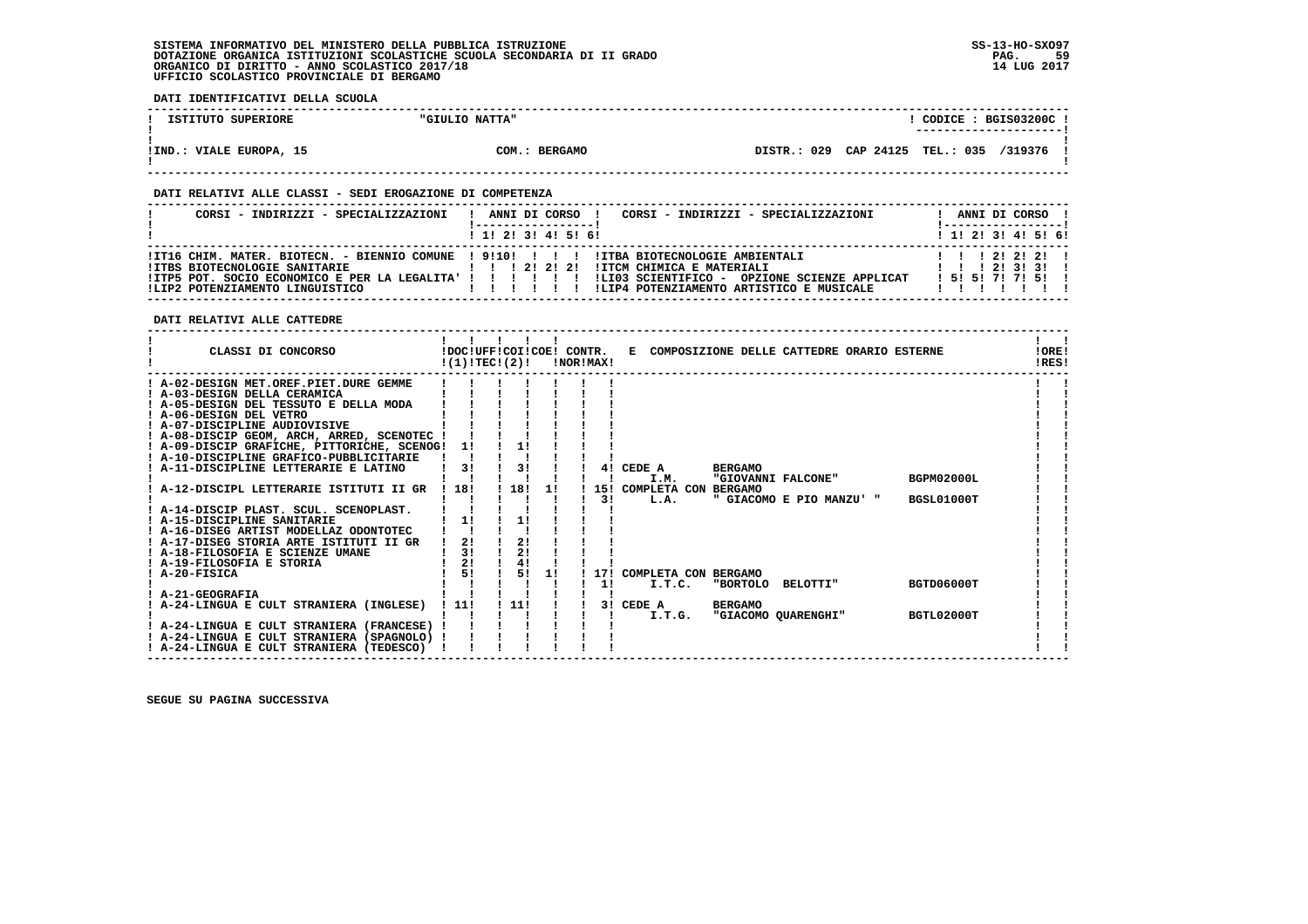**DATI IDENTIFICATIVI DELLA SCUOLA**

| ISTITUTO SUPERIORE        | "GIULIO NATTA" |         |                                 |  | CODICE: BGIS03200C!<br>--------------------- |  |
|---------------------------|----------------|---------|---------------------------------|--|----------------------------------------------|--|
| VIALE EUROPA, 15<br>!IND. | COM.: BERGAMO  | DISTR.: | 029 CAP 24125 TEL.: 035 /319376 |  |                                              |  |

 **------------------------------------------------------------------------------------------------------------------------------------**

 **DATI RELATIVI ALLE CATTEDRE**

| CLASSI DI CONCORSO                                                               |      | !DOC!UFF!COI!COE! CONTR.<br>!(1)!TEC!(2)! |    | !NOR!MAX! |                          | E COMPOSIZIONE DELLE CATTEDRE ORARIO ESTERNE |                   | !ORE!<br>!RES! |
|----------------------------------------------------------------------------------|------|-------------------------------------------|----|-----------|--------------------------|----------------------------------------------|-------------------|----------------|
| A-24-LINGUA E CULT STRANIERA (RUSSO)                                             |      |                                           |    |           |                          |                                              |                   |                |
| A-26-MATEMATICA                                                                  | 1131 | 113!                                      |    |           | 5! CEDE A                | <b>BERGAMO</b>                               |                   |                |
|                                                                                  |      |                                           |    |           | L.S.                     | "FILIPPO LUSSANA"                            | <b>BGPS02000G</b> |                |
| ! A-27-MATEMATICA E FISICA                                                       | 41   | 51                                        |    |           |                          |                                              |                   |                |
| ! A-29-MUSICA ISTITUTI II GRADO                                                  |      |                                           |    |           |                          |                                              |                   |                |
| A-31-SCIENZE DEGLI ALIMENTI                                                      | 2!   |                                           | 1! |           | 12! COMPLETA CON BERGAMO |                                              |                   |                |
|                                                                                  |      |                                           |    | 10!       |                          | "GUIDO GALLI"                                | <b>BGIS03800B</b> |                |
| A-34-SCIENZE E TECNOLOGIE CHIMICHE                                               | 15!  | 22!                                       |    |           | 2! CEDE A                | <b>BERGAMO</b>                               |                   |                |
|                                                                                  |      |                                           |    |           | I.T.I.                   | "PIETRO PALEOCAPA"                           | BGTF010003        |                |
| A-37-COSTRUZ TECNOL E TECN RAPPR GRAFICA!                                        | 51   | 51                                        |    |           | 2! CEDE A                | <b>BERGAMO</b>                               |                   |                |
|                                                                                  |      |                                           |    |           |                          | "MARIO RIGONI STERN"                         | <b>BGIS03100L</b> |                |
|                                                                                  |      |                                           |    | 2!        | ED A                     | <b>BERGAMO</b>                               |                   |                |
|                                                                                  |      |                                           |    |           | I.T.G.                   | "GIACOMO OUARENGHI"                          | BGTL02000T        |                |
| ! A-40-TECNOLOGIE ELETTRICHE ELETTRONICHE !                                      | 31   | 41                                        |    |           |                          |                                              |                   | 13!            |
| ! A-41-SCIENZE E TECNOLOGIE INFORMATICHE<br>! A-45-SCIENZE ECONOMICO-AZIENDALI   |      |                                           |    |           |                          |                                              |                   |                |
| A-46-SCIENZE GIURIDICO-ECONOMICHE                                                | 31   | 31                                        |    | 81        | CEDE A                   | <b>BERGAMO</b>                               |                   |                |
|                                                                                  |      |                                           |    |           |                          | "MARIAGRAZIA MAMOLI"                         | BGIS026005        |                |
| ! A-47-SCIENZE MATEMATICHE APPLICATE                                             |      |                                           |    |           |                          |                                              |                   |                |
| A-48-SCIENZE MOTORIE E SPORTIVE II GRADO!                                        | 71   | 71                                        |    |           | 10! CEDE A               | <b>BERGAMO</b>                               |                   |                |
|                                                                                  |      |                                           |    |           | I.T.C.                   | "VITTORIO EMANUELE II"                       | BGTD030002        |                |
| A-50-SCIENZE NAT, CHIM E BIOLOG                                                  | 10!  | 11!                                       | 11 |           | 11! COMPLETA CON BERGAMO |                                              |                   |                |
|                                                                                  |      |                                           |    | 71        | I.T.I.                   | "PIETRO PALEOCAPA"                           | <b>BGTF010003</b> |                |
| ! A-54-STORIA DELL'ARTE                                                          | 11   | 1!                                        |    |           |                          |                                              |                   |                |
| ! A-61-TECNOL E TECN COMUNICAZ MULTIMEDIA !                                      |      |                                           |    |           |                          |                                              |                   |                |
| ! A-62-TECNOL E TECNICHE PER LA GRAFICA                                          |      |                                           |    |           |                          |                                              |                   |                |
| ! A-65-TEORIA E TECNICA COMUNICAZIONE                                            |      |                                           |    |           |                          |                                              |                   |                |
| ! B-02-CONV LINGUA STRANIERA (FRANCESE)                                          |      |                                           |    |           |                          |                                              |                   |                |
| ! B-02-CONV LINGUA STRANIERA (INGLESE)<br>! B-02-CONV LINGUA STRANIERA (TEDESCO) |      |                                           |    |           |                          |                                              |                   |                |
| ! B-02-CONV LINGUA STRANIERA (RUSSO)                                             |      |                                           |    |           |                          |                                              |                   |                |
|                                                                                  |      |                                           |    |           |                          |                                              |                   |                |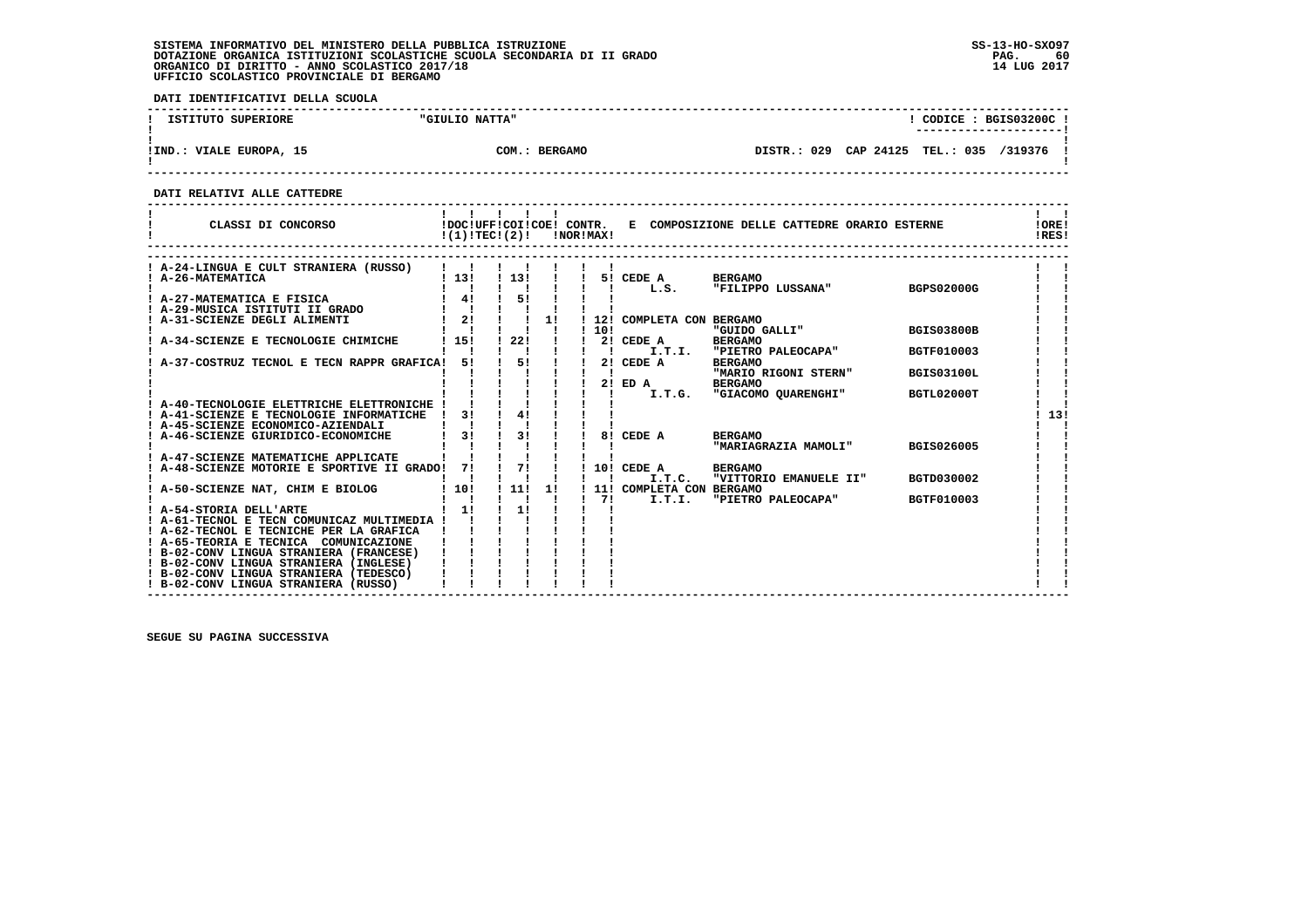**DATI IDENTIFICATIVI DELLA SCUOLA**

| ISTITUTO SUPERIORE        | "GIULIO NATTA"          |             | CODICE: BGIS03200C<br>---------------------- |  |
|---------------------------|-------------------------|-------------|----------------------------------------------|--|
| VIALE EUROPA, 15<br>!IND. | COM.:<br><b>BERGAMO</b> | DISTR.: 029 | CAP 24125 TEL.: 035 /319376                  |  |

 **------------------------------------------------------------------------------------------------------------------------------------**

#### **DATI RELATIVI ALLE CATTEDRE**

| CLASSI DI CONCORSO                                                                                                                                                                                                                                                                                                            | ! (1) ! TEC! (2) !     |                 |       | !DOC!UFF!COI!COE! CONTR. | !NOR!MAX! |                     | E COMPOSIZIONE DELLE CATTEDRE ORARIO ESTERNE |            | ! ORE!<br>!RES! |
|-------------------------------------------------------------------------------------------------------------------------------------------------------------------------------------------------------------------------------------------------------------------------------------------------------------------------------|------------------------|-----------------|-------|--------------------------|-----------|---------------------|----------------------------------------------|------------|-----------------|
| B-03-LABORATORI DI FISICA<br>- DI CUI UFFICIO TECNICO<br>B-08-LAB PRODUZ INDUSTR ARTIG CERAMICA<br>! B-12-LAB SCIENZE E TECNOL CHIM MICROBIOL! 10!<br>! B-16-LAB SCIENZE E TECNOL INFORMATICHE<br>! B-17-LAB SCIENZE E TECNOL MECCANICHE<br>! B-18-LAB SC E TECNOL TESS ABBIGL MODA<br>! B-28-LABORATORIO DI TECNOLOGIE ORAFE | -11<br>$\overline{11}$ | <b>11</b><br>11 | ! 11! |                          |           | 1! CEDE A<br>I.T.G. | <b>BERGAMO</b><br>"GIACOMO OUARENGHI"        | BGTL02000T |                 |

 **(1) TITOLARI/INCARICATI**

 **(2) CATTEDRE/POSTI POTENZ.**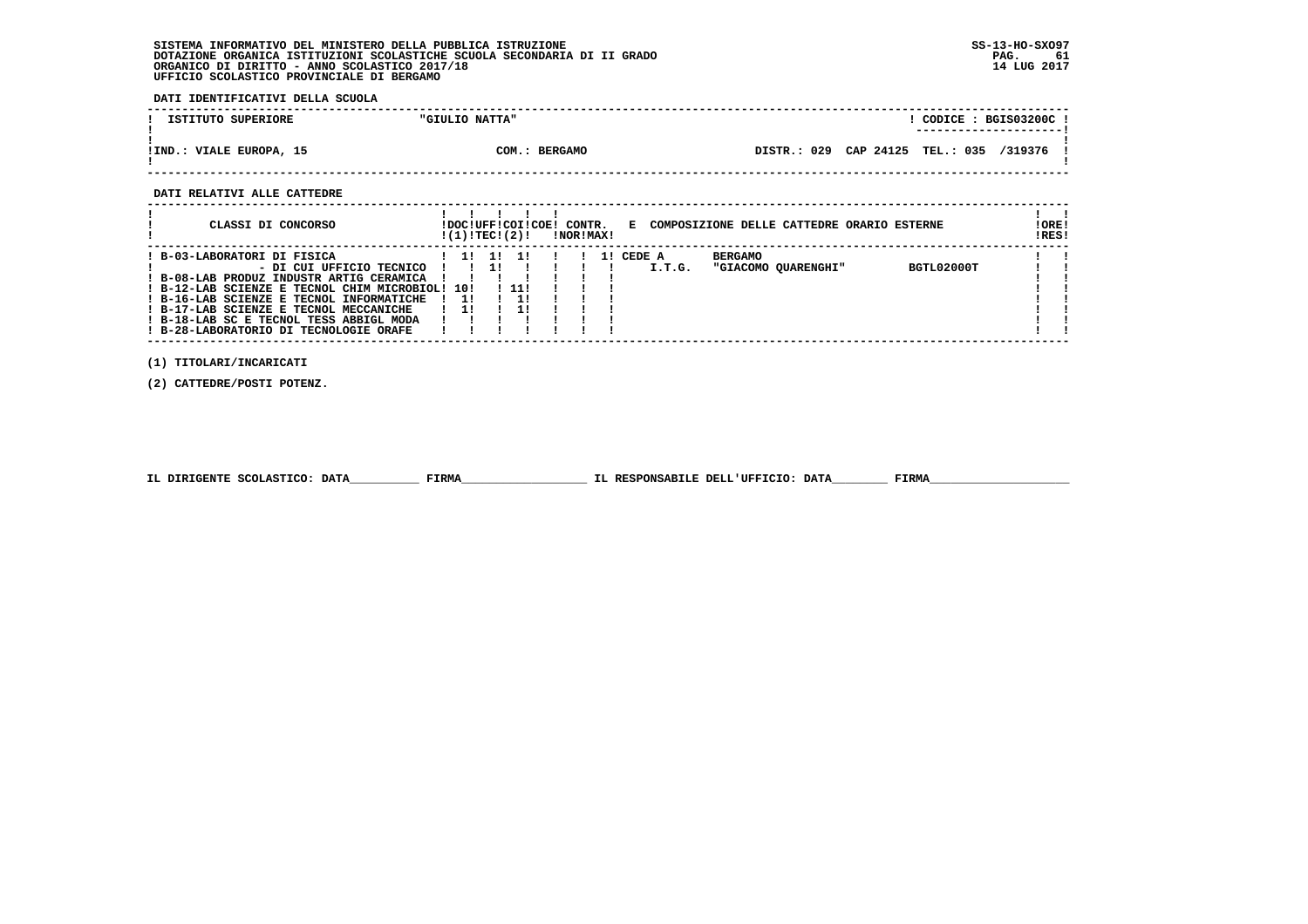**DATI IDENTIFICATIVI DELLA SCUOLA**

| ISTITUTO SUPERIORE    | "ZENALE E BUTINONE" | CODICE: BGIS033008 !                     |  |
|-----------------------|---------------------|------------------------------------------|--|
|                       |                     | ---------------------                    |  |
|                       |                     |                                          |  |
| !IND.: VIA GALVANI, 7 | COM.: TREVIGLIO     | DISTR.: 032 CAP 24047 TEL.: 0363 /303046 |  |
|                       |                     |                                          |  |

 **------------------------------------------------------------------------------------------------------------------------------------**

### **DATI RELATIVI ALLE CLASSI - SEDI EROGAZIONE DI COMPETENZA**

| CORSI - INDIRIZZI - SPECIALIZZAZIONI                                                | CORSI - INDIRIZZI - SPECIALIZZAZIONI<br>ANNI DI CORSO !                   |  | ANNI DI CORSO !           |  |
|-------------------------------------------------------------------------------------|---------------------------------------------------------------------------|--|---------------------------|--|
|                                                                                     | 1 1 1 2 1 3 1 4 1 5 1 6 1                                                 |  | 1 1 1 2 1 3 1 4 1 5 1 6 1 |  |
| !IPOT OPERATORE GRAFICO                                                             |                                                                           |  | $1$ 21 21 21 21 1         |  |
| !IT15 GRAF. E COM.NE BIENNIO - TRIENNIO<br>!LIP4 POTENZIAMENTO ARTISTICO E MUSICALE | ! 6! 4! 4! 4! 4! ! ITP5 POT. SOCIO ECONOMICO E PER LA LEGALITA'<br>111111 |  | .                         |  |
|                                                                                     |                                                                           |  |                           |  |

### **DATI RELATIVI ALLE CATTEDRE**

| CLASSI DI CONCORSO                                                                      | !DOC!UFF!COI!COE! CONTR.<br>!(1)!TECI(2)! |          |    |    | !NOR!MAX! |           |                            |                   | E COMPOSIZIONE DELLE CATTEDRE ORARIO ESTERNE |                   | !ORE!<br>!RES! |     |
|-----------------------------------------------------------------------------------------|-------------------------------------------|----------|----|----|-----------|-----------|----------------------------|-------------------|----------------------------------------------|-------------------|----------------|-----|
| ! A-02-DESIGN MET.OREF.PIET.DURE GEMME                                                  |                                           |          |    |    |           |           |                            |                   |                                              |                   |                |     |
| ! A-03-DESIGN DELLA CERAMICA                                                            |                                           |          |    |    |           |           |                            |                   |                                              |                   |                |     |
| A-04-DESIGN DEL LIBRO                                                                   |                                           |          |    |    |           |           |                            |                   |                                              |                   |                |     |
| ! A-05-DESIGN DEL TESSUTO E DELLA MODA                                                  |                                           |          |    |    |           |           |                            |                   |                                              |                   |                |     |
| ! A-06-DESIGN DEL VETRO                                                                 |                                           |          |    |    |           |           |                            |                   |                                              |                   |                |     |
| ! A-07-DISCIPLINE AUDIOVISIVE                                                           |                                           |          |    |    |           |           |                            |                   |                                              |                   |                |     |
| ! A-08-DISCIP GEOM, ARCH, ARRED, SCENOTEC !                                             |                                           |          |    |    |           |           |                            |                   |                                              |                   |                |     |
| ! A-09-DISCIP GRAFICHE, PITTORICHE, SCENOG!                                             |                                           |          |    |    |           |           |                            |                   |                                              |                   |                |     |
| ! A-10-DISCIPLINE GRAFICO-PUBBLICITARIE                                                 | 21                                        |          | 71 |    |           |           |                            |                   |                                              |                   |                | 61  |
| ! A-12-DISCIPL LETTERARIE ISTITUTI II GR                                                | 9!                                        | 1121     |    |    |           |           |                            |                   |                                              |                   |                |     |
| ! A-14-DISCIP PLAST, SCUL, SCENOPLAST,                                                  |                                           |          |    |    |           |           |                            |                   |                                              |                   |                |     |
| ! A-16-DISEG ARTIST MODELLAZ ODONTOTEC                                                  |                                           |          |    |    |           |           |                            |                   |                                              |                   |                |     |
| ! A-17-DISEG STORIA ARTE ISTITUTI II GR                                                 | 11                                        | 1!       |    |    |           |           |                            |                   |                                              |                   |                | 9!  |
| A-18-FILOSOFIA E SCIENZE UMANE                                                          | 1!                                        |          |    | 11 |           |           | 16! COMPLETA CON TREVIGLIO |                   |                                              |                   |                |     |
|                                                                                         |                                           |          |    |    |           | 6!        |                            |                   | "GUGLIELMO OBERDAN"                          | <b>BGIS03700G</b> |                |     |
| A-19-FILOSOFIA E STORIA                                                                 |                                           |          |    |    |           |           |                            |                   |                                              |                   |                |     |
| A-20-FISICA                                                                             | 1!                                        | 2!       |    | 11 |           | 16!<br>81 | COMPLETA CON TREVIGLIO     |                   |                                              |                   |                |     |
|                                                                                         |                                           |          |    |    |           |           |                            | "GAETANO CANTONI" |                                              | <b>BGIS027001</b> |                |     |
| <b>A-21-GEOGRAFIA</b>                                                                   | 1!<br>11                                  | 1!<br>1! |    |    |           |           |                            |                   |                                              |                   |                | 10! |
| ! A-24-LINGUA E CULT STRANIERA (FRANCESE) !<br>! A-24-LINGUA E CULT STRANIERA (INGLESE) | 61                                        | 6!       |    |    |           |           |                            |                   |                                              |                   |                | 91  |
| A-24-LINGUA E CULT STRANIERA (SPAGNOLO) !                                               |                                           | 1!       |    |    |           |           |                            |                   |                                              |                   |                |     |
| A-24-LINGUA E CULT STRANIERA (TEDESCO)                                                  | 1!                                        |          |    | 11 |           | 151       | COMPLETA CON CARAVAGGIO    |                   |                                              |                   |                |     |
|                                                                                         |                                           |          |    |    |           | 3!        | L.S.                       | "GALILEO GALILEI" |                                              | <b>BGPS04000R</b> |                |     |
| A-26-MATEMATICA                                                                         | 51                                        |          | 51 |    |           |           |                            |                   |                                              |                   |                |     |
| ! A-27-MATEMATICA E FISICA                                                              |                                           |          |    |    |           |           |                            |                   |                                              |                   |                |     |
| ! A-29-MUSICA ISTITUTI II GRADO                                                         |                                           |          |    |    |           |           |                            |                   |                                              |                   |                |     |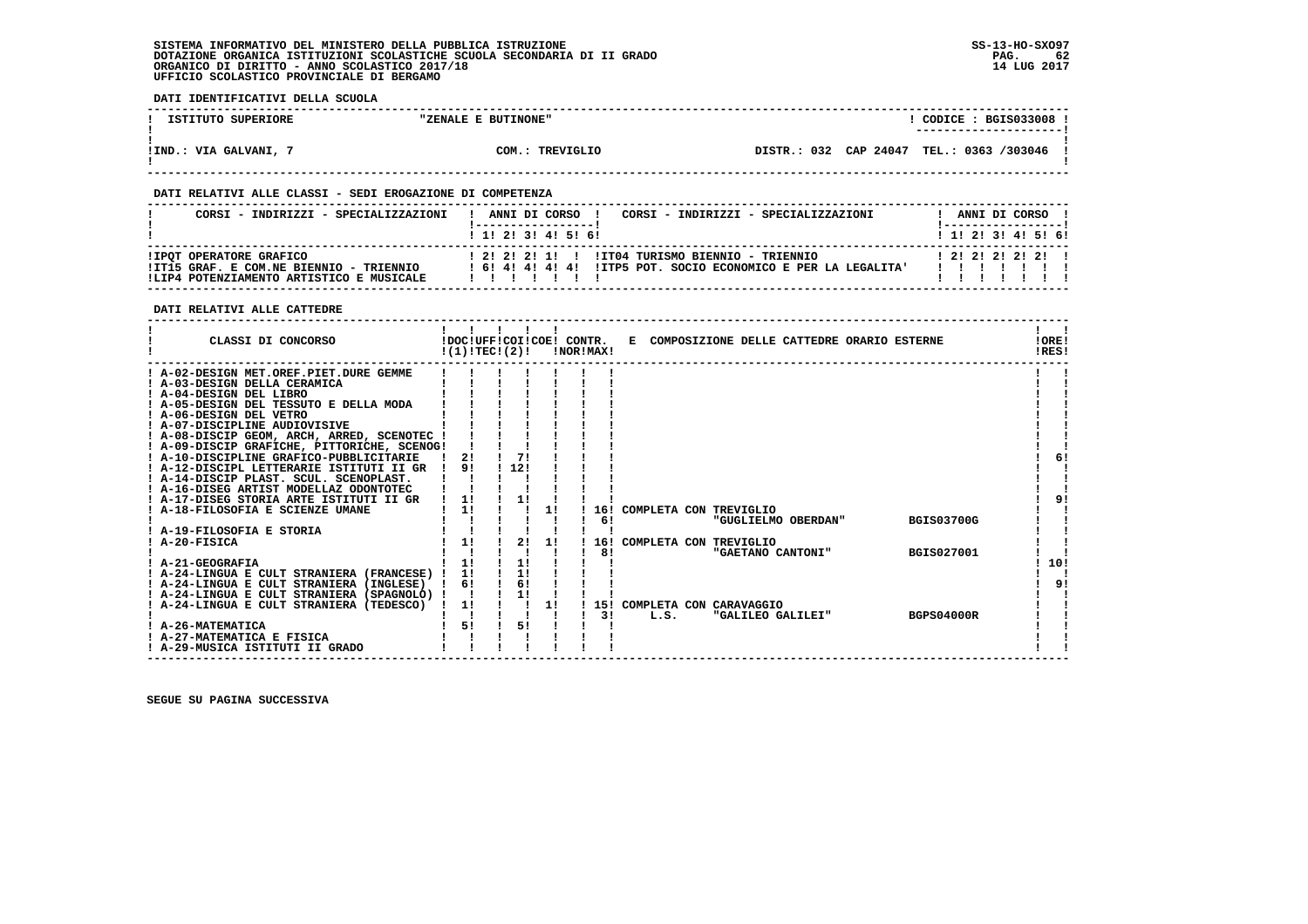**DATI IDENTIFICATIVI DELLA SCUOLA**

| ISTITUTO SUPERIORE    | "ZENALE E BUTINONE" | $\texttt{CODE}: \texttt{BGIS033008}.$<br>---------------------- |  |
|-----------------------|---------------------|-----------------------------------------------------------------|--|
| !IND.: VIA GALVANI, 7 | COM.: TREVIGLIO     | DISTR.: 032 CAP 24047 TEL.: 0363 /303046                        |  |

 **------------------------------------------------------------------------------------------------------------------------------------**

 **DATI RELATIVI ALLE CATTEDRE**

| A-34-SCIENZE E TECNOLOGIE CHIMICHE<br>$\frac{1}{2}$<br>$\frac{1}{1}$<br>$2!$ $1$<br>! A-37-COSTRUZ TECNOL E TECN RAPPR GRAFICA!<br>21<br><b>Contract Contract</b><br>6! CEDE A<br>TREVIGLIO<br>"GAETANO CANTONI"<br>BGIS027001<br>A-40-TECNOLOGIE ELETTRICHE ELETTRONICHE !<br>1!<br>A-41-SCIENZE E TECNOLOGIE INFORMATICHE<br>8! CEDE A<br>CARAVAGGIO<br>L.S.<br>"GALILEO GALILEI"<br><b>BGPS04000R</b> |
|----------------------------------------------------------------------------------------------------------------------------------------------------------------------------------------------------------------------------------------------------------------------------------------------------------------------------------------------------------------------------------------------------------|
|                                                                                                                                                                                                                                                                                                                                                                                                          |
|                                                                                                                                                                                                                                                                                                                                                                                                          |
|                                                                                                                                                                                                                                                                                                                                                                                                          |
|                                                                                                                                                                                                                                                                                                                                                                                                          |
|                                                                                                                                                                                                                                                                                                                                                                                                          |
|                                                                                                                                                                                                                                                                                                                                                                                                          |
| A-42-SCIENZE E TECNOLOGIE MECCANICHE<br>3!<br>2!<br>1!                                                                                                                                                                                                                                                                                                                                                   |
| A-45-SCIENZE ECONOMICO-AZIENDALI<br>14! COMPLETA CON TREVIGLIO<br>31<br>"GUGLIELMO OBERDAN"<br><b>BGIS03700G</b>                                                                                                                                                                                                                                                                                         |
| 3!<br>4!<br>1!<br>16! COMPLETA CON TREVIGLIO<br>A-46-SCIENZE GIURIDICO-ECONOMICHE                                                                                                                                                                                                                                                                                                                        |
| "GAETANO CANTONI"<br>81<br><b>BGIS027001</b>                                                                                                                                                                                                                                                                                                                                                             |
| 21<br>21<br>6! CEDE A<br>TREVIGLIO<br>41<br>A-47-SCIENZE MATEMATICHE APPLICATE                                                                                                                                                                                                                                                                                                                           |
| "GAETANO CANTONI"<br>BGIS027001                                                                                                                                                                                                                                                                                                                                                                          |
| 41<br>41<br>61<br>! A-48-SCIENZE MOTORIE E SPORTIVE II GRADO!                                                                                                                                                                                                                                                                                                                                            |
| 2!<br>$\mathbf{I}$<br>1!<br>21<br>A-50-SCIENZE NAT, CHIM E BIOLOG<br>14! COMPLETA CON ROMANO DI LOMBARDIA<br>$\mathbf{I}$<br>4!                                                                                                                                                                                                                                                                          |
| "DON LORENZO MILANI"<br>BGIS034004<br>3!<br>31<br>A-54-STORIA DELL'ARTE                                                                                                                                                                                                                                                                                                                                  |
| 4!<br>31<br>17!<br>A-61-TECNOL E TECN COMUNICAZ MULTIMEDIA !                                                                                                                                                                                                                                                                                                                                             |
| ! A-62-TECNOL E TECNICHE PER LA GRAFICA                                                                                                                                                                                                                                                                                                                                                                  |
| ! A-65-TEORIA E TECNICA COMUNICAZIONE                                                                                                                                                                                                                                                                                                                                                                    |
| 3 <sub>1</sub><br>! A-66-TRATT TESTI DATI APPLIC INFORMATICA!<br>31                                                                                                                                                                                                                                                                                                                                      |
| 10! CEDE A<br>! B-03-LABORATORI DI FISICA<br>TREVIGLIO                                                                                                                                                                                                                                                                                                                                                   |
| <b>BGIS004008</b><br>"ARCHIMEDE"                                                                                                                                                                                                                                                                                                                                                                         |
| B-04-LABORATORI DI LIUTERIA<br>B-08-LAB PRODUZ INDUSTR ARTIG CERAMICA !                                                                                                                                                                                                                                                                                                                                  |
| 10!<br>! B-12-LAB SCIENZE E TECNOL CHIM MICROBIOL!                                                                                                                                                                                                                                                                                                                                                       |
| ! B-14-LAB SCIENZE E TECNOL COSTRUZIONI                                                                                                                                                                                                                                                                                                                                                                  |
| ! B-15-LAB SC E TECNOL ELETTR ELETTRONIC                                                                                                                                                                                                                                                                                                                                                                 |
| B-16-LAB SCIENZE E TECNOL INFORMATICHE<br>12! CEDE A<br>TREVIGLIO                                                                                                                                                                                                                                                                                                                                        |
| "GUGLIELMO OBERDAN"<br><b>BGIS03700G</b>                                                                                                                                                                                                                                                                                                                                                                 |
| B-17-LAB SCIENZE E TECNOL MECCANICHE<br>10! CEDE A<br>TREVIGLIO                                                                                                                                                                                                                                                                                                                                          |
| "GAETANO CANTONI"<br><b>BGIS027001</b>                                                                                                                                                                                                                                                                                                                                                                   |
| B-18-LAB SC E TECNOL TESS ABBIGL MODA<br>61<br>! B-22-LAB TECNOL E TECN COMUNICAZ MULTIME!                                                                                                                                                                                                                                                                                                               |
| ! B-24-LAB SCIENZE E TECNOL NAUTICHE                                                                                                                                                                                                                                                                                                                                                                     |

 **------------------------------------------------------------------------------------------------------------------------------------**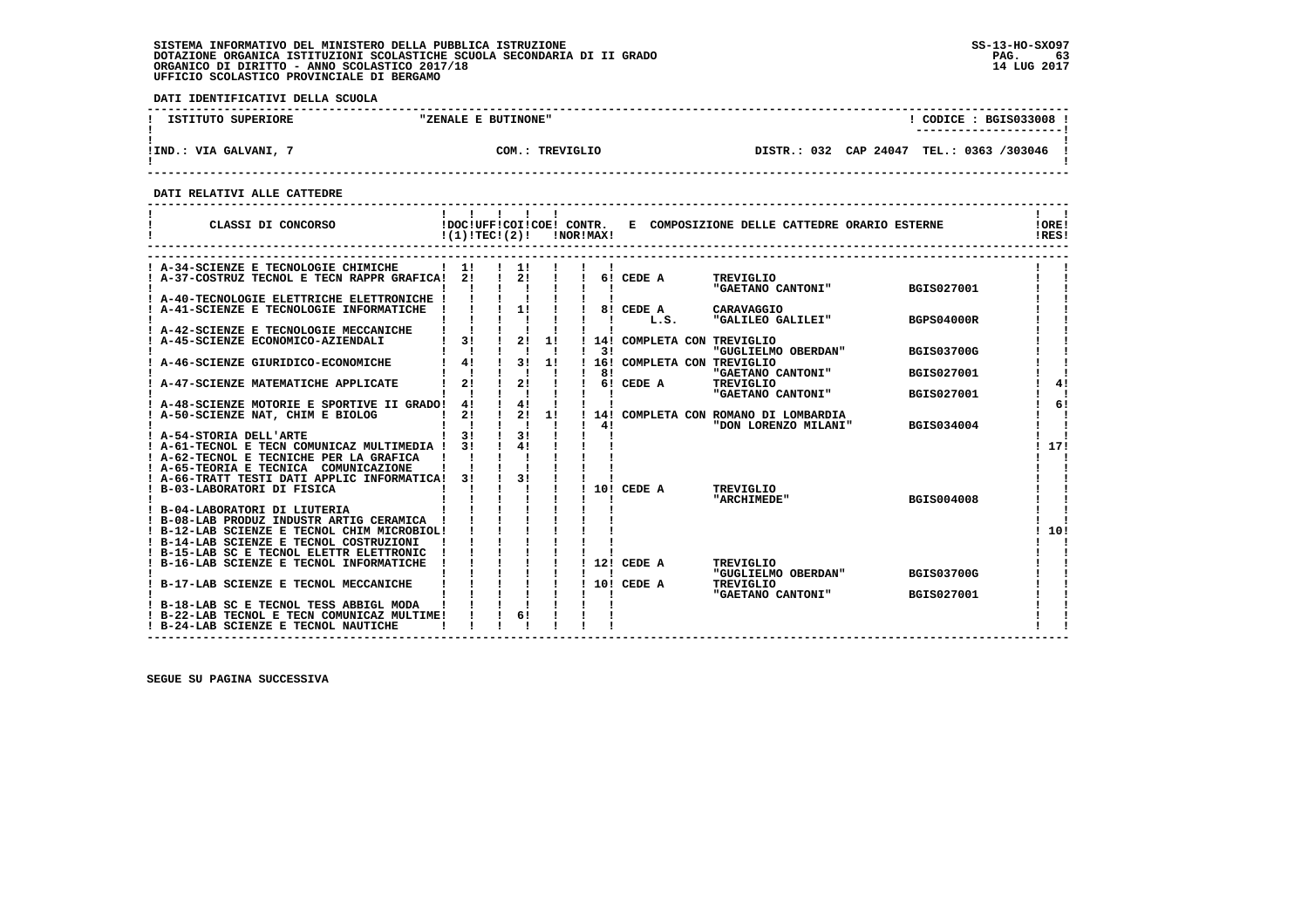**DATI IDENTIFICATIVI DELLA SCUOLA**

| ISTITUTO SUPERIORE                                                                                                                                                              | "ZENALE E BUTINONE"         | ! CODICE : BGIS033008 !                                                                 |
|---------------------------------------------------------------------------------------------------------------------------------------------------------------------------------|-----------------------------|-----------------------------------------------------------------------------------------|
| !IND.: VIA GALVANI, 7                                                                                                                                                           | COM.: TREVIGLIO             | DISTR.: 032 CAP 24047 TEL.: 0363 /303046                                                |
| DATI RELATIVI ALLE CATTEDRE                                                                                                                                                     |                             |                                                                                         |
| CLASSI DI CONCORSO                                                                                                                                                              | $!(1)!TEC!(2)!$ $INORIMAX!$ | !DOC!UFF!COI!COE! CONTR. E COMPOSIZIONE DELLE CATTEDRE ORARIO ESTERNE<br>!ORE!<br>!RES! |
| ! B-25-LAB SCIENZE E TECNOLCOSTR NAVALI<br>! B-26-LABORATORIO DI TECNOLOGIE DEL LEGNO!<br>! B-27-LABORATORIO DI TECNOLOGIE DEL MARMO!<br>! B-28-LABORATORIO DI TECNOLOGIE ORAFE |                             |                                                                                         |
| (1) TITOLARI/INCARICATI<br>(2) CATTEDRE/POSTI POTENZ.                                                                                                                           |                             |                                                                                         |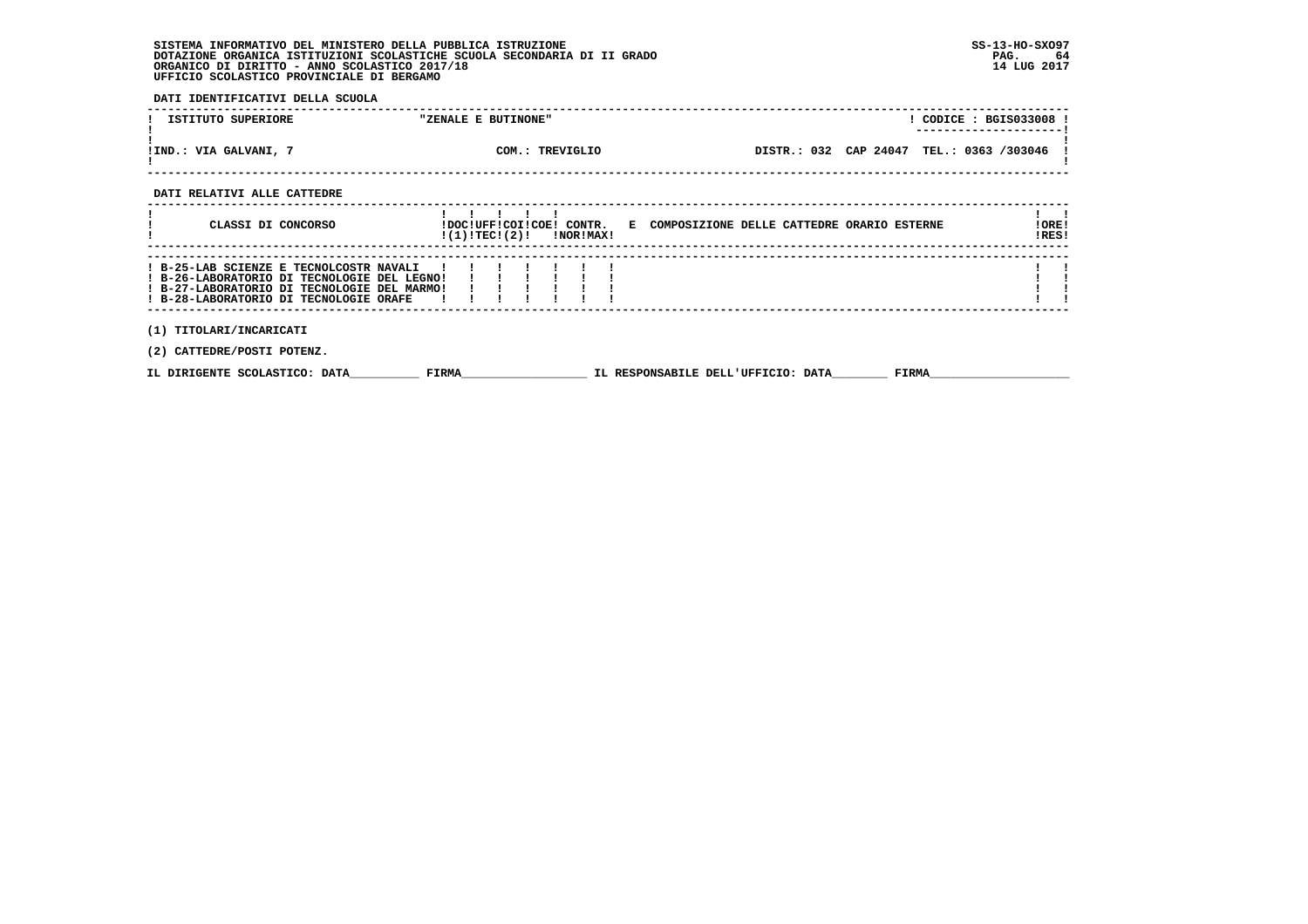$\blacksquare$ 

  **------------------------------------------------------------------------------------------------------------------------------------**! CODICE: BGIS034004 ! **EXECUTE IS IT IS EXECUTE IS SUPERIORE TO A LORENZO MILANI" ! ---------------------! ! ! !IND.: VIA BELVEDERE COM.: ROMANO DI LOMBARDIA DISTR.: 033 CAP 24058 TEL.: 0363 /910639 ! ! ! ------------------------------------------------------------------------------------------------------------------------------------ DATI RELATIVI ALLE CLASSI - SEDI EROGAZIONE DI COMPETENZA ------------------------------------------------------------------------------------------------------------------------------------**! ANNI DI CORSO !  **! CORSI - INDIRIZZI - SPECIALIZZAZIONI ! ANNI DI CORSO ! CORSI - INDIRIZZI - SPECIALIZZAZIONI ! ANNI DI CORSO ! ! !-----------------! !-----------------!**1 1 2 1 3 1 4 1 5 1 6 1  **! ! 1! 2! 3! 4! 5! 6! ! 1! 2! 3! 4! 5! 6! ------------------------------------------------------------------------------------------------------------------------------------** $12121212121$  **!ITP3 POTENZIAMENTO SCIENTIFICO ! ! ! ! ! ! !LI02 SCIENTIFICO ! 2! 2! 2! 2! 2! ! !LI03 SCIENTIFICO - OPZIONE SCIENZE APPLICAT ! 4! 3! 3! 3! 2! !LI04 LINGUISTICO ! 2! 2! 2! 3! 2! ! !LI11 SCIENZE UMANE ! 2! 2! 3! 2! 3! !LI12 SCIENZE UMANE - OPZ. ECONOMICO SOCIALE ! 4! 4! 3! 2! 2! ! !LIP2 POTENZIAMENTO LINGUISTICO ! ! ! ! ! ! ! ! ! ! ! ! ! !**

 **------------------------------------------------------------------------------------------------------------------------------------**

 **DATI RELATIVI ALLE CATTEDRE**

 **DATI IDENTIFICATIVI DELLA SCUOLA**

| CLASSI DI CONCORSO                          |       | !DOC!UFF!COI!COE! CONTR.<br>!(1)!TECI(2)! |    | !NOR!MAX! |                             | E COMPOSIZIONE DELLE CATTEDRE ORARIO ESTERNE |                   | !ORE!<br>!RES! |
|---------------------------------------------|-------|-------------------------------------------|----|-----------|-----------------------------|----------------------------------------------|-------------------|----------------|
| ! A-11-DISCIPLINE LETTERARIE E LATINO       | ! 18! | 1221                                      |    |           |                             |                                              |                   |                |
| ! A-12-DISCIPL LETTERARIE ISTITUTI II GR    | 21    | 21                                        |    |           |                             |                                              |                   |                |
| ! A-15-DISCIPLINE SANITARIE                 |       |                                           |    |           |                             |                                              |                   |                |
| ! A-16-DISEG ARTIST MODELLAZ ODONTOTEC      |       |                                           |    |           |                             |                                              |                   |                |
| ! A-17-DISEG STORIA ARTE ISTITUTI II GR     | 5!    | 5!                                        |    |           |                             |                                              |                   |                |
| ! A-18-FILOSOFIA E SCIENZE UMANE            | 71    | 8!                                        |    |           |                             |                                              |                   | 13!            |
| ! A-19-FILOSOFIA E STORIA                   | 31    | 4!                                        | 11 |           | 14! COMPLETA CON TREVIGLIO  |                                              |                   |                |
|                                             |       |                                           |    | 41        |                             | "SIMONE WEIL"                                | <b>BGIS00200L</b> |                |
| ! A-20-FISICA                               |       |                                           |    |           |                             |                                              |                   |                |
| ! A-21-GEOGRAFIA                            |       |                                           |    |           |                             |                                              |                   |                |
| ! A-24-LINGUA E CULT STRANIERA (INGLESE)    | 111   | 12!                                       | 11 | 131       | COMPLETA CON CARAVAGGIO     |                                              |                   |                |
|                                             |       |                                           |    | 61        | L.S.                        | "GALILEO GALILEI"                            | <b>BGPS04000R</b> |                |
| ! A-24-LINGUA E CULT STRANIERA (FRANCESE) ! | 1!    | 1!                                        |    |           |                             |                                              |                   |                |
| ! A-24-LINGUA E CULT STRANIERA (SPAGNOLO) ! | 1!    | 31                                        | 11 |           | 13! COMPLETA CON CARAVAGGIO |                                              |                   |                |
|                                             |       |                                           |    | 6!        | L.S.                        | "GALILEO GALILEI"                            | <b>BGPS04000R</b> |                |
| ! A-24-LINGUA E CULT STRANIERA (TEDESCO)    | 2!    | 2!                                        |    |           |                             |                                              |                   |                |
| ! A-24-LINGUA E CULT STRANIERA (RUSSO)      |       |                                           |    |           |                             |                                              |                   |                |
| ! A-26-MATEMATICA                           | 21    | 2!                                        |    |           |                             |                                              |                   |                |
| ! A-27-MATEMATICA E FISICA                  | ! 12! | 12!                                       |    |           |                             |                                              |                   |                |
| ! A-34-SCIENZE E TECNOLOGIE CHIMICHE        |       |                                           |    |           |                             |                                              |                   |                |
| ! A-37-COSTRUZ TECNOL E TECN RAPPR GRAFICA! |       |                                           |    |           |                             |                                              |                   |                |
| ! A-40-TECNOLOGIE ELETTRICHE ELETTRONICHE   |       |                                           |    |           |                             |                                              |                   |                |
| ! A-41-SCIENZE E TECNOLOGIE INFORMATICHE    |       |                                           |    |           |                             |                                              |                   | 12!            |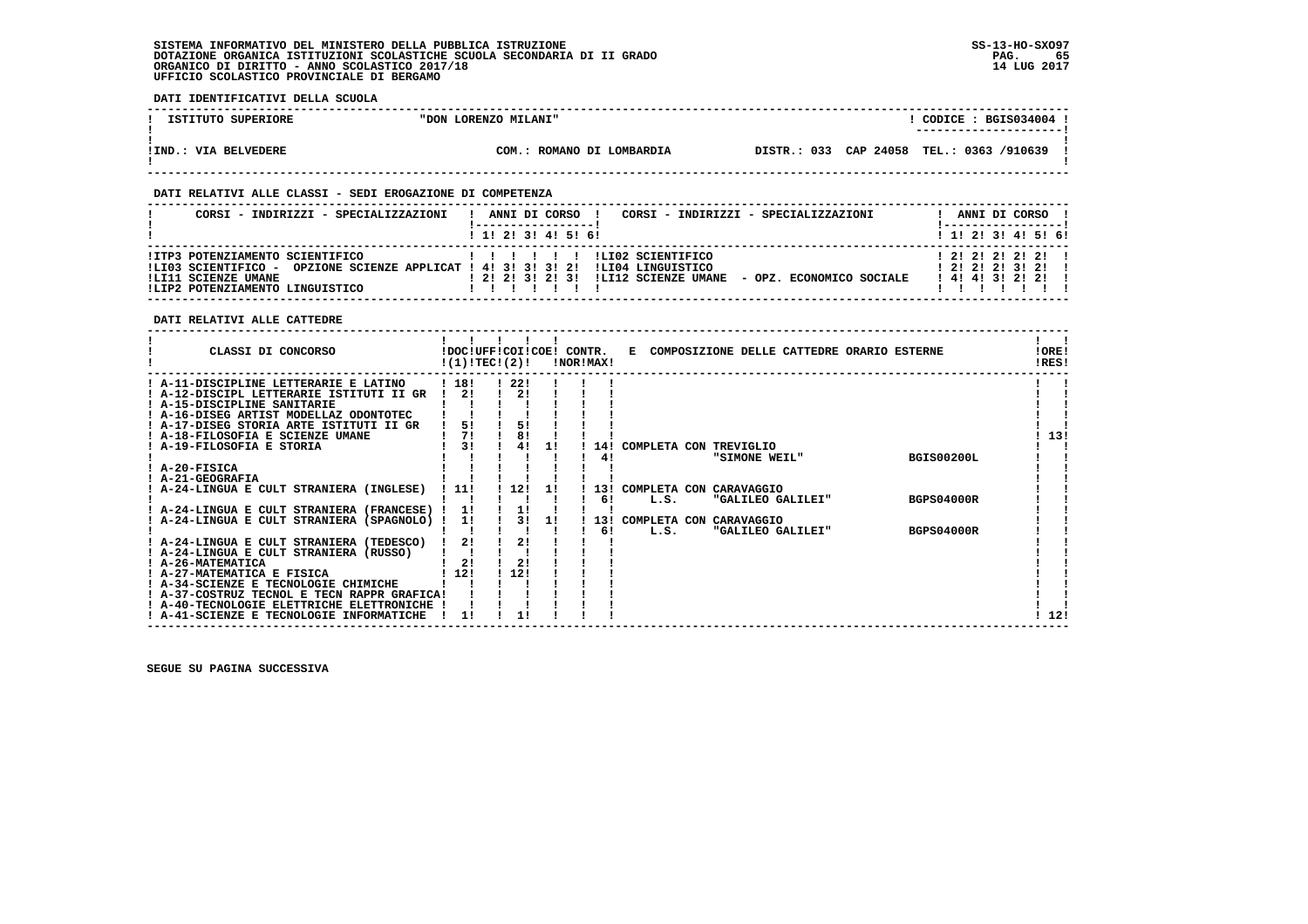**DATI IDENTIFICATIVI DELLA SCUOLA**

| ISTITUTO SUPERIORE    | "DON LORENZO MILANI"      | CODICE: BGIS034004:<br>---------------------- |
|-----------------------|---------------------------|-----------------------------------------------|
| ! IND.: VIA BELVEDERE | COM.: ROMANO DI LOMBARDIA | DISTR.: 033 CAP 24058 TEL.: 0363 /910639      |

 **------------------------------------------------------------------------------------------------------------------------------------**

### **DATI RELATIVI ALLE CATTEDRE**

| CLASSI DI CONCORSO                          | !DOC!UFF!COI!COE! CONTR.<br>!(1)!TEC!(2)! |    |      | !NOR!MAX! |      | Е            |  | COMPOSIZIONE DELLE CATTEDRE ORARIO ESTERNE |                   | !ORE!<br>!RES! |
|---------------------------------------------|-------------------------------------------|----|------|-----------|------|--------------|--|--------------------------------------------|-------------------|----------------|
| A-46-SCIENZE GIURIDICO-ECONOMICHE           | 51                                        | 4! | - 11 |           | 171  | COMPLETA CON |  | ROMANO DI LOMBARDIA                        |                   |                |
|                                             |                                           |    |      |           | 3!   |              |  | "G.B. RUBINI"                              | <b>BGIS00600X</b> |                |
| A-47-SCIENZE MATEMATICHE APPLICATE          | 11                                        | 11 |      |           |      |              |  |                                            |                   |                |
| ! A-48-SCIENZE MOTORIE E SPORTIVE II GRADO! | 71                                        | 81 |      |           |      |              |  |                                            |                   |                |
| A-50-SCIENZE NAT, CHIM E BIOLOG             | 91                                        | 91 |      |           | 41   | CEDE A       |  | TREVIGLIO                                  |                   |                |
|                                             |                                           |    |      |           |      |              |  | "SIMONE WEIL"                              | <b>BGIS00200L</b> |                |
|                                             |                                           |    |      |           | 41   | ED A         |  | TREVIGLIO                                  |                   |                |
|                                             |                                           |    |      |           |      |              |  | "ZENALE E BUTINONE"                        | <b>BGIS033008</b> |                |
| A-54-STORIA DELL'ARTE                       |                                           |    |      |           |      |              |  |                                            |                   |                |
| B-02-CONV LINGUA STRANIERA (FRANCESE)       |                                           |    |      |           | 31   | CEDE A       |  | TREVIGLIO                                  |                   | 21             |
|                                             |                                           |    |      |           |      |              |  | "SIMONE WEIL"                              | <b>BGIS00200L</b> |                |
| B-02-CONV LINGUA STRANIERA (INGLESE)        |                                           |    |      |           | 11 1 | COMPLETA CON |  | TREVIGLIO                                  |                   |                |
|                                             |                                           |    |      |           | 71   |              |  | "SIMONE WEIL"                              | <b>BGIS00200L</b> |                |
| ! B-02-CONV LINGUA STRANIERA (SPAGNOLO)     |                                           |    |      |           |      |              |  |                                            |                   | -61            |
| ! B-02-CONV LINGUA STRANIERA<br>(TEDESCO)   |                                           |    |      |           |      |              |  |                                            |                   | -11!           |
| ! B-02-CONV LINGUA STRANIERA (RUSSO)        |                                           |    |      |           |      |              |  |                                            |                   |                |
|                                             |                                           |    |      |           |      |              |  |                                            |                   |                |
| TITOLARI/INCARICATI<br>(1)                  |                                           |    |      |           |      |              |  |                                            |                   |                |

 **(2) CATTEDRE/POSTI POTENZ.**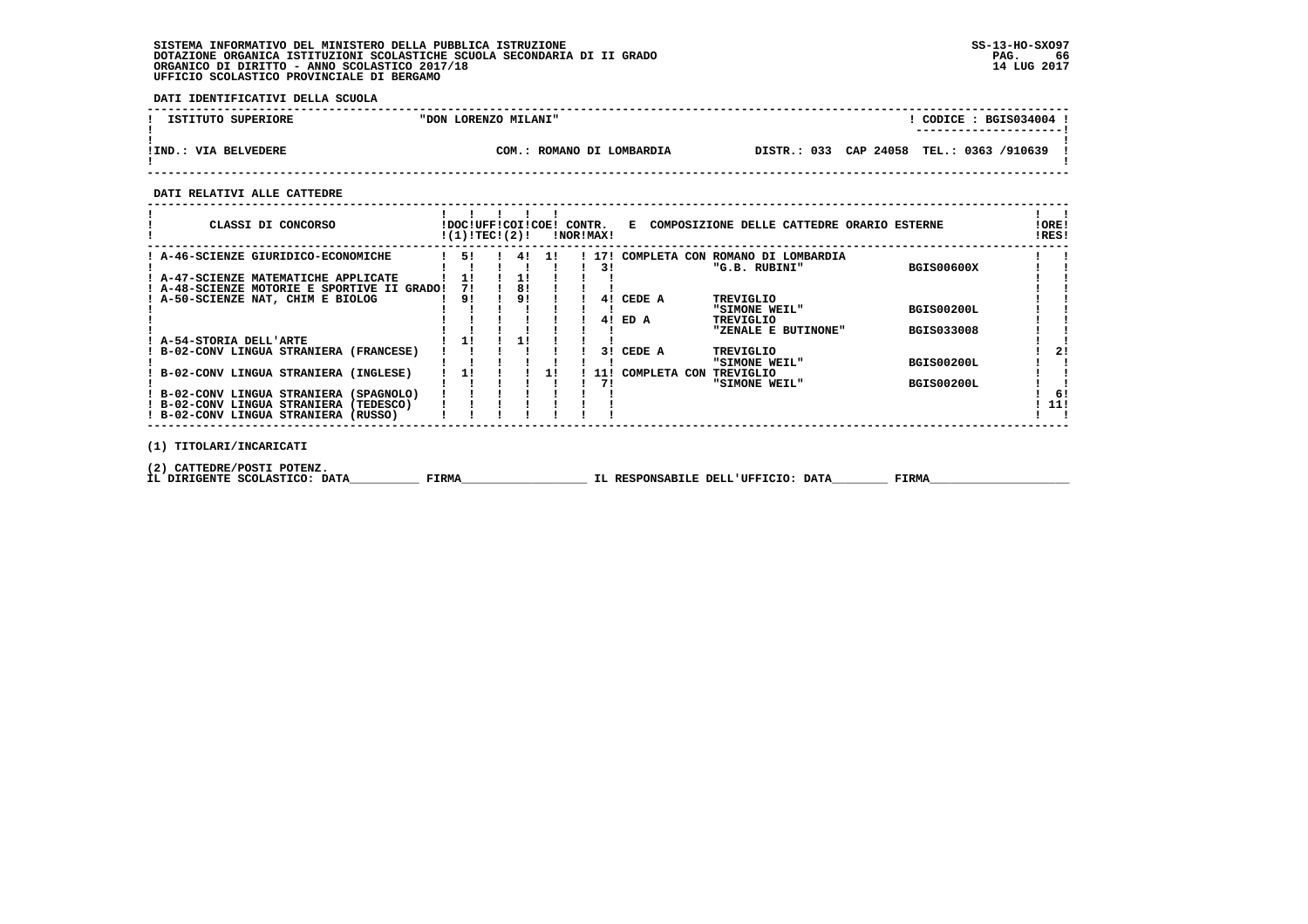**DATI IDENTIFICATIVI DELLA SCUOLA**

| ISTITUTO SUPERIORE   | "GUGLIELMO MARCONI" | CODICE: BGIS03600Q !<br>--------------------- |
|----------------------|---------------------|-----------------------------------------------|
| !IND.: VIA VERDI, 60 | COM.: DALMINE       | DISTR.: 029 CAP 24044 TEL.: 035 /561230       |

### **DATI RELATIVI ALLE CLASSI - SEDI EROGAZIONE DI COMPETENZA**

| CORSI - INDIRIZZI - SPECIALIZZAZIONI                                                                                                                                                                                                                         | ANNI DI CORSO<br>CORSI - INDIRIZZI - SPECIALIZZAZIONI                                                                                                                                                                                                                          | ANNI DI CORSO                                       |
|--------------------------------------------------------------------------------------------------------------------------------------------------------------------------------------------------------------------------------------------------------------|--------------------------------------------------------------------------------------------------------------------------------------------------------------------------------------------------------------------------------------------------------------------------------|-----------------------------------------------------|
|                                                                                                                                                                                                                                                              | ! 1! 2! 3! 4! 5! 6!                                                                                                                                                                                                                                                            | ! 1! 2! 3! 4! 5! 6!                                 |
| IIPC1 INDIRIZZO A ELABORAZIONE MANUALE<br>!IT05 MECC. MECCATRON. ENER. - BIENNIO COMUNE ! 2! 1!<br>!IT13 INFOR. TELECOM. - BIENNIO COMUNE<br>!ITAT AUTOMAZIONE<br><b>!ITEC ELETTRONICA</b><br><b>!ITET ELETTROTECNICA</b><br>! ITMM MECCANICA E MECCATRONICA | <b>!IPON OPERATORE ELETTRICO</b><br>!IT10 ELETTR. ED ELETTROTEC.- BIENNIO COMUNE<br>151611<br>!IT16 CHIM. MATER. BIOTECN. - BIENNIO COMUNE<br>!ITCM CHIMICA E MATERIALI<br>1 11 11 11<br><b>!ITEN ENERGIA</b><br>1 2 1 2 1 2 1<br>!ITIA INFORMATICA<br>!ITTL TELECOMUNICAZIONI | 1 11 11 11 11<br>12121<br>111111<br>213121<br>11111 |

### **DATI RELATIVI ALLE CATTEDRE**

| CLASSI DI CONCORSO                          |       | !DOC!UFF!COI!COE! CONTR.<br>!(1)!TEC!(2)! | !NOR!MAX! | E COMPOSIZIONE DELLE CATTEDRE ORARIO ESTERNE | !ORE!<br>!RES! |
|---------------------------------------------|-------|-------------------------------------------|-----------|----------------------------------------------|----------------|
| ! A-12-DISCIPL LETTERARIE ISTITUTI II GR    | 1121  | 113!                                      |           |                                              |                |
| ! A-15-DISCIPLINE SANITARIE                 |       |                                           |           |                                              |                |
| ! A-20-FISICA                               | 31    | 3!                                        |           |                                              |                |
| ! A-21-GEOGRAFIA                            |       |                                           |           |                                              |                |
| ! A-24-LINGUA E CULT STRANIERA (INGLESE)    |       | 81                                        |           |                                              |                |
| ! A-24-LINGUA E CULT STRANIERA (FRANCESE)   |       |                                           |           |                                              |                |
| ! A-24-LINGUA E CULT STRANIERA (SPAGNOLO)   |       |                                           |           |                                              |                |
| ! A-24-LINGUA E CULT STRANIERA (TEDESCO)    |       |                                           |           |                                              |                |
| ! A-26-MATEMATICA                           | ! 10! | 12!                                       |           |                                              |                |
| ! A-27-MATEMATICA E FISICA                  |       |                                           |           |                                              |                |
| A-31-SCIENZE DEGLI ALIMENTI                 |       |                                           |           |                                              |                |
| ! A-34-SCIENZE E TECNOLOGIE CHIMICHE        |       | 3!                                        |           |                                              |                |
| ! A-37-COSTRUZ TECNOL E TECN RAPPR GRAFICA! | 21    | 4!                                        |           |                                              |                |
| ! A-40-TECNOLOGIE ELETTRICHE ELETTRONICHE   | 131   | ! 17!                                     |           |                                              |                |
| ! A-41-SCIENZE E TECNOLOGIE INFORMATICHE    | 31    | 6!                                        |           |                                              |                |
| ! A-42-SCIENZE E TECNOLOGIE MECCANICHE      |       | 21                                        |           |                                              | 4!             |
| ! A-45-SCIENZE ECONOMICO-AZIENDALI          |       |                                           |           |                                              |                |
| ! A-46-SCIENZE GIURIDICO-ECONOMICHE         |       | 31                                        |           |                                              |                |
| ! A-47-SCIENZE MATEMATICHE APPLICATE        |       |                                           |           |                                              |                |
| ! A-48-SCIENZE MOTORIE E SPORTIVE II GRADO! |       | 51                                        |           |                                              |                |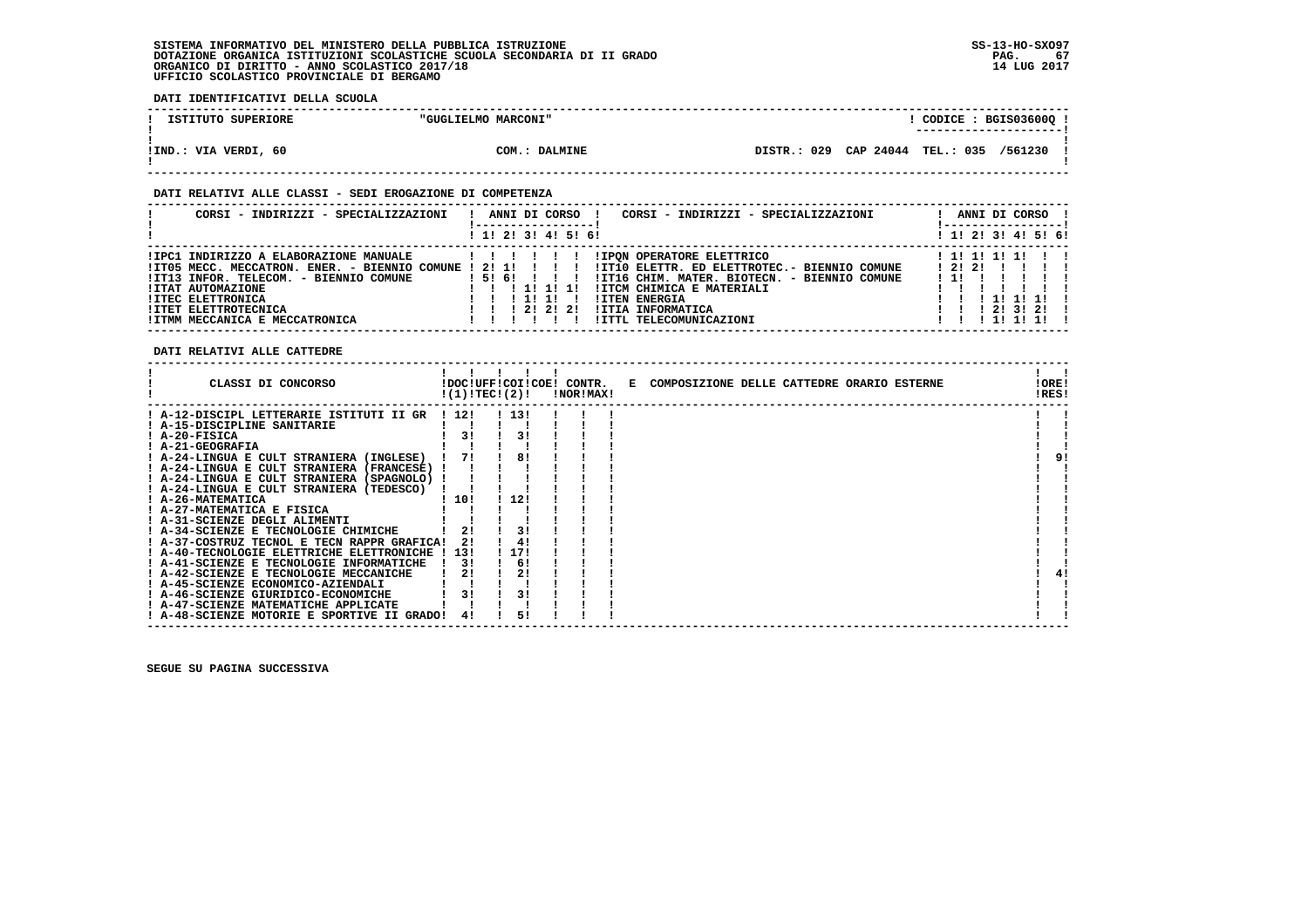**DATI IDENTIFICATIVI DELLA SCUOLA**

| ISTITUTO SUPERIORE   | "GUGLIELMO MARCONI" | CODICE: BGIS03600Q !<br>--------------------- |
|----------------------|---------------------|-----------------------------------------------|
| !IND.: VIA VERDI, 60 | COM.: DALMINE       | DISTR.: 029 CAP 24044 TEL.: 035 /561230       |

 **------------------------------------------------------------------------------------------------------------------------------------**

#### **DATI RELATIVI ALLE CATTEDRE**

| CLASSI DI CONCORSO                          | !(1)!TEC!(2)! |    |     | <b>!NOR!MAX!</b> |  |              |  | !DOC!UFF!COI!COE! CONTR. E COMPOSIZIONE DELLE CATTEDRE ORARIO ESTERNE |            | !ORE!<br>!RES! |    |
|---------------------------------------------|---------------|----|-----|------------------|--|--------------|--|-----------------------------------------------------------------------|------------|----------------|----|
| ! A-50-SCIENZE NAT, CHIM E BIOLOG           | 21            |    | 2!  |                  |  | ! 12! CEDE A |  | SAN PELLEGRINO TERME                                                  |            |                |    |
|                                             |               |    |     |                  |  | IPSAR        |  | DI SAN PELLEGRINO TERME                                               | BGRH01000P |                |    |
| ! A-66-TRATT TESTI DATI APPLIC INFORMATICA! |               |    |     |                  |  |              |  |                                                                       |            |                |    |
| ! B-03-LABORATORI DI FISICA                 | 21            |    | 2!  |                  |  |              |  |                                                                       |            |                |    |
| ! B-04-LABORATORI DI LIUTERIA               |               |    |     |                  |  |              |  |                                                                       |            |                |    |
| ! B-07-LABORATORIO DI OTTICA                |               |    |     |                  |  |              |  |                                                                       |            |                |    |
| ! B-08-LAB PRODUZ INDUSTR ARTIG CERAMICA    |               |    |     |                  |  |              |  |                                                                       |            |                |    |
| ! B-12-LAB SCIENZE E TECNOL CHIM MICROBIOL! |               |    |     |                  |  |              |  |                                                                       |            |                |    |
| ! B-14-LAB SCIENZE E TECNOL COSTRUZIONI     |               |    |     |                  |  |              |  |                                                                       |            |                |    |
| ! B-15-LAB SC E TECNOL ELETTR ELETTRONIC    | 1131          | 11 | 131 |                  |  |              |  |                                                                       |            |                | 31 |
| - DI CUI UFFICIO TECNICO                    |               |    |     |                  |  |              |  |                                                                       |            |                |    |
| ! B-16-LAB SCIENZE E TECNOL INFORMATICHE    | 21            |    | 3!  |                  |  |              |  |                                                                       |            |                | 51 |
| ! B-17-LAB SCIENZE E TECNOL MECCANICHE      | 21            |    | 21  |                  |  |              |  |                                                                       |            |                |    |
| ! B-18-LAB SC E TECNOL TESS ABBIGL MODA     |               |    |     |                  |  |              |  |                                                                       |            |                |    |
| ! B-20-LAB SERV ENOGASTRON, SETT CUCINA     |               |    |     |                  |  |              |  |                                                                       |            |                |    |
| ! B-22-LAB TECNOL E TECN COMUNICAZ MULTIME! |               |    |     |                  |  |              |  |                                                                       |            |                |    |
| ! B-24-LAB SCIENZE E TECNOL NAUTICHE        |               |    |     |                  |  |              |  |                                                                       |            |                |    |
| ! B-25-LAB SCIENZE E TECNOLCOSTR NAVALI     |               |    |     |                  |  |              |  |                                                                       |            |                |    |
| ! B-26-LABORATORIO DI TECNOLOGIE DEL LEGNO! |               |    |     |                  |  |              |  |                                                                       |            |                |    |
| ! B-27-LABORATORIO DI TECNOLOGIE DEL MARMO! |               |    |     |                  |  |              |  |                                                                       |            |                |    |
| ! B-28-LABORATORIO DI TECNOLOGIE ORAFE      |               |    |     |                  |  |              |  |                                                                       |            |                |    |

 **(1) TITOLARI/INCARICATI**

 **(2) CATTEDRE/POSTI POTENZ.**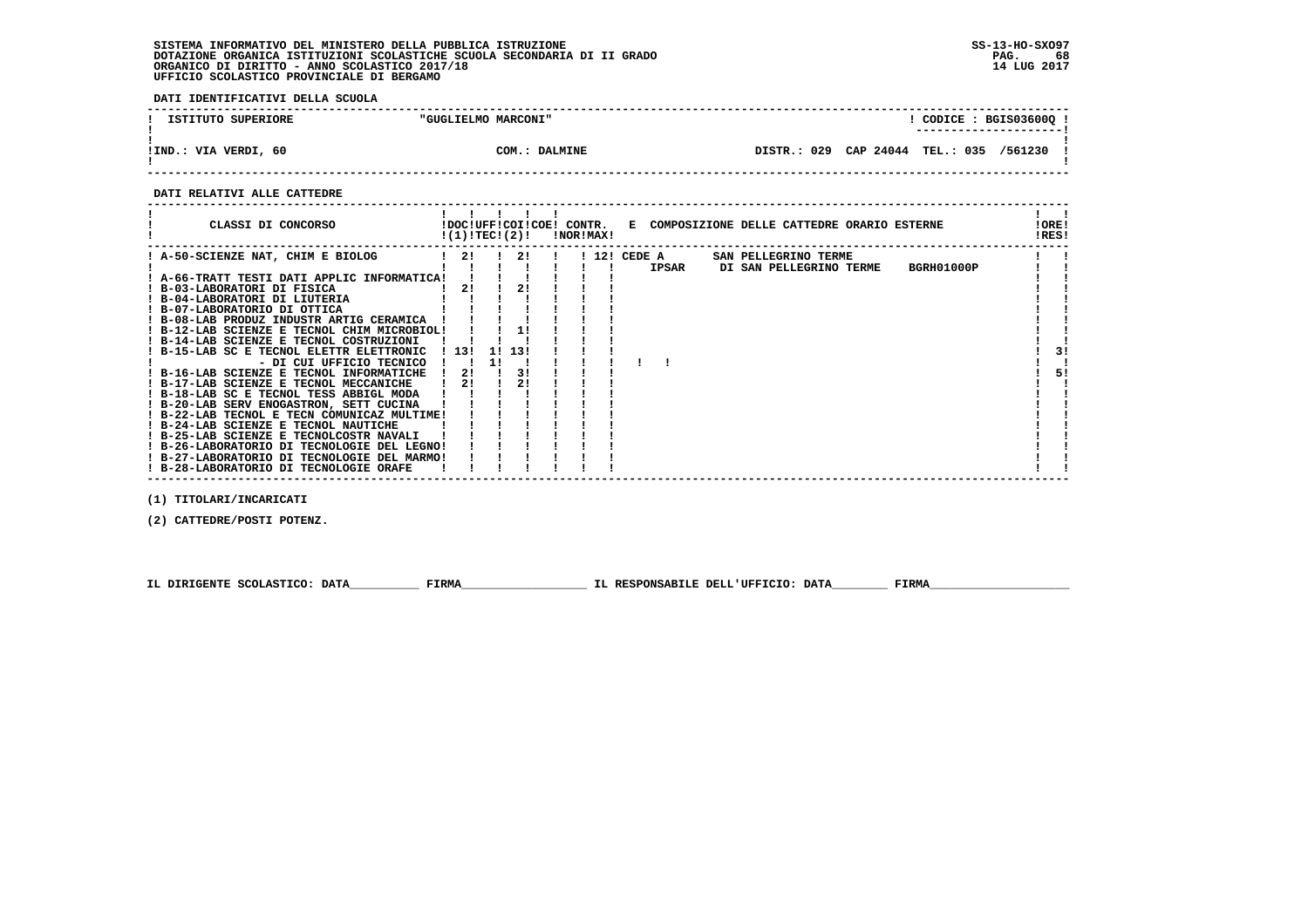**DATI IDENTIFICATIVI DELLA SCUOLA**

| ISTITUTO SUPERIORE       | "GUGLIELMO OBERDAN" | CODICE: BGIS03700G!                     |  |
|--------------------------|---------------------|-----------------------------------------|--|
|                          |                     | ---------------------                   |  |
|                          |                     |                                         |  |
| IIND.: VIALE MERISIO, 14 | COM.: TREVIGLIO     | DISTR.: 032 CAP 24047 TEL.: 0363 /49861 |  |
|                          |                     |                                         |  |

 **------------------------------------------------------------------------------------------------------------------------------------**

### **DATI RELATIVI ALLE CLASSI - SEDI EROGAZIONE DI COMPETENZA**

| CORSI - INDIRIZZI - SPECIALIZZAZIONI                                                                           | CORSI - INDIRIZZI - SPECIALIZZAZIONI<br>ANNI DI CORSO !                                                                                                                                                                                                                                                                                                                                                                                                                    | ANNI DI CORSO !<br><u>!----------------- </u>                                                         |
|----------------------------------------------------------------------------------------------------------------|----------------------------------------------------------------------------------------------------------------------------------------------------------------------------------------------------------------------------------------------------------------------------------------------------------------------------------------------------------------------------------------------------------------------------------------------------------------------------|-------------------------------------------------------------------------------------------------------|
|                                                                                                                | 1 1! 2! 3! 4! 5! 6!                                                                                                                                                                                                                                                                                                                                                                                                                                                        | $1$ 1! 2! 3! 4! 5! 6!                                                                                 |
| !ITLS OUINTA LINGUA STRANIERA<br>IITP7 POTENZIAMENTO LABORATORIALE<br>!LIP4 POTENZIAMENTO ARTISTICO E MUSICALE | ITO1 AMM. FINAN. MARKETING - BIENNIO COMUNE ! 7! 5! ! ! ! !ITAF AMM.NE FINAN. E MARKETING - TRIENNIO<br>!ITP5 POT. SOCIO ECONOMICO E PER LA LEGALITA'<br>$\frac{1}{2}$ $\frac{1}{2}$ $\frac{1}{2}$ $\frac{1}{2}$ $\frac{1}{2}$ $\frac{1}{2}$ $\frac{1}{2}$ $\frac{1}{2}$ $\frac{1}{2}$ $\frac{1}{2}$<br>!ITRI REL. INTERNAZIONALI PER IL MARKETING<br>!LI11 SCIENZE UMANE<br>ILI12 SCIENZE UMANE - OPZ. ECONOMICO SOCIALE ! 3! 4! 3! 2! 3! !LIP2 POTENZIAMENTO LINGUISTICO | 1 1 1 2 1 3 1 3 1 1<br>$1 \quad 1 \quad 1 \quad 31 \quad 31 \quad 31 \quad 1$<br>$1$ 31 31 31 21 11 1 |

 **DATI RELATIVI ALLE CATTEDRE**

| CLASSI DI CONCORSO                                                   |     | !DOC!UFF!COI!COE! CONTR.<br>!(1)!TEC!(2)! | !NOR!MAX! |    |        |  |           | E COMPOSIZIONE DELLE CATTEDRE ORARIO ESTERNE |                   | !ORE!<br>!RES! |
|----------------------------------------------------------------------|-----|-------------------------------------------|-----------|----|--------|--|-----------|----------------------------------------------|-------------------|----------------|
| ! A-02-DESIGN MET.OREF.PIET.DURE GEMME                               |     |                                           |           |    |        |  |           |                                              |                   |                |
| ! A-03-DESIGN DELLA CERAMICA<br>A-05-DESIGN DEL TESSUTO E DELLA MODA |     |                                           |           |    |        |  |           |                                              |                   |                |
| ! A-06-DESIGN DEL VETRO                                              |     |                                           |           |    |        |  |           |                                              |                   |                |
| ! A-07-DISCIPLINE AUDIOVISIVE                                        |     |                                           |           |    |        |  |           |                                              |                   |                |
| ! A-08-DISCIP GEOM, ARCH, ARRED, SCENOTEC !                          |     |                                           |           |    |        |  |           |                                              |                   |                |
| ! A-09-DISCIP GRAFICHE, PITTORICHE, SCENOG!                          |     |                                           |           |    |        |  |           |                                              |                   |                |
| ! A-10-DISCIPLINE GRAFICO-PUBBLICITARIE                              |     |                                           |           |    |        |  |           |                                              |                   |                |
| ! A-11-DISCIPLINE LETTERARIE E LATINO                                | 6!  |                                           |           |    |        |  |           |                                              |                   |                |
| ! A-12-DISCIPL LETTERARIE ISTITUTI II GR                             | 11! | 12!                                       |           |    |        |  |           |                                              |                   | 12!            |
| ! A-14-DISCIP PLAST. SCUL. SCENOPLAST.                               |     |                                           |           |    |        |  |           |                                              |                   |                |
| ! A-16-DISEG ARTIST MODELLAZ ODONTOTEC                               |     |                                           |           |    |        |  |           |                                              |                   |                |
| ! A-17-DISEG STORIA ARTE ISTITUTI II GR                              |     |                                           |           |    |        |  |           |                                              |                   |                |
| ! A-18-FILOSOFIA E SCIENZE UMANE                                     |     | 51                                        |           | 61 | CEDE A |  | TREVIGLIO |                                              |                   |                |
|                                                                      |     |                                           |           |    |        |  |           | "ZENALE E BUTINONE"                          | <b>BGIS033008</b> |                |
| ! A-19-FILOSOFIA E STORIA                                            | 31  |                                           |           |    |        |  |           |                                              |                   | 6!             |
| ! A-20-FISICA                                                        |     |                                           |           |    |        |  |           |                                              |                   |                |
| ! A-21-GEOGRAFIA                                                     | 1!  |                                           |           |    |        |  |           |                                              |                   |                |
| ! A-24-LINGUA E CULT STRANIERA (INGLESE)                             | 10! | 11!                                       |           |    |        |  |           |                                              |                   | 9!             |
| ! A-24-LINGUA E CULT STRANIERA (FRANCESE)                            | 51  | 4!                                        |           |    |        |  |           |                                              |                   |                |
| ! A-24-LINGUA E CULT STRANIERA (SPAGNOLO)                            | 21  |                                           |           |    |        |  |           |                                              |                   | 9!             |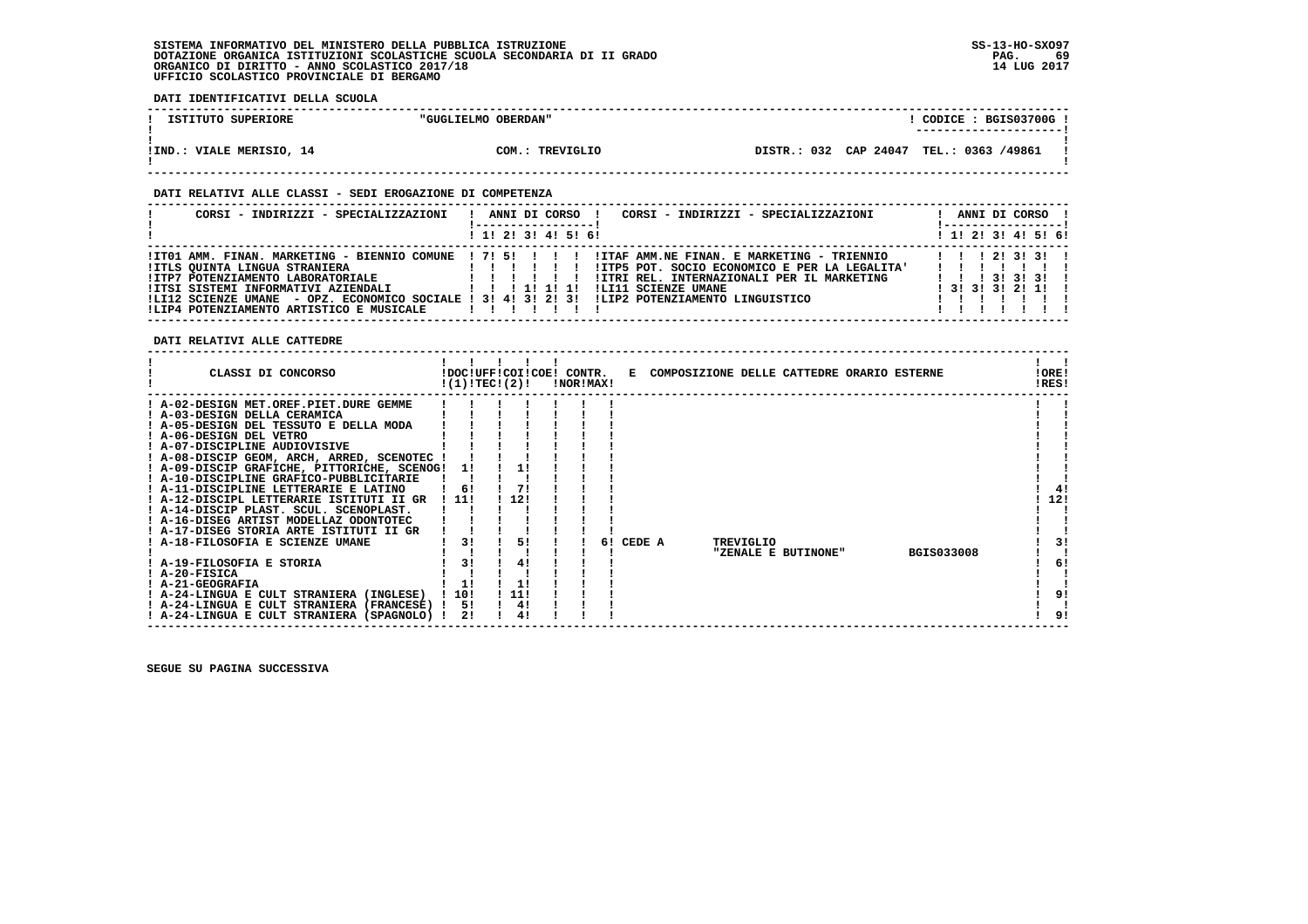**DATI IDENTIFICATIVI DELLA SCUOLA**

| ISTITUTO SUPERIORE       | "GUGLIELMO OBERDAN" | CODICE: BGIS03700G<br>---------------------- |  |
|--------------------------|---------------------|----------------------------------------------|--|
| !IND.: VIALE MERISIO, 14 | COM.: TREVIGLIO     | DISTR.: 032 CAP 24047 TEL.: 0363 /49861      |  |

 **------------------------------------------------------------------------------------------------------------------------------------**

#### **DATI RELATIVI ALLE CATTEDRE**

| CLASSI DI CONCORSO                                                                    | !(1)!TECI(2)!      |                  | <b>!NOR!MAX!</b> |    |                           | !DOC!UFF!COI!COE! CONTR. E COMPOSIZIONE DELLE CATTEDRE ORARIO ESTERNE |                   | !ORE!<br>IRES! |
|---------------------------------------------------------------------------------------|--------------------|------------------|------------------|----|---------------------------|-----------------------------------------------------------------------|-------------------|----------------|
| ! A-24-LINGUA E CULT STRANIERA (TEDESCO) ! 1!                                         |                    |                  |                  |    | 9! COMPLETA CON TREVIGLIO |                                                                       |                   |                |
|                                                                                       |                    | $\mathbf{I}$     | - 11             | 91 |                           | "SIMONE WEIL" BGIS00200L                                              |                   |                |
| ! A-24-LINGUA E CULT STRANIERA (RUSSO)<br>! A-24-LINGUA E CULT STRANIERA (ALBANESE) ! |                    |                  |                  |    |                           |                                                                       |                   |                |
| ! A-24-LINGUA E CULT STRANIERA (SLOVENO) !                                            |                    |                  |                  |    |                           |                                                                       |                   |                |
| ! A-24-LINGUA E CULT STRAN (SERBO-CROATO) !                                           |                    |                  |                  |    |                           |                                                                       |                   |                |
| ! A-24-LINGUA E CULT STRANIERA (CINESE)                                               |                    |                  |                  |    |                           |                                                                       |                   |                |
| ! A-24-LINGUA E CULT STRANIERA (GIAPPONESE) !                                         |                    |                  |                  |    |                           |                                                                       |                   |                |
| ! A-24-LINGUA E CULT STRANIERA (EBRAICO) !                                            |                    |                  |                  |    |                           |                                                                       |                   |                |
| ! A-24-LINGUA E CULT STRANIERA (ARABO)                                                |                    |                  |                  |    |                           |                                                                       |                   |                |
| ! A-24-LINGUA E CULT STRANIERA (NEO-GRECO)!                                           |                    |                  |                  |    |                           |                                                                       |                   |                |
| ! A-24-LINGUA E CULT STRANIERA (PORTOGHESE) !                                         |                    |                  |                  |    |                           |                                                                       |                   |                |
| ! A-26-MATEMATICA                                                                     |                    |                  |                  |    |                           |                                                                       |                   |                |
| ! A-27-MATEMATICA E FISICA                                                            | 3!                 | 6!               |                  |    |                           |                                                                       |                   | 9 <sub>1</sub> |
| ! A-29-MUSICA ISTITUTI II GRADO                                                       |                    |                  |                  |    |                           |                                                                       |                   |                |
| ! A-31-SCIENZE DEGLI ALIMENTI                                                         |                    |                  |                  |    |                           |                                                                       |                   |                |
| ! A-34-SCIENZE E TECNOLOGIE CHIMICHE                                                  |                    |                  |                  |    |                           |                                                                       |                   |                |
| ! A-37-COSTRUZ TECNOL E TECN RAPPR GRAFICA!                                           |                    |                  |                  |    |                           |                                                                       |                   |                |
| ! A-40-TECNOLOGIE ELETTRICHE ELETTRONICHE !                                           |                    |                  |                  |    |                           |                                                                       |                   |                |
| ! A-41-SCIENZE E TECNOLOGIE INFORMATICHE                                              | 21<br>$\mathbf{I}$ | 21               |                  |    |                           |                                                                       |                   |                |
| ! A-42-SCIENZE E TECNOLOGIE MECCANICHE                                                |                    |                  |                  |    |                           |                                                                       |                   |                |
| ! A-43-SCIENZE E TECNOLOGIE NAUTICHE                                                  |                    |                  |                  |    |                           |                                                                       |                   |                |
| ! A-45-SCIENZE ECONOMICO-AZIENDALI                                                    | 111                | 110!             |                  |    | 3! CEDE A                 | TREVIGLIO                                                             |                   |                |
|                                                                                       |                    |                  |                  |    |                           | "ZENALE E BUTINONE"                                                   | <b>BGIS033008</b> |                |
| ! A-46-SCIENZE GIURIDICO-ECONOMICHE                                                   | $\frac{1}{2}$      | 111              |                  |    |                           |                                                                       |                   |                |
| ! A-47-SCIENZE MATEMATICHE APPLICATE                                                  | 1 <sub>61</sub>    | $\frac{1}{6}$ 6! |                  |    |                           |                                                                       |                   |                |
| A-48-SCIENZE MOTORIE E SPORTIVE II GRADO! 7!                                          |                    | $\frac{1}{2}$    |                  |    | 4! CEDE A                 | TREVIGLIO                                                             |                   | 6!             |
|                                                                                       |                    |                  |                  |    |                           | "GAETANO CANTONI"                                                     | <b>BGIS027001</b> |                |
| ! A-50-SCIENZE NAT, CHIM E BIOLOG                                                     | 5!                 | $\frac{1}{6}$    |                  |    |                           |                                                                       |                   |                |
| ! A-51-SCIENZE, TECNOL E TECN AGR                                                     | $\mathbf{I}$       |                  |                  |    |                           |                                                                       |                   |                |
| ! A-54-STORIA DELL'ARTE                                                               | 2!                 | $\frac{1}{2}$    |                  |    | 6! CEDE A                 | CARAVAGGIO                                                            |                   | 2!             |
|                                                                                       |                    |                  |                  |    | L.S.                      | "GALILEO GALILEI"                                                     | <b>BGPS04000R</b> |                |
| ! A-61-TECNOL E TECN COMUNICAZ MULTIMEDIA !                                           |                    |                  |                  |    |                           |                                                                       |                   |                |
| ! A-62-TECNOL E TECNICHE PER LA GRAFICA                                               |                    |                  |                  |    |                           |                                                                       |                   |                |
| ! A-65-TEORIA E TECNICA COMUNICAZIONE                                                 |                    |                  |                  |    |                           |                                                                       |                   |                |
| ! A-66-TRATT TESTI DATI APPLIC INFORMATICA! 1!                                        |                    |                  |                  |    |                           |                                                                       |                   | 61             |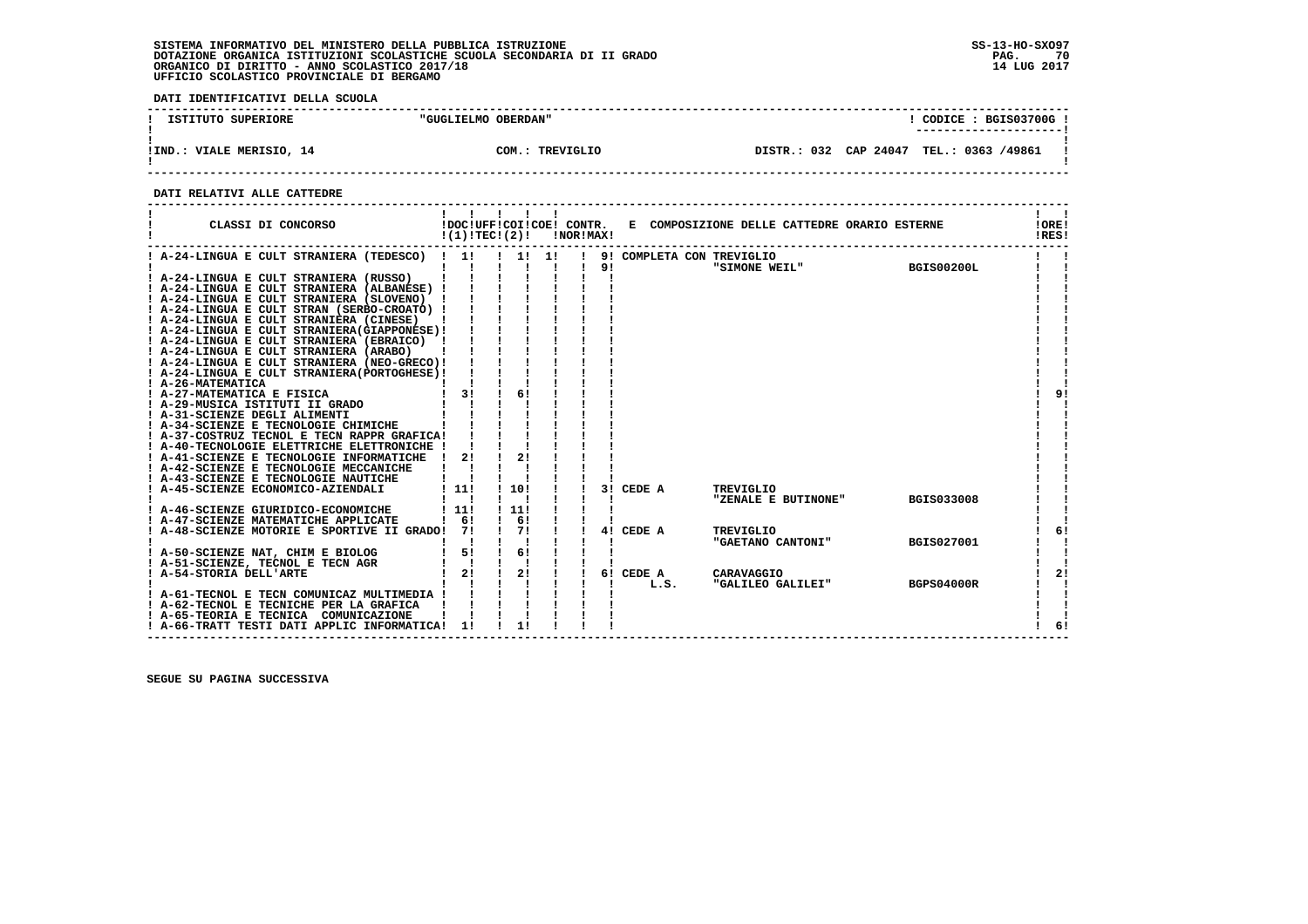**DATI IDENTIFICATIVI DELLA SCUOLA**

| ISTITUTO SUPERIORE             | "GUGLIELMO OBERDAN" | CODICE: BGIS03700G!<br>---------------------- |  |
|--------------------------------|---------------------|-----------------------------------------------|--|
| VIALE MERISIO, 14<br>$!$ IND.: | COM.: TREVIGLIO     | DISTR.: 032 CAP 24047<br>TEL.: 0363 /49861    |  |

 **------------------------------------------------------------------------------------------------------------------------------------**

#### **DATI RELATIVI ALLE CATTEDRE**

| CLASSI DI CONCORSO                                                                    | !DOC!UFF!COI!COE! CONTR.<br>!(1)!TECI(2)! | $\mathbf{1}$ |    | !NOR!MAX! |     |                           |  |                     | E COMPOSIZIONE DELLE CATTEDRE ORARIO ESTERNE | !ORE!<br>!RES! |  |
|---------------------------------------------------------------------------------------|-------------------------------------------|--------------|----|-----------|-----|---------------------------|--|---------------------|----------------------------------------------|----------------|--|
|                                                                                       |                                           |              |    |           |     |                           |  |                     |                                              |                |  |
| ! B-02-CONV LINGUA STRANIERA (FRANCESE)                                               |                                           |              |    |           |     |                           |  |                     |                                              |                |  |
| ! B-02-CONV LINGUA STRANIERA (INGLESE)                                                |                                           |              |    |           |     |                           |  |                     |                                              |                |  |
| ! B-02-CONV LINGUA STRANIERA (SPAGNOLO)                                               |                                           |              |    |           |     |                           |  |                     |                                              |                |  |
| ! B-02-CONV LINGUA STRANIERA (TEDESCO)                                                |                                           |              |    |           |     |                           |  |                     |                                              |                |  |
| ! B-02-CONV LINGUA STRANIERA (RUSSO)                                                  |                                           |              |    |           |     |                           |  |                     |                                              |                |  |
| ! B-02-CONV LINGUA STRANIERA (ALBANESE)                                               |                                           |              |    |           |     |                           |  |                     |                                              |                |  |
| ! B-02-CONV LINGUA STRANIERA (SLOVENO)                                                |                                           |              |    |           |     |                           |  |                     |                                              |                |  |
| ! B-02-CONV LINGUA STRANIERA (SERBO-CROATO) !                                         |                                           |              |    |           |     |                           |  |                     |                                              |                |  |
| ! B-02-CONV LINGUA STRANIERA(CINESE)                                                  |                                           |              |    |           |     |                           |  |                     |                                              |                |  |
| ! B-02-CONV LINGUA STRANIERA (GIAPPONESE) !<br>! B-02-CONV LINGUA STRANIERA (EBRAICO) |                                           |              |    |           |     |                           |  |                     |                                              |                |  |
| ! B-02-CONV LINGUA STRANIERA (ARABO)                                                  |                                           |              |    |           |     |                           |  |                     |                                              |                |  |
| ! B-02-CONV LINGUA STRANIERA (NEO-GRECO) !                                            |                                           |              |    |           |     |                           |  |                     |                                              |                |  |
| ! B-02-CONV LINGUA STRANIERA (PORTOGHESE) !                                           |                                           |              |    |           |     |                           |  |                     |                                              |                |  |
| ! B-03-LABORATORI DI FISICA                                                           |                                           |              |    |           |     |                           |  |                     |                                              |                |  |
| ! B-06-LABORATORIO DI ODONTOTECNICA                                                   |                                           |              |    |           |     |                           |  |                     |                                              |                |  |
| ! B-07-LABORATORIO DI OTTICA                                                          |                                           |              |    |           |     |                           |  |                     |                                              |                |  |
| ! B-08-LAB PRODUZ INDUSTR ARTIG CERAMICA                                              |                                           |              |    |           |     |                           |  |                     |                                              |                |  |
| ! B-11-LAB SCIENZE E TECNOL AGRARIE                                                   |                                           |              |    |           |     |                           |  |                     |                                              |                |  |
| ! B-12-LAB SCIENZE E TECNOL CHIM MICROBIOL!                                           |                                           |              |    |           |     |                           |  |                     |                                              |                |  |
| ! B-14-LAB SCIENZE E TECNOL COSTRUZIONI                                               |                                           |              |    |           |     |                           |  |                     |                                              |                |  |
| ! B-15-LAB SC E TECNOL ELETTR ELETTRONIC                                              |                                           |              |    |           |     |                           |  |                     |                                              |                |  |
| ! B-16-LAB SCIENZE E TECNOL INFORMATICHE                                              | 11                                        |              | 1! |           |     | 9! COMPLETA CON TREVIGLIO |  |                     |                                              |                |  |
|                                                                                       |                                           |              |    |           | 12! |                           |  | "ZENALE E BUTINONE" | <b>BGIS033008</b>                            |                |  |
| ! B-17-LAB SCIENZE E TECNOL MECCANICHE                                                |                                           |              |    |           |     |                           |  |                     |                                              |                |  |
| ! B-18-LAB SC E TECNOL TESS ABBIGL MODA                                               |                                           |              |    |           |     |                           |  |                     |                                              |                |  |
| ! B-19-LAB SERVIZI RICETTIVITA' ALBERGHIER!                                           |                                           |              |    |           |     |                           |  |                     |                                              |                |  |
| ! B-20-LAB SERV ENOGASTRON, SETT CUCINA                                               |                                           |              |    |           |     |                           |  |                     |                                              |                |  |
| ! B-21-LAB SERV ENOGASTRON, SETT SALA VEND!                                           |                                           |              |    |           |     |                           |  |                     |                                              |                |  |
| ! B-23-LAB SERVIZI SOCIO-SANITARI                                                     |                                           |              |    |           |     |                           |  |                     |                                              |                |  |
| ! B-24-LAB SCIENZE E TECNOL NAUTICHE                                                  |                                           |              |    |           |     |                           |  |                     |                                              |                |  |
| ! B-28-LABORATORIO DI TECNOLOGIE ORAFE                                                |                                           |              |    |           |     |                           |  |                     |                                              |                |  |

 **------------------------------------------------------------------------------------------------------------------------------------**

 **(1) TITOLARI/INCARICATI**

 **(2) CATTEDRE/POSTI POTENZ.**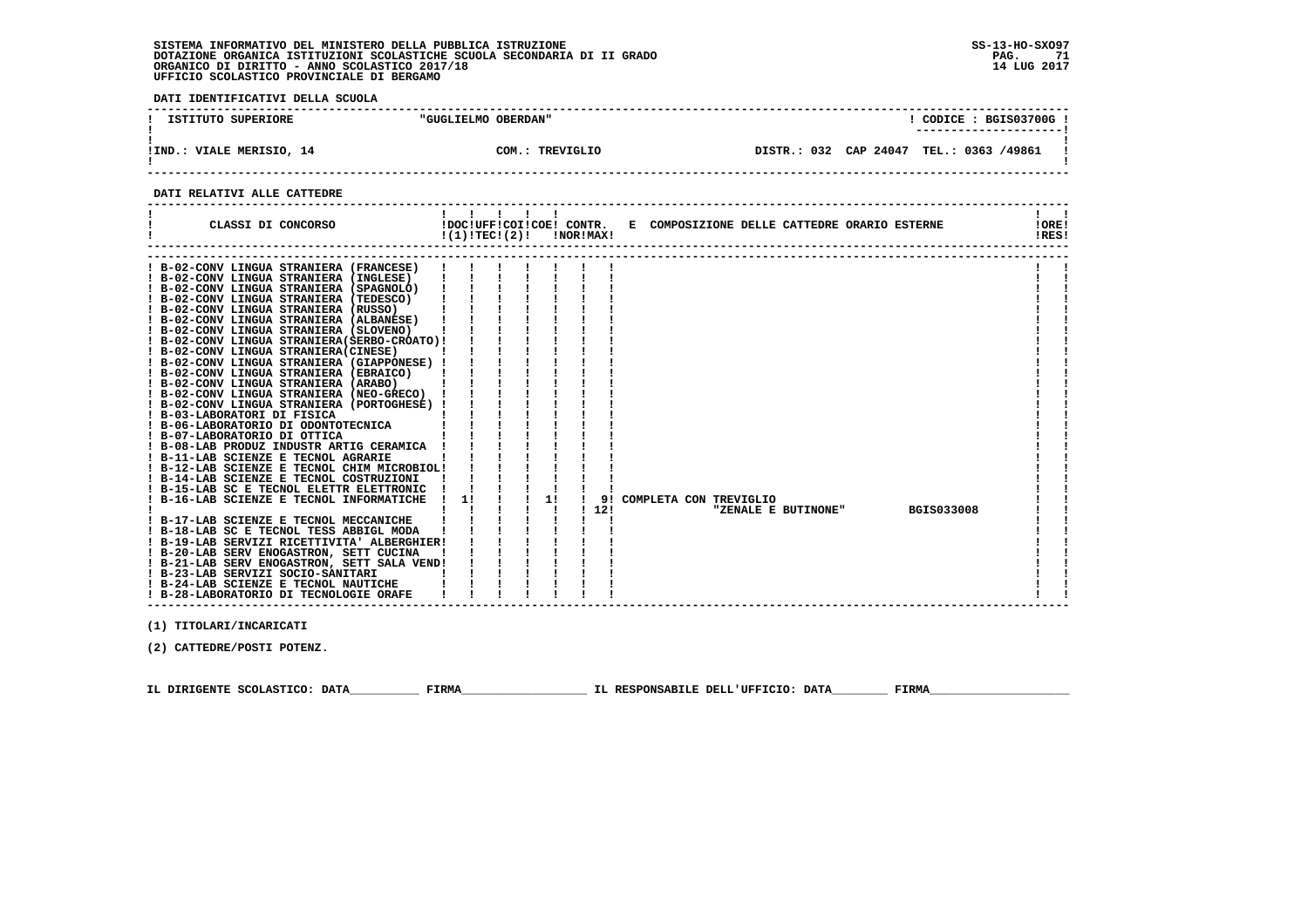**DATI IDENTIFICATIVI DELLA SCUOLA**

| ISTITUTO SUPERIORE      | "GUIDO GALLI"          |                |           | CODICE :         | BGIS03800B |  |
|-------------------------|------------------------|----------------|-----------|------------------|------------|--|
|                         |                        |                |           |                  |            |  |
|                         |                        |                |           |                  |            |  |
| VIA GAVAZZENI,<br>!IND. | <b>BERGAMO</b><br>COM. | 029<br>DISTR.: | CAP 24125 | <b>TEL.: 035</b> | /319338    |  |
|                         |                        |                |           |                  |            |  |

 **------------------------------------------------------------------------------------------------------------------------------------**

### **DATI RELATIVI ALLE CLASSI - SEDI EROGAZIONE DI COMPETENZA**

| CORSI - INDIRIZZI - SPECIALIZZAZIONI                                                                                                 | CORSI - INDIRIZZI - SPECIALIZZAZIONI<br>ANNI DI CORSO                                                                                                                                                                                | ANNI DI CORSO !<br>! ------------------                                        |
|--------------------------------------------------------------------------------------------------------------------------------------|--------------------------------------------------------------------------------------------------------------------------------------------------------------------------------------------------------------------------------------|--------------------------------------------------------------------------------|
|                                                                                                                                      | $1$ , 1! 2! 3! 4! 5! 6!                                                                                                                                                                                                              | $1$ , 1! 2! 3! 4! 5! 6!                                                        |
| IIP07 ACCOGLIENZA TURISTICA - TRIENNIO<br>!IPEN ENOGASTRONOMIA - TRIENNIO<br>! IPOF OPERATORE AMMINISTRATIVO SEGRETARIALE   !!!!! !! | !IP08 SERVIZI COMMERCIALI BIENNIO - TRIENNIO<br>!IPQE OPER.RE AI SERV. DI PROM.NE ACCOGLIENZ<br>!IT04 TURISMO BIENNIO - TRIENNIO<br>IITP5 POT. SOCIO ECONOMICO E PER LA LEGALITA' ! ! !! !! ILIP4 POTENZIAMENTO ARTISTICO E MUSICALE | 1111111<br>1 2 1 2 1 2 1 2 1 4 1<br>$1$ 1! 1! 1! 2! !!<br>$1$ 1! 2! 2! 2! 2! ! |

 **DATI RELATIVI ALLE CATTEDRE**

| CLASSI DI CONCORSO                                                           | !DOC!UFF!COI!COE! CONTR.<br>!(1)!TECI(2)! |     | !NOR!MAX! |     |        |                | E COMPOSIZIONE DELLE CATTEDRE ORARIO ESTERNE |                   | !ORE!<br>!RES! |
|------------------------------------------------------------------------------|-------------------------------------------|-----|-----------|-----|--------|----------------|----------------------------------------------|-------------------|----------------|
| ! A-02-DESIGN MET.OREF.PIET.DURE GEMME                                       |                                           |     |           |     |        |                |                                              |                   |                |
| ! A-03-DESIGN DELLA CERAMICA                                                 |                                           |     |           |     |        |                |                                              |                   |                |
| ! A-05-DESIGN DEL TESSUTO E DELLA MODA<br>! A-06-DESIGN DEL VETRO            |                                           |     |           |     |        |                |                                              |                   |                |
|                                                                              |                                           |     |           |     |        |                |                                              |                   |                |
| ! A-07-DISCIPLINE AUDIOVISIVE<br>! A-08-DISCIP GEOM, ARCH, ARRED, SCENOTEC ! |                                           |     |           |     |        |                |                                              |                   |                |
| ! A-09-DISCIP GRAFICHE, PITTORICHE, SCENOG!                                  |                                           |     |           |     |        |                |                                              |                   |                |
| ! A-10-DISCIPLINE GRAFICO-PUBBLICITARIE                                      |                                           |     |           |     |        |                |                                              |                   |                |
| ! A-12-DISCIPL LETTERARIE ISTITUTI II GR                                     | ! 11!                                     | 13! |           |     |        |                |                                              |                   |                |
| ! A-14-DISCIP PLAST, SCUL, SCENOPLAST,                                       |                                           |     |           |     |        |                |                                              |                   |                |
| ! A-16-DISEG ARTIST MODELLAZ ODONTOTEC                                       |                                           |     |           |     |        |                |                                              |                   |                |
| ! A-17-DISEG STORIA ARTE ISTITUTI II GR                                      |                                           |     |           |     |        |                |                                              |                   |                |
| ! A-18-FILOSOFIA E SCIENZE UMANE                                             | 1!                                        |     |           |     |        |                |                                              |                   |                |
| ! A-19-FILOSOFIA E STORIA                                                    |                                           |     |           |     |        |                |                                              |                   |                |
| ! A-20-FISICA                                                                |                                           |     |           | 141 | CEDE A | <b>BERGAMO</b> |                                              |                   |                |
|                                                                              |                                           |     |           |     |        |                | "MARIAGRAZIA MAMOLI"                         | <b>BGIS026005</b> |                |
| ! A-21-GEOGRAFIA                                                             | 1!                                        | 1!  |           |     |        |                |                                              |                   | 15!            |
| ! A-24-LINGUA E CULT STRANIERA (FRANCESE) !                                  | 41                                        | 4!  |           |     |        |                |                                              |                   | 14!            |
| ! A-24-LINGUA E CULT STRANIERA (INGLESE)                                     | 4!                                        | 5!  |           |     |        |                |                                              |                   | 10!            |
| ! A-24-LINGUA E CULT STRANIERA (SPAGNOLO) !                                  |                                           |     |           |     |        |                |                                              |                   | 6!             |
| ! A-24-LINGUA E CULT STRANIERA (TEDESCO)                                     | 2!                                        | 2!  |           |     |        |                |                                              |                   |                |
| ! A-26-MATEMATICA                                                            | 4!                                        | 51  |           |     |        |                |                                              |                   |                |
| ! A-27-MATEMATICA E FISICA                                                   |                                           |     |           |     |        |                |                                              |                   |                |
| ! A-29-MUSICA ISTITUTI II GRADO                                              |                                           |     |           |     |        |                |                                              |                   |                |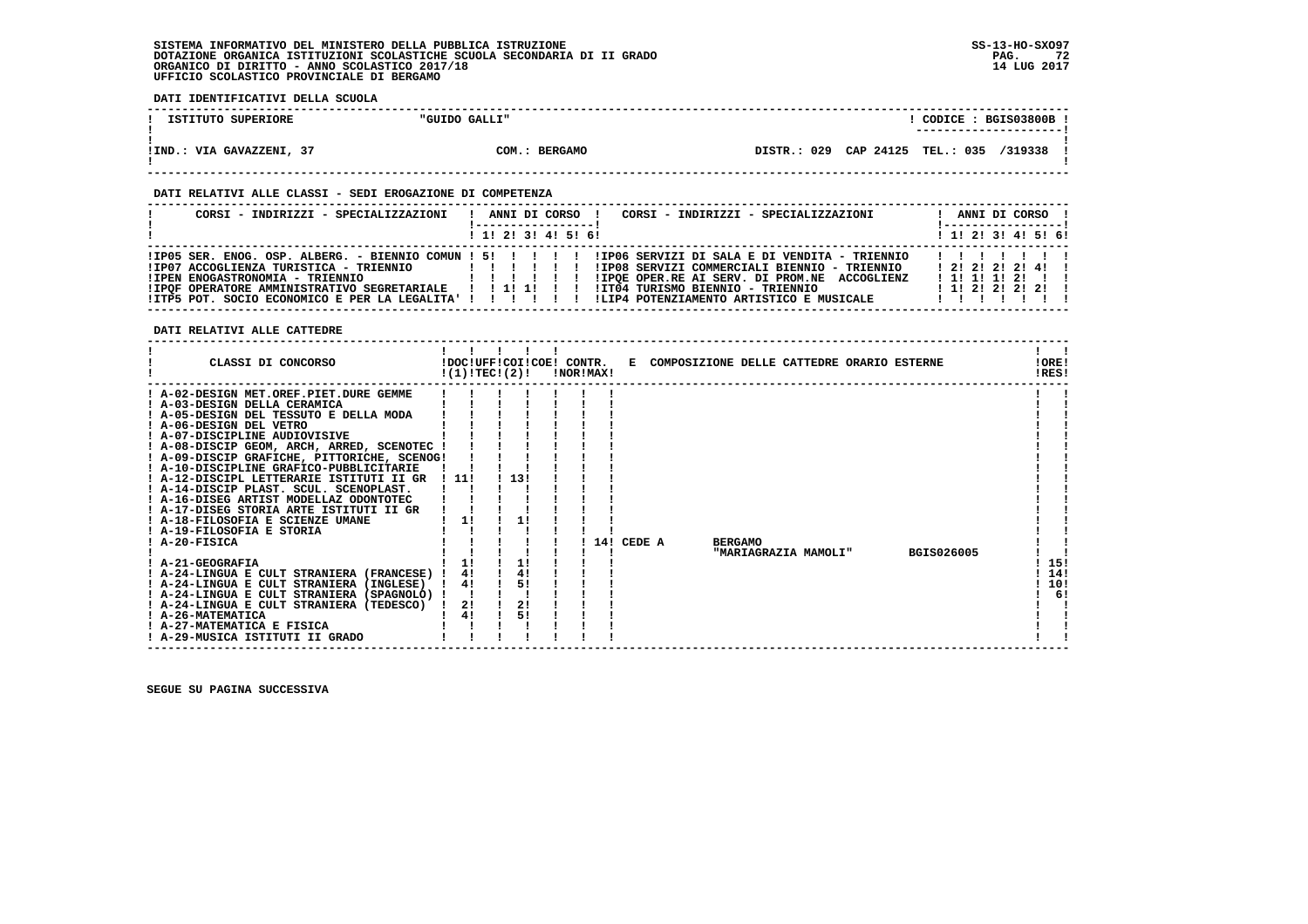**DATI IDENTIFICATIVI DELLA SCUOLA**

| ISTITUTO SUPERIORE       | "GUIDO GALLI" | CODICE: BGIS03800B !<br>---------------------- |
|--------------------------|---------------|------------------------------------------------|
| !IND.: VIA GAVAZZENI, 37 | COM.: BERGAMO | DISTR.: 029 CAP 24125 TEL.: 035 /319338        |

 **------------------------------------------------------------------------------------------------------------------------------------**

#### **DATI RELATIVI ALLE CATTEDRE**

| CLASSI DI CONCORSO                                                                         |    | !(1)!TEC!(2)! | !NOR!MAX! |              | !DOC!UFF!COI!COE! CONTR. E COMPOSIZIONE DELLE CATTEDRE ORARIO ESTERNE |                   | !ORE!<br>!RES! |
|--------------------------------------------------------------------------------------------|----|---------------|-----------|--------------|-----------------------------------------------------------------------|-------------------|----------------|
| A-31-SCIENZE DEGLI ALIMENTI                                                                |    |               |           | ! 10! CEDE A | <b>BERGAMO</b>                                                        |                   |                |
|                                                                                            |    |               |           |              | "GIULIO NATTA"                                                        | <b>BGIS03200C</b> |                |
| A-34-SCIENZE E TECNOLOGIE CHIMICHE                                                         |    |               |           |              |                                                                       |                   | 4!             |
| ! A-37-COSTRUZ TECNOL E TECN RAPPR GRAFICA!<br>! A-41-SCIENZE E TECNOLOGIE INFORMATICHE    |    |               |           |              |                                                                       |                   |                |
| ! A-45-SCIENZE ECONOMICO-AZIENDALI                                                         | 9! | 9!            |           |              |                                                                       |                   |                |
| A-46-SCIENZE GIURIDICO-ECONOMICHE                                                          | 3! | 4!            |           | 14! CEDE A   | <b>BERGAMO</b>                                                        |                   |                |
|                                                                                            |    |               |           | I.T.C.       | "VITTORIO EMANUELE II"                                                | BGTD030002        |                |
| A-47-SCIENZE MATEMATICHE APPLICATE                                                         |    | 2!            |           |              |                                                                       |                   |                |
| A-48-SCIENZE MOTORIE E SPORTIVE II GRADO!                                                  | 41 | 4!            |           | 12! CEDE A   | <b>BERGAMO</b>                                                        |                   |                |
|                                                                                            |    |               |           | I.T.G.       | "GIACOMO QUARENGHI"                                                   | BGTL02000T        |                |
| A-50-SCIENZE NAT, CHIM E BIOLOG                                                            | 11 | 21            |           |              |                                                                       |                   |                |
| ! A-54-STORIA DELL'ARTE                                                                    |    |               |           | 8! CEDE A    | <b>BERGAMO</b>                                                        |                   | 10!            |
|                                                                                            |    |               |           | I.M.         | "GIOVANNI FALCONE"                                                    | BGPM02000L        |                |
| ! A-61-TECNOL E TECN COMUNICAZ MULTIMEDIA<br>! A-62-TECNOL E TECNICHE PER LA GRAFICA       |    |               |           |              |                                                                       |                   |                |
| ! A-65-TEORIA E TECNICA COMUNICAZIONE                                                      |    |               |           |              |                                                                       |                   |                |
| ! A-66-TRATT TESTI DATI APPLIC INFORMATICA!                                                | 11 | 2!            |           |              |                                                                       |                   | 17!            |
| ! B-03-LABORATORI DI FISICA                                                                |    |               |           |              |                                                                       |                   |                |
| ! B-08-LAB PRODUZ INDUSTR ARTIG CERAMICA                                                   |    |               |           |              |                                                                       |                   |                |
| ! B-16-LAB SCIENZE E TECNOL INFORMATICHE                                                   |    |               |           |              |                                                                       |                   |                |
| ! B-18-LAB SC E TECNOL TESS ABBIGL MODA                                                    |    |               |           |              |                                                                       |                   |                |
| ! B-19-LAB SERVIZI RICETTIVITA' ALBERGHIER!                                                |    |               |           |              |                                                                       |                   | 10!            |
| ! B-20-LAB SERV ENOGASTRON, SETT CUCINA                                                    |    | 2!            |           |              |                                                                       |                   |                |
| ! B-21-LAB SERV ENOGASTRON, SETT SALA VEND!<br>! B-22-LAB TECNOL E TECN COMUNICAZ MULTIME! |    | 11            |           |              |                                                                       |                   |                |
| ! B-28-LABORATORIO DI TECNOLOGIE ORAFE                                                     |    |               |           |              |                                                                       |                   |                |
|                                                                                            |    |               |           |              |                                                                       |                   |                |

 **(1) TITOLARI/INCARICATI**

 **(2) CATTEDRE/POSTI POTENZ.**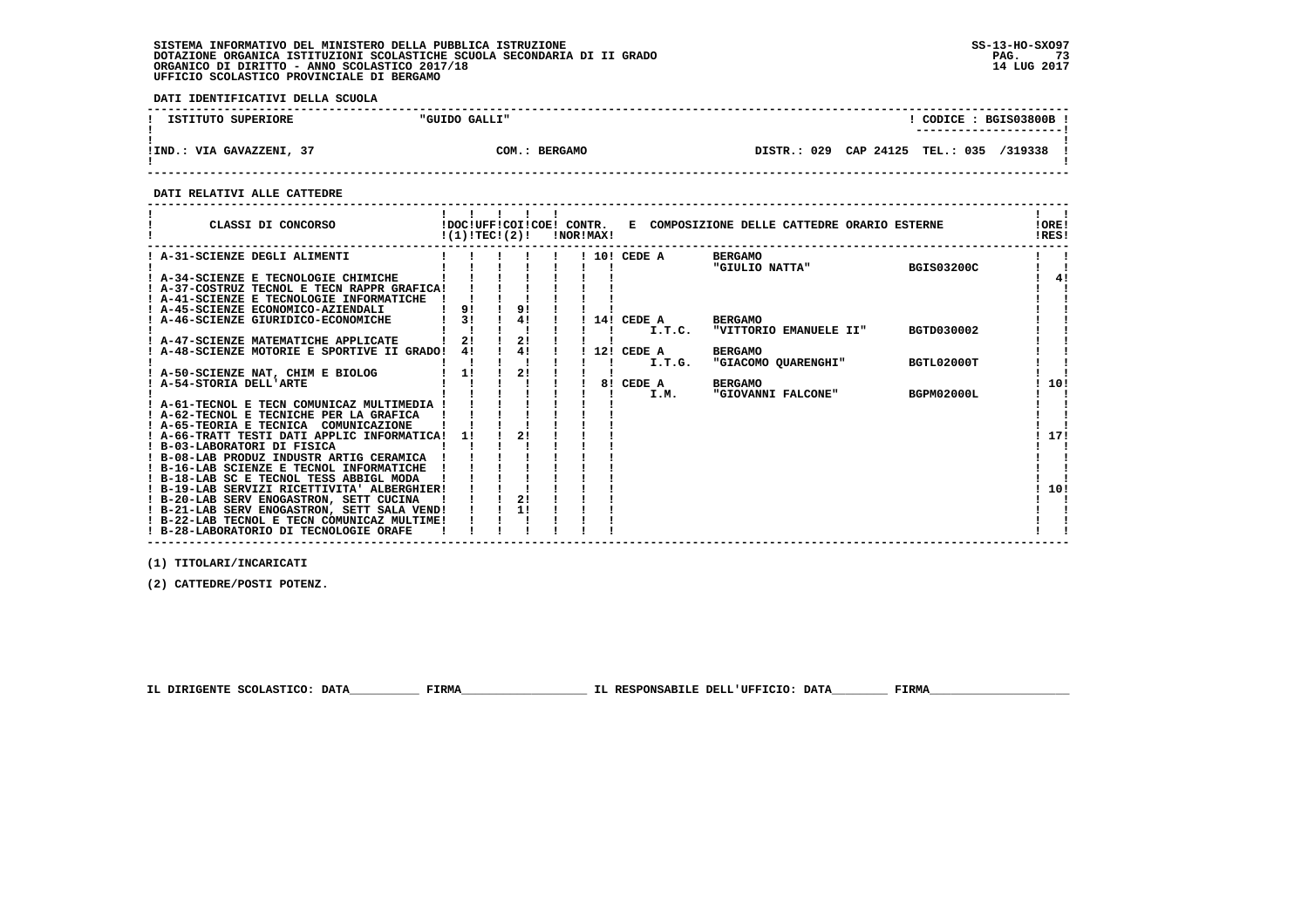**DATI IDENTIFICATIVI DELLA SCUOLA**

|                                                                                           |                              |                     |                |                                      | $!$ CODICE : BGPC02000C $!$             |
|-------------------------------------------------------------------------------------------|------------------------------|---------------------|----------------|--------------------------------------|-----------------------------------------|
| !IND.: PIAZZA ROSATE, 4                                                                   | LICEO CLASSICO "PAOLO SARPI" | COM.: BERGAMO       |                |                                      | DISTR.: 029 CAP 24129 TEL.: 035 /237476 |
| DATI RELATIVI ALLE CLASSI - SEDI EROGAZIONE DI COMPETENZA                                 |                              |                     |                |                                      |                                         |
| CORSI - INDIRIZZI - SPECIALIZZAZIONI                                                      |                              | ANNI DI CORSO !     |                | CORSI - INDIRIZZI - SPECIALIZZAZIONI | ANNI DI CORSO !                         |
|                                                                                           |                              | ! 1! 2! 3! 4! 5! 6! |                |                                      | ! 1! 2! 3! 4! 5! 6!                     |
| ! ITP5 POT. SOCIO ECONOMICO E PER LA LEGALITA' ! ! ! !<br>ILIP2 POTENZIAMENTO LINGUISTICO |                              |                     | ILIO1 CLASSICO |                                      | 8161718151                              |

 **------------------------------------------------------------------------------------------------------------------------------------**

 **------------------------------------------------------------------------------------------------------------------------------------**

 **DATI RELATIVI ALLE CATTEDRE**

| CLASSI DI CONCORSO                              |               |    | !DOC!UFF!COI!COE! CONTR. |    | $!(1)!TEC!(2)!$ $INORIMAX!$ |            |      |                          | E COMPOSIZIONE DELLE CATTEDRE ORARIO ESTERNE |                   | !ORE!<br>!RES! |
|-------------------------------------------------|---------------|----|--------------------------|----|-----------------------------|------------|------|--------------------------|----------------------------------------------|-------------------|----------------|
| ! A-11-DISCIPLINE LETTERARIE E LATINO           | $\frac{1}{3}$ |    | -31                      |    |                             |            |      |                          |                                              |                   |                |
| ! A-13-DISCIPL LETTERARIE, LATINO E GRECO ! 20! |               |    | 1221                     |    |                             |            |      |                          |                                              |                   | 12!            |
| ! A-18-FILOSOFIA E SCIENZE UMANE                |               |    |                          |    |                             |            |      |                          |                                              |                   |                |
| ! A-19-FILOSOFIA E STORIA                       |               | 6! | 6!                       |    |                             | 12! CEDE A |      | <b>BERGAMO</b>           |                                              |                   |                |
|                                                 |               |    |                          |    |                             | L.S.       |      |                          | "FILIPPO LUSSANA"                            | <b>BGPS02000G</b> |                |
| ! A-24-LINGUA E CULT STRANIERA (INGLESE)        |               | 61 | 6!                       |    |                             |            |      |                          |                                              |                   | 12!            |
| ! A-24-LINGUA E CULT STRANIERA (FRANCESE) !     |               |    |                          |    |                             |            |      |                          |                                              |                   |                |
| ! A-24-LINGUA E CULT STRANIERA (SPAGNOLO)       |               |    |                          |    |                             |            |      |                          |                                              |                   |                |
| ! A-24-LINGUA E CULT STRANIERA (TEDESCO)        |               |    |                          |    |                             |            |      |                          |                                              |                   |                |
| ! A-24-LINGUA E CULT STRANIERA (RUSSO)          |               |    |                          |    |                             |            |      |                          |                                              |                   |                |
| ! A-26-MATEMATICA                               |               |    |                          |    |                             |            |      |                          |                                              |                   |                |
| ! A-27-MATEMATICA E FISICA                      |               | 71 | 71                       |    |                             |            |      |                          |                                              |                   |                |
| ! A-45-SCIENZE ECONOMICO-AZIENDALI              |               |    |                          |    |                             |            |      |                          |                                              |                   |                |
| ! A-46-SCIENZE GIURIDICO-ECONOMICHE             |               |    |                          |    |                             |            |      |                          |                                              |                   |                |
| A-48-SCIENZE MOTORIE E SPORTIVE II GRADO!       |               | 31 | 31                       | 11 |                             |            |      | 14! COMPLETA CON BERGAMO |                                              |                   | 14!            |
|                                                 |               |    |                          |    | 4!                          |            | L.S. |                          | "LORENZO MASCHERONI"                         | <b>BGPS05000B</b> |                |
| A-50-SCIENZE NAT, CHIM E BIOLOG                 |               | 41 | 41                       |    |                             | 14! CEDE A |      | <b>BERGAMO</b>           |                                              |                   |                |
|                                                 |               |    |                          |    |                             | L.A.       |      |                          | " GIACOMO E PIO MANZU' "                     | BGSL01000T        |                |
| ! A-54-STORIA DELL'ARTE                         |               | 21 | 31                       |    |                             |            |      |                          |                                              |                   |                |
| ! A-65-TEORIA E TECNICA<br>COMUNICAZIONE        |               |    |                          |    |                             |            |      |                          |                                              |                   |                |
| ! B-02-CONV LINGUA STRANIERA (FRANCESE)         |               |    |                          |    |                             |            |      |                          |                                              |                   |                |
| ! B-02-CONV LINGUA STRANIERA (INGLESE)          |               |    |                          |    |                             |            |      |                          |                                              |                   |                |
| ! B-02-CONV LINGUA STRANIERA (TEDESCO)          |               |    |                          |    |                             |            |      |                          |                                              |                   |                |
| ! B-02-CONV LINGUA STRANIERA (RUSSO)            |               |    |                          |    |                             |            |      |                          |                                              |                   |                |

 **(1) TITOLARI/INCARICATI**

 **(2) CATTEDRE/POSTI POTENZ.**

 **IL DIRIGENTE SCOLASTICO: DATA\_\_\_\_\_\_\_\_\_\_ FIRMA\_\_\_\_\_\_\_\_\_\_\_\_\_\_\_\_\_\_ IL RESPONSABILE DELL'UFFICIO: DATA\_\_\_\_\_\_\_\_ FIRMA\_\_\_\_\_\_\_\_\_\_\_\_\_\_\_\_\_\_\_\_**

 **------------------------------------------------------------------------------------------------------------------------------------**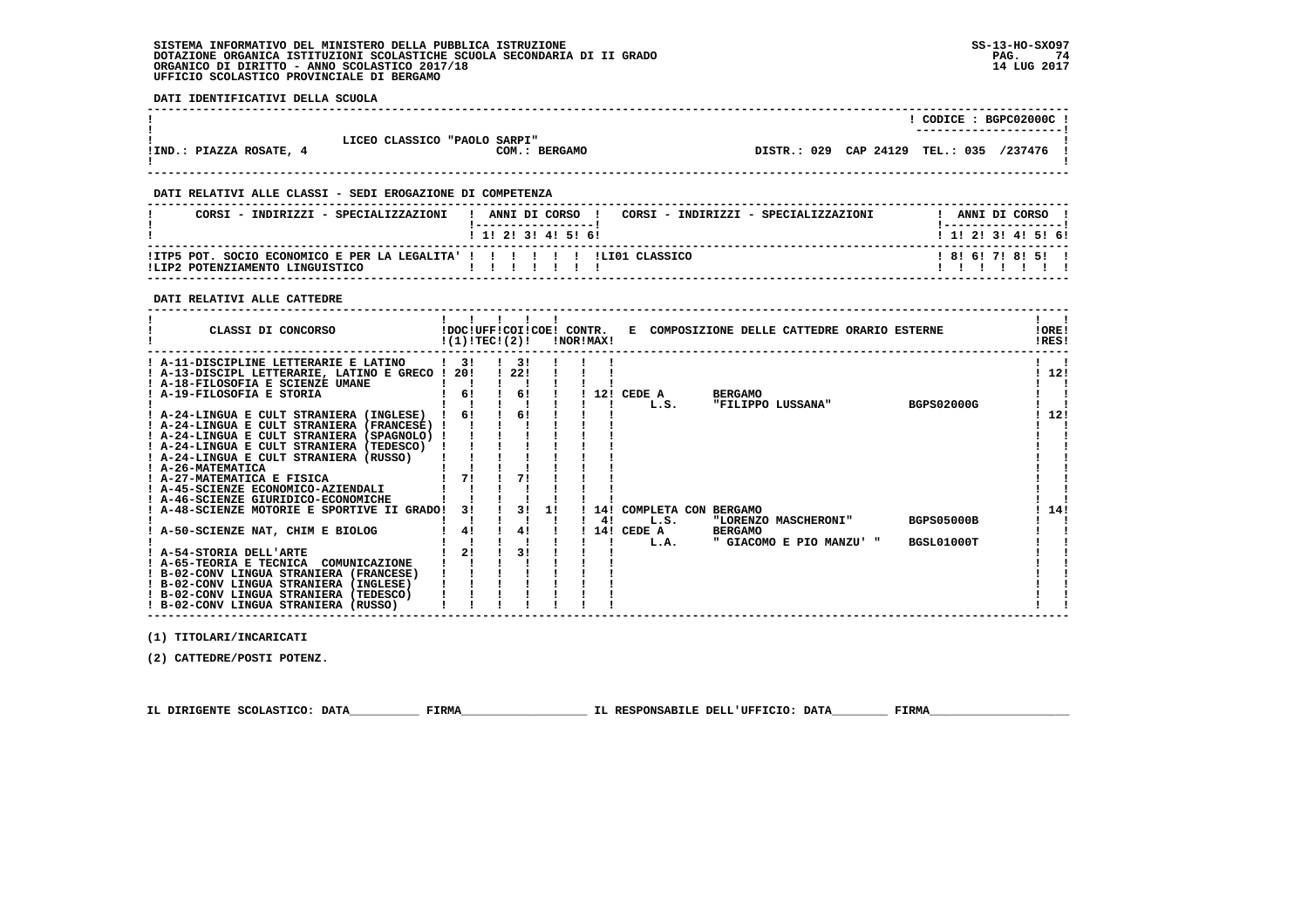**DATI IDENTIFICATIVI DELLA SCUOLA ------------------------------------------------------------------------------------------------------------------------------------ ! ! CODICE : BGPC07000D ! ! ---------------------! ! LICEO CLASSICO LICEO LINGUISTICO "CESARE BATTISTI" ! !IND.: VIA CESARE BATTISTI, 1 COM.: LOVERE DISTR.: 031 CAP 24065 TEL.: 035 /960008 !**- 1  **! ! ------------------------------------------------------------------------------------------------------------------------------------ DATI RELATIVI ALLE CLASSI - SEDI EROGAZIONE DI COMPETENZA ------------------------------------------------------------------------------------------------------------------------------------**! ANNI DI CORSO !  **! CORSI - INDIRIZZI - SPECIALIZZAZIONI ! ANNI DI CORSO ! CORSI - INDIRIZZI - SPECIALIZZAZIONI ! ANNI DI CORSO !**\_\_\_\_\_\_\_\_\_\_\_\_\_\_\_\_\_\_\_\_\_\_  **! !-----------------! !-----------------!**1 1 1 2 1 3 1 4 1 5 1 6 1  **! ! 1! 2! 3! 4! 5! 6! ! 1! 2! 3! 4! 5! 6! ------------------------------------------------------------------------------------------------------------------------------------** $11111111$  **!LI04 LINGUISTICO ! 2! 3! 2! 2! 2! ! ! ! ! ! ! ! ! ------------------------------------------------------------------------------------------------------------------------------------ DATI RELATIVI ALLE CATTEDRE ------------------------------------------------------------------------------------------------------------------------------------** $\mathbf{I}$  and  $\mathbf{I}$  **! ! ! ! ! ! ! !IORE! ! CLASSI DI CONCORSO !DOC!UFF!COI!COE! CONTR. E COMPOSIZIONE DELLE CATTEDRE ORARIO ESTERNE !ORE! ! !(1)!TEC!(2)! !NOR!MAX! !RES!** $RRSI$   **------------------------------------------------------------------------------------------------------------------------------------** $\mathbf{I}$  **! A-11-DISCIPLINE LETTERARIE E LATINO ! 4! ! 4! ! ! ! ! ! ! A-12-DISCIPL LETTERARIE ISTITUTI II GR ! ! ! ! ! ! ! ! ! ! A-17-DISEG STORIA ARTE ISTITUTI II GR ! ! ! ! ! ! ! ! !**- 1  **! A-18-FILOSOFIA E SCIENZE UMANE ! ! ! ! ! ! ! ! ! ! A-19-FILOSOFIA E STORIA ! 2! ! 2! ! ! 6! CEDE A CLUSONE ! ! ! ! ! ! ! ! ! ! "ANDREA FANTONI" BGIS012007 ! ! ! A-24-LINGUA E CULT STRANIERA (INGLESE) ! 4! ! 4! ! ! 2! CEDE A CLUSONE ! ! ! ! ! ! ! ! ! ! "ANDREA FANTONI" BGIS012007 ! ! ! A-24-LINGUA E CULT STRANIERA (SPAGNOLO) ! ! ! 2! ! ! ! ! !** $\mathbf{I}$  **! A-24-LINGUA E CULT STRANIERA (TEDESCO) ! 2! ! 3! ! ! ! ! ! ! A-26-MATEMATICA ! ! ! ! ! ! ! ! ! ! A-27-MATEMATICA E FISICA ! 2! ! 2! ! ! ! ! ! ! A-48-SCIENZE MOTORIE E SPORTIVE II GRADO! 1! ! 1! ! ! ! ! !** $\blacksquare$  $\blacksquare$  **! A-50-SCIENZE NAT, CHIM E BIOLOG ! 1! ! 1! ! ! ! ! !** $\blacksquare$  **! A-54-STORIA DELL'ARTE ! 1! ! 1! ! ! ! ! ! ! B-02-CONV LINGUA STRANIERA (INGLESE) ! ! ! ! ! ! ! ! 11! ! B-02-CONV LINGUA STRANIERA (SPAGNOLO) ! ! ! ! ! ! ! ! 11!** $1111$  $1.111$  $1.111$  **! B-02-CONV LINGUA STRANIERA (TEDESCO) ! ! ! ! ! ! ! ! 11!**

 **(1) TITOLARI/INCARICATI**

 **(2) CATTEDRE/POSTI POTENZ.**

**IL DIRIGENTE SCOLASTICO: DATA** FIRMA FIRMA TL RESPONSABILE DELL'UFFICIO: DATA FIRMA

 **------------------------------------------------------------------------------------------------------------------------------------**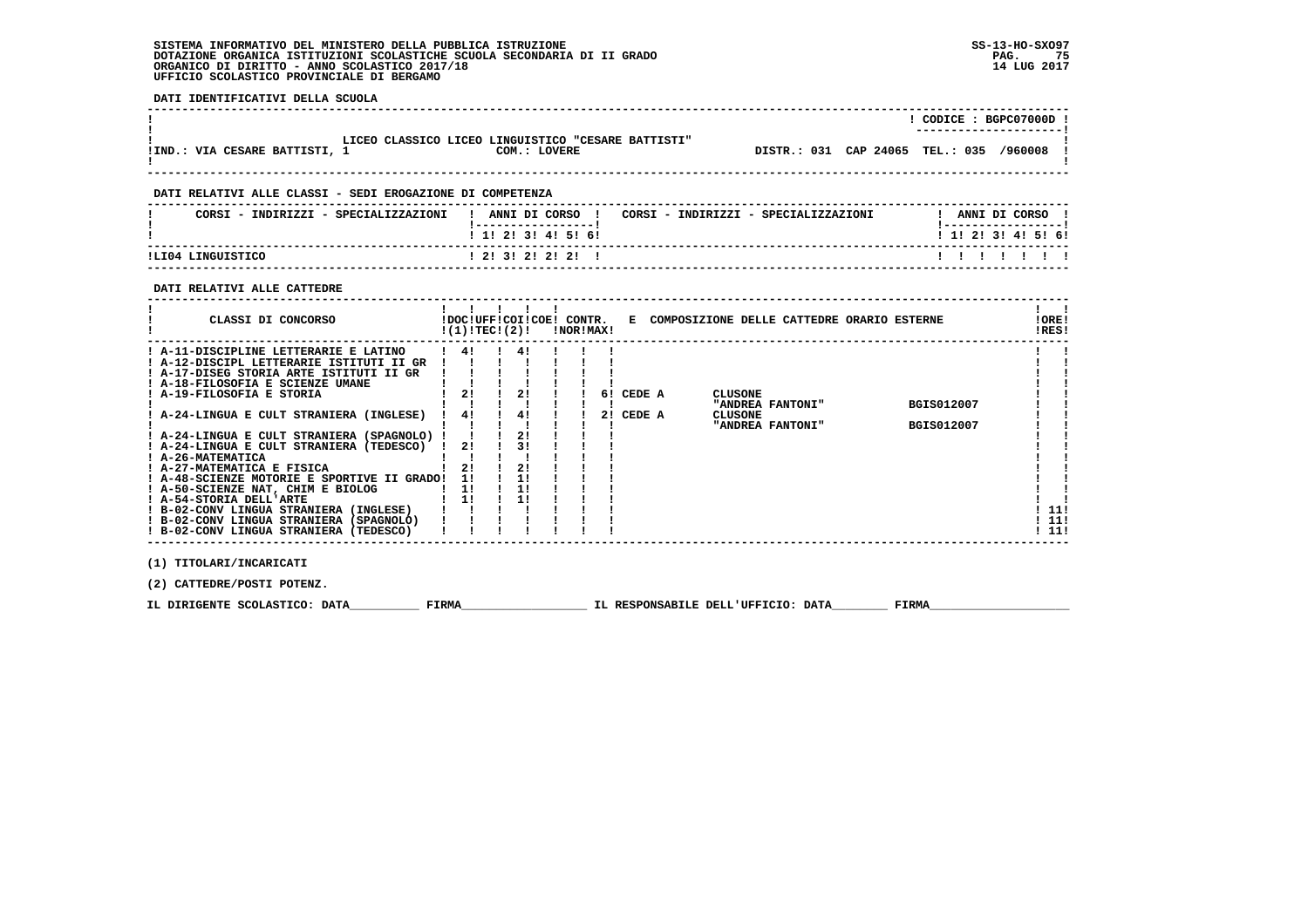**DATI IDENTIFICATIVI DELLA SCUOLA**

|                          |                                       | CODICE: BGPM010002 !<br>--------------------- |
|--------------------------|---------------------------------------|-----------------------------------------------|
|                          | ISTITUTO MAGISTRALE "P. SECCO SUARDO" |                                               |
| !IND.: VIA ANGELO MAJ, 8 | COM.:<br><b>BERGAMO</b>               | DISTR.: 029 CAP 24121 TEL.: 035<br>/239370    |

 **------------------------------------------------------------------------------------------------------------------------------------**

 **------------------------------------------------------------------------------------------------------------------------------------**

### **DATI RELATIVI ALLE CLASSI - SEDI EROGAZIONE DI COMPETENZA**

| CORSI - INDIRIZZI - SPECIALIZZAZIONI                                                                                | ANNI DI CORSO<br>CORSI - INDIRIZZI - SPECIALIZZAZIONI                                                                                  | ANNI DI CORSO !           |
|---------------------------------------------------------------------------------------------------------------------|----------------------------------------------------------------------------------------------------------------------------------------|---------------------------|
|                                                                                                                     | 1 1 2 3 3 4 5 5 6                                                                                                                      | 1 1 2 2 1 3 1 4 1 5 1 6 1 |
| !ITP5 POT. SOCIO ECONOMICO E PER LA LEGALITA' ! ! ! ! ! ! ! ! LI11 SCIENZE UMANE<br>ILIP2 POTENZIAMENTO LINGUISTICO | ILI13 MUSICALE E COREUTICO - SEZ. MUSICALE   2! 2! 2! 2! 1! ILIP1 POTENZIAMENTO UMANISTICO<br>!LIP4 POTENZIAMENTO ARTISTICO E MUSICALE | 1919191911011             |

### **DATI RELATIVI ALLE CATTEDRE**

| CLASSI DI CONCORSO                                          |                      | $!(1)!TEC!(2)!$ $INORIMAX!$ |  |           |        | !DOC!UFF!COI!COE! CONTR. E COMPOSIZIONE DELLE CATTEDRE ORARIO ESTERNE |                    |                   | !ORE!<br>!RES! |
|-------------------------------------------------------------|----------------------|-----------------------------|--|-----------|--------|-----------------------------------------------------------------------|--------------------|-------------------|----------------|
| ! A-02-DESIGN MET.OREF.PIET.DURE GEMME                      |                      |                             |  |           |        |                                                                       |                    |                   |                |
| ! A-03-DESIGN DELLA CERAMICA                                |                      |                             |  |           |        |                                                                       |                    |                   |                |
| ! A-05-DESIGN DEL TESSUTO E DELLA MODA                      |                      |                             |  |           |        |                                                                       |                    |                   |                |
| ! A-06-DESIGN DEL VETRO                                     |                      |                             |  |           |        |                                                                       |                    |                   |                |
| ! A-07-DISCIPLINE AUDIOVISIVE                               |                      |                             |  |           |        |                                                                       |                    |                   |                |
| ! A-08-DISCIP GEOM, ARCH, ARRED, SCENOTEC !                 |                      |                             |  |           |        |                                                                       |                    |                   |                |
| ! A-09-DISCIP GRAFICHE, PITTORICHE, SCENOG! 1!              |                      |                             |  |           |        |                                                                       |                    |                   |                |
| ! A-10-DISCIPLINE GRAFICO-PUBBLICITARIE                     |                      |                             |  |           |        |                                                                       |                    |                   |                |
| A-11-DISCIPLINE LETTERARIE E LATINO                         | ! 18!                | ! 19!                       |  | 4! CEDE A |        | <b>BERGAMO</b>                                                        |                    |                   |                |
|                                                             |                      |                             |  |           | I.M.   |                                                                       | "GIOVANNI FALCONE" | BGPM02000L        |                |
| ! A-12-DISCIPL LETTERARIE ISTITUTI II GR                    |                      | 8!                          |  |           |        |                                                                       |                    |                   |                |
| ! A-13-DISCIPL LETTERARIE, LATINO E GRECO !                 | 11                   | 11                          |  |           |        |                                                                       |                    |                   |                |
| ! A-14-DISCIP PLAST. SCUL. SCENOPLAST.                      |                      |                             |  |           |        |                                                                       |                    |                   |                |
| ! A-16-DISEG ARTIST MODELLAZ ODONTOTEC                      |                      |                             |  |           |        |                                                                       |                    |                   |                |
| ! A-17-DISEG STORIA ARTE ISTITUTI II GR                     | 41                   | 4!                          |  |           |        |                                                                       |                    |                   |                |
| A-18-FILOSOFIA E SCIENZE UMANE<br>! A-19-FILOSOFIA E STORIA | 116!<br>$1 \quad 21$ | ! 17!<br>$\frac{1}{2}$      |  |           |        |                                                                       |                    |                   |                |
| ! A-24-LINGUA E CULT STRANIERA (INGLESE) ! 11!              |                      | $\frac{1}{2}$               |  | 3! CEDE A |        | <b>BERGAMO</b>                                                        |                    |                   |                |
|                                                             |                      |                             |  |           | I.T.I. |                                                                       | "PIETRO PALEOCAPA" | <b>BGTF010003</b> |                |
| ! A-24-LINGUA E CULT STRANIERA (FRANCESE) !                 |                      |                             |  |           |        |                                                                       |                    |                   |                |
| ! A-24-LINGUA E CULT STRANIERA (SPAGNOLO) !                 |                      |                             |  |           |        |                                                                       |                    |                   |                |
| ! A-24-LINGUA E CULT STRANIERA (TEDESCO)                    |                      |                             |  |           |        |                                                                       |                    |                   |                |
| ! A-24-LINGUA E CULT STRANIERA (RUSSO)                      |                      |                             |  |           |        |                                                                       |                    |                   |                |
| ! A-26-MATEMATICA                                           |                      |                             |  |           |        |                                                                       |                    |                   |                |
| ! A-27-MATEMATICA E FISICA                                  | 111                  | 1121                        |  |           |        |                                                                       |                    |                   |                |
| ! A-29-MUSICA ISTITUTI II GRADO                             |                      | 1!                          |  |           |        |                                                                       |                    |                   |                |
| ! A-37-COSTRUZ TECNOL E TECN RAPPR GRAFICA!                 |                      |                             |  |           |        |                                                                       |                    |                   |                |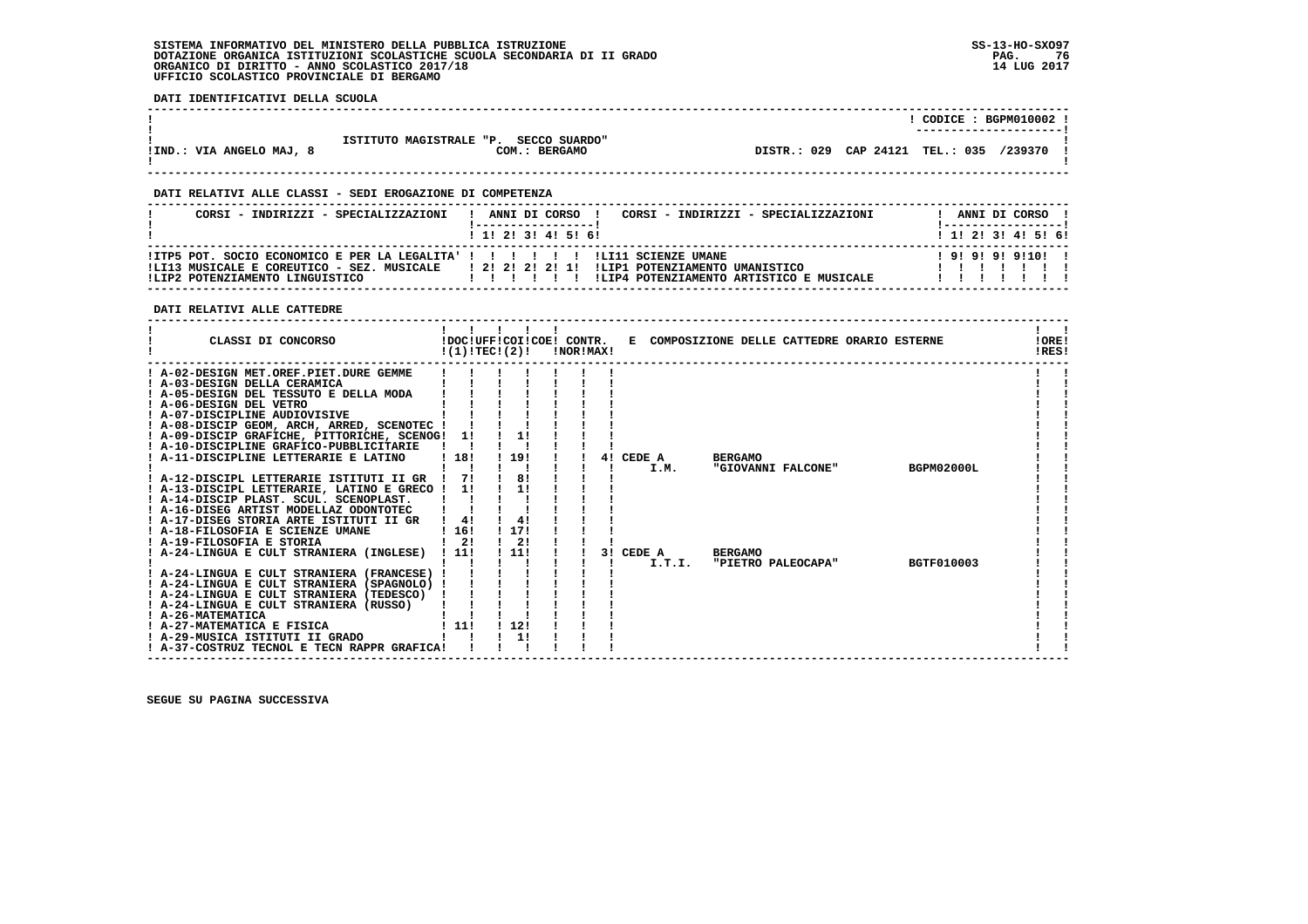**DATI IDENTIFICATIVI DELLA SCUOLA**

|                          |                                                        | CODICE: BGPM010002 !<br>--------------------- |         |
|--------------------------|--------------------------------------------------------|-----------------------------------------------|---------|
| !IND.: VIA ANGELO MAJ, 8 | ISTITUTO MAGISTRALE "P. SECCO SUARDO"<br>COM.: BERGAMO | DISTR.: 029 CAP 24121 TEL.: 035               | /239370 |

 **------------------------------------------------------------------------------------------------------------------------------------**

#### **DATI RELATIVI ALLE CATTEDRE**

| CLASSI DI CONCORSO                          | $!(1)!TEC!(2)!$ $INORIMAX!$ |    |      |     | !DOC!UFF!COI!COE! CONTR. E COMPOSIZIONE DELLE CATTEDRE ORARIO ESTERNE | !ORE!<br>!RES! |    |
|---------------------------------------------|-----------------------------|----|------|-----|-----------------------------------------------------------------------|----------------|----|
|                                             |                             |    |      |     |                                                                       |                |    |
| ! A-45-SCIENZE ECONOMICO-AZIENDALI          |                             |    |      |     |                                                                       |                |    |
| ! A-46-SCIENZE GIURIDICO-ECONOMICHE         | 31                          |    |      |     |                                                                       |                |    |
| ! A-48-SCIENZE MOTORIE E SPORTIVE II GRADO! | 71                          |    |      |     |                                                                       |                |    |
| ! A-50-SCIENZE NAT, CHIM E BIOLOG           | 6!                          | 51 | - 11 | 10! | COMPLETA CON BERGAMO                                                  |                |    |
|                                             |                             |    |      | 81  | I.T.C.<br>BGTD06000T<br><b>"BORTOLO</b><br><b>BELOTTI"</b>            |                |    |
| ! A-53-STORIA DELLA MUSICA                  | 11                          |    |      |     |                                                                       |                |    |
| ! A-54-STORIA DELL'ARTE                     |                             |    |      |     |                                                                       |                |    |
| ! A-61-TECNOL E TECN COMUNICAZ MULTIMEDIA   |                             |    |      |     |                                                                       |                |    |
| ! A-62-TECNOL E TECNICHE PER LA GRAFICA     |                             |    |      |     |                                                                       |                |    |
| ! A-63-TECNOLOGIE MUSICALI                  | 1!                          |    |      |     |                                                                       |                |    |
| ! A-64-TEORIA, ANALISI E COMPOSIZIONE       | 11                          |    |      |     |                                                                       |                | 91 |
| ! A-65-TEORIA E TECNICA COMUNICAZIONE       |                             |    |      |     |                                                                       |                |    |
| ! B-02-CONV LINGUA STRANIERA (FRANCESE)     |                             |    |      |     |                                                                       |                |    |
| ! B-02-CONV LINGUA STRANIERA (INGLESE)      |                             |    |      |     |                                                                       |                |    |
| ! B-02-CONV LINGUA STRANIERA (TEDESCO)      |                             |    |      |     |                                                                       |                |    |
| ! B-02-CONV LINGUA STRANIERA (RUSSO)        |                             |    |      |     |                                                                       |                |    |
| ! B-08-LAB PRODUZ INDUSTR ARTIG CERAMICA    |                             |    |      |     |                                                                       |                |    |
| ! B-18-LAB SC E TECNOL TESS ABBIGL MODA     |                             |    |      |     |                                                                       |                |    |
| ! B-28-LABORATORIO DI TECNOLOGIE ORAFE      |                             |    |      |     |                                                                       |                |    |

 **(1) TITOLARI/INCARICATI**

 **(2) CATTEDRE/POSTI POTENZ.**

 **IL DIRIGENTE SCOLASTICO: DATA\_\_\_\_\_\_\_\_\_\_ FIRMA\_\_\_\_\_\_\_\_\_\_\_\_\_\_\_\_\_\_ IL RESPONSABILE DELL'UFFICIO: DATA\_\_\_\_\_\_\_\_ FIRMA\_\_\_\_\_\_\_\_\_\_\_\_\_\_\_\_\_\_\_\_**

 **------------------------------------------------------------------------------------------------------------------------------------**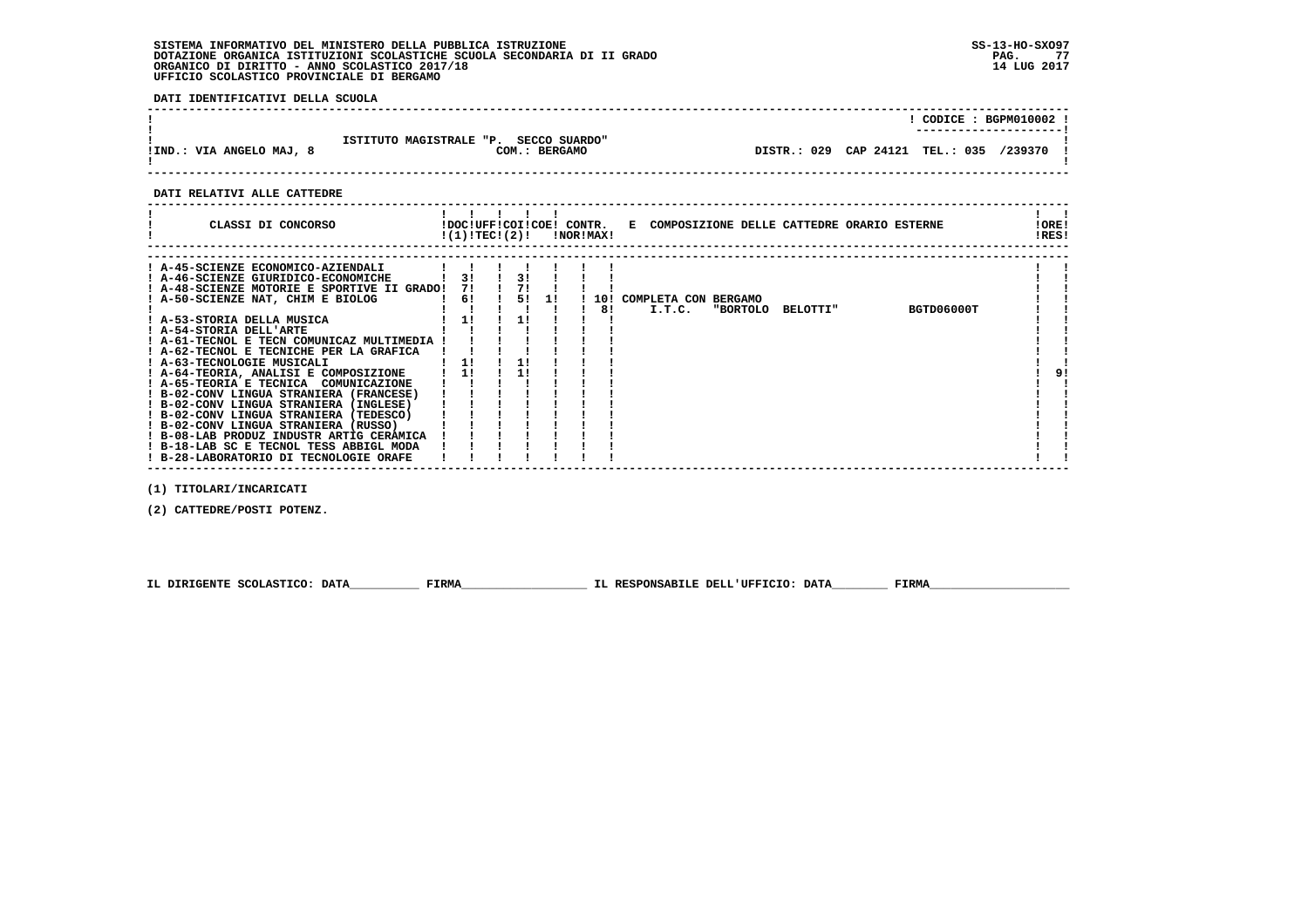**DATI IDENTIFICATIVI DELLA SCUOLA**

|                      |                                        | CODICE: BGPM02000L                         |
|----------------------|----------------------------------------|--------------------------------------------|
|                      | ISTITUTO MAGISTRALE "GIOVANNI FALCONE" | ----------------------                     |
| !IND.: VIA DUNANT, 1 | COM.:<br><b>BERGAMO</b>                | DISTR.: 029 CAP 24128 TEL.: 035<br>/400577 |
|                      |                                        |                                            |

 **------------------------------------------------------------------------------------------------------------------------------------**

 **------------------------------------------------------------------------------------------------------------------------------------**

### **DATI RELATIVI ALLE CLASSI - SEDI EROGAZIONE DI COMPETENZA**

| CORSI - INDIRIZZI - SPECIALIZZAZIONI                                                                                                                                   |  |  | 1 1 1 2 1 3 1 4 1 5 1 6 1 | CORSI - INDIRIZZI - SPECIALIZZAZIONI<br>ANNI DI CORSO ! |  | ANNI DI CORSO !<br>$1$ , 1! 2! 3! 4! 5! 6! |  |
|------------------------------------------------------------------------------------------------------------------------------------------------------------------------|--|--|---------------------------|---------------------------------------------------------|--|--------------------------------------------|--|
| !ITLS QUINTA LINGUA STRANIERA<br>!ITP5 POT. SOCIO ECONOMICO E PER LA LEGALITA' ! ! ! ! ! ! ! !LI04 LINGUISTICO<br>!LIP4 POTENZIAMENTO ARTISTICO E MUSICALE   ! ! ! ! ! |  |  |                           | I !!!!!!ITP3 POTENZIAMENTO SCIENTIFICO                  |  | 1131131121121111 1                         |  |

### **DATI RELATIVI ALLE CATTEDRE**

| CLASSI DI CONCORSO                          | !DOC!UFF!COI!COE! CONTR.<br>!(1)!TEC!(2)! |     |    | !NOR!MAX! |                      |                    | E COMPOSIZIONE DELLE CATTEDRE ORARIO ESTERNE |                   | !ORE!<br>IRES! |  |
|---------------------------------------------|-------------------------------------------|-----|----|-----------|----------------------|--------------------|----------------------------------------------|-------------------|----------------|--|
| A-02-DESIGN MET.OREF.PIET.DURE GEMME        |                                           |     |    |           |                      |                    |                                              |                   |                |  |
| ! A-03-DESIGN DELLA CERAMICA                |                                           |     |    |           |                      |                    |                                              |                   |                |  |
| A-05-DESIGN DEL TESSUTO E DELLA MODA        |                                           |     |    |           |                      |                    |                                              |                   |                |  |
| ! A-06-DESIGN DEL VETRO                     |                                           |     |    |           |                      |                    |                                              |                   |                |  |
| ! A-07-DISCIPLINE AUDIOVISIVE               |                                           |     |    |           |                      |                    |                                              |                   |                |  |
| ! A-08-DISCIP GEOM, ARCH, ARRED, SCENOTEC ! |                                           |     |    |           |                      |                    |                                              |                   |                |  |
| ! A-09-DISCIP GRAFICHE, PITTORICHE, SCENOG! | 11                                        |     |    |           |                      |                    |                                              |                   |                |  |
| ! A-10-DISCIPLINE GRAFICO-PUBBLICITARIE     |                                           |     |    |           |                      |                    |                                              |                   |                |  |
| A-11-DISCIPLINE LETTERARIE E LATINO         | 16!                                       | 17! | 11 | 10!       | COMPLETA CON BERGAMO |                    |                                              |                   |                |  |
|                                             |                                           |     |    | 4!        |                      | "GIULIO NATTA"     |                                              | <b>BGIS03200C</b> |                |  |
|                                             |                                           |     |    |           | E CON                | <b>BERGAMO</b>     |                                              |                   |                |  |
|                                             |                                           |     |    |           | I.M.                 | "P. SECCO SUARDO"  |                                              | BGPM010002        |                |  |
| ! A-12-DISCIPL LETTERARIE ISTITUTI II GR    | 71                                        | 81  |    |           |                      |                    |                                              |                   |                |  |
| : A-14-DISCIP PLAST. SCUL. SCENOPLAST.      |                                           |     |    |           |                      |                    |                                              |                   |                |  |
| ! A-15-DISCIPLINE SANITARIE                 |                                           |     |    |           |                      |                    |                                              |                   |                |  |
| ! A-16-DISEG ARTIST MODELLAZ ODONTOTEC      |                                           |     |    |           |                      |                    |                                              |                   |                |  |
| ! A-17-DISEG STORIA ARTE ISTITUTI II GR     | 4!                                        | 4!  |    |           |                      |                    |                                              |                   |                |  |
| A-18-FILOSOFIA E SCIENZE UMANE              | 4!                                        | 31  | 11 | 16!       | COMPLETA CON BERGAMO |                    |                                              |                   |                |  |
|                                             |                                           |     |    | 21        |                      | "CATERINA CANIANA" |                                              | <b>BGIS02900L</b> |                |  |
| ! A-19-FILOSOFIA E STORIA                   | 11                                        | 11  |    |           |                      |                    |                                              |                   |                |  |
| ! A-20-FISICA                               |                                           |     |    |           |                      |                    |                                              |                   |                |  |
| <b>A-21-GEOGRAFIA</b>                       |                                           |     |    |           |                      |                    |                                              |                   |                |  |
| A-24-LINGUA E CULT STRANIERA (FRANCESE)     | 71                                        | 71  |    |           | 5! CEDE A            | <b>BERGAMO</b>     |                                              |                   |                |  |
|                                             |                                           |     |    |           |                      |                    | "MARIAGRAZIA MAMOLI"                         | <b>BGIS026005</b> |                |  |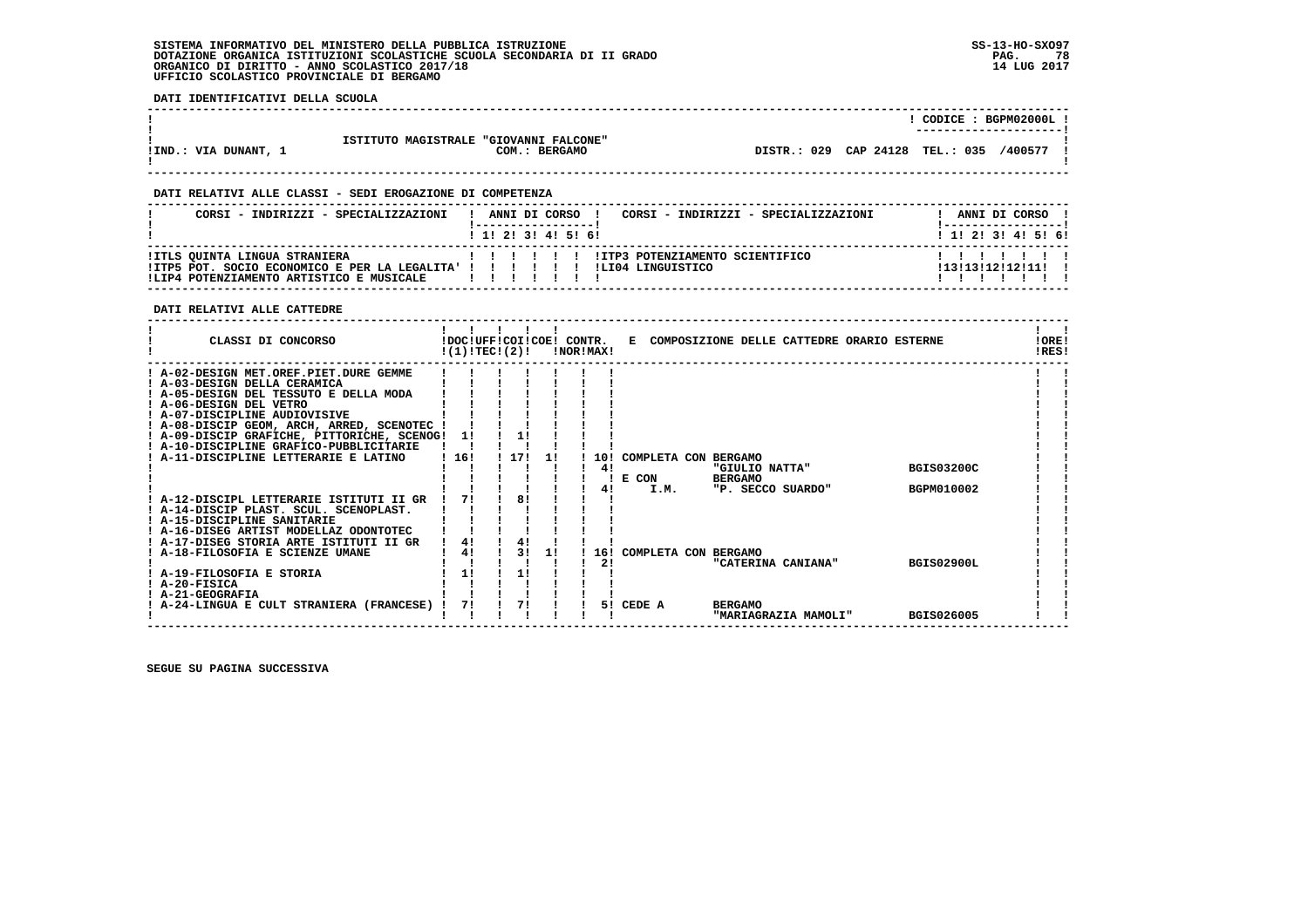**DATI IDENTIFICATIVI DELLA SCUOLA**

|                      |                                                         | CODICE: BGPM02000L!                              |
|----------------------|---------------------------------------------------------|--------------------------------------------------|
| !IND.: VIA DUNANT, 1 | ISTITUTO MAGISTRALE "GIOVANNI FALCONE"<br>COM.: BERGAMO | CAP 24128 TEL.: 035<br>029<br>400577/<br>DISTR.: |

 **------------------------------------------------------------------------------------------------------------------------------------**

### **DATI RELATIVI ALLE CATTEDRE**

| ! A-24-LINGUA E CULT STRANIERA (INGLESE) ! 12!<br>! 13!<br>9! CEDE A<br><b>BERGAMO</b><br>" GIACOMO E PIO MANZU' "<br>BGSL01000T<br>$\blacksquare$<br>L.A.<br>6!<br>! A-24-LINGUA E CULT STRANIERA (SPAGNOLO) ! 6!<br>6!<br>8!<br>3!<br>A-24-LINGUA E CULT STRANIERA (TEDESCO) ! 7!<br>$\mathbf{I}$<br>3! CEDE A<br><b>BERGAMO</b><br><b>BGTD030002</b><br>I.T.C.<br>"VITTORIO EMANUELE II"<br>3! ED A<br><b>BERGAMO</b><br>I.T.C.<br>"BORTOLO BELOTTI"<br>BGTD06000T<br>! A-24-LINGUA E CULT STRANIERA (RUSSO)<br>! A-24-LINGUA E CULT STRANIERA (ALBANESE) !<br>! A-24-LINGUA E CULT STRANIERA (SLOVENO) !<br>! A-24-LINGUA E CULT STRAN (SERBO-CROATO) !<br>2!<br>! A-24-LINGUA E CULT STRANIERA (CINESE)<br>11<br>! A-24-LINGUA E CULT STRANIERA (GIAPPONESE)! 1!<br>! A-24-LINGUA E CULT STRANIERA (EBRAICO) !<br>11<br>! A-24-LINGUA E CULT STRANIERA (ARABO)<br>! A-24-LINGUA E CULT STRANIERA (NEO-GRECO)!<br>! A-24-LINGUA E CULT STRANIERA (PORTOGHESE) !<br>! A-26-MATEMATICA<br>9!<br>! 12!<br>! A-27-MATEMATICA E FISICA<br>11<br>11<br>! A-29-MUSICA ISTITUTI II GRADO<br>! A-34-SCIENZE E TECNOLOGIE CHIMICHE<br>! A-37-COSTRUZ TECNOL E TECN RAPPR GRAFICA!<br>! A-45-SCIENZE ECONOMICO-AZIENDALI<br>2!<br>2!<br>! A-46-SCIENZE GIURIDICO-ECONOMICHE<br>! A-47-SCIENZE MATEMATICHE APPLICATE<br>-1<br>6!<br>A-48-SCIENZE MOTORIE E SPORTIVE II GRADO!<br>71<br>1!<br>14!<br>COMPLETA CON BERGAMO<br>$\mathbf{1}$ $\mathbf{1}$<br>"PIETRO PALEOCAPA"<br><b>BGTF010003</b><br>4!<br>I.T.I.<br>$\mathbf{I}$<br>$1 \quad 61$<br>6!<br>1!<br>! A-50-SCIENZE NAT, CHIM E BIOLOG<br>14! COMPLETA CON BERGAMO<br>" GIACOMO E PIO MANZU' "<br>4!<br>L.A.<br>BGSL01000T<br>2!<br>$\frac{1}{2}$<br>1!<br>16! COMPLETA CON BERGAMO<br>! A-54-STORIA DELL'ARTE<br>"GUIDO GALLI"<br>8!<br><b>BGIS03800B</b><br>! A-61-TECNOL E TECN COMUNICAZ MULTIMEDIA !<br>! A-62-TECNOL E TECNICHE PER LA GRAFICA<br>! A-65-TEORIA E TECNICA COMUNICAZIONE<br>2!<br>2!<br>! B-02-CONV LINGUA STRANIERA (FRANCESE)<br>31<br>31<br>! B-02-CONV LINGUA STRANIERA (INGLESE) | CLASSI DI CONCORSO | !(1)!TECI(2)! | !NOR!MAX! | !DOC!UFF!COI!COE! CONTR. E COMPOSIZIONE DELLE CATTEDRE ORARIO ESTERNE | !ORE!<br>!RES! |
|---------------------------------------------------------------------------------------------------------------------------------------------------------------------------------------------------------------------------------------------------------------------------------------------------------------------------------------------------------------------------------------------------------------------------------------------------------------------------------------------------------------------------------------------------------------------------------------------------------------------------------------------------------------------------------------------------------------------------------------------------------------------------------------------------------------------------------------------------------------------------------------------------------------------------------------------------------------------------------------------------------------------------------------------------------------------------------------------------------------------------------------------------------------------------------------------------------------------------------------------------------------------------------------------------------------------------------------------------------------------------------------------------------------------------------------------------------------------------------------------------------------------------------------------------------------------------------------------------------------------------------------------------------------------------------------------------------------------------------------------------------------------------------------------------------------------------------------------------------------------------------------------------------------------------------------------------------------------------------------------------------------------------------------------------------------|--------------------|---------------|-----------|-----------------------------------------------------------------------|----------------|
|                                                                                                                                                                                                                                                                                                                                                                                                                                                                                                                                                                                                                                                                                                                                                                                                                                                                                                                                                                                                                                                                                                                                                                                                                                                                                                                                                                                                                                                                                                                                                                                                                                                                                                                                                                                                                                                                                                                                                                                                                                                               |                    |               |           |                                                                       |                |
|                                                                                                                                                                                                                                                                                                                                                                                                                                                                                                                                                                                                                                                                                                                                                                                                                                                                                                                                                                                                                                                                                                                                                                                                                                                                                                                                                                                                                                                                                                                                                                                                                                                                                                                                                                                                                                                                                                                                                                                                                                                               |                    |               |           |                                                                       |                |
|                                                                                                                                                                                                                                                                                                                                                                                                                                                                                                                                                                                                                                                                                                                                                                                                                                                                                                                                                                                                                                                                                                                                                                                                                                                                                                                                                                                                                                                                                                                                                                                                                                                                                                                                                                                                                                                                                                                                                                                                                                                               |                    |               |           |                                                                       |                |
|                                                                                                                                                                                                                                                                                                                                                                                                                                                                                                                                                                                                                                                                                                                                                                                                                                                                                                                                                                                                                                                                                                                                                                                                                                                                                                                                                                                                                                                                                                                                                                                                                                                                                                                                                                                                                                                                                                                                                                                                                                                               |                    |               |           |                                                                       |                |
|                                                                                                                                                                                                                                                                                                                                                                                                                                                                                                                                                                                                                                                                                                                                                                                                                                                                                                                                                                                                                                                                                                                                                                                                                                                                                                                                                                                                                                                                                                                                                                                                                                                                                                                                                                                                                                                                                                                                                                                                                                                               |                    |               |           |                                                                       |                |
|                                                                                                                                                                                                                                                                                                                                                                                                                                                                                                                                                                                                                                                                                                                                                                                                                                                                                                                                                                                                                                                                                                                                                                                                                                                                                                                                                                                                                                                                                                                                                                                                                                                                                                                                                                                                                                                                                                                                                                                                                                                               |                    |               |           |                                                                       |                |
|                                                                                                                                                                                                                                                                                                                                                                                                                                                                                                                                                                                                                                                                                                                                                                                                                                                                                                                                                                                                                                                                                                                                                                                                                                                                                                                                                                                                                                                                                                                                                                                                                                                                                                                                                                                                                                                                                                                                                                                                                                                               |                    |               |           |                                                                       |                |
|                                                                                                                                                                                                                                                                                                                                                                                                                                                                                                                                                                                                                                                                                                                                                                                                                                                                                                                                                                                                                                                                                                                                                                                                                                                                                                                                                                                                                                                                                                                                                                                                                                                                                                                                                                                                                                                                                                                                                                                                                                                               |                    |               |           |                                                                       |                |
|                                                                                                                                                                                                                                                                                                                                                                                                                                                                                                                                                                                                                                                                                                                                                                                                                                                                                                                                                                                                                                                                                                                                                                                                                                                                                                                                                                                                                                                                                                                                                                                                                                                                                                                                                                                                                                                                                                                                                                                                                                                               |                    |               |           |                                                                       |                |
|                                                                                                                                                                                                                                                                                                                                                                                                                                                                                                                                                                                                                                                                                                                                                                                                                                                                                                                                                                                                                                                                                                                                                                                                                                                                                                                                                                                                                                                                                                                                                                                                                                                                                                                                                                                                                                                                                                                                                                                                                                                               |                    |               |           |                                                                       |                |
|                                                                                                                                                                                                                                                                                                                                                                                                                                                                                                                                                                                                                                                                                                                                                                                                                                                                                                                                                                                                                                                                                                                                                                                                                                                                                                                                                                                                                                                                                                                                                                                                                                                                                                                                                                                                                                                                                                                                                                                                                                                               |                    |               |           |                                                                       |                |
|                                                                                                                                                                                                                                                                                                                                                                                                                                                                                                                                                                                                                                                                                                                                                                                                                                                                                                                                                                                                                                                                                                                                                                                                                                                                                                                                                                                                                                                                                                                                                                                                                                                                                                                                                                                                                                                                                                                                                                                                                                                               |                    |               |           |                                                                       |                |
|                                                                                                                                                                                                                                                                                                                                                                                                                                                                                                                                                                                                                                                                                                                                                                                                                                                                                                                                                                                                                                                                                                                                                                                                                                                                                                                                                                                                                                                                                                                                                                                                                                                                                                                                                                                                                                                                                                                                                                                                                                                               |                    |               |           |                                                                       |                |
|                                                                                                                                                                                                                                                                                                                                                                                                                                                                                                                                                                                                                                                                                                                                                                                                                                                                                                                                                                                                                                                                                                                                                                                                                                                                                                                                                                                                                                                                                                                                                                                                                                                                                                                                                                                                                                                                                                                                                                                                                                                               |                    |               |           |                                                                       |                |
|                                                                                                                                                                                                                                                                                                                                                                                                                                                                                                                                                                                                                                                                                                                                                                                                                                                                                                                                                                                                                                                                                                                                                                                                                                                                                                                                                                                                                                                                                                                                                                                                                                                                                                                                                                                                                                                                                                                                                                                                                                                               |                    |               |           |                                                                       |                |
|                                                                                                                                                                                                                                                                                                                                                                                                                                                                                                                                                                                                                                                                                                                                                                                                                                                                                                                                                                                                                                                                                                                                                                                                                                                                                                                                                                                                                                                                                                                                                                                                                                                                                                                                                                                                                                                                                                                                                                                                                                                               |                    |               |           |                                                                       |                |
|                                                                                                                                                                                                                                                                                                                                                                                                                                                                                                                                                                                                                                                                                                                                                                                                                                                                                                                                                                                                                                                                                                                                                                                                                                                                                                                                                                                                                                                                                                                                                                                                                                                                                                                                                                                                                                                                                                                                                                                                                                                               |                    |               |           |                                                                       |                |
|                                                                                                                                                                                                                                                                                                                                                                                                                                                                                                                                                                                                                                                                                                                                                                                                                                                                                                                                                                                                                                                                                                                                                                                                                                                                                                                                                                                                                                                                                                                                                                                                                                                                                                                                                                                                                                                                                                                                                                                                                                                               |                    |               |           |                                                                       |                |
|                                                                                                                                                                                                                                                                                                                                                                                                                                                                                                                                                                                                                                                                                                                                                                                                                                                                                                                                                                                                                                                                                                                                                                                                                                                                                                                                                                                                                                                                                                                                                                                                                                                                                                                                                                                                                                                                                                                                                                                                                                                               |                    |               |           |                                                                       |                |
|                                                                                                                                                                                                                                                                                                                                                                                                                                                                                                                                                                                                                                                                                                                                                                                                                                                                                                                                                                                                                                                                                                                                                                                                                                                                                                                                                                                                                                                                                                                                                                                                                                                                                                                                                                                                                                                                                                                                                                                                                                                               |                    |               |           |                                                                       |                |
|                                                                                                                                                                                                                                                                                                                                                                                                                                                                                                                                                                                                                                                                                                                                                                                                                                                                                                                                                                                                                                                                                                                                                                                                                                                                                                                                                                                                                                                                                                                                                                                                                                                                                                                                                                                                                                                                                                                                                                                                                                                               |                    |               |           |                                                                       |                |
|                                                                                                                                                                                                                                                                                                                                                                                                                                                                                                                                                                                                                                                                                                                                                                                                                                                                                                                                                                                                                                                                                                                                                                                                                                                                                                                                                                                                                                                                                                                                                                                                                                                                                                                                                                                                                                                                                                                                                                                                                                                               |                    |               |           |                                                                       |                |
|                                                                                                                                                                                                                                                                                                                                                                                                                                                                                                                                                                                                                                                                                                                                                                                                                                                                                                                                                                                                                                                                                                                                                                                                                                                                                                                                                                                                                                                                                                                                                                                                                                                                                                                                                                                                                                                                                                                                                                                                                                                               |                    |               |           |                                                                       |                |
|                                                                                                                                                                                                                                                                                                                                                                                                                                                                                                                                                                                                                                                                                                                                                                                                                                                                                                                                                                                                                                                                                                                                                                                                                                                                                                                                                                                                                                                                                                                                                                                                                                                                                                                                                                                                                                                                                                                                                                                                                                                               |                    |               |           |                                                                       |                |
|                                                                                                                                                                                                                                                                                                                                                                                                                                                                                                                                                                                                                                                                                                                                                                                                                                                                                                                                                                                                                                                                                                                                                                                                                                                                                                                                                                                                                                                                                                                                                                                                                                                                                                                                                                                                                                                                                                                                                                                                                                                               |                    |               |           |                                                                       |                |
|                                                                                                                                                                                                                                                                                                                                                                                                                                                                                                                                                                                                                                                                                                                                                                                                                                                                                                                                                                                                                                                                                                                                                                                                                                                                                                                                                                                                                                                                                                                                                                                                                                                                                                                                                                                                                                                                                                                                                                                                                                                               |                    |               |           |                                                                       |                |
|                                                                                                                                                                                                                                                                                                                                                                                                                                                                                                                                                                                                                                                                                                                                                                                                                                                                                                                                                                                                                                                                                                                                                                                                                                                                                                                                                                                                                                                                                                                                                                                                                                                                                                                                                                                                                                                                                                                                                                                                                                                               |                    |               |           |                                                                       |                |
|                                                                                                                                                                                                                                                                                                                                                                                                                                                                                                                                                                                                                                                                                                                                                                                                                                                                                                                                                                                                                                                                                                                                                                                                                                                                                                                                                                                                                                                                                                                                                                                                                                                                                                                                                                                                                                                                                                                                                                                                                                                               |                    |               |           |                                                                       |                |
|                                                                                                                                                                                                                                                                                                                                                                                                                                                                                                                                                                                                                                                                                                                                                                                                                                                                                                                                                                                                                                                                                                                                                                                                                                                                                                                                                                                                                                                                                                                                                                                                                                                                                                                                                                                                                                                                                                                                                                                                                                                               |                    |               |           |                                                                       |                |
|                                                                                                                                                                                                                                                                                                                                                                                                                                                                                                                                                                                                                                                                                                                                                                                                                                                                                                                                                                                                                                                                                                                                                                                                                                                                                                                                                                                                                                                                                                                                                                                                                                                                                                                                                                                                                                                                                                                                                                                                                                                               |                    |               |           |                                                                       |                |
|                                                                                                                                                                                                                                                                                                                                                                                                                                                                                                                                                                                                                                                                                                                                                                                                                                                                                                                                                                                                                                                                                                                                                                                                                                                                                                                                                                                                                                                                                                                                                                                                                                                                                                                                                                                                                                                                                                                                                                                                                                                               |                    |               |           |                                                                       |                |
|                                                                                                                                                                                                                                                                                                                                                                                                                                                                                                                                                                                                                                                                                                                                                                                                                                                                                                                                                                                                                                                                                                                                                                                                                                                                                                                                                                                                                                                                                                                                                                                                                                                                                                                                                                                                                                                                                                                                                                                                                                                               |                    |               |           |                                                                       |                |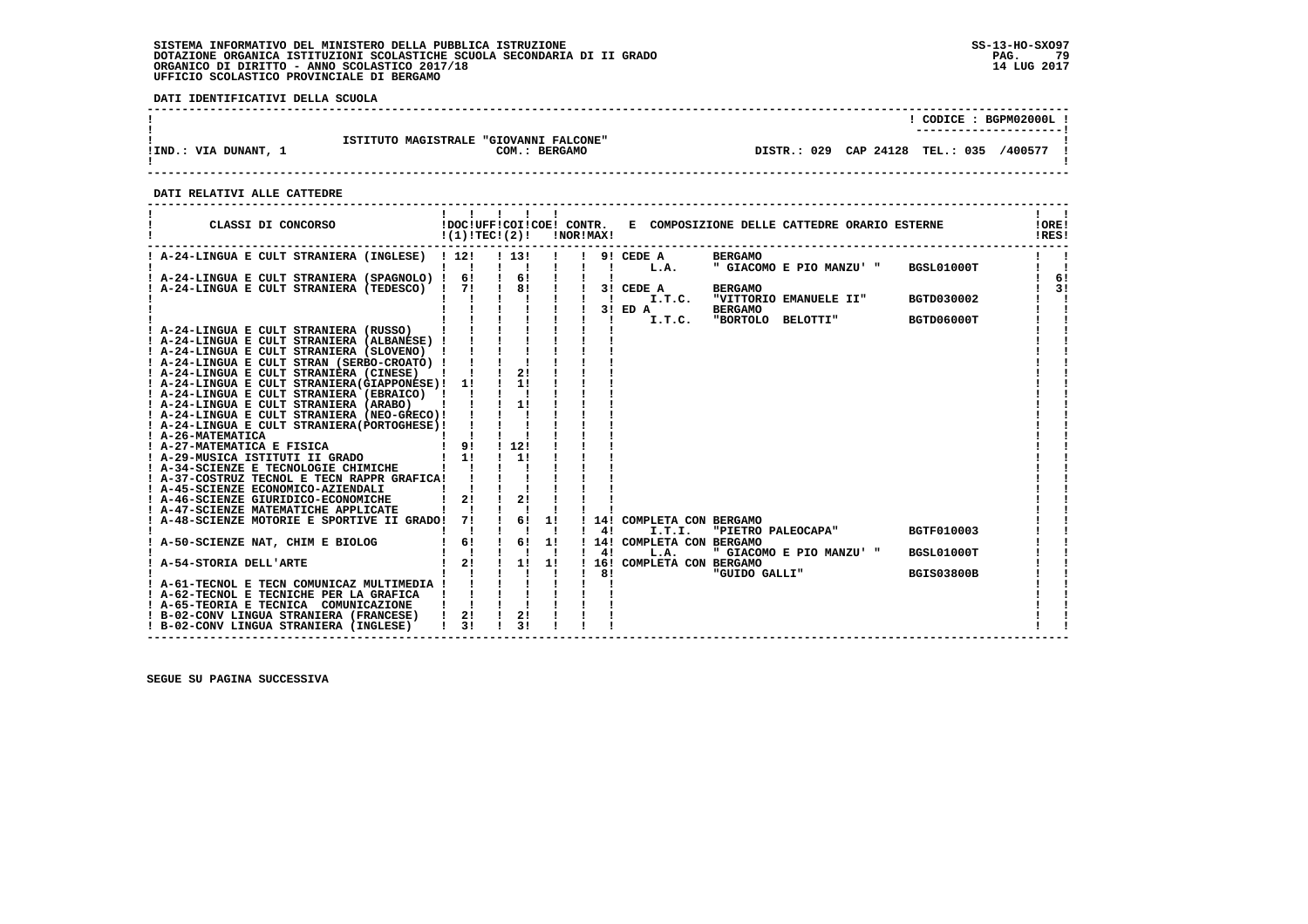**DATI IDENTIFICATIVI DELLA SCUOLA**

|                      |                                                         | CODICE: BGPM02000L!                        |
|----------------------|---------------------------------------------------------|--------------------------------------------|
| !IND.: VIA DUNANT, 1 | ISTITUTO MAGISTRALE "GIOVANNI FALCONE"<br>COM.: BERGAMO | DISTR.: 029 CAP 24128 TEL.: 035<br>/400577 |

## **DATI RELATIVI ALLE CATTEDRE**

| CLASSI DI CONCORSO                                                                   |  |       |    |               |                             | $!(1)!TEC!(2)!$ $INORIMAX!$ | !DOC!UFF!COI!COE! CONTR. E COMPOSIZIONE DELLE CATTEDRE ORARIO ESTERNE |  |       | IORE!<br>!RES! |  |
|--------------------------------------------------------------------------------------|--|-------|----|---------------|-----------------------------|-----------------------------|-----------------------------------------------------------------------|--|-------|----------------|--|
| ! B-02-CONV LINGUA STRANIERA (SPAGNOLO) ! 2!                                         |  |       |    | $\frac{1}{2}$ |                             |                             |                                                                       |  |       |                |  |
| ! B-02-CONV LINGUA STRANIERA (TEDESCO) !<br>! B-02-CONV LINGUA STRANIERA (RUSSO) [ ! |  |       | 21 |               | $\frac{1}{2}$ $\frac{1}{2}$ |                             |                                                                       |  |       |                |  |
| ! B-02-CONV LINGUA STRANIERA (ALBANESE)                                              |  |       |    |               |                             |                             |                                                                       |  |       |                |  |
| ! B-02-CONV LINGUA STRANIERA (SLOVENO)                                               |  |       |    |               |                             |                             |                                                                       |  |       |                |  |
| ! B-02-CONV LINGUA STRANIERA(SERBO-CROATO)!                                          |  |       |    |               |                             |                             |                                                                       |  |       |                |  |
| ! B-02-CONV LINGUA STRANIERA(CINESE)                                                 |  |       |    |               |                             |                             |                                                                       |  |       |                |  |
| ! B-02-CONV LINGUA STRANIERA (GIAPPONESE) !                                          |  |       |    |               |                             |                             |                                                                       |  |       |                |  |
| ! B-02-CONV LINGUA STRANIERA (EBRAICO)<br>! B-02-CONV LINGUA STRANIERA (ARABO)       |  |       |    |               |                             |                             |                                                                       |  |       |                |  |
| ! B-02-CONV LINGUA STRANIERA (NEO-GRECO)                                             |  |       |    |               |                             |                             |                                                                       |  |       |                |  |
| ! B-02-CONV LINGUA STRANIERA (PORTOGHESE) !                                          |  |       |    |               |                             |                             |                                                                       |  |       |                |  |
| ! B-08-LAB PRODUZ INDUSTR ARTIG CERAMICA                                             |  |       |    |               |                             |                             |                                                                       |  |       |                |  |
| ! B-18-LAB SC E TECNOL TESS ABBIGL MODA                                              |  |       |    |               |                             |                             |                                                                       |  |       |                |  |
| ! B-28-LABORATORIO DI TECNOLOGIE ORAFE                                               |  |       |    |               |                             |                             |                                                                       |  |       |                |  |
| (1) TITOLARI/INCARICATI                                                              |  |       |    |               |                             |                             |                                                                       |  |       |                |  |
| (2) CATTEDRE/POSTI POTENZ.<br>IL DIRIGENTE SCOLASTICO: DATA                          |  | FIRMA |    |               |                             |                             | IL RESPONSABILE DELL'UFFICIO: DATA                                    |  | FIRMA |                |  |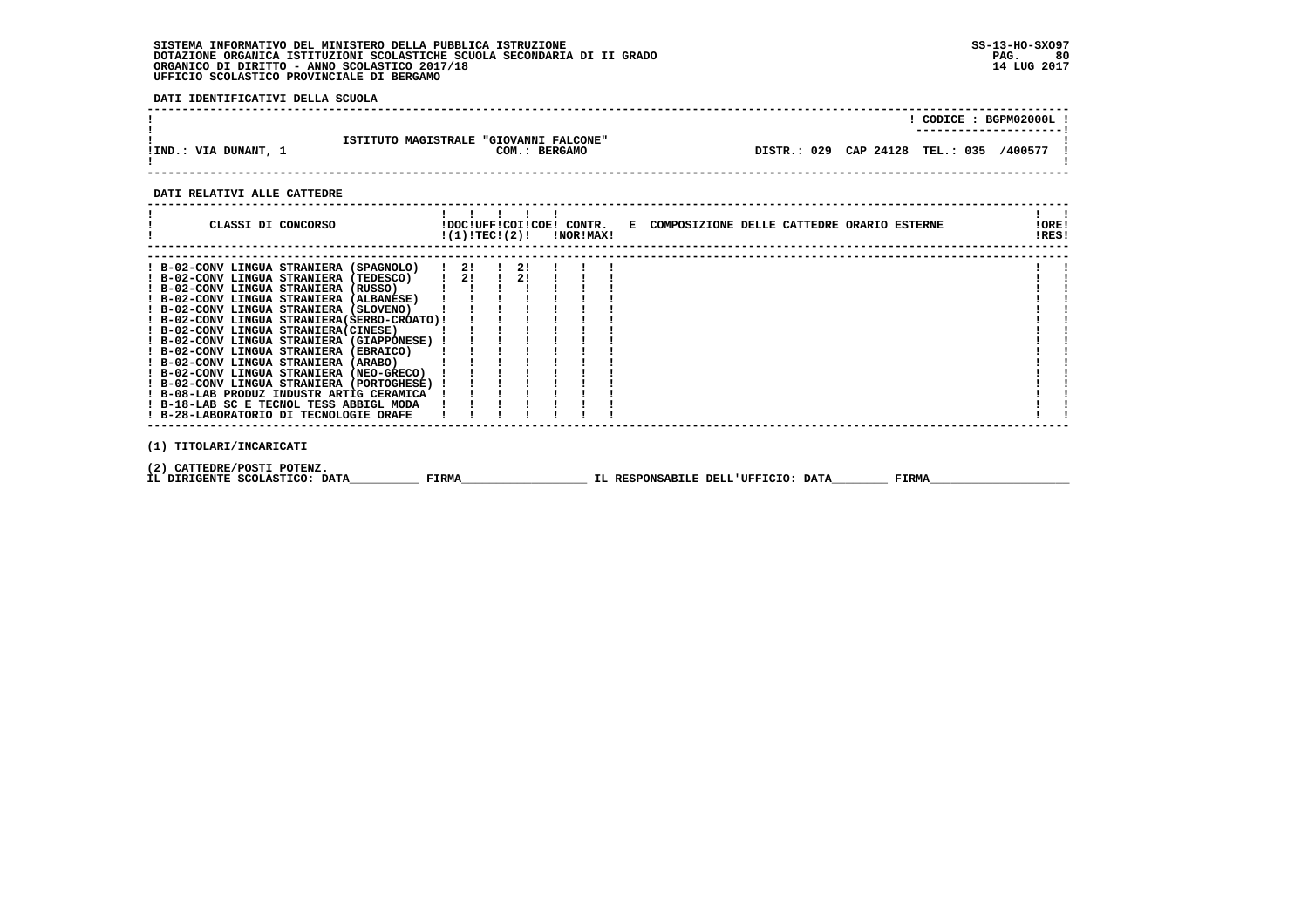**DATI IDENTIFICATIVI DELLA SCUOLA**

|                          |                                     |               |                                 | CODICE: BGPS02000G!<br>----------------------- |         |  |
|--------------------------|-------------------------------------|---------------|---------------------------------|------------------------------------------------|---------|--|
| !IND.: VIA ANGELO MAY, 1 | LICEO SCIENTIFICO "FILIPPO LUSSANA" | COM.: BERGAMO | DISTR.: 029 CAP 24121 TEL.: 035 |                                                | /237502 |  |
|                          |                                     |               |                                 |                                                |         |  |

 **------------------------------------------------------------------------------------------------------------------------------------**

### **DATI RELATIVI ALLE CLASSI - SEDI EROGAZIONE DI COMPETENZA**

| CORSI - INDIRIZZI - SPECIALIZZAZIONI                 | CORSI - INDIRIZZI - SPECIALIZZAZIONI<br>ANNI DI CORSO !                                                                                                                                                | ANNI DI CORSO !           |
|------------------------------------------------------|--------------------------------------------------------------------------------------------------------------------------------------------------------------------------------------------------------|---------------------------|
|                                                      | 1 1 1 2 1 3 1 4 1 5 1 6 1                                                                                                                                                                              | 1 1 1 2 1 3 1 4 1 5 1 6 1 |
| ILI02 SCIENTIFICO<br>!LIP2 POTENZIAMENTO LINGUISTICO | ITP5 POT. SOCIO ECONOMICO E PER LA LEGALITA' ! ! ! ! ! ! ITP7 POTENZIAMENTO LABORATORIALE<br>! 9! 8! 6! 6! 6! !LIO3 SCIENTIFICO - OPZIONE SCIENZE APPLICAT<br>ILIP4 POTENZIAMENTO ARTISTICO E MUSICALE | 16!5!6!5!4!1              |

### **DATI RELATIVI ALLE CATTEDRE**

| CLASSI DI CONCORSO                          |        | !DOC!UFF!COI!COE! CONTR.<br>!(1)!TEC!(2)! |    | !NOR!MAX! |     | Е                    |                | COMPOSIZIONE DELLE CATTEDRE ORARIO ESTERNE |                   | !ORE!<br>!RES! |  |
|---------------------------------------------|--------|-------------------------------------------|----|-----------|-----|----------------------|----------------|--------------------------------------------|-------------------|----------------|--|
| ! A-02-DESIGN MET.OREF.PIET.DURE GEMME      |        |                                           |    |           |     |                      |                |                                            |                   |                |  |
| ! A-03-DESIGN DELLA CERAMICA                |        |                                           |    |           |     |                      |                |                                            |                   |                |  |
| ! A-05-DESIGN DEL TESSUTO E DELLA MODA      |        |                                           |    |           |     |                      |                |                                            |                   |                |  |
| ! A-06-DESIGN DEL VETRO                     |        |                                           |    |           |     |                      |                |                                            |                   |                |  |
| ! A-07-DISCIPLINE AUDIOVISIVE               |        |                                           |    |           |     |                      |                |                                            |                   |                |  |
| ! A-08-DISCIP GEOM, ARCH, ARRED, SCENOTEC ! |        |                                           |    |           |     |                      |                |                                            |                   |                |  |
| ! A-09-DISCIP GRAFICHE, PITTORICHE, SCENOG! |        |                                           |    |           |     |                      |                |                                            |                   |                |  |
| ! A-10-DISCIPLINE GRAFICO-PUBBLICITARIE     |        |                                           |    |           |     |                      |                |                                            |                   |                |  |
| A-11-DISCIPLINE LETTERARIE E LATINO         | - 21 ! | 24!                                       |    |           | 11  | CEDE A               | <b>BERGAMO</b> |                                            |                   |                |  |
|                                             |        |                                           |    |           |     | L.S.                 |                | "LORENZO MASCHERONI"                       | <b>BGPS05000B</b> |                |  |
| ! A-12-DISCIPL LETTERARIE ISTITUTI II GR    |        |                                           |    |           |     |                      |                |                                            |                   |                |  |
| A-14-DISCIP PLAST, SCUL, SCENOPLAST,        |        |                                           |    |           |     |                      |                |                                            |                   |                |  |
| ! A-16-DISEG ARTIST MODELLAZ ODONTOTEC      |        |                                           |    |           |     |                      |                |                                            |                   |                |  |
| ! A-17-DISEG STORIA ARTE ISTITUTI II GR     | 71     | 71                                        |    |           |     |                      |                |                                            |                   | 14!            |  |
| A-18-FILOSOFIA E SCIENZE UMANE              |        |                                           |    |           |     |                      |                |                                            |                   |                |  |
| ! A-19-FILOSOFIA E STORIA                   | 10!    | 91                                        | 11 |           | 61  | COMPLETA CON BERGAMO |                |                                            |                   |                |  |
|                                             |        |                                           |    |           | 12! | L.C.                 | "PAOLO SARPI"  |                                            | <b>BGPC02000C</b> |                |  |
| ! A-20-FISICA                               |        |                                           |    |           |     |                      |                |                                            |                   |                |  |
| ! A-24-LINGUA E CULT STRANIERA (FRANCESE)   | 11     | 11                                        |    |           |     |                      |                |                                            |                   | 12!            |  |
| ! A-24-LINGUA E CULT STRANIERA (INGLESE)    | 8!     | 8!                                        |    |           |     |                      |                |                                            |                   | 12!            |  |
| ! A-24-LINGUA E CULT STRANIERA (SPAGNOLO) ! |        |                                           |    |           |     |                      |                |                                            |                   |                |  |
| ! A-24-LINGUA E CULT STRANIERA (TEDESCO)    |        |                                           |    |           |     |                      |                |                                            |                   |                |  |
| ! A-24-LINGUA E CULT STRANIERA (RUSSO)      |        |                                           |    |           |     |                      |                |                                            |                   |                |  |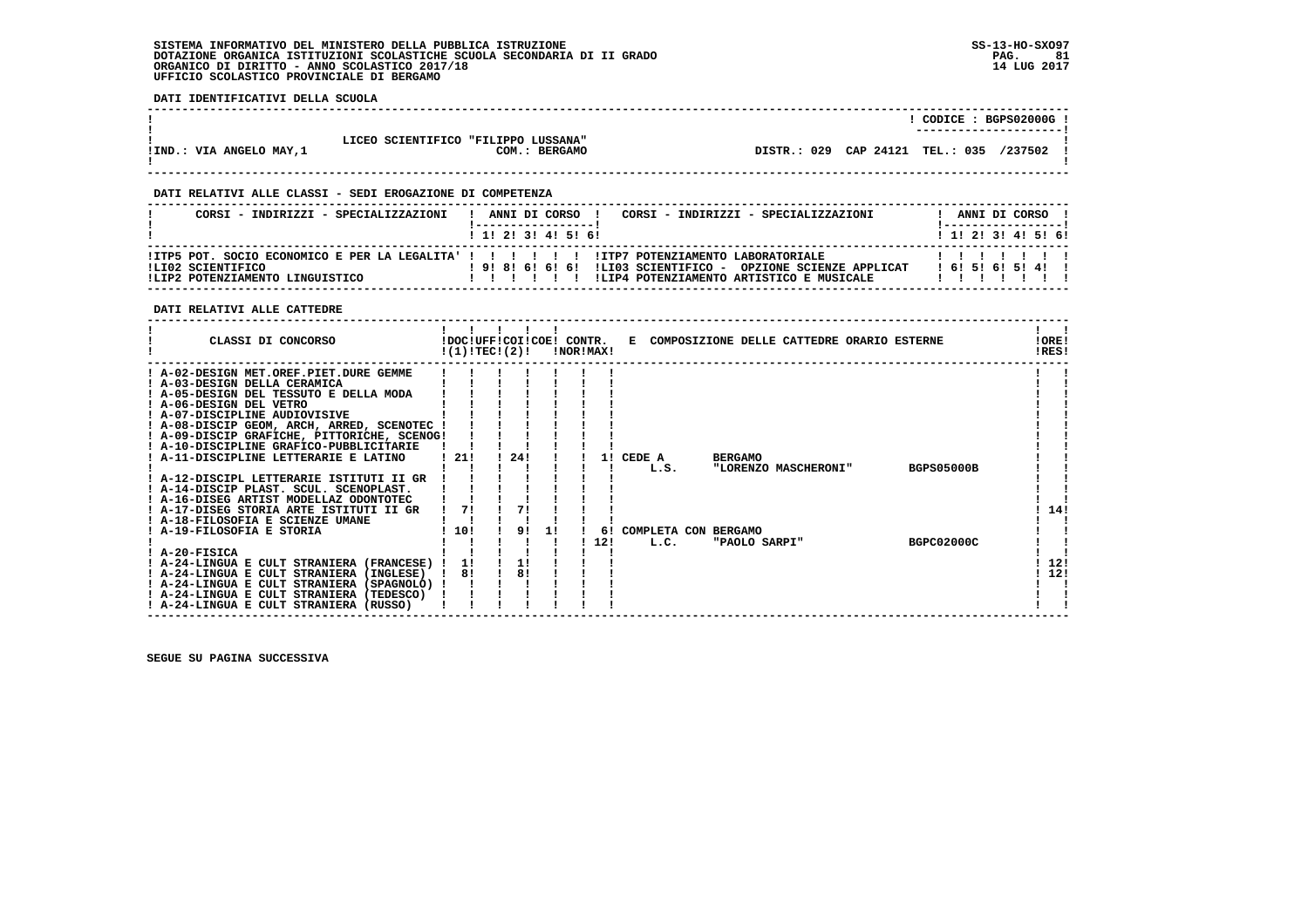**DATI IDENTIFICATIVI DELLA SCUOLA**

|                          |                                     |                         |         |  |  | CODICE: BGPS02000G!<br>---------------------- |  |
|--------------------------|-------------------------------------|-------------------------|---------|--|--|-----------------------------------------------|--|
| !IND.: VIA ANGELO MAY, 1 | LICEO SCIENTIFICO "FILIPPO LUSSANA" | COM.:<br><b>BERGAMO</b> | DISTR.: |  |  | 029 CAP 24121 TEL.: 035 /237502               |  |

 **------------------------------------------------------------------------------------------------------------------------------------**

 **DATI RELATIVI ALLE CATTEDRE**

| CLASSI DI CONCORSO                                                                      | !(1)!TECI(2)!                             |                           |                      | <b>!NOR!MAX!</b> |                            | !DOC!UFF!COI!COE! CONTR. E COMPOSIZIONE DELLE CATTEDRE ORARIO ESTERNE |                   | !ORE!<br>!RES! |
|-----------------------------------------------------------------------------------------|-------------------------------------------|---------------------------|----------------------|------------------|----------------------------|-----------------------------------------------------------------------|-------------------|----------------|
| ! A-26-MATEMATICA                                                                       | $1 \quad 71$<br>$\mathbf{I}$ $\mathbf{I}$ | $1 \t 71 \t 11$           |                      |                  | ! 13! COMPLETA CON BERGAMO |                                                                       |                   |                |
| A-27-MATEMATICA E FISICA                                                                | ! 16!                                     | ! 16!                     | $\blacksquare$<br>1! | $1 \quad 51$     | ! 13! COMPLETA CON BERGAMO | "GIULIO NATTA" BGIS03200C                                             |                   |                |
| ! A-29-MUSICA ISTITUTI II GRADO                                                         | $1 \quad 1 \quad 1 \quad 11$              | $\mathbf{I}$ $\mathbf{I}$ |                      |                  | $1 \quad 5! \quad L.S.$    | "LORENZO MASCHERONI"                                                  | <b>BGPS05000B</b> |                |
| ! A-31-SCIENZE DEGLI ALIMENTI                                                           |                                           |                           |                      |                  |                            |                                                                       |                   |                |
| ! A-34-SCIENZE E TECNOLOGIE CHIMICHE                                                    |                                           |                           |                      |                  |                            |                                                                       |                   |                |
| ! A-37-COSTRUZ TECNOL E TECN RAPPR GRAFICA!                                             |                                           |                           |                      |                  |                            |                                                                       |                   |                |
| ! A-40-TECNOLOGIE ELETTRICHE ELETTRONICHE !<br>! A-41-SCIENZE E TECNOLOGIE INFORMATICHE | $\mathbf{I}$                              | $2!$ $1$ $2!$             | 1!                   |                  | ! 16! COMPLETA CON BERGAMO |                                                                       |                   |                |
|                                                                                         |                                           |                           |                      |                  | 21<br>L.S.                 | "LORENZO MASCHERONI" BGPS05000B                                       |                   |                |
| ! A-42-SCIENZE E TECNOLOGIE MECCANICHE                                                  |                                           |                           |                      |                  |                            |                                                                       |                   |                |
| ! A-43-SCIENZE E TECNOLOGIE NAUTICHE                                                    |                                           |                           |                      |                  |                            |                                                                       |                   |                |
| ! A-45-SCIENZE ECONOMICO-AZIENDALI                                                      |                                           |                           |                      |                  |                            |                                                                       |                   |                |
| ! A-46-SCIENZE GIURIDICO-ECONOMICHE                                                     | 1!                                        | 1!                        |                      |                  |                            |                                                                       |                   |                |
| ! A-47-SCIENZE MATEMATICHE APPLICATE                                                    |                                           |                           |                      |                  |                            |                                                                       |                   |                |
| A-48-SCIENZE MOTORIE E SPORTIVE II GRADO! 8!                                            |                                           | $\frac{1}{2}$             | 11                   | $\frac{1}{4}$    | 14! COMPLETA CON BERGAMO   |                                                                       | <b>BGIS03100L</b> |                |
| ! A-50-SCIENZE NAT, CHIM E BIOLOG                                                       | !10!                                      | $\frac{1}{111}$           |                      |                  |                            | "MARIO RIGONI STERN"                                                  |                   |                |
| ! A-51-SCIENZE, TECNOL E TECN AGR                                                       | $\mathbf{I}$ $\mathbf{I}$                 |                           |                      |                  |                            |                                                                       |                   |                |
| ! A-54-STORIA DELL'ARTE                                                                 | ! 1!                                      | $\frac{1}{1}$             |                      |                  |                            |                                                                       |                   |                |
| ! A-61-TECNOL E TECN COMUNICAZ MULTIMEDIA !                                             |                                           |                           |                      |                  |                            |                                                                       |                   |                |
| ! A-62-TECNOL E TECNICHE PER LA GRAFICA                                                 |                                           |                           |                      |                  |                            |                                                                       |                   |                |
| ! A-65-TEORIA E TECNICA COMUNICAZIONE                                                   |                                           |                           |                      |                  |                            |                                                                       |                   |                |
| ! A-66-TRATT TESTI DATI APPLIC INFORMATICA! 1!                                          |                                           | 1!                        |                      |                  |                            |                                                                       |                   |                |
| ! B-02-CONV LINGUA STRANIERA (FRANCESE) ! 1!                                            |                                           | 11                        |                      |                  |                            |                                                                       |                   |                |
| ! B-02-CONV LINGUA STRANIERA (INGLESE)                                                  |                                           |                           |                      |                  |                            |                                                                       |                   |                |
| ! B-02-CONV LINGUA STRANIERA (TEDESCO)<br>! B-02-CONV LINGUA STRANIERA (RUSSO)          |                                           |                           |                      |                  |                            |                                                                       |                   |                |
| ! B-03-LABORATORI DI FISICA                                                             |                                           |                           |                      |                  |                            |                                                                       |                   |                |
| ! B-06-LABORATORIO DI ODONTOTECNICA                                                     |                                           |                           |                      |                  |                            |                                                                       |                   |                |
| ! B-07-LABORATORIO DI OTTICA                                                            |                                           |                           |                      |                  |                            |                                                                       |                   |                |
| ! B-08-LAB PRODUZ INDUSTR ARTIG CERAMICA !                                              |                                           |                           |                      |                  |                            |                                                                       |                   |                |
| ! B-11-LAB SCIENZE E TECNOL AGRARIE                                                     |                                           |                           |                      |                  |                            |                                                                       |                   |                |
| ! B-12-LAB SCIENZE E TECNOL CHIM MICROBIOL!                                             |                                           |                           |                      |                  |                            |                                                                       |                   |                |
| ! B-14-LAB SCIENZE E TECNOL COSTRUZIONI                                                 |                                           |                           |                      |                  |                            |                                                                       |                   |                |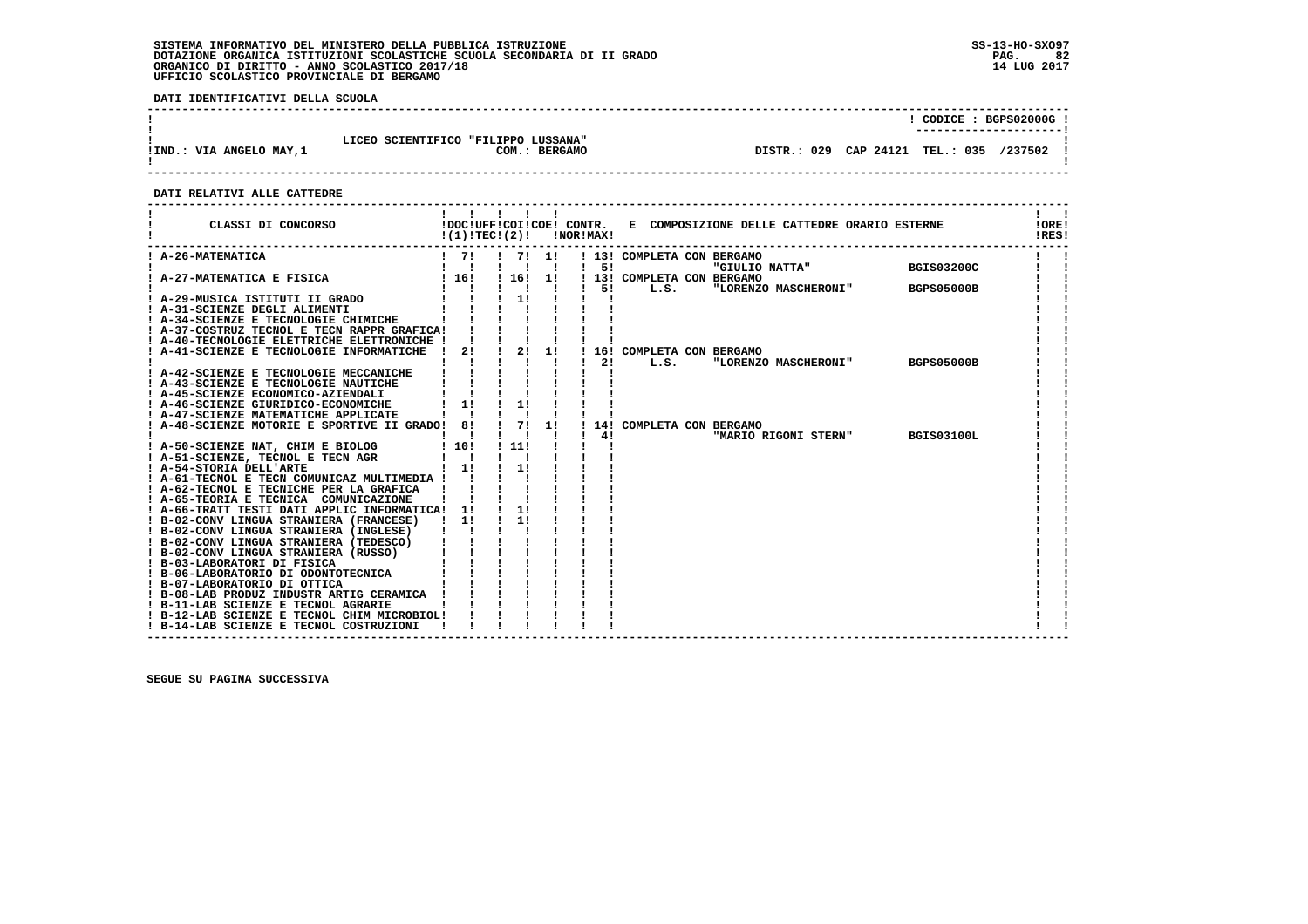**DATI IDENTIFICATIVI DELLA SCUOLA**

|                         |                                                      |                                           | CODICE: BGPS02000G! |
|-------------------------|------------------------------------------------------|-------------------------------------------|---------------------|
| !IND.: VIA ANGELO MAY,1 | LICEO SCIENTIFICO "FILIPPO LUSSANA"<br>COM.: BERGAMO | DISTR.: 029 CAP 24121 TEL.: 035 /237502 ! |                     |

 **DATI RELATIVI ALLE CATTEDRE**

| CLASSI DI CONCORSO                          | !(1)!TEC!(2)! |  | !NOR!MAX! |  | !DOC!UFF!COI!COE! CONTR. E COMPOSIZIONE DELLE CATTEDRE ORARIO ESTERNE | !RES! | !ORE! |
|---------------------------------------------|---------------|--|-----------|--|-----------------------------------------------------------------------|-------|-------|
|                                             |               |  |           |  |                                                                       |       |       |
| ! B-15-LAB SC E TECNOL ELETTR ELETTRONIC    |               |  |           |  |                                                                       |       |       |
| ! B-16-LAB SCIENZE E TECNOL INFORMATICHE    |               |  |           |  |                                                                       |       |       |
| ! B-17-LAB SCIENZE E TECNOL MECCANICHE      |               |  |           |  |                                                                       |       |       |
| ! B-18-LAB SC E TECNOL TESS ABBIGL MODA     |               |  |           |  |                                                                       |       |       |
| ! B-19-LAB SERVIZI RICETTIVITA' ALBERGHIER! |               |  |           |  |                                                                       |       |       |
| ! B-20-LAB SERV ENOGASTRON, SETT CUCINA     |               |  |           |  |                                                                       |       |       |
| ! B-21-LAB SERV ENOGASTRON, SETT SALA VEND! |               |  |           |  |                                                                       |       |       |
| ! B-23-LAB SERVIZI SOCIO-SANITARI           |               |  |           |  |                                                                       |       |       |
| ! B-24-LAB SCIENZE E TECNOL NAUTICHE        |               |  |           |  |                                                                       |       |       |
| ! B-28-LABORATORIO DI TECNOLOGIE ORAFE      |               |  |           |  |                                                                       |       |       |
|                                             |               |  |           |  |                                                                       |       |       |
| (1) TITOLARI/INCARICATI                     |               |  |           |  |                                                                       |       |       |

 **(2) CATTEDRE/POSTI POTENZ.**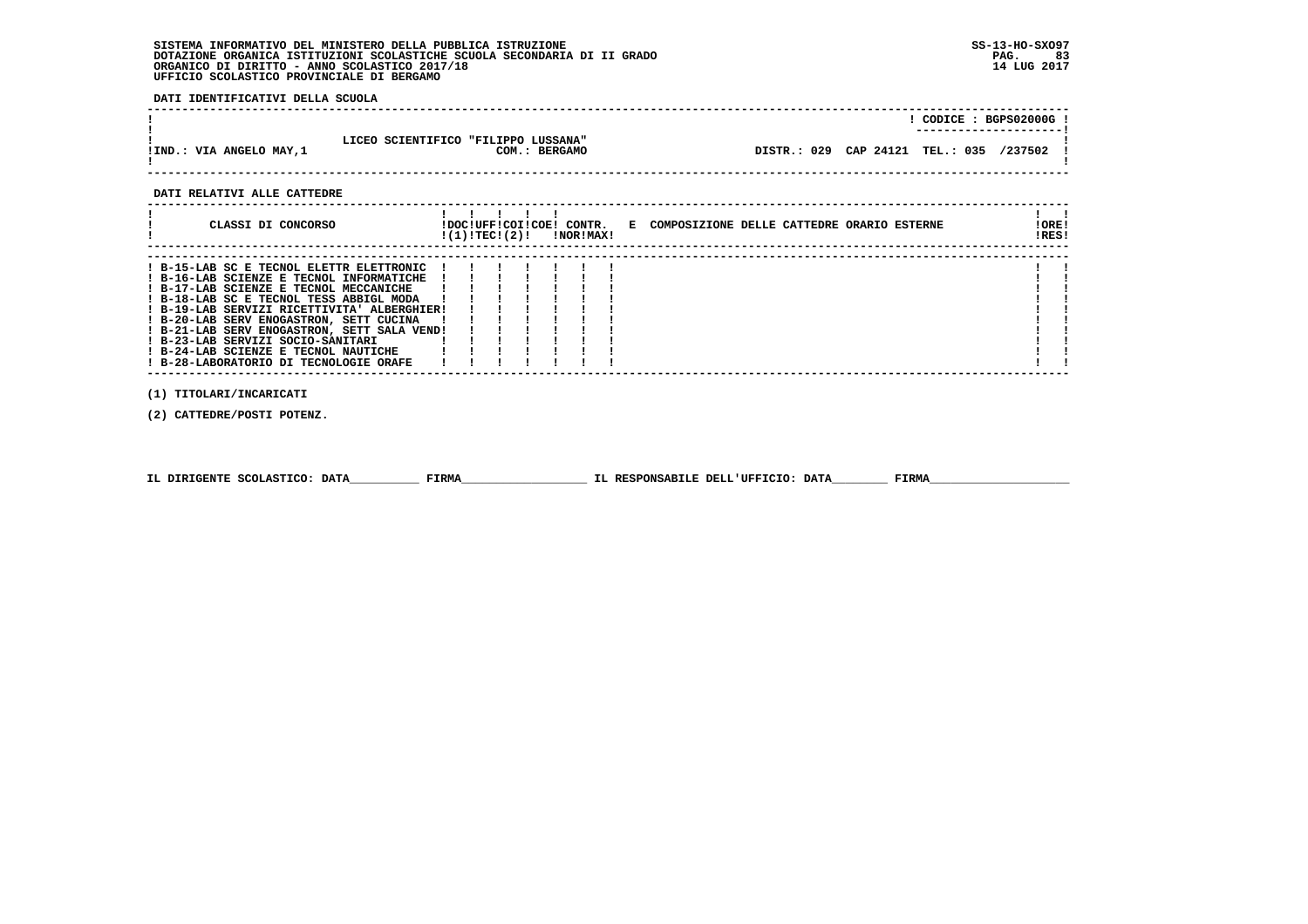**DATI IDENTIFICATIVI DELLA SCUOLA**

|                                |                                     |                  |  | CODICE: BGPS04000R!<br>----------------------- |  |
|--------------------------------|-------------------------------------|------------------|--|------------------------------------------------|--|
|                                | LICEO SCIENTIFICO "GALILEO GALILEI" |                  |  |                                                |  |
| !IND.: VIA SAN FRANCESCO, 119A |                                     | COM.: CARAVAGGIO |  | DISTR.: 032 CAP 24043 TEL.: 0363 /50547        |  |

 **------------------------------------------------------------------------------------------------------------------------------------**

 **------------------------------------------------------------------------------------------------------------------------------------**

### **DATI RELATIVI ALLE CLASSI - SEDI EROGAZIONE DI COMPETENZA**

| CORSI - INDIRIZZI - SPECIALIZZAZIONI                                               | CORSI - INDIRIZZI - SPECIALIZZAZIONI<br>ANNI DI CORSO !                                                                                                                                                               |  |  |                       | ANNI DI CORSO !   |
|------------------------------------------------------------------------------------|-----------------------------------------------------------------------------------------------------------------------------------------------------------------------------------------------------------------------|--|--|-----------------------|-------------------|
|                                                                                    | 1 1! 2! 3! 4! 5! 6!                                                                                                                                                                                                   |  |  |                       | 1 1 2 3 3 4 5 5 6 |
| ILI02 SCIENTIFICO<br>ILI04 LINGUISTICO<br>!LIP4 POTENZIAMENTO ARTISTICO E MUSICALE | !ITP5 POT. SOCIO ECONOMICO E PER LA LEGALITA' ! ! ! ! ! ! !ITP7 POTENZIAMENTO LABORATORIALE<br>$1$ 31 31 31 41 41<br>!LI03 SCIENTIFICO - OPZIONE SCIENZE APPLICAT<br>1 21 31 21 21 31 ILIP2 POTENZIAMENTO LINGUISTICO |  |  | 1 4 1 3 1 2 1 2 1 3 1 |                   |

 **DATI RELATIVI ALLE CATTEDRE**

| CLASSI DI CONCORSO                                                                                                                                                                                                                                                                                                                                                                                                                                                                                                                                                                                                                                                         | !(1)!TEC!(2)!                | !DOC!UFF!COI!COE! CONTR.           | !NOR!MAX! |    |                     |                     | E COMPOSIZIONE DELLE CATTEDRE ORARIO ESTERNE                       |                                        | !ORE!<br>IRES! |  |
|----------------------------------------------------------------------------------------------------------------------------------------------------------------------------------------------------------------------------------------------------------------------------------------------------------------------------------------------------------------------------------------------------------------------------------------------------------------------------------------------------------------------------------------------------------------------------------------------------------------------------------------------------------------------------|------------------------------|------------------------------------|-----------|----|---------------------|---------------------|--------------------------------------------------------------------|----------------------------------------|----------------|--|
| ! A-02-DESIGN MET.OREF.PIET.DURE GEMME<br>! A-03-DESIGN DELLA CERAMICA<br>! A-05-DESIGN DEL TESSUTO E DELLA MODA<br>! A-06-DESIGN DEL VETRO<br>! A-07-DISCIPLINE AUDIOVISIVE<br>! A-08-DISCIP GEOM, ARCH, ARRED, SCENOTEC !<br>! A-09-DISCIP GRAFICHE, PITTORICHE, SCENOG! 1!<br>! A-10-DISCIPLINE GRAFICO-PUBBLICITARIE<br>! A-11-DISCIPLINE LETTERARIE E LATINO<br>! A-12-DISCIPL LETTERARIE ISTITUTI II GR<br>! A-14-DISCIP PLAST, SCUL, SCENOPLAST,<br>! A-16-DISEG ARTIST MODELLAZ ODONTOTEC<br>! A-17-DISEG STORIA ARTE ISTITUTI II GR<br>! A-18-FILOSOFIA E SCIENZE UMANE<br>! A-19-FILOSOFIA E STORIA<br>$I$ A-20-FISICA<br>A-24-LINGUA E CULT STRANIERA (INGLESE) | 116!<br>3!<br>1!<br>81<br>8! | 1!<br>116!<br>3!<br>1!<br>71<br>8! |           |    | 6! CEDE A           | ROMANO DI LOMBARDIA | "DON LORENZO MILANI"                                               | <b>BGIS034004</b>                      |                |  |
| ! A-24-LINGUA E CULT STRANIERA (FRANCESE) !<br>! A-24-LINGUA E CULT STRANIERA (SPAGNOLO) !<br>A-24-LINGUA E CULT STRANIERA (TEDESCO)<br>! A-24-LINGUA E CULT STRANIERA (RUSSO)<br>! A-26-MATEMATICA<br>! A-27-MATEMATICA E FISICA                                                                                                                                                                                                                                                                                                                                                                                                                                          | 1!<br>1!<br>2!<br>4!<br>1101 | 1!<br>2!<br>2!<br>4!<br>110!       |           | 31 | 6! CEDE A<br>CEDE A | TREVIGLIO           | ROMANO DI LOMBARDIA<br>"DON LORENZO MILANI"<br>"ZENALE E BUTINONE" | <b>BGIS034004</b><br><b>BGIS033008</b> |                |  |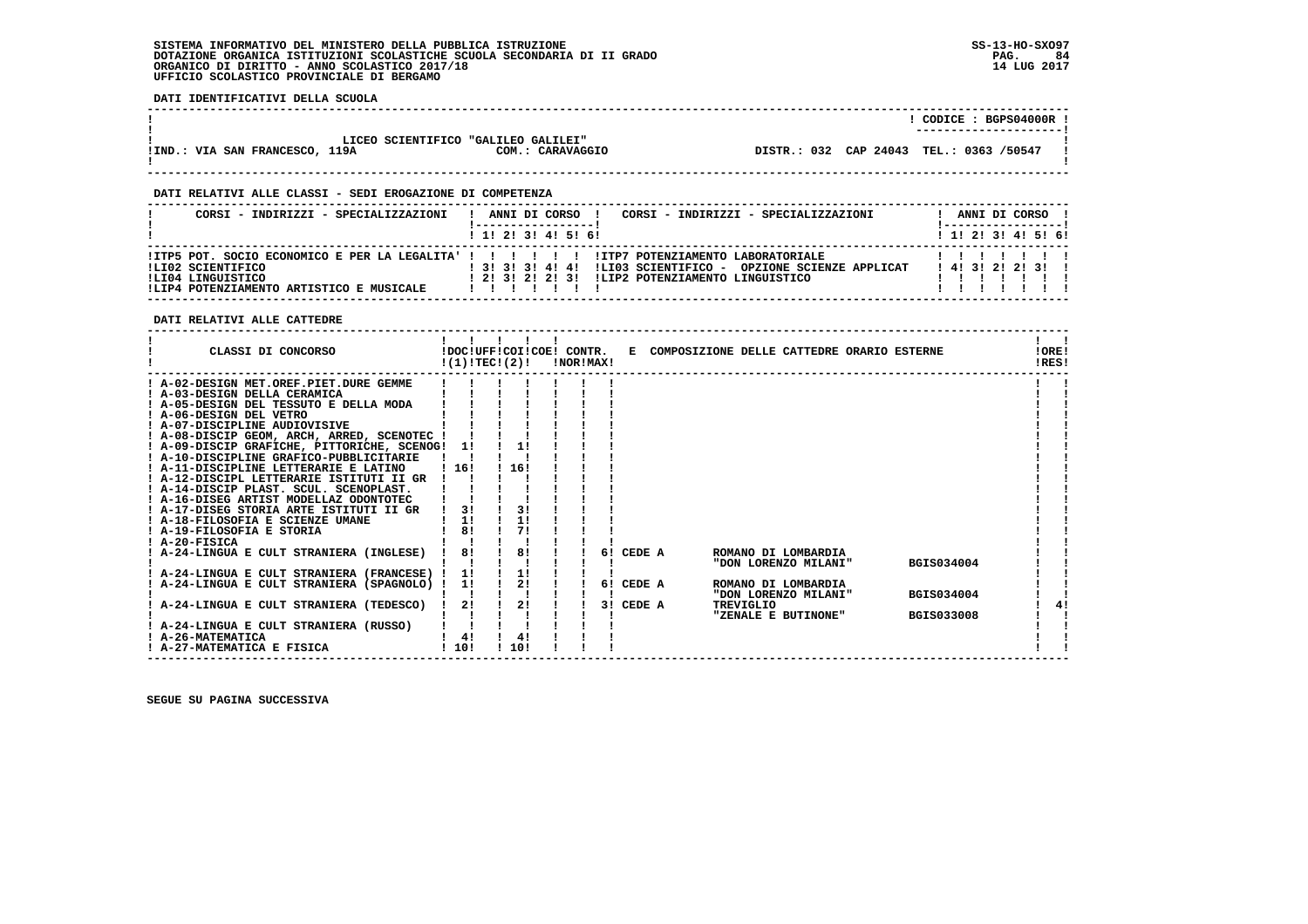**DATI IDENTIFICATIVI DELLA SCUOLA**

| LICEO SCIENTIFICO "GALILEO GALILEI"<br>!IND.: VIA SAN FRANCESCO, 119A<br>COM.: CARAVAGGIO | CODICE: BGPS04000R!<br>DISTR.: 032 CAP 24043 TEL.: 0363 /50547 |  |
|-------------------------------------------------------------------------------------------|----------------------------------------------------------------|--|
|                                                                                           |                                                                |  |

 **DATI RELATIVI ALLE CATTEDRE**

| ! A-29-MUSICA ISTITUTI II GRADO<br>$\frac{1}{1}$<br>$\frac{1}{2}$<br>! A-31-SCIENZE DEGLI ALIMENTI<br>! A-34-SCIENZE E TECNOLOGIE CHIMICHE<br>! A-37-COSTRUZ TECNOL E TECN RAPPR GRAFICA!<br>! A-40-TECNOLOGIE ELETTRICHE ELETTRONICHE !<br>$\frac{1}{2}$<br>1!<br>$\frac{1}{1}$<br>! A-41-SCIENZE E TECNOLOGIE INFORMATICHE<br>10! COMPLETA CON TREVIGLIO<br>81<br>"ZENALE E BUTINONE"<br><b>BGIS033008</b><br>! A-42-SCIENZE E TECNOLOGIE MECCANICHE<br>! A-43-SCIENZE E TECNOLOGIE NAUTICHE<br>! A-45-SCIENZE ECONOMICO-AZIENDALI<br>1!<br>11<br>! A-46-SCIENZE GIURIDICO-ECONOMICHE<br>! A-47-SCIENZE MATEMATICHE APPLICATE<br>$1 \quad 4! \quad 1!$<br>51<br>! A-48-SCIENZE MOTORIE E SPORTIVE II GRADO!<br>14! COMPLETA CON TREVIGLIO<br>$\mathbf{I}$ $\mathbf{I}$<br>41<br><b>BGIS00200L</b><br>"SIMONE WEIL"<br>$\frac{1}{8}$<br>91<br>! A-50-SCIENZE NAT, CHIM E BIOLOG<br>! A-51-SCIENZE, TECNOL E TECN AGR<br>$\mathbf{I}$<br>$1 \quad 11$<br>1!<br>! A-54-STORIA DELL'ARTE<br>14! COMPLETA CON TREVIGLIO<br>61<br>"GUGLIELMO OBERDAN"<br><b>BGIS03700G</b><br>A-61-TECNOL E TECN COMUNICAZ MULTIMEDIA !<br>! A-62-TECNOL E TECNICHE PER LA GRAFICA<br>! A-65-TEORIA E TECNICA COMUNICAZIONE<br>! A-66-TRATT TESTI DATI APPLIC INFORMATICA!<br>$\begin{array}{cccccc} 1 & 1 & 1 & 1 & 1 \\ 1 & 1 & 1 & 1 & 1 \\ 1 & 1 & 1 & 1 & 1 \\ 1 & 1 & 1 & 1 & 1 \end{array}$<br>B-02-CONV LINGUA STRANIERA (FRANCESE)<br>5! CEDE A<br>TREVIGLIO<br>"SIMONE WEIL"<br><b>BGIS00200L</b><br>- 11<br>B-02-CONV LINGUA STRANIERA (INGLESE)<br>12! COMPLETA CON TREVIGLIO<br>61<br>"SIMONE WEIL"<br><b>BGIS00200L</b><br>Ι.<br>71<br>B-02-CONV LINGUA STRANIERA (SPAGNOLO)<br>$\mathbf{I}$<br>1!<br>! B-02-CONV LINGUA STRANIERA (TEDESCO)<br>12! COMPLETA CON TREVIGLIO<br>"SIMONE WEIL"<br>61<br>1<br><b>BGIS00200L</b><br>B-02-CONV LINGUA STRANIERA (RUSSO)<br>B-03-LABORATORI DI FISICA<br>! B-06-LABORATORIO DI ODONTOTECNICA<br>! B-07-LABORATORIO DI OTTICA<br>! B-08-LAB PRODUZ INDUSTR ARTIG CERAMICA<br>! B-11-LAB SCIENZE E TECNOL AGRARIE | CLASSI DI CONCORSO | $!(1)!$ TEC! $(2)!$ |  | <b>!NOR!MAX!</b> |  | !DOC!UFF!COI!COE! CONTR. E COMPOSIZIONE DELLE CATTEDRE ORARIO ESTERNE | !ORE!<br>IRES! |
|----------------------------------------------------------------------------------------------------------------------------------------------------------------------------------------------------------------------------------------------------------------------------------------------------------------------------------------------------------------------------------------------------------------------------------------------------------------------------------------------------------------------------------------------------------------------------------------------------------------------------------------------------------------------------------------------------------------------------------------------------------------------------------------------------------------------------------------------------------------------------------------------------------------------------------------------------------------------------------------------------------------------------------------------------------------------------------------------------------------------------------------------------------------------------------------------------------------------------------------------------------------------------------------------------------------------------------------------------------------------------------------------------------------------------------------------------------------------------------------------------------------------------------------------------------------------------------------------------------------------------------------------------------------------------------------------------------------------------------------------------------------------------------------------------------------------------------------------------------------------------------------------------------------------------------------------------------------------------------------------------------------------------------------------------|--------------------|---------------------|--|------------------|--|-----------------------------------------------------------------------|----------------|
|                                                                                                                                                                                                                                                                                                                                                                                                                                                                                                                                                                                                                                                                                                                                                                                                                                                                                                                                                                                                                                                                                                                                                                                                                                                                                                                                                                                                                                                                                                                                                                                                                                                                                                                                                                                                                                                                                                                                                                                                                                                    |                    |                     |  |                  |  |                                                                       |                |
|                                                                                                                                                                                                                                                                                                                                                                                                                                                                                                                                                                                                                                                                                                                                                                                                                                                                                                                                                                                                                                                                                                                                                                                                                                                                                                                                                                                                                                                                                                                                                                                                                                                                                                                                                                                                                                                                                                                                                                                                                                                    |                    |                     |  |                  |  |                                                                       |                |
|                                                                                                                                                                                                                                                                                                                                                                                                                                                                                                                                                                                                                                                                                                                                                                                                                                                                                                                                                                                                                                                                                                                                                                                                                                                                                                                                                                                                                                                                                                                                                                                                                                                                                                                                                                                                                                                                                                                                                                                                                                                    |                    |                     |  |                  |  |                                                                       |                |
|                                                                                                                                                                                                                                                                                                                                                                                                                                                                                                                                                                                                                                                                                                                                                                                                                                                                                                                                                                                                                                                                                                                                                                                                                                                                                                                                                                                                                                                                                                                                                                                                                                                                                                                                                                                                                                                                                                                                                                                                                                                    |                    |                     |  |                  |  |                                                                       |                |
|                                                                                                                                                                                                                                                                                                                                                                                                                                                                                                                                                                                                                                                                                                                                                                                                                                                                                                                                                                                                                                                                                                                                                                                                                                                                                                                                                                                                                                                                                                                                                                                                                                                                                                                                                                                                                                                                                                                                                                                                                                                    |                    |                     |  |                  |  |                                                                       |                |
|                                                                                                                                                                                                                                                                                                                                                                                                                                                                                                                                                                                                                                                                                                                                                                                                                                                                                                                                                                                                                                                                                                                                                                                                                                                                                                                                                                                                                                                                                                                                                                                                                                                                                                                                                                                                                                                                                                                                                                                                                                                    |                    |                     |  |                  |  |                                                                       |                |
|                                                                                                                                                                                                                                                                                                                                                                                                                                                                                                                                                                                                                                                                                                                                                                                                                                                                                                                                                                                                                                                                                                                                                                                                                                                                                                                                                                                                                                                                                                                                                                                                                                                                                                                                                                                                                                                                                                                                                                                                                                                    |                    |                     |  |                  |  |                                                                       |                |
|                                                                                                                                                                                                                                                                                                                                                                                                                                                                                                                                                                                                                                                                                                                                                                                                                                                                                                                                                                                                                                                                                                                                                                                                                                                                                                                                                                                                                                                                                                                                                                                                                                                                                                                                                                                                                                                                                                                                                                                                                                                    |                    |                     |  |                  |  |                                                                       |                |
|                                                                                                                                                                                                                                                                                                                                                                                                                                                                                                                                                                                                                                                                                                                                                                                                                                                                                                                                                                                                                                                                                                                                                                                                                                                                                                                                                                                                                                                                                                                                                                                                                                                                                                                                                                                                                                                                                                                                                                                                                                                    |                    |                     |  |                  |  |                                                                       |                |
|                                                                                                                                                                                                                                                                                                                                                                                                                                                                                                                                                                                                                                                                                                                                                                                                                                                                                                                                                                                                                                                                                                                                                                                                                                                                                                                                                                                                                                                                                                                                                                                                                                                                                                                                                                                                                                                                                                                                                                                                                                                    |                    |                     |  |                  |  |                                                                       |                |
|                                                                                                                                                                                                                                                                                                                                                                                                                                                                                                                                                                                                                                                                                                                                                                                                                                                                                                                                                                                                                                                                                                                                                                                                                                                                                                                                                                                                                                                                                                                                                                                                                                                                                                                                                                                                                                                                                                                                                                                                                                                    |                    |                     |  |                  |  |                                                                       |                |
|                                                                                                                                                                                                                                                                                                                                                                                                                                                                                                                                                                                                                                                                                                                                                                                                                                                                                                                                                                                                                                                                                                                                                                                                                                                                                                                                                                                                                                                                                                                                                                                                                                                                                                                                                                                                                                                                                                                                                                                                                                                    |                    |                     |  |                  |  |                                                                       |                |
|                                                                                                                                                                                                                                                                                                                                                                                                                                                                                                                                                                                                                                                                                                                                                                                                                                                                                                                                                                                                                                                                                                                                                                                                                                                                                                                                                                                                                                                                                                                                                                                                                                                                                                                                                                                                                                                                                                                                                                                                                                                    |                    |                     |  |                  |  |                                                                       |                |
|                                                                                                                                                                                                                                                                                                                                                                                                                                                                                                                                                                                                                                                                                                                                                                                                                                                                                                                                                                                                                                                                                                                                                                                                                                                                                                                                                                                                                                                                                                                                                                                                                                                                                                                                                                                                                                                                                                                                                                                                                                                    |                    |                     |  |                  |  |                                                                       |                |
|                                                                                                                                                                                                                                                                                                                                                                                                                                                                                                                                                                                                                                                                                                                                                                                                                                                                                                                                                                                                                                                                                                                                                                                                                                                                                                                                                                                                                                                                                                                                                                                                                                                                                                                                                                                                                                                                                                                                                                                                                                                    |                    |                     |  |                  |  |                                                                       |                |
|                                                                                                                                                                                                                                                                                                                                                                                                                                                                                                                                                                                                                                                                                                                                                                                                                                                                                                                                                                                                                                                                                                                                                                                                                                                                                                                                                                                                                                                                                                                                                                                                                                                                                                                                                                                                                                                                                                                                                                                                                                                    |                    |                     |  |                  |  |                                                                       |                |
|                                                                                                                                                                                                                                                                                                                                                                                                                                                                                                                                                                                                                                                                                                                                                                                                                                                                                                                                                                                                                                                                                                                                                                                                                                                                                                                                                                                                                                                                                                                                                                                                                                                                                                                                                                                                                                                                                                                                                                                                                                                    |                    |                     |  |                  |  |                                                                       |                |
|                                                                                                                                                                                                                                                                                                                                                                                                                                                                                                                                                                                                                                                                                                                                                                                                                                                                                                                                                                                                                                                                                                                                                                                                                                                                                                                                                                                                                                                                                                                                                                                                                                                                                                                                                                                                                                                                                                                                                                                                                                                    |                    |                     |  |                  |  |                                                                       |                |
|                                                                                                                                                                                                                                                                                                                                                                                                                                                                                                                                                                                                                                                                                                                                                                                                                                                                                                                                                                                                                                                                                                                                                                                                                                                                                                                                                                                                                                                                                                                                                                                                                                                                                                                                                                                                                                                                                                                                                                                                                                                    |                    |                     |  |                  |  |                                                                       |                |
|                                                                                                                                                                                                                                                                                                                                                                                                                                                                                                                                                                                                                                                                                                                                                                                                                                                                                                                                                                                                                                                                                                                                                                                                                                                                                                                                                                                                                                                                                                                                                                                                                                                                                                                                                                                                                                                                                                                                                                                                                                                    |                    |                     |  |                  |  |                                                                       |                |
|                                                                                                                                                                                                                                                                                                                                                                                                                                                                                                                                                                                                                                                                                                                                                                                                                                                                                                                                                                                                                                                                                                                                                                                                                                                                                                                                                                                                                                                                                                                                                                                                                                                                                                                                                                                                                                                                                                                                                                                                                                                    |                    |                     |  |                  |  |                                                                       |                |
|                                                                                                                                                                                                                                                                                                                                                                                                                                                                                                                                                                                                                                                                                                                                                                                                                                                                                                                                                                                                                                                                                                                                                                                                                                                                                                                                                                                                                                                                                                                                                                                                                                                                                                                                                                                                                                                                                                                                                                                                                                                    |                    |                     |  |                  |  |                                                                       |                |
|                                                                                                                                                                                                                                                                                                                                                                                                                                                                                                                                                                                                                                                                                                                                                                                                                                                                                                                                                                                                                                                                                                                                                                                                                                                                                                                                                                                                                                                                                                                                                                                                                                                                                                                                                                                                                                                                                                                                                                                                                                                    |                    |                     |  |                  |  |                                                                       |                |
|                                                                                                                                                                                                                                                                                                                                                                                                                                                                                                                                                                                                                                                                                                                                                                                                                                                                                                                                                                                                                                                                                                                                                                                                                                                                                                                                                                                                                                                                                                                                                                                                                                                                                                                                                                                                                                                                                                                                                                                                                                                    |                    |                     |  |                  |  |                                                                       |                |
|                                                                                                                                                                                                                                                                                                                                                                                                                                                                                                                                                                                                                                                                                                                                                                                                                                                                                                                                                                                                                                                                                                                                                                                                                                                                                                                                                                                                                                                                                                                                                                                                                                                                                                                                                                                                                                                                                                                                                                                                                                                    |                    |                     |  |                  |  |                                                                       |                |
|                                                                                                                                                                                                                                                                                                                                                                                                                                                                                                                                                                                                                                                                                                                                                                                                                                                                                                                                                                                                                                                                                                                                                                                                                                                                                                                                                                                                                                                                                                                                                                                                                                                                                                                                                                                                                                                                                                                                                                                                                                                    |                    |                     |  |                  |  |                                                                       |                |
|                                                                                                                                                                                                                                                                                                                                                                                                                                                                                                                                                                                                                                                                                                                                                                                                                                                                                                                                                                                                                                                                                                                                                                                                                                                                                                                                                                                                                                                                                                                                                                                                                                                                                                                                                                                                                                                                                                                                                                                                                                                    |                    |                     |  |                  |  |                                                                       |                |
|                                                                                                                                                                                                                                                                                                                                                                                                                                                                                                                                                                                                                                                                                                                                                                                                                                                                                                                                                                                                                                                                                                                                                                                                                                                                                                                                                                                                                                                                                                                                                                                                                                                                                                                                                                                                                                                                                                                                                                                                                                                    |                    |                     |  |                  |  |                                                                       |                |
|                                                                                                                                                                                                                                                                                                                                                                                                                                                                                                                                                                                                                                                                                                                                                                                                                                                                                                                                                                                                                                                                                                                                                                                                                                                                                                                                                                                                                                                                                                                                                                                                                                                                                                                                                                                                                                                                                                                                                                                                                                                    |                    |                     |  |                  |  |                                                                       |                |
|                                                                                                                                                                                                                                                                                                                                                                                                                                                                                                                                                                                                                                                                                                                                                                                                                                                                                                                                                                                                                                                                                                                                                                                                                                                                                                                                                                                                                                                                                                                                                                                                                                                                                                                                                                                                                                                                                                                                                                                                                                                    |                    |                     |  |                  |  |                                                                       |                |
|                                                                                                                                                                                                                                                                                                                                                                                                                                                                                                                                                                                                                                                                                                                                                                                                                                                                                                                                                                                                                                                                                                                                                                                                                                                                                                                                                                                                                                                                                                                                                                                                                                                                                                                                                                                                                                                                                                                                                                                                                                                    |                    |                     |  |                  |  |                                                                       |                |
|                                                                                                                                                                                                                                                                                                                                                                                                                                                                                                                                                                                                                                                                                                                                                                                                                                                                                                                                                                                                                                                                                                                                                                                                                                                                                                                                                                                                                                                                                                                                                                                                                                                                                                                                                                                                                                                                                                                                                                                                                                                    |                    |                     |  |                  |  |                                                                       |                |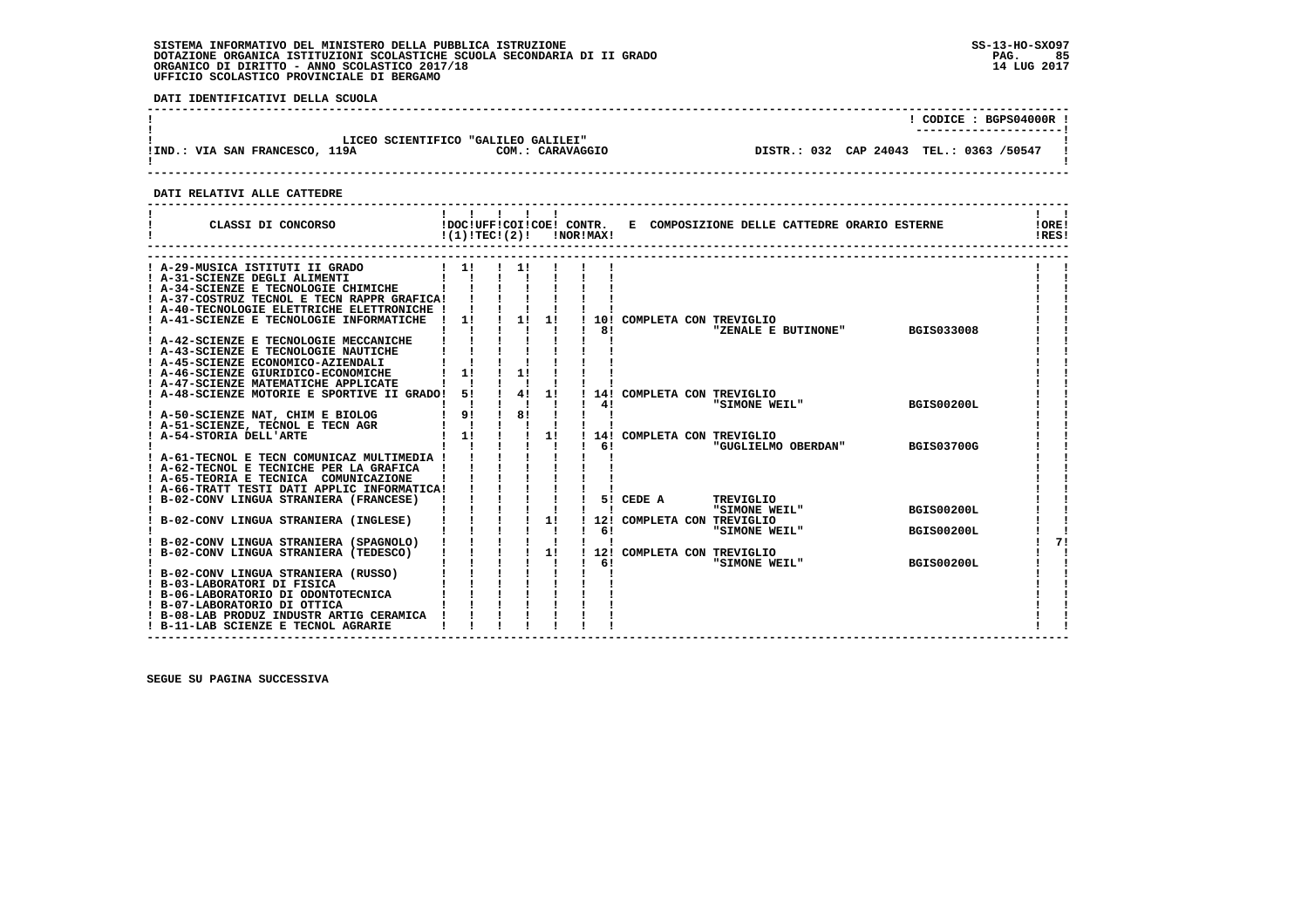**DATI IDENTIFICATIVI DELLA SCUOLA**

|                                |                                                         | CODICE: BGPS04000R:                     |  |
|--------------------------------|---------------------------------------------------------|-----------------------------------------|--|
| !IND.: VIA SAN FRANCESCO, 119A | LICEO SCIENTIFICO "GALILEO GALILEI"<br>COM.: CARAVAGGIO | DISTR.: 032 CAP 24043 TEL.: 0363 /50547 |  |
|                                |                                                         |                                         |  |

## **DATI RELATIVI ALLE CATTEDRE**

| CLASSI DI CONCORSO                                                                                                                                                                                                                                                                                                                                                                                                                                                                                                                  | !DOC!UFF!COI!COE! CONTR.<br>!(1)!TEC!(2)! |  | !NOR!MAX! |  | E COMPOSIZIONE DELLE CATTEDRE ORARIO ESTERNE | ! ORE!<br>IRES! |
|-------------------------------------------------------------------------------------------------------------------------------------------------------------------------------------------------------------------------------------------------------------------------------------------------------------------------------------------------------------------------------------------------------------------------------------------------------------------------------------------------------------------------------------|-------------------------------------------|--|-----------|--|----------------------------------------------|-----------------|
| ! B-12-LAB SCIENZE E TECNOL CHIM MICROBIOL!<br>! B-14-LAB SCIENZE E TECNOL COSTRUZIONI<br>! B-15-LAB SC E TECNOL ELETTR ELETTRONIC<br>! B-16-LAB SCIENZE E TECNOL INFORMATICHE<br>! B-17-LAB SCIENZE E TECNOL MECCANICHE<br>! B-18-LAB SC E TECNOL TESS ABBIGL MODA<br>! B-19-LAB SERVIZI RICETTIVITA' ALBERGHIER!<br>! B-20-LAB SERV ENOGASTRON, SETT CUCINA<br>! B-21-LAB SERV ENOGASTRON, SETT SALA VEND!<br>! B-23-LAB SERVIZI SOCIO-SANITARI<br>! B-24-LAB SCIENZE E TECNOL NAUTICHE<br>! B-28-LABORATORIO DI TECNOLOGIE ORAFE |                                           |  |           |  |                                              |                 |

 **(1) TITOLARI/INCARICATI**

 **(2) CATTEDRE/POSTI POTENZ.**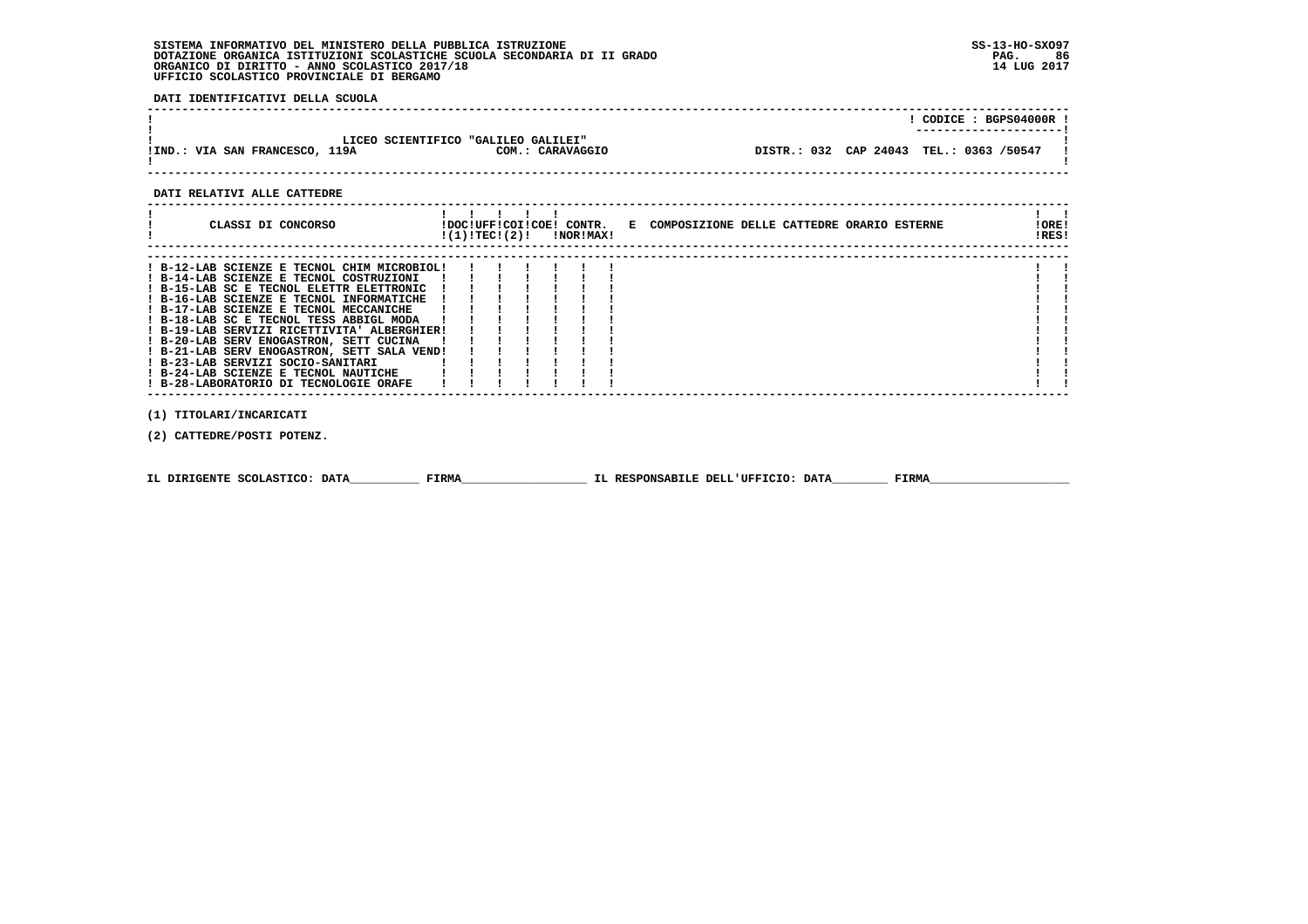**DATI IDENTIFICATIVI DELLA SCUOLA**

|                                           |                                                         |                                 | CODICE: BGPS05000B ! |
|-------------------------------------------|---------------------------------------------------------|---------------------------------|----------------------|
| .: VIA ALBERICO DA ROSCIATE, 21A<br>!IND. | LICEO SCIENTIFICO "LORENZO MASCHERONI"<br>COM.: BERGAMO | DISTR.: 029 CAP 24124 TEL.: 035 | /237076              |
|                                           |                                                         |                                 |                      |

## **DATI RELATIVI ALLE CLASSI - SEDI EROGAZIONE DI COMPETENZA**

| CORSI - INDIRIZZI - SPECIALIZZAZIONI                                                                                       | ANNI DI CORSO<br>CORSI - INDIRIZZI - SPECIALIZZAZIONI                                                           | ANNI DI CORSO !     |
|----------------------------------------------------------------------------------------------------------------------------|-----------------------------------------------------------------------------------------------------------------|---------------------|
|                                                                                                                            | 1 1 2 3 3 4 5 5 6                                                                                               | 1 1 2 3 3 4 5 5 6 1 |
| !ITP5 POT. SOCIO ECONOMICO E PER LA LEGALITA' ! ! ! ! ! ! ! ! LI02 SCIENTIFICO<br>!LIP4 POTENZIAMENTO ARTISTICO E MUSICALE | ILI03 SCIENTIFICO - OPZIONE SCIENZE APPLICAT ! 4! 4! 5! 4! 4! ILIP2 POTENZIAMENTO LINGUISTICO<br>$\blacksquare$ | 171715171911        |

### **DATI RELATIVI ALLE CATTEDRE**

| CLASSI DI CONCORSO                                                                 | !DOC!UFF!COI!COE! CONTR.<br>!(1)!TECI(2)! |      |    | !NOR!MAX! |                      |                | E COMPOSIZIONE DELLE CATTEDRE ORARIO ESTERNE |            | ! ORE!<br>!RES! |  |
|------------------------------------------------------------------------------------|-------------------------------------------|------|----|-----------|----------------------|----------------|----------------------------------------------|------------|-----------------|--|
| ! A-02-DESIGN MET.OREF.PIET.DURE GEMME                                             |                                           |      |    |           |                      |                |                                              |            |                 |  |
| ! A-03-DESIGN DELLA CERAMICA                                                       |                                           |      |    |           |                      |                |                                              |            |                 |  |
| ! A-05-DESIGN DEL TESSUTO E DELLA MODA                                             |                                           |      |    |           |                      |                |                                              |            |                 |  |
| ! A-06-DESIGN DEL VETRO                                                            |                                           |      |    |           |                      |                |                                              |            |                 |  |
| ! A-07-DISCIPLINE AUDIOVISIVE                                                      |                                           |      |    |           |                      |                |                                              |            |                 |  |
| ! A-08-DISCIP GEOM, ARCH, ARRED, SCENOTEC !                                        |                                           |      |    |           |                      |                |                                              |            |                 |  |
| ! A-09-DISCIP GRAFICHE, PITTORICHE, SCENOG!                                        |                                           |      |    |           |                      |                |                                              |            |                 |  |
| ! A-10-DISCIPLINE GRAFICO-PUBBLICITARIE                                            |                                           |      |    |           |                      |                |                                              |            |                 |  |
| A-11-DISCIPLINE LETTERARIE E LATINO                                                | 1201                                      | 21!  | 11 | 171       | COMPLETA CON BERGAMO |                |                                              |            |                 |  |
|                                                                                    |                                           |      |    | 11        | L.S.                 |                | "FILIPPO LUSSANA"                            | BGPS02000G |                 |  |
| ! A-12-DISCIPL LETTERARIE ISTITUTI II GR                                           |                                           |      |    |           |                      |                |                                              |            |                 |  |
| ! A-14-DISCIP PLAST. SCUL. SCENOPLAST.                                             |                                           |      |    |           |                      |                |                                              |            |                 |  |
| ! A-16-DISEG ARTIST MODELLAZ ODONTOTEC                                             |                                           |      |    |           |                      |                |                                              |            |                 |  |
| A-17-DISEG STORIA ARTE ISTITUTI II GR                                              | 81                                        | 81   |    | 41        | CEDE A               | <b>BERGAMO</b> |                                              |            |                 |  |
|                                                                                    |                                           |      |    |           |                      |                | "MARIAGRAZIA MAMOLI"                         | BGIS026005 |                 |  |
| ! A-18-FILOSOFIA E SCIENZE UMANE                                                   |                                           |      |    |           |                      |                |                                              |            |                 |  |
| ! A-19-FILOSOFIA E STORIA                                                          | 9!                                        | 10!  |    |           |                      |                |                                              |            |                 |  |
| ! A-20-FISICA                                                                      |                                           |      |    |           |                      |                |                                              |            |                 |  |
| ! A-24-LINGUA E CULT STRANIERA (INGLESE)                                           | 1101                                      | 110! |    |           |                      |                |                                              |            |                 |  |
| ! A-24-LINGUA E CULT STRANIERA (FRANCESE) !                                        |                                           |      |    |           |                      |                |                                              |            |                 |  |
| ! A-24-LINGUA E CULT STRANIERA (SPAGNOLO) !                                        |                                           |      |    |           |                      |                |                                              |            |                 |  |
| ! A-24-LINGUA E CULT STRANIERA (TEDESCO)<br>! A-24-LINGUA E CULT STRANIERA (RUSSO) |                                           |      |    |           |                      |                |                                              |            |                 |  |
|                                                                                    |                                           |      |    |           |                      |                |                                              |            |                 |  |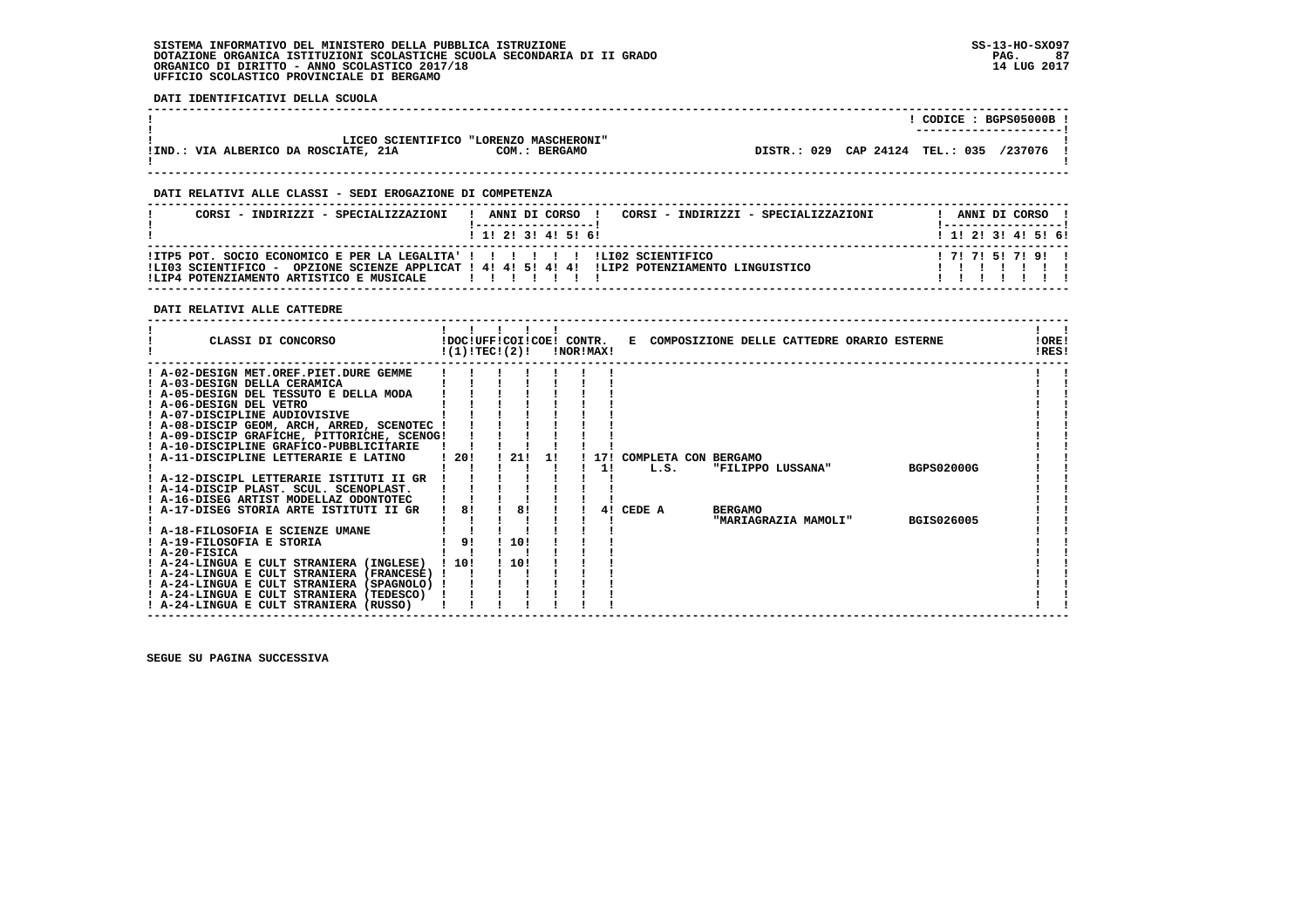**DATI IDENTIFICATIVI DELLA SCUOLA**

|                                      |                                                         |                                 | --------------------- | CODICE: BGPS05000B ! |
|--------------------------------------|---------------------------------------------------------|---------------------------------|-----------------------|----------------------|
| !IND.: VIA ALBERICO DA ROSCIATE, 21A | LICEO SCIENTIFICO "LORENZO MASCHERONI"<br>COM.: BERGAMO | DISTR.: 029 CAP 24124 TEL.: 035 |                       | /237076              |

 **------------------------------------------------------------------------------------------------------------------------------------**

 **DATI RELATIVI ALLE CATTEDRE**

| CLASSI DI CONCORSO                                                                                                 |              | !DOC!UFF!COI!COE! CONTR.<br>!(1)!TECI(2)! |    | !NOR!MAX! |                              | E COMPOSIZIONE DELLE CATTEDRE ORARIO ESTERNE           |                   | !ORE!<br>IRES! |
|--------------------------------------------------------------------------------------------------------------------|--------------|-------------------------------------------|----|-----------|------------------------------|--------------------------------------------------------|-------------------|----------------|
| ! A-26-MATEMATICA                                                                                                  | $1 \quad 41$ | 4!                                        | 11 |           | 16! COMPLETA CON BERGAMO     |                                                        |                   |                |
|                                                                                                                    |              |                                           |    | 2!        |                              | "MARIAGRAZIA MAMOLI"                                   | BGIS026005        |                |
| A-27-MATEMATICA E FISICA                                                                                           | ! 18!        | ! 18!                                     |    |           | 5! CEDE A<br>L.S.            | <b>BERGAMO</b><br>"FILIPPO LUSSANA"                    | <b>BGPS02000G</b> |                |
| A-29-MUSICA ISTITUTI II GRADO<br>A-34-SCIENZE E TECNOLOGIE CHIMICHE<br>! A-37-COSTRUZ TECNOL E TECN RAPPR GRAFICA! | 11           | 11                                        |    |           |                              |                                                        |                   |                |
| ! A-40-TECNOLOGIE ELETTRICHE ELETTRONICHE !                                                                        |              |                                           |    |           |                              |                                                        |                   |                |
| A-41-SCIENZE E TECNOLOGIE INFORMATICHE                                                                             | 2!           | 2!                                        |    |           | 2! CEDE A<br>L.S.            | <b>BERGAMO</b><br>"FILIPPO LUSSANA"                    | <b>BGPS02000G</b> |                |
|                                                                                                                    |              |                                           |    |           | 1! ED A<br>I.T.I.<br>3! ED A | <b>BERGAMO</b><br>"PIETRO PALEOCAPA"<br><b>BERGAMO</b> | <b>BGTF010003</b> |                |
|                                                                                                                    |              |                                           |    |           | I.T.G.                       | "GIACOMO QUARENGHI"                                    | BGTL02000T        |                |
| ! A-45-SCIENZE ECONOMICO-AZIENDALI                                                                                 |              |                                           |    |           |                              |                                                        |                   |                |
| ! A-46-SCIENZE GIURIDICO-ECONOMICHE                                                                                | 1!           | 1!                                        |    |           |                              |                                                        |                   |                |
| ! A-47-SCIENZE MATEMATICHE APPLICATE                                                                               |              |                                           |    |           |                              |                                                        |                   |                |
| ! A-48-SCIENZE MOTORIE E SPORTIVE II GRADO!                                                                        | 6!           | 71                                        |    |           | 4! CEDE A<br>L.C.            | <b>BERGAMO</b><br>"PAOLO SARPI"                        | BGPC02000C        |                |
| ! A-50-SCIENZE NAT, CHIM E BIOLOG                                                                                  | 111          | 1111                                      | 1! | 91        | COMPLETA CON BERGAMO         |                                                        |                   |                |
|                                                                                                                    |              |                                           |    | 9!        |                              | "MARIO RIGONI STERN"                                   | <b>BGIS03100L</b> |                |
| ! A-54-STORIA DELL'ARTE                                                                                            |              |                                           |    |           |                              |                                                        |                   |                |
| ! A-61-TECNOL E TECN COMUNICAZ MULTIMEDIA !                                                                        |              |                                           |    |           |                              |                                                        |                   |                |
| ! A-62-TECNOL E TECNICHE PER LA GRAFICA<br>! A-65-TEORIA E TECNICA COMUNICAZIONE                                   |              |                                           |    |           |                              |                                                        |                   |                |
| ! B-02-CONV LINGUA STRANIERA (FRANCESE)                                                                            |              |                                           |    |           |                              |                                                        |                   |                |
| ! B-02-CONV LINGUA STRANIERA (INGLESE)                                                                             |              |                                           |    |           |                              |                                                        |                   |                |
| ! B-02-CONV LINGUA STRANIERA (TEDESCO)                                                                             |              |                                           |    |           |                              |                                                        |                   |                |
| ! B-02-CONV LINGUA STRANIERA (RUSSO)                                                                               |              |                                           |    |           |                              |                                                        |                   |                |
| ! B-08-LAB PRODUZ INDUSTR ARTIG CERAMICA<br>! B-18-LAB SC E TECNOL TESS ABBIGL MODA                                |              |                                           |    |           |                              |                                                        |                   |                |
| ! B-28-LABORATORIO DI TECNOLOGIE ORAFE                                                                             |              |                                           |    |           |                              |                                                        |                   |                |

 **------------------------------------------------------------------------------------------------------------------------------------**

 **(1) TITOLARI/INCARICATI**

 **(2) CATTEDRE/POSTI POTENZ.**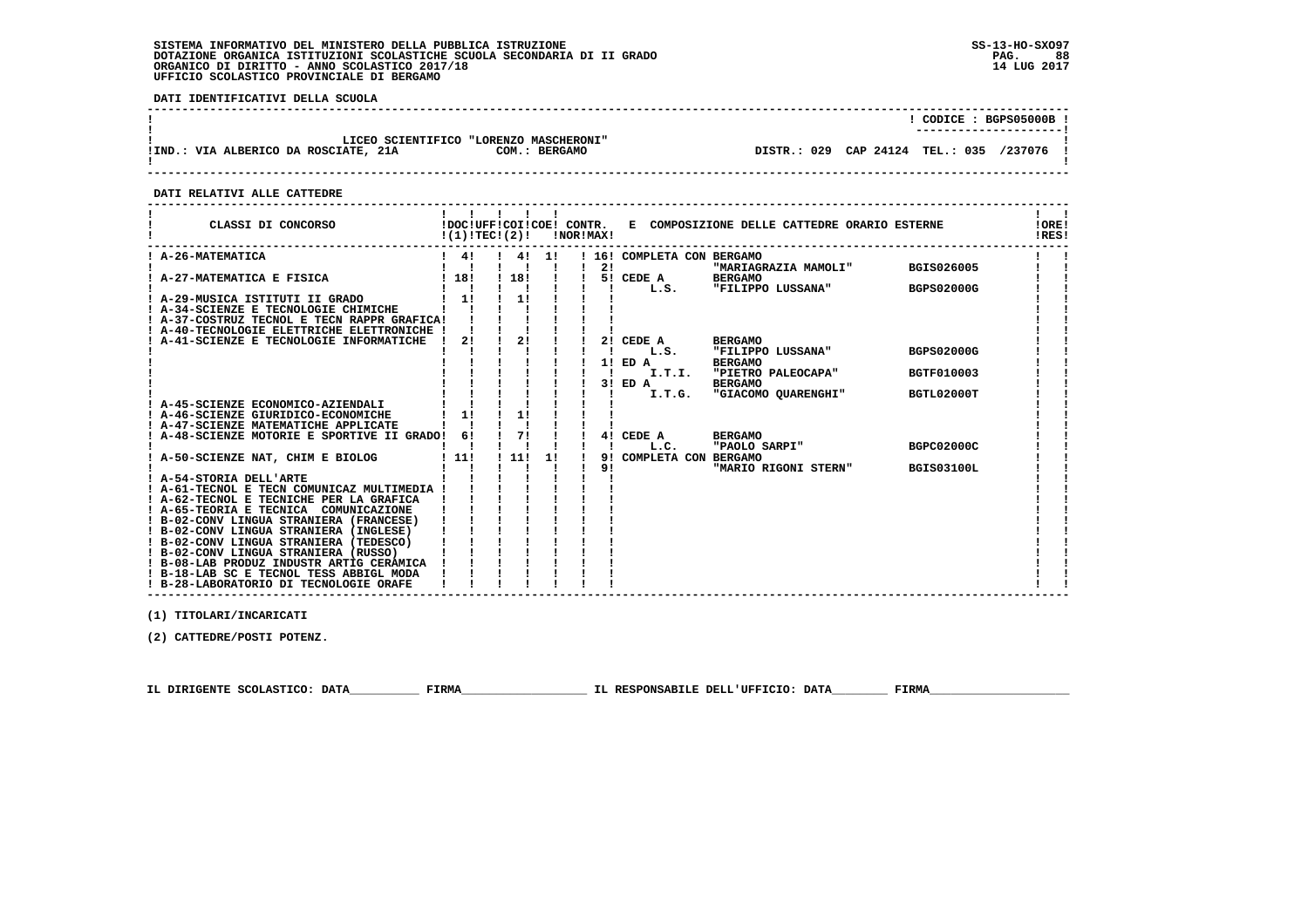**DATI IDENTIFICATIVI DELLA SCUOLA**

|                          |                                    |                       |                                         | CODICE: BGPS17000D !<br>----------------------- |  |
|--------------------------|------------------------------------|-----------------------|-----------------------------------------|-------------------------------------------------|--|
| IIND.: VIA LOCATELLI, 16 | LICEO SCIENTIFICO "EDOARDO AMALDI" | COM.: ALZANO LOMBARDO | DISTR.: 026 CAP 24022 TEL.: 035 /511377 |                                                 |  |

 **------------------------------------------------------------------------------------------------------------------------------------**

 **------------------------------------------------------------------------------------------------------------------------------------**

### **DATI RELATIVI ALLE CLASSI - SEDI EROGAZIONE DI COMPETENZA**

| CORSI - INDIRIZZI - SPECIALIZZAZIONI                                                                                                    | CORSI - INDIRIZZI - SPECIALIZZAZIONI<br>ANNI DI CORSO !                                                                                                                                     |  | ANNI DI CORSO !                           |  |
|-----------------------------------------------------------------------------------------------------------------------------------------|---------------------------------------------------------------------------------------------------------------------------------------------------------------------------------------------|--|-------------------------------------------|--|
|                                                                                                                                         | $1$ , 1! 2! 3! 4! 5! 6!                                                                                                                                                                     |  | 1 1 1 2 1 3 1 4 1 5 1 6 1                 |  |
| !ITP5 POT. SOCIO ECONOMICO E PER LA LEGALITA' ! ! ! ! ! ! ! LIO2 SCIENTIFICO<br>ILILS LICEO SPORTIVO<br>!LIP2 POTENZIAMENTO LINGUISTICO | ILI03 SCIENTIFICO - OPZIONE SCIENZE APPLICAT ! 4! 3! 4! 3! 3! ILI15 LICEO SCIENTIFICO - SEZIONE SPORTIVA<br>ILIP1 POTENZIAMENTO UMANISTICO<br>!LIP4 POTENZIAMENTO ARTISTICO E MUSICALE<br>. |  | $1$ 3! 4! 3! 3! 4! !<br>$1$ 1! 1! 1! 1! 1 |  |

 **DATI RELATIVI ALLE CATTEDRE**

| CLASSI DI CONCORSO                                                                                                                                                                                                                                                                                                    | !DOC!UFF!COI!COE! CONTR.<br>!(1)!TEC!(2)! |     |    | !NOR!MAX! |     | Е                   |               | COMPOSIZIONE DELLE CATTEDRE ORARIO ESTERNE |                   | !ORE!<br>!RES! |
|-----------------------------------------------------------------------------------------------------------------------------------------------------------------------------------------------------------------------------------------------------------------------------------------------------------------------|-------------------------------------------|-----|----|-----------|-----|---------------------|---------------|--------------------------------------------|-------------------|----------------|
| ! A-02-DESIGN MET.OREF.PIET.DURE GEMME<br>! A-03-DESIGN DELLA CERAMICA<br>! A-05-DESIGN DEL TESSUTO E DELLA MODA<br>! A-06-DESIGN DEL VETRO<br>! A-07-DISCIPLINE AUDIOVISIVE<br>! A-08-DISCIP GEOM, ARCH, ARRED, SCENOTEC !<br>! A-09-DISCIP GRAFICHE, PITTORICHE, SCENOG!<br>! A-10-DISCIPLINE GRAFICO-PUBBLICITARIE |                                           |     |    |           |     |                     |               |                                            |                   |                |
| A-11-DISCIPLINE LETTERARIE E LATINO                                                                                                                                                                                                                                                                                   | ! 11!                                     | 11! | 11 |           | 10! | COMPLETA CON LOVERE |               | "DECIO CELERI"                             | <b>BGIS00100R</b> |                |
|                                                                                                                                                                                                                                                                                                                       |                                           |     |    |           | 41  | E CON               | <b>ALBINO</b> |                                            |                   |                |
|                                                                                                                                                                                                                                                                                                                       |                                           |     |    |           | 41  |                     |               | "OSCAR ARNULFO ROMERO"                     | <b>BGIS00900B</b> |                |
| ! A-12-DISCIPL LETTERARIE ISTITUTI II GR                                                                                                                                                                                                                                                                              |                                           | 21  |    |           |     |                     |               |                                            |                   | 61             |
| ! A-13-DISCIPL LETTERARIE, LATINO E GRECO !                                                                                                                                                                                                                                                                           |                                           |     |    |           |     |                     |               |                                            |                   |                |
| ! A-14-DISCIP PLAST. SCUL. SCENOPLAST.<br>! A-16-DISEG ARTIST MODELLAZ ODONTOTEC                                                                                                                                                                                                                                      |                                           |     |    |           |     |                     |               |                                            |                   |                |
| A-17-DISEG STORIA ARTE ISTITUTI II GR                                                                                                                                                                                                                                                                                 | 31                                        | 31  |    |           |     |                     |               |                                            |                   | 14!            |
| ! A-18-FILOSOFIA E SCIENZE UMANE                                                                                                                                                                                                                                                                                      |                                           |     |    |           |     |                     |               |                                            |                   |                |
| ! A-19-FILOSOFIA E STORIA                                                                                                                                                                                                                                                                                             |                                           | 51  |    |           |     |                     |               |                                            |                   | 8!             |
| $I$ A-20-FISICA                                                                                                                                                                                                                                                                                                       |                                           |     |    |           |     |                     |               |                                            |                   |                |
| ! A-24-LINGUA E CULT STRANIERA (INGLESE)                                                                                                                                                                                                                                                                              | 4!                                        | 6!  |    |           |     |                     |               |                                            |                   |                |
| ! A-24-LINGUA E CULT STRANIERA (FRANCESE)                                                                                                                                                                                                                                                                             |                                           |     |    |           |     |                     |               |                                            |                   |                |
| ! A-24-LINGUA E CULT STRANIERA (SPAGNOLO)                                                                                                                                                                                                                                                                             |                                           |     |    |           |     |                     |               |                                            |                   |                |
| ! A-24-LINGUA E CULT STRANIERA (TEDESCO)                                                                                                                                                                                                                                                                              |                                           |     |    |           |     |                     |               |                                            |                   |                |
| ! A-24-LINGUA E CULT STRANIERA (RUSSO)                                                                                                                                                                                                                                                                                |                                           |     |    |           |     |                     |               |                                            |                   |                |
| ! A-26-MATEMATICA                                                                                                                                                                                                                                                                                                     | 51                                        | 51  |    |           |     |                     |               |                                            |                   |                |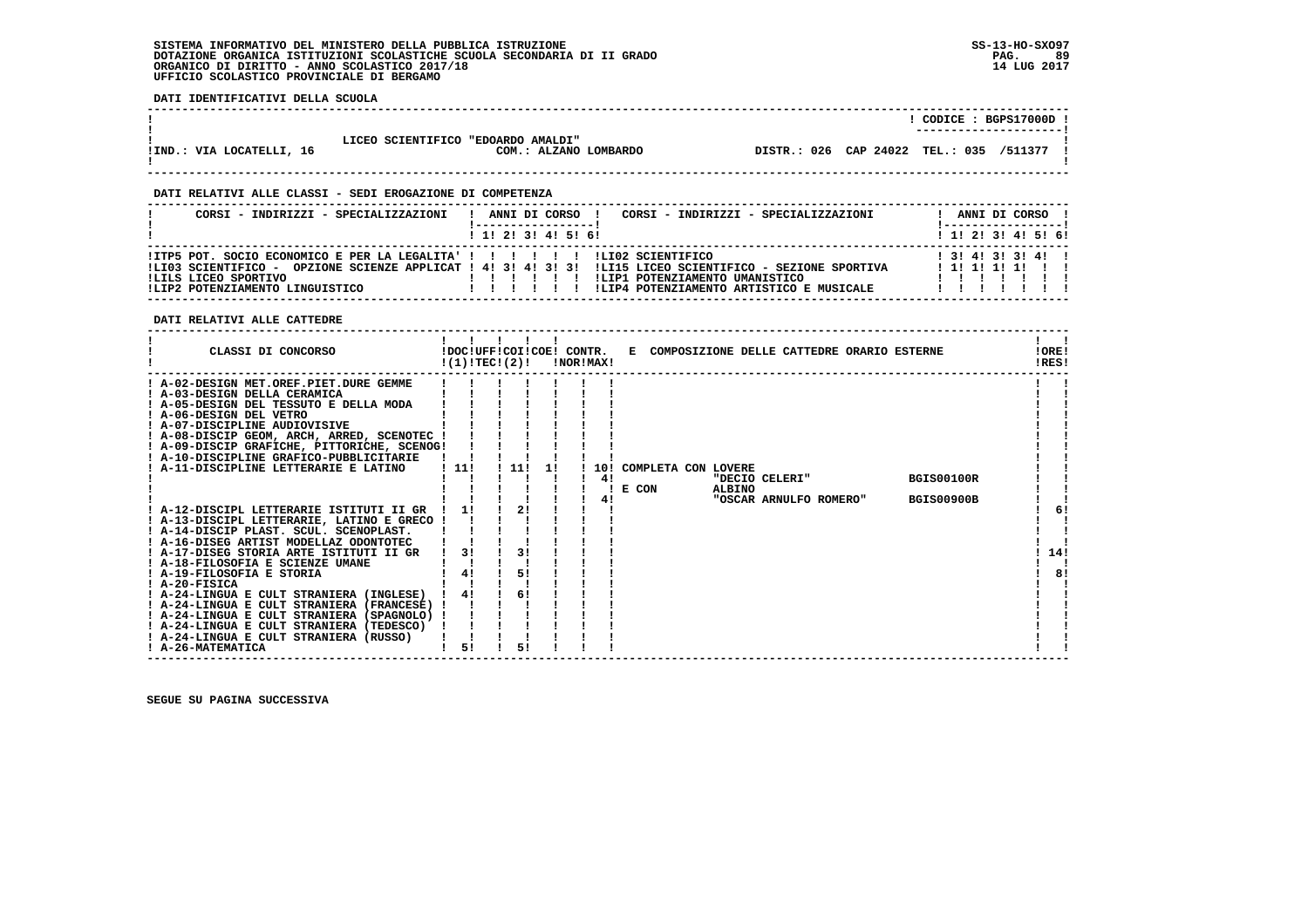**DATI IDENTIFICATIVI DELLA SCUOLA**

|                          |                                    |                       |                                         | CODICE: BGPS17000D !<br>----------------------- |
|--------------------------|------------------------------------|-----------------------|-----------------------------------------|-------------------------------------------------|
| IIND.: VIA LOCATELLI, 16 | LICEO SCIENTIFICO "EDOARDO AMALDI" | COM.: ALZANO LOMBARDO | DISTR.: 026 CAP 24022 TEL.: 035 /511377 |                                                 |

 **DATI RELATIVI ALLE CATTEDRE**

| CLASSI DI CONCORSO                          | $!(1)!TEC!(2)!$ $INORIMAX!$ |       |    |    |                         |               | !DOC!UFF!COI!COE! CONTR. E COMPOSIZIONE DELLE CATTEDRE ORARIO ESTERNE |                   | !ORE!<br>!RES! |  |
|---------------------------------------------|-----------------------------|-------|----|----|-------------------------|---------------|-----------------------------------------------------------------------|-------------------|----------------|--|
|                                             |                             |       |    |    |                         |               |                                                                       |                   |                |  |
| ! A-27-MATEMATICA E FISICA                  | ! 10!                       | ! 11! |    |    |                         |               |                                                                       |                   |                |  |
| ! A-29-MUSICA ISTITUTI II GRADO             |                             |       |    |    |                         |               |                                                                       |                   |                |  |
| ! A-34-SCIENZE E TECNOLOGIE CHIMICHE        |                             |       |    |    |                         |               |                                                                       |                   |                |  |
| ! A-37-COSTRUZ TECNOL E TECN RAPPR GRAFICA! |                             |       |    |    |                         |               |                                                                       |                   |                |  |
| ! A-40-TECNOLOGIE ELETTRICHE ELETTRONICHE ! |                             |       |    |    |                         |               |                                                                       |                   |                |  |
| A-41-SCIENZE E TECNOLOGIE INFORMATICHE      | 1!                          | 1!    | 1! |    | 16! COMPLETA CON ALBINO |               |                                                                       |                   |                |  |
|                                             |                             |       |    | 2! |                         |               | "OSCAR ARNULFO ROMERO"                                                | <b>BGIS00900B</b> |                |  |
| ! A-45-SCIENZE ECONOMICO-AZIENDALI          | 11                          | 1!    |    |    |                         |               |                                                                       |                   |                |  |
| : A-46-SCIENZE GIURIDICO-ECONOMICHE         |                             |       |    |    | 6! CEDE A               | <b>LOVERE</b> |                                                                       |                   |                |  |
|                                             |                             |       |    |    |                         |               | "IVAN PIANA"                                                          | <b>BGIS007000</b> |                |  |
| ! A-47-SCIENZE MATEMATICHE APPLICATE        |                             |       |    |    |                         |               |                                                                       |                   |                |  |
| A-48-SCIENZE MOTORIE E SPORTIVE II GRADO!   | 61                          | 61    |    | 41 | CEDE A                  | ALBINO        |                                                                       |                   |                |  |
|                                             |                             |       |    |    |                         |               | "OSCAR ARNULFO ROMERO"                                                | <b>BGIS00900B</b> |                |  |
| A-50-SCIENZE NAT, CHIM E BIOLOG             | 6!                          | 8!    |    | 41 | CEDE A                  | ALBINO        |                                                                       |                   |                |  |
|                                             |                             |       |    |    |                         |               | "OSCAR ARNULFO ROMERO"                                                | <b>BGIS00900B</b> |                |  |
| ! A-54-STORIA DELL'ARTE                     |                             |       |    |    |                         |               |                                                                       |                   |                |  |
| ! A-61-TECNOL E TECN COMUNICAZ MULTIMEDIA ! |                             |       |    |    |                         |               |                                                                       |                   |                |  |
| ! A-62-TECNOL E TECNICHE PER LA GRAFICA     |                             |       |    |    |                         |               |                                                                       |                   |                |  |
| ! A-65-TEORIA E TECNICA COMUNICAZIONE       |                             |       |    |    |                         |               |                                                                       |                   |                |  |
| ! B-02-CONV LINGUA STRANIERA (FRANCESE)     |                             |       |    |    |                         |               |                                                                       |                   |                |  |
| ! B-02-CONV LINGUA STRANIERA (INGLESE)      |                             |       |    |    |                         |               |                                                                       |                   |                |  |
| ! B-02-CONV LINGUA STRANIERA (TEDESCO)      |                             |       |    |    |                         |               |                                                                       |                   |                |  |
| ! B-02-CONV LINGUA STRANIERA (RUSSO)        |                             |       |    |    |                         |               |                                                                       |                   |                |  |
| ! B-08-LAB PRODUZ INDUSTR ARTIG CERAMICA    |                             |       |    |    |                         |               |                                                                       |                   |                |  |
| ! B-18-LAB SC E TECNOL TESS ABBIGL MODA     |                             |       |    |    |                         |               |                                                                       |                   |                |  |
| ! B-28-LABORATORIO DI TECNOLOGIE ORAFE      |                             |       |    |    |                         |               |                                                                       |                   |                |  |

 **------------------------------------------------------------------------------------------------------------------------------------**

 **(1) TITOLARI/INCARICATI**

 **(2) CATTEDRE/POSTI POTENZ.**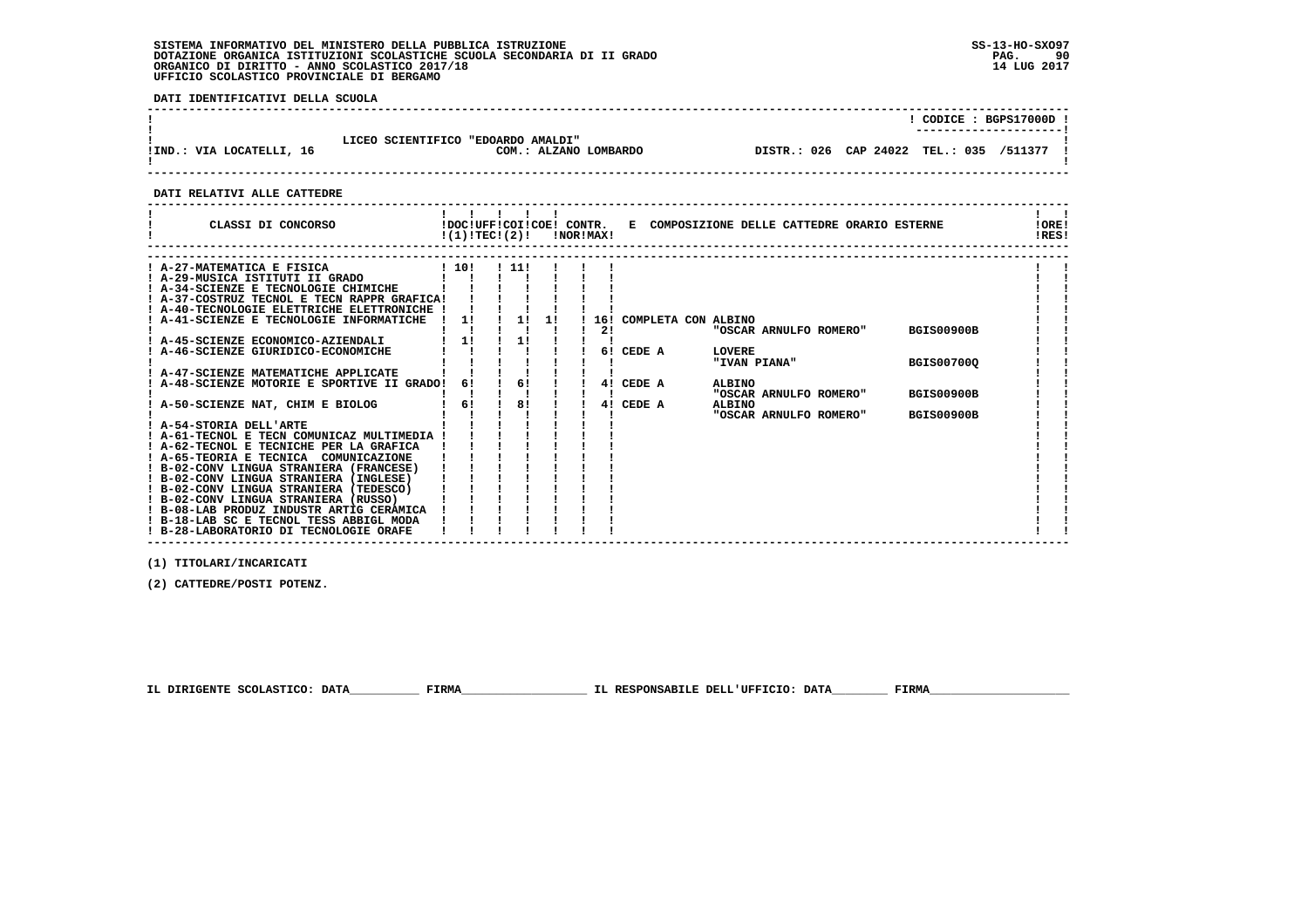**DATI IDENTIFICATIVI DELLA SCUOLA**

| IST PROF PER I SERVIZI SOCIALI                 |  |  | SERALE PROF. SOCIO SANITARIO "MAMOLI" |               |  |                                                                                                         |                  | CODICE: BGRF026506!<br>---------------------- |  |
|------------------------------------------------|--|--|---------------------------------------|---------------|--|---------------------------------------------------------------------------------------------------------|------------------|-----------------------------------------------|--|
| <b>!CORSO SERALE</b><br>!IND.: VIA BREMBILLA 3 |  |  |                                       | COM.: BERGAMO |  | DELL' IST PROF PER I SERVIZI SOCIALI PROF. SOCIO SANITARIO "MAMOLI" DI BERGAMO<br>DISTR.: 029 CAP 24129 | <b>TEL.: 035</b> | 7260525                                       |  |

 **------------------------------------------------------------------------------------------------------------------------------------**

### **DATI RELATIVI ALLE CLASSI - SEDI EROGAZIONE DI COMPETENZA**

| CORSI - INDIRIZZI - SPECIALIZZAZIONI                             | ANNI DI CORSO !           | CORSI - INDIRIZZI - SPECIALIZZAZIONI | ANNI DI CORSO             |  |  |
|------------------------------------------------------------------|---------------------------|--------------------------------------|---------------------------|--|--|
|                                                                  | 1 1 1 2 1 3 1 4 1 5 1 6 1 |                                      | 1 1 1 2 1 3 1 4 1 5 1 6 1 |  |  |
| ITP02 SERVIZI SOCIO-SANITARI BIENNIO-TRIENNIO ! 1! 1! 1! 1! 1! ! |                           |                                      | .                         |  |  |

 **------------------------------------------------------------------------------------------------------------------------------------**

## **DATI RELATIVI ALLE CATTEDRE**

| CLASSI DI CONCORSO                          |  | !(1)!TECI(2)! |     | !DOC!UFF!COI!COE! CONTR.<br>!NOR!MAX! |    | E COMPOSIZIONE DELLE CATTEDRE ORARIO ESTERNE | ! ORE!<br>!RES! |
|---------------------------------------------|--|---------------|-----|---------------------------------------|----|----------------------------------------------|-----------------|
| ! A-12-DISCIPL LETTERARIE ISTITUTI II GR    |  | -11           | -11 |                                       |    |                                              | 6!              |
| ! A-15-DISCIPLINE SANITARIE                 |  |               |     |                                       |    |                                              | 9!              |
| ! A-17-DISEG STORIA ARTE ISTITUTI II GR     |  |               |     |                                       |    |                                              | 2!              |
| ! A-18-FILOSOFIA E SCIENZE UMANE            |  | 1!            |     | 1! 16!                                |    | COMPLETA CON BERGAMO                         |                 |
|                                             |  |               |     |                                       | 5! | BGIS026005<br>"MARIAGRAZIA MAMOLI"           |                 |
| ! A-20-FISICA                               |  |               |     |                                       |    |                                              | 2!              |
| ! A-21-GEOGRAFIA                            |  |               |     |                                       |    |                                              |                 |
| ! A-24-LINGUA E CULT STRANIERA (INGLESE)    |  |               |     |                                       |    |                                              | 10!             |
| ! A-24-LINGUA E CULT STRANIERA (SPAGNOLO) ! |  |               |     |                                       |    |                                              | 10!             |
| ! A-26-MATEMATICA                           |  |               |     |                                       |    |                                              | 15!             |
| ! A-27-MATEMATICA E FISICA                  |  |               |     |                                       |    |                                              |                 |
| ! A-29-MUSICA ISTITUTI II GRADO             |  |               |     |                                       |    |                                              | 2!              |
| ! A-34-SCIENZE E TECNOLOGIE CHIMICHE        |  |               |     |                                       |    |                                              | 2!              |
| ! A-45-SCIENZE ECONOMICO-AZIENDALI          |  |               |     |                                       |    |                                              | 4!              |
| ! A-46-SCIENZE GIURIDICO-ECONOMICHE         |  |               |     |                                       |    |                                              | 8!              |
| ! A-47-SCIENZE MATEMATICHE APPLICATE        |  |               |     |                                       |    |                                              |                 |
| ! A-48-SCIENZE MOTORIE E SPORTIVE II GRADO! |  |               |     |                                       |    |                                              |                 |
| ! A-50-SCIENZE NAT, CHIM E BIOLOG           |  |               |     |                                       |    |                                              | 3!              |
| ! B-23-LAB SERVIZI SOCIO-SANITARI           |  |               |     |                                       |    |                                              |                 |
| (1) TITOLARI/INCARICATI                     |  |               |     |                                       |    |                                              |                 |

 **(2) CATTEDRE/POSTI POTENZ.**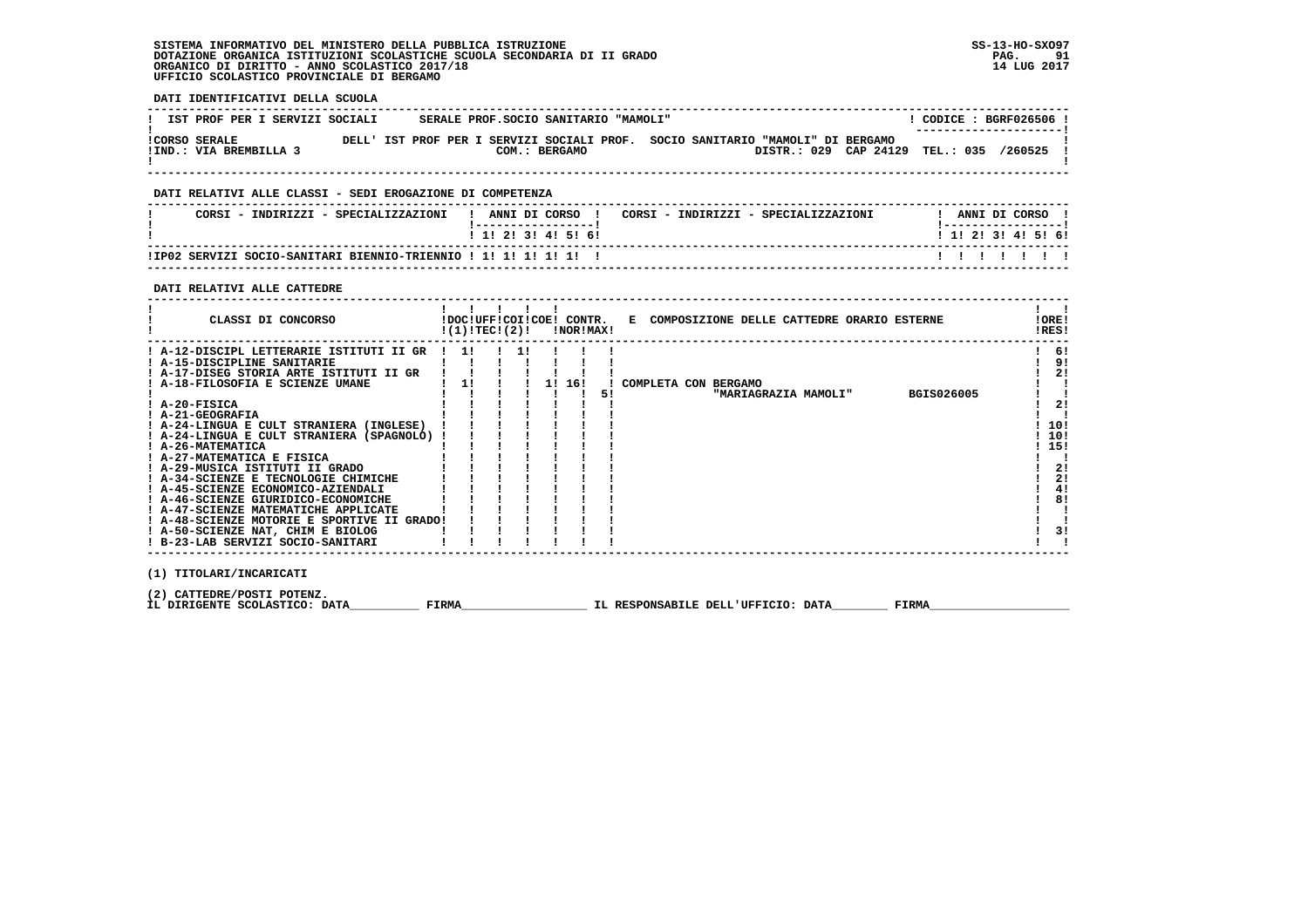**DATI IDENTIFICATIVI DELLA SCUOLA**

|                                                                                                                                                                                                                                                                                                                                                                                                                                                                                                                                                                                                                                                                                                                                                                                                                                                                      |                                                                                                                                                                                                                                                                                                                                      | $!$ CODICE : BGRH01000P $!$                    |
|----------------------------------------------------------------------------------------------------------------------------------------------------------------------------------------------------------------------------------------------------------------------------------------------------------------------------------------------------------------------------------------------------------------------------------------------------------------------------------------------------------------------------------------------------------------------------------------------------------------------------------------------------------------------------------------------------------------------------------------------------------------------------------------------------------------------------------------------------------------------|--------------------------------------------------------------------------------------------------------------------------------------------------------------------------------------------------------------------------------------------------------------------------------------------------------------------------------------|------------------------------------------------|
| !IND.: VIALE DELLA VITTORIA, 6                                                                                                                                                                                                                                                                                                                                                                                                                                                                                                                                                                                                                                                                                                                                                                                                                                       | IST PROF PER I SERVIZI ALBERGHIERI E RISTORAZIONE DI SAN PELLEGRINO TERME<br>COM.: SAN PELLEGRINO TERME DISTR.: 027 CAP 24016 TEL.: 0345 /21096                                                                                                                                                                                      |                                                |
| DATI RELATIVI ALLE CLASSI - SEDI EROGAZIONE DI COMPETENZA                                                                                                                                                                                                                                                                                                                                                                                                                                                                                                                                                                                                                                                                                                                                                                                                            |                                                                                                                                                                                                                                                                                                                                      |                                                |
| CORSI - INDIRIZZI - SPECIALIZZAZIONI                                                                                                                                                                                                                                                                                                                                                                                                                                                                                                                                                                                                                                                                                                                                                                                                                                 | ! ANNI DI CORSO ! CORSI - INDIRIZZI - SPECIALIZZAZIONI<br>! 1! 2! 3! 4! 5! 6!                                                                                                                                                                                                                                                        | ! ANNI DI CORSO !<br>1 1 1 2 1 3 1 4 1 5 1 6 1 |
| !LIP4 POTENZIAMENTO ARTISTICO E MUSICALE                                                                                                                                                                                                                                                                                                                                                                                                                                                                                                                                                                                                                                                                                                                                                                                                                             | IIP05 SER. ENOG. OSP. ALBERG. - BIENNIO COMUN ! 6! 8! !!!!! IIP06 SERVIZI DI SALA E DI VENDITA - TRIENNIO<br>1997 ACCOGLIENZA TURISTICA – TRIENNIO 1112111111 EPEN ENOGASTRONOMIA – TRIENNIO 111414141<br>1999 PROD. DOL. ARTIG. IND.LI – OPZIONE 11111111111111112<br>1999 POT. SOCIO ECONOMICO E PER LA LEGALITA' 1111111111111112 | !!!!!!!!!!                                     |
| DATI RELATIVI ALLE CATTEDRE                                                                                                                                                                                                                                                                                                                                                                                                                                                                                                                                                                                                                                                                                                                                                                                                                                          |                                                                                                                                                                                                                                                                                                                                      |                                                |
|                                                                                                                                                                                                                                                                                                                                                                                                                                                                                                                                                                                                                                                                                                                                                                                                                                                                      | $!(1)!TEC!(2)!$ $INORIMAX!$                                                                                                                                                                                                                                                                                                          | $\mathbf{I}$<br>IOREI<br>IRES!                 |
| ! A-02-DESIGN MET.OREF.PIET.DURE GEMME ! ! ! ! ! !<br>! A-03-DESIGN DELLA CERAMICA<br>$A-05-DESTGN DEL TESSUTO E DELLA MODA$<br>$\vdots$<br>$\vdots$<br>$\vdots$<br>$\vdots$<br>$\vdots$<br>$\vdots$<br>$\vdots$<br>$\vdots$<br>$\vdots$<br>$\vdots$<br><br>! A-06-DESIGN DEL VETRO<br>$P = 0.7 - 0.5$<br>$P = 0.7 - 0.5$<br>$P = 0.7 - 0.5$<br>$P = 0.7 - 0.5$<br>$P = 0.7 - 0.5$<br>$P = 0.7 - 0.5$<br>$P = 0.7 - 0.5$<br>$P = 0.7 - 0.5$<br>$P = 0.7 - 0.5$<br>$P = 0.7 - 0.5$<br>$P = 0.7 - 0.5$<br>! A-08-DISCIP GEOM, ARCH, ARRED, SCENOTEC ! ! ! !<br>! A-09-DISCIP GRAFICHE, PITTORICHE, SCENOG!<br>! A-10-DISCIPLINE GRAFICO-PUBBLICITARIE<br>! A-12-DISCIPL LETTERARIE ISTITUTI II GR ! 10! ! 12!<br>! A-14-DISCIP PLAST. SCUL. SCENOPLAST.        <br>! A-16-DISEG ARTIST MODELLAZ ODONTOTEC   ! ! !<br>! A-17-DISEG STORIA ARTE ISTITUTI II GR   1! ! 1! | $\mathbf{r}$ and $\mathbf{r}$ are the set of $\mathbf{r}$ and $\mathbf{r}$ are the set of $\mathbf{r}$<br>$\frac{1}{2}$ $\frac{1}{2}$ $\frac{1}{2}$ $\frac{1}{2}$<br>! 12! COMPLETA CON ZOGNO<br>"DAVID MARIA TUROLDO" BGIS013003                                                                                                    | 41                                             |
| ! A-24-LINGUA E CULT STRANIERA (SPAGNOLO) !                                                                                                                                                                                                                                                                                                                                                                                                                                                                                                                                                                                                                                                                                                                                                                                                                          | I A-24-LINGUA E CULT STRANIERA (FRANCESE) I 41 I 41 I 1 I 1<br>! A-24-LINGUA E CULT STRANIERA (INGLESE) ! 91 ! 81 11 ! 91 COMPLETA CON PRESEZZO<br>"MAIRONI DA PONTE" BGIS00800G<br>$\frac{1}{1}$ $\frac{1}{1}$<br>$\mathbf{I}$ $\mathbf{I}$                                                                                         | 6!<br>1171                                     |

 **------------------------------------------------------------------------------------------------------------------------------------**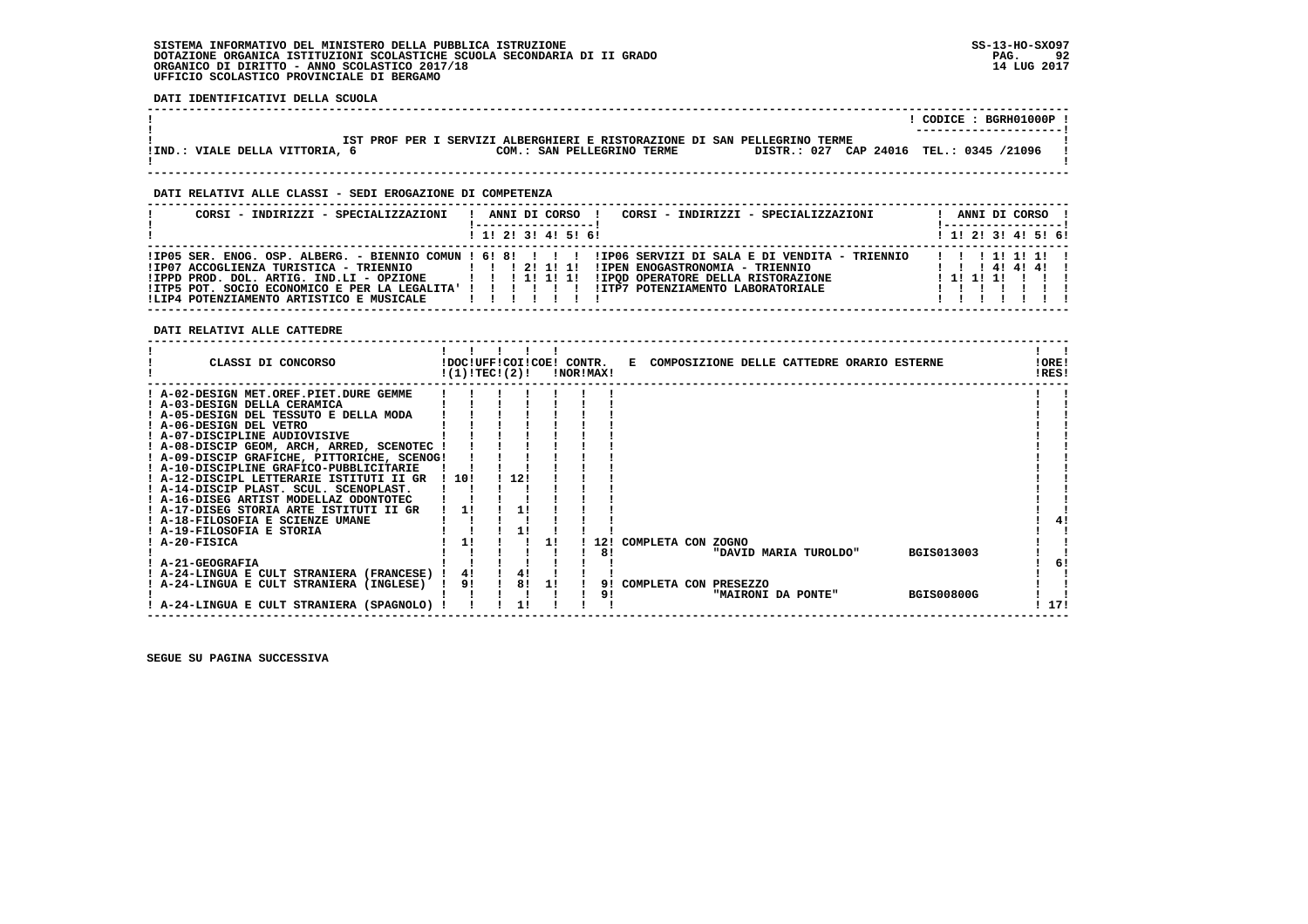**DATI IDENTIFICATIVI DELLA SCUOLA**

|                                                                                                       | CODICE: BGRH01000P!    |
|-------------------------------------------------------------------------------------------------------|------------------------|
| IST PROF PER I SERVIZI ALBERGHIERI E RISTORAZIONE DI SAN PELLEGRINO TERME                             | ---------------------- |
| DISTR.: 027 CAP 24016 TEL.: 0345 /21096<br>!IND.: VIALE DELLA VITTORIA,<br>COM.: SAN PELLEGRINO TERME |                        |
|                                                                                                       |                        |

 **DATI RELATIVI ALLE CATTEDRE**

| CLASSI DI CONCORSO                            | !DOC!UFF!COI!COE! CONTR.<br>!(1)!TEC!(2)! |    |    | !NOR!MAX! |                          | E COMPOSIZIONE DELLE CATTEDRE ORARIO ESTERNE    |                   | !ORE!<br>!RES! |
|-----------------------------------------------|-------------------------------------------|----|----|-----------|--------------------------|-------------------------------------------------|-------------------|----------------|
| ! A-24-LINGUA E CULT STRANIERA (TEDESCO) ! 1! |                                           |    | 11 |           | ! 13! COMPLETA CON ZOGNO |                                                 |                   |                |
|                                               |                                           |    |    | 6!        |                          | "DAVID MARIA TUROLDO"                           | BGIS013003        |                |
| ! A-26-MATEMATICA                             | 4!                                        | 4! |    |           |                          |                                                 |                   |                |
| ! A-27-MATEMATICA E FISICA                    |                                           |    |    |           |                          |                                                 |                   |                |
| ! A-29-MUSICA ISTITUTI II GRADO               |                                           |    |    |           |                          |                                                 |                   |                |
| ! A-31-SCIENZE DEGLI ALIMENTI                 | 51                                        | 61 |    |           |                          |                                                 |                   |                |
| ! A-34-SCIENZE E TECNOLOGIE CHIMICHE          |                                           | 11 |    |           |                          |                                                 |                   |                |
| ! A-37-COSTRUZ TECNOL E TECN RAPPR GRAFICA!   |                                           |    |    |           |                          |                                                 |                   |                |
| ! A-40-TECNOLOGIE ELETTRICHE ELETTRONICHE !   |                                           |    |    |           |                          |                                                 |                   |                |
| ! A-41-SCIENZE E TECNOLOGIE INFORMATICHE      |                                           |    |    |           |                          |                                                 |                   |                |
| ! A-42-SCIENZE E TECNOLOGIE MECCANICHE        |                                           |    |    |           |                          |                                                 |                   |                |
| ! A-43-SCIENZE E TECNOLOGIE NAUTICHE          |                                           |    |    |           |                          |                                                 |                   |                |
| ! A-45-SCIENZE ECONOMICO-AZIENDALI            | 6!                                        | 6! |    |           | 6! CEDE A                | <b>DALMINE</b>                                  |                   |                |
|                                               |                                           |    |    |           |                          | "LUIGI EINAUDI"                                 | <b>BGIS01100B</b> |                |
| ! A-46-SCIENZE GIURIDICO-ECONOMICHE           | 3!                                        | 2! | 1! |           | 14! COMPLETA CON ZOGNO   |                                                 |                   |                |
|                                               |                                           |    |    | 2!        |                          | "DAVID MARIA TUROLDO"                           | <b>BGIS013003</b> |                |
|                                               |                                           |    |    |           | $E$ CON                  | <b>PRESEZZO</b>                                 |                   |                |
|                                               |                                           | 5! |    | 21        |                          | "MAIRONI DA PONTE"                              | <b>BGIS00800G</b> |                |
| ! A-47-SCIENZE MATEMATICHE APPLICATE          | 4!<br>4!                                  | 4! |    |           |                          |                                                 |                   | 6!             |
| ! A-48-SCIENZE MOTORIE E SPORTIVE II GRADO!   | 2!                                        | 1! | 11 |           |                          |                                                 |                   |                |
| ! A-50-SCIENZE NAT, CHIM E BIOLOG             |                                           |    |    | 1121      |                          | 10! COMPLETA CON DALMINE<br>"GUGLIELMO MARCONI" | <b>BGIS036000</b> |                |
| ! A-51-SCIENZE, TECNOL E TECN AGR             |                                           |    |    |           |                          |                                                 |                   |                |
| ! A-54-STORIA DELL'ARTE                       |                                           |    |    |           |                          |                                                 |                   |                |
| ! A-61-TECNOL E TECN COMUNICAZ MULTIMEDIA !   |                                           |    |    |           |                          |                                                 |                   |                |
| ! A-62-TECNOL E TECNICHE PER LA GRAFICA       |                                           |    |    |           |                          |                                                 |                   |                |
| ! A-65-TEORIA E TECNICA COMUNICAZIONE         |                                           |    |    |           |                          |                                                 |                   |                |
| ! A-66-TRATT TESTI DATI APPLIC INFORMATICA!   |                                           |    |    |           |                          |                                                 |                   |                |
| ! B-03-LABORATORI DI FISICA                   |                                           |    |    |           |                          |                                                 |                   |                |
| ! B-06-LABORATORIO DI ODONTOTECNICA           |                                           |    |    |           |                          |                                                 |                   |                |
| ! B-07-LABORATORIO DI OTTICA                  |                                           |    |    |           |                          |                                                 |                   |                |
| ! B-08-LAB PRODUZ INDUSTR ARTIG CERAMICA      |                                           |    |    |           |                          |                                                 |                   |                |
| ! B-11-LAB SCIENZE E TECNOL AGRARIE           |                                           |    |    |           |                          |                                                 |                   |                |
| ! B-12-LAB SCIENZE E TECNOL CHIM MICROBIOL!   |                                           |    |    |           |                          |                                                 |                   |                |
| ! B-14-LAB SCIENZE E TECNOL COSTRUZIONI       |                                           |    |    |           |                          |                                                 |                   |                |
| ! B-15-LAB SC E TECNOL ELETTR ELETTRONIC      |                                           |    |    |           |                          |                                                 |                   |                |
|                                               |                                           |    |    |           |                          |                                                 |                   |                |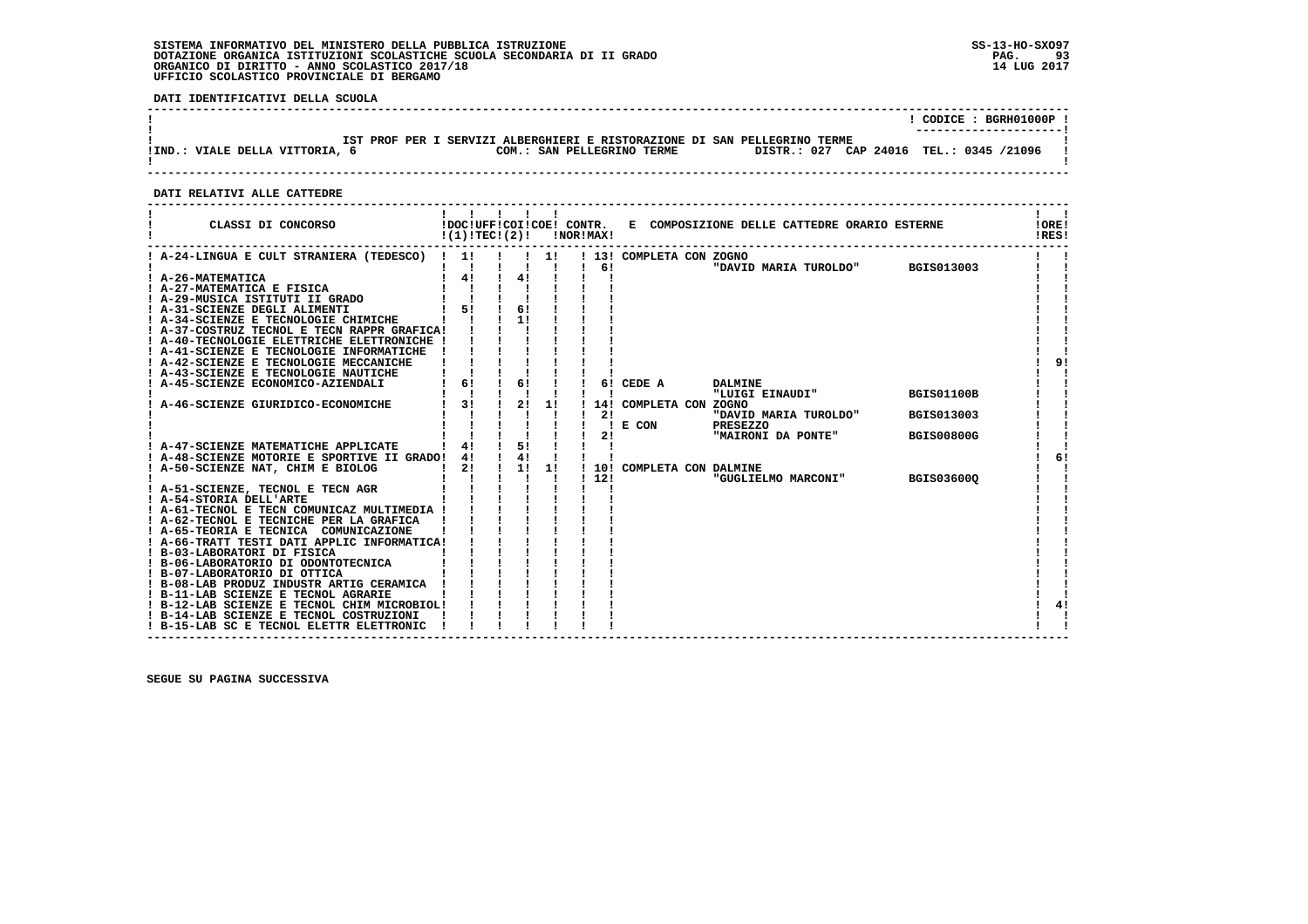**DATI IDENTIFICATIVI DELLA SCUOLA**

|                                                                                                                                                                                                                                                                                                                                                                                                       |  |                                                                                 |  |                                                                           |  | $!$ CODICE : BGRH01000P $!$               |
|-------------------------------------------------------------------------------------------------------------------------------------------------------------------------------------------------------------------------------------------------------------------------------------------------------------------------------------------------------------------------------------------------------|--|---------------------------------------------------------------------------------|--|---------------------------------------------------------------------------|--|-------------------------------------------|
| !IND.: VIALE DELLA VITTORIA, 6<br>COM.: SAN PELLEGRINO TERME                                                                                                                                                                                                                                                                                                                                          |  |                                                                                 |  | IST PROF PER I SERVIZI ALBERGHIERI E RISTORAZIONE DI SAN PELLEGRINO TERME |  | DISTR.: 027 CAP 24016 TEL.: 0345 /21096 ! |
| DATI RELATIVI ALLE CATTEDRE                                                                                                                                                                                                                                                                                                                                                                           |  |                                                                                 |  |                                                                           |  |                                           |
| ! CLASSI DI CONCORSO                                                                                                                                                                                                                                                                                                                                                                                  |  | $!(1)!$ TEC! $(2)!$ $\blacksquare$ $\blacksquare$ $\blacksquare$ $\blacksquare$ |  | !DOC!UFF!COI!COE! CONTR. E COMPOSIZIONE DELLE CATTEDRE ORARIO ESTERNE     |  | $1 \quad 1$<br>!ORE!<br>!RES!             |
| $\mathbf{1} \qquad \qquad \mathbf{1} \qquad \mathbf{1} \qquad \mathbf{1} \qquad \mathbf{1} \qquad \mathbf{1} \qquad \mathbf{1} \qquad \mathbf{1}$<br>! B-23-LAB SERVIZI SOCIO-SANITARI<br>1 B-24-LAB SCIENZE E TECNOL NAUTICHE          <br>  B-24-LAB SCIENZE E TECNOL NAUTICHE          <br>  ¤-28-LABORATORIO DI TECNOLOGIE ORAFE        <br>(1) TITOLARI/INCARICATI<br>(2) CATTEDRE/POSTI POTENZ. |  |                                                                                 |  |                                                                           |  | 31                                        |

|  | IL DIRIGENTE SCOLASTICO: DATA | <b>FIRMA</b> | IL RESPONSABILE DELL'UFFICIO: DATA | FIRMZ |
|--|-------------------------------|--------------|------------------------------------|-------|
|--|-------------------------------|--------------|------------------------------------|-------|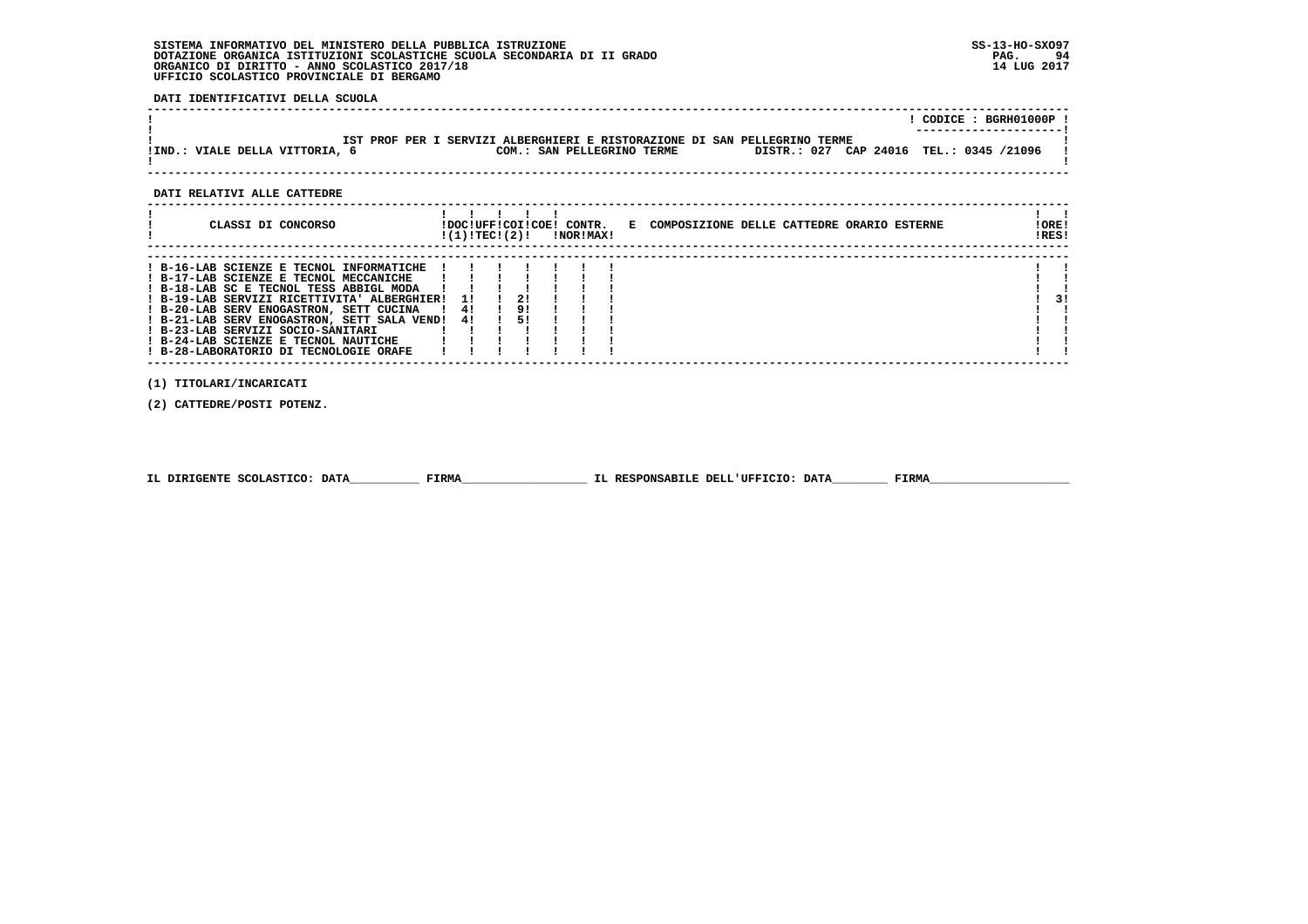**DATI IDENTIFICATIVI DELLA SCUOLA**

|                       |                                                                      | $CODE : BGRH020009$ !  |
|-----------------------|----------------------------------------------------------------------|------------------------|
|                       |                                                                      | ---------------------- |
|                       | IST PROF PER I SERVIZI ALBERGHIERI E RISTORAZIONE "ALFREDO SONZOGNI" |                        |
| IIND.: VIA BELLINI 54 | DISTR.: 026 CAP 24027 TEL.: 035<br>COM.: NEMBRO                      | /521285                |
|                       |                                                                      |                        |
|                       |                                                                      |                        |

 **------------------------------------------------------------------------------------------------------------------------------------**

### **DATI RELATIVI ALLE CLASSI - SEDI EROGAZIONE DI COMPETENZA**

| CORSI - INDIRIZZI - SPECIALIZZAZIONI                                                                                                                                | CORSI - INDIRIZZI - SPECIALIZZAZIONI<br>ANNI DI CORSO !                                                                                                                                                                                                                        | ANNI DI CORSO !<br>! ------------------ |
|---------------------------------------------------------------------------------------------------------------------------------------------------------------------|--------------------------------------------------------------------------------------------------------------------------------------------------------------------------------------------------------------------------------------------------------------------------------|-----------------------------------------|
|                                                                                                                                                                     | $1$ , 1! 2! 3! 4! 5! 6!                                                                                                                                                                                                                                                        | ! 1! 2! 3! 4! 5! 6!                     |
| !IP07 ACCOGLIENZA TURISTICA - TRIENNIO<br>!IPPD PROD, DOL, ARTIG, IND.LI - OPZIONE<br>!ITP7 POTENZIAMENTO LABORATORIALE<br>!LIP4 POTENZIAMENTO ARTISTICO E MUSICALE | IIP05 SER. ENOG. OSP. ALBERG. - BIENNIO COMUN ! 5! 8! ! ! ! ! IIP06 SERVIZI DI SALA E DI VENDITA - TRIENNIO<br>1 1 1 1 1 2 1 2 1<br>!IPEN ENOGASTRONOMIA - TRIENNIO<br>!ITP5 POT. SOCIO ECONOMICO E PER LA LEGALITA'<br>1121111<br>ILIP2 POTENZIAMENTO LINGUISTICO<br>,,,,,,,, | 1 1 1 2 1 2 1 1 1<br>1 1 1 4 1 4 1 5 1  |

 **DATI RELATIVI ALLE CATTEDRE**

| CLASSI DI CONCORSO                                                 | !DOC!UFF!COI!COE! CONTR.<br>!(1)!TECI(2)! |  |     |  | !NOR!MAX! |                     |                 | E COMPOSIZIONE DELLE CATTEDRE ORARIO ESTERNE |                   | !ORE!<br>!RES! |  |
|--------------------------------------------------------------------|-------------------------------------------|--|-----|--|-----------|---------------------|-----------------|----------------------------------------------|-------------------|----------------|--|
| ! A-02-DESIGN MET.OREF.PIET.DURE GEMME                             |                                           |  |     |  |           |                     |                 |                                              |                   |                |  |
| ! A-03-DESIGN DELLA CERAMICA                                       |                                           |  |     |  |           |                     |                 |                                              |                   |                |  |
| ! A-05-DESIGN DEL TESSUTO E DELLA MODA                             |                                           |  |     |  |           |                     |                 |                                              |                   |                |  |
| ! A-06-DESIGN DEL VETRO                                            |                                           |  |     |  |           |                     |                 |                                              |                   |                |  |
| ! A-07-DISCIPLINE AUDIOVISIVE                                      |                                           |  |     |  |           |                     |                 |                                              |                   |                |  |
| ! A-08-DISCIP GEOM, ARCH, ARRED, SCENOTEC                          |                                           |  |     |  |           |                     |                 |                                              |                   |                |  |
| ! A-09-DISCIP GRAFICHE, PITTORICHE, SCENOG!                        |                                           |  |     |  |           |                     |                 |                                              |                   |                |  |
| ! A-10-DISCIPLINE GRAFICO-PUBBLICITARIE                            |                                           |  |     |  |           |                     |                 |                                              |                   |                |  |
| ! A-12-DISCIPL LETTERARIE ISTITUTI II GR                           | -13!                                      |  | 13! |  |           |                     |                 |                                              |                   |                |  |
| ! A-14-DISCIP PLAST. SCUL. SCENOPLAST.                             |                                           |  |     |  |           |                     |                 |                                              |                   |                |  |
| ! A-16-DISEG ARTIST MODELLAZ ODONTOTEC                             |                                           |  |     |  |           |                     |                 |                                              |                   |                |  |
| ! A-17-DISEG STORIA ARTE ISTITUTI II GR                            |                                           |  |     |  |           |                     |                 |                                              |                   |                |  |
| A-18-FILOSOFIA E SCIENZE UMANE                                     |                                           |  |     |  | 41        | CEDE A              | GAZZANIGA       |                                              |                   |                |  |
|                                                                    |                                           |  |     |  |           |                     | "VALLE SERIANA" |                                              | <b>BGIS01600E</b> |                |  |
| A-19-FILOSOFIA E STORIA                                            | 1!                                        |  | 11  |  |           |                     |                 |                                              |                   |                |  |
| A-20-FISICA                                                        |                                           |  |     |  | 10!       | COMPLETA CON LOVERE |                 |                                              |                   |                |  |
|                                                                    |                                           |  |     |  | 41        |                     | "IVAN PIANA"    |                                              | <b>BGIS00700Q</b> |                |  |
|                                                                    |                                           |  |     |  |           | E CON               | ALBINO          |                                              | <b>BGIS00900B</b> |                |  |
|                                                                    |                                           |  |     |  | 41        |                     |                 | "OSCAR ARNULFO ROMERO"                       |                   |                |  |
| <b>A-21-GEOGRAFIA</b><br>! A-24-LINGUA E CULT STRANIERA (FRANCESE) | 41                                        |  |     |  |           |                     |                 |                                              |                   | 8!             |  |
|                                                                    |                                           |  |     |  |           |                     |                 |                                              |                   |                |  |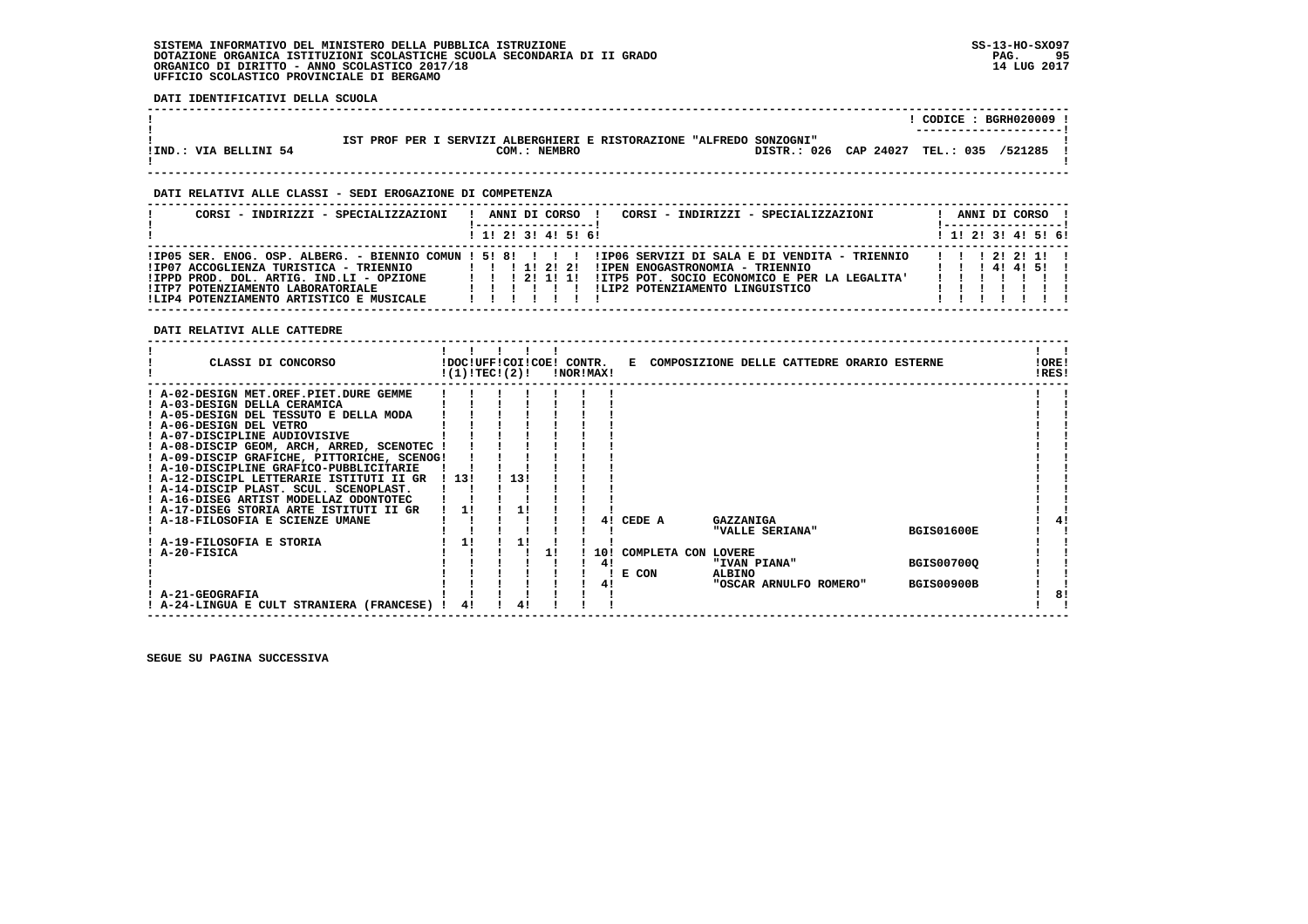**DATI IDENTIFICATIVI DELLA SCUOLA**

|                       |                                                                                         | CODICE: BGRH020009 !                                                           |
|-----------------------|-----------------------------------------------------------------------------------------|--------------------------------------------------------------------------------|
| IIND.: VIA BELLINI 54 | SERVIZI ALBERGHIERI E RISTORAZIONE "ALFREDO SONZOGNI"<br>TST PROF PER T<br>COM.: NEMBRO | ----------------------<br>DISTR.: 026 CAP 24027<br><b>TEL.: 035</b><br>/521285 |

 **------------------------------------------------------------------------------------------------------------------------------------**

 **DATI RELATIVI ALLE CATTEDRE**

| CLASSI DI CONCORSO                                                                         | !(1)!TECI(2)! |                                    |    | <b>!NOR!MAX!</b> |                         | !DOC!UFF!COI!COE! CONTR. E COMPOSIZIONE DELLE CATTEDRE ORARIO ESTERNE |                   | !ORE!<br>!RES! |
|--------------------------------------------------------------------------------------------|---------------|------------------------------------|----|------------------|-------------------------|-----------------------------------------------------------------------|-------------------|----------------|
| ! A-24-LINGUA E CULT STRANIERA (INGLESE) ! 8!                                              |               | 71                                 |    |                  | 9! CEDE A               | GAZZANIGA                                                             | <b>BGIS01600E</b> |                |
| ! A-24-LINGUA E CULT STRANIERA (SPAGNOLO) !                                                | 11            | 2!                                 |    |                  | 5! CEDE A               | "VALLE SERIANA"<br><b>GAZZANIGA</b>                                   |                   | 12!            |
| ! A-24-LINGUA E CULT STRANIERA (TEDESCO)                                                   |               |                                    |    |                  |                         | "VALLE SERIANA"                                                       | <b>BGIS01600E</b> |                |
| ! A-24-LINGUA E CULT STRANIERA (RUSSO)                                                     |               |                                    |    |                  |                         |                                                                       |                   |                |
| ! A-26-MATEMATICA                                                                          | 5!            | 71                                 |    |                  |                         |                                                                       |                   |                |
| ! A-27-MATEMATICA E FISICA<br>! A-29-MUSICA ISTITUTI II GRADO                              |               |                                    |    |                  |                         |                                                                       |                   |                |
| ! A-31-SCIENZE DEGLI ALIMENTI                                                              | 61            | 6!                                 |    |                  |                         |                                                                       |                   |                |
| ! A-34-SCIENZE E TECNOLOGIE CHIMICHE                                                       |               | 11                                 |    |                  |                         |                                                                       |                   |                |
| ! A-37-COSTRUZ TECNOL E TECN RAPPR GRAFICA!<br>! A-40-TECNOLOGIE ELETTRICHE ELETTRONICHE ! |               |                                    |    |                  |                         |                                                                       |                   |                |
| ! A-41-SCIENZE E TECNOLOGIE INFORMATICHE                                                   |               |                                    |    |                  |                         |                                                                       |                   |                |
| A-42-SCIENZE E TECNOLOGIE MECCANICHE                                                       |               |                                    |    |                  | 3! CEDE A               | <b>LOVERE</b>                                                         |                   | 41             |
|                                                                                            |               |                                    |    |                  |                         | "IVAN PIANA"                                                          | <b>BGIS00700Q</b> |                |
|                                                                                            |               |                                    |    |                  | 4! ED A                 | <b>GAZZANIGA</b><br>"VALLE SERIANA"                                   | <b>BGIS01600E</b> |                |
| A-43-SCIENZE E TECNOLOGIE NAUTICHE                                                         |               |                                    |    |                  |                         |                                                                       |                   |                |
| A-45-SCIENZE ECONOMICO-AZIENDALI                                                           | 4!            | 31                                 | 1! |                  | 17! COMPLETA CON LOVERE |                                                                       |                   |                |
| A-46-SCIENZE GIURIDICO-ECONOMICHE                                                          | 5!            | 4!                                 | 1! | 11               |                         | "IVAN PIANA"<br>! 17! COMPLETA CON GAZZANIGA                          | <b>BGIS00700Q</b> |                |
|                                                                                            |               |                                    |    | 11               |                         | "VALLE SERIANA"                                                       | <b>BGIS01600E</b> |                |
| A-47-SCIENZE MATEMATICHE APPLICATE                                                         | 11            |                                    | 1! |                  | 15! COMPLETA CON ALBINO |                                                                       |                   |                |
|                                                                                            |               |                                    |    | 3 I              |                         | "OSCAR ARNULFO ROMERO"                                                | <b>BGIS00900B</b> |                |
| A-48-SCIENZE MOTORIE E SPORTIVE II GRADO!<br>A-50-SCIENZE NAT, CHIM E BIOLOG               | 51<br>31      | $1 \quad 41$<br>$\frac{1}{2}$ 2! 1 |    |                  | 5! CEDE A               | <b>GAZZANIGA</b>                                                      |                   | 6!             |
|                                                                                            |               |                                    |    |                  |                         | "VALLE SERIANA"                                                       | <b>BGIS01600E</b> |                |
| ! A-51-SCIENZE, TECNOL E TECN AGR                                                          |               |                                    |    |                  |                         |                                                                       |                   |                |
| ! A-54-STORIA DELL'ARTE<br>! A-61-TECNOL E TECN COMUNICAZ MULTIMEDIA !                     |               |                                    |    |                  |                         |                                                                       |                   |                |
| ! A-62-TECNOL E TECNICHE PER LA GRAFICA                                                    |               |                                    |    |                  |                         |                                                                       |                   |                |
| ! A-65-TEORIA E TECNICA COMUNICAZIONE                                                      |               |                                    |    |                  |                         |                                                                       |                   |                |
| ! A-66-TRATT TESTI DATI APPLIC INFORMATICA! 1!                                             |               | 11                                 |    |                  |                         |                                                                       |                   |                |
| ! B-02-CONV LINGUA STRANIERA (FRANCESE)<br>! B-02-CONV LINGUA STRANIERA (INGLESE)          |               |                                    |    |                  |                         |                                                                       |                   |                |
|                                                                                            |               |                                    |    |                  |                         |                                                                       |                   |                |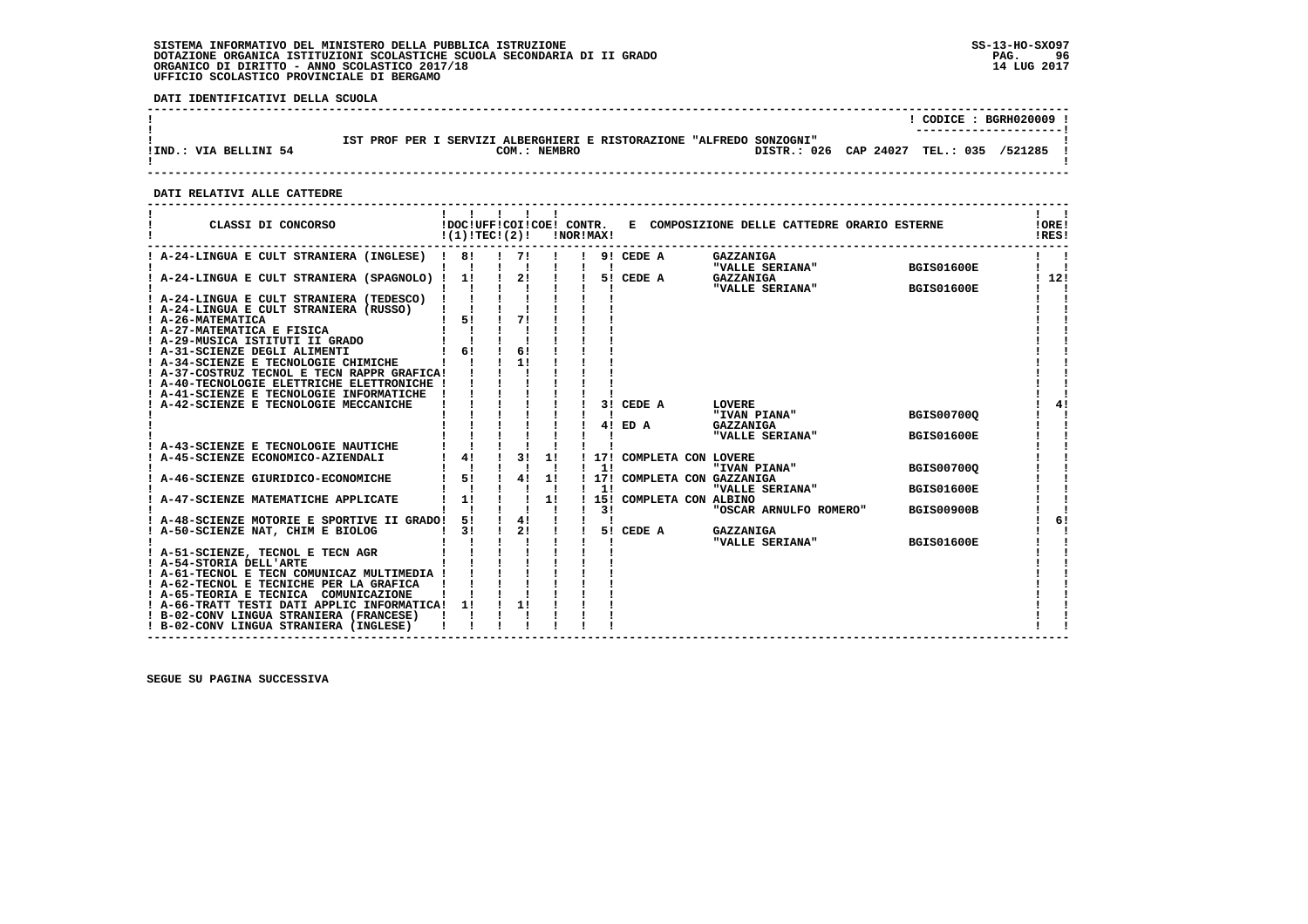**DATI IDENTIFICATIVI DELLA SCUOLA**

|                       |                                                                                                                                 | $\overline{COLICE}$ : BGRH020009 ! |
|-----------------------|---------------------------------------------------------------------------------------------------------------------------------|------------------------------------|
| !IND.: VIA BELLINI 54 | IST PROF PER I SERVIZI ALBERGHIERI E RISTORAZIONE "ALFREDO SONZOGNI"<br>DISTR.: 026 CAP 24027 TEL.: 035 /521285<br>COM.: NEMBRO |                                    |
|                       |                                                                                                                                 |                                    |

## **DATI RELATIVI ALLE CATTEDRE**

| CLASSI DI CONCORSO                          | !(1)!TEC!(2)! |    | <b>!NOR!MAX!</b> | !DOC!UFF!COI!COE! CONTR. E COMPOSIZIONE DELLE CATTEDRE ORARIO ESTERNE | ! ORE!<br>!RES! |  |
|---------------------------------------------|---------------|----|------------------|-----------------------------------------------------------------------|-----------------|--|
|                                             |               |    |                  |                                                                       |                 |  |
| ! B-02-CONV LINGUA STRANIERA (TEDESCO)      |               |    |                  |                                                                       |                 |  |
| ! B-02-CONV LINGUA STRANIERA (RUSSO)        |               |    |                  |                                                                       |                 |  |
| ! B-03-LABORATORI DI FISICA                 |               |    |                  |                                                                       |                 |  |
| ! B-06-LABORATORIO DI ODONTOTECNICA         |               |    |                  |                                                                       |                 |  |
| ! B-07-LABORATORIO DI OTTICA                |               |    |                  |                                                                       |                 |  |
| ! B-08-LAB PRODUZ INDUSTR ARTIG CERAMICA    |               |    |                  |                                                                       |                 |  |
| ! B-11-LAB SCIENZE E TECNOL AGRARIE         |               |    |                  |                                                                       |                 |  |
| ! B-12-LAB SCIENZE E TECNOL CHIM MICROBIOL! |               |    |                  |                                                                       |                 |  |
| ! B-14-LAB SCIENZE E TECNOL COSTRUZIONI     |               |    |                  |                                                                       |                 |  |
| ! B-15-LAB SC E TECNOL ELETTR ELETTRONIC    |               |    |                  |                                                                       |                 |  |
| ! B-16-LAB SCIENZE E TECNOL INFORMATICHE    |               |    |                  |                                                                       |                 |  |
| ! B-17-LAB SCIENZE E TECNOL MECCANICHE      |               |    |                  |                                                                       |                 |  |
| ! B-18-LAB SC E TECNOL TESS ABBIGL MODA     |               |    |                  |                                                                       |                 |  |
| ! B-19-LAB SERVIZI RICETTIVITA' ALBERGHIER! | 41            |    |                  |                                                                       |                 |  |
| ! B-20-LAB SERV ENOGASTRON, SETT CUCINA     | 71            | 8! |                  |                                                                       |                 |  |
| ! B-21-LAB SERV ENOGASTRON, SETT SALA VEND! | 51            | 51 |                  |                                                                       |                 |  |
| ! B-23-LAB SERVIZI SOCIO-SANITARI           |               |    |                  |                                                                       |                 |  |
| ! B-24-LAB SCIENZE E TECNOL NAUTICHE        |               |    |                  |                                                                       |                 |  |
| ! B-28-LABORATORIO DI TECNOLOGIE ORAFE      |               |    |                  |                                                                       |                 |  |

 **(1) TITOLARI/INCARICATI**

 **(2) CATTEDRE/POSTI POTENZ.**

 **IL DIRIGENTE SCOLASTICO: DATA\_\_\_\_\_\_\_\_\_\_ FIRMA\_\_\_\_\_\_\_\_\_\_\_\_\_\_\_\_\_\_ IL RESPONSABILE DELL'UFFICIO: DATA\_\_\_\_\_\_\_\_ FIRMA\_\_\_\_\_\_\_\_\_\_\_\_\_\_\_\_\_\_\_\_**

 **------------------------------------------------------------------------------------------------------------------------------------**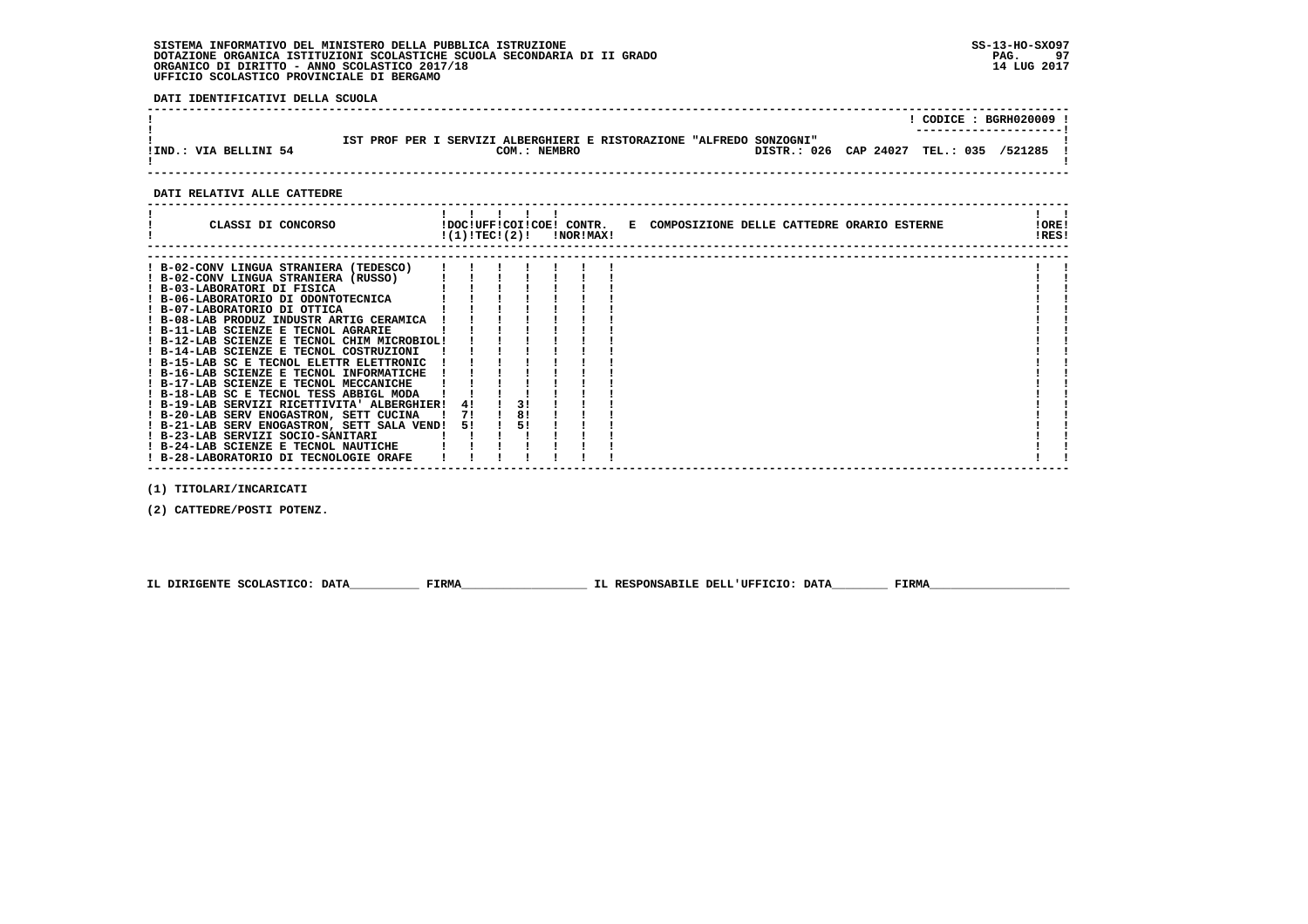**! B-12-LAB SCIENZE E TECNOL CHIM MICROBIOL! ! ! ! ! ! ! ! !**

- 1

 $\blacksquare$ 

 **DATI IDENTIFICATIVI DELLA SCUOLA ------------------------------------------------------------------------------------------------------------------------------------**! CODICE: BGRI004519 ! **! IST PROF INDUSTRIA E ARTIGIANATO "ARCHIMEDE" (CORSO SERALE)** \_\_\_\_\_\_\_\_\_\_\_\_\_\_\_\_\_\_\_\_\_\_\_\_  **! ---------------------! !CORSO SERALE DELL' IST PROF INDUSTRIA E ARTIGIANATO "ARCHIMEDE" DI TREVIGLIO ! !IND.: VIA CARAVAGGIO 50/52 COM.: TREVIGLIO DISTR.: 032 CAP 24047 TEL.: 0363 / 48721 !**- 1  **! ! ------------------------------------------------------------------------------------------------------------------------------------ DATI RELATIVI ALLE CLASSI - SEDI EROGAZIONE DI COMPETENZA ------------------------------------------------------------------------------------------------------------------------------------**! ANNI DI CORSO !  **! CORSI - INDIRIZZI - SPECIALIZZAZIONI ! ANNI DI CORSO ! CORSI - INDIRIZZI - SPECIALIZZAZIONI ! ANNI DI CORSO !**\_\_\_\_\_\_\_\_\_\_\_\_\_\_\_\_\_\_\_\_\_\_  **! !-----------------! !-----------------!**1 1 2 3 3 4 5 6  **! ! 1! 2! 3! 4! 5! 6! ! 1! 2! 3! 4! 5! 6! ------------------------------------------------------------------------------------------------------------------------------------ !IPC1 INDIRIZZO A ELABORAZIONE MANUALE ! ! ! ! ! ! !IPQP OPERATORE MECCANICO ! 1! 1! 1! ! ! ! ------------------------------------------------------------------------------------------------------------------------------------ DATI RELATIVI ALLE CATTEDRE ------------------------------------------------------------------------------------------------------------------------------------** $\mathbf{I}$  and  $\mathbf{I}$  **! ! ! ! ! ! ! ! ! CLASSI DI CONCORSO !DOC!UFF!COI!COE! CONTR. E COMPOSIZIONE DELLE CATTEDRE ORARIO ESTERNE !ORE! ! !(1)!TEC!(2)! !NOR!MAX! !RES!LORE!**  $RRSI$   **------------------------------------------------------------------------------------------------------------------------------------** $1, 121$  **! A-12-DISCIPL LETTERARIE ISTITUTI II GR ! ! ! ! ! ! ! ! 12! ! A-14-DISCIP PLAST. SCUL. SCENOPLAST. ! ! ! ! ! ! ! ! ! ! A-16-DISEG ARTIST MODELLAZ ODONTOTEC ! ! ! ! ! ! ! ! !** $\mathbf{I}$  $\blacksquare$  **! A-17-DISEG STORIA ARTE ISTITUTI II GR ! ! ! ! ! ! ! ! ! ! A-20-FISICA ! ! ! ! ! ! ! ! 2! ! A-24-LINGUA E CULT STRANIERA (FRANCESE) ! ! ! ! ! ! ! ! !** $1 \quad 21$  $\blacksquare$  $61$  **! A-24-LINGUA E CULT STRANIERA (INGLESE) ! ! ! ! ! ! ! ! 6! ! A-24-LINGUA E CULT STRANIERA (SPAGNOLO) ! ! ! ! ! ! ! ! ! ! A-24-LINGUA E CULT STRANIERA (TEDESCO) ! ! ! ! ! ! ! ! ! ! A-26-MATEMATICA ! ! ! ! ! ! ! ! 10! ! A-27-MATEMATICA E FISICA ! ! ! ! ! ! ! ! ! ! A-34-SCIENZE E TECNOLOGIE CHIMICHE ! ! ! ! ! ! ! ! ! ! A-37-COSTRUZ TECNOL E TECN RAPPR GRAFICA! ! ! ! ! ! ! ! !** $\mathbf{I}$ - 1  $1.101$ - 1  $\blacksquare$ - 1  **! A-38-TECNOL COSTR AERONAUTICHE ! ! ! ! ! ! ! ! !**- 1  **! A-40-TECNOLOGIE ELETTRICHE ELETTRONICHE ! ! ! ! ! ! ! ! ! ! A-41-SCIENZE E TECNOLOGIE INFORMATICHE ! ! ! ! ! ! ! ! !**71  **! A-42-SCIENZE E TECNOLOGIE MECCANICHE ! 1! ! 1! ! ! ! ! 7!** $2.1$  **! A-46-SCIENZE GIURIDICO-ECONOMICHE ! ! ! ! ! ! ! ! 2! ! A-47-SCIENZE MATEMATICHE APPLICATE ! ! ! ! ! ! ! ! ! ! A-48-SCIENZE MOTORIE E SPORTIVE II GRADO! ! ! ! ! ! ! ! !** $\blacksquare$ - 1  $21$  **! A-50-SCIENZE NAT, CHIM E BIOLOG ! ! ! ! ! ! ! ! 2! ! A-61-TECNOL E TECN COMUNICAZ MULTIMEDIA ! ! ! ! ! ! ! ! ! ! A-66-TRATT TESTI DATI APPLIC INFORMATICA! ! ! ! ! ! ! ! !**- 1  **! B-03-LABORATORI DI FISICA ! ! ! ! ! ! ! ! ! ! B-04-LABORATORI DI LIUTERIA ! ! ! ! ! ! ! ! ! ! B-07-LABORATORIO DI OTTICA ! ! ! ! ! ! ! ! !**- 1  **! B-08-LAB PRODUZ INDUSTR ARTIG CERAMICA ! ! ! ! ! ! ! ! ! ! B-10-LAB SCIENZE E TECNOL COSTR AERON ! ! ! ! ! ! ! ! !**

 **SEGUE SU PAGINA SUCCESSIVA**

 **------------------------------------------------------------------------------------------------------------------------------------**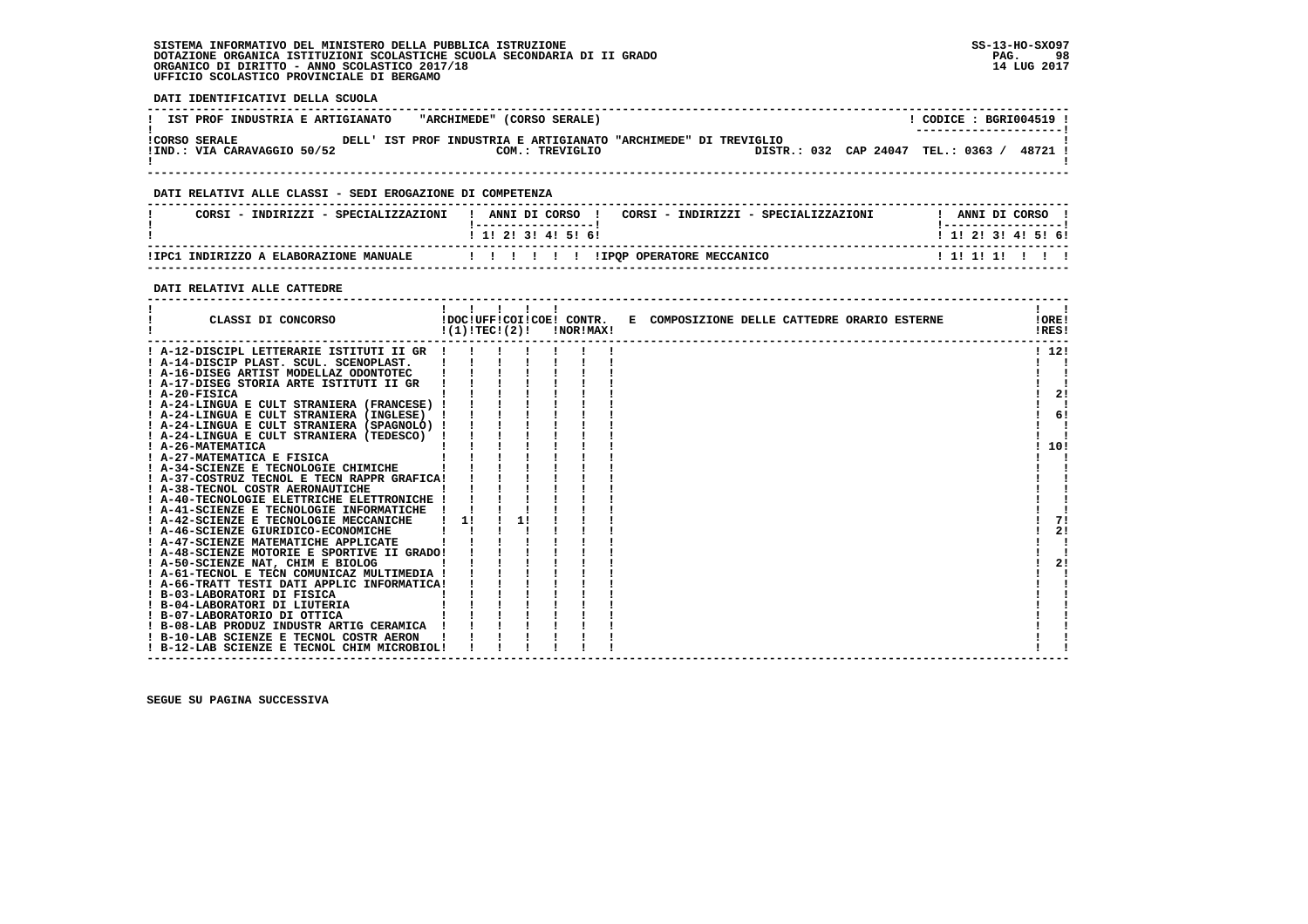**DATI IDENTIFICATIVI DELLA SCUOLA**

| IST PROF INDUSTRIA E ARTIGIANATO                    |  |  |  | "ARCHIMEDE" (CORSO SERALE)                                                         |  |                                  |  | CODICE: BGRI004519 !  |  |       |  |
|-----------------------------------------------------|--|--|--|------------------------------------------------------------------------------------|--|----------------------------------|--|-----------------------|--|-------|--|
| <b>!CORSO SERALE</b><br>!IND.: VIA CARAVAGGIO 50/52 |  |  |  | DELL' IST PROF INDUSTRIA E ARTIGIANATO "ARCHIMEDE" DI TREVIGLIO<br>COM.: TREVIGLIO |  | DISTR.: 032 CAP 24047 TEL.: 0363 |  | --------------------- |  | 48721 |  |
|                                                     |  |  |  |                                                                                    |  |                                  |  |                       |  |       |  |

 **------------------------------------------------------------------------------------------------------------------------------------**

#### **DATI RELATIVI ALLE CATTEDRE**

| CLASSI DI CONCORSO                                                                                                                                                                                                                                                                                                                                                                                                                                                                                                                        | !DOC!UFF!COI!COE! CONTR.<br>!(1)!TEC!(2)! |  | !NOR!MAX! |  | E COMPOSIZIONE DELLE CATTEDRE ORARIO ESTERNE | ! ORE!<br>!RES! |
|-------------------------------------------------------------------------------------------------------------------------------------------------------------------------------------------------------------------------------------------------------------------------------------------------------------------------------------------------------------------------------------------------------------------------------------------------------------------------------------------------------------------------------------------|-------------------------------------------|--|-----------|--|----------------------------------------------|-----------------|
| ! B-14-LAB SCIENZE E TECNOL COSTRUZIONI<br>! B-15-LAB SC E TECNOL ELETTR ELETTRONIC<br>! B-16-LAB SCIENZE E TECNOL INFORMATICHE<br>! B-17-LAB SCIENZE E TECNOL MECCANICHE<br>! B-18-LAB SC E TECNOL TESS ABBIGL MODA<br>! B-20-LAB SERV ENOGASTRON, SETT CUCINA<br>! B-22-LAB TECNOL E TECN COMUNICAZ MULTIME!<br>! B-24-LAB SCIENZE E TECNOL NAUTICHE<br>! B-25-LAB SCIENZE E TECNOLCOSTR NAVALI<br>! B-26-LABORATORIO DI TECNOLOGIE DEL LEGNO!<br>! B-27-LABORATORIO DI TECNOLOGIE DEL MARMO!<br>! B-28-LABORATORIO DI TECNOLOGIE ORAFE | $1 \quad 11$                              |  |           |  |                                              | 81              |

 **(1) TITOLARI/INCARICATI**

 **(2) CATTEDRE/POSTI POTENZ.**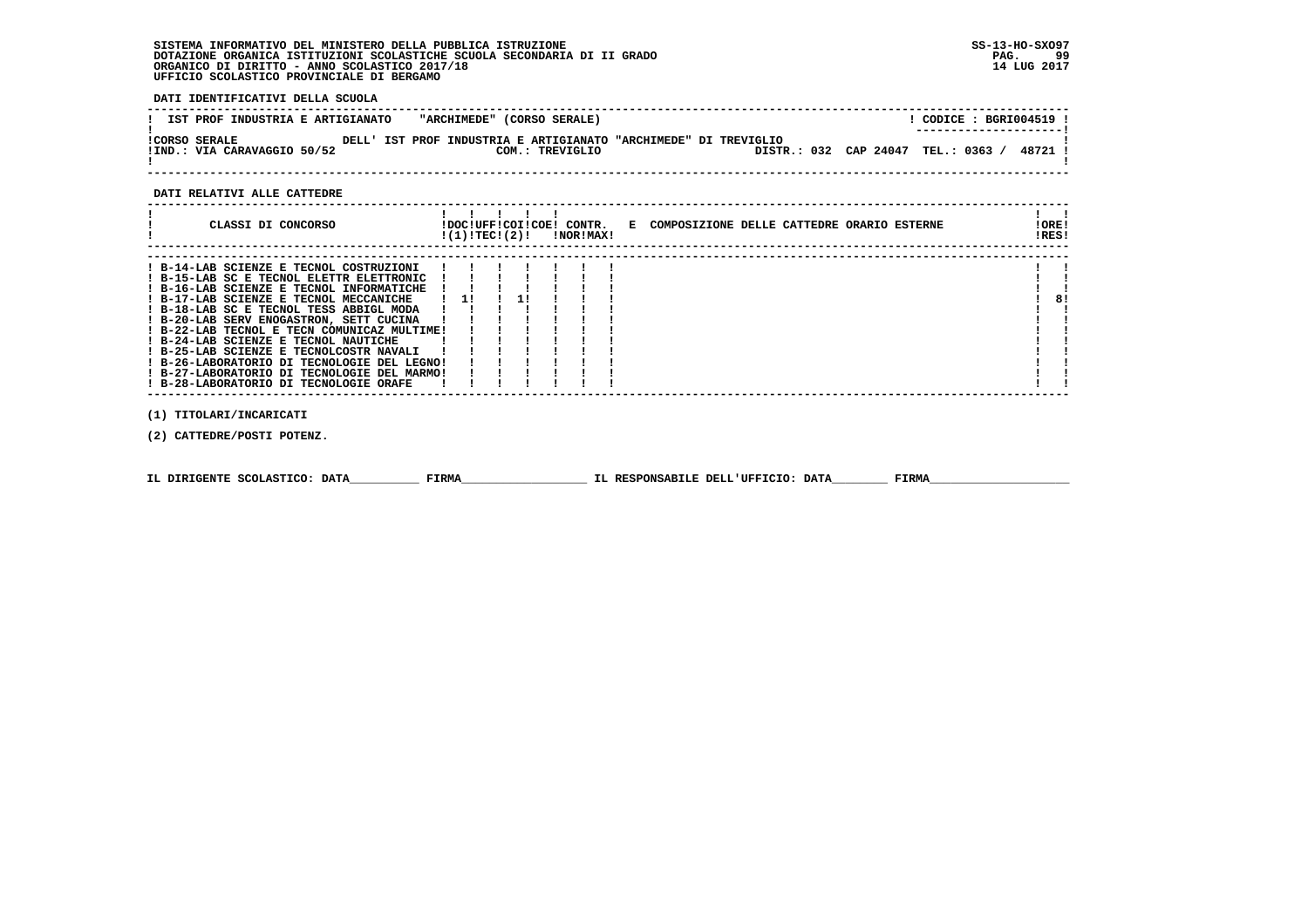**DATI IDENTIFICATIVI DELLA SCUOLA**

| IST PROF INDUSTRIA E ARTIGIANATO                 |  |  | ANDREA FANTONI |                                                                                     |  |                                         |  | CODE : BGRI012507 :<br>--------------------- |  |  |
|--------------------------------------------------|--|--|----------------|-------------------------------------------------------------------------------------|--|-----------------------------------------|--|----------------------------------------------|--|--|
| <b>!CORSO SERALE</b><br>!IND.: VIA BARBARIGO, 27 |  |  |                | DELL' IST PROF INDUSTRIA E ARTIGIANATO "ANDREA FANTONI" DI CLUSONE<br>COM.: CLUSONE |  | DISTR.: 025 CAP 24023 TEL.: 0346 /21033 |  |                                              |  |  |

 **------------------------------------------------------------------------------------------------------------------------------------**

### **DATI RELATIVI ALLE CLASSI - SEDI EROGAZIONE DI COMPETENZA**

| CORSI - INDIRIZZI - SPECIALIZZAZIONI  | ANNI DI CORSO<br>CORSI - INDIRIZZI - SPECIALIZZAZIONI | ANNI DI CORSO       |
|---------------------------------------|-------------------------------------------------------|---------------------|
|                                       | ! 1! 2! 3! 4! 5! 6!                                   | ! 1! 2! 3! 4! 5! 6! |
| IIPQG OPERATORE AI SERVIZI DI VENDITA | .                                                     | .                   |

 **------------------------------------------------------------------------------------------------------------------------------------**

## **DATI RELATIVI ALLE CATTEDRE**

| CLASSI DI CONCORSO                          |  |  | $!(1)!TEC!(2)!$ $INORIMAX!$ | !DOC!UFF!COI!COE! CONTR. E COMPOSIZIONE DELLE CATTEDRE ORARIO ESTERNE | !ORE!<br>!RES! |  |
|---------------------------------------------|--|--|-----------------------------|-----------------------------------------------------------------------|----------------|--|
| ! A-10-DISCIPLINE GRAFICO-PUBBLICITARIE     |  |  |                             |                                                                       |                |  |
| ! A-12-DISCIPL LETTERARIE ISTITUTI II GR    |  |  |                             |                                                                       |                |  |
| $I$ A-20-FISICA                             |  |  |                             |                                                                       |                |  |
| ! A-21-GEOGRAFIA                            |  |  |                             |                                                                       |                |  |
| ! A-24-LINGUA E CULT STRANIERA (FRANCESE) ! |  |  |                             |                                                                       |                |  |
| ! A-24-LINGUA E CULT STRANIERA (INGLESE)    |  |  |                             |                                                                       |                |  |
| A-24-LINGUA E CULT STRANIERA (SPAGNOLO) !   |  |  |                             |                                                                       |                |  |
| ! A-24-LINGUA E CULT STRANIERA (TEDESCO)    |  |  |                             |                                                                       |                |  |
| ! A-26-MATEMATICA                           |  |  |                             |                                                                       |                |  |
| ! A-27-MATEMATICA E FISICA                  |  |  |                             |                                                                       |                |  |
| ! A-34-SCIENZE E TECNOLOGIE CHIMICHE        |  |  |                             |                                                                       |                |  |
| ! A-40-TECNOLOGIE ELETTRICHE ELETTRONICHE ! |  |  |                             |                                                                       |                |  |
| ! A-41-SCIENZE E TECNOLOGIE INFORMATICHE    |  |  |                             |                                                                       |                |  |
| ! A-45-SCIENZE ECONOMICO-AZIENDALI          |  |  |                             |                                                                       |                |  |
| ! A-46-SCIENZE GIURIDICO-ECONOMICHE         |  |  |                             |                                                                       |                |  |
| ! A-47-SCIENZE MATEMATICHE APPLICATE        |  |  |                             |                                                                       |                |  |
| ! A-48-SCIENZE MOTORIE E SPORTIVE II GRADO! |  |  |                             |                                                                       |                |  |
| ! A-50-SCIENZE NAT, CHIM E BIOLOG           |  |  |                             |                                                                       |                |  |
| ! A-66-TRATT TESTI DATI APPLIC INFORMATICA! |  |  |                             |                                                                       |                |  |
| ! B-03-LABORATORI DI FISICA                 |  |  |                             |                                                                       |                |  |
| ! B-04-LABORATORI DI LIUTERIA               |  |  |                             |                                                                       |                |  |
| ! B-08-LAB PRODUZ INDUSTR ARTIG CERAMICA    |  |  |                             |                                                                       |                |  |
| ! B-12-LAB SCIENZE E TECNOL CHIM MICROBIOL! |  |  |                             |                                                                       |                |  |
| ! B-14-LAB SCIENZE E TECNOL COSTRUZIONI     |  |  |                             |                                                                       |                |  |
| ! B-15-LAB SC E TECNOL ELETTR ELETTRONIC    |  |  |                             |                                                                       |                |  |
| ! B-17-LAB SCIENZE E TECNOL MECCANICHE      |  |  |                             |                                                                       |                |  |
| ! B-18-LAB SC E TECNOL TESS ABBIGL MODA     |  |  |                             |                                                                       |                |  |
| ! B-22-LAB TECNOL E TECN COMUNICAZ MULTIME! |  |  |                             |                                                                       |                |  |
| ! B-24-LAB SCIENZE E TECNOL NAUTICHE        |  |  |                             |                                                                       |                |  |
|                                             |  |  |                             |                                                                       |                |  |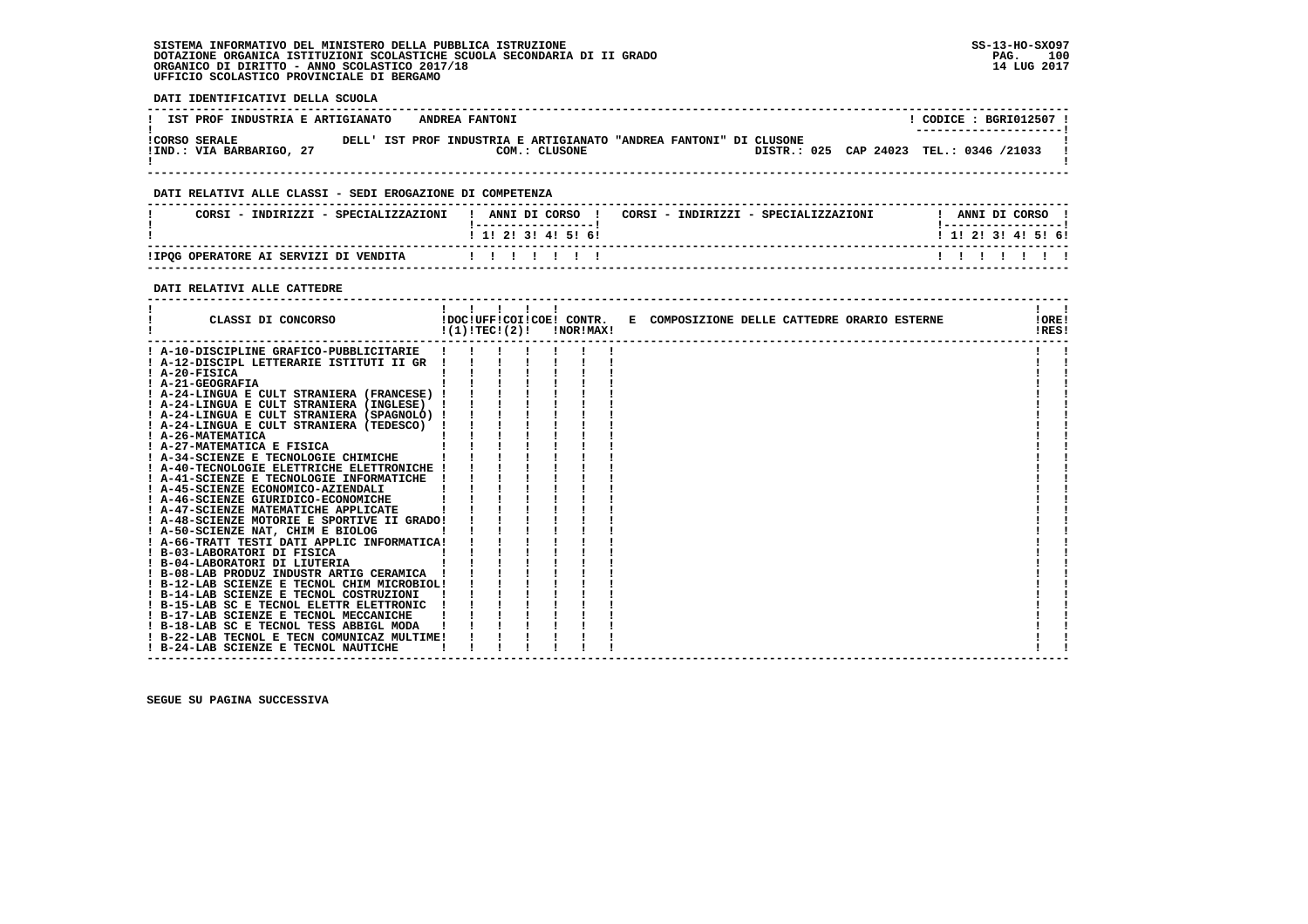**DATI IDENTIFICATIVI DELLA SCUOLA**

|                      | IST PROF INDUSTRIA E ARTIGIANATO |  |  | ANDREA FANTONI |                                                                                     |  |                                         |  | CODE : BGRI012507 :<br>--------------------- |  |  |
|----------------------|----------------------------------|--|--|----------------|-------------------------------------------------------------------------------------|--|-----------------------------------------|--|----------------------------------------------|--|--|
| <b>!CORSO SERALE</b> | !IND.: VIA BARBARIGO, 27         |  |  |                | DELL' IST PROF INDUSTRIA E ARTIGIANATO "ANDREA FANTONI" DI CLUSONE<br>COM.: CLUSONE |  | DISTR.: 025 CAP 24023 TEL.: 0346 /21033 |  |                                              |  |  |

 **------------------------------------------------------------------------------------------------------------------------------------**

### **DATI RELATIVI ALLE CATTEDRE**

| CLASSI DI CONCORSO                                                                                                                                                              |  |       | !(1)!TECI(2)! |  | !DOC!UFF!COI!COE! CONTR.<br>!NOR!MAX! | E COMPOSIZIONE DELLE CATTEDRE ORARIO ESTERNE |  |  |       | !ORE!<br>!RES! |  |
|---------------------------------------------------------------------------------------------------------------------------------------------------------------------------------|--|-------|---------------|--|---------------------------------------|----------------------------------------------|--|--|-------|----------------|--|
| ! B-25-LAB SCIENZE E TECNOLCOSTR NAVALI<br>! B-26-LABORATORIO DI TECNOLOGIE DEL LEGNO!<br>! B-27-LABORATORIO DI TECNOLOGIE DEL MARMO!<br>! B-28-LABORATORIO DI TECNOLOGIE ORAFE |  |       |               |  |                                       |                                              |  |  |       |                |  |
| (1) TITOLARI/INCARICATI<br>(2) CATTEDRE/POSTI POTENZ.                                                                                                                           |  |       |               |  |                                       |                                              |  |  |       |                |  |
| IL DIRIGENTE SCOLASTICO: DATA                                                                                                                                                   |  | FIRMA |               |  |                                       | IL RESPONSABILE DELL'UFFICIO: DATA           |  |  | FIRMA |                |  |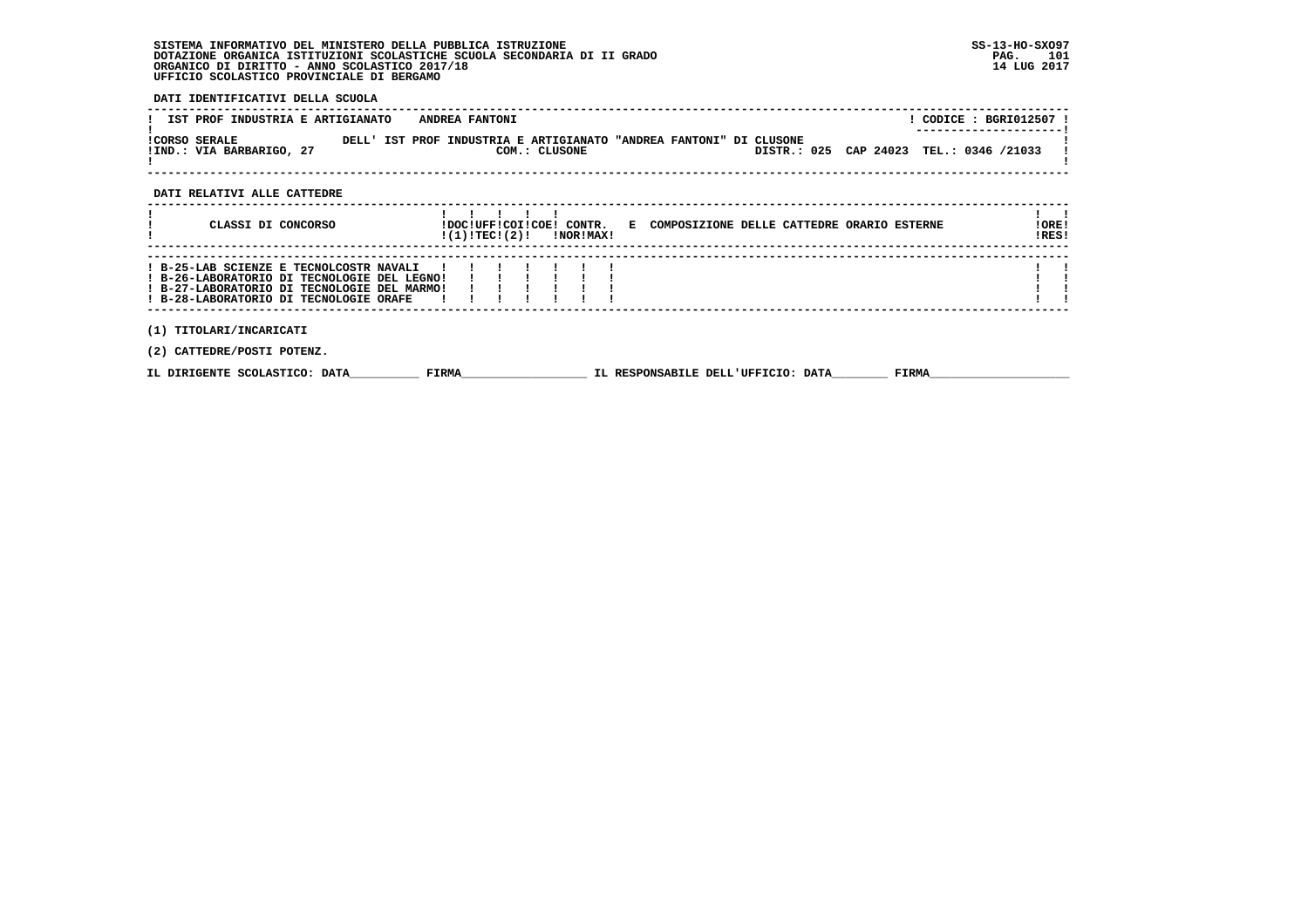**DATI IDENTIFICATIVI DELLA SCUOLA**

| IST PROF INDUSTRIA E ARTIGIANATO              | "CESARE PESENTI" (CORSO SERALE) |               |                                                                                                               |  | CODICE: BGRI021513 !<br>----------------------- |
|-----------------------------------------------|---------------------------------|---------------|---------------------------------------------------------------------------------------------------------------|--|-------------------------------------------------|
| <b>!CORSO SERALE</b><br>!IND.: VIA OZANAM, 27 |                                 | COM.: BERGAMO | DELL' IST PROF INDUSTRIA E ARTIGIANATO "CESARE PESENTI" DI BERGAMO<br>DISTR.: 029 CAP 24126 TEL.: 035 /319416 |  |                                                 |

 **------------------------------------------------------------------------------------------------------------------------------------**

### **DATI RELATIVI ALLE CLASSI - SEDI EROGAZIONE DI COMPETENZA**

| CORST - INDIRIZZI - SPECIALIZZAZIONI | ANNI DI CORSO<br>CORST - INDIRIZZI - SPECIALIZZAZIONI<br>1 1 2 3 3 4 5 6 1                                                     | ANNI DI CORSO<br>1 1 2 3 3 4 5 6 1 |
|--------------------------------------|--------------------------------------------------------------------------------------------------------------------------------|------------------------------------|
| IIPOP OPERATORE MECCANICO            | IPO9 MAN.NE ASSIS.ZA TEC. BIENNIO - TRIENNIO ! ! ! ! ! ! IPC1 INDIRIZZO A ELABORAZIONE MANUALE!<br>IIPOR OPERATORE ELETTRONICO |                                    |

#### **DATI RELATIVI ALLE CATTEDRE**

| CLASSI DI CONCORSO                                                                 | !(1)!TECI(2)! |    | !DOC!UFF!COI!COE! CONTR.<br>!NOR!MAX! | E COMPOSIZIONE DELLE CATTEDRE ORARIO ESTERNE        | !ORE!<br>!RES! |
|------------------------------------------------------------------------------------|---------------|----|---------------------------------------|-----------------------------------------------------|----------------|
| ! A-12-DISCIPL LETTERARIE ISTITUTI II GR<br>! A-14-DISCIP PLAST. SCUL. SCENOPLAST. | 11            |    |                                       |                                                     | -71            |
| ! A-16-DISEG ARTIST MODELLAZ ODONTOTEC                                             |               |    |                                       |                                                     |                |
| ! A-17-DISEG STORIA ARTE ISTITUTI II GR                                            |               |    |                                       |                                                     |                |
| $I$ A-20-FISICA                                                                    | 11            | 11 |                                       |                                                     | 51             |
| ! A-21-GEOGRAFIA                                                                   |               |    |                                       |                                                     |                |
| ! A-24-LINGUA E CULT STRANIERA (FRANCESE) !                                        |               |    |                                       |                                                     |                |
| ! A-24-LINGUA E CULT STRANIERA (INGLESE)                                           |               |    |                                       |                                                     | 10!            |
| ! A-24-LINGUA E CULT STRANIERA (SPAGNOLO) !                                        |               |    |                                       |                                                     |                |
| ! A-24-LINGUA E CULT STRANIERA (TEDESCO)                                           |               |    |                                       |                                                     |                |
| A-26-MATEMATICA                                                                    | 11            |    | 1! 13!<br>91                          | COMPLETA CON BERGAMO<br>I.T.I.<br><b>BGTF01050C</b> |                |
| ! A-27-MATEMATICA E FISICA                                                         |               |    |                                       | "PIETRO PALEOCAPA" (CORSO                           |                |
| ! A-34-SCIENZE E TECNOLOGIE CHIMICHE                                               |               |    |                                       |                                                     |                |
| ! A-37-COSTRUZ TECNOL E TECN RAPPR GRAFICA!                                        |               |    |                                       |                                                     |                |
| ! A-38-TECNOL COSTR AERONAUTICHE                                                   |               |    |                                       |                                                     |                |
| ! A-40-TECNOLOGIE ELETTRICHE ELETTRONICHE !                                        | 2!            | 2! |                                       |                                                     | 3!             |
| ! A-41-SCIENZE E TECNOLOGIE INFORMATICHE                                           |               |    |                                       |                                                     |                |
| ! A-42-SCIENZE E TECNOLOGIE MECCANICHE                                             | 2!            | 21 |                                       |                                                     | 31             |
| ! A-46-SCIENZE GIURIDICO-ECONOMICHE                                                |               |    |                                       |                                                     |                |
| ! A-47-SCIENZE MATEMATICHE APPLICATE                                               |               |    |                                       |                                                     |                |
| ! A-48-SCIENZE MOTORIE E SPORTIVE II GRADO!                                        |               |    |                                       |                                                     |                |
| ! A-50-SCIENZE NAT, CHIM E BIOLOG                                                  |               |    |                                       |                                                     |                |
| ! A-61-TECNOL E TECN COMUNICAZ MULTIMEDIA !                                        |               |    |                                       |                                                     |                |
| ! A-66-TRATT TESTI DATI APPLIC INFORMATICA!                                        |               |    |                                       |                                                     |                |
| ! B-03-LABORATORI DI FISICA                                                        |               |    |                                       |                                                     |                |
| ! B-04-LABORATORI DI LIUTERIA                                                      |               |    |                                       |                                                     |                |
| ! B-07-LABORATORIO DI OTTICA                                                       |               |    |                                       |                                                     |                |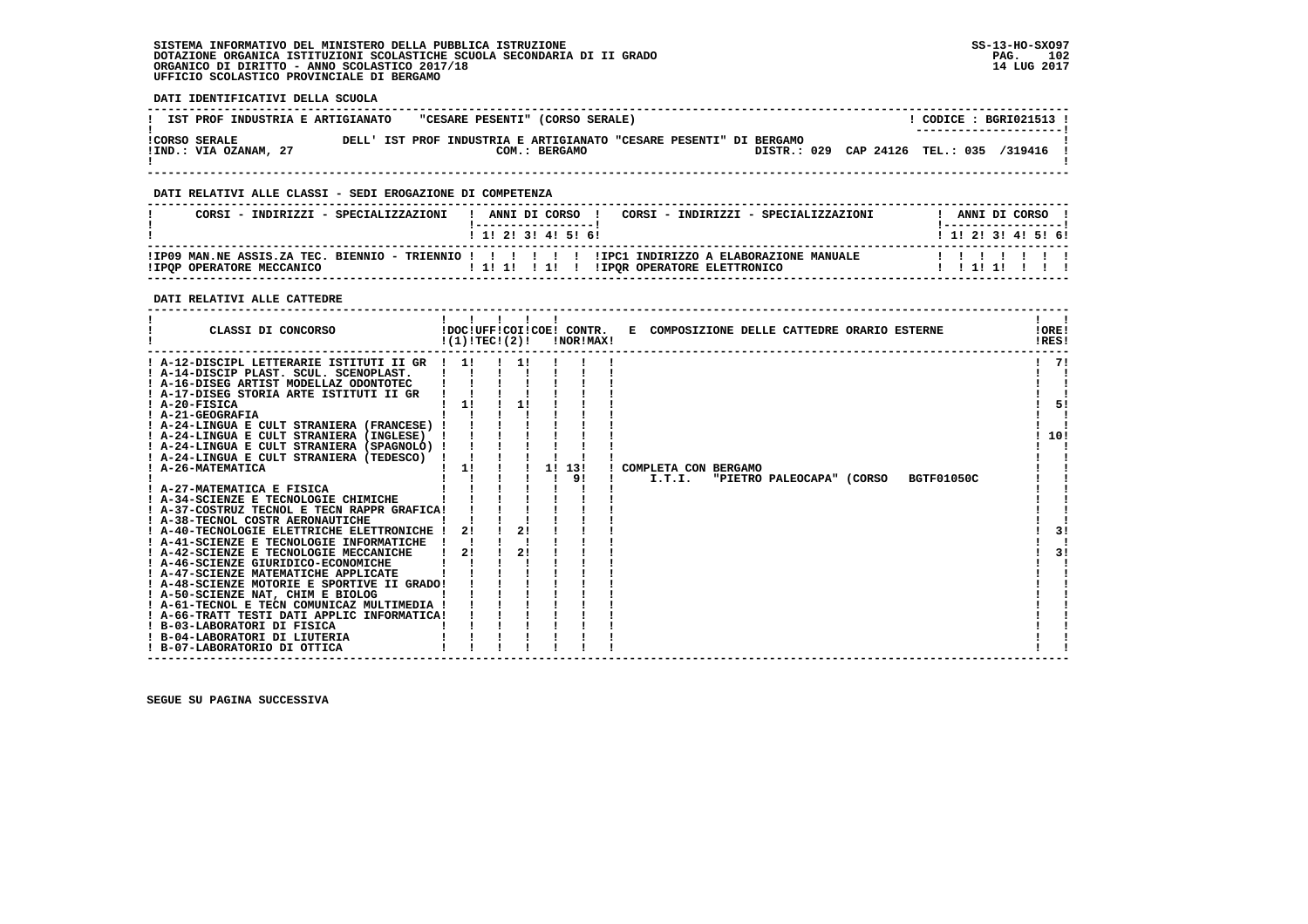**DATI IDENTIFICATIVI DELLA SCUOLA**

| IST PROF INDUSTRIA E ARTIGIANATO              |  | "CESARE PESENTI" (CORSO SERALE)                                                     |                                         |  | CODICE : BGRI021513 !<br>--------------------- |
|-----------------------------------------------|--|-------------------------------------------------------------------------------------|-----------------------------------------|--|------------------------------------------------|
| <b>!CORSO SERALE</b><br>!IND.: VIA OZANAM, 27 |  | DELL' IST PROF INDUSTRIA E ARTIGIANATO "CESARE PESENTI" DI BERGAMO<br>COM.: BERGAMO | DISTR.: 029 CAP 24126 TEL.: 035 /319416 |  |                                                |

 **------------------------------------------------------------------------------------------------------------------------------------**

### **DATI RELATIVI ALLE CATTEDRE**

| CLASSI DI CONCORSO                                                                                         |               |                               |    | $!(1)!TEC!(2)!$ $INORIMAX!$ | !DOC!UFF!COI!COE! CONTR. E COMPOSIZIONE DELLE CATTEDRE ORARIO ESTERNE |  |       | !ORE!<br>!RES! |  |
|------------------------------------------------------------------------------------------------------------|---------------|-------------------------------|----|-----------------------------|-----------------------------------------------------------------------|--|-------|----------------|--|
| ! B-08-LAB PRODUZ INDUSTR ARTIG CERAMICA<br>! B-10-LAB SCIENZE E TECNOL COSTR AERON                        |               |                               |    |                             |                                                                       |  |       |                |  |
| ! B-12-LAB SCIENZE E TECNOL CHIM MICROBIOL!<br>! B-14-LAB SCIENZE E TECNOL COSTRUZIONI                     |               |                               |    |                             |                                                                       |  |       |                |  |
| ! B-15-LAB SC E TECNOL ELETTR ELETTRONIC<br>$!$ B-16-LAB SCIENZE E TECNOL INFORMATICHE $!$ $!$ $!$ $!$ $!$ |               | $1 \quad 21 \quad 1 \quad 21$ |    |                             |                                                                       |  |       |                |  |
| ! B-17-LAB SCIENZE E TECNOL MECCANICHE<br>! B-18-LAB SC E TECNOL TESS ABBIGL MODA !!                       | $\frac{1}{2}$ |                               | 21 |                             |                                                                       |  |       |                |  |
| ! B-20-LAB SERV ENOGASTRON, SETT CUCINA ! !<br>! B-22-LAB TECNOL E TECN COMUNICAZ MULTIME!                 |               |                               |    |                             |                                                                       |  |       |                |  |
| ! B-24-LAB SCIENZE E TECNOL NAUTICHE<br>! B-25-LAB SCIENZE E TECNOLCOSTR NAVALI                            |               |                               |    |                             |                                                                       |  |       |                |  |
| ! B-26-LABORATORIO DI TECNOLOGIE DEL LEGNO!<br>! B-27-LABORATORIO DI TECNOLOGIE DEL MARMO!                 |               |                               |    |                             |                                                                       |  |       |                |  |
| ! B-28-LABORATORIO DI TECNOLOGIE ORAFE                                                                     |               |                               |    |                             |                                                                       |  |       |                |  |
| (1) TITOLARI/INCARICATI                                                                                    |               |                               |    |                             |                                                                       |  |       |                |  |
| (2) CATTEDRE/POSTI POTENZ.<br>IL DIRIGENTE SCOLASTICO: DATA                                                | FIRMA         |                               |    |                             | IL RESPONSABILE DELL'UFFICIO: DATA                                    |  | FIRMA |                |  |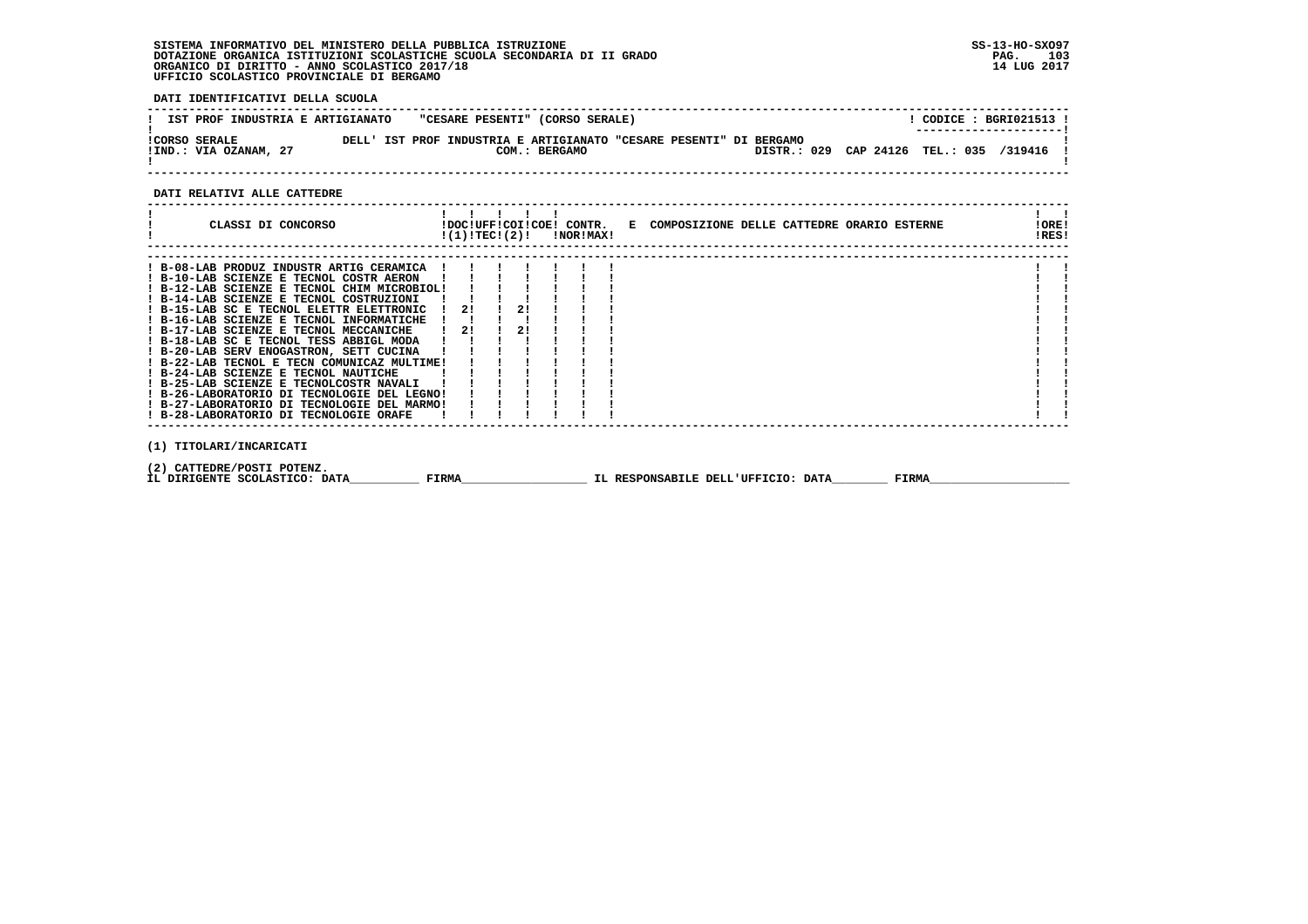**DATI IDENTIFICATIVI DELLA SCUOLA**

|                               |                                                                     |                                    | CODICE: BGSL01000T!<br>---------------------- |
|-------------------------------|---------------------------------------------------------------------|------------------------------------|-----------------------------------------------|
| IIND.: VIA TORQUATO TASSO, 18 | LICEO ARTISTICO " GIACOMO E PIO MANZU' "<br>COM.:<br><b>BERGAMO</b> | 029 CAP 24121 TEL.: 035<br>DISTR.: | /210117                                       |

 **------------------------------------------------------------------------------------------------------------------------------------**

### **DATI RELATIVI ALLE CLASSI - SEDI EROGAZIONE DI COMPETENZA**

| CORSI - INDIRIZZI - SPECIALIZZAZIONI                                           | CORSI - INDIRIZZI - SPECIALIZZAZIONI<br>ANNI DI CORSO !                                                                                                                                                     |  | ANNI DI CORSO !                                                             |  |  |
|--------------------------------------------------------------------------------|-------------------------------------------------------------------------------------------------------------------------------------------------------------------------------------------------------------|--|-----------------------------------------------------------------------------|--|--|
|                                                                                | $1$ , 1! 2! 3! 4! 5! 6!                                                                                                                                                                                     |  | 1 1 1 2 1 3 1 4 1 5 1 6 1                                                   |  |  |
| ILI10 GRAFICA<br>!LIB9 DESIGN- ARRED, LEGNO<br>!LIP2 POTENZIAMENTO LINGUISTICO | ILI00 ARTISTICO NUOVO ORDINAMENTO - BIENNIO C !11!10! !!!! ILI05 ARCHITETTURA E AMBIENTE<br>!LIAI INDIRIZZO A ELABORAZIONE MANUALE<br>1212121<br>ILIC6 ARTI FIGURATIVE- PLAST. PITTOR.<br>1 1 1 2 1 2 1 2 1 |  | $1 \quad 1 \quad 1 \quad 21 \quad 21 \quad 21 \quad 1$<br>1 1 1 4 1 4 1 4 1 |  |  |

 **DATI RELATIVI ALLE CATTEDRE**

| CLASSI DI CONCORSO                                            | !DOC!UFF!COI!COE! CONTR.<br>!(1)!TEC!(2)! |      |    | !NOR!MAX! |    |              | E COMPOSIZIONE DELLE CATTEDRE ORARIO ESTERNE |  |                   | !ORE!<br>!RES! |
|---------------------------------------------------------------|-------------------------------------------|------|----|-----------|----|--------------|----------------------------------------------|--|-------------------|----------------|
| A-02-DESIGN MET.OREF.PIET.DURE GEMME                          |                                           |      |    |           |    |              |                                              |  |                   |                |
| ! A-03-DESIGN DELLA CERAMICA                                  |                                           |      |    |           |    |              |                                              |  |                   | 14!            |
| A-04-DESIGN DEL LIBRO                                         |                                           |      |    |           |    |              |                                              |  |                   | 17!            |
| A-05-DESIGN DEL TESSUTO E DELLA MODA                          |                                           |      |    |           |    |              |                                              |  |                   | 14!            |
| ! A-06-DESIGN DEL VETRO                                       |                                           |      |    |           |    |              |                                              |  |                   | 171            |
| ! A-07-DISCIPLINE AUDIOVISIVE                                 |                                           |      |    |           |    |              |                                              |  |                   |                |
| A-08-DISCIP GEOM, ARCH, ARRED, SCENOTEC ! 15!                 |                                           | 115! |    |           |    |              |                                              |  |                   |                |
| ! A-09-DISCIP GRAFICHE, PITTORICHE, SCENOG!                   | 9!                                        | 111  |    |           |    |              |                                              |  |                   | 11!            |
| ! A-10-DISCIPLINE GRAFICO-PUBBLICITARIE                       | 51                                        | 5!   |    |           |    |              |                                              |  |                   | 10!            |
| ! A-11-DISCIPLINE LETTERARIE E LATINO                         |                                           |      |    |           |    |              |                                              |  |                   |                |
| A-12-DISCIPL LETTERARIE ISTITUTI II GR                        | ! 17!                                     | 17!  |    |           | 31 | CEDE A       | <b>BERGAMO</b>                               |  |                   | 5!             |
|                                                               |                                           |      |    |           |    |              | "GIULIO NATTA"                               |  | <b>BGIS03200C</b> |                |
|                                                               |                                           |      |    |           |    | 13! ED A     | <b>BERGAMO</b>                               |  |                   |                |
|                                                               |                                           |      |    |           |    | I.T.G.       | "GIACOMO QUARENGHI"                          |  | BGTL02000T        |                |
| ! A-14-DISCIP PLAST. SCUL. SCENOPLAST.                        | 81                                        | 10!  |    |           |    |              |                                              |  |                   |                |
| ! A-18-FILOSOFIA E SCIENZE UMANE<br>! A-19-FILOSOFIA E STORIA | 41                                        | 4!   |    |           |    |              |                                              |  |                   | 6!             |
|                                                               | 110!                                      | 10!  |    |           | 91 | COMPLETA CON | <b>BERGAMO</b>                               |  |                   |                |
| A-24-LINGUA E CULT STRANIERA (INGLESE)                        |                                           |      | 11 |           | 91 | I.M.         | "GIOVANNI FALCONE"                           |  | <b>BGPM02000L</b> |                |
| ! A-24-LINGUA E CULT STRANIERA (FRANCESE)                     |                                           |      |    |           |    |              |                                              |  |                   |                |
| ! A-24-LINGUA E CULT STRANIERA<br>(SPAGNOLO)                  |                                           |      |    |           |    |              |                                              |  |                   |                |
| A-24-LINGUA E CULT STRANIERA (TEDESCO)                        |                                           |      |    |           |    |              |                                              |  |                   |                |
| ! A-24-LINGUA E CULT STRANIERA (RUSSO)                        |                                           |      |    |           |    |              |                                              |  |                   |                |
| ! A-27-MATEMATICA E FISICA                                    | ! 10!                                     | 10!  |    |           |    |              |                                              |  |                   |                |
|                                                               |                                           |      |    |           |    |              |                                              |  |                   |                |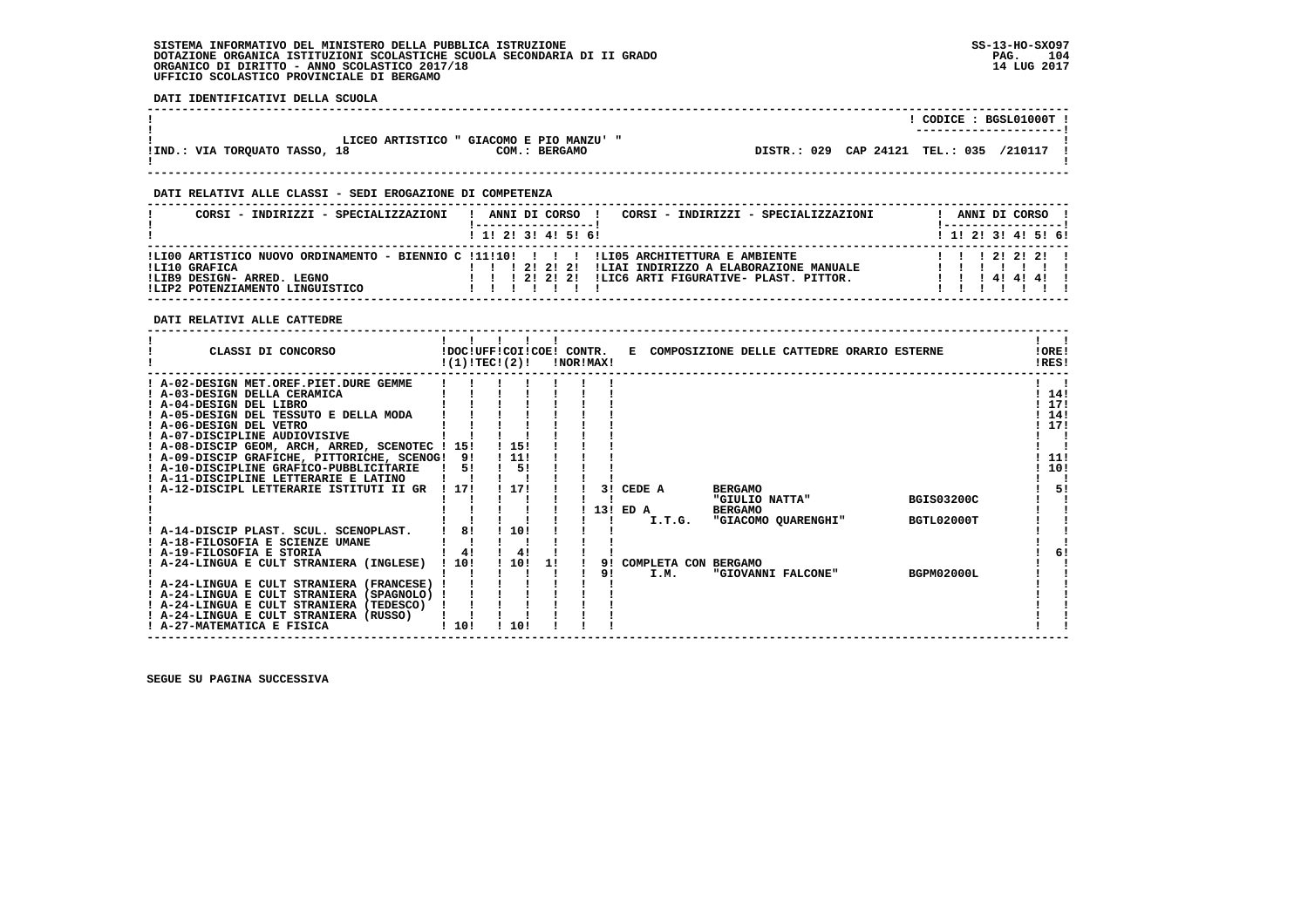**DATI IDENTIFICATIVI DELLA SCUOLA**

|                               |                                          |                                 | CODICE: BGSL01000T!<br>---------------------- |
|-------------------------------|------------------------------------------|---------------------------------|-----------------------------------------------|
|                               | LICEO ARTISTICO " GIACOMO E PIO MANZU' " |                                 | /210117                                       |
| !IND.: VIA TORQUATO TASSO, 18 | COM.: BERGAMO                            | DISTR.: 029 CAP 24121 TEL.: 035 |                                               |

 **------------------------------------------------------------------------------------------------------------------------------------**

 **DATI RELATIVI ALLE CATTEDRE**

| CLASSI DI CONCORSO                                                                   | !DOC!UFF!COI!COE! CONTR.<br>!(1)!TEC!(2)! |    |     | !NOR!MAX!  | E COMPOSIZIONE DELLE CATTEDRE ORARIO ESTERNE                                          | !ORE!<br>!RES! |
|--------------------------------------------------------------------------------------|-------------------------------------------|----|-----|------------|---------------------------------------------------------------------------------------|----------------|
| A-34-SCIENZE E TECNOLOGIE CHIMICHE                                                   | 21                                        | 11 | -11 | 14!<br>10! | COMPLETA CON<br><b>BERGAMO</b><br>BGTL02000T<br>I.T.G.<br>"GIACOMO OUARENGHI"         |                |
| A-48-SCIENZE MOTORIE E SPORTIVE II GRADO!                                            | 51                                        | 51 | -11 | 12!        | <b>BERGAMO</b><br>COMPLETA CON                                                        |                |
| A-50-SCIENZE NAT, CHIM E BIOLOG                                                      | 31                                        | 2! | -11 | 61<br>10!  | BGTD06000T<br>I.T.C.<br><b>"BORTOLO</b><br>BELOTTI"<br><b>BERGAMO</b><br>COMPLETA CON |                |
|                                                                                      |                                           |    |     | 14!<br>41  | <b>BGPC02000C</b><br>L.C.<br>"PAOLO SARPI"<br>CEDE A<br><b>BERGAMO</b>                |                |
|                                                                                      |                                           |    |     |            | BGPM02000L<br>I.M.<br>"GIOVANNI FALCONE"                                              |                |
| A-54-STORIA DELL'ARTE                                                                | 81                                        | 81 |     | 91         | CEDE A<br><b>BERGAMO</b><br><b>BGIS02900L</b><br>"CATERINA CANIANA"                   |                |
| ! A-61-TECNOL E TECN COMUNICAZ MULTIMEDIA<br>! B-02-CONV LINGUA STRANIERA (FRANCESE) |                                           |    |     |            |                                                                                       |                |
| ! B-02-CONV LINGUA STRANIERA<br>(INGLESE)                                            |                                           |    |     |            |                                                                                       |                |
| ! B-02-CONV LINGUA STRANIERA<br>(TEDESCO)<br>! B-02-CONV LINGUA STRANIERA (RUSSO)    |                                           |    |     |            |                                                                                       |                |
| (1) TITOLARI/INCARICATI                                                              |                                           |    |     |            |                                                                                       |                |

 **(2) CATTEDRE/POSTI POTENZ.**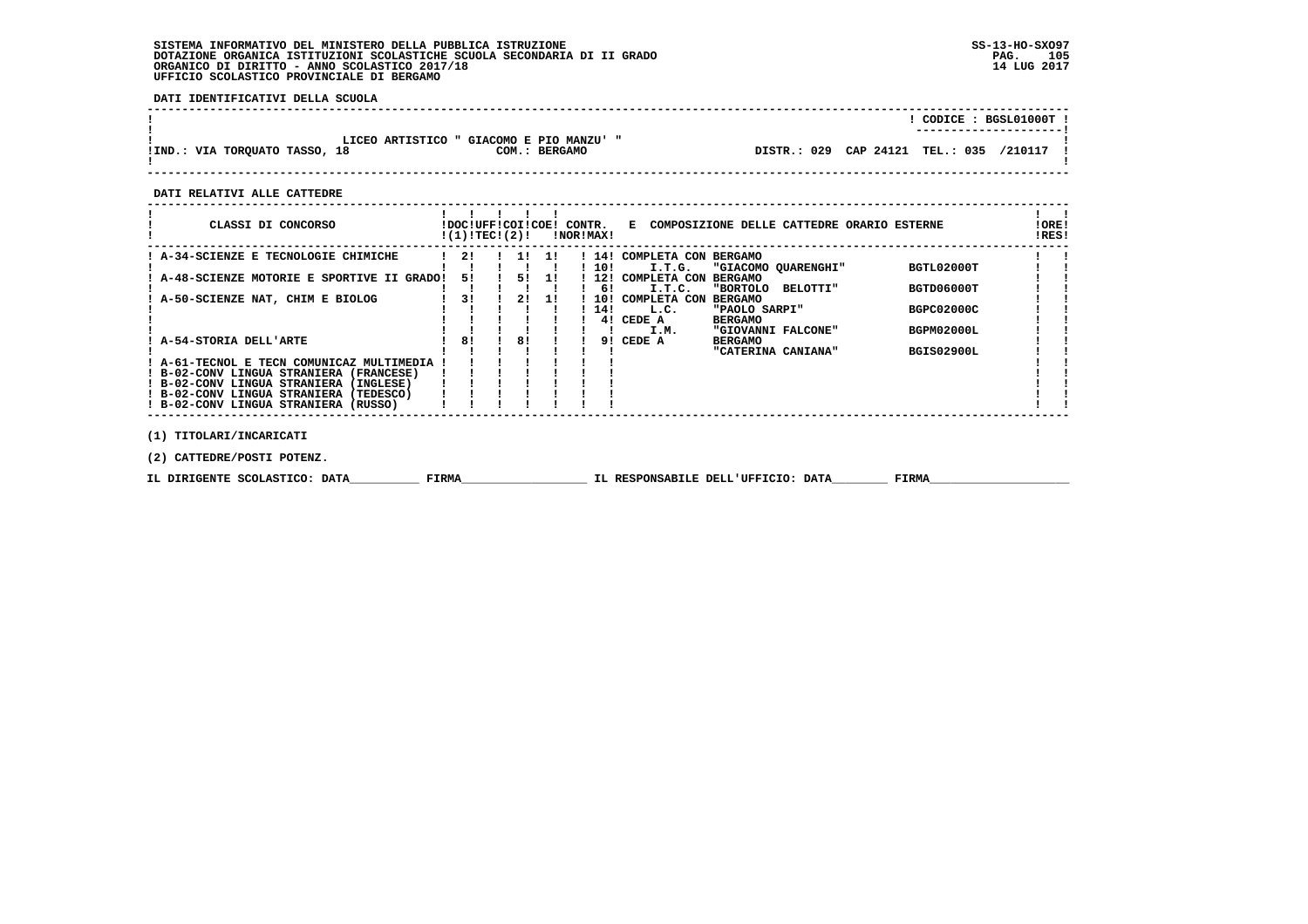**DATI IDENTIFICATIVI DELLA SCUOLA**

| ISTITUTO TECNICO COMMERCIALE "VITTORIO EMANUELE II"                           | ---------------------- |
|-------------------------------------------------------------------------------|------------------------|
| DISTR.: 029 CAP 24121 TEL.: 035<br>!IND.: VIA F.<br>COM.: BERGAMO<br>LUSSANA, | /237171                |

 **------------------------------------------------------------------------------------------------------------------------------------**

 **------------------------------------------------------------------------------------------------------------------------------------**

### **DATI RELATIVI ALLE CLASSI - SEDI EROGAZIONE DI COMPETENZA**

| CORSI - INDIRIZZI - SPECIALIZZAZIONI     | CORSI - INDIRIZZI - SPECIALIZZAZIONI<br>ANNI DI CORSO !                                                                                                                                                                                                                               |  | ANNI DI CORSO !              |  |  |
|------------------------------------------|---------------------------------------------------------------------------------------------------------------------------------------------------------------------------------------------------------------------------------------------------------------------------------------|--|------------------------------|--|--|
|                                          | $1$ , 1! 2! 3! 4! 5! 6!                                                                                                                                                                                                                                                               |  | $1$ , 1!, 2!, 3!, 4!, 5!, 6! |  |  |
| !LIP4 POTENZIAMENTO ARTISTICO E MUSICALE | ITT01 AMM. FINAN. MARKETING - BIENNIO COMUNE ! 3! 4! ! ! ! ! IT04 TURISMO BIENNIO - TRIENNIO<br>!ITAF AMM.NE FINAN. E MARKETING - TRIENNIO   !! 5! 4! 5! !ITLS QUINTA LINGUA STRANIERA<br>!ITP5 POT. SOCIO ECONOMICO E PER LA LEGALITA' ! ! ! ! ! ! !ITP7 POTENZIAMENTO LABORATORIALE |  | 161516171511                 |  |  |

 **DATI RELATIVI ALLE CATTEDRE**

| CLASSI DI CONCORSO                          |      | !DOC!UFF!COI!COE! CONTR.<br>!(1)!TECI(2)! |    | !NOR!MAX! |           |                         |                | E COMPOSIZIONE DELLE CATTEDRE ORARIO ESTERNE |                   | !ORE!<br>!RES! |
|---------------------------------------------|------|-------------------------------------------|----|-----------|-----------|-------------------------|----------------|----------------------------------------------|-------------------|----------------|
| ! A-02-DESIGN MET.OREF.PIET.DURE GEMME      |      |                                           |    |           |           |                         |                |                                              |                   |                |
| ! A-03-DESIGN DELLA CERAMICA                |      |                                           |    |           |           |                         |                |                                              |                   |                |
| ! A-05-DESIGN DEL TESSUTO E DELLA MODA      |      |                                           |    |           |           |                         |                |                                              |                   |                |
| ! A-06-DESIGN DEL VETRO                     |      |                                           |    |           |           |                         |                |                                              |                   |                |
| ! A-07-DISCIPLINE AUDIOVISIVE               |      |                                           |    |           |           |                         |                |                                              |                   |                |
| ! A-08-DISCIP GEOM, ARCH, ARRED, SCENOTEC ! |      |                                           |    |           |           |                         |                |                                              |                   |                |
| ! A-09-DISCIP GRAFICHE, PITTORICHE, SCENOG! |      |                                           |    |           |           |                         |                |                                              |                   |                |
| ! A-10-DISCIPLINE GRAFICO-PUBBLICITARIE     |      |                                           |    |           |           |                         |                |                                              |                   |                |
| ! A-12-DISCIPL LETTERARIE ISTITUTI II GR    | 1131 | 16!                                       |    |           |           |                         |                |                                              |                   | 12!            |
| ! A-14-DISCIP PLAST. SCUL. SCENOPLAST.      |      |                                           |    |           |           |                         |                |                                              |                   |                |
| ! A-16-DISEG ARTIST MODELLAZ ODONTOTEC      |      |                                           |    |           |           |                         |                |                                              |                   |                |
| ! A-17-DISEG STORIA ARTE ISTITUTI II GR     | 11   | 1!                                        |    |           |           |                         |                |                                              |                   |                |
| ! A-18-FILOSOFIA E SCIENZE UMANE            |      |                                           |    |           |           |                         |                |                                              |                   |                |
| ! A-19-FILOSOFIA E STORIA                   |      |                                           |    |           |           |                         |                |                                              |                   |                |
| ! A-20-FISICA                               | 11   | 1!                                        |    |           |           |                         |                |                                              |                   |                |
| ! A-21-GEOGRAFIA                            |      | 4!                                        |    |           |           |                         |                |                                              |                   |                |
| A-24-LINGUA E CULT STRANIERA (FRANCESE)     | 4!   | 3!                                        | 11 |           |           | 6! COMPLETA CON BERGAMO |                |                                              |                   |                |
|                                             |      |                                           |    | 15!       |           | I.T.C.                  |                | "BORTOLO BELOTTI"                            | BGTD06000T        |                |
| ! A-24-LINGUA E CULT STRANIERA (INGLESE)    | 110! | 9!                                        |    |           |           |                         |                |                                              |                   |                |
| A-24-LINGUA E CULT STRANIERA (SPAGNOLO) !   | 4!   | 5!                                        |    |           | 2! CEDE A |                         | <b>BERGAMO</b> |                                              |                   |                |
|                                             |      |                                           |    |           |           |                         |                | "MARIAGRAZIA MAMOLI"                         | <b>BGIS026005</b> |                |
| A-24-LINGUA E CULT STRANIERA (TEDESCO)      | 31   | 2!                                        | 11 |           |           | 15! COMPLETA CON        | <b>BERGAMO</b> |                                              |                   |                |
|                                             |      |                                           |    | 31        |           | I.M.                    |                | "GIOVANNI FALCONE"                           | <b>BGPM02000L</b> |                |
| ! A-24-LINGUA E CULT STRANIERA (RUSSO)      |      |                                           |    |           |           |                         |                |                                              |                   |                |
| ! A-24-LINGUA E CULT STRANIERA (ALBANESE)   |      |                                           |    |           |           |                         |                |                                              |                   |                |
| ! A-24-LINGUA E CULT STRANIERA (SLOVENO)    |      |                                           |    |           |           |                         |                |                                              |                   |                |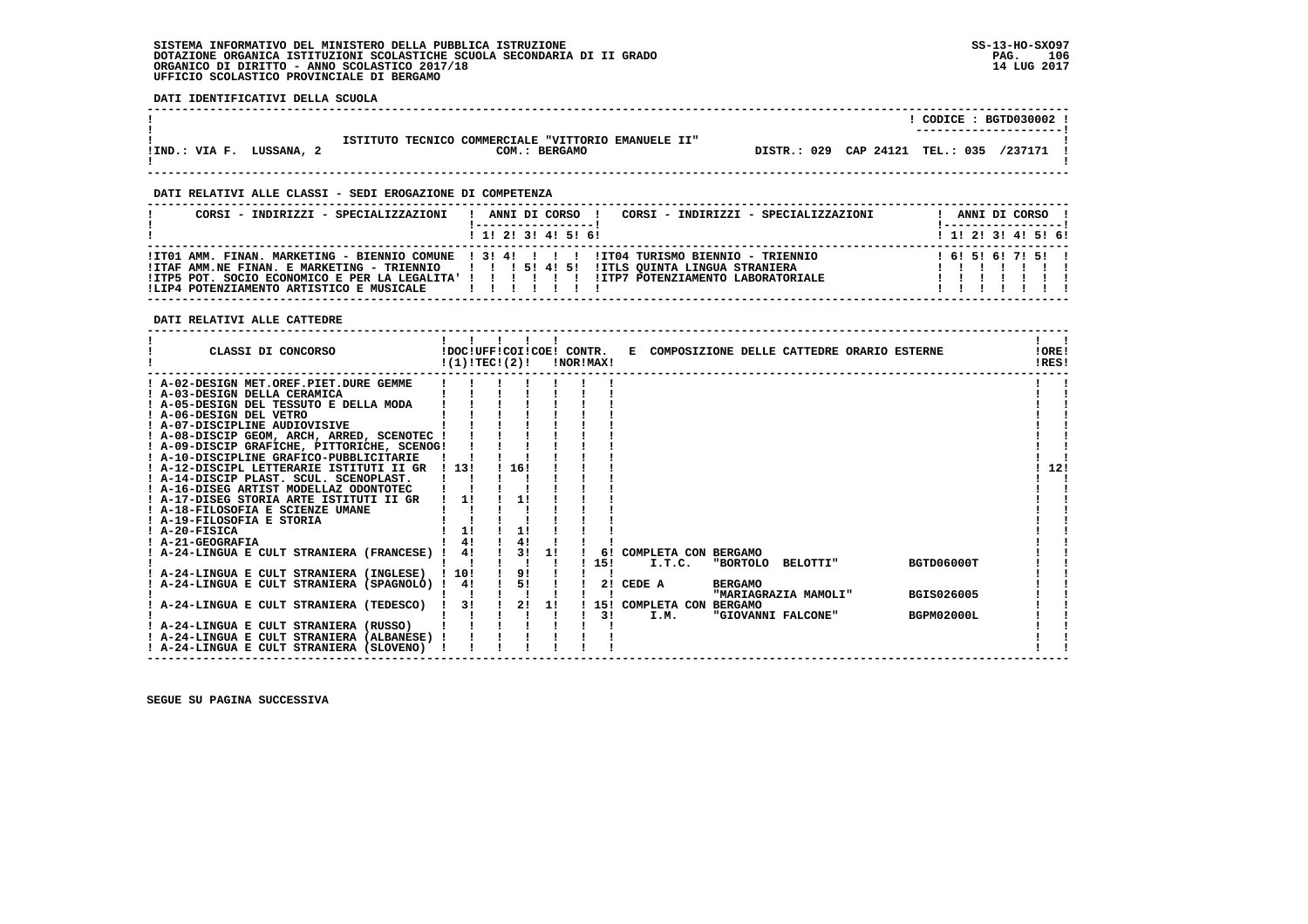**DATI IDENTIFICATIVI DELLA SCUOLA**

|                           |                                                                      | $CODE: BGTD030002$ !<br>---------------------- |  |
|---------------------------|----------------------------------------------------------------------|------------------------------------------------|--|
| !IND.: VIA F.<br>LUSSANA, | ISTITUTO TECNICO COMMERCIALE "VITTORIO EMANUELE II"<br>COM.: BERGAMO | DISTR.: 029 CAP 24121 TEL.: 035 /237171        |  |

## **DATI RELATIVI ALLE CATTEDRE**

| CLASSI DI CONCORSO                                                                        |               | 11111<br>$!(1)!TEC!(2)!$ $INORIMAX!$ |              |              |                            | !DOC!UFF!COI!COE! CONTR. E COMPOSIZIONE DELLE CATTEDRE ORARIO ESTERNE |                   | !ORE!<br>!RES! |
|-------------------------------------------------------------------------------------------|---------------|--------------------------------------|--------------|--------------|----------------------------|-----------------------------------------------------------------------|-------------------|----------------|
|                                                                                           |               |                                      |              |              |                            |                                                                       |                   |                |
| ! A-24-LINGUA E CULT STRAN (SERBO-CROATO) !                                               |               |                                      |              |              |                            |                                                                       |                   |                |
| ! A-24-LINGUA E CULT STRANIERA (CINESE)<br>! A-24-LINGUA E CULT STRANIERA (GIAPPONESE) !  |               |                                      |              |              |                            |                                                                       |                   |                |
| ! A-24-LINGUA E CULT STRANIERA (EBRAICO) !                                                |               |                                      |              |              |                            |                                                                       |                   |                |
| ! A-24-LINGUA E CULT STRANIERA (ARABO)                                                    |               |                                      |              |              |                            |                                                                       |                   |                |
| ! A-24-LINGUA E CULT STRANIERA (NEO-GRECO)!                                               |               |                                      |              |              |                            |                                                                       |                   |                |
| ! A-24-LINGUA E CULT STRANIERA (PORTOGHESE) !                                             |               |                                      |              |              |                            |                                                                       |                   |                |
| ! A-26-MATEMATICA                                                                         |               |                                      |              |              |                            |                                                                       |                   |                |
| ! A-27-MATEMATICA E FISICA                                                                |               |                                      |              |              |                            |                                                                       |                   |                |
| ! A-29-MUSICA ISTITUTI II GRADO                                                           |               |                                      |              |              |                            |                                                                       |                   |                |
| ! A-31-SCIENZE DEGLI ALIMENTI                                                             |               |                                      |              |              |                            |                                                                       |                   |                |
| ! A-34-SCIENZE E TECNOLOGIE CHIMICHE                                                      |               |                                      |              |              |                            |                                                                       |                   |                |
| ! A-37-COSTRUZ TECNOL E TECN RAPPR GRAFICA!                                               |               |                                      |              |              |                            |                                                                       |                   |                |
| ! A-40-TECNOLOGIE ELETTRICHE ELETTRONICHE !                                               |               |                                      |              |              |                            |                                                                       |                   |                |
| ! A-41-SCIENZE E TECNOLOGIE INFORMATICHE                                                  | $\frac{1}{1}$ |                                      |              |              |                            |                                                                       |                   |                |
| ! A-42-SCIENZE E TECNOLOGIE MECCANICHE                                                    |               |                                      |              |              |                            |                                                                       |                   |                |
| ! A-43-SCIENZE E TECNOLOGIE NAUTICHE<br>! A-45-SCIENZE ECONOMICO-AZIENDALI                | 111           | 1131                                 |              |              | 4! CEDE A                  | <b>BERGAMO</b>                                                        |                   |                |
|                                                                                           |               |                                      |              |              |                            | "MARIAGRAZIA MAMOLI"                                                  | BGIS026005        |                |
|                                                                                           |               |                                      |              |              | 1! ED A                    | <b>BERGAMO</b>                                                        |                   |                |
|                                                                                           |               |                                      |              | $\mathbf{I}$ | I.T.C.                     | "BORTOLO BELOTTI"                                                     | BGTD06000T        |                |
| ! A-46-SCIENZE GIURIDICO-ECONOMICHE                                                       | 1121          | 111                                  | 1!           |              | 8! COMPLETA CON BERGAMO    |                                                                       |                   |                |
|                                                                                           |               |                                      |              | 114!         |                            | "GUIDO GALLI"                                                         | <b>BGIS03800B</b> |                |
| ! A-47-SCIENZE MATEMATICHE APPLICATE                                                      | 1121          | 1 111                                | $\mathbf{I}$ |              |                            |                                                                       |                   | 6!             |
| ! A-48-SCIENZE MOTORIE E SPORTIVE II GRADO! 7!                                            |               | $\frac{1}{6}$ 6!                     | 1!           |              | ! 10! COMPLETA CON BERGAMO |                                                                       |                   |                |
|                                                                                           |               | $\mathbf{I}$ $\mathbf{I}$            | п.           | 1101         |                            | "GIULIO NATTA"                                                        | <b>BGIS03200C</b> |                |
| ! A-50-SCIENZE NAT, CHIM E BIOLOG                                                         | $1 \quad 41$  | $\frac{1}{3}$                        |              |              |                            |                                                                       |                   |                |
| ! A-51-SCIENZE, TECNOL E TECN AGR                                                         | $1 \quad 1$   |                                      |              |              |                            |                                                                       |                   |                |
| ! A-54-STORIA DELL'ARTE                                                                   | 21            | 2!                                   |              |              |                            |                                                                       |                   |                |
| ! A-61-TECNOL E TECN COMUNICAZ MULTIMEDIA !                                               |               |                                      |              |              |                            |                                                                       |                   |                |
| ! A-62-TECNOL E TECNICHE PER LA GRAFICA                                                   |               |                                      |              |              |                            |                                                                       |                   |                |
| ! A-65-TEORIA E TECNICA COMUNICAZIONE                                                     |               | 31                                   |              |              |                            |                                                                       |                   |                |
| ! A-66-TRATT TESTI DATI APPLIC INFORMATICA! 3!<br>! B-02-CONV LINGUA STRANIERA (FRANCESE) |               |                                      |              |              |                            |                                                                       |                   |                |
| ! B-02-CONV LINGUA STRANIERA (INGLESE)                                                    |               |                                      |              |              |                            |                                                                       |                   |                |
|                                                                                           |               |                                      |              |              |                            |                                                                       |                   |                |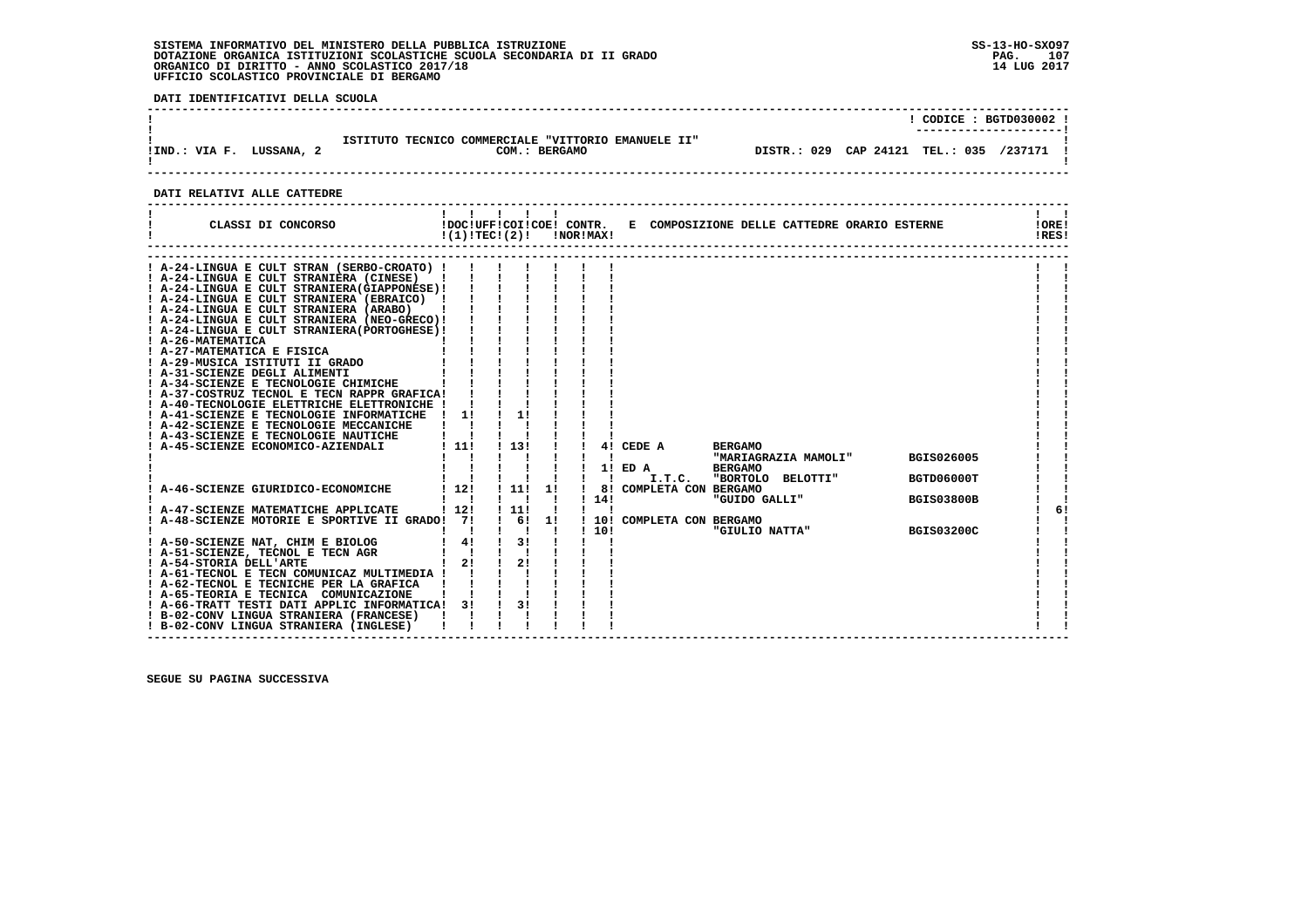**DATI IDENTIFICATIVI DELLA SCUOLA**

| CODE : BGTD030002 :<br>ISTITUTO TECNICO COMMERCIALE "VITTORIO EMANUELE II"<br>DISTR.: 029 CAP 24121 TEL.: 035 /237171 !<br>COM.: BERGAMO<br>LUSSANA, |               |  |
|------------------------------------------------------------------------------------------------------------------------------------------------------|---------------|--|
|                                                                                                                                                      | !IND.: VIA F. |  |

# **DATI RELATIVI ALLE CATTEDRE**

| CLASSI DI CONCORSO                                                                                                                                                                                                                                                                                                                                                                                                                                                                                                                                                                                                                                                                                                                                                                                                                                                                                                                                                                                                                                                                                                                          | $1 \quad 1 \quad 1 \quad 1$ | $!(1)!TEC!(2)!$ $INORIMAX!$ | !DOC!UFF!COI!COE! CONTR. E COMPOSIZIONE DELLE CATTEDRE ORARIO ESTERNE | !ORE!<br>!RES! |
|---------------------------------------------------------------------------------------------------------------------------------------------------------------------------------------------------------------------------------------------------------------------------------------------------------------------------------------------------------------------------------------------------------------------------------------------------------------------------------------------------------------------------------------------------------------------------------------------------------------------------------------------------------------------------------------------------------------------------------------------------------------------------------------------------------------------------------------------------------------------------------------------------------------------------------------------------------------------------------------------------------------------------------------------------------------------------------------------------------------------------------------------|-----------------------------|-----------------------------|-----------------------------------------------------------------------|----------------|
| ! B-02-CONV LINGUA STRANIERA (SPAGNOLO)<br>! B-02-CONV LINGUA STRANIERA (TEDESCO)<br>! B-02-CONV LINGUA STRANIERA (RUSSO)<br>! B-02-CONV LINGUA STRANIERA (ALBANESE)<br>! B-02-CONV LINGUA STRANIERA (SLOVENO)<br>! B-02-CONV LINGUA STRANIERA(SERBO-CROATO)!<br>! B-02-CONV LINGUA STRANIERA (CINESE)<br>! B-02-CONV LINGUA STRANIERA (GIAPPONESE) !<br>! B-02-CONV LINGUA STRANIERA (EBRAICO)<br>! B-02-CONV LINGUA STRANIERA (ARABO)<br>! B-02-CONV LINGUA STRANIERA (NEO-GRECO)<br>! B-02-CONV LINGUA STRANIERA (PORTOGHESE) !<br>! B-03-LABORATORI DI FISICA<br>! B-06-LABORATORIO DI ODONTOTECNICA<br>! B-07-LABORATORIO DI OTTICA<br>! B-08-LAB PRODUZ INDUSTR ARTIG CERAMICA<br>! B-11-LAB SCIENZE E TECNOL AGRARIE<br>! B-12-LAB SCIENZE E TECNOL CHIM MICROBIOL!<br>! B-14-LAB SCIENZE E TECNOL COSTRUZIONI<br>! B-15-LAB SC E TECNOL ELETTR ELETTRONIC<br>! B-16-LAB SCIENZE E TECNOL INFORMATICHE<br>! B-17-LAB SCIENZE E TECNOL MECCANICHE<br>! B-18-LAB SC E TECNOL TESS ABBIGL MODA<br>! B-19-LAB SERVIZI RICETTIVITA' ALBERGHIER!<br>! B-20-LAB SERV ENOGASTRON, SETT CUCINA<br>! B-21-LAB SERV ENOGASTRON, SETT SALA VEND! | 11                          | 11                          |                                                                       |                |
| ! B-23-LAB SERVIZI SOCIO-SANITARI<br>! B-24-LAB SCIENZE E TECNOL NAUTICHE<br>! B-28-LABORATORIO DI TECNOLOGIE ORAFE                                                                                                                                                                                                                                                                                                                                                                                                                                                                                                                                                                                                                                                                                                                                                                                                                                                                                                                                                                                                                         |                             |                             |                                                                       |                |

 **------------------------------------------------------------------------------------------------------------------------------------**

 **(1) TITOLARI/INCARICATI**

 **(2) CATTEDRE/POSTI POTENZ.**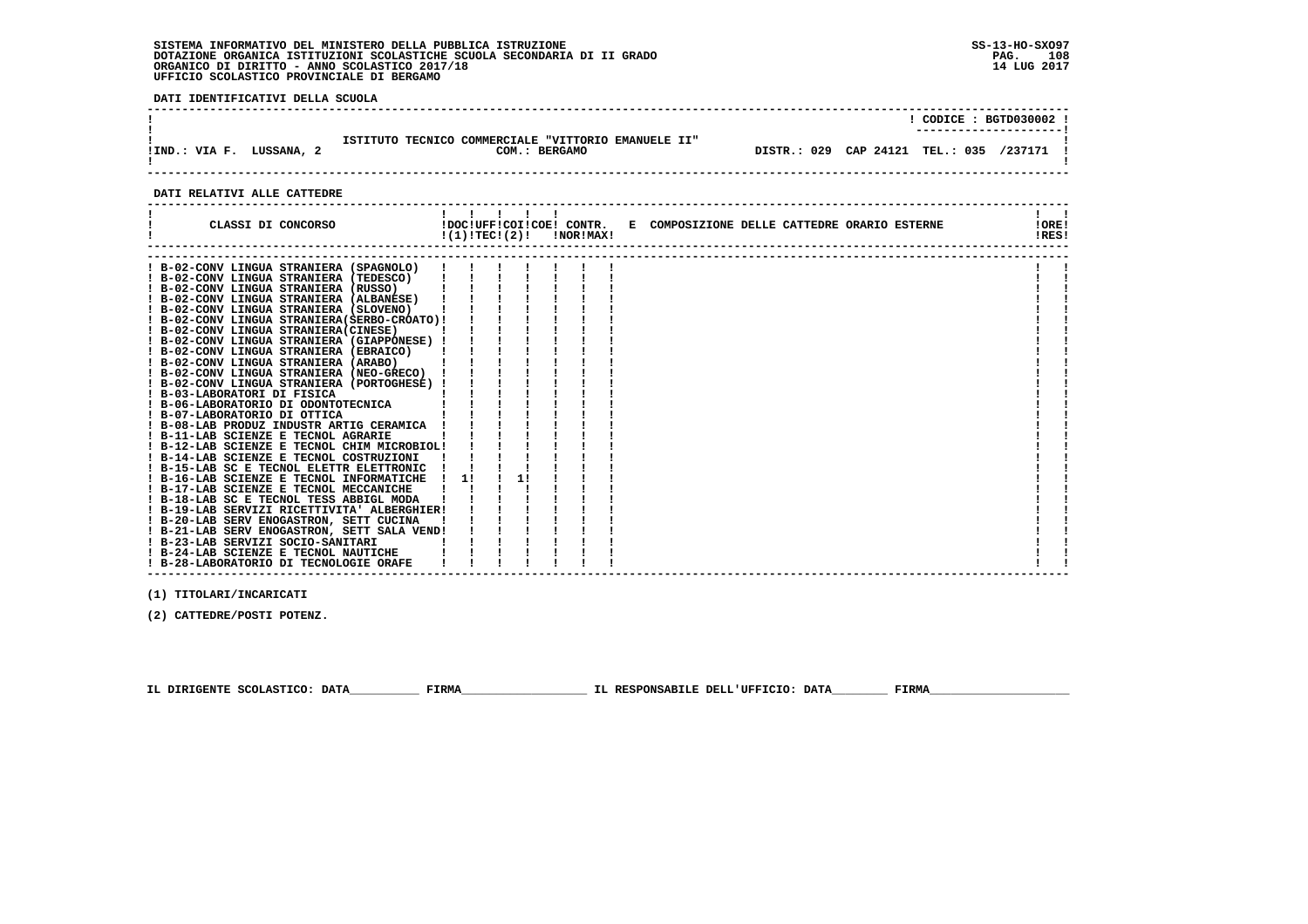**DATI IDENTIFICATIVI DELLA SCUOLA**

| ISTITUTO TECNICO COMMERCIALE                  | "VITTORIO EMANUELE II" (CORSO SERALE)                                                    | CODICE: BGTD03050B !<br>----------------------          |
|-----------------------------------------------|------------------------------------------------------------------------------------------|---------------------------------------------------------|
| <b>!CORSO SERALE</b><br>!IND.: VIA LUSSANA, 2 | ISTITUTO TECNICO COMMERCIALE "VITTORIO EMANUELE II" DI BERGAMO<br>DELL'<br>COM.: BERGAMO | <b>TEL.: 035</b><br>/237171<br>CAP 24121<br>DISTR.: 029 |

 **------------------------------------------------------------------------------------------------------------------------------------**

## **DATI RELATIVI ALLE CLASSI - SEDI EROGAZIONE DI COMPETENZA**

| CORSI - INDIRIZZI - SPECIALIZZAZIONI | ANNI DI CORSO<br>CORSI - INDIRIZZI - SPECIALIZZAZIONI                                                | ANNI DI CORSO             |
|--------------------------------------|------------------------------------------------------------------------------------------------------|---------------------------|
|                                      | 1 1 1 2 1 3 1 4 1 5 1 6 1                                                                            | 1 1 1 2 1 3 1 4 1 5 1 6 1 |
|                                      | ITTO1 AMM. FINAN. MARKETING - BIENNIO COMUNE !!!!!!!!!!!ITAF AMM.NE FINAN. E MARKETING - TRIENNIO!!! | 1111111                   |

 **------------------------------------------------------------------------------------------------------------------------------------**

#### **DATI RELATIVI ALLE CATTEDRE**

| CLASSI DI CONCORSO                          | !(1)!TEC!(2)! |  | !DOC!UFF!COI!COE! CONTR.<br>INORIMAXI | E COMPOSIZIONE DELLE CATTEDRE ORARIO ESTERNE | !ORE!<br>!RES! |
|---------------------------------------------|---------------|--|---------------------------------------|----------------------------------------------|----------------|
| ! A-12-DISCIPL LETTERARIE ISTITUTI II GR    |               |  |                                       |                                              | 6!             |
| ! A-20-FISICA                               |               |  |                                       |                                              |                |
| ! A-21-GEOGRAFIA                            |               |  |                                       |                                              |                |
| ! A-24-LINGUA E CULT STRANIERA (FRANCESE)   |               |  |                                       |                                              | 3!             |
| ! A-24-LINGUA E CULT STRANIERA (INGLESE)    |               |  |                                       |                                              | 31             |
| ! A-26-MATEMATICA                           |               |  |                                       |                                              |                |
| ! A-27-MATEMATICA E FISICA                  |               |  |                                       |                                              |                |
| ! A-34-SCIENZE E TECNOLOGIE CHIMICHE        |               |  |                                       |                                              |                |
| ! A-41-SCIENZE E TECNOLOGIE INFORMATICHE    |               |  |                                       |                                              |                |
| ! A-45-SCIENZE ECONOMICO-AZIENDALI          |               |  |                                       |                                              | 8!             |
| ! A-46-SCIENZE GIURIDICO-ECONOMICHE         |               |  |                                       |                                              | 6!             |
| ! A-47-SCIENZE MATEMATICHE APPLICATE        |               |  |                                       |                                              | 3!             |
| ! A-48-SCIENZE MOTORIE E SPORTIVE II GRADO! |               |  |                                       |                                              |                |
| ! A-50-SCIENZE NAT, CHIM E BIOLOG           |               |  |                                       |                                              |                |
| ! A-66-TRATT TESTI DATI APPLIC INFORMATICA! |               |  |                                       |                                              |                |

 **(1) TITOLARI/INCARICATI**

 **(2) CATTEDRE/POSTI POTENZ.**

 **IL DIRIGENTE SCOLASTICO: DATA\_\_\_\_\_\_\_\_\_\_ FIRMA\_\_\_\_\_\_\_\_\_\_\_\_\_\_\_\_\_\_ IL RESPONSABILE DELL'UFFICIO: DATA\_\_\_\_\_\_\_\_ FIRMA\_\_\_\_\_\_\_\_\_\_\_\_\_\_\_\_\_\_\_\_**

 **------------------------------------------------------------------------------------------------------------------------------------**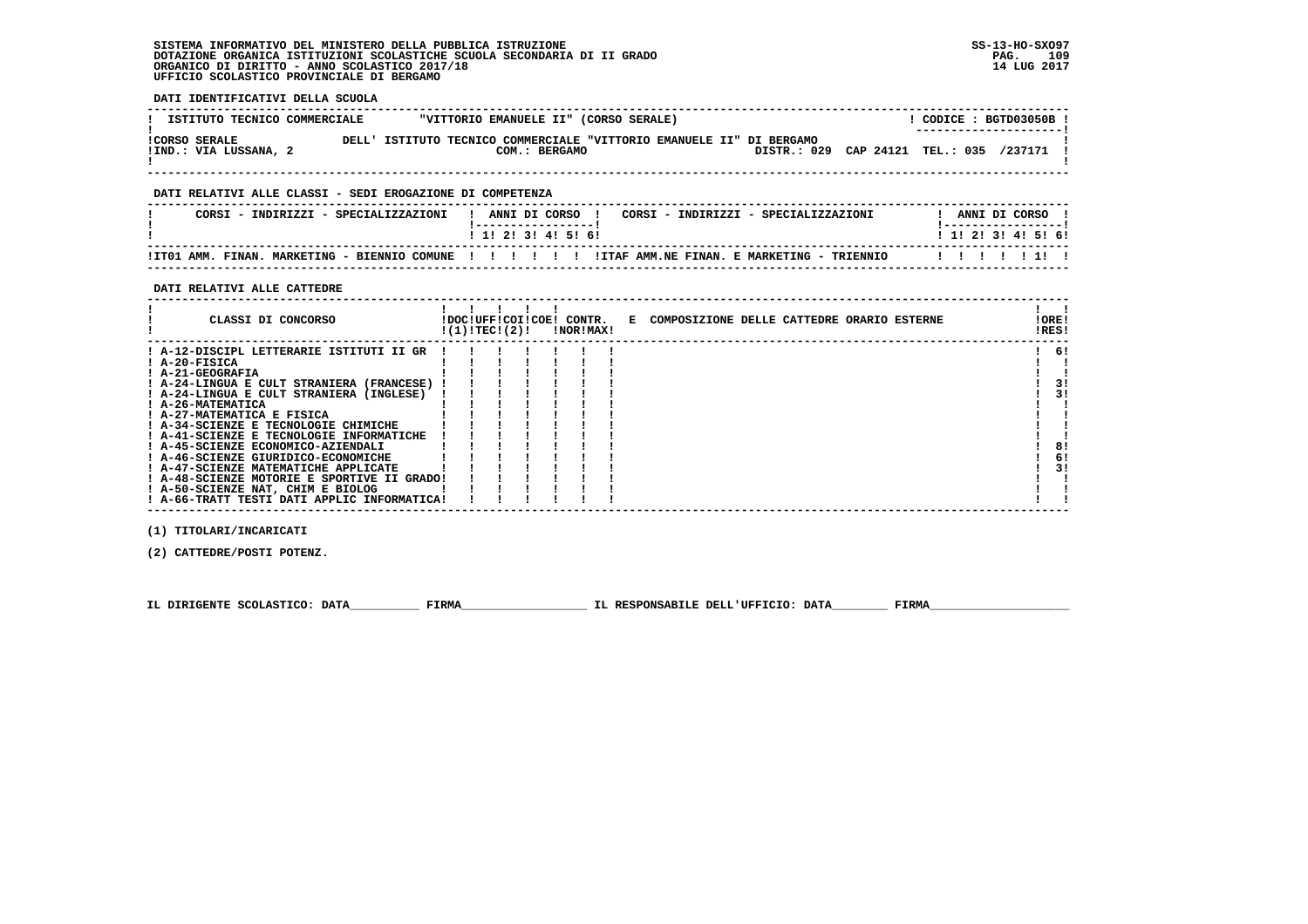**DATI IDENTIFICATIVI DELLA SCUOLA**

| ISTITUTO TECNICO COMMERCIALE                     | "GUGLIELMO OBERDAN " (CORSO SERALE)                                                        | CODICE: BGTD037517 !<br>--------------------- |
|--------------------------------------------------|--------------------------------------------------------------------------------------------|-----------------------------------------------|
| <b>!CORSO SERALE</b><br>!IND.: VIALE MERISIO, 14 | ISTITUTO TECNICO COMMERCIALE "GUGLIELMO OBERDAN" DI TREVIGLIO<br>DELT.'<br>COM.: TREVIGLIO | 49861<br>DISTR.: 032 CAP 24047<br>TEL.: 0363  |

 **------------------------------------------------------------------------------------------------------------------------------------**

#### **DATI RELATIVI ALLE CLASSI - SEDI EROGAZIONE DI COMPETENZA**

| CORSI - INDIRIZZI - SPECIALIZZAZIONI | ANNI DI CORSO<br>CORSI - INDIRIZZI - SPECIALIZZAZIONI                                                | ANNI DI CORSO             |
|--------------------------------------|------------------------------------------------------------------------------------------------------|---------------------------|
|                                      | 1 1 1 2 1 3 1 4 1 5 1 6 1                                                                            | 1 1 1 2 1 3 1 4 1 5 1 6 1 |
|                                      | ITO1 AMM. FINAN. MARKETING - BIENNIO COMUNE !!!!!!!!!ITAF AMM.NE FINAN. E MARKETING - TRIENNIO!!!!!! |                           |

 **------------------------------------------------------------------------------------------------------------------------------------**

#### **DATI RELATIVI ALLE CATTEDRE**

| CLASSI DI CONCORSO<br>!DOC!UFF!COI!COE!<br>CONTR.<br>E COMPOSIZIONE DELLE CATTEDRE ORARIO ESTERNE<br>!(1)!TECI(2)!<br>!NOR!MAX!                                                                                                                                                                                                                                                                                                                                                                                                                                                                                                                                        | !ORE!<br>!RES!             |
|------------------------------------------------------------------------------------------------------------------------------------------------------------------------------------------------------------------------------------------------------------------------------------------------------------------------------------------------------------------------------------------------------------------------------------------------------------------------------------------------------------------------------------------------------------------------------------------------------------------------------------------------------------------------|----------------------------|
| ! A-12-DISCIPL LETTERARIE ISTITUTI II GR<br>CEDE A<br>TREVIGLIO<br>51<br><b>BGTF004505</b><br>I.T.I.<br>"ARCHIMEDE"<br>CORSO SERALE<br>! A-20-FISICA<br>! A-21-GEOGRAFIA<br>! A-24-LINGUA E CULT STRANIERA (FRANCESE)<br>! A-24-LINGUA E CULT STRANIERA (INGLESE)<br>! A-26-MATEMATICA<br>! A-27-MATEMATICA E FISICA<br>! A-34-SCIENZE E TECNOLOGIE CHIMICHE<br>! A-41-SCIENZE E TECNOLOGIE INFORMATICHE<br>! A-45-SCIENZE ECONOMICO-AZIENDALI<br>! A-46-SCIENZE GIURIDICO-ECONOMICHE<br>11<br>! A-47-SCIENZE MATEMATICHE APPLICATE<br>! A-48-SCIENZE MOTORIE E SPORTIVE II GRADO!<br>! A-50-SCIENZE NAT, CHIM E BIOLOG<br>! A-66-TRATT TESTI DATI APPLIC INFORMATICA! | 5!<br>4!<br>4!<br>1!<br>6! |

 **(1) TITOLARI/INCARICATI**

 **(2) CATTEDRE/POSTI POTENZ.**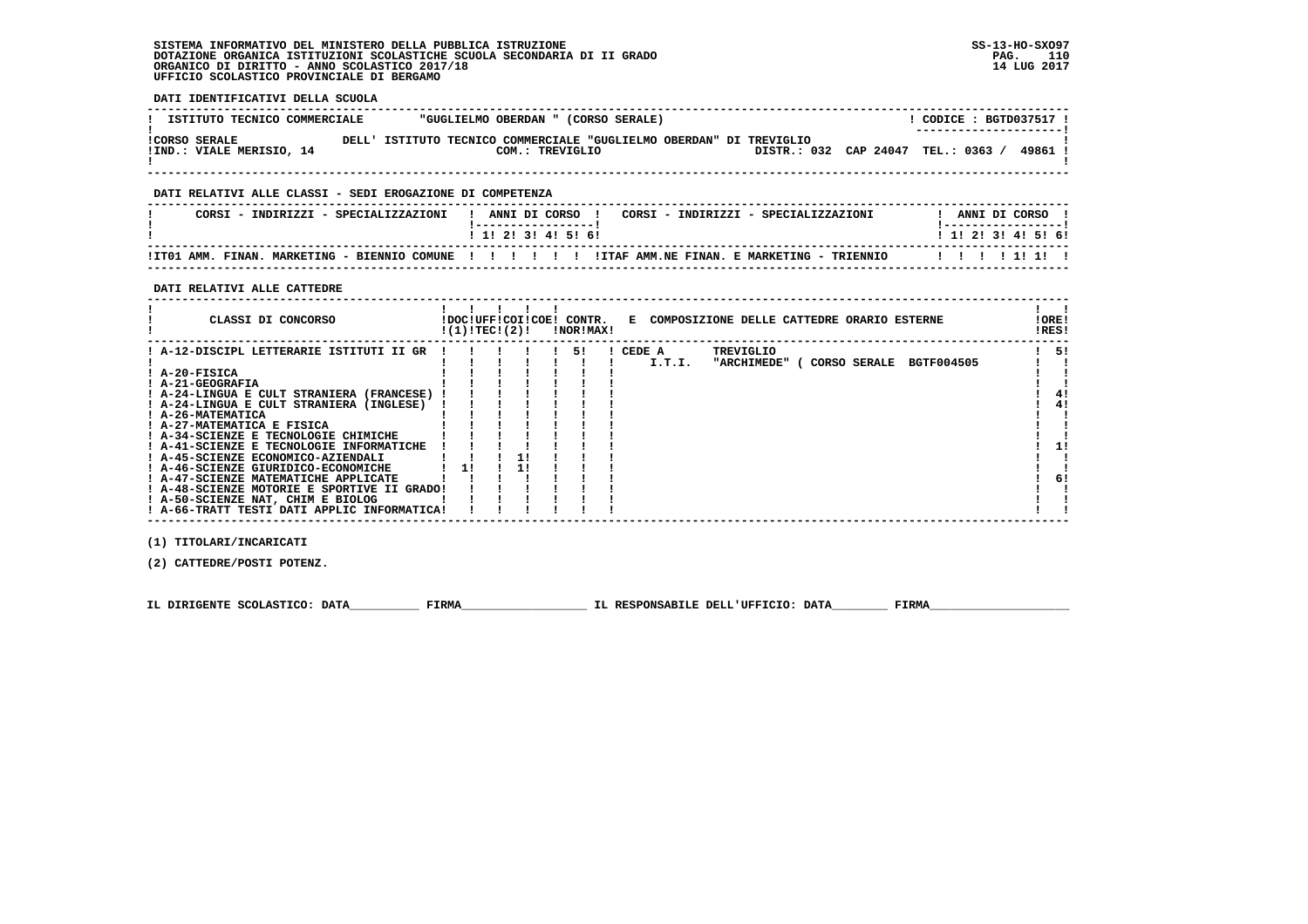**DATI IDENTIFICATIVI DELLA SCUOLA**

|                         |                                                                 |                                 | CODICE: BGTD06000T<br>---------------------- |         |  |
|-------------------------|-----------------------------------------------------------------|---------------------------------|----------------------------------------------|---------|--|
| IIND.: VIA PER AZZANO,5 | ISTITUTO TECNICO COMMERCIALE "BORTOLO BELOTTI"<br>COM.: BERGAMO | DISTR.: 029 CAP 24126 TEL.: 035 |                                              | /313035 |  |

 **------------------------------------------------------------------------------------------------------------------------------------**

 **------------------------------------------------------------------------------------------------------------------------------------**

#### **DATI RELATIVI ALLE CLASSI - SEDI EROGAZIONE DI COMPETENZA**

| CORSI - INDIRIZZI - SPECIALIZZAZIONI | CORSI - INDIRIZZI - SPECIALIZZAZIONI<br>ANNI DI CORSO !<br>$\mathbf{I}$                                                                                                                                | ANNI DI CORSO !<br>!------------------!  |
|--------------------------------------|--------------------------------------------------------------------------------------------------------------------------------------------------------------------------------------------------------|------------------------------------------|
|                                      | $1$ , 1, 2, 3, 4, 5, 6,                                                                                                                                                                                | 1 1 1 2 1 3 1 4 1 5 1 6 1                |
| <b>!ITLS OUINTA LINGUA STRANIERA</b> | ITO1 AMM. FINAN. MARKETING - BIENNIO COMUNE 112!10! !!!! ITAF AMM.NE FINAN. E MARKETING - TRIENNIO<br>!ITRI REL. INTERNAZIONALI PER IL MARKETING<br>111111<br>!LIP4 POTENZIAMENTO ARTISTICO E MUSICALE | 1 1 1 2 1 2 1 2 1<br>1 1 1 5 1 5 1 3 1 1 |

### **DATI RELATIVI ALLE CATTEDRE**

| CLASSI DI CONCORSO                             |       | !(1)!TECI(2)! |      |    | !NOR!MAX! |    | !DOC!UFF!COI!COE! CONTR. E COMPOSIZIONE DELLE CATTEDRE ORARIO ESTERNE |                |                        |                   | !ORE!<br>!RES! |
|------------------------------------------------|-------|---------------|------|----|-----------|----|-----------------------------------------------------------------------|----------------|------------------------|-------------------|----------------|
| ! A-02-DESIGN MET.OREF.PIET.DURE GEMME         |       |               |      |    |           |    |                                                                       |                |                        |                   |                |
| ! A-03-DESIGN DELLA CERAMICA                   |       |               |      |    |           |    |                                                                       |                |                        |                   |                |
| ! A-05-DESIGN DEL TESSUTO E DELLA MODA         |       |               |      |    |           |    |                                                                       |                |                        |                   |                |
| ! A-06-DESIGN DEL VETRO                        |       |               |      |    |           |    |                                                                       |                |                        |                   |                |
| ! A-07-DISCIPLINE AUDIOVISIVE                  |       |               |      |    |           |    |                                                                       |                |                        |                   |                |
| ! A-08-DISCIP GEOM, ARCH, ARRED, SCENOTEC !    |       |               |      |    |           |    |                                                                       |                |                        |                   |                |
| ! A-09-DISCIP GRAFICHE, PITTORICHE, SCENOG! 1! |       |               | 1!   |    |           |    |                                                                       |                |                        |                   |                |
| ! A-10-DISCIPLINE GRAFICO-PUBBLICITARIE        |       |               |      |    |           |    |                                                                       |                |                        |                   |                |
| ! A-12-DISCIPL LETTERARIE ISTITUTI II GR       | ! 15! |               | 1171 |    |           |    |                                                                       |                |                        |                   |                |
| ! A-14-DISCIP PLAST. SCUL. SCENOPLAST.         |       |               |      |    |           |    |                                                                       |                |                        |                   |                |
| ! A-16-DISEG ARTIST MODELLAZ ODONTOTEC         |       |               |      |    |           |    |                                                                       |                |                        |                   |                |
| ! A-17-DISEG STORIA ARTE ISTITUTI II GR        |       |               |      |    |           |    |                                                                       |                |                        |                   |                |
| ! A-18-FILOSOFIA E SCIENZE UMANE               |       |               |      |    |           |    |                                                                       |                |                        |                   |                |
| ! A-20-FISICA                                  | 1!    |               | 1!   |    |           |    | 1! CEDE A                                                             | <b>BERGAMO</b> | "GIULIO NATTA"         | <b>BGIS03200C</b> |                |
| A-21-GEOGRAFIA                                 | 31    |               | 3!   |    |           |    |                                                                       |                |                        |                   |                |
| ! A-24-LINGUA E CULT STRANIERA (FRANCESE) !    | 2!    |               | 2!   |    |           |    | 15! CEDE A                                                            | <b>BERGAMO</b> |                        |                   |                |
|                                                |       |               |      |    |           |    | I.T.C.                                                                |                | "VITTORIO EMANUELE II" | <b>BGTD030002</b> |                |
| ! A-24-LINGUA E CULT STRANIERA (INGLESE) !     | 6!    |               | 8!   |    |           |    |                                                                       |                |                        |                   |                |
| ! A-24-LINGUA E CULT STRANIERA (SPAGNOLO) ! 3! |       |               | 4!   |    |           |    |                                                                       |                |                        |                   | 12!            |
| A-24-LINGUA E CULT STRANIERA (TEDESCO) !       | 21    |               | 2!   | 11 |           |    | ! 15! COMPLETA CON BERGAMO                                            |                |                        |                   |                |
|                                                |       |               |      |    |           | 31 | I.M.                                                                  |                | "GIOVANNI FALCONE"     | BGPM02000L        |                |
| ! A-24-LINGUA E CULT STRANIERA (RUSSO)         |       |               |      |    |           |    |                                                                       |                |                        |                   |                |
| ! A-24-LINGUA E CULT STRANIERA (ALBANESE) !    |       |               |      |    |           |    |                                                                       |                |                        |                   |                |
| ! A-24-LINGUA E CULT STRANIERA (SLOVENO)       |       |               |      |    |           |    |                                                                       |                |                        |                   |                |
| ! A-24-LINGUA E CULT STRAN (SERBO-CROATO) !    |       |               |      |    |           |    |                                                                       |                |                        |                   |                |
| ! A-24-LINGUA E CULT STRANIERA (CINESE)        |       |               |      |    |           |    |                                                                       |                |                        |                   |                |
|                                                |       |               |      |    |           |    |                                                                       |                |                        |                   |                |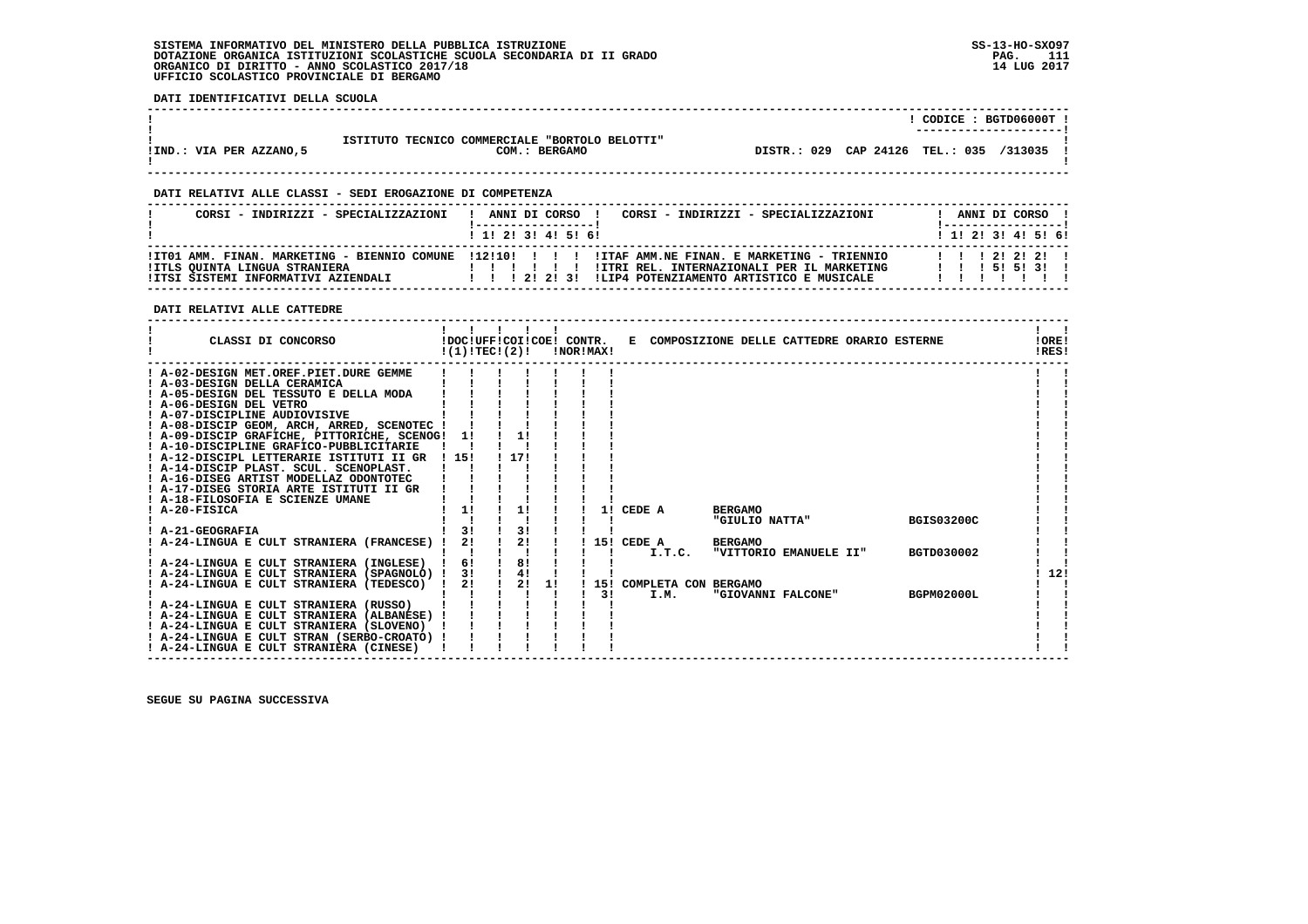**DATI IDENTIFICATIVI DELLA SCUOLA**

| ISTITUTO TECNICO COMMERCIALE "BORTOLO BELOTTI"<br>!IND.: VIA PER AZZANO,5<br>COM.: BERGAMO |  | CODICE: BGTD06000T !                    |
|--------------------------------------------------------------------------------------------|--|-----------------------------------------|
|                                                                                            |  | DISTR.: 029 CAP 24126 TEL.: 035 /313035 |

# **DATI RELATIVI ALLE CATTEDRE**

| CLASSI DI CONCORSO                                                                                                                                                                                                                                                                                                                                                                                                                                                                                                                                                                                                                                                                                                                                                                                                                                                                                                                                                                                                                                                                                                                                                                                                                                                                                                                                                           |                                                                                  | !(1)!TEC!(2)!                                                                                       | <b>!NOR!MAX!</b> |                                                                                        |                                  | !DOC!UFF!COI!COE! CONTR. E COMPOSIZIONE DELLE CATTEDRE ORARIO ESTERNE   |                                        | !ORE!<br>IRES! |
|------------------------------------------------------------------------------------------------------------------------------------------------------------------------------------------------------------------------------------------------------------------------------------------------------------------------------------------------------------------------------------------------------------------------------------------------------------------------------------------------------------------------------------------------------------------------------------------------------------------------------------------------------------------------------------------------------------------------------------------------------------------------------------------------------------------------------------------------------------------------------------------------------------------------------------------------------------------------------------------------------------------------------------------------------------------------------------------------------------------------------------------------------------------------------------------------------------------------------------------------------------------------------------------------------------------------------------------------------------------------------|----------------------------------------------------------------------------------|-----------------------------------------------------------------------------------------------------|------------------|----------------------------------------------------------------------------------------|----------------------------------|-------------------------------------------------------------------------|----------------------------------------|----------------|
| ! A-24-LINGUA E CULT STRANIERA(GIAPPONESE)!<br>! A-24-LINGUA E CULT STRANIERA (EBRAICO) !<br>! A-24-LINGUA E CULT STRANIERA (ARABO)<br>! A-24-LINGUA E CULT STRANIERA (NEO-GRECO)!<br>! A-24-LINGUA E CULT STRANIERA (PORTOGHESE) !<br>! A-26-MATEMATICA<br>! A-27-MATEMATICA E FISICA<br>! A-29-MUSICA ISTITUTI II GRADO<br>! A-34-SCIENZE E TECNOLOGIE CHIMICHE<br>! A-37-COSTRUZ TECNOL E TECN RAPPR GRAFICA!<br>! A-41-SCIENZE E TECNOLOGIE INFORMATICHE<br>! A-45-SCIENZE ECONOMICO-AZIENDALI<br>! A-46-SCIENZE GIURIDICO-ECONOMICHE<br>! A-47-SCIENZE MATEMATICHE APPLICATE<br>A-48-SCIENZE MOTORIE E SPORTIVE II GRADO! 4!<br>! A-50-SCIENZE NAT, CHIM E BIOLOG<br>A-54-STORIA DELL'ARTE<br>! A-61-TECNOL E TECN COMUNICAZ MULTIMEDIA !<br>! A-62-TECNOL E TECNICHE PER LA GRAFICA<br>! A-66-TRATT TESTI DATI APPLIC INFORMATICA! 1!<br>! B-02-CONV LINGUA STRANIERA (FRANCESE)<br>! B-02-CONV LINGUA STRANIERA (INGLESE)<br>! B-02-CONV LINGUA STRANIERA (SPAGNOLO)<br>! B-02-CONV LINGUA STRANIERA (TEDESCO)<br>! B-02-CONV LINGUA STRANIERA (RUSSO)<br>! B-02-CONV LINGUA STRANIERA (ALBANESE)<br>! B-02-CONV LINGUA STRANIERA (SLOVENO)<br>! B-02-CONV LINGUA STRANIERA (SERBO-CROATO) !<br>! B-02-CONV LINGUA STRANIERA(CINESE)<br>! B-02-CONV LINGUA STRANIERA (GIAPPONESE) !<br>! B-02-CONV LINGUA STRANIERA (EBRAICO)<br>! B-02-CONV LINGUA STRANIERA (ARABO) | $1 \quad 1!$<br>$\frac{1}{2}$<br>110!<br>-1<br>110!<br>191<br>$\mathbf{I}$<br>2! | 4!<br>1111<br>1!<br>- 1<br>$\mathbf{I}$<br>$\mathbf{I}$<br>111<br>110!<br>$\frac{1}{5}$<br>2!<br>11 | 171<br>11        | COMPLETA CON BERGAMO<br>I.T.C.<br>6! CEDE A<br>L.A.<br>$8!\overline{)}$ CEDE A<br>I.M. | <b>BERGAMO</b><br><b>BERGAMO</b> | "VITTORIO EMANUELE II"<br>" GIACOMO E PIO MANZU' "<br>"P. SECCO SUARDO" | BGTD030002<br>BGSL01000T<br>BGPM010002 | 51<br>5!       |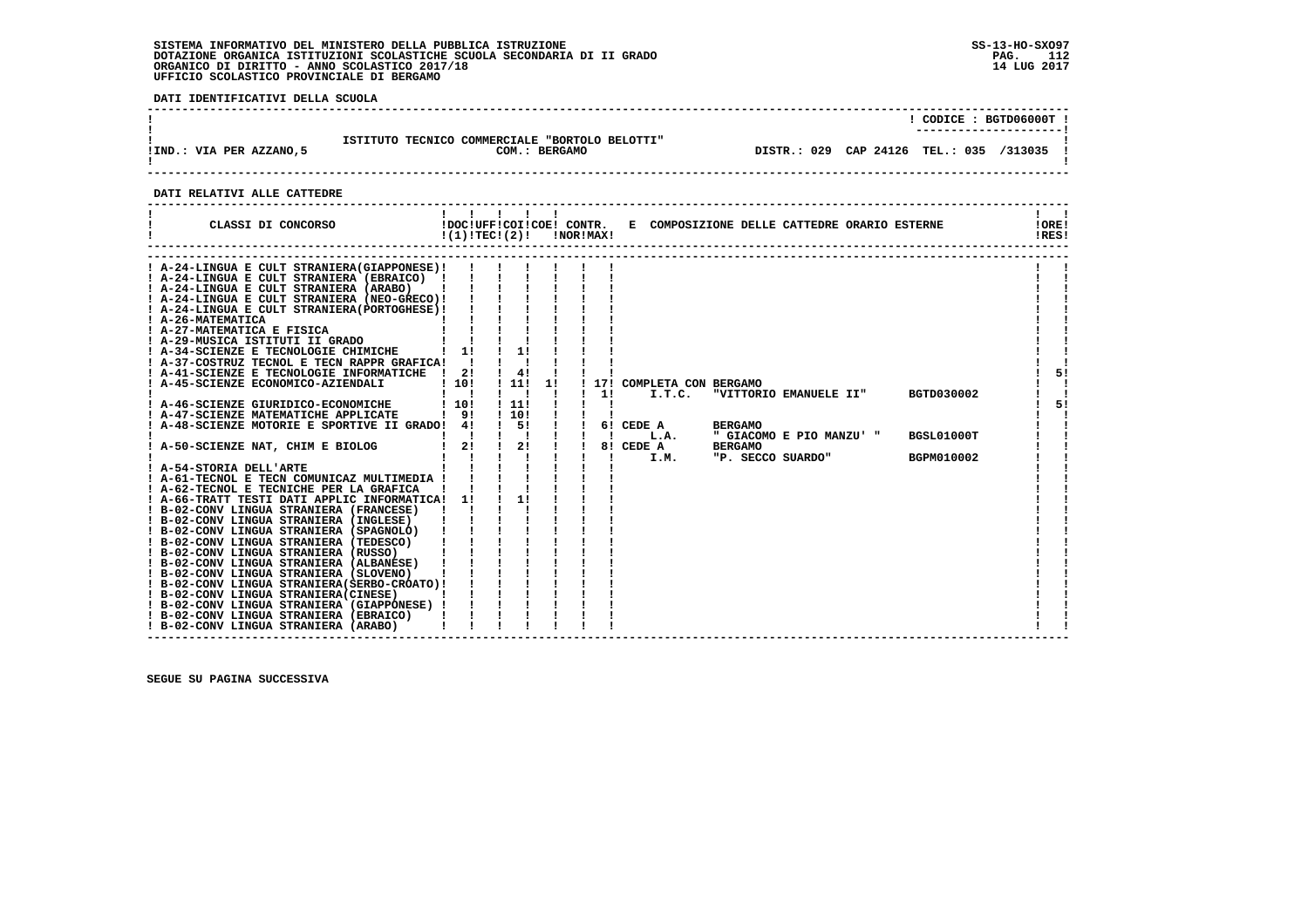**DATI IDENTIFICATIVI DELLA SCUOLA**

|                             |                                                                 |                                           | CODICE: BGTD06000T ! |  |
|-----------------------------|-----------------------------------------------------------------|-------------------------------------------|----------------------|--|
| !IND.: VIA PER AZZANO,5     | ISTITUTO TECNICO COMMERCIALE "BORTOLO BELOTTI"<br>COM.: BERGAMO | DISTR.: 029 CAP 24126 TEL.: 035 /313035 ! |                      |  |
| DATI RELATIVI ALLE CATTEDRE |                                                                 |                                           |                      |  |

 **------------------------------------------------------------------------------------------------------------------------------------**

| CLASSI DI CONCORSO                                                                                                                                                                                                                                                 | !DOC!UFF!COI!COE! CONTR.<br>!(1)!TECI(2)! |  | !NOR!MAX! | COMPOSIZIONE DELLE CATTEDRE ORARIO ESTERNE<br>E. | !ORE!<br>IRES! |    |
|--------------------------------------------------------------------------------------------------------------------------------------------------------------------------------------------------------------------------------------------------------------------|-------------------------------------------|--|-----------|--------------------------------------------------|----------------|----|
| ! B-02-CONV LINGUA STRANIERA (NEO-GRECO)<br>! B-02-CONV LINGUA STRANIERA (PORTOGHESE)<br>! B-08-LAB PRODUZ INDUSTR ARTIG CERAMICA<br>! B-16-LAB SCIENZE E TECNOL INFORMATICHE<br>! B-18-LAB SC E TECNOL TESS ABBIGL MODA<br>! B-28-LABORATORIO DI TECNOLOGIE ORAFE | 21                                        |  |           |                                                  |                | 31 |

 **------------------------------------------------------------------------------------------------------------------------------------**

 **(1) TITOLARI/INCARICATI**

 **(2) CATTEDRE/POSTI POTENZ.**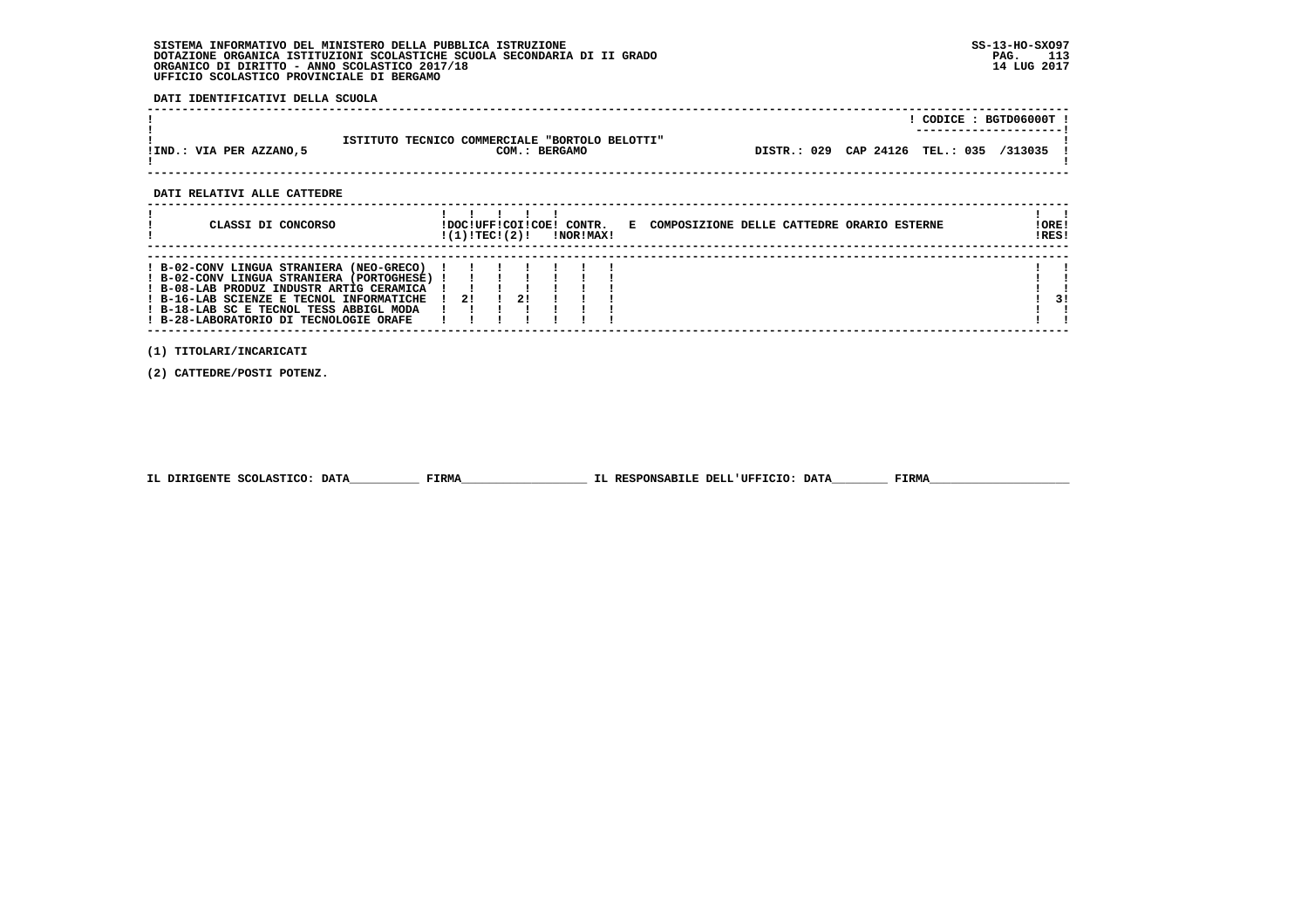**DATI IDENTIFICATIVI DELLA SCUOLA**

|                                     |                                                                             | CODICE: BGTD150004 !<br>--------------------- |
|-------------------------------------|-----------------------------------------------------------------------------|-----------------------------------------------|
|                                     | IST TEC COMMERCIALE E PER GEOMETRI I. T. TECNOLOGICO ED ECONOMICO VILMINORE |                                               |
| IND.: VIA VITTORIO EMANUELE II, 10! | DISTR.: 025 CAP 24020 TEL.: 0346 /51621<br>COM.: VILMINORE DI SCALVE        |                                               |
|                                     |                                                                             |                                               |

 **------------------------------------------------------------------------------------------------------------------------------------**

 **------------------------------------------------------------------------------------------------------------------------------------**

#### **DATI RELATIVI ALLE CLASSI - SEDI EROGAZIONE DI COMPETENZA**

| CORST - INDIRIZZI - SPECIALIZZAZIONI | I ANNIT DI CORSO I<br>CORST - INDIRIZZI - SPECIALIZZAZIONI<br>1 1 1 2 1 3 1 4 1 5 1 6 1 | ANNI DI CORSO<br>1 1 1 2 1 3 1 4 1 5 1 6 1 |
|--------------------------------------|-----------------------------------------------------------------------------------------|--------------------------------------------|
| ILIP2 POTENZIAMENTO LINGUISTICO      |                                                                                         |                                            |

#### **DATI RELATIVI ALLE CATTEDRE**

|                        | CLASSI DI CONCORSO                          | !(1)!TEC!(2)! |  | !DOC!UFF!COI!COE! CONTR.<br>!NOR!MAX! | E COMPOSIZIONE DELLE CATTEDRE ORARIO ESTERNE | !ORE!<br>!RES! |
|------------------------|---------------------------------------------|---------------|--|---------------------------------------|----------------------------------------------|----------------|
|                        | ! A-12-DISCIPL LETTERARIE ISTITUTI II GR    |               |  |                                       |                                              | ! 12!          |
| ! A-20-FISICA          |                                             |               |  |                                       |                                              | 51             |
| ! A-21-GEOGRAFIA       |                                             |               |  |                                       |                                              | 3!             |
|                        | ! A-24-LINGUA E CULT STRANIERA (FRANCESE)   |               |  |                                       |                                              | 3!             |
|                        | ! A-24-LINGUA E CULT STRANIERA (INGLESE)    | 11            |  |                                       |                                              | 6!             |
|                        | A-24-LINGUA E CULT STRANIERA (SPAGNOLO) !   |               |  |                                       |                                              |                |
|                        | ! A-24-LINGUA E CULT STRANIERA (TEDESCO)    |               |  |                                       |                                              |                |
|                        | ! A-24-LINGUA E CULT STRANIERA (RUSSO)      |               |  |                                       |                                              |                |
| <b>A-26-MATEMATICA</b> |                                             |               |  |                                       |                                              | 8!             |
|                        | A-27-MATEMATICA E FISICA                    |               |  |                                       |                                              |                |
|                        | A-32-SCIENZE GEOLOGIA MINERALOGIA           |               |  |                                       |                                              |                |
|                        | A-34-SCIENZE E TECNOLOGIE CHIMICHE          |               |  |                                       |                                              |                |
|                        | ! A-37-COSTRUZ TECNOL E TECN RAPPR GRAFICA! |               |  |                                       |                                              | 6!             |
|                        | A-40-TECNOLOGIE ELETTRICHE ELETTRONICHE !   |               |  |                                       |                                              |                |
|                        | ! A-41-SCIENZE E TECNOLOGIE INFORMATICHE    |               |  |                                       |                                              |                |
|                        | A-45-SCIENZE ECONOMICO-AZIENDALI            |               |  |                                       |                                              | 2!             |
|                        | ! A-46-SCIENZE GIURIDICO-ECONOMICHE         |               |  |                                       |                                              | 4!             |
|                        | ! A-47-SCIENZE MATEMATICHE APPLICATE        |               |  |                                       |                                              |                |
|                        | A-48-SCIENZE MOTORIE E SPORTIVE II GRADO!   |               |  |                                       |                                              | 4!             |
|                        | A-50-SCIENZE NAT, CHIM E BIOLOG             |               |  |                                       |                                              | 7!             |
|                        | ! A-66-TRATT TESTI DATI APPLIC INFORMATICA! |               |  |                                       |                                              | 2!             |
|                        | ! B-02-CONV LINGUA STRANIERA (FRANCESE)     |               |  |                                       |                                              |                |
|                        | ! B-02-CONV LINGUA STRANIERA (INGLESE)      |               |  |                                       |                                              |                |
|                        | ! B-02-CONV LINGUA STRANIERA (TEDESCO)      |               |  |                                       |                                              |                |
|                        | ! B-02-CONV LINGUA STRANIERA (RUSSO)        |               |  |                                       |                                              |                |
|                        | ! B-03-LABORATORI DI FISICA                 |               |  |                                       |                                              | 1!             |
|                        | ! B-12-LAB SCIENZE E TECNOL CHIM MICROBIOL! |               |  |                                       |                                              | 1!             |
|                        | ! B-16-LAB SCIENZE E TECNOL INFORMATICHE    |               |  |                                       |                                              |                |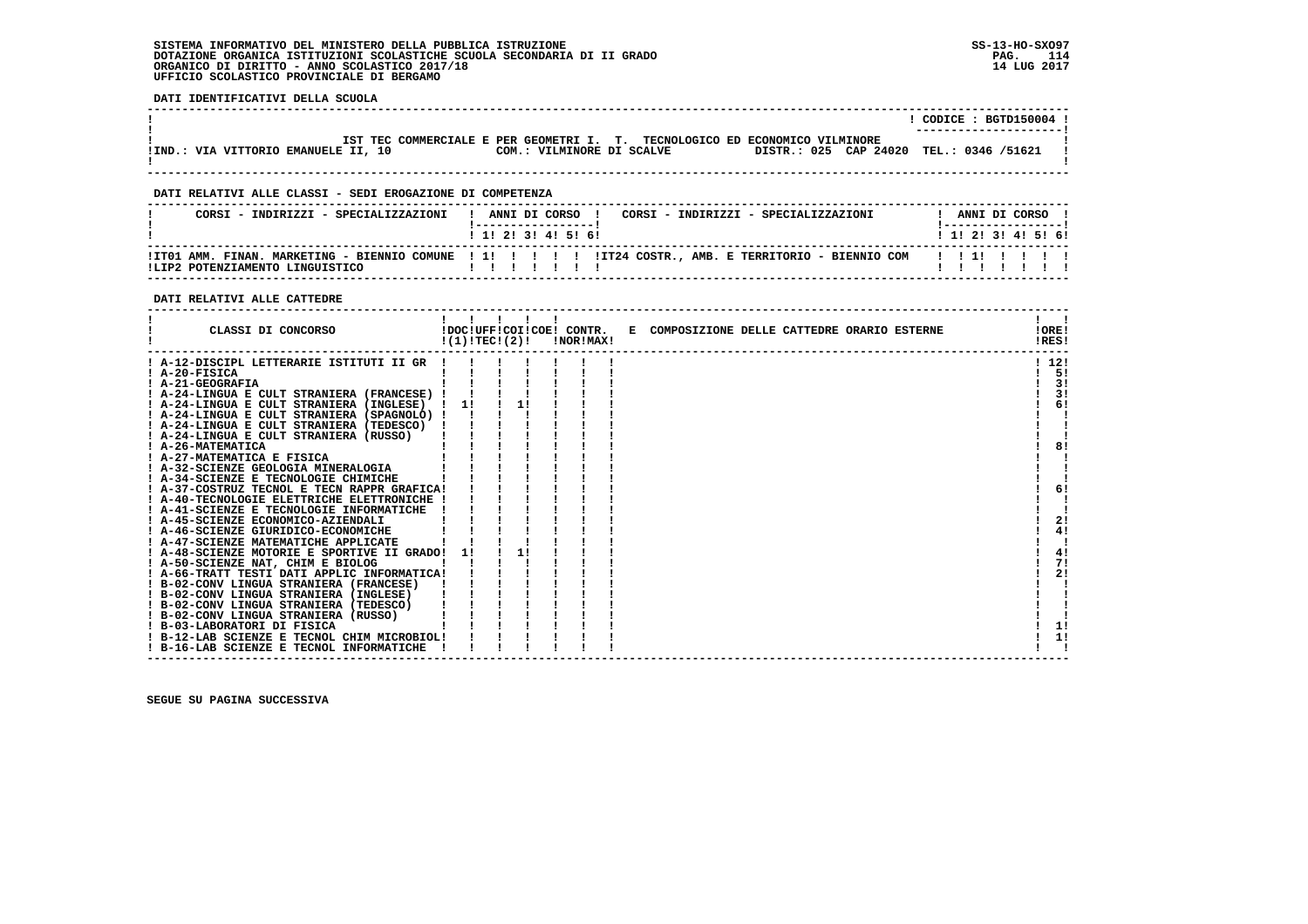**DATI IDENTIFICATIVI DELLA SCUOLA**

|                                        |                                                                                                          |                       |                   | $!$ CODICE : BGTD150004 ! |
|----------------------------------------|----------------------------------------------------------------------------------------------------------|-----------------------|-------------------|---------------------------|
| !IND.: VIA VITTORIO EMANUELE II, 10    | IST TEC COMMERCIALE E PER GEOMETRI I. T. TECNOLOGICO ED ECONOMICO VILMINORE<br>COM.: VILMINORE DI SCALVE | DISTR.: 025 CAP 24020 | TEL.: 0346 /51621 |                           |
| DATI RELATIVI ALLE CATTEDRE            |                                                                                                          |                       |                   |                           |
| CLASSI DI CONCORSO                     | !DOC!UFF!COI!COE! CONTR. E COMPOSIZIONE DELLE CATTEDRE ORARIO ESTERNE<br>$!(1)!TEC!(2)!$ $INORIMAX!$     |                       |                   | !ORE!<br>!RES!            |
| ! B-17-LAB SCIENZE E TECNOL MECCANICHE |                                                                                                          |                       |                   | $1 \quad 1!$              |
| (1) TITOLARI/INCARICATI                |                                                                                                          |                       |                   |                           |

 **(2) CATTEDRE/POSTI POTENZ.**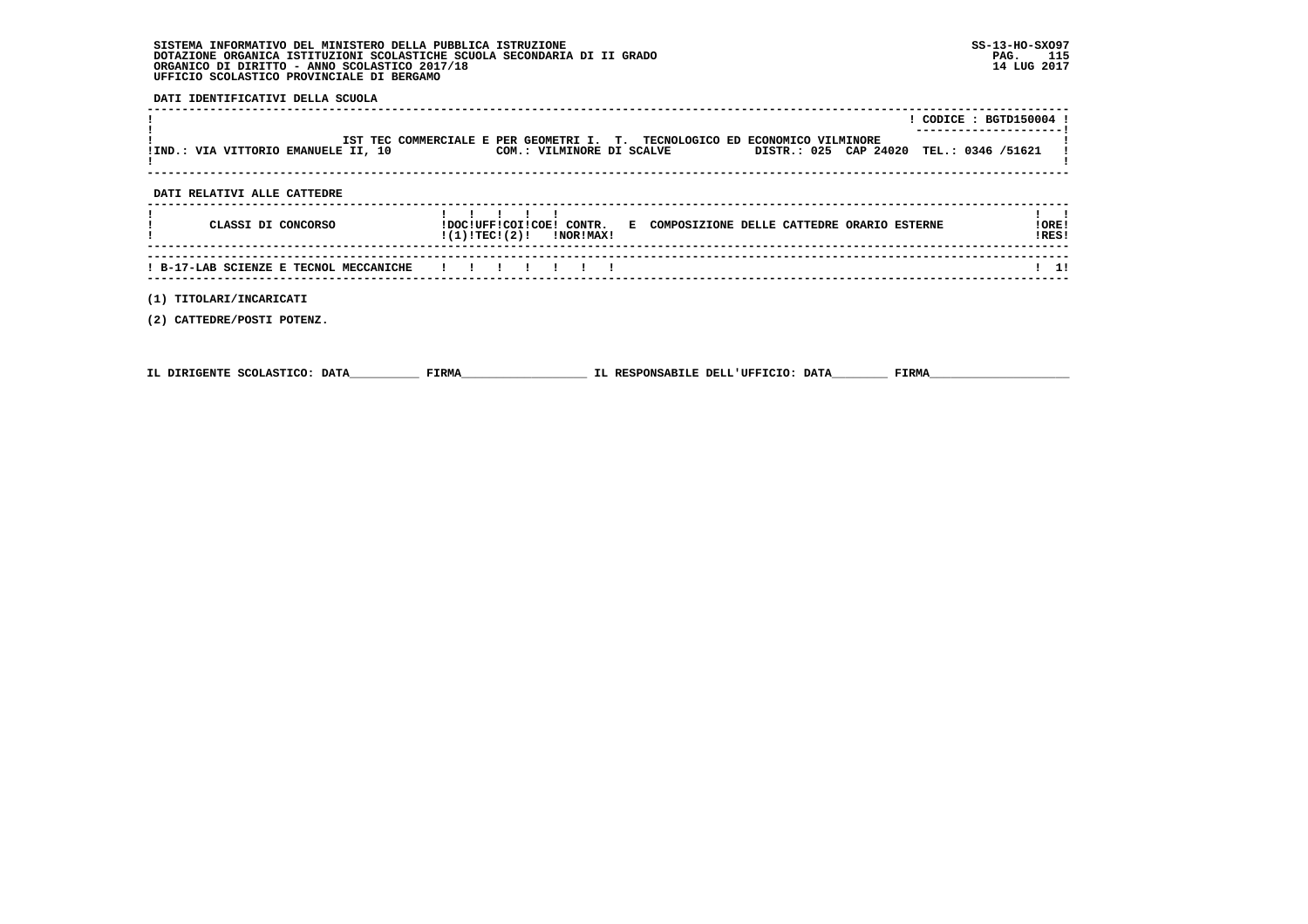**DATI IDENTIFICATIVI DELLA SCUOLA**

| ISTITUTO TECNICO INDUSTRIALE                    | "ARCHIMEDE"                                                 | CORSO SERALE)   |  |                                         | CODICE: BGTF004505 !<br>--------------------- |  |
|-------------------------------------------------|-------------------------------------------------------------|-----------------|--|-----------------------------------------|-----------------------------------------------|--|
| <b>!CORSO SERALE</b><br>!IND.: VIA CARAVAGGI 52 | DELL' ISTITUTO TECNICO INDUSTRIALE "ARCHIMEDE" DI TREVIGLIO | COM.: TREVIGLIO |  | DISTR.: 032 CAP 24047 TEL.: 0363 /48721 |                                               |  |

 **------------------------------------------------------------------------------------------------------------------------------------**

#### **DATI RELATIVI ALLE CLASSI - SEDI EROGAZIONE DI COMPETENZA**

| CORSI<br>- INDIRIZZI - SPECIALIZZAZIONI                         | ANNI DI CORSO<br>CORSI - INDIRIZZI - SPECIALIZZAZIONI | ANNI DI CORSO       |
|-----------------------------------------------------------------|-------------------------------------------------------|---------------------|
|                                                                 | ! 1! 2! 3! 4! 5! 6!                                   | ! 1! 2! 3! 4! 5! 6! |
| ITTO5 MECC.<br><b>ENER.</b><br>MECCATRON.<br>- BIENNIO COMINE ! | !ITMM MECCANICA E MECCATRONICA<br>.                   |                     |

 **------------------------------------------------------------------------------------------------------------------------------------**

#### **DATI RELATIVI ALLE CATTEDRE**

| CLASSI DI CONCORSO                                                                                                                                                                                                                                                                                                                                                                                                                                                                                                                                                                                                                                                                                      |           | !(1)!TEC!(2)! |  |        | !DOC!UFF!COI!COE! CONTR.<br>!NOR!MAX! | E COMPOSIZIONE DELLE CATTEDRE ORARIO ESTERNE                                | !ORE!<br>!RES! |
|---------------------------------------------------------------------------------------------------------------------------------------------------------------------------------------------------------------------------------------------------------------------------------------------------------------------------------------------------------------------------------------------------------------------------------------------------------------------------------------------------------------------------------------------------------------------------------------------------------------------------------------------------------------------------------------------------------|-----------|---------------|--|--------|---------------------------------------|-----------------------------------------------------------------------------|----------------|
| ! A-12-DISCIPL LETTERARIE ISTITUTI II GR<br>! A-20-FISICA<br>! A-21-GEOGRAFIA<br>! A-24-LINGUA E CULT STRANIERA (INGLESE)<br>! A-26-MATEMATICA<br>! A-27-MATEMATICA E FISICA<br>! A-34-SCIENZE E TECNOLOGIE CHIMICHE<br>! A-37-COSTRUZ TECNOL E TECN RAPPR GRAFICA!<br>! A-40-TECNOLOGIE ELETTRICHE ELETTRONICHE !<br>! A-41-SCIENZE E TECNOLOGIE INFORMATICHE<br>! A-42-SCIENZE E TECNOLOGIE MECCANICHE<br>! A-46-SCIENZE GIURIDICO-ECONOMICHE<br>! A-48-SCIENZE MOTORIE E SPORTIVE II GRADO!<br>! A-50-SCIENZE NAT, CHIM E BIOLOG<br>! B-03-LABORATORI DI FISICA<br>! B-12-LAB SCIENZE E TECNOL CHIM MICROBIOL!<br>! B-16-LAB SCIENZE E TECNOL INFORMATICHE<br>! B-17-LAB SCIENZE E TECNOL MECCANICHE | -11<br>21 |               |  | 1! 15! | 51                                    | ! COMPLETA CON TREVIGLIO<br>I.T.C.<br>"GUGLIELMO OBERDAN " (CORS BGTD037517 | 91             |
|                                                                                                                                                                                                                                                                                                                                                                                                                                                                                                                                                                                                                                                                                                         |           |               |  |        |                                       |                                                                             |                |

 **(1) TITOLARI/INCARICATI**

(2) CATTEDRE/POSTI POTENZ**.**<br>IL DIRIGENTE SCOLASTICO: DATA\_\_\_\_\_\_\_\_\_\_\_\_ FIRMA\_\_\_\_\_\_\_\_\_\_\_\_\_\_\_\_\_\_\_\_\_\_\_\_IL RESPONSABILE DELL'UFFICIO: DATA\_\_\_\_\_\_\_\_\_\_\_ FIRMA\_\_\_\_\_\_\_\_\_\_\_\_\_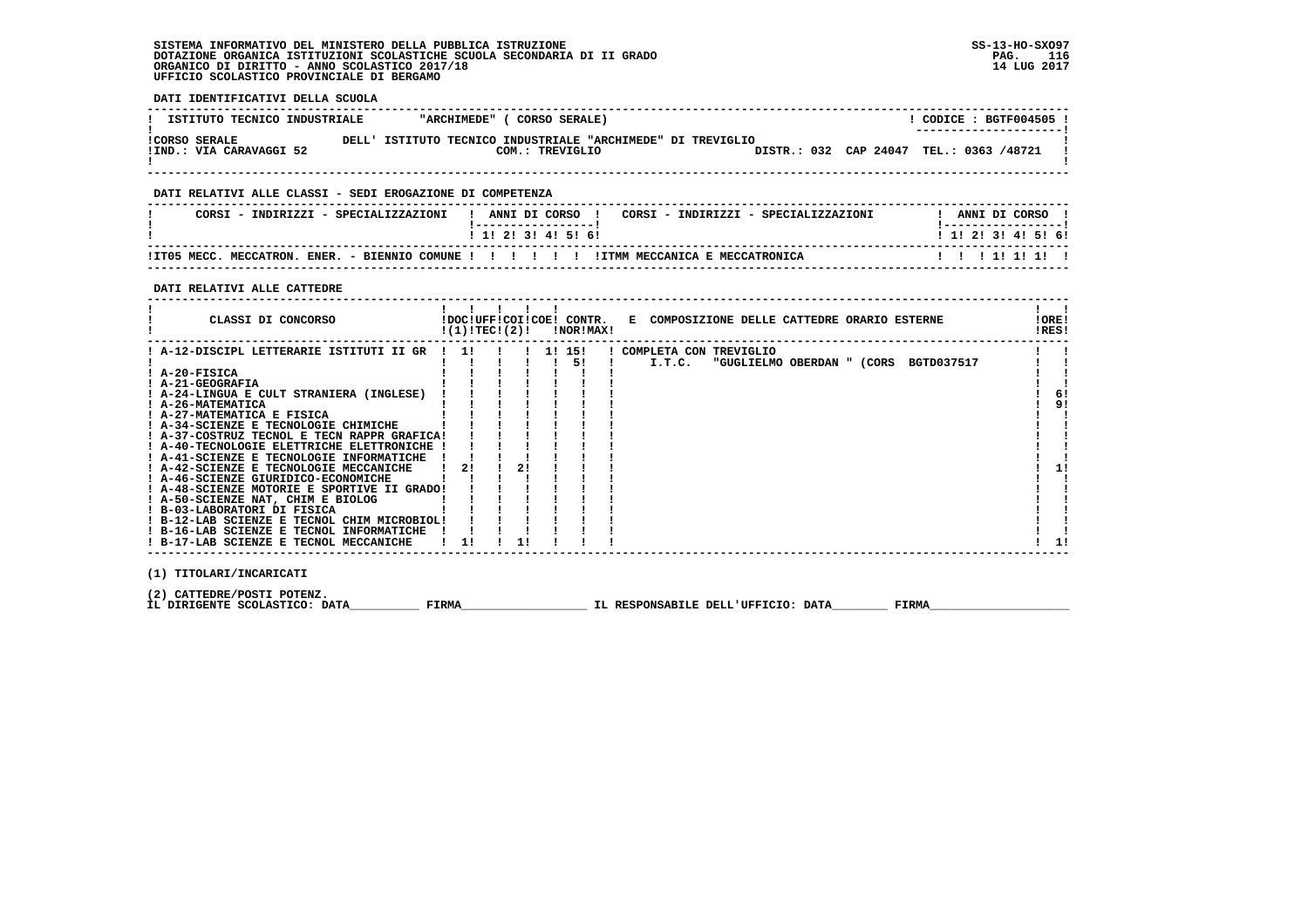**DATI IDENTIFICATIVI DELLA SCUOLA**

|                                                                                                          |                                           | $CODICE: BGTF010003$ ! |
|----------------------------------------------------------------------------------------------------------|-------------------------------------------|------------------------|
| ISTITUTO TECNICO INDUSTRIALE "PIETRO PALEOCAPA"<br><b>GAVAZZENI 29</b><br>IIND.: VIA M.<br>COM.: BERGAMO | DISTR.: 029 CAP 24125 TEL.: 035 /319388 ! |                        |
| DATI RELATIVI ALLE CLASSI - SEDI EROGAZIONE DI COMPETENZA                                                |                                           |                        |

# **------------------------------------------------------------------------------------------------------------------------------------ ! CORSI - INDIRIZZI - SPECIALIZZAZIONI ! ANNI DI CORSO ! CORSI - INDIRIZZI - SPECIALIZZAZIONI ! ANNI DI CORSO ! ! !-----------------! !-----------------! ! ! 1! 2! 3! 4! 5! 6! ! 1! 2! 3! 4! 5! 6!**1 1 2 2 1 3 1 4 1 5 1 6 1  **------------------------------------------------------------------------------------------------------------------------------------ !IT05 MECC. MECCATRON. ENER. - BIENNIO COMUNE ! 6! 5! ! ! ! !IT10 ELETTR. ED ELETTROTEC.- BIENNIO COMUNE ! 3! 3! ! ! ! ! !IT13 INFOR. TELECOM. - BIENNIO COMUNE ! 7! 7! ! ! ! !IT19 SISTEMA MODA - BIENNIO COMUNE ! ! 1! ! ! ! ! !ITAM TESSILE, ABBIGLIAMENTO E MODA ! ! ! 1! 1! 1! !ITEC ELETTRONICA ! ! ! 2! 1! 1! ! !ITEN ENERGIA ! ! ! ! ! 2! !ITET ELETTROTECNICA ! ! ! 2! 1! 2! ! !ITIA INFORMATICA ! ! ! 5! 3! 3! !ITMM MECCANICA E MECCATRONICA ! ! ! 5! 4! 2! ! !ITP3 POTENZIAMENTO SCIENTIFICO ! ! ! ! ! ! !ITP5 POT. SOCIO ECONOMICO E PER LA LEGALITA' ! ! ! ! ! ! ! !ITP7 POTENZIAMENTO LABORATORIALE ! ! ! ! ! ! !LIP2 POTENZIAMENTO LINGUISTICO ! ! ! ! ! ! ! !LIP4 POTENZIAMENTO ARTISTICO E MUSICALE ! ! ! ! ! ! ! ! ! ! ! ! ! !**

 **------------------------------------------------------------------------------------------------------------------------------------**

 **DATI RELATIVI ALLE CATTEDRE**

| CLASSI DI CONCORSO                          | !DOC!UFF!COI!COE! CONTR.<br>!(1)!TEC!(2)! |  |      | <b>!NOR!MAX!</b> |    | E COMPOSIZIONE DELLE CATTEDRE ORARIO ESTERNE |                |                     |            | !ORE!<br>!RES! |
|---------------------------------------------|-------------------------------------------|--|------|------------------|----|----------------------------------------------|----------------|---------------------|------------|----------------|
| ! A-02-DESIGN MET.OREF.PIET.DURE GEMME      |                                           |  |      |                  |    |                                              |                |                     |            |                |
| ! A-03-DESIGN DELLA CERAMICA                |                                           |  |      |                  |    |                                              |                |                     |            |                |
| A-05-DESIGN DEL TESSUTO E DELLA MODA        |                                           |  |      |                  |    |                                              |                |                     |            |                |
| ! A-06-DESIGN DEL VETRO                     |                                           |  |      |                  |    |                                              |                |                     |            |                |
| ! A-07-DISCIPLINE AUDIOVISIVE               |                                           |  |      |                  |    |                                              |                |                     |            |                |
| ! A-08-DISCIP GEOM, ARCH, ARRED, SCENOTEC   |                                           |  |      |                  |    |                                              |                |                     |            |                |
| ! A-09-DISCIP GRAFICHE, PITTORICHE, SCENOG! | 11                                        |  |      |                  |    |                                              |                |                     |            |                |
| ! A-10-DISCIPLINE GRAFICO-PUBBLICITARIE     |                                           |  |      |                  |    |                                              |                |                     |            |                |
| ! A-12-DISCIPL LETTERARIE ISTITUTI II GR    | - 20 !                                    |  | -22! |                  |    |                                              |                |                     |            | 12!            |
| ! A-14-DISCIP PLAST. SCUL. SCENOPLAST.      |                                           |  |      |                  |    |                                              |                |                     |            |                |
| ! A-15-DISCIPLINE SANITARIE                 |                                           |  |      |                  |    |                                              |                |                     |            |                |
| ! A-16-DISEG ARTIST MODELLAZ ODONTOTEC      |                                           |  |      |                  |    |                                              |                |                     |            |                |
| ! A-17-DISEG STORIA ARTE ISTITUTI II GR     |                                           |  |      |                  |    |                                              |                |                     |            |                |
| ! A-18-FILOSOFIA E SCIENZE UMANE            |                                           |  |      |                  |    |                                              |                |                     |            |                |
| ! A-19-FILOSOFIA E STORIA                   |                                           |  |      |                  |    |                                              |                |                     |            |                |
| ! A-20-FISICA                               | 51                                        |  | 51   |                  | 61 | CEDE A                                       | <b>BERGAMO</b> |                     |            |                |
|                                             |                                           |  |      |                  |    | I.T.G.                                       |                | "GIACOMO QUARENGHI" | BGTL02000T |                |
| <b>A-21-GEOGRAFIA</b>                       |                                           |  |      |                  |    |                                              |                |                     |            | 16!            |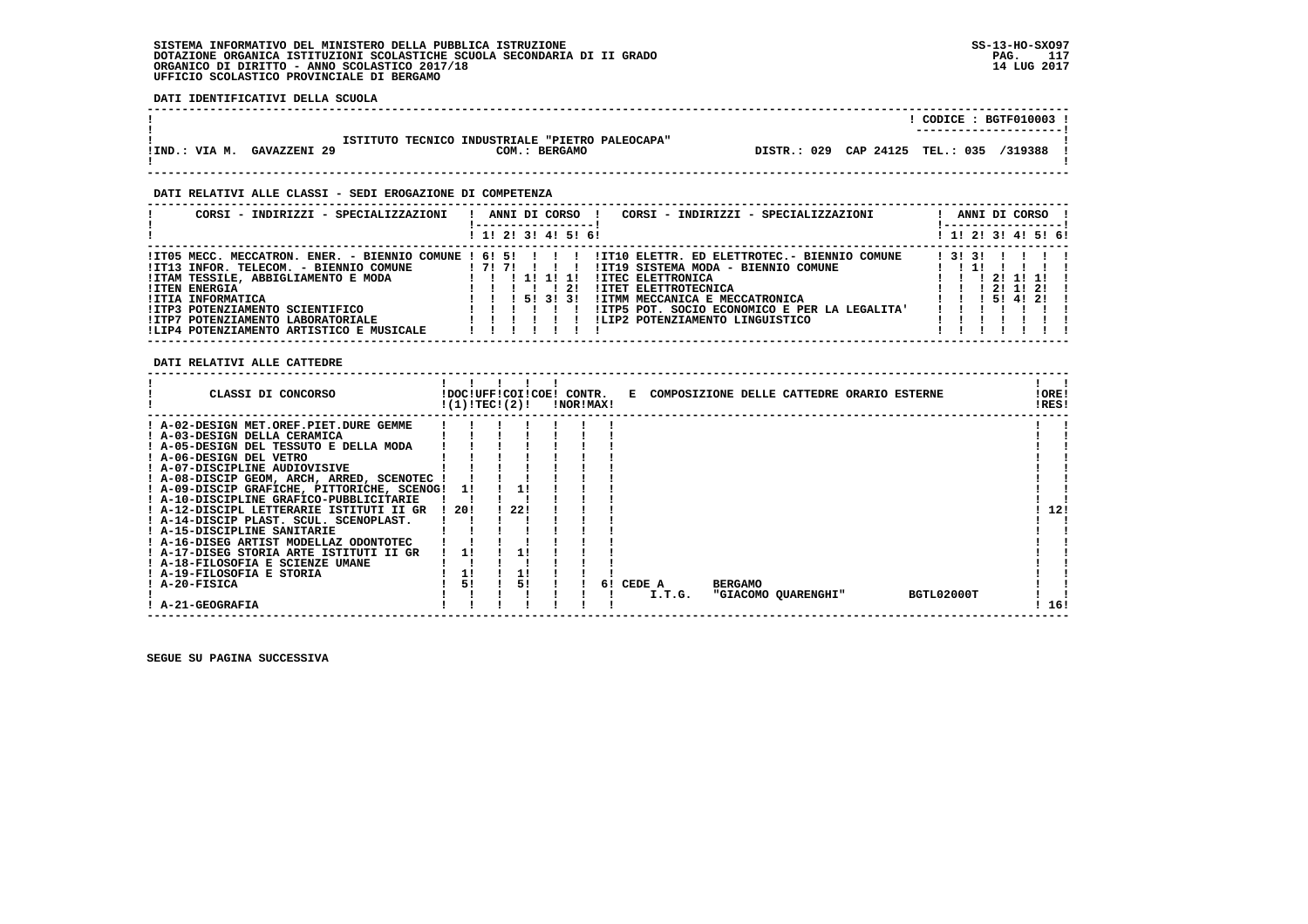**DATI IDENTIFICATIVI DELLA SCUOLA**

|               |                     |                                                 |               |                                         |  | CODICE: BGTF010003 ! |  |
|---------------|---------------------|-------------------------------------------------|---------------|-----------------------------------------|--|----------------------|--|
| IIND.: VIA M. | <b>GAVAZZENI 29</b> | ISTITUTO TECNICO INDUSTRIALE "PIETRO PALEOCAPA" | COM.: BERGAMO | DISTR.: 029 CAP 24125 TEL.: 035 /319388 |  |                      |  |

 **------------------------------------------------------------------------------------------------------------------------------------**

 **DATI RELATIVI ALLE CATTEDRE**

| CLASSI DI CONCORSO                                                                | !DOC!UFF!COI!COE! CONTR.<br>!(1)!TECI(2)! |                    |    | !NOR!MAX! |                            | E COMPOSIZIONE DELLE CATTEDRE ORARIO ESTERNE |                   | !ORE!<br>!RES! |
|-----------------------------------------------------------------------------------|-------------------------------------------|--------------------|----|-----------|----------------------------|----------------------------------------------|-------------------|----------------|
| ! A-24-LINGUA E CULT STRANIERA (INGLESE) ! 9!                                     |                                           | ! 10! 1!           |    |           | ! 15! COMPLETA CON BERGAMO |                                              |                   |                |
|                                                                                   |                                           |                    |    | 3 I       | I.M.                       | "P. SECCO SUARDO" BGPM010002                 |                   |                |
| ! A-24-LINGUA E CULT STRANIERA (FRANCESE) !                                       |                                           |                    |    |           |                            |                                              |                   |                |
| ! A-24-LINGUA E CULT STRANIERA (SPAGNOLO) !                                       |                                           |                    |    |           |                            |                                              |                   |                |
| ! A-24-LINGUA E CULT STRANIERA (TEDESCO) !                                        |                                           |                    |    |           |                            |                                              |                   |                |
| A-24-LINGUA E CULT STRANIERA (RUSSO)                                              |                                           |                    |    |           |                            |                                              |                   |                |
| <b>A-26-MATEMATICA</b>                                                            | 114!                                      | $1 \; 14!$         | 1! | 21        | 9! COMPLETA CON BERGAMO    |                                              | BGIS026005        |                |
|                                                                                   |                                           |                    |    |           | ! E COM                    | "MARIAGRAZIA MAMOLI"<br><b>BERGAMO</b>       |                   |                |
|                                                                                   |                                           |                    |    | 71        |                            | I.T.G. "GIACOMO OUARENGHI"                   | BGTL02000T        |                |
| A-27-MATEMATICA E FISICA                                                          |                                           |                    |    |           |                            |                                              |                   |                |
| ! A-29-MUSICA ISTITUTI II GRADO                                                   | 11                                        | 11                 |    |           |                            |                                              |                   |                |
| ! A-31-SCIENZE DEGLI ALIMENTI                                                     |                                           |                    |    |           |                            |                                              |                   |                |
| A-34-SCIENZE E TECNOLOGIE CHIMICHE                                                | 5!                                        | 5!                 | 1! |           | 16! COMPLETA CON BERGAMO   |                                              |                   |                |
|                                                                                   |                                           |                    |    | 21        |                            | "GIULIO NATTA"                               | <b>BGIS03200C</b> |                |
| A-35-SCIENZE E TECNOL CALZATURA E MODA !                                          |                                           |                    |    |           |                            |                                              |                   |                |
| ! A-37-COSTRUZ TECNOL E TECN RAPPR GRAFICA!                                       | 71                                        | 61                 |    |           |                            |                                              |                   | 6!             |
| A-40-TECNOLOGIE ELETTRICHE ELETTRONICHE ! 11!                                     |                                           | 111                |    |           |                            |                                              |                   |                |
| ! A-41-SCIENZE E TECNOLOGIE INFORMATICHE                                          | 71                                        | $\frac{1}{21}$     | 1! |           | 17! COMPLETA CON BERGAMO   |                                              |                   |                |
|                                                                                   |                                           |                    |    | 11        | L.S.                       | "LORENZO MASCHERONI"                         | <b>BGPS05000B</b> |                |
| A-42-SCIENZE E TECNOLOGIE MECCANICHE                                              | 1101                                      | 1121               |    |           |                            |                                              |                   |                |
| ! A-43-SCIENZE E TECNOLOGIE NAUTICHE                                              |                                           |                    |    |           |                            |                                              |                   |                |
| ! A-44-TECNOL TESSILI, ABBIGL E MODA                                              | 2!                                        | 11                 | 1! |           | 16! COMPLETA CON BERGAMO   |                                              |                   |                |
|                                                                                   |                                           |                    |    | 21        |                            | "CATERINA CANIANA"                           | <b>BGIS02900L</b> |                |
| ! A-45-SCIENZE ECONOMICO-AZIENDALI                                                |                                           |                    |    |           |                            |                                              |                   |                |
| ! A-46-SCIENZE GIURIDICO-ECONOMICHE                                               | 51<br>11                                  | 5!<br>1!           |    |           |                            |                                              |                   |                |
| ! A-47-SCIENZE MATEMATICHE APPLICATE<br>A-48-SCIENZE MOTORIE E SPORTIVE II GRADO! | 8!                                        | $\frac{1}{8}$      |    |           | 4! CEDE A                  | <b>BERGAMO</b>                               |                   |                |
|                                                                                   |                                           |                    |    |           | I.M.                       | "GIOVANNI FALCONE"                           | BGPM02000L        |                |
| ! A-50-SCIENZE NAT, CHIM E BIOLOG                                                 | 2!                                        | 3!<br>$\mathbf{I}$ |    |           | 7! CEDE A                  | <b>BERGAMO</b>                               |                   |                |
|                                                                                   |                                           |                    |    |           |                            | "GIULIO NATTA"                               | <b>BGIS03200C</b> |                |
| A-51-SCIENZE, TECNOL E TECN AGR                                                   |                                           |                    |    |           |                            |                                              |                   |                |
| ! A-54-STORIA DELL'ARTE                                                           |                                           |                    |    |           |                            |                                              |                   |                |
| ! A-61-TECNOL E TECN COMUNICAZ MULTIMEDIA !                                       |                                           |                    |    |           |                            |                                              |                   |                |
| ! A-62-TECNOL E TECNICHE PER LA GRAFICA                                           |                                           |                    |    |           |                            |                                              |                   |                |
| ! A-65-TEORIA E TECNICA COMUNICAZIONE                                             |                                           |                    |    |           |                            |                                              |                   |                |
|                                                                                   |                                           |                    |    |           |                            |                                              |                   |                |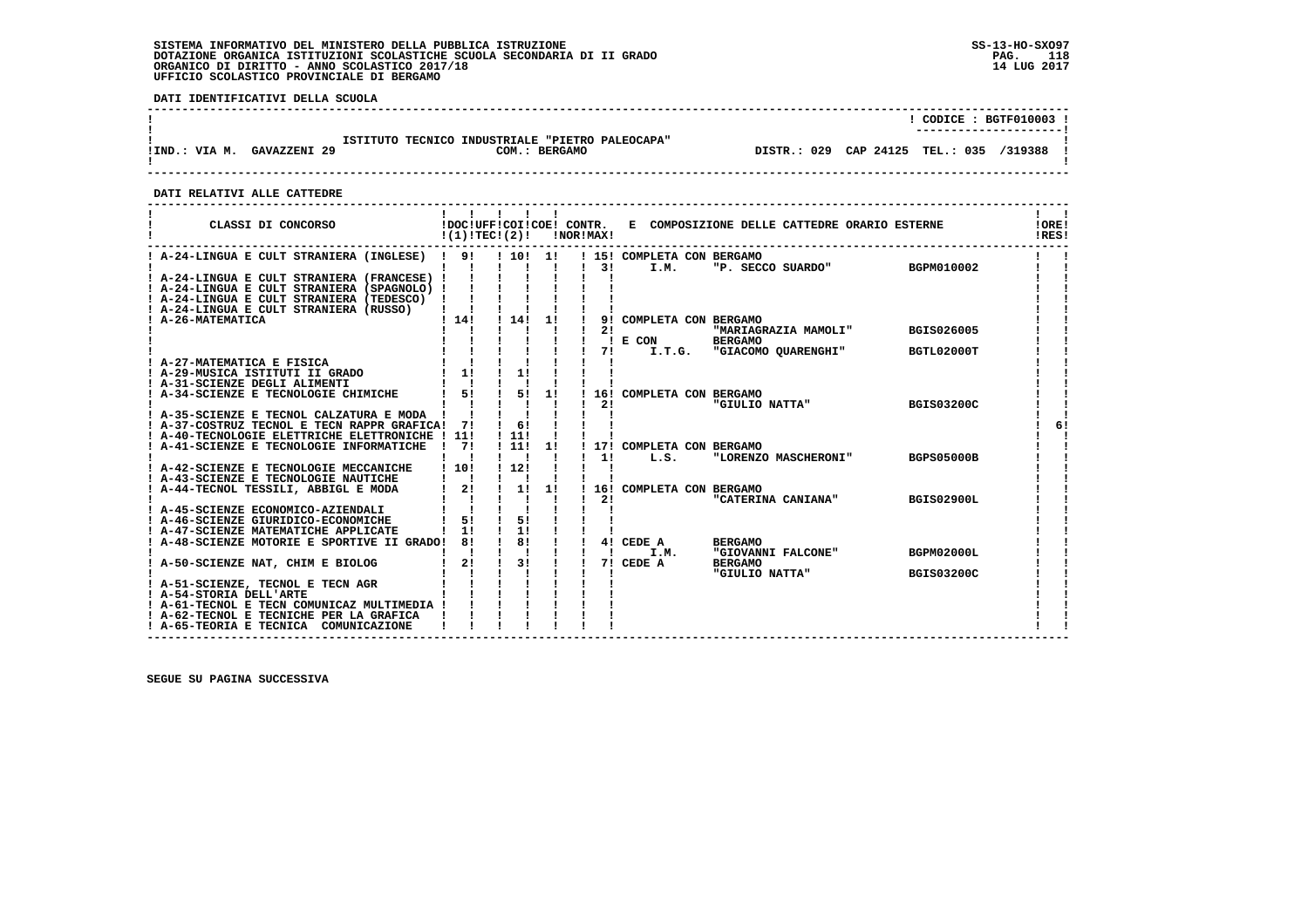**DATI IDENTIFICATIVI DELLA SCUOLA**

|               |              |                                                                  |             | CODICE: BGTF010003 !        |  |
|---------------|--------------|------------------------------------------------------------------|-------------|-----------------------------|--|
| !IND.: VIA M. | GAVAZZENI 29 | ISTITUTO TECNICO INDUSTRIALE "PIETRO PALEOCAPA"<br>COM.: BERGAMO | DISTR.: 029 | CAP 24125 TEL.: 035 /319388 |  |
|               |              |                                                                  |             |                             |  |

 **DATI RELATIVI ALLE CATTEDRE**

|                                                                                                                                                                                                                                                                                                                                                                                                                                                                                                                                                                                                                                                                                                                                                                                                                                                                                                                                                                   | 1 1 1 1 1<br>$!(1)!TEC!(2)!$ $INORIMAX!$            |                           |  |              | CLASSI DI CONCORSO           IDOC!UFF!COI!COE! CONTR.   E COMPOSIZIONE DELLE CATTEDRE ORARIO ESTERNE | !ORE!<br>IRES! |  |
|-------------------------------------------------------------------------------------------------------------------------------------------------------------------------------------------------------------------------------------------------------------------------------------------------------------------------------------------------------------------------------------------------------------------------------------------------------------------------------------------------------------------------------------------------------------------------------------------------------------------------------------------------------------------------------------------------------------------------------------------------------------------------------------------------------------------------------------------------------------------------------------------------------------------------------------------------------------------|-----------------------------------------------------|---------------------------|--|--------------|------------------------------------------------------------------------------------------------------|----------------|--|
| ! A-66-TRATT TESTI DATI APPLIC INFORMATICA! 1! !!!!<br>! B-02-CONV LINGUA STRANIERA (FRANCESE)<br>! B-02-CONV LINGUA STRANIERA (INGLESE)<br>! B-02-CONV LINGUA STRANIERA (TEDESCO)<br>$\frac{1}{1}$ (Uauu<br>! B-02-CONV LINGUA STRANIERA (RUSSO)<br>! B-03-LABORATORI DI FISICA<br>! B-11-LAB SCIENZE E TECNOL AGRARIE<br>! B-12-LAB SCIENZE E TECNOL CHIM MICROBIOL! 1!<br>! B-13-LAB SC E TECN CALZATURA E MODA<br>! B-14-LAB SCIENZE E TECNOL COSTRUZIONI ! !<br>! B-15-LAB SC E TECNOL ELETTR ELETTRONIC<br>! B-16-LAB SCIENZE E TECNOL INFORMATICHE<br>! B-17-LAB SCIENZE E TECNOL MECCANICHE   9! 1! 8!<br>- DI CUI UFFICIO TECNICO ! ! 1! !<br>! B-18-LAB SC E TECNOL TESS ABBIGL MODA<br>! B-19-LAB SERVIZI RICETTIVITA' ALBERGHIER! !!<br>! B-20-LAB SERV ENOGASTRON, SETT CUCINA<br>! B-21-LAB SERV ENOGASTRON, SETT SALA VEND!<br>! B-23-LAB SERVIZI SOCIO-SANITARI<br>! B-24-LAB SCIENZE E TECNOL NAUTICHE<br>! B-28-LABORATORIO DI TECNOLOGIE ORAFE | $\blacksquare$ 6! $\blacksquare$<br>5!<br>1 11 1 11 | $\frac{1}{2}$<br>71<br>6! |  | $1 \quad 41$ | "GIACOMO QUARENGHI" BGTL02000T<br>I.T.G.                                                             | 6!<br>5!       |  |
| (1) TITOLARI/INCARICATI                                                                                                                                                                                                                                                                                                                                                                                                                                                                                                                                                                                                                                                                                                                                                                                                                                                                                                                                           |                                                     |                           |  |              |                                                                                                      |                |  |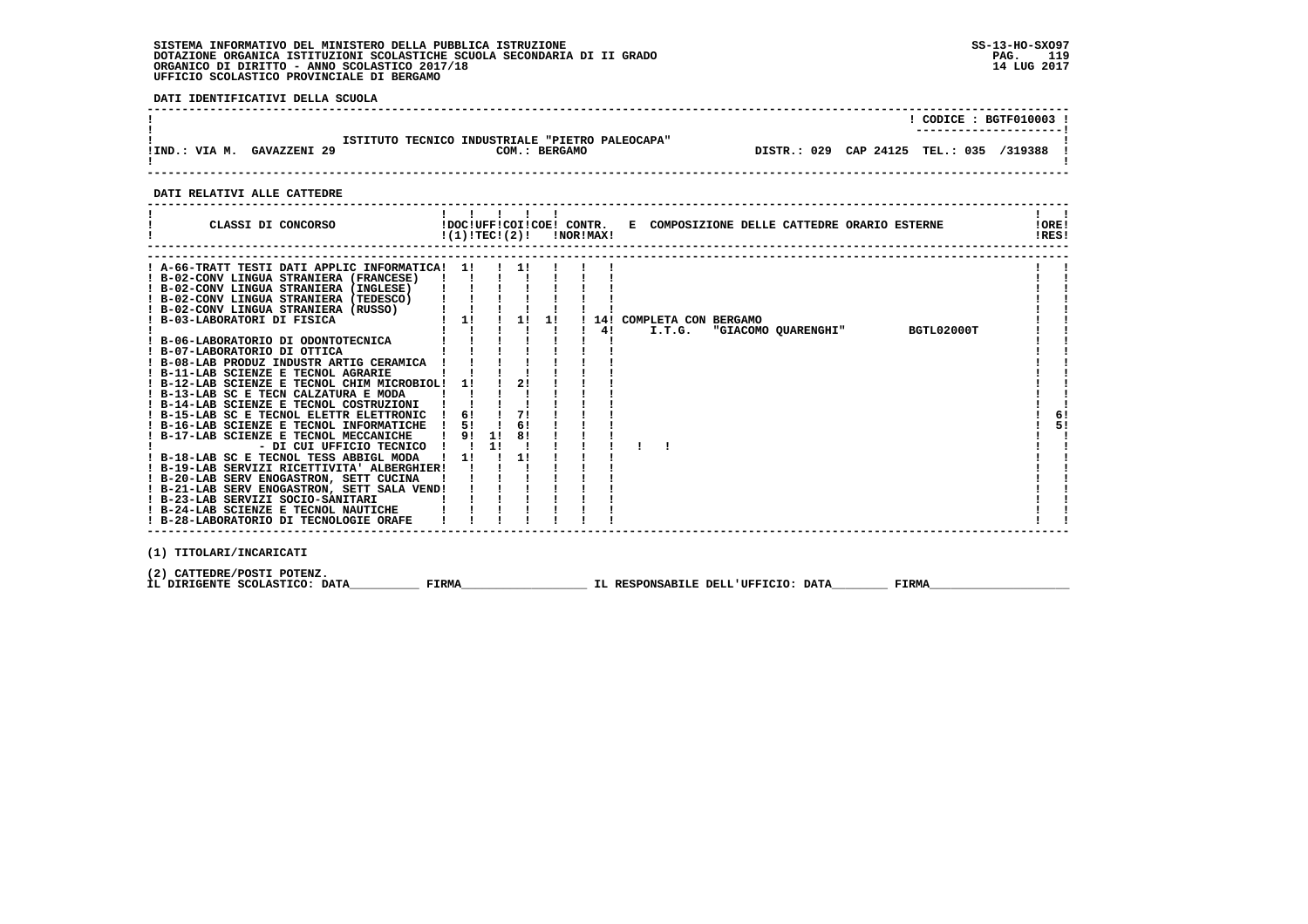**DATI IDENTIFICATIVI DELLA SCUOLA**

| ISTITUTO TECNICO INDUSTRIALE | "PIETRO PALEOCAPA" (CORSO SERALE)                                | CODICE: BGTF01050C!                     |
|------------------------------|------------------------------------------------------------------|-----------------------------------------|
|                              |                                                                  | ---------------------                   |
| <b>!CORSO SERALE</b>         | DELL' ISTITUTO TECNICO INDUSTRIALE "PIETRO PALEOCAPA" DI BERGAMO |                                         |
| !IND.: VIA GAVAZZENI, 29     | COM.: BERGAMO                                                    | DISTR.: 029 CAP 24125 TEL.: 035 /319388 |
|                              |                                                                  |                                         |

 **------------------------------------------------------------------------------------------------------------------------------------**

## **DATI RELATIVI ALLE CLASSI - SEDI EROGAZIONE DI COMPETENZA**

| CORSI - INDIRIZZI - SPECIALIZZAZIONI                                                             | CORSI - INDIRIZZI - SPECIALIZZAZIONI<br>ANNI DI CORSO                                                                                                                     |  | ANNI DI CORSO !              |  |
|--------------------------------------------------------------------------------------------------|---------------------------------------------------------------------------------------------------------------------------------------------------------------------------|--|------------------------------|--|
|                                                                                                  | 1 1! 2! 3! 4! 5! 6!                                                                                                                                                       |  | $1$ , 1!, 2!, 3!, 4!, 5!, 6! |  |
| !IT13 INFOR. TELECOM. - BIENNIO COMUNE<br>!ITET ELETTROTECNICA<br>!ITMM MECCANICA E MECCATRONICA | ITO5 MECC. MECCATRON. ENER. - BIENNIO COMUNE ! 1! 1! ! !! ITIO ELETTR. ED ELETTROTEC.- BIENNIO COMUNE<br><b>!ITEC ELETTRONICA</b><br>!ITIA INFORMATICA<br>11111<br>111111 |  | 1111111                      |  |

 **DATI RELATIVI ALLE CATTEDRE**

| CLASSI DI CONCORSO                          | !(1)!TEC!(2)! |    | !DOC!UFF!COI!COE! CONTR.<br>!NOR!MAX! | COMPOSIZIONE DELLE CATTEDRE ORARIO ESTERNE<br>Е             | !ORE!<br>!RES!       |
|---------------------------------------------|---------------|----|---------------------------------------|-------------------------------------------------------------|----------------------|
| ! A-12-DISCIPL LETTERARIE ISTITUTI II GR    | 31            | 31 |                                       |                                                             |                      |
| ! A-20-FISICA                               |               |    |                                       |                                                             | 5!                   |
| ! A-21-GEOGRAFIA                            |               |    |                                       |                                                             |                      |
| ! A-24-LINGUA E CULT STRANIERA (INGLESE)    | 1!            |    |                                       |                                                             | 41                   |
| <b>A-26-MATEMATICA</b>                      | 11            |    | 91                                    | <b>BERGAMO</b><br>CEDE A                                    | 61                   |
|                                             |               |    |                                       | I.P.I.A. "CESARE PESENTI" (CORSO SE<br>BGRI021513           |                      |
| ! A-27-MATEMATICA E FISICA                  |               |    |                                       |                                                             |                      |
| ! A-34-SCIENZE E TECNOLOGIE CHIMICHE        |               |    |                                       |                                                             | 51                   |
| ! A-37-COSTRUZ TECNOL E TECN RAPPR GRAFICA! |               |    | 81                                    | <b>BERGAMO</b><br>CEDE A                                    |                      |
|                                             |               |    |                                       | "GIACOMO QUARENGHI"<br><b>BGTL020507</b><br>I.T.G.<br>(CORS |                      |
| ! A-40-TECNOLOGIE ELETTRICHE ELETTRONICHE   |               | 21 |                                       |                                                             | 31                   |
| ! A-41-SCIENZE E TECNOLOGIE INFORMATICHE    | 21            |    |                                       |                                                             |                      |
| ! A-42-SCIENZE E TECNOLOGIE MECCANICHE      | 21            |    |                                       |                                                             | 3!                   |
| ! A-46-SCIENZE GIURIDICO-ECONOMICHE         |               |    |                                       |                                                             | 21                   |
| ! A-48-SCIENZE MOTORIE E SPORTIVE II GRADO! |               |    |                                       |                                                             |                      |
| ! A-50-SCIENZE NAT, CHIM E BIOLOG           |               |    |                                       |                                                             | 3!                   |
| ! B-03-LABORATORI DI FISICA                 |               |    |                                       |                                                             | 2!                   |
| ! B-12-LAB SCIENZE E TECNOL CHIM MICROBIOL! |               |    |                                       |                                                             | 2!                   |
| ! B-15-LAB SC E TECNOL ELETTR ELETTRONIC    |               |    |                                       |                                                             | 3!                   |
| ! B-16-LAB SCIENZE E TECNOL INFORMATICHE    |               |    |                                       |                                                             | 1!<br>3 <sub>1</sub> |
| ! B-17-LAB SCIENZE E TECNOL MECCANICHE      |               |    |                                       |                                                             |                      |

 **(1) TITOLARI/INCARICATI**

 **(2) CATTEDRE/POSTI POTENZ.**

 **IL DIRIGENTE SCOLASTICO: DATA\_\_\_\_\_\_\_\_\_\_ FIRMA\_\_\_\_\_\_\_\_\_\_\_\_\_\_\_\_\_\_ IL RESPONSABILE DELL'UFFICIO: DATA\_\_\_\_\_\_\_\_ FIRMA\_\_\_\_\_\_\_\_\_\_\_\_\_\_\_\_\_\_\_\_**

 **------------------------------------------------------------------------------------------------------------------------------------**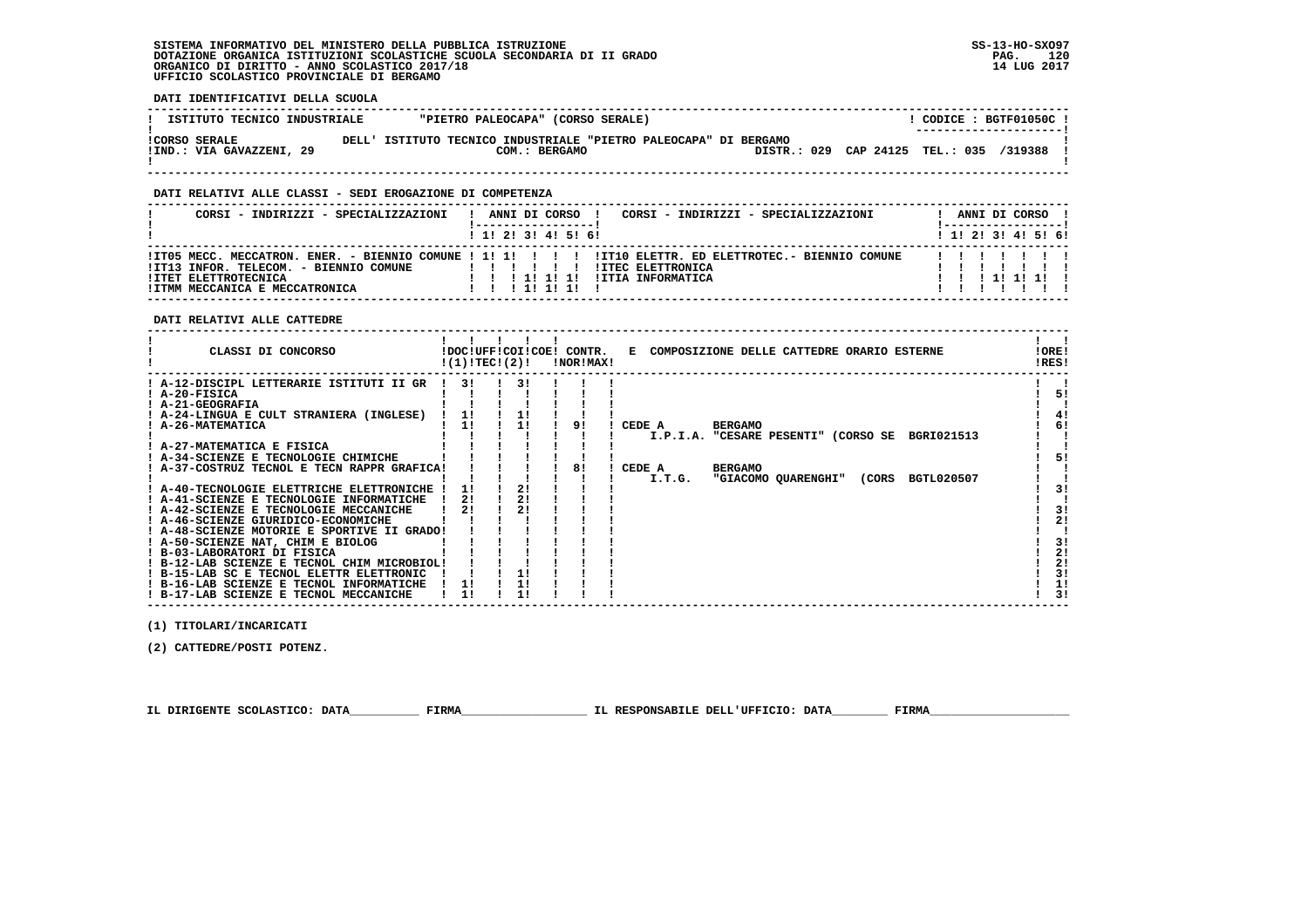**DATI IDENTIFICATIVI DELLA SCUOLA**

|                       |                                                   | $CODICE : BGTL02000T$ .                 |
|-----------------------|---------------------------------------------------|-----------------------------------------|
|                       |                                                   | ----------------------                  |
|                       | ISTITUTO TECNICO PER GEOMETRI "GIACOMO QUARENGHI" |                                         |
| !IND.: VIA EUROPA, 27 | COM.: BERGAMO                                     | DISTR.: 029 CAP 24125 TEL.: 035 /319444 |

 **------------------------------------------------------------------------------------------------------------------------------------**

 **------------------------------------------------------------------------------------------------------------------------------------**

#### **DATI RELATIVI ALLE CLASSI - SEDI EROGAZIONE DI COMPETENZA**

| CORSI - INDIRIZZI - SPECIALIZZAZIONI                                                                    | CORSI - INDIRIZZI - SPECIALIZZAZIONI<br>ANNI DI CORSO !                                                                                                                                                                                                                 |          |  | ANNI DI CORSO !       |  |
|---------------------------------------------------------------------------------------------------------|-------------------------------------------------------------------------------------------------------------------------------------------------------------------------------------------------------------------------------------------------------------------------|----------|--|-----------------------|--|
|                                                                                                         | $1$ , 1! 2! 3! 4! 5! 6!                                                                                                                                                                                                                                                 |          |  | $1$ 1! 2! 3! 4! 5! 6! |  |
| !ITCA COSTR. AMB. TERRITORIO - TRIENNIO<br>!ITCT COSTRUZIONI AERONAUTICHE - OPZIONE<br>!ITGT GEOTECNICO | ITO9 TRASPORTI E LOGISTICA - BIENNIO COMUNE ! 1! ! ! ! ! ! IT24 COSTR., AMB. E TERRITORIO - BIENNIO COM<br>!ITCL TECN.IE LEGNO COSTR.NI - OPZIONE<br>1 1 1 2 1 2 1 2 1<br>!ITCV COSTRUZIONI NAVALI - OPZIONE<br>.<br>ILIP2 POTENZIAMENTO LINGUISTICO<br>1 1 1 1 1 1 1 1 | 14151111 |  | 1 1 1 1 1 1 2 1       |  |

 **DATI RELATIVI ALLE CATTEDRE**

| CLASSI DI CONCORSO                            |    | !DOC!UFF!COI!COE! CONTR.<br>!(1)!TEC!(2)! |     | !NOR!MAX! |                      | E COMPOSIZIONE DELLE CATTEDRE ORARIO ESTERNE |                   | !ORE!<br>!RES! |
|-----------------------------------------------|----|-------------------------------------------|-----|-----------|----------------------|----------------------------------------------|-------------------|----------------|
| A-12-DISCIPL LETTERARIE ISTITUTI II GR        | 81 | 8!                                        | 11  | ! 11!     | COMPLETA CON BERGAMO |                                              |                   |                |
|                                               |    |                                           |     | 13!       | L.A.                 | " GIACOMO E PIO MANZU' "                     | BGSL01000T        |                |
| A-20-FISICA                                   | 2! | 11                                        | 11  | 12!       | COMPLETA CON         | <b>BERGAMO</b>                               |                   |                |
|                                               |    |                                           |     |           | I.T.I.<br>6!         | "PIETRO PALEOCAPA"                           | <b>BGTF010003</b> |                |
| A-21-GEOGRAFIA                                |    |                                           |     |           |                      |                                              |                   |                |
| A-24-LINGUA E CULT STRANIERA (INGLESE)        | 51 | 41                                        | 11  | 151       | COMPLETA CON BERGAMO |                                              |                   |                |
| ! A-24-LINGUA E CULT STRANIERA (FRANCESE)     |    |                                           |     |           | 31                   | "GIULIO NATTA"                               | <b>BGIS03200C</b> |                |
| ! A-24-LINGUA E CULT STRANIERA (SPAGNOLO)     |    |                                           |     |           |                      |                                              |                   |                |
| ! A-24-LINGUA E CULT STRANIERA (TEDESCO)      |    |                                           |     |           |                      |                                              |                   |                |
| A-24-LINGUA E CULT STRANIERA (RUSSO)          |    |                                           |     |           |                      |                                              |                   |                |
| ! A-26-MATEMATICA                             | 6! | 51                                        |     |           | CEDE A<br>71         | <b>BERGAMO</b>                               |                   | 6!             |
|                                               |    |                                           |     |           | I.T.I.               | "PIETRO PALEOCAPA"                           | BGTF010003        |                |
| A-27-MATEMATICA E FISICA                      |    |                                           |     |           |                      |                                              |                   |                |
| ! A-32-SCIENZE GEOLOGIA MINERALOGIA           |    | 11                                        |     |           |                      |                                              |                   |                |
| ! A-33-SCIENZE E TECNOLOGIE AERONAUTICHE      |    |                                           |     |           |                      |                                              |                   |                |
| : A-34-SCIENZE E TECNOLOGIE CHIMICHE          |    | 11                                        |     |           | 10! CEDE A           | <b>BERGAMO</b>                               |                   |                |
|                                               |    |                                           |     |           | L.A.                 | " GIACOMO E PIO MANZU' "                     | BGSL01000T        |                |
| A-36-SCIENZE E TECNOL LOGISTICA               |    |                                           |     |           |                      |                                              |                   |                |
| A-37-COSTRUZ TECNOL E TECN RAPPR GRAFICA! 10! |    | 112!                                      | -11 | 16!       | COMPLETA CON BERGAMO |                                              |                   |                |
|                                               |    |                                           |     |           | 21                   | "GIULIO NATTA"                               | <b>BGIS03200C</b> |                |
| A-38-TECNOL COSTR AERONAUTICHE                |    |                                           |     |           |                      |                                              |                   |                |
| ! A-39-TECNOL COSTR NAVALI                    |    |                                           |     |           |                      |                                              |                   |                |
| ! A-40-TECNOLOGIE ELETTRICHE ELETTRONICHE     |    |                                           |     |           |                      |                                              |                   |                |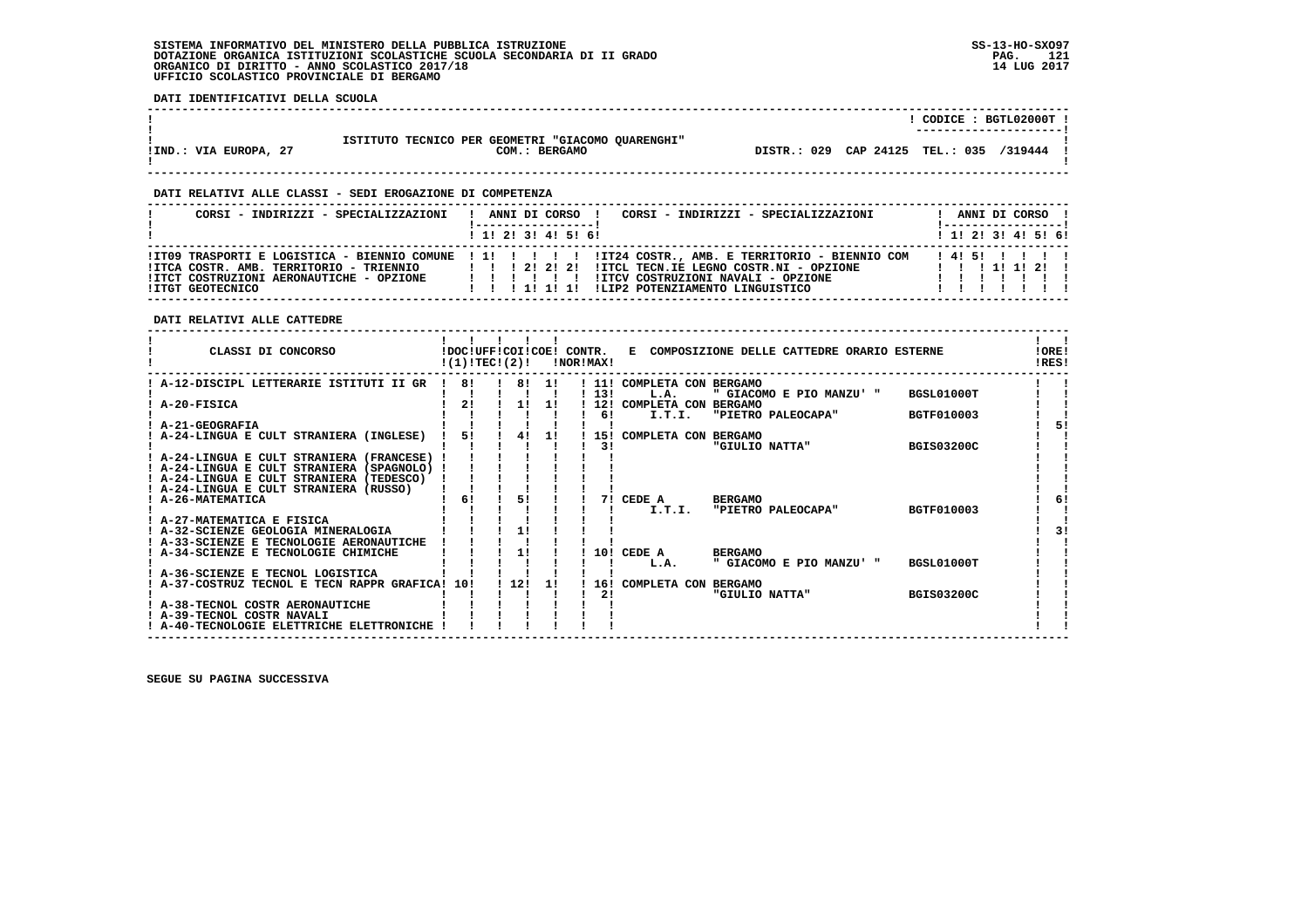**DATI IDENTIFICATIVI DELLA SCUOLA**

|                       |                                                                              | CODICE: BGTL02000T !<br>---------------------- |         |
|-----------------------|------------------------------------------------------------------------------|------------------------------------------------|---------|
| !IND.: VIA EUROPA, 27 | ISTITUTO TECNICO PER GEOMETRI "GIACOMO QUARENGHI"<br><b>BERGAMO</b><br>COM.: | CAP 24125 TEL.: 035<br>DISTR.: 029             | /319444 |

 **------------------------------------------------------------------------------------------------------------------------------------**

 **DATI RELATIVI ALLE CATTEDRE**

| CLASSI DI CONCORSO                          | !DOC!UFF!COI!COE! CONTR.<br>!(1)!TEC!(2)! |    |    |    | !NOR!MAX! |       |                                    | E COMPOSIZIONE DELLE CATTEDRE ORARIO ESTERNE |                   | !ORE!<br>!RES! |
|---------------------------------------------|-------------------------------------------|----|----|----|-----------|-------|------------------------------------|----------------------------------------------|-------------------|----------------|
| ! A-41-SCIENZE E TECNOLOGIE INFORMATICHE    |                                           |    |    | 11 |           | 3 I   | ! 15! COMPLETA CON BERGAMO<br>L.S. | "LORENZO MASCHERONI"                         | <b>BGPS05000B</b> |                |
| A-42-SCIENZE E TECNOLOGIE MECCANICHE        |                                           |    |    |    |           |       |                                    |                                              |                   |                |
| A-43-SCIENZE E TECNOLOGIE NAUTICHE          |                                           |    |    |    |           |       |                                    |                                              |                   |                |
| A-46-SCIENZE GIURIDICO-ECONOMICHE           | 11                                        |    | 11 |    |           |       | 4! CEDE A                          | <b>BERGAMO</b>                               |                   |                |
|                                             |                                           |    |    |    |           |       |                                    | "MARIAGRAZIA MAMOLI"                         | <b>BGIS026005</b> |                |
| A-48-SCIENZE MOTORIE E SPORTIVE II GRADO!   | 41                                        |    | 3! | 11 |           |       | 12! COMPLETA CON BERGAMO           |                                              |                   |                |
|                                             |                                           |    |    |    |           | 12!   |                                    | "GUIDO GALLI"                                | <b>BGIS03800B</b> |                |
| A-50-SCIENZE NAT, CHIM E BIOLOG             | 11                                        |    | 1! |    |           |       | 2! CEDE A                          | <b>BERGAMO</b>                               |                   |                |
|                                             |                                           |    |    |    |           |       |                                    | "CESARE PESENTI"                             | <b>BGIS021002</b> |                |
| A-51-SCIENZE, TECNOL E TECN AGR             | 31                                        |    | 2! | 1! |           |       | 16! COMPLETA CON BERGAMO           |                                              |                   |                |
|                                             |                                           |    |    |    |           | 21    |                                    | "MARIO RIGONI STERN"                         | <b>BGIS03100L</b> |                |
| B-02-CONV LINGUA STRANIERA (FRANCESE)       |                                           |    |    |    |           |       |                                    |                                              |                   |                |
| ! B-02-CONV LINGUA STRANIERA (INGLESE)      |                                           |    |    |    |           |       |                                    |                                              |                   |                |
| ! B-02-CONV LINGUA STRANIERA (TEDESCO)      |                                           |    |    |    |           |       |                                    |                                              |                   |                |
| B-02-CONV LINGUA STRANIERA (RUSSO)          |                                           |    |    |    |           |       |                                    |                                              |                   |                |
| B-03-LABORATORI DI FISICA                   | 1!                                        |    |    | 1! |           | 61    | COMPLETA CON BERGAMO               |                                              |                   |                |
|                                             |                                           |    |    |    |           | 91    | E CON                              | "CATERINA CANIANA"<br><b>BERGAMO</b>         | <b>BGIS02900L</b> |                |
|                                             |                                           |    |    |    |           | 1!    |                                    | "GIULIO NATTA"                               | <b>BGIS03200C</b> |                |
|                                             |                                           |    |    |    |           |       | 4! CEDE A                          | <b>BERGAMO</b>                               |                   |                |
|                                             |                                           |    |    |    |           |       | I.T.I.                             | "PIETRO PALEOCAPA"                           | <b>BGTF010003</b> |                |
| B-05-LABORATORIO DI LOGISTICA               |                                           |    |    |    |           |       |                                    |                                              |                   |                |
| ! B-10-LAB SCIENZE E TECNOL COSTR AERON     |                                           |    |    |    |           |       |                                    |                                              |                   |                |
| ! B-12-LAB SCIENZE E TECNOL CHIM MICROBIOL! |                                           |    |    |    |           |       |                                    |                                              |                   | 10!            |
| ! B-14-LAB SCIENZE E TECNOL COSTRUZIONI     | 4!                                        |    | 5! |    |           |       |                                    |                                              |                   |                |
| ! B-15-LAB SC E TECNOL ELETTR ELETTRONIC    |                                           |    |    |    |           |       |                                    |                                              |                   |                |
| B-16-LAB SCIENZE E TECNOL INFORMATICHE      | 1!                                        |    |    | 1! |           |       | 10! COMPLETA CON BERGAMO           |                                              |                   |                |
|                                             |                                           |    |    |    |           | ! 14! |                                    | "MARIO RIGONI STERN"                         | <b>BGIS03100L</b> |                |
| B-17-LAB SCIENZE E TECNOL MECCANICHE        | 2!                                        | 1! |    | 11 |           |       | ! 10! COMPLETA CON BERGAMO         |                                              |                   |                |
| - DI CUI UFFICIO TECNICO                    |                                           | 1! |    |    |           | 81    |                                    | "CESARE PESENTI"                             | <b>BGIS021002</b> |                |
| B-25-LAB SCIENZE E TECNOLCOSTR NAVALI       |                                           |    |    |    |           |       |                                    |                                              |                   |                |
| ! B-26-LABORATORIO DI TECNOLOGIE DEL LEGNO! |                                           |    |    |    |           |       |                                    |                                              |                   | 14!            |

 **------------------------------------------------------------------------------------------------------------------------------------**

 **(1) TITOLARI/INCARICATI**

 **(2) CATTEDRE/POSTI POTENZ.**